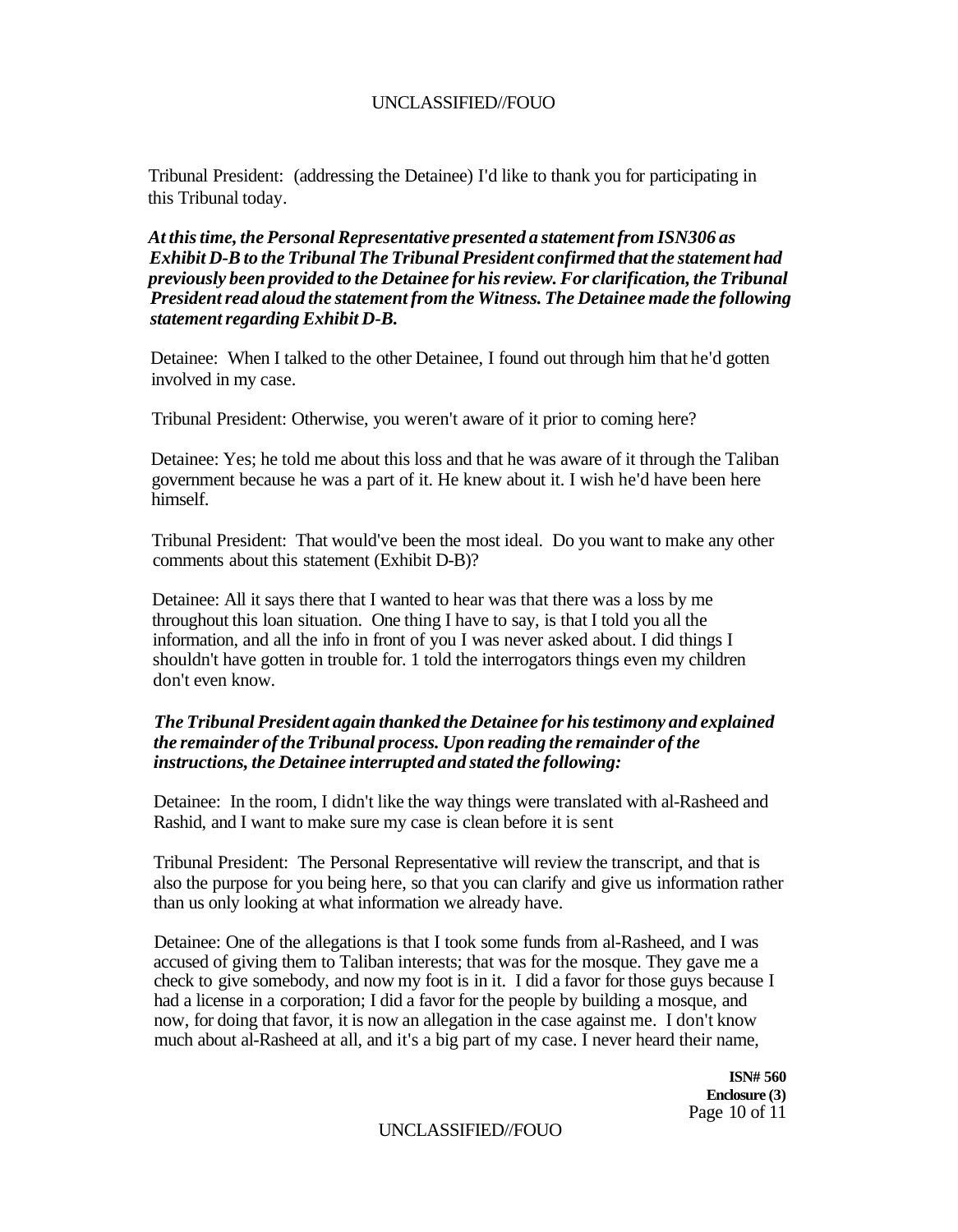and here it's a big portion of my allegations. It's OK; I already talked about this in my interrogations, so maybe that will help. Hopefully, the interrogation papers will be a part of my case that goes to Washington, D.C. They are working on my case from 1998, and they can make correction through 2002, and then it will come to you, and you can go ahead and send it.

## *The Tribunal President then adjourned the open session.*

## **AUTHENTICATION**

I certify the material contained in this transcript is a true and accurate summary of the testimony given during the proceedings.

|          |                                        |  |  | --- |
|----------|----------------------------------------|--|--|-----|
|          |                                        |  |  |     |
|          |                                        |  |  |     |
|          |                                        |  |  |     |
|          |                                        |  |  |     |
|          |                                        |  |  |     |
| $\sim$ 1 | $\mathbf{1}$ $\mathbf{1}$ $\mathbf{1}$ |  |  |     |

Colonel, U.S. Army Tribunal President

> **ISN#560 Enclosure (3)**  Page 11 of 11

UNCLASSIFIED//FOUO

**003491**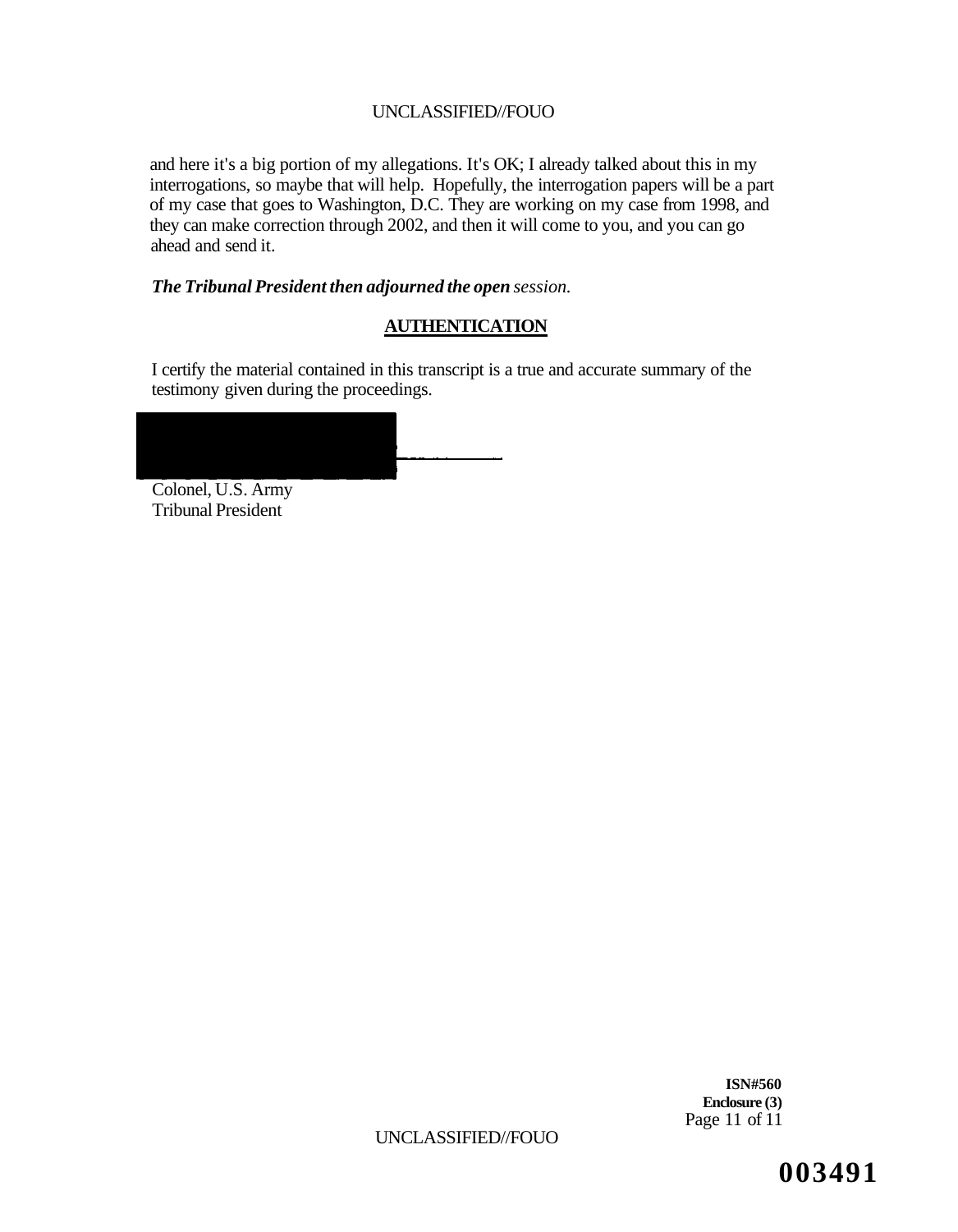#### Detainee #306 statement on behalf of #560

I only know Haji Mohammed personally from being in this camp. However, I knew of him in Afghanistan. He was a businessman there. When I was in Afghanistan, I was a member of the Economic Council of Afghanistan as well as Minister of Transportation. We had weekly meetings tracking economic issues in Afghanistan. We worked to fhd a way to solve economic problems. One of the cases was Haji Mohammed. He borrowed 1.5 million dollars from the Central Bank. The President of the bank was Abdul Rahman Zahid. Before Abdul was head of the bank, he and Haji knew each other. Some at the Council said that Haji took advantage of his friendship and misused the money. The issue was open for two weeks because it was not a legal load. We did not want to do a determination on that. We sent the case to the leadership of Afghanistan for their determination.

The case came to us because Haji took the money in US dollars, he exchanged this into Kaldars as he was doing business in Afghanistan and Pakistan. During this time the dollar went way up and the Kaldar went way down. The others did not know how much he took and when they found out, they wanted it paid back. The Bank asked Haji to pay it back in dollars. He lost a lot of money on the exchange rate,

He borrowed this money for his business during 1997 and 1998.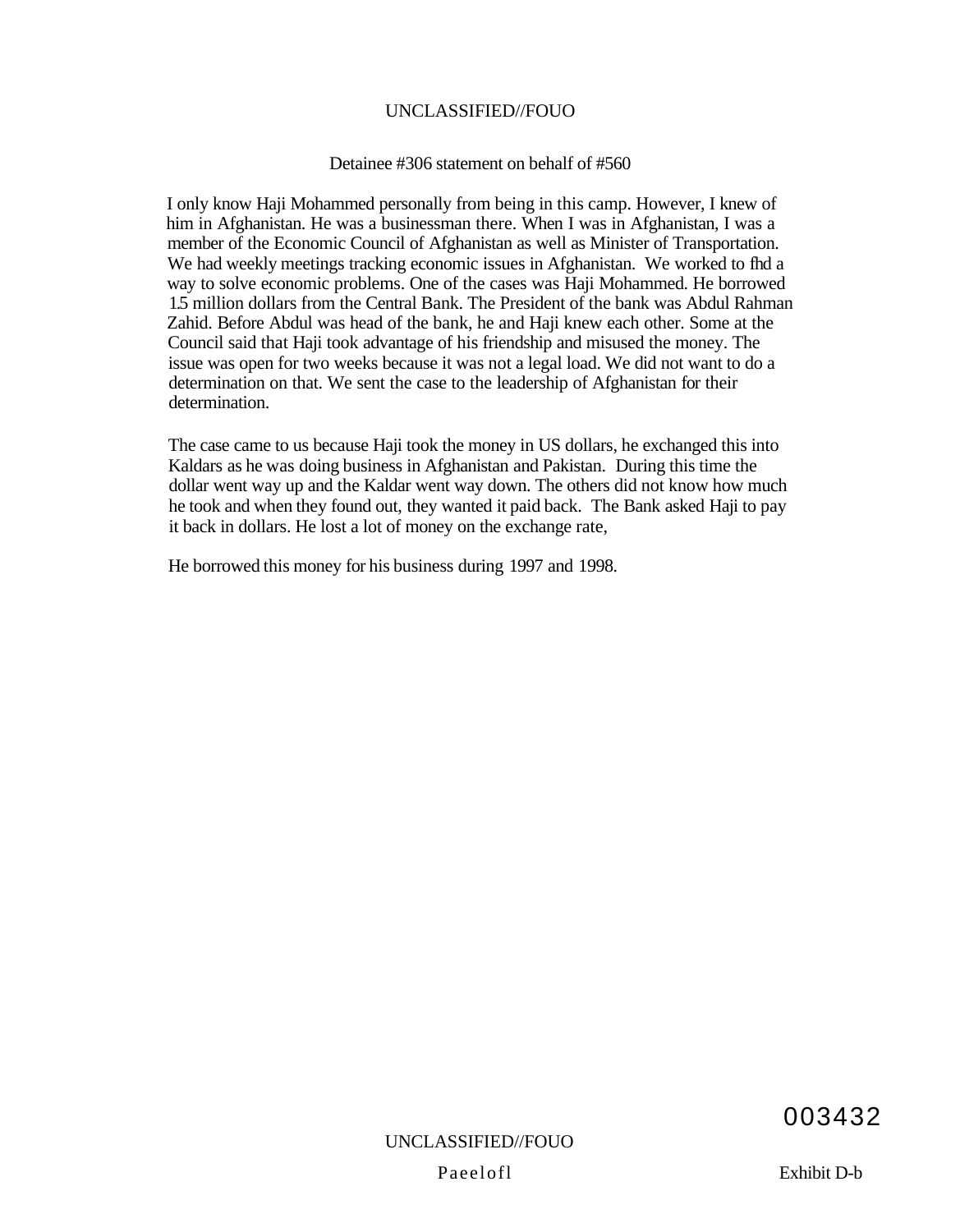## **UNCLASS1FIED//F0U0**

# **Personal Representative Review of the Record of Proceedings**

I acknowledge that on ££\_ January 20051 was provided the opportunity to review the record of proceedings for the Combatant Status Review Tribunal involving ISN #560.



My comments are attached.

Name

**/ 3- JXA J g\*y**  Date



ISN #560 Enclosure (5)

UNCLASSIFIED//FOUO

003493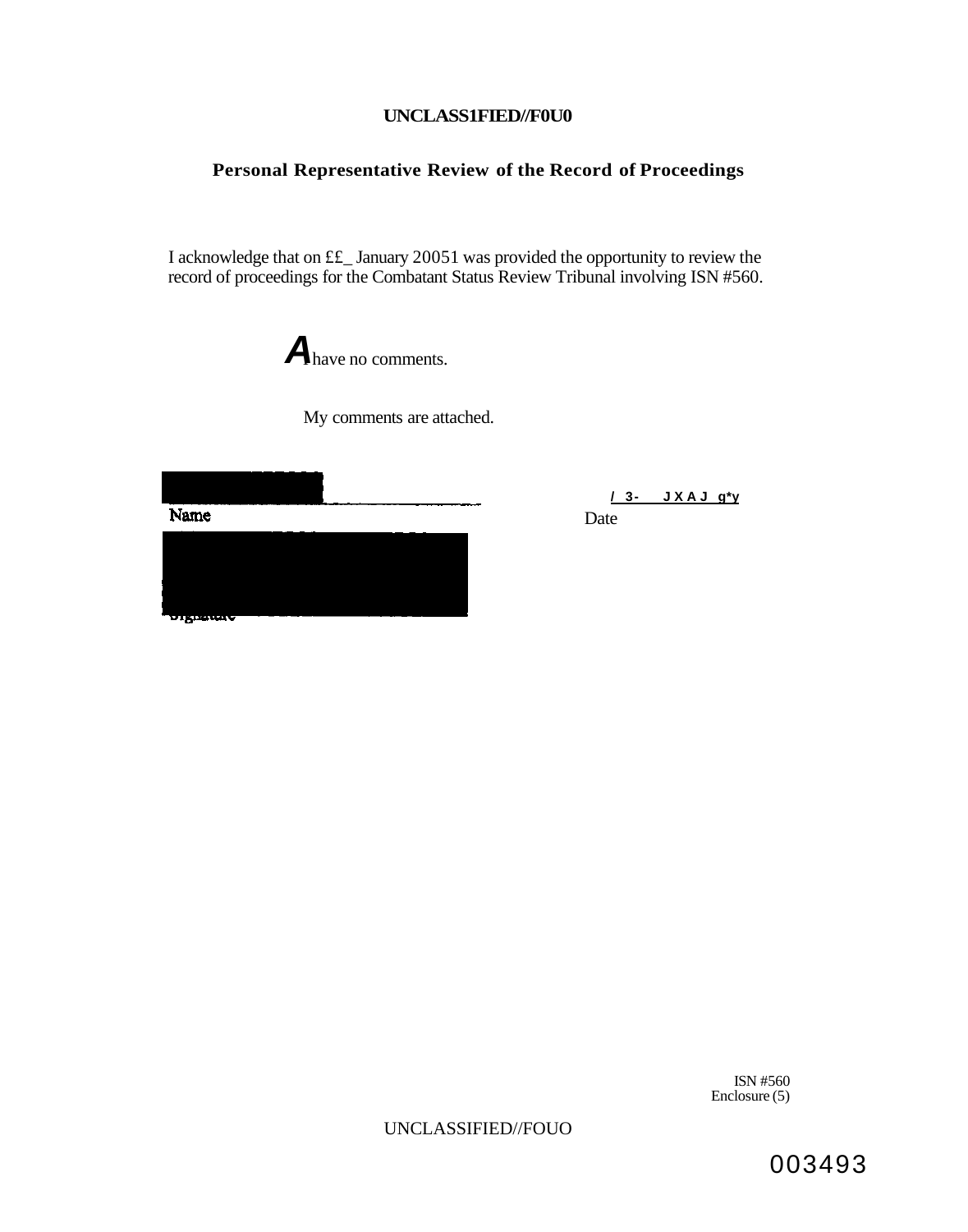### **Summarized Unsworn Detainee Statement**

*The Tribunal President read the hearing instructions to the detainee. The detainee confirmed that he understood the process and had no questions.* 

*The Recorder presented Exhibits R-2 through R-3 into evidence and gave a brief description of the contents of the Unclassified Summary of Evidence (Exhibit R-l).* 

*The Recorder confirmed that he had no further unclassified evidence or witnesses and requested a closed Tribunal session to present classified evidence.* 

*The Tribunal President addressed the detainee's two requested witnesses. The first witness was ruled as not being reasonably available after all efforts were made to fully identify the full name of an individual the detainee met named "Khan" that helped him travel to Afghanistan. The second witness, Abdul Aziz, was located by the Tribunal but was unable to attend the hearing due to national security reasons. An alternate means was used to provide testimony for the hearing. The Personal Representative asked the witness questions provided by the detainee and prepared a written summary of Abdul Aziz's responses. After reviewing these responses, the detainee asked his Personal Representative to submit the written statement of Abdul Aziz to the tribunal marked as Exhibit D-B.* 

*Tribunal President stated that the detainee requested a copy of his passport and after the Personal Representative exhausted his resources, reported that the passport could not be found. The Tribunal President ruled that the requested evidence was not reasonably available.* 

*The Detainee did not want to take the Muslim oath.* 

*The Personal Representative read the accusations to the detainee so that he could respond to the allegations. The allegations appear in italics, below.* 

### *3.a.l. The detainee traveled from Yemen to Pakistan and then entered Afghanistan illegally in early 2000.*

Detainee: Before I searched for a visa, I went to an Embassy and then I went to Afghanistan through a border. I searched and couldn't find any Embassy. I asked this person whose name was Khan; he informed me that you could go to Afghanistan without a visa. I walk through the border beside the soldiers. No one asked me to bring any passport or any clothes. All I knew was entering Afghanistan was allowable.

#### *3.a. 2. The detainee associated with an individual he knew to be a member of al Wafa.*

Detainee: This person I only knew for five minutes. I asked him where can I find some food, clothing, inexpensive clothing that is the only thing that was discussed between us. I didn't know where to go and how to find inexpensive stuff to buy. He did tell me we would meet again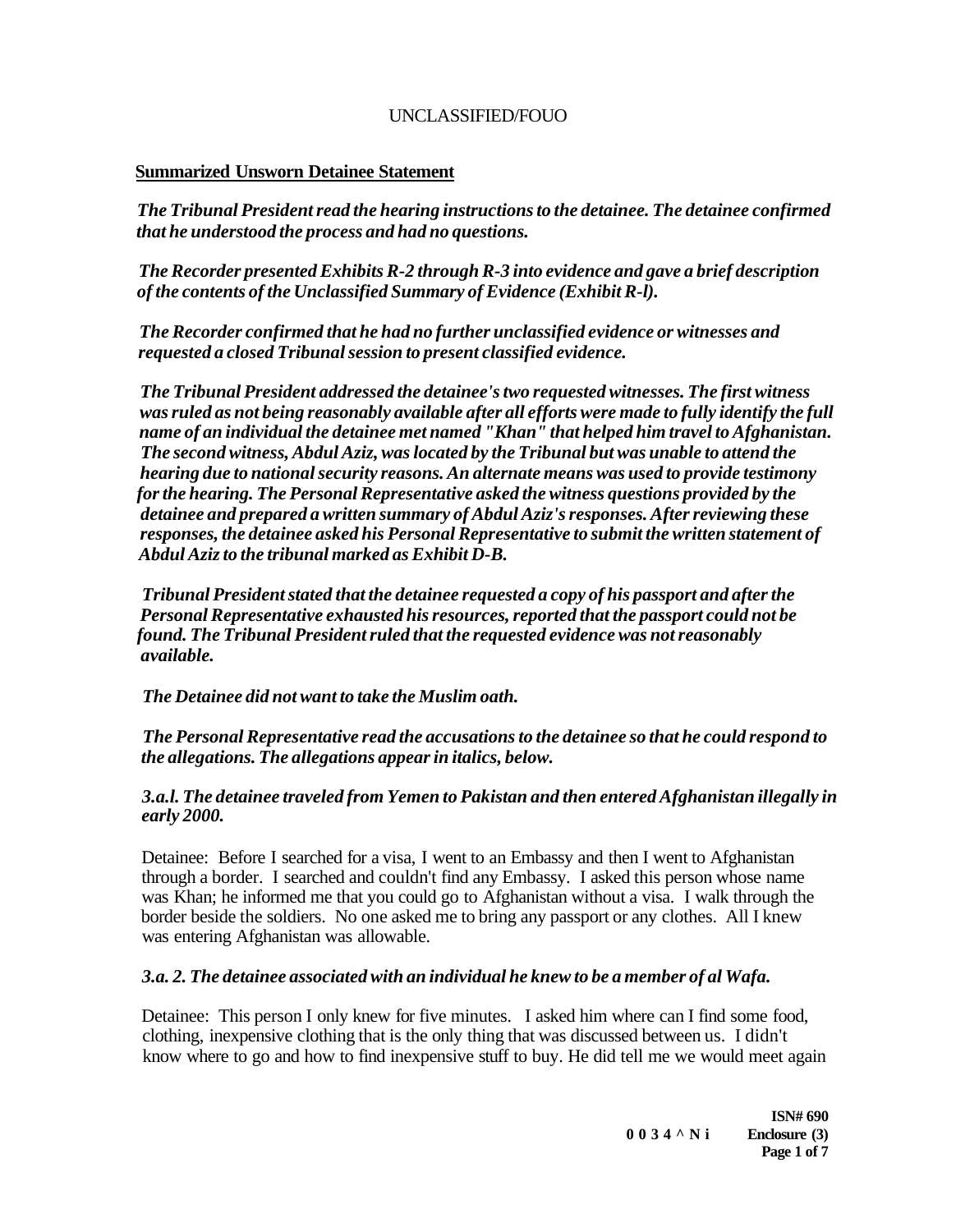some other time and I never saw him again. That was the only time we met. We didn't talk about any organization.

#### *3.a.3. Al Wafa is a terrorist support organization.*

Detainee: This al Wafa organization I have nothing to do with them. I have never dealt with them, and I didn't know it was a terrorist organization. It's not my business to know since I had nothing to do with them.

### *3.b. 1. The detainee was stationed on the front lines in several locations over a period of approximately one year.*

Detainee: I went to the front line by myself. I didn't go to intend to fight or to do anything. I never held a rifle against any combatant I never participated in any kind of military activities. I didn't go to the front line. I was in the back line. The second thing that was stated, I participated in a military activity against the United States of America (referring to 3.b.), first of all I never participated in any military activity against the United States of America. I had left the troops before the United States entered the region and made a commitment with its allied supporters. This is the best truth that I have never had anything against the United States or its Allies. I moved out way before the United States moved in with its Allies.

## *3. b. 2. The detainee carried a Kalashnikov rifle on the battlefield.*

Detainee: I never carried it on the battlefield, or to fight. I never pointed it at any soul. I never fired one shot, I only carried it to protect myself from the violent animals. This region is known for it's violent animals. I would like you to know I had no intention to fight with anyone.

#### *3.b. 3. The detainee was wrested by Pakistani forces in Faisalabad, Pakistan.*

Detainee: Is this considered an accusation?

Tribunal President: It is unclassified evidence of you being an enemy combatant. This panel has not received any other information and this is all we know.

Detainee: Good, can I submit this question, the last allegation, who ever wrote it?

Personal Representative: You can ask the question. We would rather like to hear your statement or what you think about your arrest in Pakistan.

Detainee: When Pakistani forces came they didn't come by force. They just knocked on the door. Personally they asked for me, they asked for proof of my legal papers or my passport, and I showed it to them. When they saw that the visa was expired, they asked me to go with them for five minutes. Then I asked of the prisoners/correspondence, there in the prison, what am I being accused of? They said I had an expired visa and they were going to take me to my own Embassy.

> **1SN# 690 Enclosure (3) Page 2 of7**  003495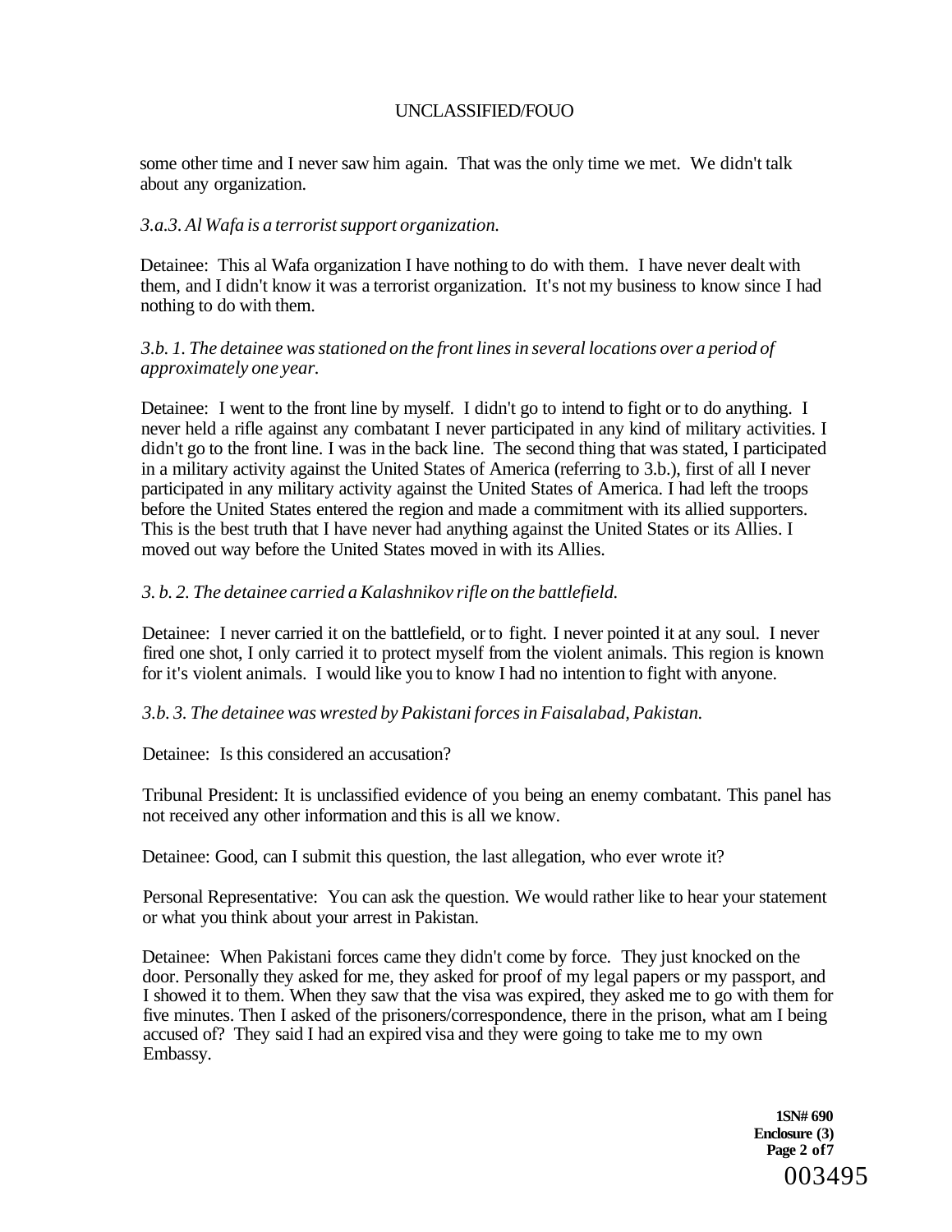Tribunal President: Does that conclude your personal statement?

Detainee: Yes.

# *The Personal Representative and the Recorder had no further questions.*

Tribunal President: I would like to read in (to the record) the witness personal statement, before we ask any questions.

Personal Representative: This is the written statement from Abdul Aziz. This states the questions the detainee wanted to ask the witness; and the witness responses.

Detainee Question: Did I work with you for al Wafa? Witness: I do not remember ever meeting this person.

Detainee Question: Am I a member of your association or organization? Witness: Since I don't know him he could not have worked for me.

Detainee Question: Is it true we only met for five minutes and what did we talk about during this conversation?

Witness: I don't know who he is, so I cannot recall any meeting or conversation with him.

## *The detainee then made the following statement*

Detainee: (To the translator) Is it I can't remember or he won't remember?

Translator: "I can't".

Detainee: I would like to respond to point 1,2, and 3. Point (a) in the allegation form, this is the best proof from Abdul Aziz when he stated he didn't know me and that I didn't belong to their organization, since Abdul Aziz is the head of al Wafa organization. Since we met for only five minutes, what kind of conversation could it have been? This is the best proof I have, that I don't have anything to do with them,

## Tribunal Members' Questions

- Q. Why did you travel to Afghanistan?
- A. To help the needy and the poor, to help a charity organization.
- Q. Did you say charity organization?
- A. Yes.
- Q. What did you do while in Afghanistan?
- A. I tried to establish a charity organization, but was unsuccessful.

ISN# 690 Enclosure (3) Page 3 of7 003496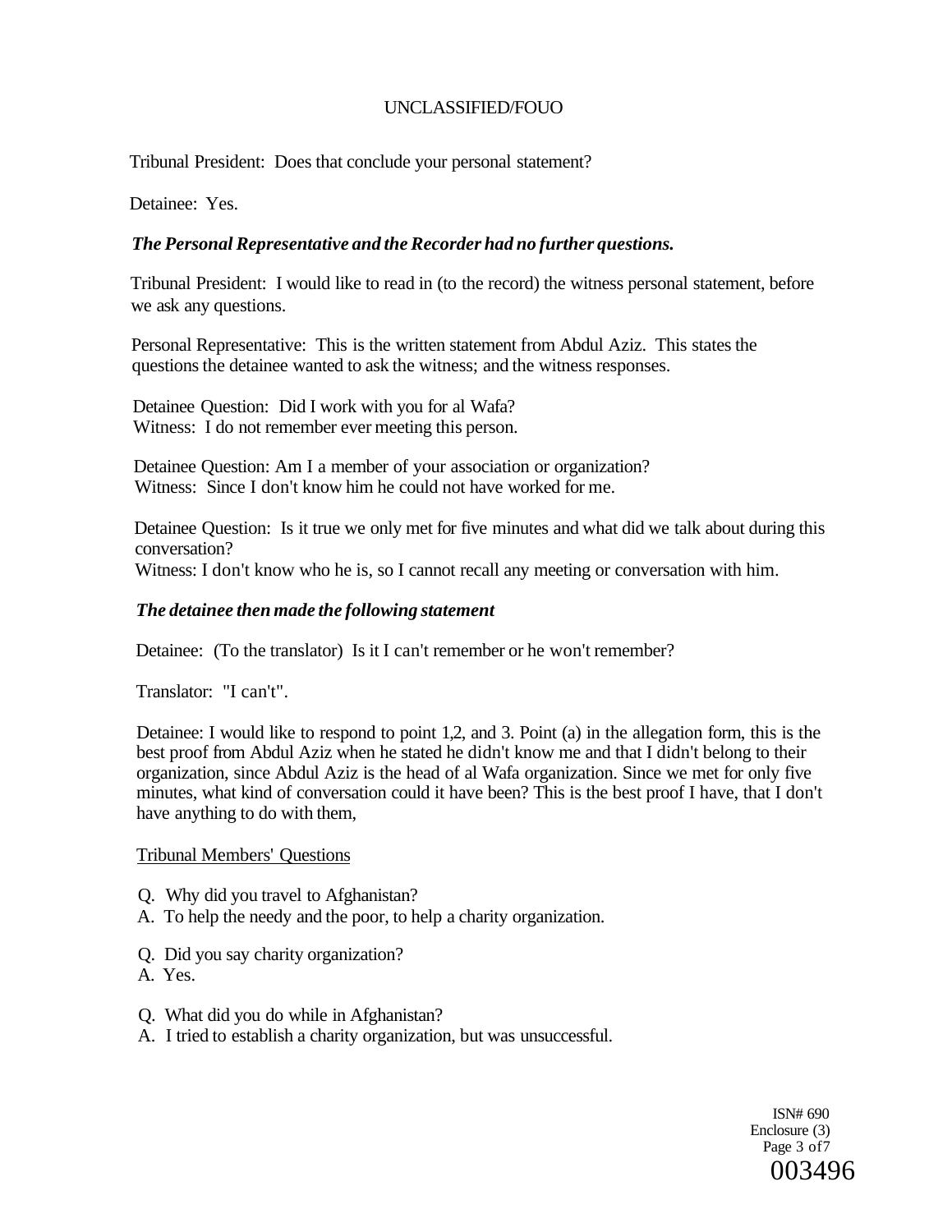## UNCLASS1FIED/F0U0

- Q. If you went there to establish a charity organization and when you got to Afghanistan and you were asking for food and charity. How were you going to establish one when it sounds like you need the charity?
- A. 1 wasn't looking for charity needs for myself, I was trying to locate those places to help and establish my own.
- Q. You were trying to form a charity organization of your own?

A. Yes.

Q. Were you a part of any other Islamic charity organizations?

A. No.

- Q. When did you get to Afghanistan?
- A. I don't know the exact day.

Q. Do you know the year?

A. No, I don't.

- Q. How long were you in Afghanistan?
- A. The first period was about 3-3 *Vi* months.
- Q. There was other periods after that?
- A. Yes, the second period was also 3-4 months.
- Q. Were there any other periods after that?
- A. The third period was for about a year.
- Q. Was there another period after that?
- A. No, just three times approximately.
- Q. When you weren't in Afghanistan, where were you?
- A. I was in Kabul.
- Q. When you were in Afghanistan, you were in Kabul. When you weren't in Afghanistan where did you go?
- A. Pakistan.
- Q. Were you working on your charity organization there as well?
- A. Not in Pakistan.
- Q. What were you doing when you were there?
- A. I just stayed there I would read the Koran.
- Q. When you were looking for charity goods, how did you happen to meet Abdul Aziz?
- A. I was walking down the streets in Kabul, and I took a taxi. I saw a sign that said organization ofalWafa. This is how I met him.

ISN# 690 Enclosure (3) Page 4 of 7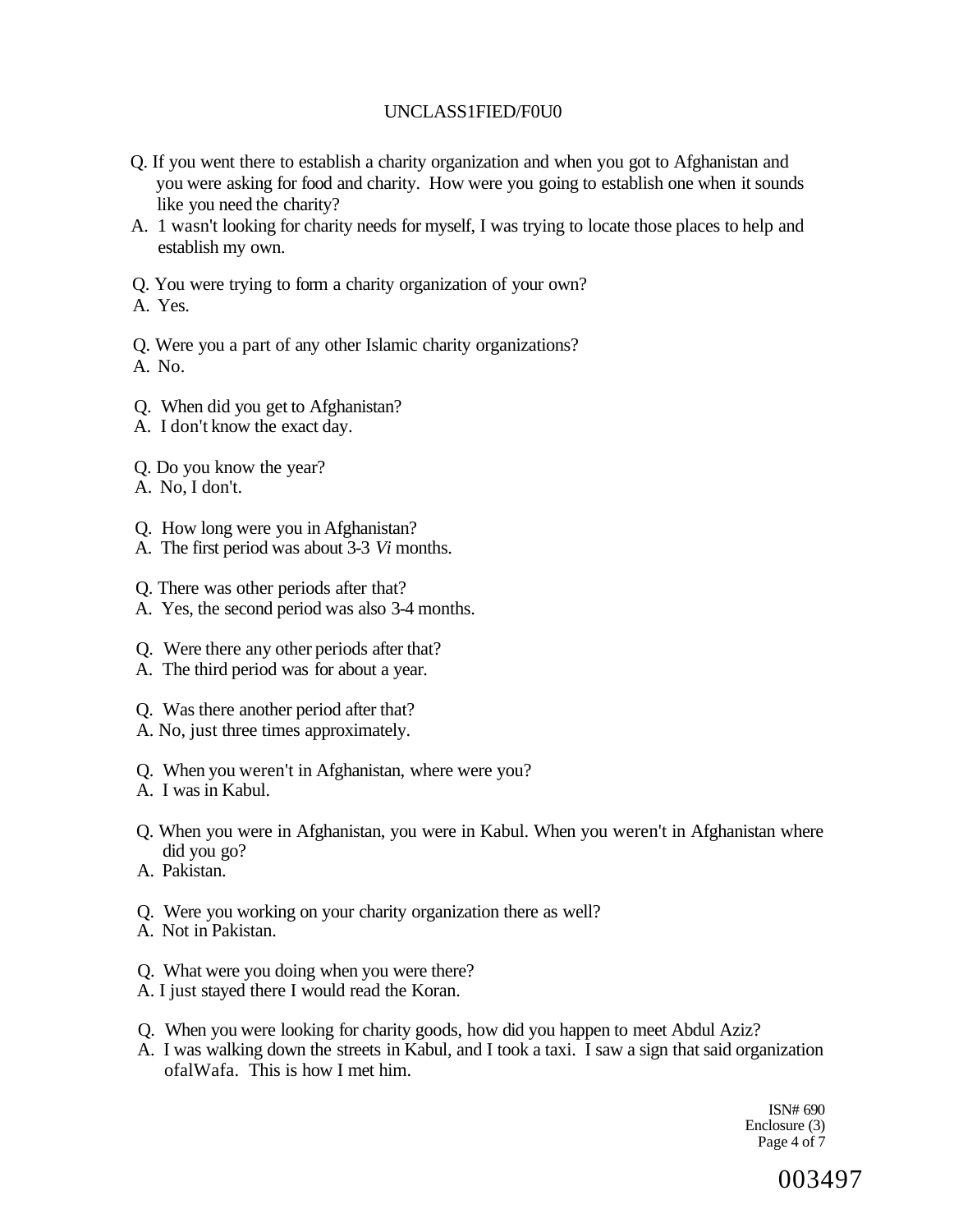- Q. You saw the sign and went in to talk to him?
- A. 1 went a few times to his house and the guard would tell me he was not there. I tried a few times and on the last time I went there we meet for five minutes and that was it.

Q. Did you go to the back of the front line after you gave up on the charity organization? A. Yes.

- Q. Why did you go to the front lines?
- A. When I went, three Taliban members, they told me to visit them at the front lines.
- Q. You went to visit friends at the front lines who were in the Taliban?
- A. Yes.
- Q. How long did you stay there at the front lines?
- A. Approximately, I stayed in the second of the front lines for 10 months. I don't remember how long I stood in die front lines.
- Q. Do you remember what year it was?
- A. No, I don't.
- Q. What did you do during those 10 months?
- A. Nothing really to mention, I just stayed there.
- Q. Was there a lot of fighting when you were there?
- A. I never saw any fighting, or battles cause 1 was in the back.
- Q. Did they give you a Kalashnikov?
- A. Yes.

Q. Who were your friends?

- A. Who ever were interested in the same place.
- Q. Were they all Taliban as well?
- A. Approximately.
- Q, Why did you leave Pakistan after that?
- A. I wanted to go back to Yemen.
- Q. How did you get to Pakistan from where you were?
- A. Bytaxicab.
- Q. How long were you in Pakistan before you were captured?
- A. I don't remember the exact time or period, but it was about 3-4 months.

ISN# 690 Enclosure (3) Page 5 of7

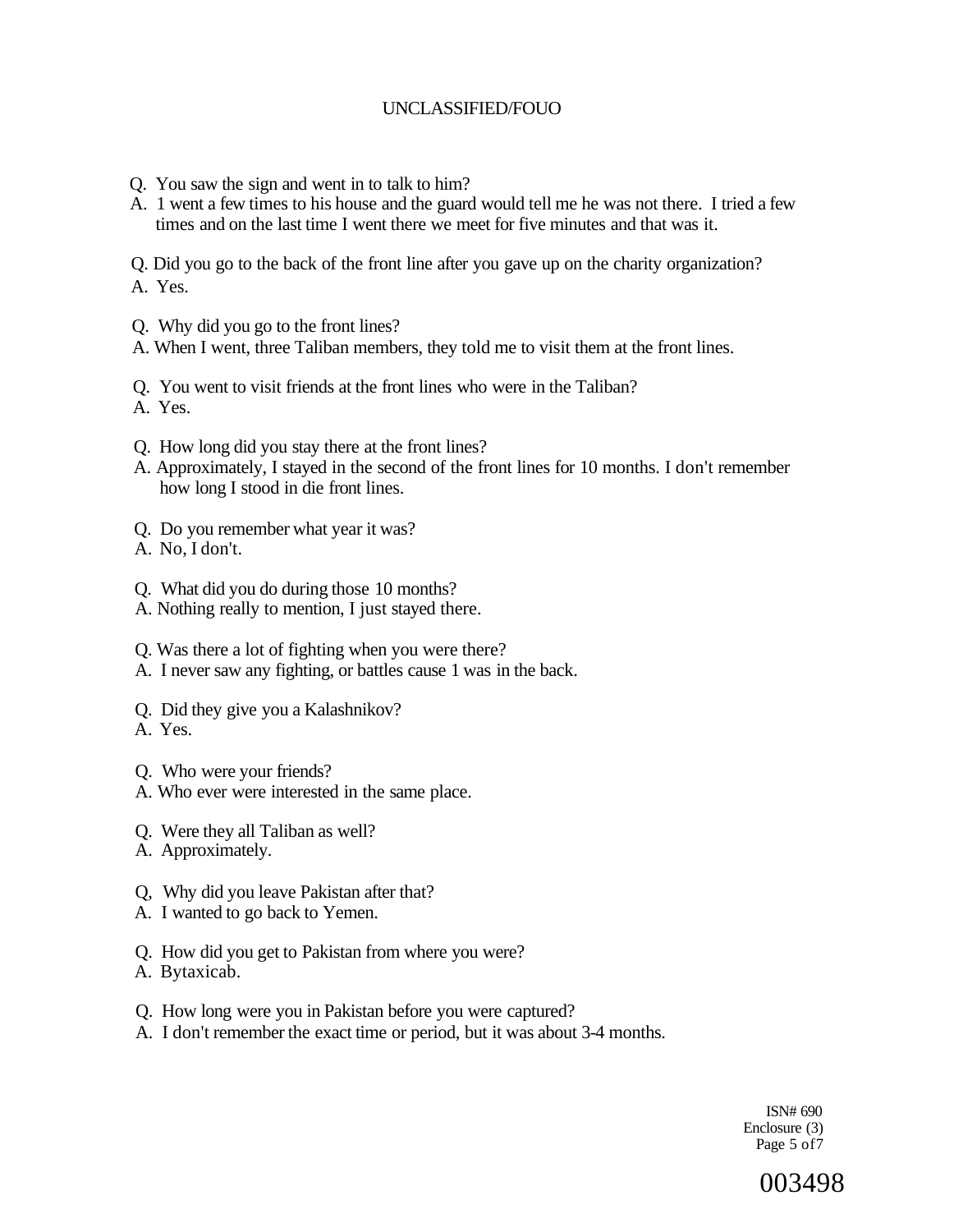Q. Do you remember where in Afghanistan you were in the back of the front lines? A. North of Kabul.

- Q. You said that you left Afghanistan before the United States came in, when was that?
- A. I didn't leave Afghanistan, I was in Afghanistan when the United States and the Allies; but I left the second of the first lines and I gave back the weapon, and everything. But I was still in Afghanistan.
- Q. When did you leave the back of the front lines?
- A. After I left the second troops, then the event of 9-11 happened, I don't remember exactly the date that I left to Kabul.
- Q. If we could have found your passport, what would it have told us here today?
- A. If you were to have my passport here today, it would prove that I left from my own country Yemen legally and I was allowed to go anywhere I wanted. I went to the Pakistan Embassy and they gave me a visa to enter Pakistan.
- Q. You were arrested because your visa had expired and your passport would have showed that to us?
- A. The visa to Pakistan was expired but if you were to find my passport. You would see my passport was not expired.
- Q. Did you have the Passport when the Pakistani authorities arrested you?
- A. Yes, 1 had it on rae. They requested it and I gave it to them.
- Q. If we would have found the first witness that traveled with you to Pakistan during one of your trips, what would he have told us?
- A. He would have told you, when I asked him about the Embassy to get a visa to Afghanistan. He was the one who told me I didn't need a visa to go to Afghanistan. He traveled with me from Pakistan to Afghanistan through the border and no person asked for legal papers when we crossed the border. He knew that my intention of why I entered Pakistan for charity reasons.
- Q: You stayed at the back of the front lines for about 10 months?
- A: Approximately.
- Q: Then you went to Kabul for a while?
- A: Yes.
- Q: So you were Kabul when the events of 9-11 happened.
- A: Yes, I was in Kabul when 9-11 happened.
- Q: How long did you stay in Kabul then?
- A: I really don't remember the timing; it might have been 2 months.

ISN#690 Enclosure (3) Page 6 of7

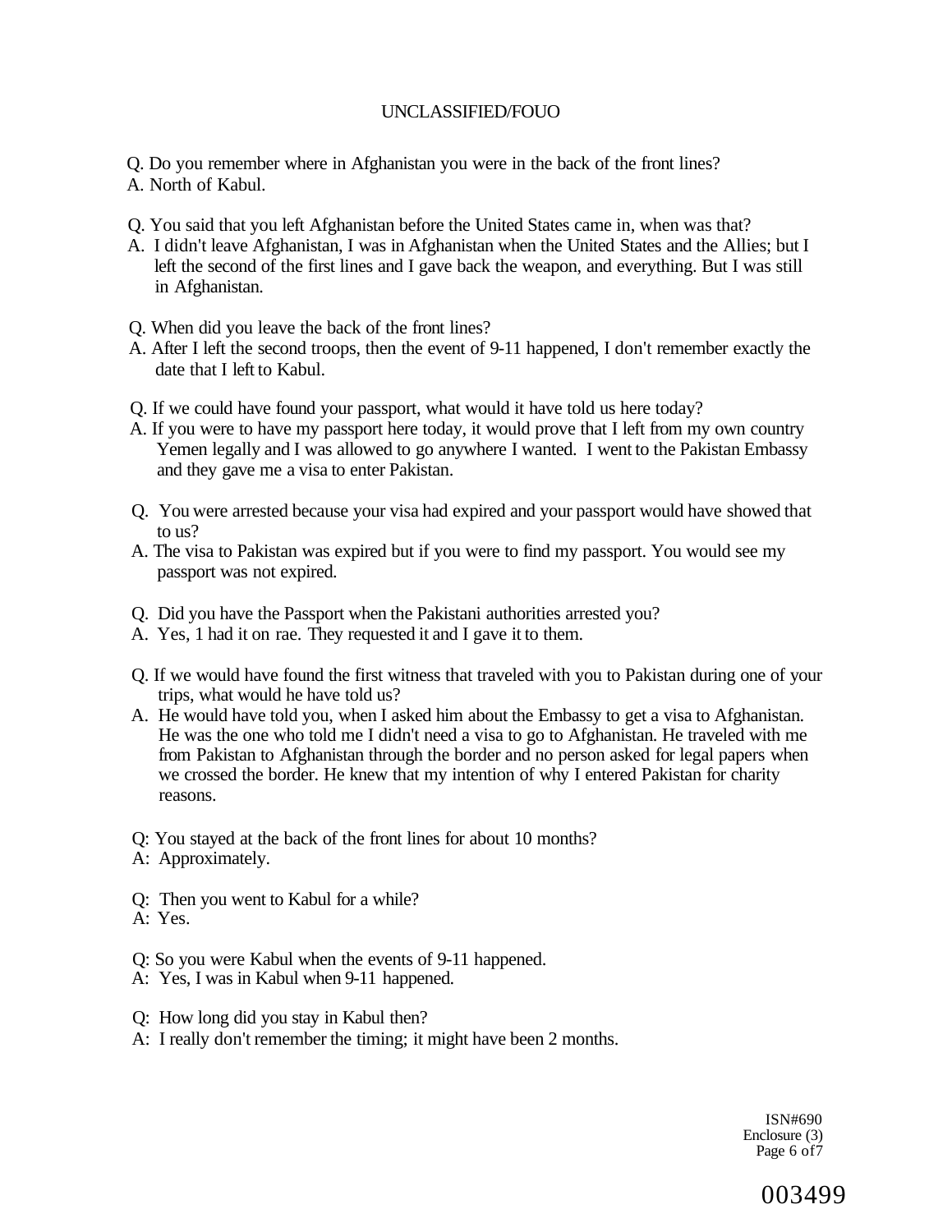Q: Then you went to Pakistan by Taxi? A: Yes.

*The Tribunal President confirms that the detainee had no further evidence or witnesses to present to the Tribunal* 

*The Tribunal President explains the remainder of the Tribunal process to the detainee and adjourns the Tribunal* 

## **AUTHENTICATION**

I certify the material contained in this transcript is a true and accurate summary of the testimony given during the proceedings.

Tribunal President

**ISN# 690 Enclosure (3) Page 7 of7**  003500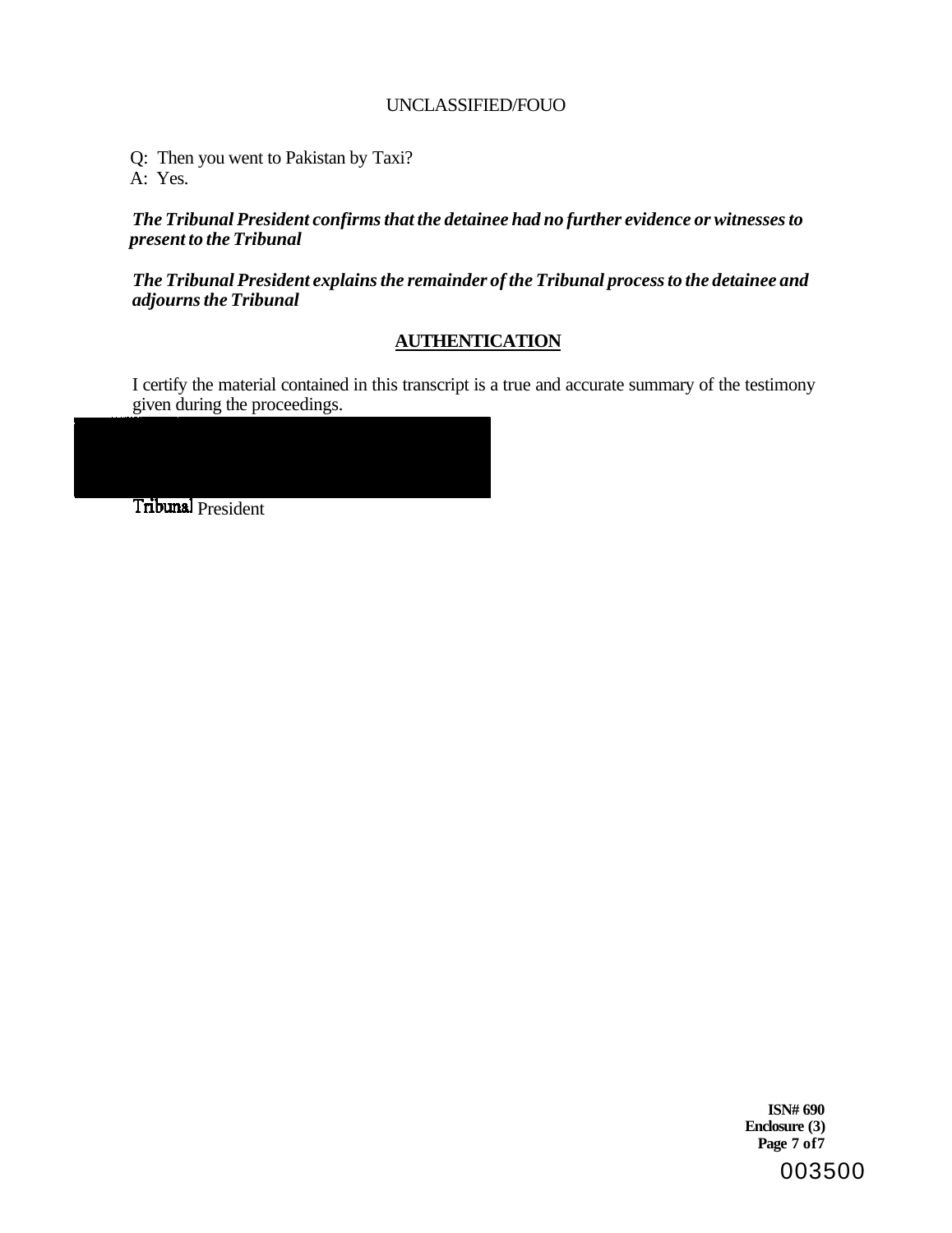## Detainee 690 Witness statement of 005

Question 1. Did I work with you for Al Wafa? I do not remember ever meeting this person.

Question 2. Am I a member of your association or organization? Since 1 don't know him, he could not have worked for me.

Question 3. Is it true we just met for five minutes, and what did we talk about during this conversation? I don't know who he is, so I cannot recall any meeting or conversation.

UNCLASSIFIED//FOUO *35C& ^* 

PAGE 1 OF 1 EXHIBIT D-b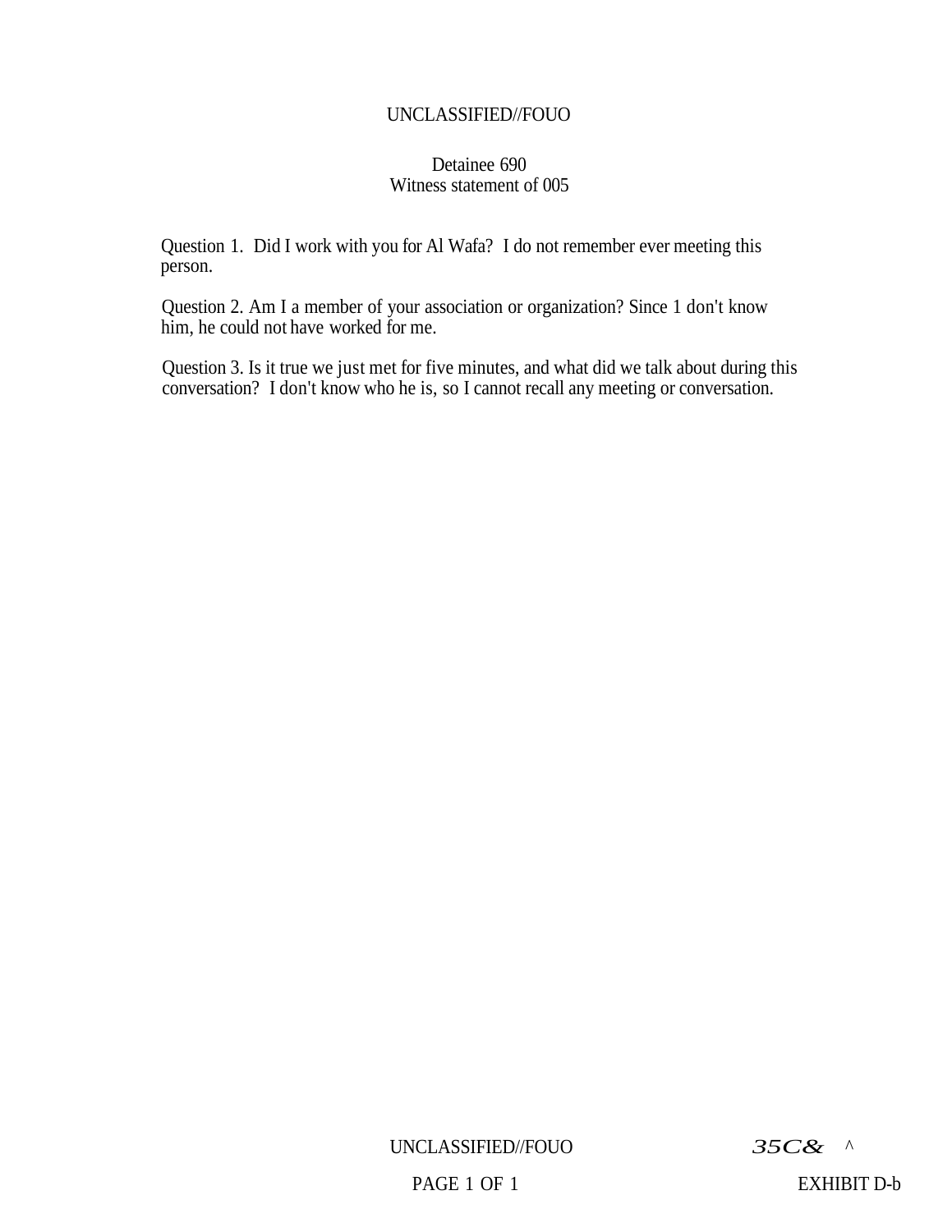## UNCLASSIF1ED//F0U0

## **Summarized UnSworn Detainee Statement**

## *The Tribunal President read the Hearing Instructions to the Detainee.*

Tribunal President: Haji Noorallah, do you understand this process?

Detainee: So fax I understand everything.

Tribunal President: Do you have any questions at this time concerning the tribunal process?

Detainee: No, everything is clear to me. I will answer your questions; you can read my testimony. I saw that you took the oath and I will expect that you will do your job and review my case. I have been here for three years. The truth is I surrendered myself and when you surrender, usually people... You should have hugged me and welcomed me, instead they put me in jail and that is the truth.

Tribunal President: We are going to continue with some more the instructions and information about the tribunal. There will be another place for you to provide more information.

*The Personal Representative presented the Detainee Election Form (Exhibit D-A) to the Tribunal.* 

*The Recorder presented the Unclassified Summary of Evidence (Exhibit R-l) to the Tribunal.* 

## *Recorders summary of the evidence*

- **•** *3.a. The detainee is a member of the Taliban:*
- **•** *3.0.1, The detainee first joined the Taliban and fought against the Northern Alliance when he was sixteen or seventeen years old, at which time he was trained on the AK-47 and served as afoot solder.*
- **•** *3.O.2. In 1998 or 1999 the detainee participated in ike attack and burning of a Shi'ite Muslim village, Choqma Choqor, and was later captured, then released, by General Dostum's Northern Alliance troops.*
- **•** *3.O.3. The detainee and two other Taliban commanders arranged for the surrender of their soldiers to General Dostum's Northern alliance force.*
- *3.b. The detainee participated in military operations against the United States and its coalition partners.*

ISN#494 Enclosure (3) Page 1 of 13

UNCLASSIFIED//FOUO

003501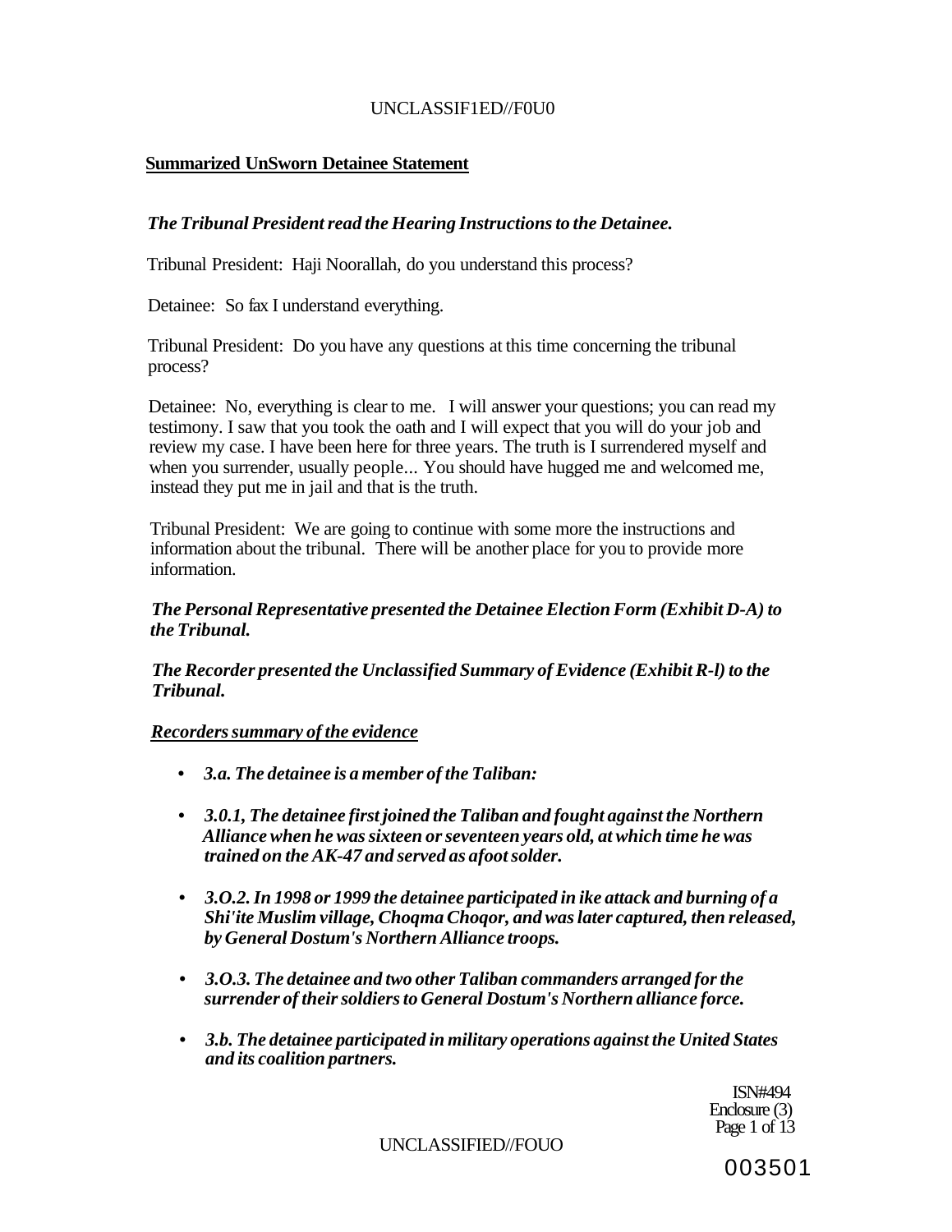• *3.b.L The detainee was the commander of one hundred Taliban fighters and fought along the Afghanistan/Uzbekistan border,* 

*The Recorder confirmed that he had no further unclassified evidence or witnesses and requested a closed Tribunal session to present classified evidence.* 

Tribunal President: Haji Noorallah you may now present any information you have to the tribunal. You may have the assistance of your Personal Representative to help you if you wish.

Tribunal President: I understand from the Personal Representative detainee election form that you would like to make a statement. Is that correct?

Detainee: Yes, whatever he has written there, I would like him to read that and I will add things to that because I want you to understand my whole story.

Tribunal President: Would you like to make your statement under oath?

Detainee: If you want me to take the oath, or do not want me to take the oath, I know that everything I tell you is the truth. If you want me to take the oath I will. If you want me to provide witnesses I can. The problem is that every time I get a letter it takes eight months. My home is on the border of Afghanistan and Turkmenistan and is too far from here.

Tribunal President: Regarding the oath, the choice is yours. You can make a statement under oath or not under oath.

Detainee: If you do not want me to, I will not take the oath because I know that I tell the truth. I am an honest person and I know that you also know that I am innocent

Tribunal President: I understand. He may proceed with his statement. [The detainee's statement that he will tell the truth is considered to be a personal oath.]

Personal Representative: I am presenting the tribunal with exhibit D-b, copies of the detainee's statement and he asked me if I would first read his statement Number one Referring to the unclassified summary, 3.a.l.], the detainee first joined the Taliban and fought against the Northern Alliance when he was sixteen or seventeen years old, at which time he was trained on the AK-47 and served as a foot solder. (Detainee's written statement): "I am almost 34 years old. It's about 18 years difference between now and when I was 16. The whole period that the Taliban existed was about 6 years. When I was 16, the Taliban did not even exist. According to your charges, you indicate that I was with the Taliban for 18 years, which is not only false, but doesn't make sense. I was 16 or 17 years old when the Russians were in Afghanistan when the Mujahadeen took me by force to fight against the Russians. My father paid a bribe to get me released from the

> **ISN#494 Enclosure (3) Page 2 of 13**

UNCLASSIFIED//FOUO

003502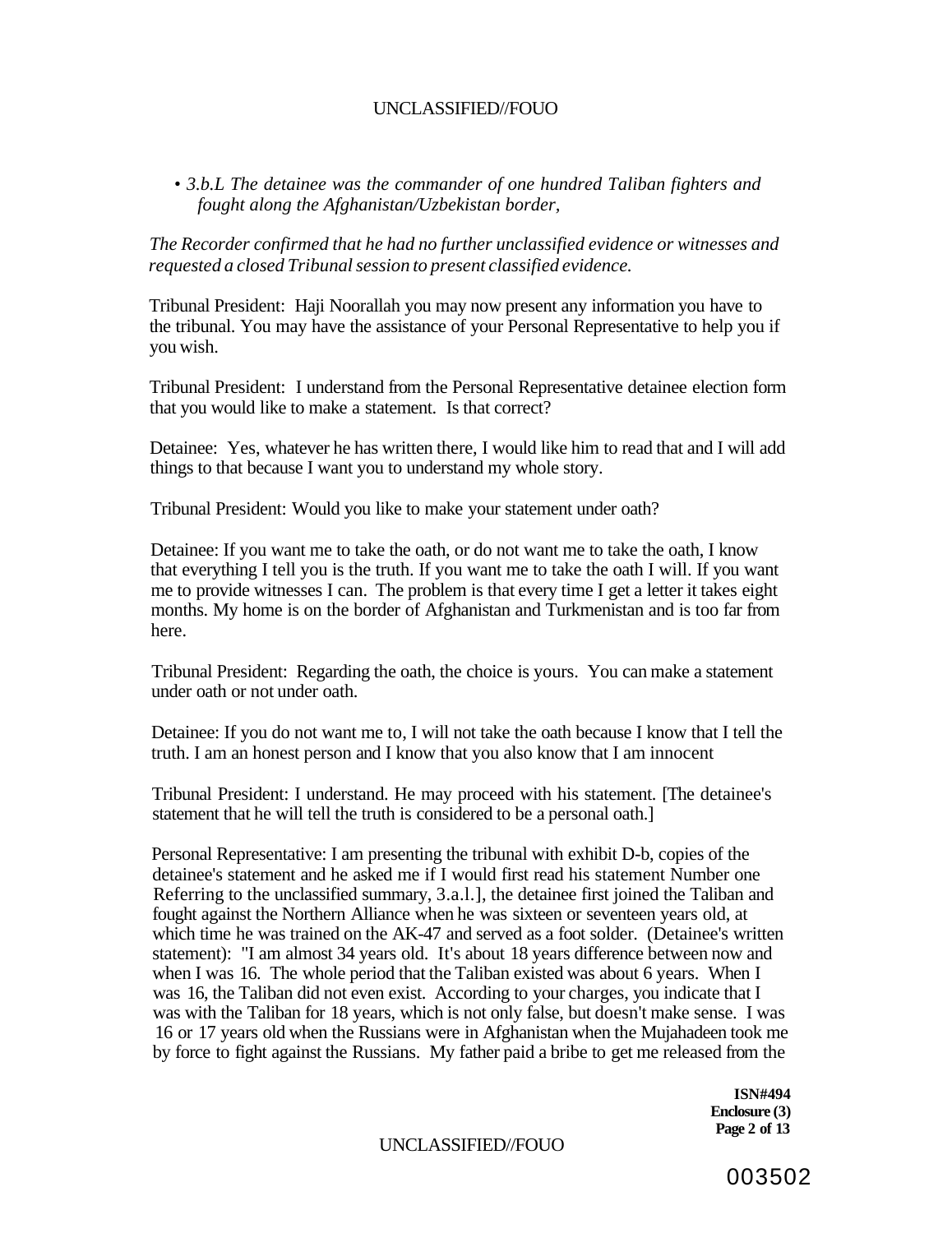mandatory service. I was with the Mujahadeen for about 1.5 years. That has nothing to do with the Taliban. It was during the time of the Russians."

Detainee: It was only a few years ago the Taliban were there in Afghanistan. Do you really need a witness for something like this? It is history. Everybody knows when the Taliban was in Afghanistan and your accusation does not make sense.

Tribunal President: The tribunal does not determine who is called as a witness. We rely on the information that was provided to us. And also, we do clearly understand your point.

Personal Representative (continuing with citation to Detainee's statement): "When the Taliban attacked Northern cities in 1998,8000 Taliban were killed. After that the Taliban started recruiting people by force. I am Uzbek and the Taliban are Pashtuns and there is always animosity between Uzbeks and Pashtuns. Logically, Uzbeks will not fight for the Taliban. And those Pashtuns that were Taliban were not like Karzai who is educated. The Taliban were ignorant and illiterate and forcing people to join them by beating them or torturing them. I've never been Taliban, and I would never be Taliban in the future either."

Detainee: They forced me.

Personal Representative: Number two [referring to the unclassified summary, 3.a.2.j, in 1998 or 1999 the detainee participated in the attack and burning of a Shi'ite Muslim village, Choqma Choqor, and was later captured, then released, by General Dostum's Northern Alliance troops. The testimony he provided me is: "This village of Choqma Choqor is located in the province of Jowzjan and you can't find even two houses of Shiite Muslims there. They are all Sunnis and they are all Uzbeks. During my interrogations, I told them that the Taliban had burned many villages, but I did not participate. They must have misunderstood what I told them. Let me clarify what is the truth about the village burning and how this relates to me.

- There was a person named Mullah Taj Mohammed (\*\* *Who I will call MTM")*  who was a Taliban commander and I was told that he might be able to help me on some personal business to help me marry a woman from Kabul. I met with him and he helped me and I did get married to a woman in Kabul. After I married the girl, I came back to my Village to live.
- MTM was Uzbek like me.
- Many Uzbeks from the village of Ba Walis in the province of Jowzjan complained to MTM that they were constantly being robbed and harassed by robbers and thieves.
- Several months after MTM helped me, MTM met with me and asked me and other Uzbeks to help provide security to this Uzbek village. He wrote orders to the Taliban to leave that village alone.

**1SN#494 Enclosure (3) Page 3 of 13** 

UNCLASSJPIED//FOUO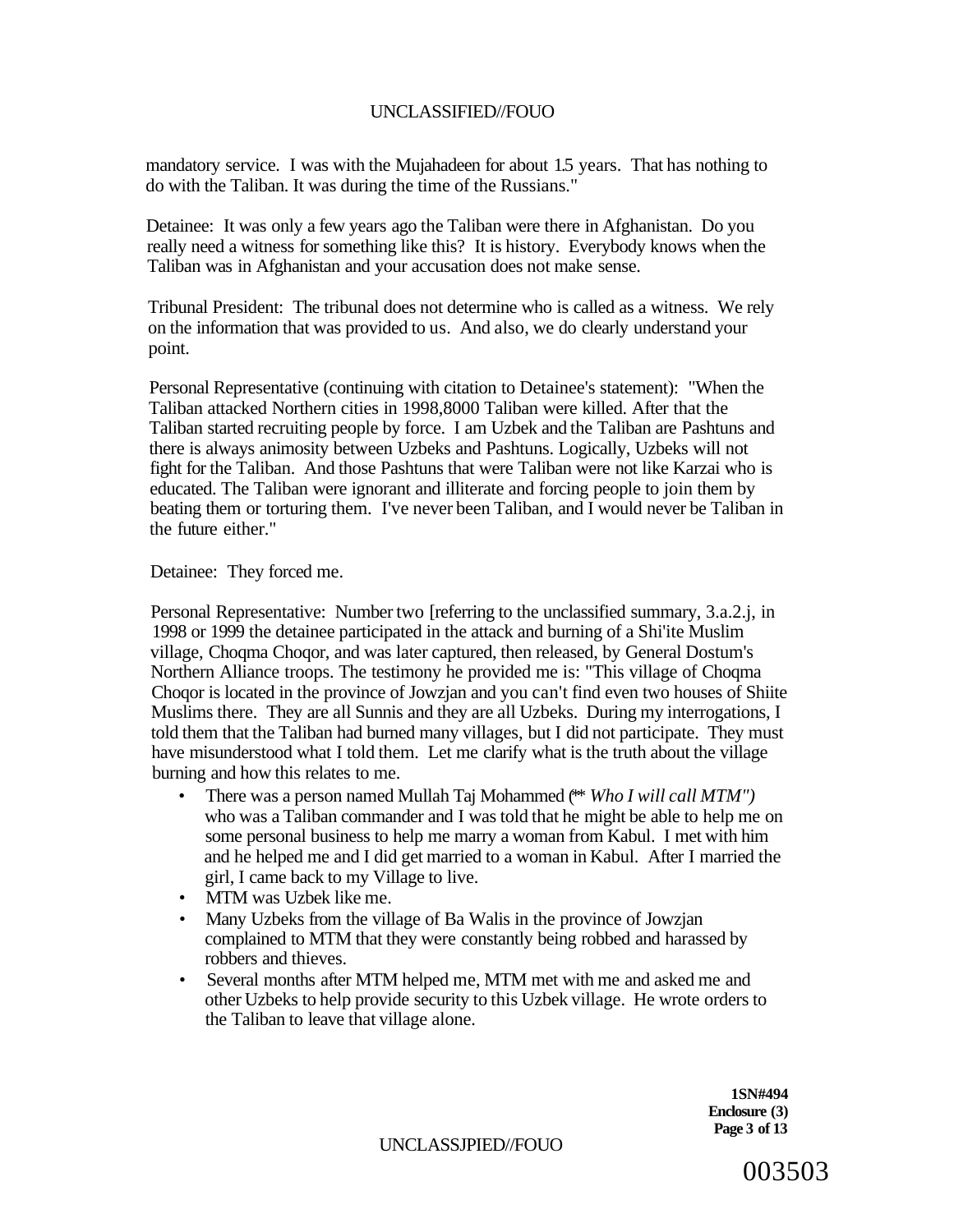- Myself and others were given 19 AK-47s and food by the villagers to provide security. The food and weapons were supplied by the Uzbek villagers for security, not the Taliban. It had nothing to do with the Taliban.
- While with the Taliban, MTM saw the cruelty of the Taliban and started an uprising against the Taliban. MTM only had about 50 people so he asked for Dostum's help and allied himself with Dostum.
- When MTM betrayed the Taliban, the Taliban arrested me and questioned me for two days to see if I was allied with MTM. Since I was just providing security for the Uzbek village of Ba Walis and had no contact with MTM since I was at that post, the Taliban released me but took all of the weapons of our security party and told me to go home, which I did. The people of the village I was guarding were all witnesses for me that I was just guarding the village and had nothing to do with the uprising and wasn't with MTM and wasn't part of the fighting.

Detainee: Well, MTM betrayed the Taliban, that is correct, but it doesn't mean he was a bad man. He was supporting his villagers, and he did have an uprising against the Taliban, and [thus] it is proper behavior.

Personal Representative (continuing with citation to Detainee's statement): "Meanwhile, in revenge, the Taliban burned MTM's village of Choqma Choqor, and then eight months later the Taliban captured MTM and executed him for being a traitor."

Detainee: That Choqma Choqor actually belonged to MTM. I want to add a couple of things here. The first thing I want to say is there are no Shi'ite Muslims in that village. In order to burn a village you have to have some kind of power, and I was a nobody, I wasn't with Taliban, I was just like a security guard for the village, and I didn't have that opportunity; or I didn't have the power to bum the village. Even if I had that power, why would I burn the village? That was all my own Uzbek village. Even if there were some Shi'ites, I don't want to harm anybody. You're accusing me that I was in prison, I was in jail, I was captured by Dostum's forces. Dostum wasn't in Afghanistan at that time; he was in Turkey, and the second thing, if I did such a bad thing, why did he release me?

Personal Representative (continuing with citation to Detainee's statement): "So I was arrested by the Taliban and released. I was not arrested by the Northern Alliance as you indicate. The story that the interrogators have written must not have been written down very well. There is a problem with the translation; therefore your charges are all inaccurate. I had nothing to with the village being burned; I told the interrogators about the village being burned."

Detainee: I wasn't even imprisoned or captured by Taliban; they just questioned me for a couple of days and they released me. I was there for one day and two nights and all they wanted to know is if I was part of that uprising of MTM, and they questioned me and just let me go.

> ISN# 494 Enclosure (3) Page 4 of J 3<br>0 0 3 5 0 4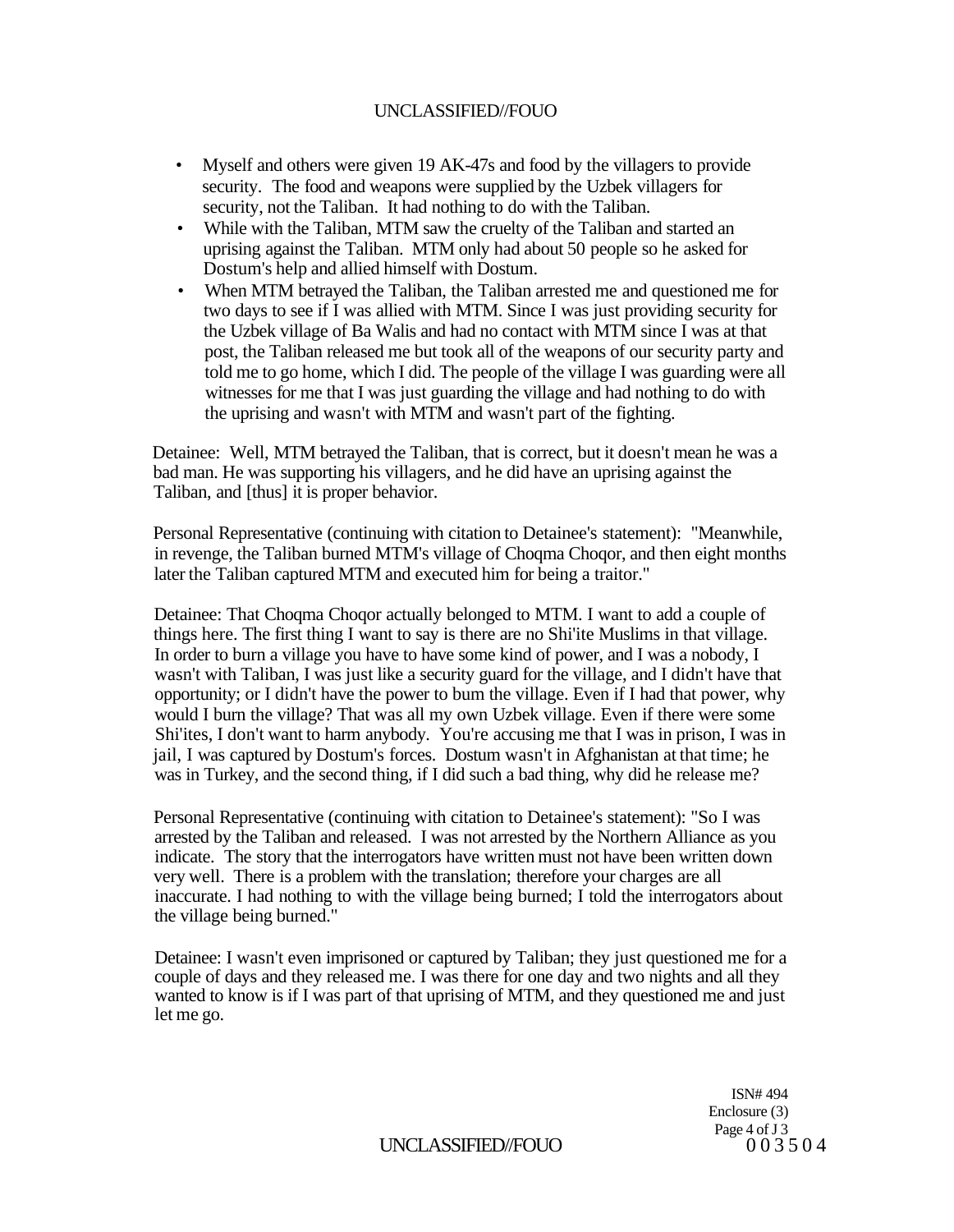Personal Representative: That concludes his testimony on number 2, unless you would like to add anything else.

Detainee: Thank you.

Personal Representative: Number 3...

Tribunal President: I'm sorry, 'Thank you' that's enough or 'thank you' I have more information?

Detainee: Thank you that's enough, that was accurate.

Tribunal President: Thank you.

Personal Representative: Number 3 [referring to the unclassified summary, 3.a,3.], the detainee and two other Taliban commanders arranged for the surrender of their soldiers to General Dostum's Northern Alliance forces.

Detainee: When somebody is going with Taliban or with anybody by force, and when he finds the chance, and a good chance, and he surrenders back, is this a crime in your eyes?

Tribunal President: 1 really don't know how to answer that, because we're here to determine your enemy combatant status. We'd like to know all you can tell us about these events. And another thing, just to clarify, this is an administrative review, and we're not looking for blame, or finding any criminal activity.

Detainee: Then 1 apologize that I disturbed you.

Tribunal President: No, you can ask any question at any time, and I'll answer as best I can. I would like to take this moment to remind the detainee why we're here. Just so you are familiar with our reason. We're looking at your classification as enemy combatant. And I know you've heard this before, but it may have been a while, so I'd like to read it again, just so you're familiar with it Your statement is very helpful so far, and this will maintain the helpful nature of it. And reading this statement again hopefully will answer your question whether surrendering is a crime or not. Our definition of an enemy combatant is "An individual who was part of or supporting Taliban or al Quiada or associated forces that are engaged in hostilities against the United States or its coalition partners."

Detainee: Even people that had to go with them by force, compelled to go?

Tribunal President: Any individual who was part of or supporting the Taliban. This includes any person who has committed a belligerent act or has directly supported hostilities in aid of enemy armed forces. And the circumstances of any involvement are very important and we appreciate your statement regarding the unclassified summary of evidence. And if you would please, please continue your response to the allegations.

> **ISN#494 Enclosure (3) Page 5 of 13**

UNCLASSJPIED//FOUO

003505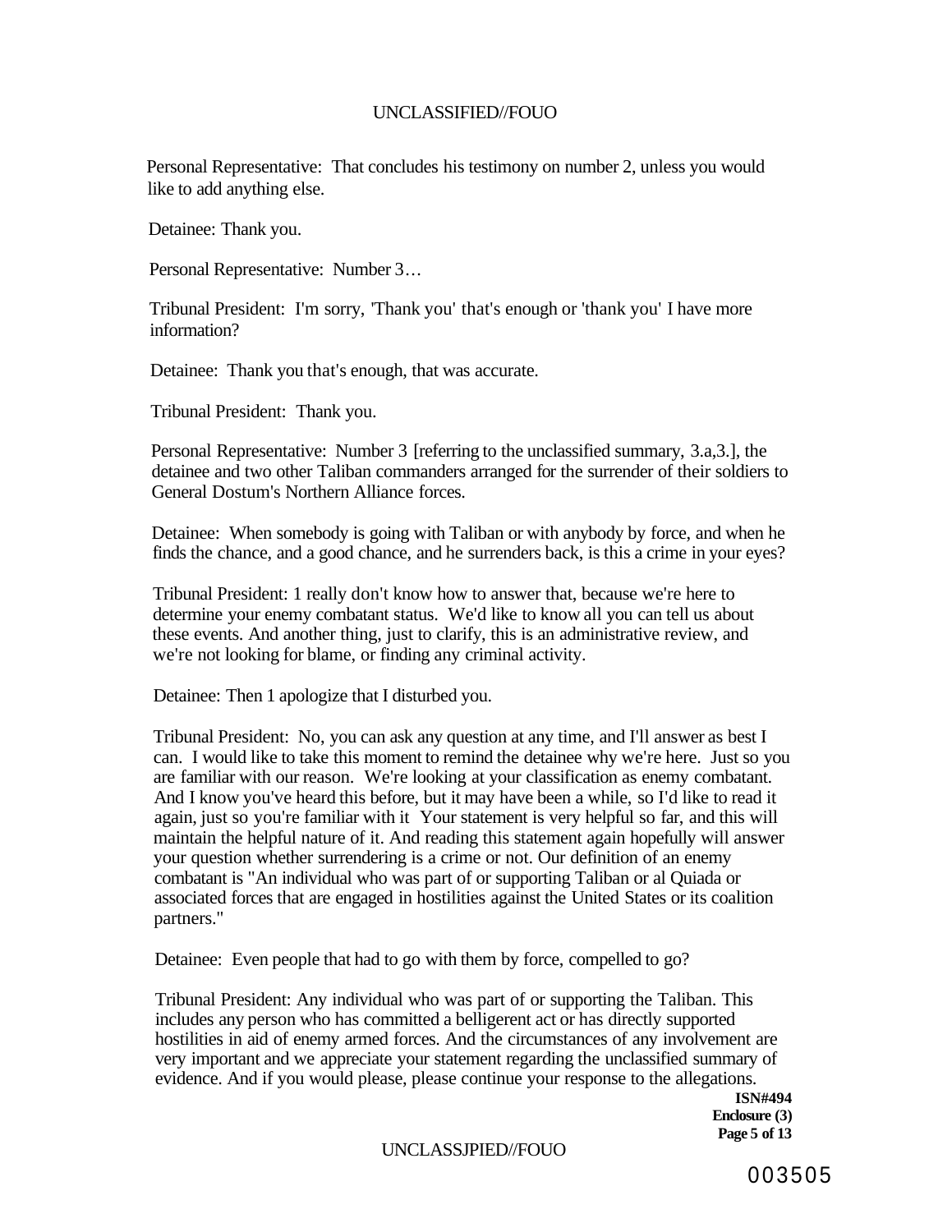Personal Representative: Testimony he provided is as follows: After MTM was executed, 1 went back to my Uzbek village, as I said earlier, when the Taliban attacked the Northern cities in 1998,8000 Taliban were killed. After that, they started forcing young men and boys into service. They would go to each village and request 100 recruits from the tribal elders. The tribal elders were forced to provide these young men; otherwise the village would be burned. All of the people in the village obeyed the tribal elders, and gave up their men as required to serve four months. They also needed a coordinator from each village that would bring the recruits to the Taliban. This person needed to speak Farsi as well as to read and write.

Detainee: There is a third thing that that person, that coordinator.... They wanted somebody who didn't have anything to do, any ties to that warlord. In other areas, there are mostly Turkmen and Uzbeks, there are no Tajiks, no Pashtuns, and people cannot speak Farsi over there.

Personal Representative (continuing with citation to Detainee's statement): "Since I was the only one in my Uzbek village that spoke Farsi and is literate, I was chosen to be the person to bring the young men to the Taliban. I had to do this on three occasions, four months each time. My job was to bring Uzbeks to the Taliban and get a signed receipt for them. I would only bring 40 at a time, not the 100 that was required. My village managed to gather only 40 Uzbeks and 40 Turkmen. Others in the tribe would bring Turkmen. It is important to note I was not Taliban but had to provide the service on behalf of my Uzbek village."

Detainee: Total of 80. I was the representative of my Uzbek village, not the Taliban, when I was taking tho§e men. When the village was recruiting boys and young men, there weren't any Taliban. Taliban directly talked to the tribe leaders, tribe leaders would talk to the villagers, and they chose me. The tribe leaders chose me as escort for those men. Now, sir, did you understand that I was forced to do that? We had no choice but to do that, and as my PR explained to you they would have burned the villages. And Taliban, they have no patience, when you don't do what you want them to do, they destroy everything.

Tribunal President: We understand the circumstances.

Personal Representative (continuing with citation to Detainee's statement): "During this time, about four months before 9/11, Dostum returned to Afghanistan from Turkey. Since the Uzbeks did not like the Taliban, they were happy to learn this, and would help them in any way."

Detainee: In addition to the previous question, at time of interrogation, I told the interrogators that Taliban asked for 100 men, but the translator translated that part, but when I talked about 40 Uzbeks and 40 Turkmen, something got lost, and they didn't get the whole story straight then. That's why you're charging me with being the commander of 100 fighters. I want to add something to what you said. When Dostum came back

> **ISN# 494 Enclosure (3) Page 6 of 13**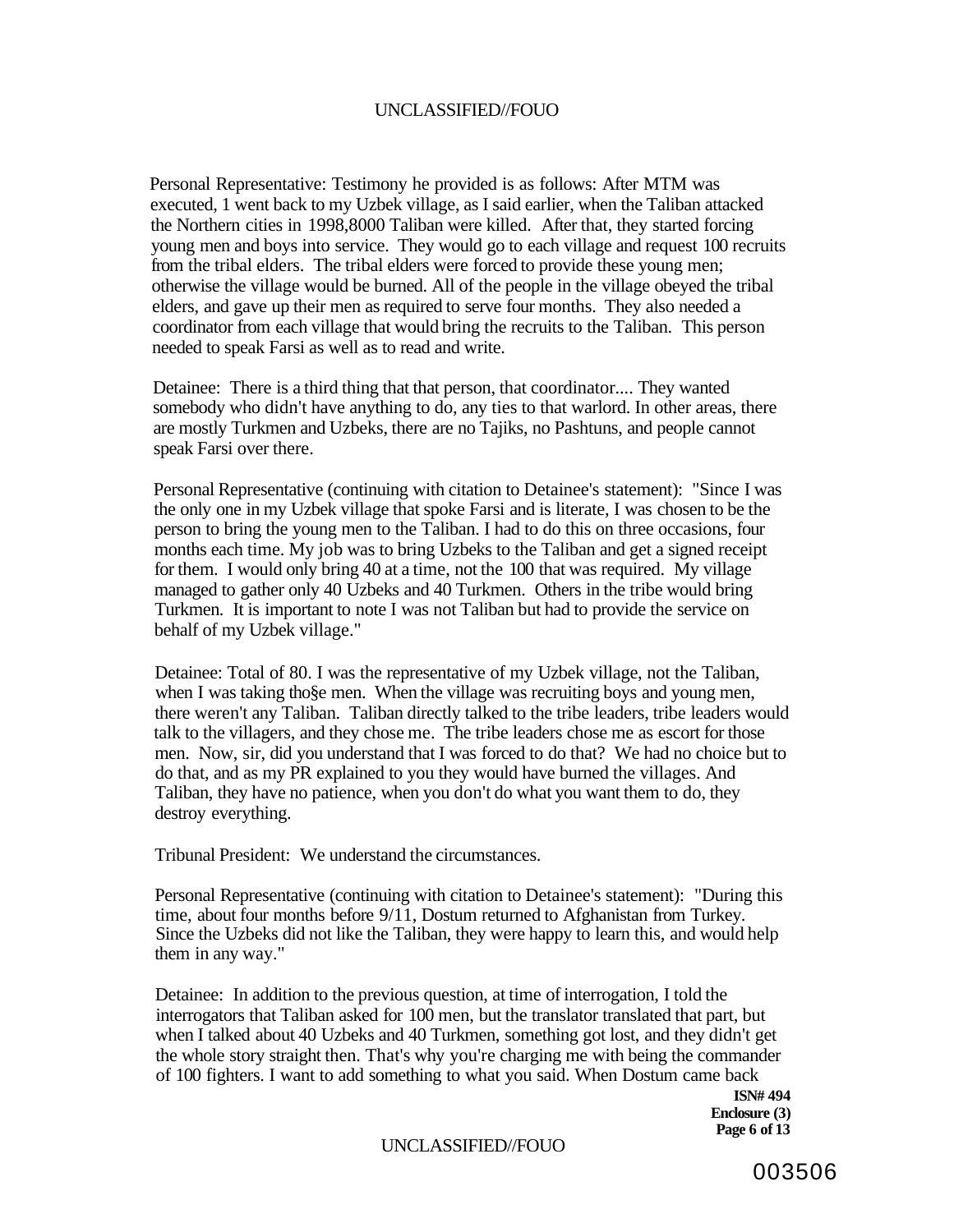from Turkey, he couldn't actually be in the cities because the cities were all under control of Taliban. He had to hide somewhere and live somewhere in the mountains.

Personal Representative (continuing with citation to Detainee's statement): "Dostum wanted to recruit spies that would spy on the Taliban and give him intelligence information. One of the respected tribal leaders, Rosi Bihan, asked me if I would do this, and I agreed, since I hated the Taliban. During the last time I performed the coordinating duties that I spoke of before - bringing new recruits to the Taliban -1 was a spy for Dostum and I would gather intel for him.

Detainee: Rosi Bihan told me about this in a very private place. If there were any Taliban they would have killed me, so it was a big secret between him and me.

Personal Representative (continuing with citation to Detainee's statement): "I would go to a secure house and meet with a man from the intelligence service named Hazret Quol, and give him the intelligence I gathered to support Dostum and the Northern Alliance. I started my support as a spy two months before 9/11."

Detainee: Hazret Quol (ph.), actually, he was with Dostum in the mountains. He came from the mountains to the Uzbek village and he was trying to recruit spies for Dostum. And he met me there too.

Personal Representative (continuing with citation to Detainee's statement): I found out later that there were two other Uzbeks named Commander Hashim and Commander Olazia that were also Dostum's secret agents, and Ihey surrendered their troops as well, but they didn't surrender together. I knew this after we surrendered, not before. That concludes the testimony I took from the detainee; would you like to add anything else on this point?

Detainee: When Dostum - after 9/11, when Dostum was in Afghanistan he captured the city of Mazar-e-Sharif and everybody was happy, there were other tribe leaders they would bring to Dostum to congratulate him, and there were Americans, and everybody was happy, the Taliban were gone. Then I went with them. I just went to surrender myself because I was happy to see Dostum, I was happy to see Americans, but before that the story.... The process of surrendering and how I was hiding from the Taliban in the last month before Americans came, that's a very complicated and long story, I just don't want to take your time with that, because it's very complicated. I just want to tell you very simply the way I surrendered. I just want to mention one thing, one of the activities that I did for Dostum. When I was surrendering, there were 6 or 7 person that Hazret Quol told me to help cross the line of Taliban — and we had to do it so Taliban wouldn't see us. So I helped 6 or 7 persons cross the line that was still under Taliban's control, and this was one of the works I did for General Dostum. In the time of interrogation, I think this was a misunderstanding and they accused me of giving those 6 or 7 people to the Taliban. And then they understood that this was wrong, I actually helped those people to cross the Taliban borders.

> **ISN# 494 Enclosure (3) Page 7 of 13**

UNCLASSIFIED//FOUO

003507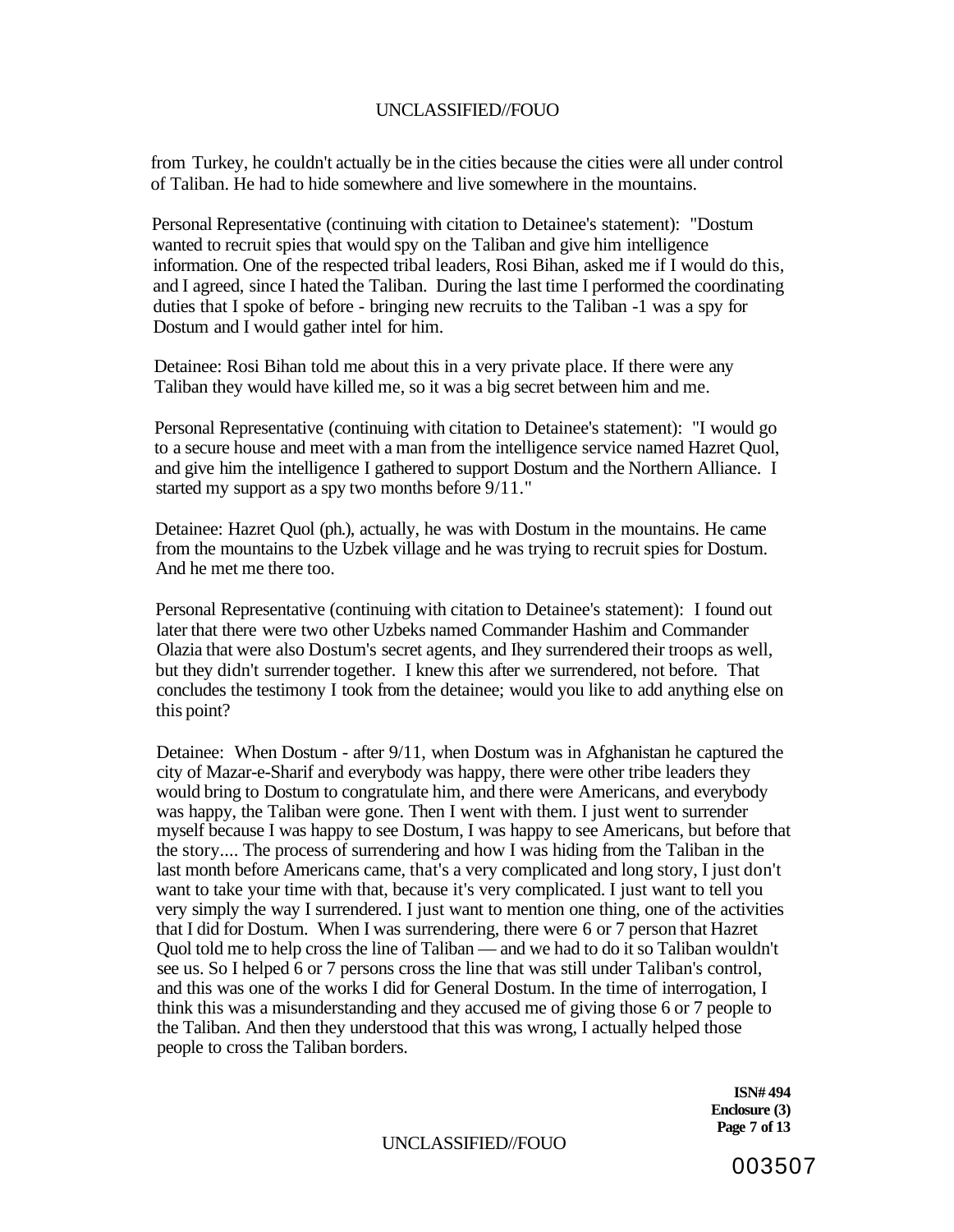Personal Representative (continuing with citation to Detainee's statement): "And the last point, the detainee was the commander of 100 Taliban fighters, and fought along the Afghanistan/Uzbekistan border. As I said in the previous allegation, the village I was at got a letter from the Taliban stating they needed 100 soldiers. They needed a representative that could read and write and spoke Farsi. I was the only in the village that spoke Farsi that could read and write because my wife is Farsi speaking. My job was to take the new recruits to the Taliban. I was not a commander, and only brought the men to the Taliban. I brought 42 Taliban, not 100."

Detainee: There is one thing that you are accusing me of fighting in the war of Afghanistan and Uzbekistan. If you look at the history, and the radio and television, there has never ever been a war between Afghanistan and Uzbekistan, not even one single bullet has ever been shot from Uzbekistan towards Afghanistan. There has never been any war -1 don't know why you're accusing me of fighting on the border. Is that all sir?

Tribunal President: I believe it is the Personal Representative's follow-up.

Personal Representative (referring to the Detainee): That concludes the testimony you gave me. At this point, if you have anything else you want to clarify, please do.

Detainee: I do want to add a lot, but I just want to tell you the story, how they brought me here to Cuba. When I surrendered to Dostum, when the tribe leaders took me to Dostum, Dostum had never seen me before. It was the first time he was seeing me. Hazret Quol was my handler; he was the Dostum guy, he was the one who recruited me, and he knew me. Because of the tribal leaders, Dostum agreed to see me, because I wasn't a big guy, I wasn't a famous person, and it was very hard to see Dostum at that time. And then, when I met Dostum, I told him the whole story I told you, and the tribe leaders told Dostum he wasn't with title Taliban, actually he was our representative, and he was taking our men and giving them to Taliban, and then Hazret Quol said I was working as a spy for thera, and everything was clear for Dostum. Dostum released me and gave me some money. They would give money to anybody who surrenders and they let me go. 1 spent two days and nights with Dostum, but I was free. I spent time with all other people who were surrendering. After two days, Dostum gathered all the people who were surrendering, it was a room about this size, a big room, and then they talked to us. Dostum told us, now it's decision time. Whoever wants to get a weapon and fight with me, give me your name. But Dostum said I'm not going to force anybody to hit the ground and fight with me. If you want to go to your houses and live your normal life, that's fine with me too, I'm not going to force you. I went to my home and I spent about 20 or 25 days with my family. At that time my brother owed some money to somebody. They were doing some trading business and the deadline for my brother to pay the money was the fifteenth of the month, but he didn't have money to pay by the fifteenth. My brother is younger than me and his name is Asadullah, and he sent a letter to my father and told him "I didn't have the money to pay my debts and that person is threatening me." To solve this problem, my father had to travel to Mazar-e»Sharif, and since my father is an old man, I had to go with him. When we went to Mazar-e-Sharif, there was a

#### UNCLASSIFIED//FOUO «
...« • -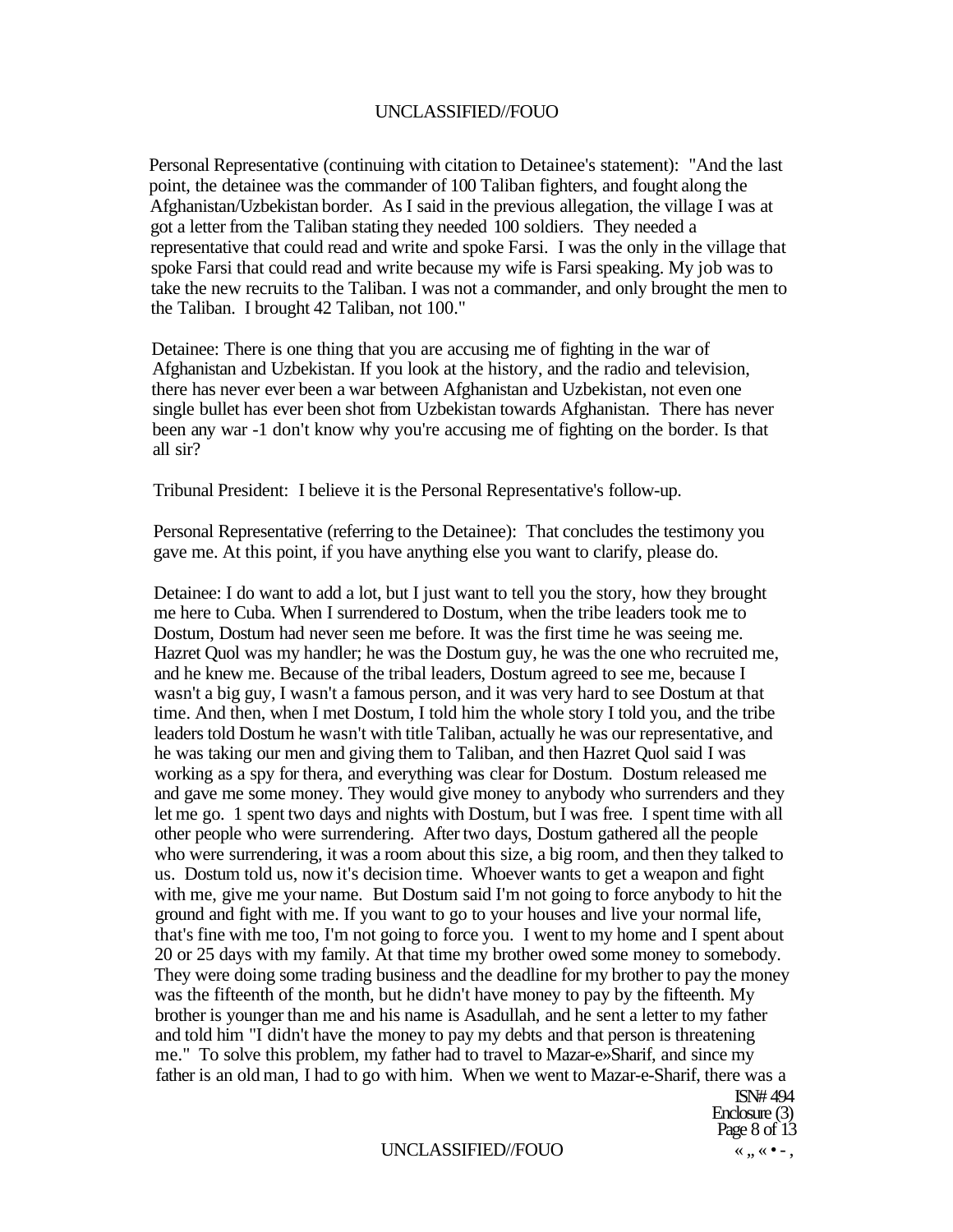government officer, like a judge, and he blamed my brother. He said if you have to pay the money by the fifteenth, you should pay it Otherwise we are going to keep you here in jail. Whenever your father arranges the money and gives it to the other man, we will release you. So they held my brother in a bond. Then we decided, the government says that somebody has to stay here as a bond, and as soon as you bring the money then we're going to release you. Then my father volunteered to be there in jail and he told my brother and me that you go and you find the money, because my father was an old man, and my brother was a businessman, so it was easier for my brotiier to find the money than my father. Then when we talked to them, any of the three of us, we can stay here, the other two can go and bring the money, they say that's fine, but it was an embarrassing thing for me to have my father be in prison, so I volunteered. I told my brother "You take my dad; you guys go and find the money. I will be in prison." So I was - it wasn't like a real jail. It was a security compound place. It wasn't like people with big crimes and stuff, or political prisoners. It was just people who didn't have money, or they owed money to somebody. So this whole building and that person it all belonged to a person named Ostad Attal, and he is one of Rabanni's men. And then, I was sitting there and I was waiting for my dad and my brother to bring the money so I could go home. Here our American friends came and a representative from the United States. They were checking all the prisons and they were looking for Taliban. They came and saw me too. Then, one by one they would question every prisoner over there. One of the guards, he fooled me. He told me, "If you tell Americans you are Taliban, they will give you lots of money, and that way you can pay your brother's debt and go home." So I was in a big hurry, and I jumped in front of all other prisoners to reach Americans and tell them that I am Taliban. So I told them that, yes, I was with Taliban, I had forty men, and I told them the whole story I told you guys. And then they said, "OK, we're going to help you, we're going to take you to the airport, they put chains on my hands and my foot, they blind-folded me, they took me to the airplane, and they brought me over here, and I'm still looking for that help. That's all I have.

Tribunal President: Thank you for your statement

Detainee: I really appreciate that you gave me the opportunity to talk and tell you the whole story. And thank you for all tribunal members and all... that everybody is trying here to help.

Tribunal President: Personal Representative, do you have any questions for the detainee?

Personal Representative: No sir.

Tribunal President: Recorder, do you have any questions for the detainee?

Recorder: I have two, sir, In allegation number 4, you said that there was no war between Afghanistan and Uzbekistan.

Detainee: Yeah, when I was there.

**ISN# 494 Enclosure (3) Page 9 of 13** 

UNCLASSIFEED//FOUO

003509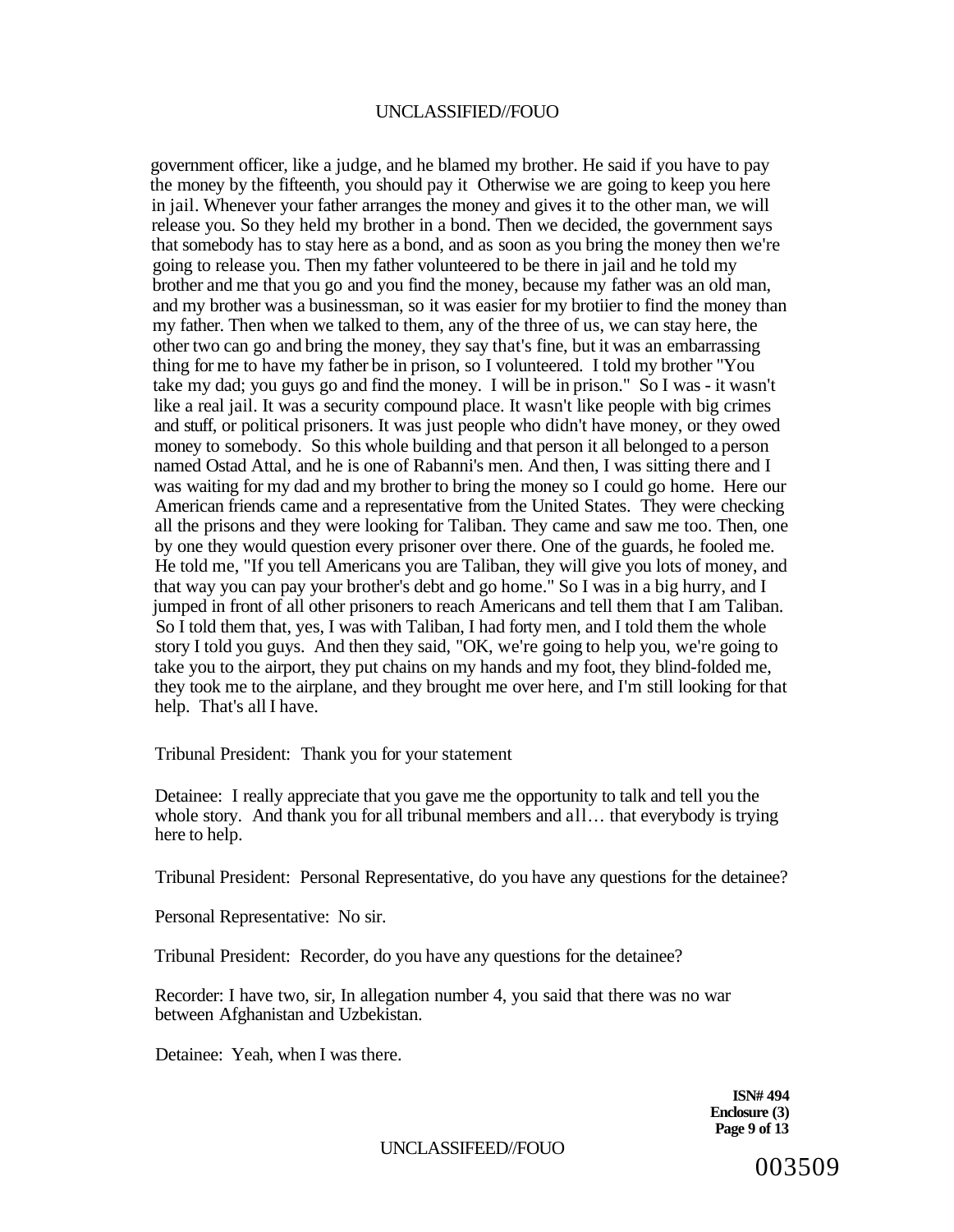Recorder: Regarding the Afghan-Uzbekistan border as a location, did the fighters or tribe or village that you represented fight in that area?

Detainee: They were fighting with Taliban against Northern Alliance, against Massoud and Rabanni, and it was the city of Pakhar. So that was the Northern Alliance's stronghold over there, and those men are among Taliban, they were fighting against Northern Alliance. And it's about a one-hour drive between where we lived and where they were fighting.

Recorder: OK, my last question: You say that you worked four months at a time and guided fighters to the Taliban. What else did you do besides guiding?

Detainee: I was just like a translator for those Uzbek fighters, those Uzbek men, because I could speak Farsi, because I could speak Farsi and they couldn't. Like if somebody gets sick, I had to go with them to the hospital and translate what they were saying. If they had headache, or they had fever, or anythmg like that, I was a translator. And when I was escorting those men to the Taliban, then the Taliban leader would give me a receipt. Then I had to bring that receipt and give it back to our tribal leaders.

Recorder: Thank you.

Tribunal President: Does the board have any questions for the detainee?

Board Member: Yes sir.

Q: When you took the young men from his village, would you stay with them for the entire four months.

A: Yes, sir. I was staying with them but I wasn't going to the front line to fight I was always on the second line as a reserve.

Q: Did you have a weapon when you were with them?

A: When we were going and I was taking the men over there, they would give a weapon to everybody. They gave me an AK-47 too. But since I wasn't in the front line I would never use it- 1 wasn't shooting.

Q: Does you remember the date, the last time you took them to the Taliban?

A: I'm so sorry, in our villages nobody talks about the dates. We always say a week ago, or a month ago, and if it's more than a month, we say, "before that thing happened, or after that thing happened."

Q: Did you take men to the Taliban after 9/11?

**ISN#494 Enclosure (3) Page 10 of 13**<br>•  $003510$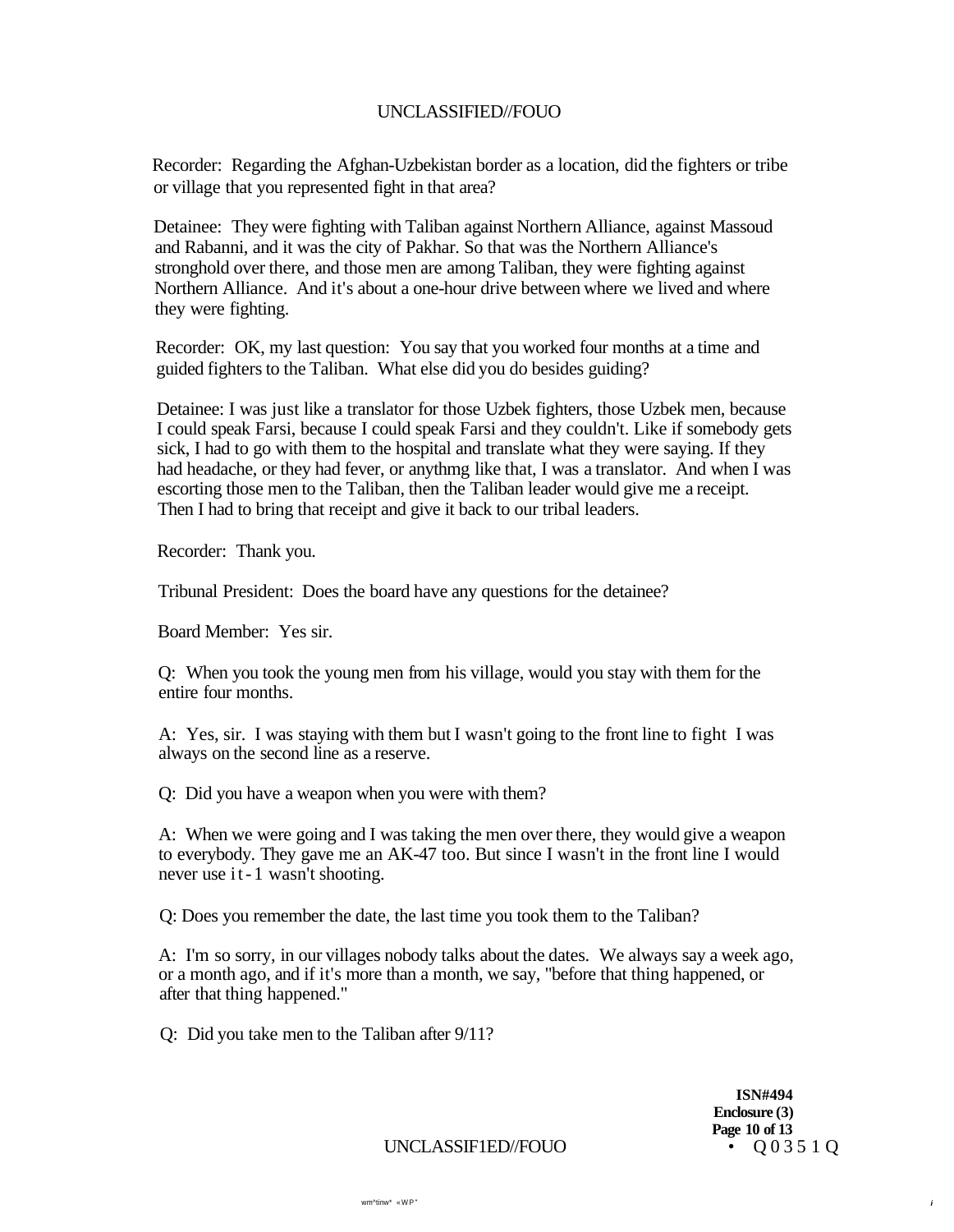A: It's all before. That last four months that I was working with them, it was four months before 9/11, and at that time I was working as a spy for Dostum.

Q: OK, thank you.

Q: Going back to an earlier comment you made about getting help from Mullah Taj Mohammed. Why do you think he helped you instead of the Taliban soldier regarding your marriage arrangement?

A: Because I was Uzbek and Mullah Taj Mohammed was Uzbek too. That's the first thing. Then, that girl wanted to marry me; she didn't want to marry the other guy. And according to Shari-et and Koran, and Taliban laws or any laws, I was supposed to marry her because she loved me.

Q: Why do you think the United States would think that there were Shi'ites in Choqma Choqor?

A: Again, it might be a big misunderstanding. You can send your representative or contact him in Afghanistan, and ask them if they find even two houses of Shi'ite, then you're right, and I'm wrong, and I'll admit what you're saying is correct. Since I know Taj Mohammed and Taj Mehrmet from that village, I know that village very well. It was all Uzbek Sunnis.

Q: You mentioned a period of time when you were guarding local villages. Was Choqma Choqor one of those villages you were guarding?

A: The village that I was guarding was very close to the city, but Choqma Choqor is very far. It's very far. There were some people with me from Choqma Choqor, and they were talking all the time that their houses are so far away that they can't go and see their families.

Q: The last question goes back to the very last part of your statement regarding your capture, when you said you were tricked into admitting that you were Taliban. Just to clarify, you never were Taliban? You thought it was a way of getting money?

A: This is what it was. Actually, they were saying to people who surrender, that Americans welcome the people who surrender. And they were stating over the radio, even Karzai, they all were saying that even if you were Taliban and you're surrendering, Americans would give you a big hug, they would reward you with money, and stuff like that. That's what I thought. I never thought that I would be in this situation because of that.

Q: How long were you in that security area?

A: It has been almost three years from the day Americans took me from now here.

**ISN# 494 Enclosure (3) Page 11 of 13**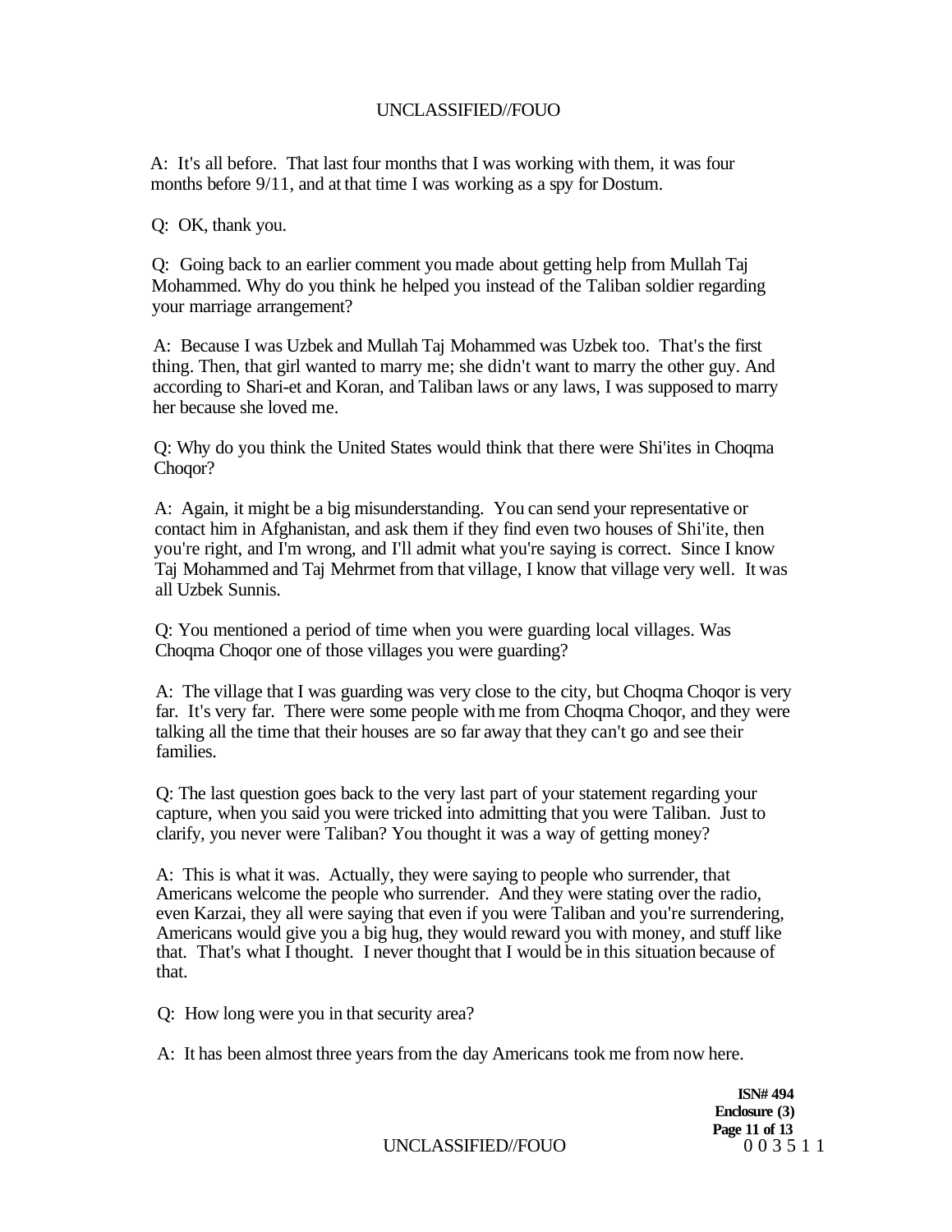Q: How long were you in prison at Mazar-e-Sharif? When you were in prison for your brother's debt.

A: It was about a month, more or less, but it was about a month.

Tribunal President: Haji Noorallah, do you have any other evidence to present to this tribunal?

Detainee: Whatever I remember I told you. If you have more questions I am willing to answer.

Tribunal President: Personal Representative, do you have any other evidence to present to this tribunal?

Personal Representative: No, sir.

Tribunal President: All unclassified evidence having been provided to this tribunal, this concludes this tribunal session. Haji Noorallah, you shall be notified of the tribunal decision upon completion of the review of these proceedings by the convening authority in Washington DC. If the tribunal determines that you should not be classified as an enemy combatant, you will be released to your home country as soon as arrangements can be made. If the tribunal confirms your classification as an enemy combatant, you shall be eligible for an Administrative Review Board hearing at a future date. If this tribunal determines that you have been properly classified as an enemy combatant, you will have the opportunity to be heard and present information that might help you to the Administrative Review Board. The Administrative Review Board is a panel similar to this one that will review relevant information and determine whether you represent a threat to the United States or its allies.

Detainee: God forbid, I will never be a traitor.

Tribunal President: This board also considers whether there are other factors that would form the basis for continued detention. If this tribunal confirms your status as an enemy combatant, you will be encouraged to contact potential witnesses as soon as possible to begin to gather information that may help you prepare for the Administrative Review Board. If this tribunal confirms your status as an enemy combatant, a military officer will be assigned at a later date to assist you in the Administrative Review board Process. The open session of this tribunal hearing is adjourned.

Detainee: Please sir, I'm running out of patience, you try to release me after this tribunal, don't leave my work for a review board because I might go crazy or I might have a heart attack, I' m really running out of patience.

Tribunal President: I understand, I would appreciate your continued patience. This is a difficult administrative process, and we'll do our best

> **ISN# 494 Enclosure (3) Page 12 of 13**

UNCLASSIFIED//FOUO

**• 003512**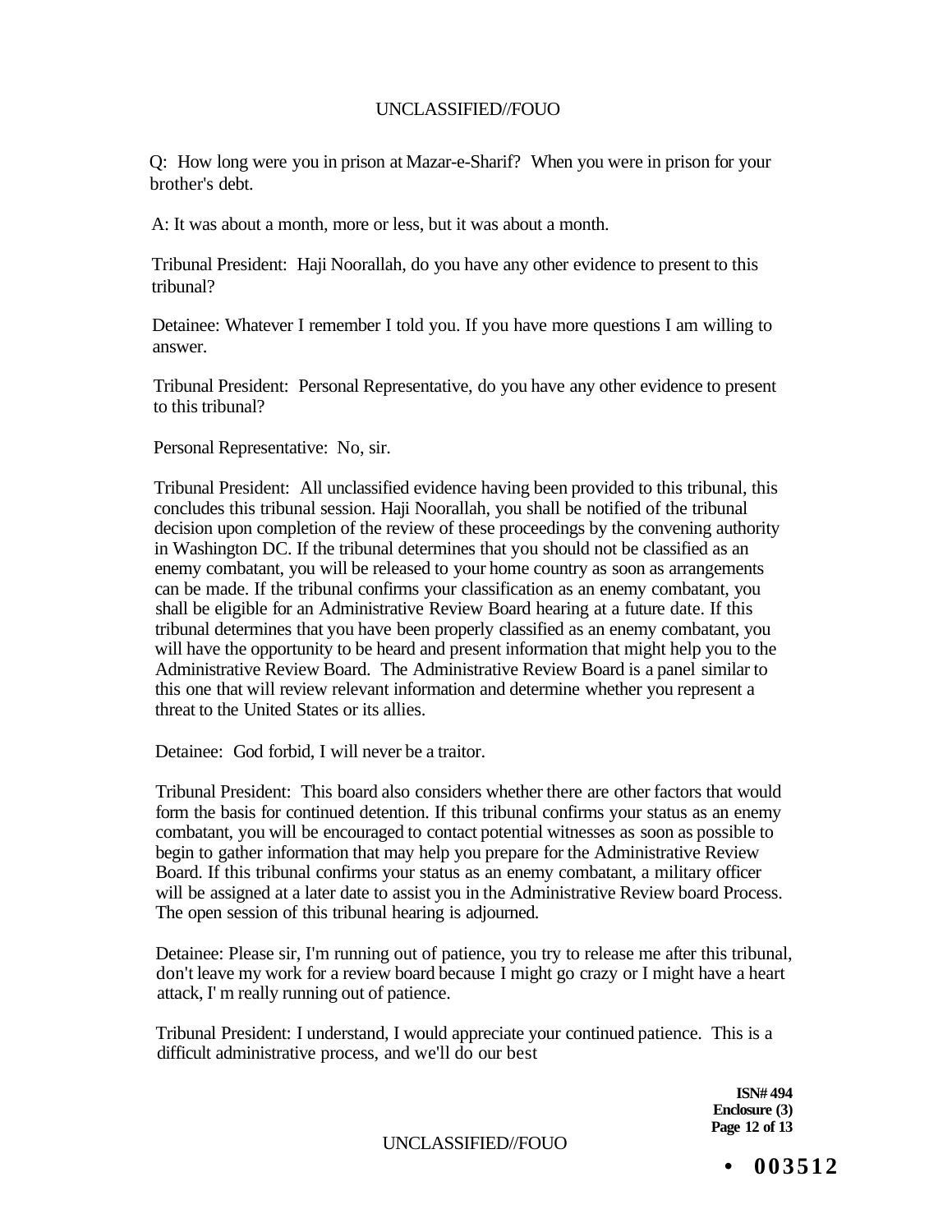## AUTHENTICATION

I certify the material contained in this transcript is a true and accurate summary of the testunony given during the proceedings.

Tribunal President

c .... .Colonel,USAF

**ISN#494 Enclosure (3) Page 13 of 13** 

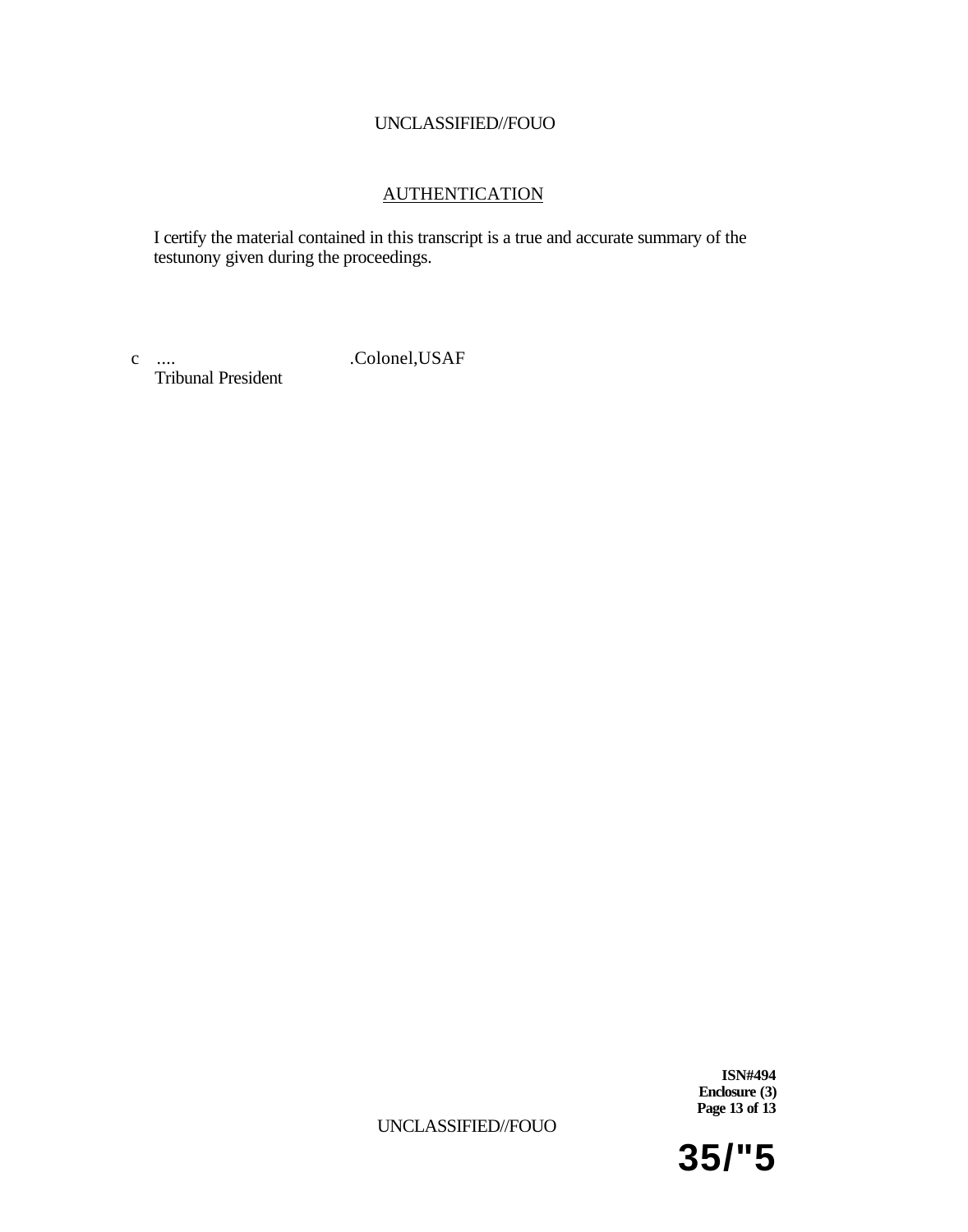## UNCLASSIFIED

#### **Detainee 494 - Testimony**

## **1. The detainee first joined the Taliban and fought against the Northern Alliance when he was sixteen or seventeen years old, at which time he was trained on the AK-47 and he served as a foot soldier.**

I am almost 34 years old. It's about 18 years difference between now and when I was 16. The whole period that the Taliban existed was about 6 years. When I was 16, the Taliban did not even exist. According to your charges, you indicate that I was with the Taliban for 18 years, which is not only false, but doesn't make sense. I was 16 or 17 years old when the Russians were in Afghanistan when the Mujahadeen took me by force to fight against the Russians. My father paid a bribe to get me release from the mandatory service. I was with the Mujahadeen for about 1.5 years. They gave me training on the AK-47 teaching me how to disassemble it and reassemble it. That has nothing to do with the Taliban; it was during the time of the Russians.

When the Taliban attacked Northern cities in 1998,8000 Taliban were killed. After mat the Taliban started recruiting people by force. I am Uzbek and the Taliban are Pastoons and there is always animosity between Uzbeks and Pastoons. Logically, Uzbeks will not fight for the Taliban. And those Pashtoons that were Taliban were not like Karzai who is educated. The Taliban were ignorant and illiterate and forcing people to join them by beating them or torturing them. I've never been Taliban, and I would never be Taliban in the future either.

#### **2. In 1998 or 1999 the detainee participated in the attack and burning of a Shi'ite Muslim village, Chokma Choqur, and was later captured, then released, by General Dostum's Northern Alliance troops.**

This village of Chokma Choqur is located in the province of Joze Jon and you can't find even two houses of Shiite Muslims there. They are all Sunnies and they are all Uzbeks. During my interrogations, I told them that the Taliban had burned many villages, but I did not participate. They must have misunderstood what I told them.

Let me clarify what is the truth about the village burning and how this relates to me.

• There was a person named Mullah Taj Mohammed (MTM) who was a Taliban commander and I was told that he may be able to help me on some personal business to help me marry a woman from Kabul. I met with him and he helped me and I did get married to a woman in Kabul. After I married the girl, I came back to my village to live.

MTM was Uzbek like me.

• Many Uzbeks from the village of Ba Walis in the province of Joze Jon complained to MTM that they were constantly being robbed and harassed by robbers and thieves

Several months after MTM helped me, MTM met with me and asked me and other Uzbeks to help provide security to this Uzbek village. He wrote orders to the Taliban to leave that village alone.

• Myself and others were given 19 AK-47s and food by the villagers to provide security. The food and weapons were supplied by the Uzbek villagers for security, not the Taliban. It had nothing to do with the Taliban.  $\sim$ 

While with the Taliban, MTM saw the cruelty of the Taliban^tarted an uprising against the Taliban. MTM only had about 50 people so he asked for Dostums help and allied himself with Dostum.

Exhibit D-b page 1/2

UNCLASSIFIED 35H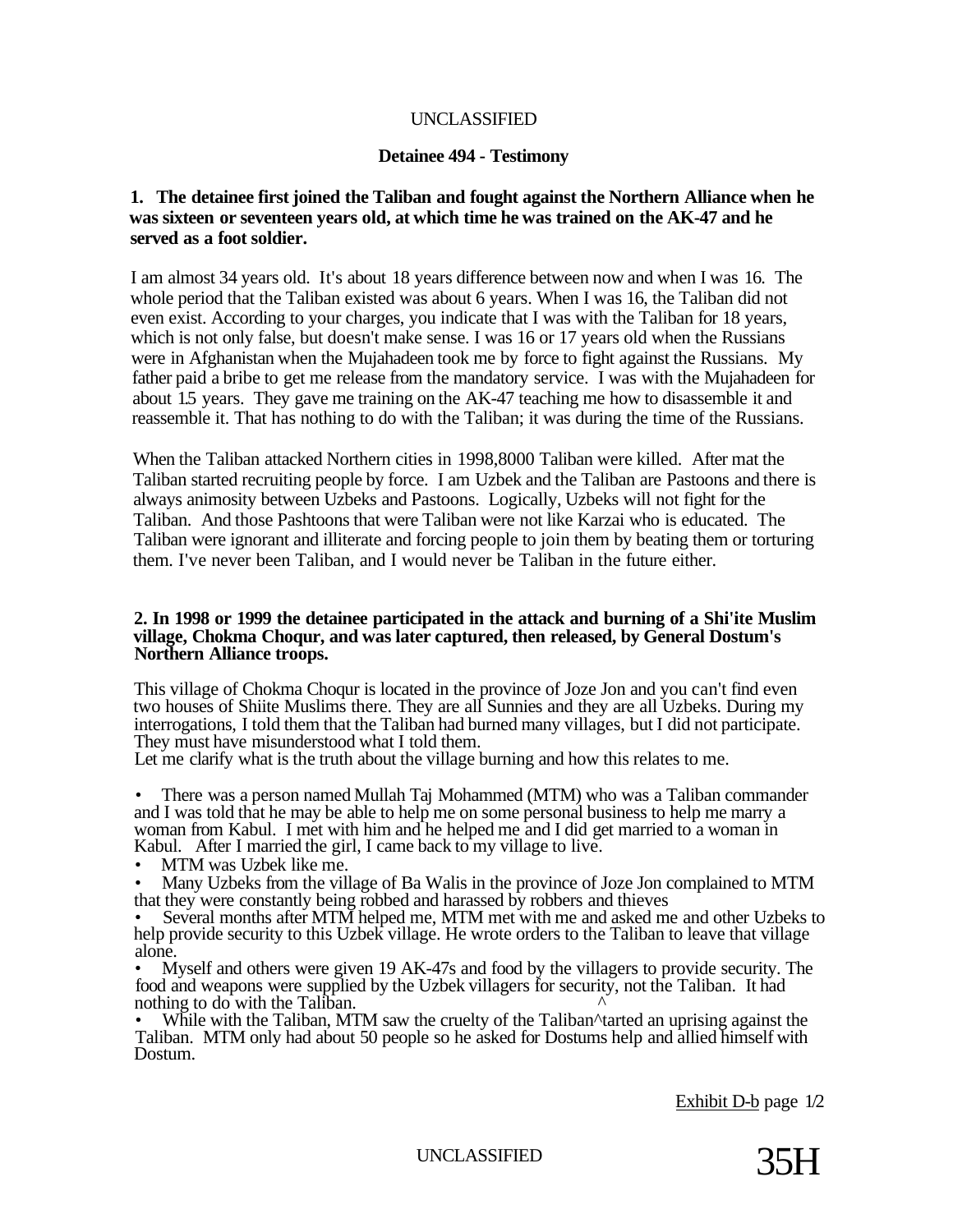#### UNCLASSIFIED

• When MTM betrayed the Taliban, the Taliban arrested me and questioned me for 2 days to see if I was allied with MTM. Since I was just providing security for the Uzbek village of Ba Walis and had no contact with MTM since I was put at that post, the Taliban released me but took all of the weapons of our security party and told me to go home, which I did. The people of the village I was guarding were all witnesses for me that I was just guarding the village and had nothing to do with the uprising and wasn't with MTM and wasn't part of the fighting.

• Meanwhile, in revenge, the Taliban burned MTMs village of Chokma Choqur and then 8 months later the Taliban captured MTM and executed him for being a traitor.

• So, I was arrested by the Taliban and released; I was not arrested by the Northern Alliance as you indicate. The story that the interrogators have written must not have been written down very well. There is a problem with the translation and therefore your charges are all inaccurate. I had nothing to do with the village being burned, I told the interrogators about the viUage being burned.

#### 3. **The detainee and two other Taliban commanders arraigned for the surrender of their soldiers to General Dostum's Northern Alliance forces.**

After MTM was executed, I went back to my Uzbek village. As I said earlier, when the Taliban attacked the Northern cities in 1998,8000 Taliban were killed. After that they started forcing young men and boys into service. They would go to each village and request 100 recruits from the tribal elders. The Tribal elders were forced to provide these young men to the Taliban otherwise the viUage would be burned. All the people in the village obeyed the tribal elders and gave up their men as required to serve for 4 months. They also needed a coordinator from each village that would bring the recruits to the Taliban. This person needed to speak Farsi as well as be able to read and write. Since I was the only one in my Uzbek viUage that spoke Farsi and was literate, I was chosen to be the person to bring the young men to the Taliban. I had to do this on 3 occasions for 4 months each time. My job was to bring Uzbeks to the Taliban and get a signed receipt for them. I would only bring 40 at a time, not the 100 that was required. My viUage managed to gather only 40 Uzbeks and 40 Turkmans. Others in the tribe would bring Turkmans. It is important to note, that I was not TaUban but had to provide this service on behalf of my Uzbek village.

During this time, about 4 months before 9-11, Dostum returned to Afghanistan from Turkey. Since the Uzbeks did not Uke the Taliban, they were happy to learn this and would help in any way. Dostum wanted to recruit spies that would spy on the Taliban and give him intelligence information. One of the respected tribal leaders "Rosi by Khan" asked me if I would do this and I agreed since I hated the Taliban. During my last time performing my coordinator duties as I spoke about before - bringing new recruits to the Taliban — I was then a spy for Dostum and would gather intel for him. I would go to a secure house and meet with a man from the intelligence service named, Hazarat Qowl and give him the inteUigence I gathered to support Dostum and the Northern Alliance. I started my support as a spy 2 months before 9-11. I found out later that there were two other Uzbeks named Commander Hashim and Commander Mullah Zia that were also Dostums secret agents, and they surrendered their troops as well but they didn't surrender together. I knew this after we surrendered, not before.

#### **1.** The **detainee was the commander of one hundred Taliban fighters and fought along the Afghanistan/Uzbekistan border.**

As I said in the previous allegation, the village I was at got a letter from the Taliban stating they needed 100 soiiders. They needed a representative that could read and write, and speak Farsi. I was the only one in my village that spoke Farsi and could read and write because my wife is Farsi speaking. My job was to take die new recruits to the Taliban; I was not a commander and only brought the men to the Taliban. I brought 40 to the Taliban, not 100.

Exhibit D-b page 2/2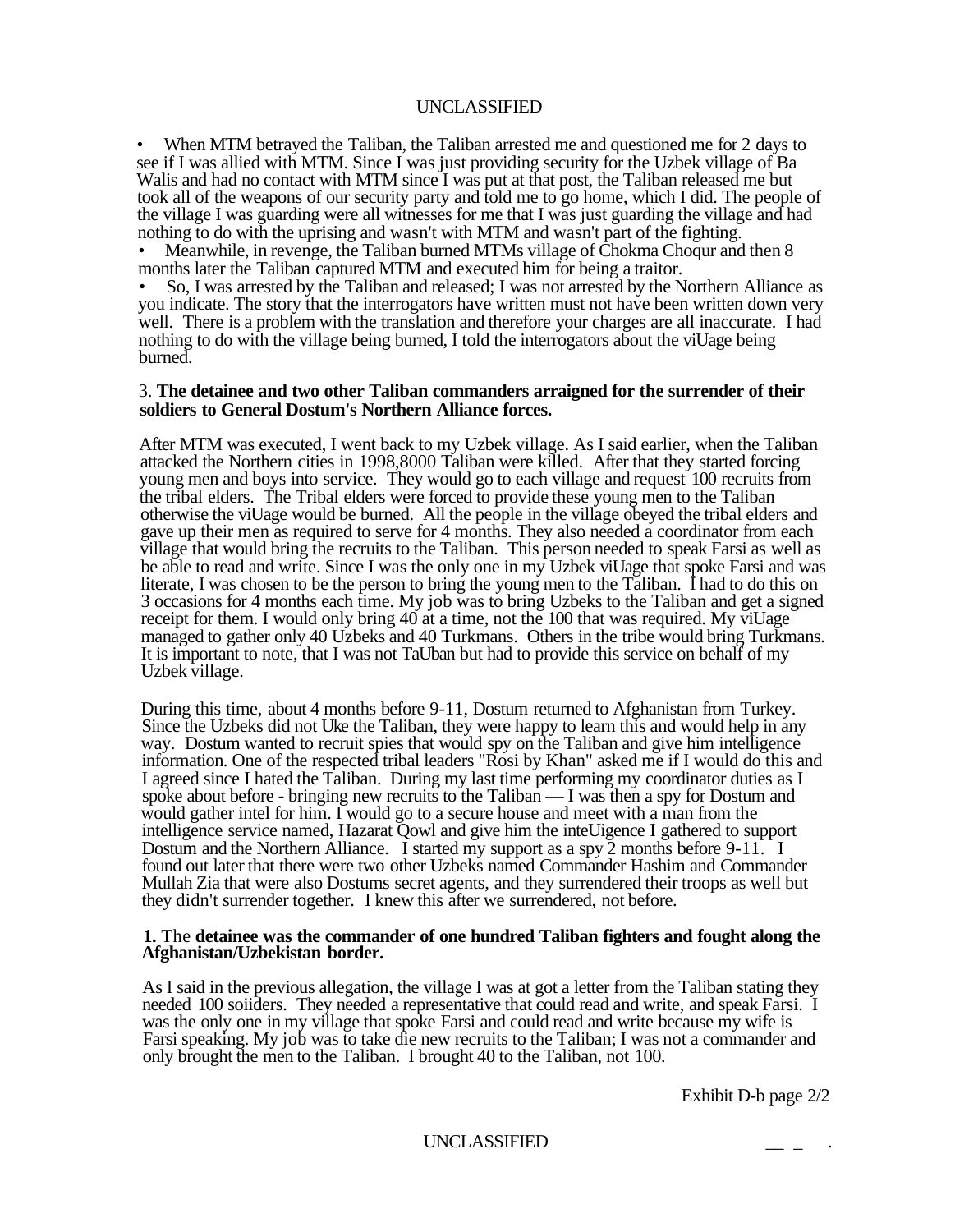#### **Snmmarked ITnsworn Detainee Statement**

*The Tribunal President read the Hearing Instructions to the Detainee and confirmed that the Detainee understood and had no questions.* 

*The Personal Representative presentedtheDetainee Election Form (Exhibit D-A) to the Tribunal* 

*The Recorder presented the Unclassified Summary of Evidence (Exhibit R-l) to the Tribunal and gave a brief description of its contents. The Recorder also presented R-2 to the Tribunal as evidence.* 

*The Recorder confirmed that he had no further unclassified evidence or witnesses and requested a closed Tribunal session to present classified evidence.* 

*The Tribunal President confirmed that the Detainee had no documents that he wished to present to the Tribunal as per the Detainee Election Form. The Tribunal President also confirmed that the Detainee requested to have one off-bland witness participate in the Tribunal on his behalf. The witness request was sent to the Department of State on 29 December 2004, and a second request was sent on 10 January 2005 all contacting the Afghanistan embassy. As of this date, 14 January 2005, we have not received a response from the embassy on the status of this witness. The witness has been deemed not reasonably available. The Tribunal President reassured the Detainee that this would not be held against him for any reason.* 

*The Recorder administered the Muslim oath to the Detainee.* 

**Summarized Sworn Detainee Statement** 

*The Tribunal President opened the Tribunal to the Detainee to make his statement with the assistance of his Personal Representative.* 

*3.a.l. The detainee worked at the Al- Wafa office in Herat, Afghanistan.* 

Detainee: In my whole life, my answer is, I have never even been to Herat.

*3.a. 2. The non-governmental organization "Wafa" reportedly is believed to possibly be a terrorist organization and may have had connections to Usama Bin Laden and Afghan Mujahidin.* 

Detainee: I told you before, all I do is that I have a little shop and don't know the meaning of these things Al-Wafa.

*3.a.3. The detainee attended a dinner in which Abdullah Khan was present.* 

ISN#951 Enclosure (3) Page 1 of 8<br>Q 0 3 5 1 6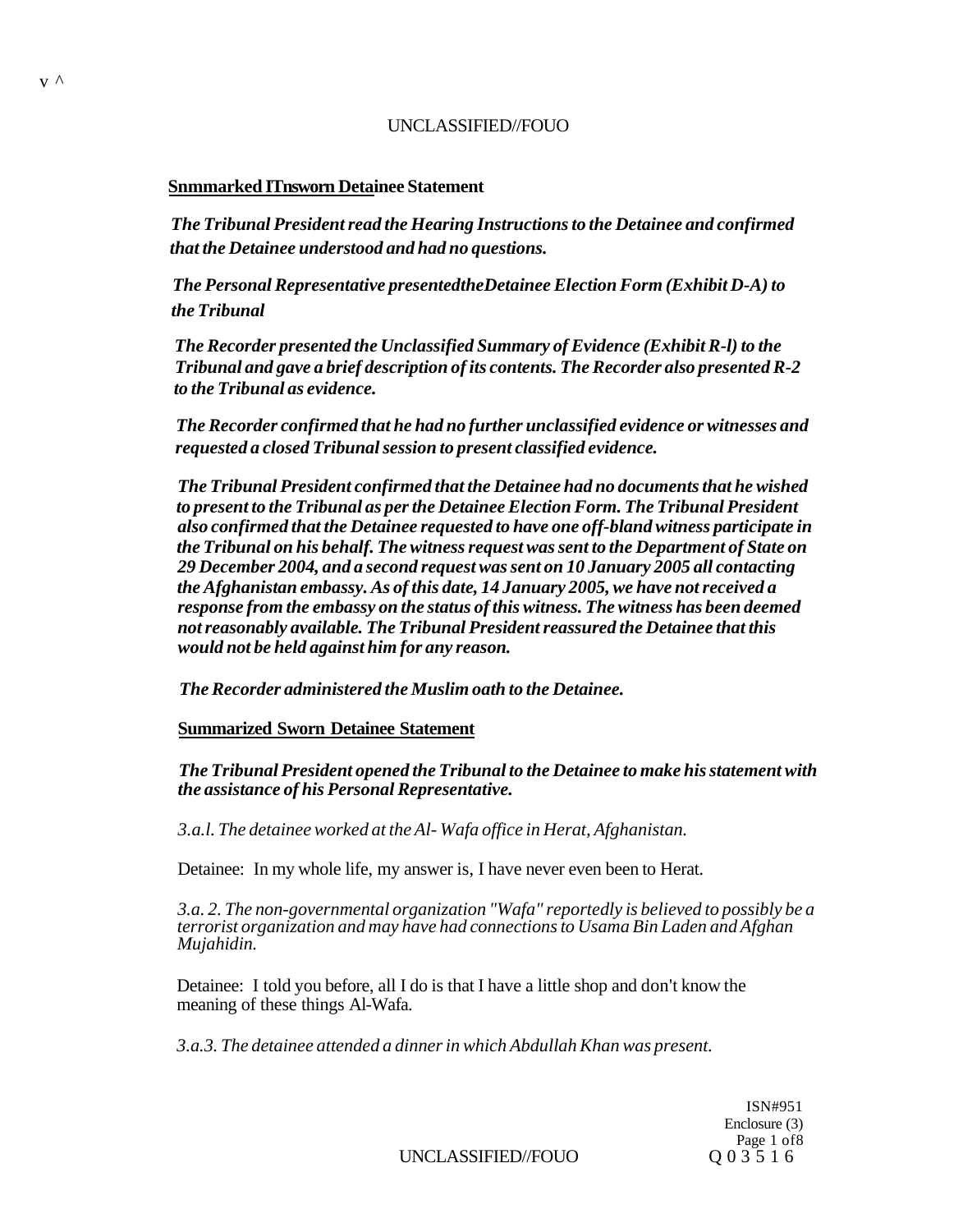Detainee: I told my Personal Representative yesterday that I do not know the name of who this guy is. I already told you. What else do you want me to say?

Tribunal President: This is your opportunity to tell us because your Personal Representative doesn't tell us in advance about your interviews at all.

Detainee: As I said I do not know this guy or who he is.

*3.a.4. Abdullah Khan had the alias ofKheirullah.* 

Detainee: As 1 said yesterday, I do not know Kheirullah, and I do not know Abdullah.

*3.a.5. Kheirullah was a Taliban commander at the airfields of&agram, Shindandand Kandahar,* 

Detainee: I don't know that.

*3. a. 6. The detainee worked as an intelligence agent for Kheirullah.* 

Detainee: (Detainee laughs) I'm not a spy or anything like that.

*3.a. 7. Abu Faysal (former director of the Herat Wafa office) sent the detainee to Herat with money to be used for weapons and supplies.* 

Detainee: I do not know anything about that accusation. I do not know Abu Faysal. I have nothing to do with this guy.

*3. a. 8. The detainee was to travel from Lebanon to Abidjan to assist in a planned attack against the Abidjan Embassy.* 

Detainee: I have not taken a step out of Kandahar in my life.

*3.a.9. The detainee was injured in the bombing of the Kandahar Wafa office.* 

Detainee: Yes. We have been bombed one time. I had my niece and her two children and we were walking during the Russian war. We got bombed and all three of them were killed. My niece and her two children died and I got buried under the dirt as well, but I survived. That is the only bombing that I know about. This was during the war against the Russians twenty something years ago.

*3. a. 10. The detainee was involved in plotting attacks against United States and/or Coalition Forces.* 

Detainee: Nothing. I do not mess with attacks. I do not arrange them and I don't know anything about it.

> **ISN#95L Enclosure (3) Page 2 of8**

UNCLASSIFIED//FOUO  $o n Q = ; n$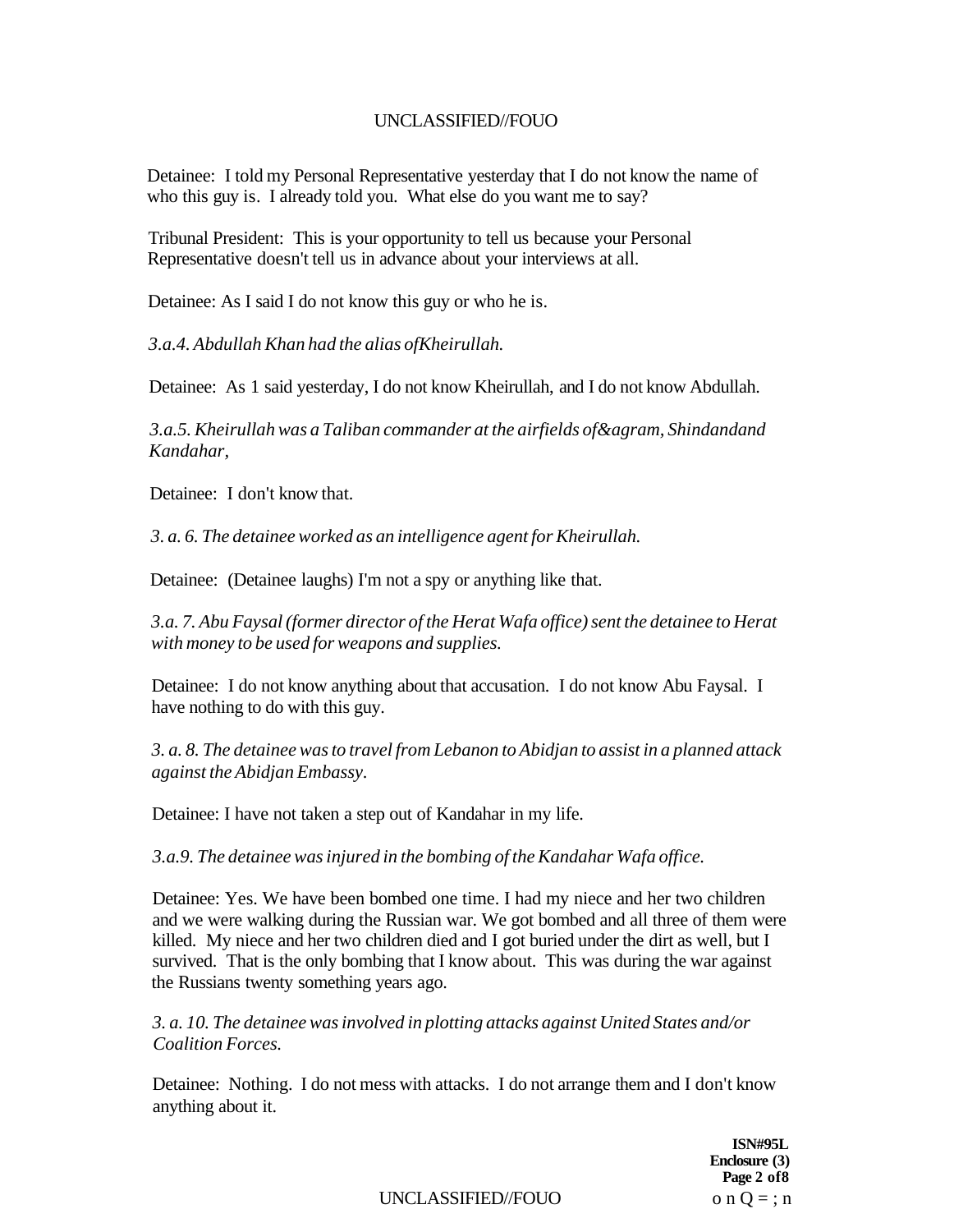Detainee: I told my Personal Representative yesterday that I do not know the name of who this guy is. I already told you. What else do you want me to say?

Tribunal President: This is your opportunity to tell us because your Personal Representative doesn't tell us in advance about your interviews at all.

Detainee: As I said I do not know this guy or who he is.

*3.a.4. Abdullah Khan had the alias of Kheirullah.* 

Detainee: As I said yesterday, I do not know Kheirullah, and I do not know Abdullah.

*3.a.5. Kheirullah was a Taliban commander at the airfields ofBagram, Shindandand Kandahar.* 

Detainee: I don't know that.

*3.a.6. The detainee worked as an intelligence agent for Kheirullah.* 

Detainee: (Detainee laughs) I'm not a spy or anything like that.

*3.a. 7. Abu Faysal (former director of the Herat Wafa office) sent the detainee to Herat with money to be used for weapons and supplies.* 

Detainee: I do not know anything about that accusation. I do not know Abu Faysal. I have nothing to do with this guy.

*3.a.8. The detainee was to travel from Lebanon to Abidjan to assist in a planned attack against the Abidjan Embassy.* 

Detainee: I have not taken a step out of Kandahar in my life.

*3. a. 9. The detainee was injured in the bombing of the Kandahar Wafa office.* 

Detainee: Yes. We have been bombed one time. I had my niece and her two children and we were walking during the Russian war. We got bombed and all three of them were killed. My niece and her two children died and I got buried under the dirt as well, but I survived. That is the only bombing that I know about. This was during the war against the Russians twenty something years ago.

*3. a. 10. The detainee was involved in plotting attacks against United States and/or Coalition Forces.* 

Detainee: Nothing. I do not mess with attacks. I do not arrange them and I don't know anything about it.

> ISN#\$51 Enclosure (3) Page 2 of 8

UNCLASSIFIED//FOUO nnon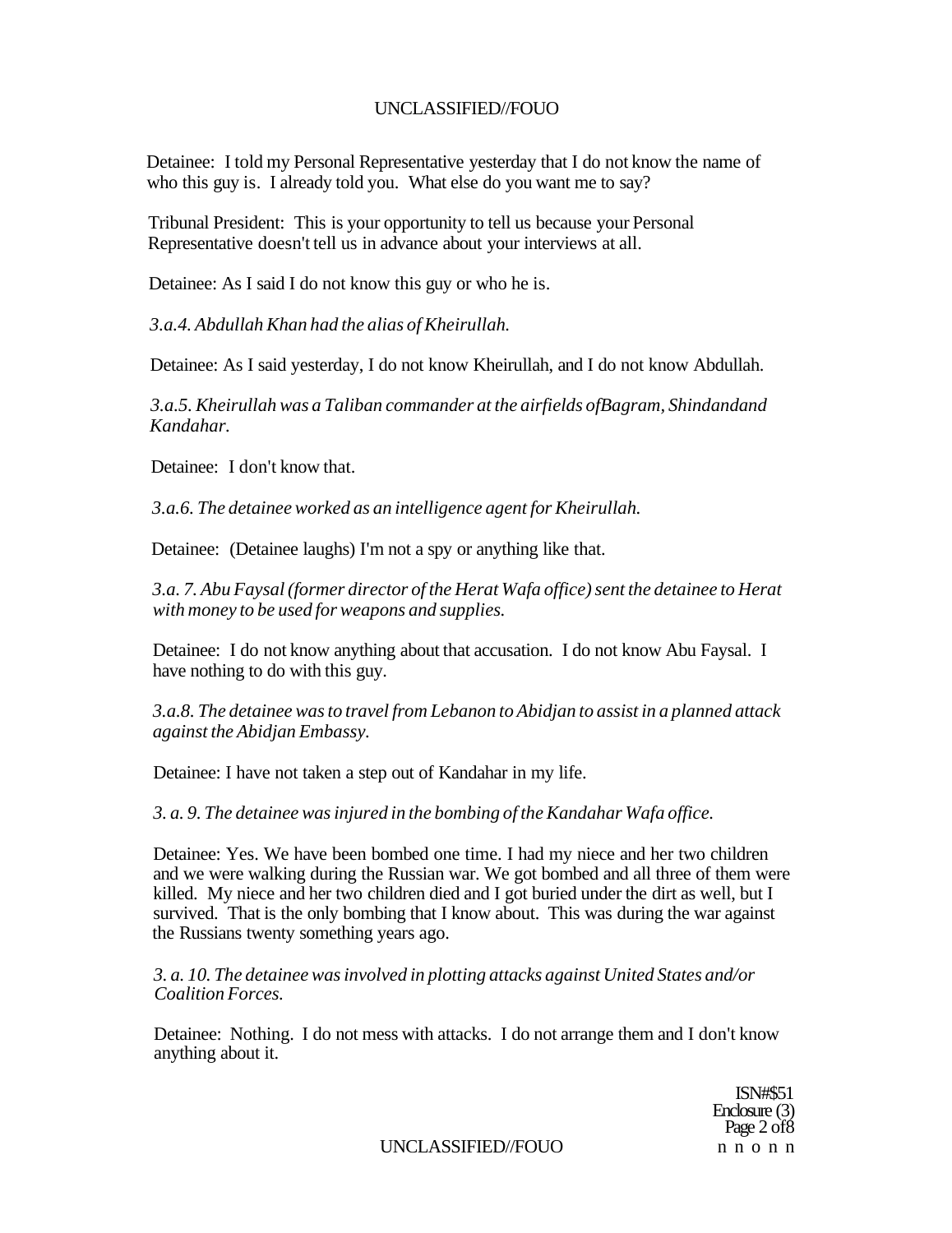## UNCLAS3IFIED//F0U0

*3.a.ll. The detainee was captured by United States Forces on 29 January 2003 in Balandi, Afghanistan.* 

Detainee: That's true. I was sleeping with my kids and my family and they dragged me out of there and I got captured. Sorry, there is a correction. They were not Americans they were local people.

Tribunal President: Is there anything else that you would like to tell us at this time?

Detainee: Yes, I do have some things to say. I am nobody; I am a very poor guy. I was trying to give my family what they needed, and minding my own business. There was a huge drought going on in the Kandahar area. I could not grow anything, so I resorted to butchering my cows and sold meat to people and tried to provide for my family supper and food.

I've been brutalized and innocently brought into this situation. Human beings do not clean off their mistakes. There have been times in the past 26 or 27 years when I was working on my own. We grew things amongst people; they were my neighbors. Maybe something happened as far as committing a fault or something. Maybe I did something wrong to them and that somehow probably have developed some type of animosity against me. Because that is the worst I have done in my life to probably offend someone somewhere and that has probably cost me a lot

I heard about Al Qaeda in this prison. I heard about the Taliban situation in this prison. I have nothing to do with any of these operations. I am a very, very poor man I have nothing in my life. I have kids at home. I have not done anything. Please help me out.

We are about 80 to 100 Tajik people that traveled to Kandahar and we have been living there awhile. I swear to you. I speak Tajik and I speak Farsi and I speak Pashtu. A lot of Tajik people have gone from one area to another area, from Farsi spoken places to Pashtu spoken places for the purpose of opening a shop. I admire these people so much. I swear to you my whole family, including the kids were clapping when we heard about the Americans were coming.

If there is anyway that I can get some help because I do not know if my family is behind. I do not even know if they have anything to eat or not. I don't know what is going on. If I go home I need to be taken care of so I can make up for the time that I was not there. My heart and my body are full of things to say and I do not want to take up any of your time. I don't want to keep you.

Tribunal President: Well, this is your opportunity. We also have some questions we'd like to ask you if you are willing to answer them?

Detainee: Fine

Tribunal President: Personal Representative do you have any questions for the Detainee? **ISN#951 Enclosure (3) Page 3 of 8**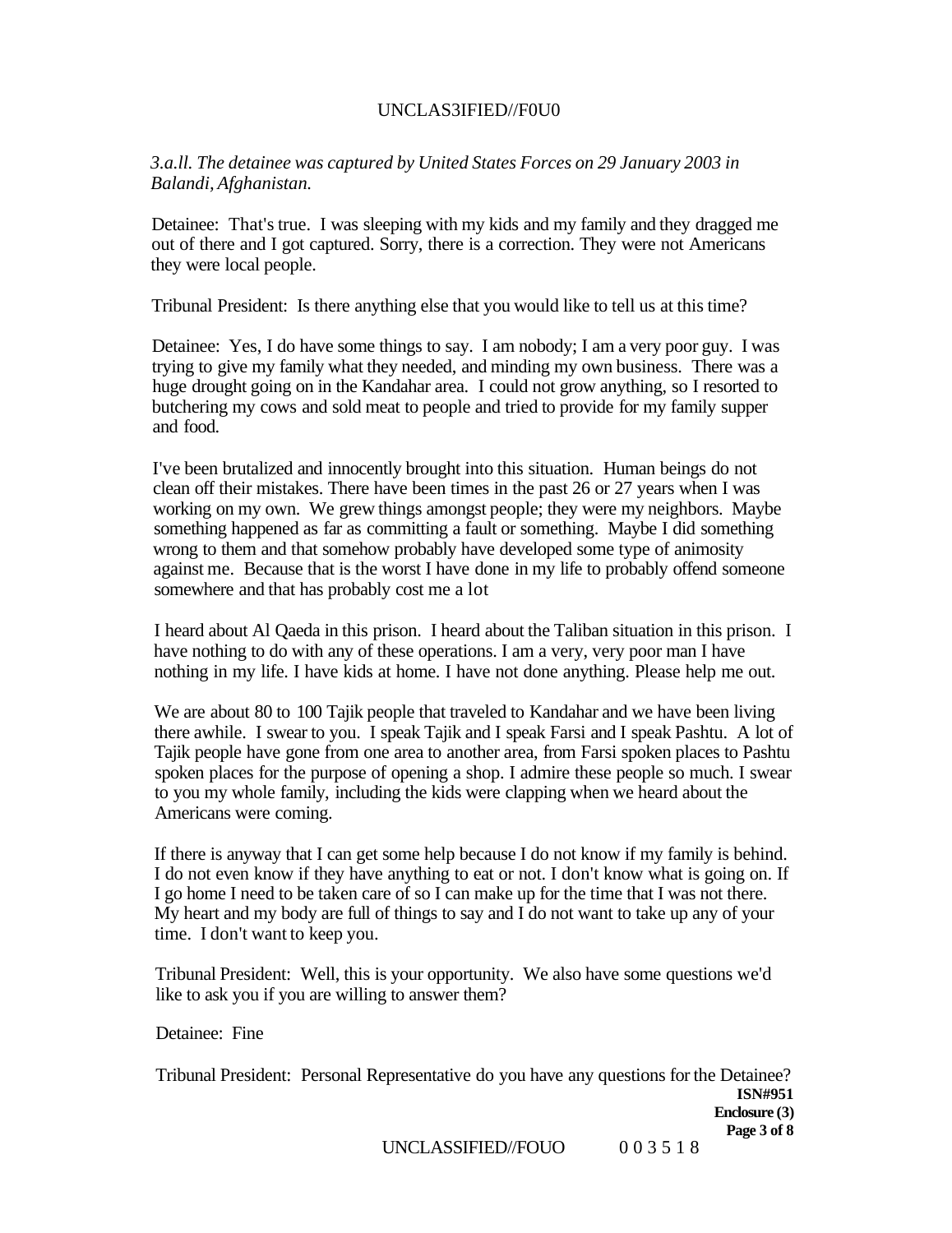Personal Representative: Yes, ma'am I do.

### **Personal Representative's Questions to Detainee**

Q: Did you know the other men that were captured the same night that you were captured?

A: I only know Haji Shahzada. I do not know the rest of them.

- Q: Can you explain to the Tribunal where exactly you were when you were captured? Were you in your home or were you somewhere else?
- A: That's fine. I was sleeping in my home with my kids and the people came and tied me up and took me to Bilandi. They did not knock at the door they came over the wall into the house.
- Q: Did you know where Haji Shahzada was at that time?
- A: When I went to Bilandi, they had already taken Haji Shahzada out from his house and they took us to Khost where the American forces stayed.
- Q: Were there any other men at your house the night that you were captured?
- A: There were no more human beings at my house but my wife, three boys, my girl and me. I'm sorry, four sons and two daughters.
- Q: Who were the men that came to get you that night?
- A: I do not know them. All I know was that they were soldiers.
- Q: You stated that there were no Americans. How do you know there were no Americans?
- A: You can recognize Americans. They were just internal Afghan soldiers.
- Q: Do you know if your name is a very popular name in Afghanistan?
- A: There is not another Nasrullah in my village. Our neighbors, maybe yes, but not in the small village that I was in.

## **Tribunal Members' Questions to Detainee**

Q: Do you know if Haji Shihzada worked for the Taliban?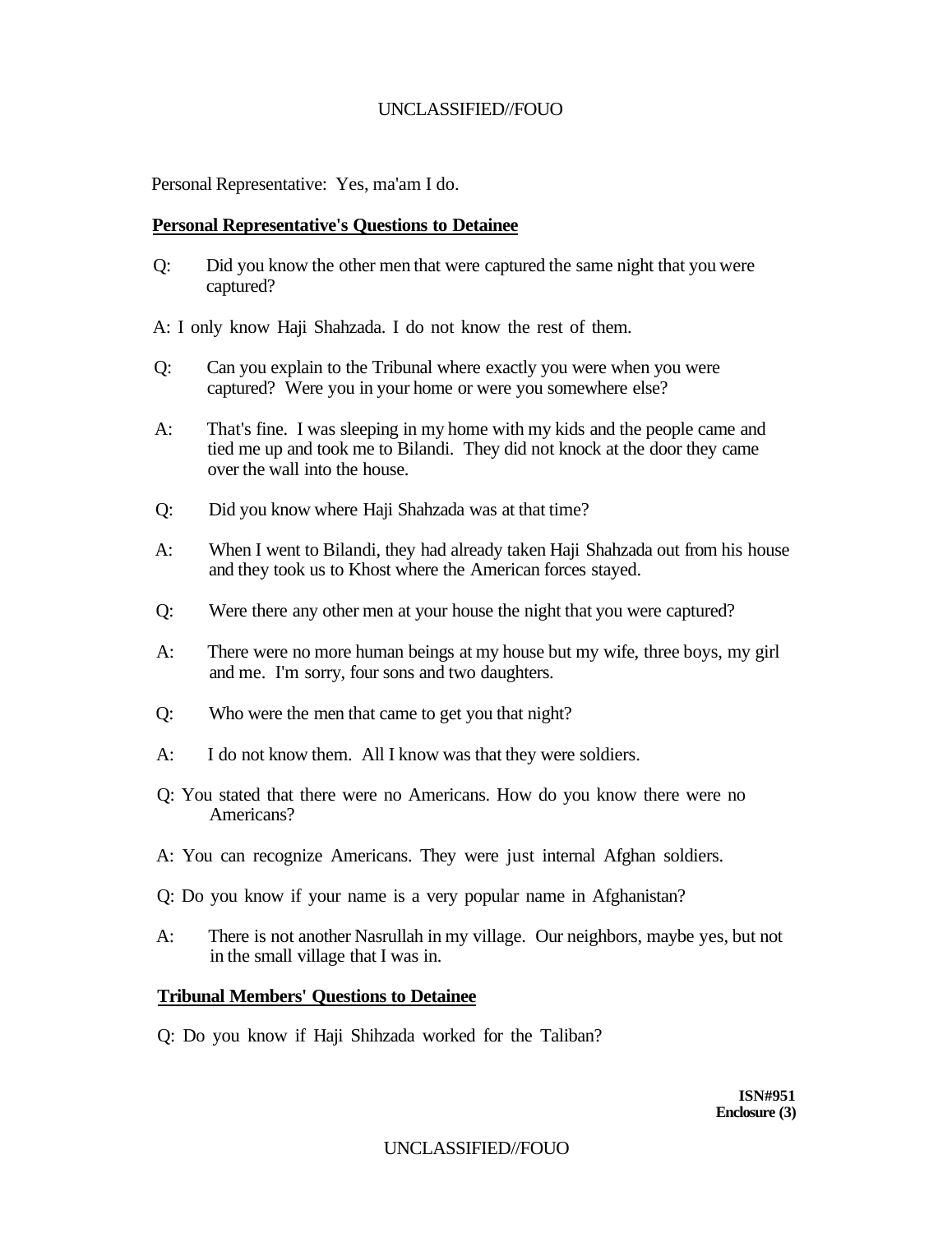- A: I know Haji Shahzada from childhood. I know for sure that he has no ties with Taliban at all.
- Q: Do you know what he did for an occupation?
- A: He doesn't work. He has a lot of land and people work for him and he has gardens and a few orchards and I worked for him too. So he didn't have to work because he had property.
- Q: Did you own property?
- A: I have 16 grape plants. It takes up one-half an acre but it is my private grape vines.
- Q: What was your occupation? You didn't make your whole living on those grapes did you?
- A: I did some butchering as well beside what I was growing on my land.
- Q: You made a comment that you never left Kandahar. Is it Kandahar the province that you talked about or the city, metropolitan area?
- A: You asked me a question about if I never left Kandahar and I said I never left Kandahar but I have to tell you that I did my service during King Zahir in Kabul.
- Q: How far from Kandahar city was your land?
- A: If the road was serviced, it was about a half-hour. If the road was a little damaged it takes three-quarter to a full hour.
- Q: Where is Bilandi in relations to where you village was? Was it Bilandi close?
- A: It was about 15 to 20 minutes on foot.
- Q: When you were a soldier for King Zahir did you have any specialty for example did you use a rifle or did you have training in bombs?
- A: I was working in a kitchen. My weapon was a stick because King Zahir couldn't afford guns.

#### **Tribunal Members' Questions to Detainee**

- Q: Do you own a weapon for personal protection?
- A: I do not have any weapons. I do not know how to operate them.

**ISN#95I Enclosure (3)**  003520 Page5of8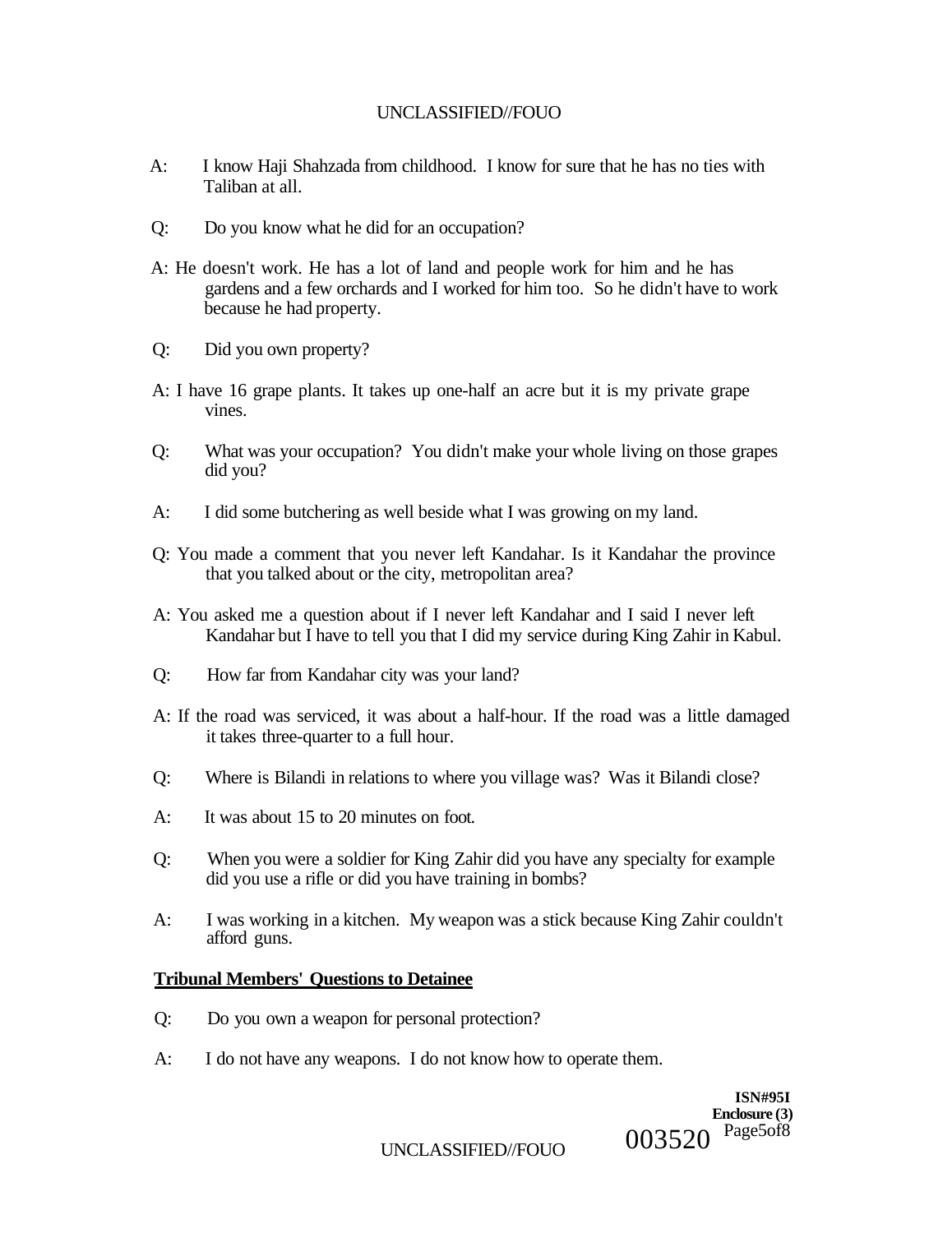- Q: You said that you do not know who Al-Wafa is and never worked for them. Have you ever worked for any other charities?
- A: I never worked with any other charities.
- Q: Do you have a passport?
- A: I do not have anything.
- Q: How about a vehicle?
- A: I don't have a car either.
- Q: One of the accusations was that you were an intelligence agent for Kheirullah. You said no. Have you been an intelligence agent for anybody else?
- A: I have not done these operations for this or that or for anybody.
- Q: When you were bombed during the Russian time, were you injured?
- A: A little bit of blood was coming from my head. I never made it to the doctor. My head was bleeding a little bit but my leg suffers some internal pain.
- Q: Was the bomb on the ground or was the bomb from an airplane?
- A: It was a Russian jet
- Q: Do you have any formal education?
- A: Tell me what education is. I learned how to write my name here.
- Q: You told us a story about problems you may have had with your neighbors. Did anybody tell you why you were arrested?
- A: I want to say that I don't know if I am being accused. I'm just saying if I done anything wrong, or I may have gotten into a small argument or somebody. I do not know the fact mat someone turned me in purposely. I do not know that. I do not know if somebody did that at all. I can tell you this much. In Afghanistan things are as such where people will turn in their mother for 500 and for another 500 they would turn in their dad as well.
- Q: How long have you lived in Afghanistan?
- A: I grew up in Afghanistan since I was a baby.
- Q: I thought you indicated that you were from Tajikistan.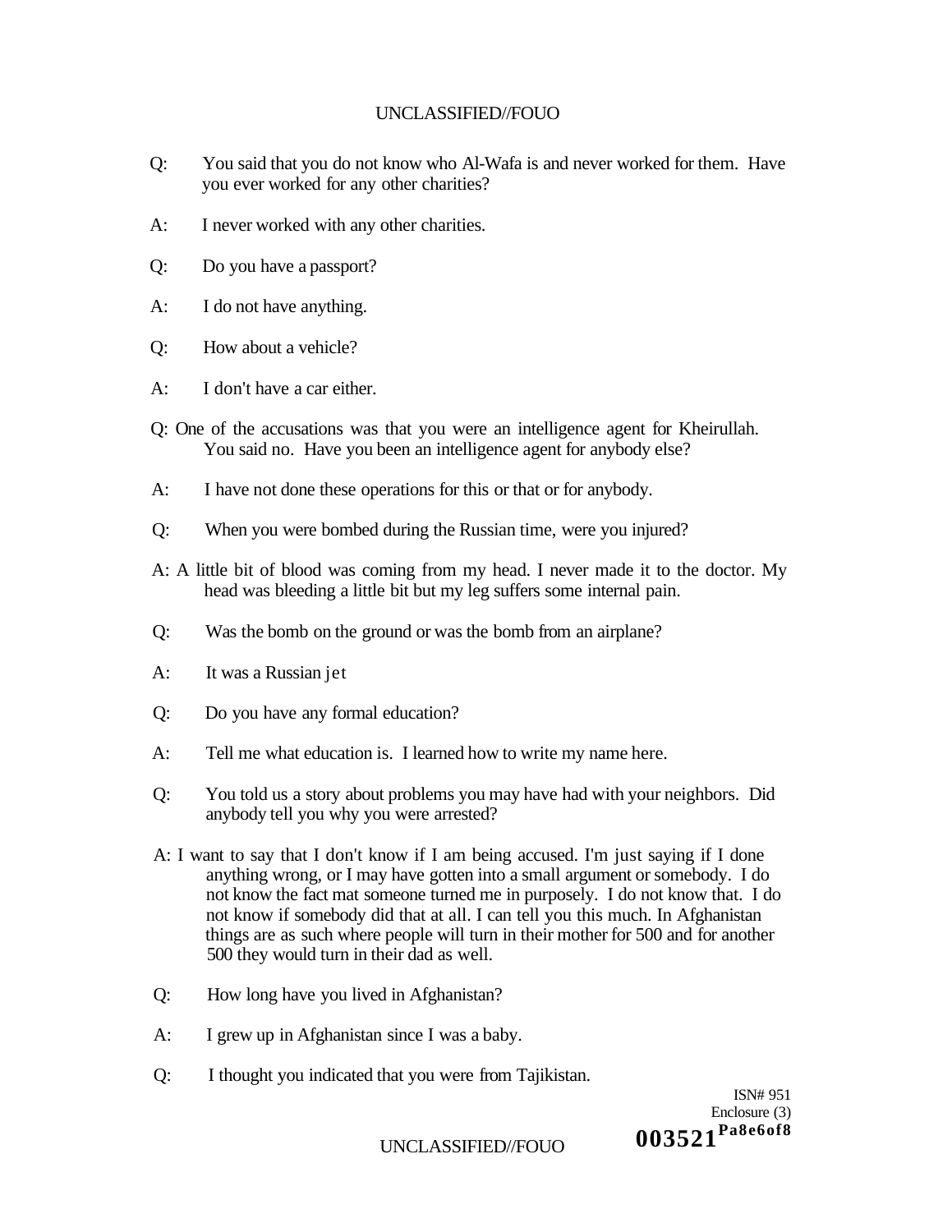A: No. I said 1 am a Tajik. The Americans have not hurt me. My family died because of the Russians. I want to be clear. I have never been out of Afghanistan.

## **Tribunal President's Questions to Detainee**

- Q: When the Taliban was in power, what were you and your village's relationship with them? Did they conscript males and take them from the village? Did anybody in particular work for them?
- A: I do not know about everybody, I early said that we were 50 to 60 Tajik people and I can tell you these people had nothing to do with anything. I do not know about anybody else but  $\overline{I}$  can tell you about these people. They did not have any understanding of the Taliban and even if we did we didn't have the power to do anything against them. We were poor people and very quiet and naive.
- Q: But the Taliban, I'm assuming definitely went through your village, they established the rules; they were a presence there were they not?
- A: They never had time or they never made it to my town. They never showed up. The only thing that happened was that the Taliban was always asking to draft people or to take people with them. The Taliban connection with our village was when they came to draft people for their army.

#### **Tribunal Members\* Questions to Detainee**

- Q: You said you were brutalized. Do you mean physically when you were captured?
- A: When I was talking I was saying that I was brutally treated by my people. I am not talking about the Americans. The Americans have done nothing wrong to me. I was so happy about the Americans coming. From 1 to 1000,1 am a 1000 times happy. My kids are going to school now. The came and brought a lot of aid to the village; tea, sugar, and food. We were very happy about the Americans arriving.

Tribunal President: Is there anything else at this time that you would like to tell the Tribunal.

Detainee: Is there somehow you can help me.

*The Tribunal President confirmed that the Personal Representative had further evidence to present, which was a statement from the detainee's witness and the* 

> **ISN# 951 Enclosure (3) Page 7 of8**

UNCLASSIFIED//FOUO  $n n o n$  «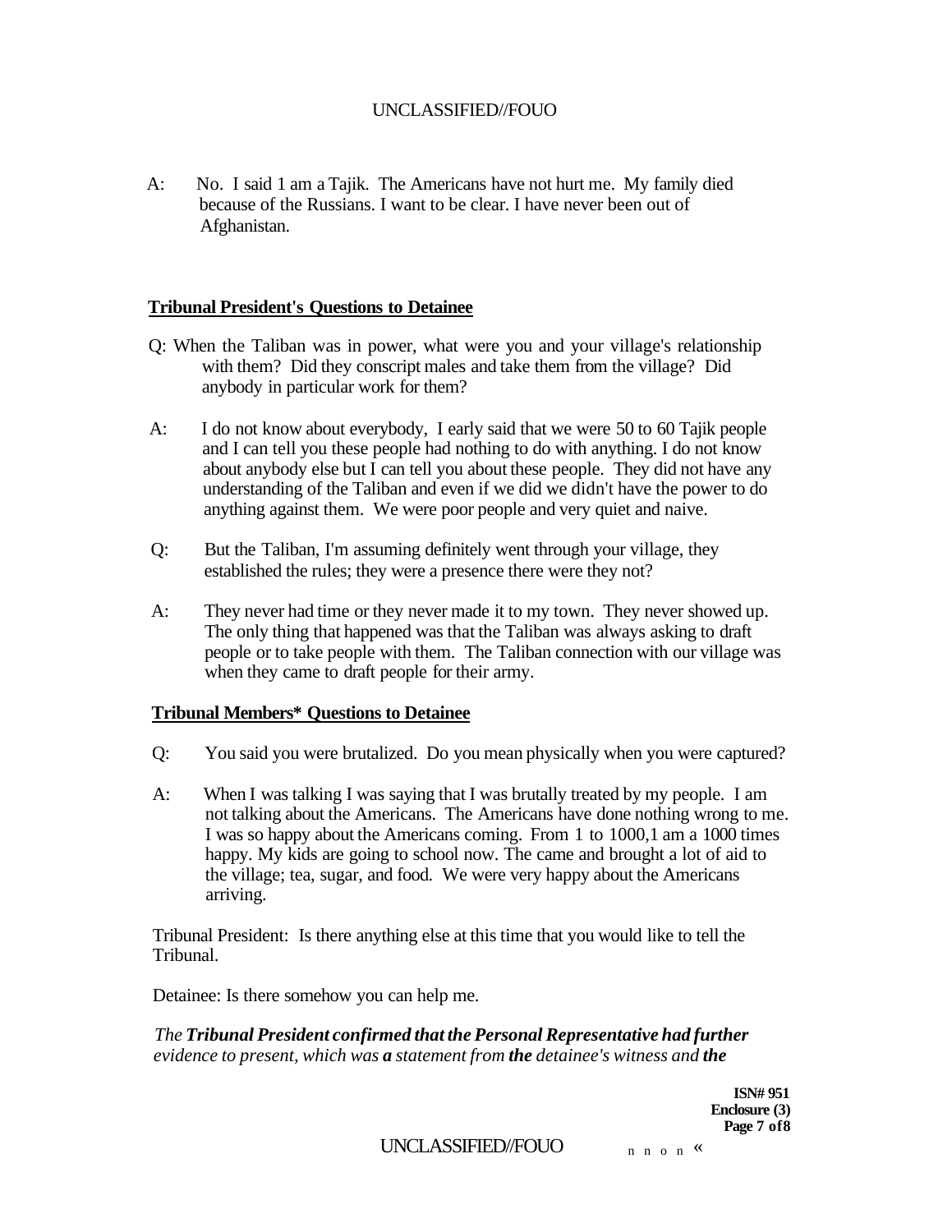*Personal Representative read the statement verbatim and submitted the statement as an exhibit (D~B) to the Tribunal* 

*The Tribunal President then confirmed that the Personal Representative had no further evidence to present and that the Detainee had no additional previously approved witnesses to present to the Tribunal and closed the open session.* 

*The Tribunal President adjourned the unclassified open session.* 

# **AUTHENTICATION**

I certify the material contained in this transcript is a true and accurate summary of the testimony given during the proceedings.



Tribunal President

**ISN#951 Enclosure (3)**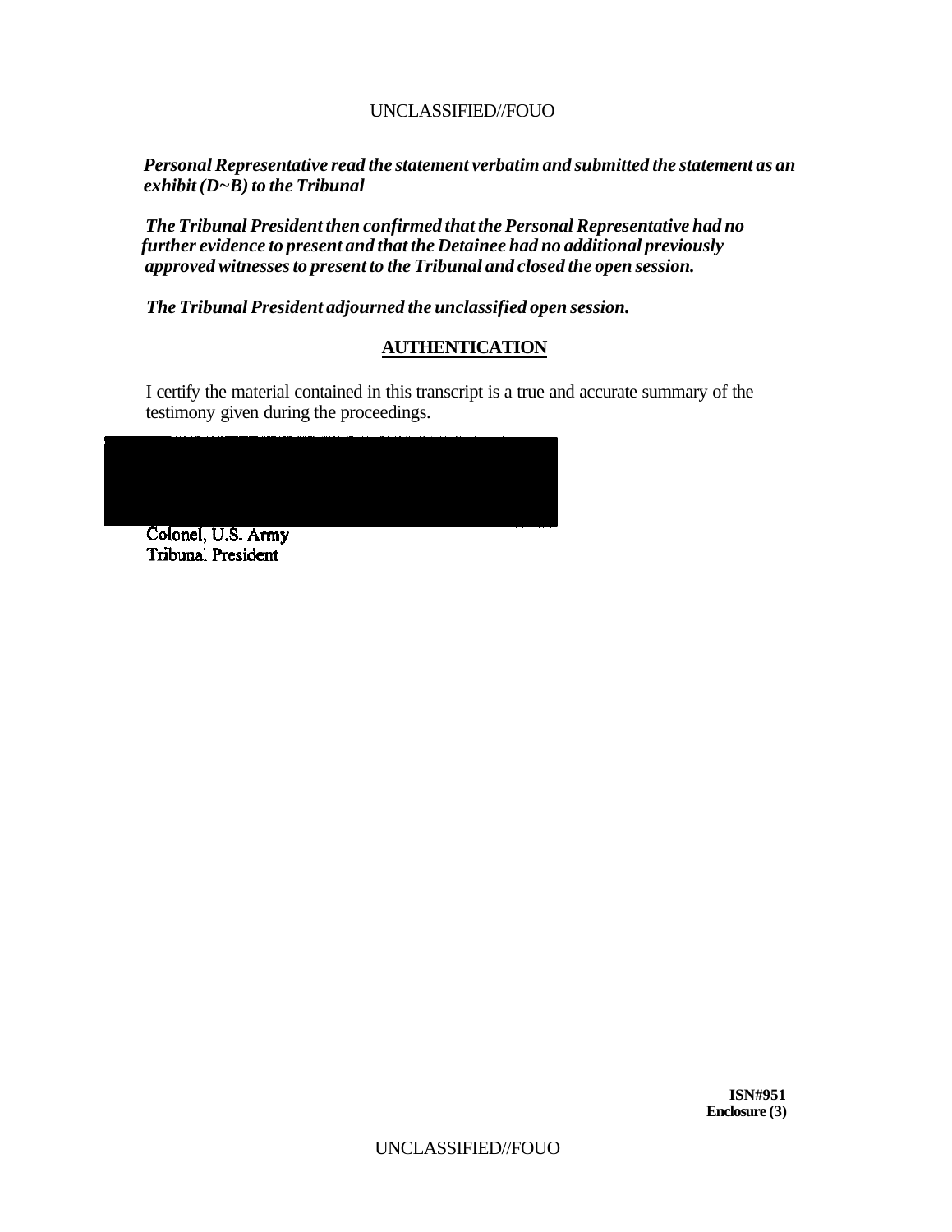## **UNCLASS//FOUO CSRT WITNESS DATA WORKSHEET**

**DETAINEE NAME: Allah Nasir ISN#951 PR#!Q4** 

### **FULL NAME OF WITNESS (other names?): Haii Shahzada ftSN#9521**

### **HOME ADDRESS OF WITNESS: GTMO fISN#9521**

SUMMARY OF EXPECTED TESTIMONY (pkasc be specific - include dates of association):

**The witness was a boyhood friend of detainee #951 from a nearby village. They have known each other for 40 years and were captured at the same time. The witness will testify that #951 is not a Talib and has never been affiliated with al Qaida in anv way. He can also testify that #951 has never been in Herat. Afghanistan nor has he worked for Al-Wafa. He can testify that #951 had nothing to do with any bombing of an Al-Wafa office in Kandahar, Afghanistan nor was he wounded there.** 

- **1. How do you know Nasrullah? We were childhood friends. Our villages were close to each other even though they were in different districts. Nasrullah is a few years older than I am.**
- **2. Do you know if Nasrullah was ever involved with the Taliban or al Qaida? No he never was.**
- **3. Do you know if Nasrullah was ever in Herat? Not that I know of but 1 do know that he was not in Herat recently.**
- **4. Do you know if Nasrullah ever worked for Al-Wafa? No, I do not even know what Al-Wafa is.**
- **5. What work does Nasrullah do to provide food for his family? He owns a few acres of land and he does some farming to raise some food for his family. He also has a small shop where he sometimes is a butcher and he slaughters animals and sells the meat.**
- **6. Do you know if Nasrullah was ever involved with Kheirullah in any way? No he was not because Khirullah was the Governor of Herat.**
- **7. Do you know if Nasrullah was ever injured in a bombing or bombing accident? 1 believe he was near a bombing in which he was covered with dirt but he was not injured as far as I know.**



**UNCLASS//FOUO**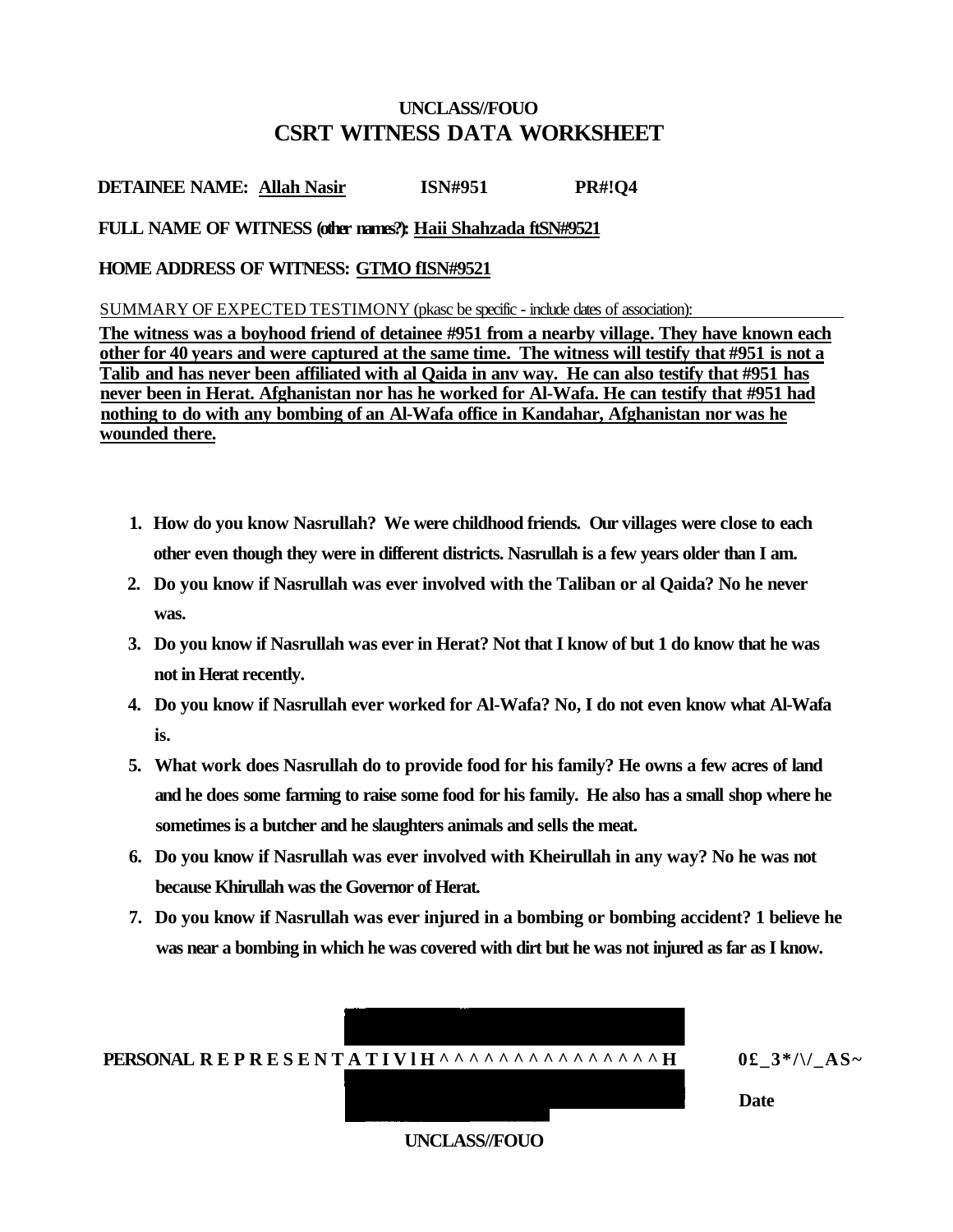#### **Summarized Detainee Statement**

Detainee: So is there going to be another Tribunal?

Tribunal President: No. There is not going to be another Tribunal. There is going to be an Administrative Review Board, which I will explain to you later.

Detainee: If you know I am a terrorist, a Taliban or Al-Qaeda then why did you bring me here?

Tribunal President: This is your opportunity to present your information or any statement you would like to make.

Detainee: I know that I am innocent I don't care about this Tribunal or what it says or what you think. I know myself and I am innocent.

Tribunal President: This is your opportunity to make a statement towards the allegations that have been presented to the Tribunal.

Detainee: They are false. They are not true. That is my answer.

Tribunal President: You are not compelled to testify today if you do not want to.

Detainee: On the day of judgment, I am innocent. That is what I am saying.

Tribunal President: Abdenuor, you may now present any evidence you have to the Tribunal. And you have the assistance of your Personal Representative in doing so. Do you want to present any information to this Tribunal?

Detainee: Evidence regarding what?

Tribunal President: The information that was just read by the Recorder.

Detainee: I am captured by whom? Who captured me? Is it the United States that is holding me?

Tribunal President: Right now? Are you asking the question who is holding you right now?

Detainee: Yes. Who is holding me? Who brought me here?

Tribunal President: The United States is holding you here.

**ISN#659 Enclosure (3) Page 1 of14** 

UNCLASSIFIED//FOUO  $0.035 > 4$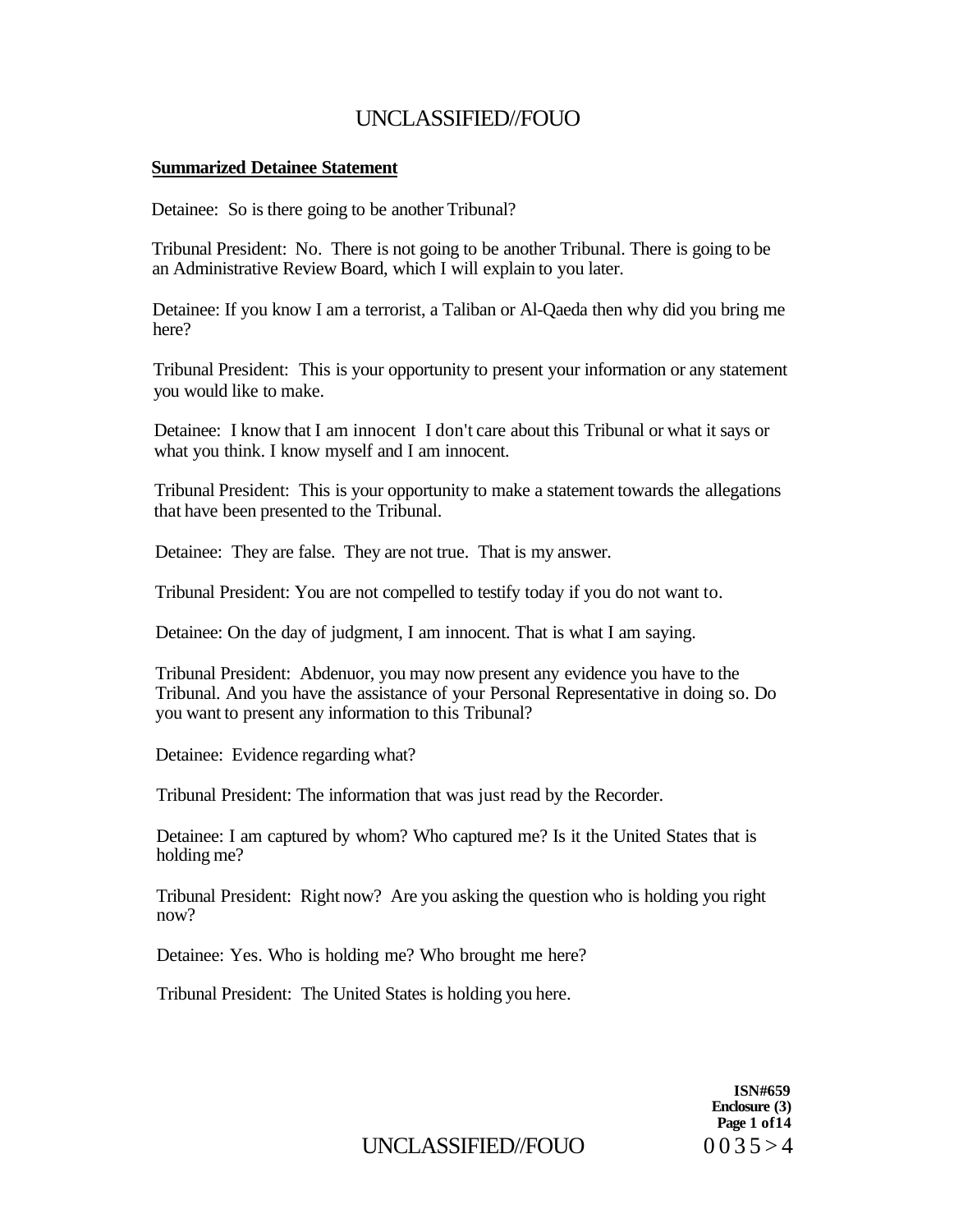Detainee: On the first day, who caught me and where did they capture me?

Tribunal President: I don't know. That is what we need to ask you.

Detainee: The United States bought me. They bought me with money from the Pakistani dogs. That is it.

Tribunal President: Are you beginning your statement now?

Detainee: Yes.

Tribunal President: Would you like **to** make your statement under oath?

Detainee: Under what?

Tribunal President: Under a Muslim oath.

Detainee: Of course.

Tribunal President: Recorder, please administer the Muslim oath?

Recorder: Muslim oath.

Detainee: There is no in the name of God, the most compassionate and the most merciful in the swearing. I will just say I swear by God I am innocent. That is the swearing.

Tribunal President: That is fine if you would like to swear to that

#### **The Detainee was sworn using a Muslim oath of his choice. The Detainee declined using the prepared Muslim oath. The Detainee testified to the Tribunal in substance as follows:**

Tribunal President: Abdenour, you may begin to give us your statement.

Detainee: What statement.

Tribunal President: You indicated to me earlier that you would like to give a statement.

Detainee: I was in Britain living normally. Living normally just like anyone else. Hived far away from Finsbury Park. In Finsbury Park there are many Algerian restaurants and stores and things like that. There are Algerian shops and stores in Finsbury Park, but I would also pray over there. That's it. I knew people there. He helped me to go to Afghanistan. That's the story, that's it. They captured me in Pakistan.

> **ISN #659 Enclosure (3) Page 2 of14**

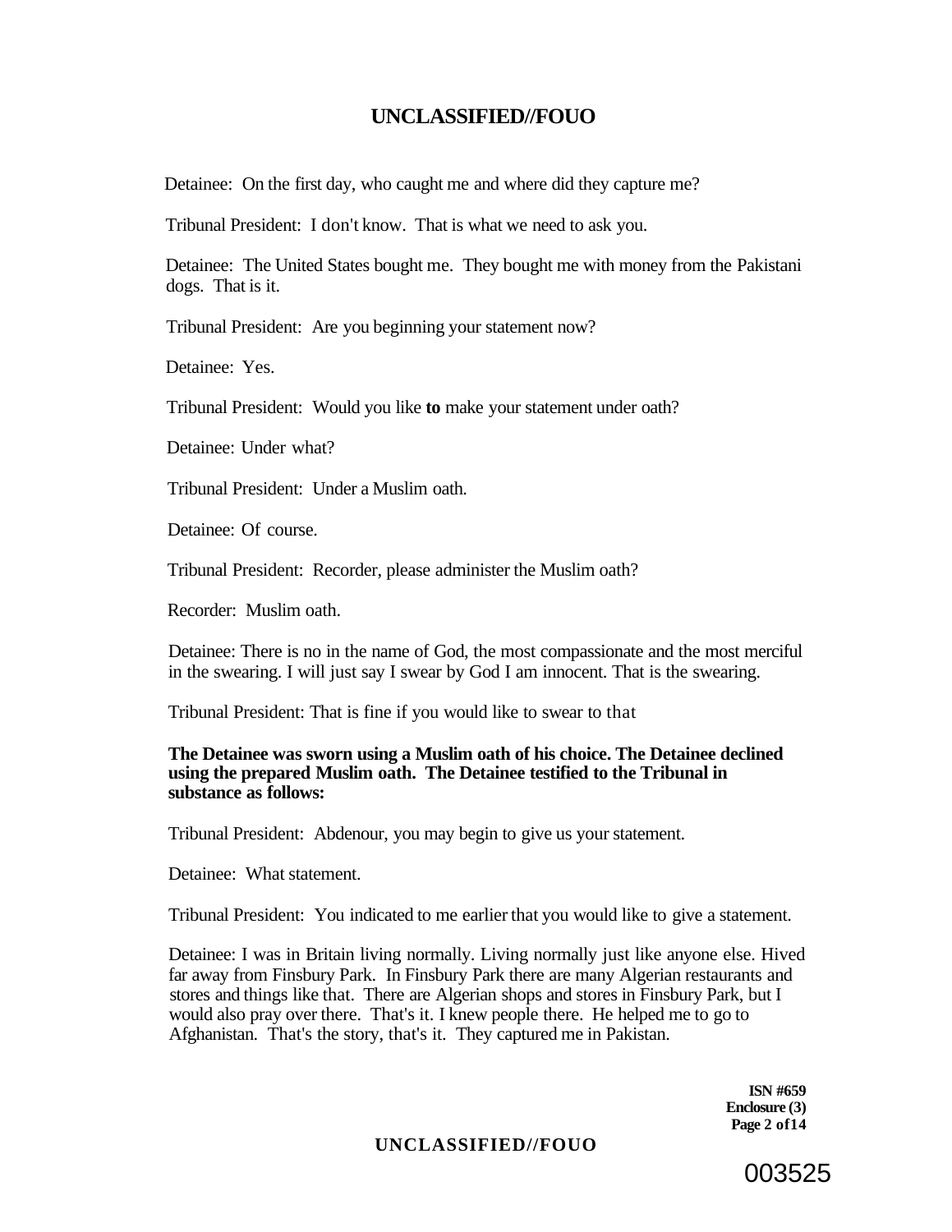Detainee: And that's it. I was living in Afghanistan for four months only. How can you say I was Taliban or Al-Qaeda when I was living there for four months?

Tribunal President: Does that conclude your statement?

Detainee: You have my statements in the interrogations.

Tribunal President: Would you like to respond to the allegations that are on the unclassified summary?

Detainee: I just answered. I told you 1 am not Taliban and 1 am not Al-Qaeda.

Tribunal President: Okay. Personal Representative, do you have questions for the Detainee?

Personal Representative: Yes, Ma'am. During our interview, and you said you spent four months in Afghanistan. You also said you were in Jalalabad and you fled to Tora Bora?

Detainee: Yes.

Personal Representative: Can you explain why you went to Tora Bora?

Detainee: Because Jalalabad fell. The intruders came in and we did not know why Jalalabad fell. So we escaped. We helped our women escape first and then we escaped through the mountains.

Personal Representative: Were you pick up or arrested by the Pakistanis?

Detainee: Yes.

Personal Representative: Did they put you on a bus.

Detainee: In a prison, then after an hour and half I was put on a bus.

Personal Representative: On a bus?

Detainee: Yes.

Personal Representative: Where did that bus go?

Detainee: They told us we were being taken to the embassy; then from the embassy to our home country.

> **ISN #659 Enclosure (3) Page 3 of 14**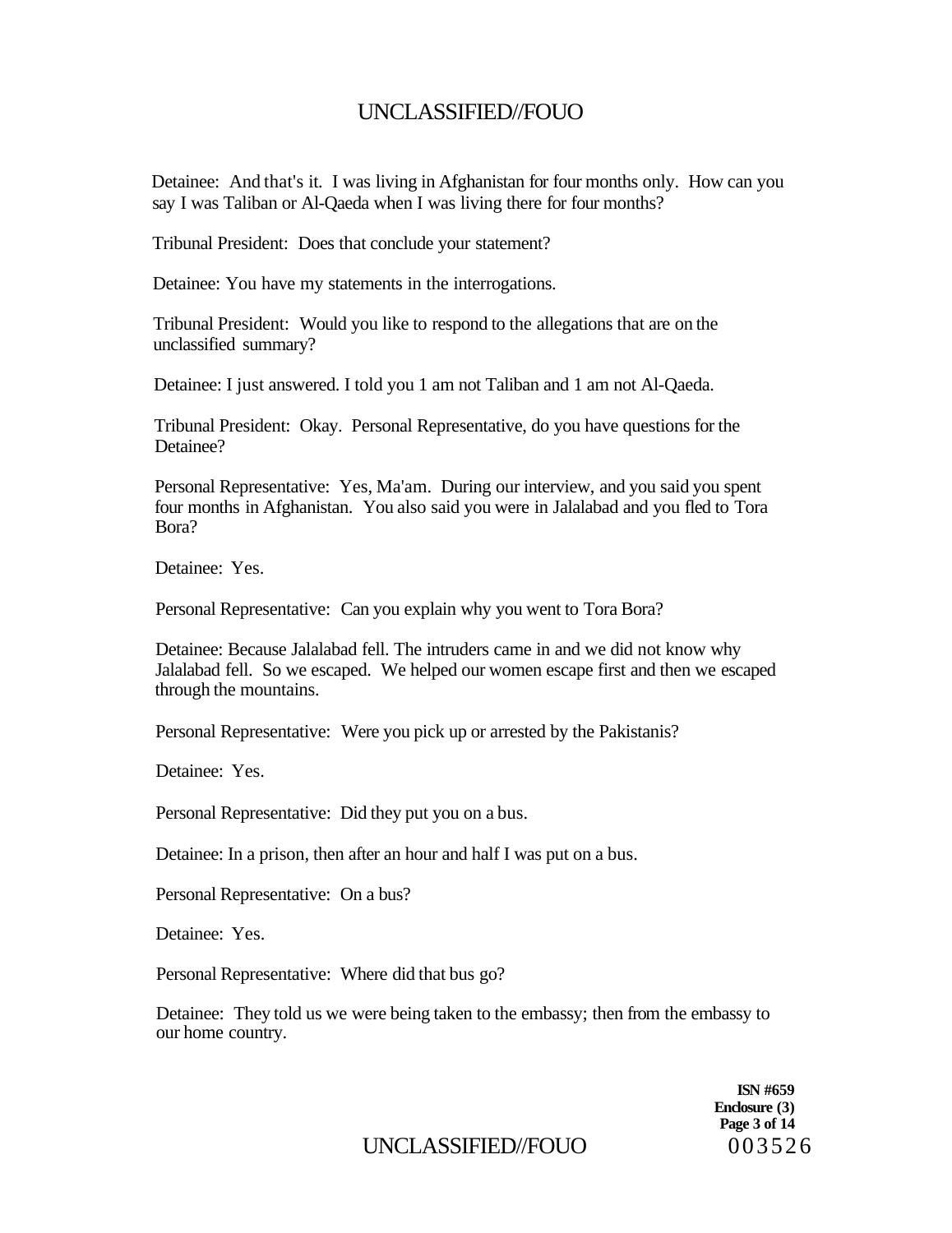## *The Tribunal President then adjourned the open session.*

## **AUTHENTICATION**

I certify the material contained in this transcript is a true and accurate summary of the testimony given **d** 

Colonel, U.S. Army Tribunal President

> ISN#312 Enclosure (3) Page 21 of 21 003585^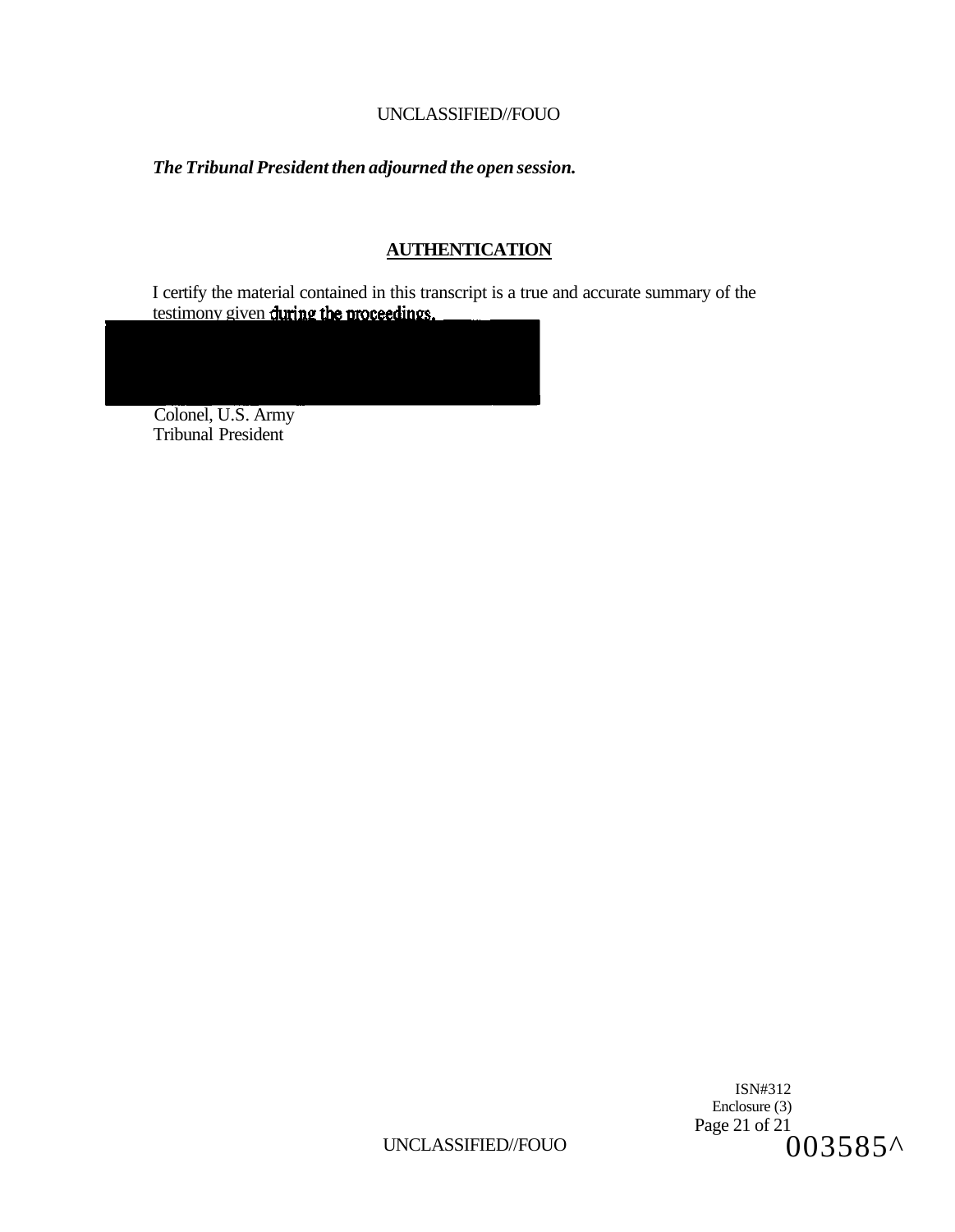Personal Representative: They did not take you to the embassy?

Detainee: They did not take us to the embassy. We were on the bus and they were driving. We were Arabs on the bus. They would talk in the same language as us. They cursed at us and told us they were going to hand us over to the Americans. They called us dogs and they said they were going to sell us to the Americans.

Personal Representative: Did they hand you over to the Americans?

Detainee: Yes.

Personal Representative: Okay. Thank you

Tribunal President: Recorder, do you have any questions for the Detainee?

Recorder: Yes, I do Ma'am. Did you go to Al-Farouq training camp? Did you receive training on the AK-47?

Detainee: These question I have answered a million times before. I told you I have never went to Al-Farouq. I was living in Jalalabad, and then ten days in Kabul. That is it. That was all the places I went in Afghanistan.

Recorder: Were you aware, had you been told by someone that something would happen regarding an attack on the United States prior to September 11<sup>th</sup>, 2001?

Detainee: I told them this in Kandahar during the interrogations because the interrogators were dogs. I was injured. I had an injury in my leg. I had metal sticking out of my leg and they would not clean the wound; they would not give me treatment So I told them whatever they wanted to hear. They just wanted anything. Any information. I just told them anything; whatever they wanted to hear because I wanted them to treat my leg. I saw other people there whose legs hag to be cut off (amputated as a result of injuries.) I did not want my leg to be cut off.

Recorder: Thank you.

Detainee: If you were in my place; if you were in Kandahar you would have done the same thing. Just like a small child.

**>** 

Tribunal President: Do any Tribunal Members have any questions for the Detainee?

Tribunal Member: Who helped make your arrangements to go to Afghanistan from London or from England?

Detainee: A person I knew at the mosque. His name was Noor El Din.

**ISN #659 Enclosure (3) Page 4 of 14** 

003527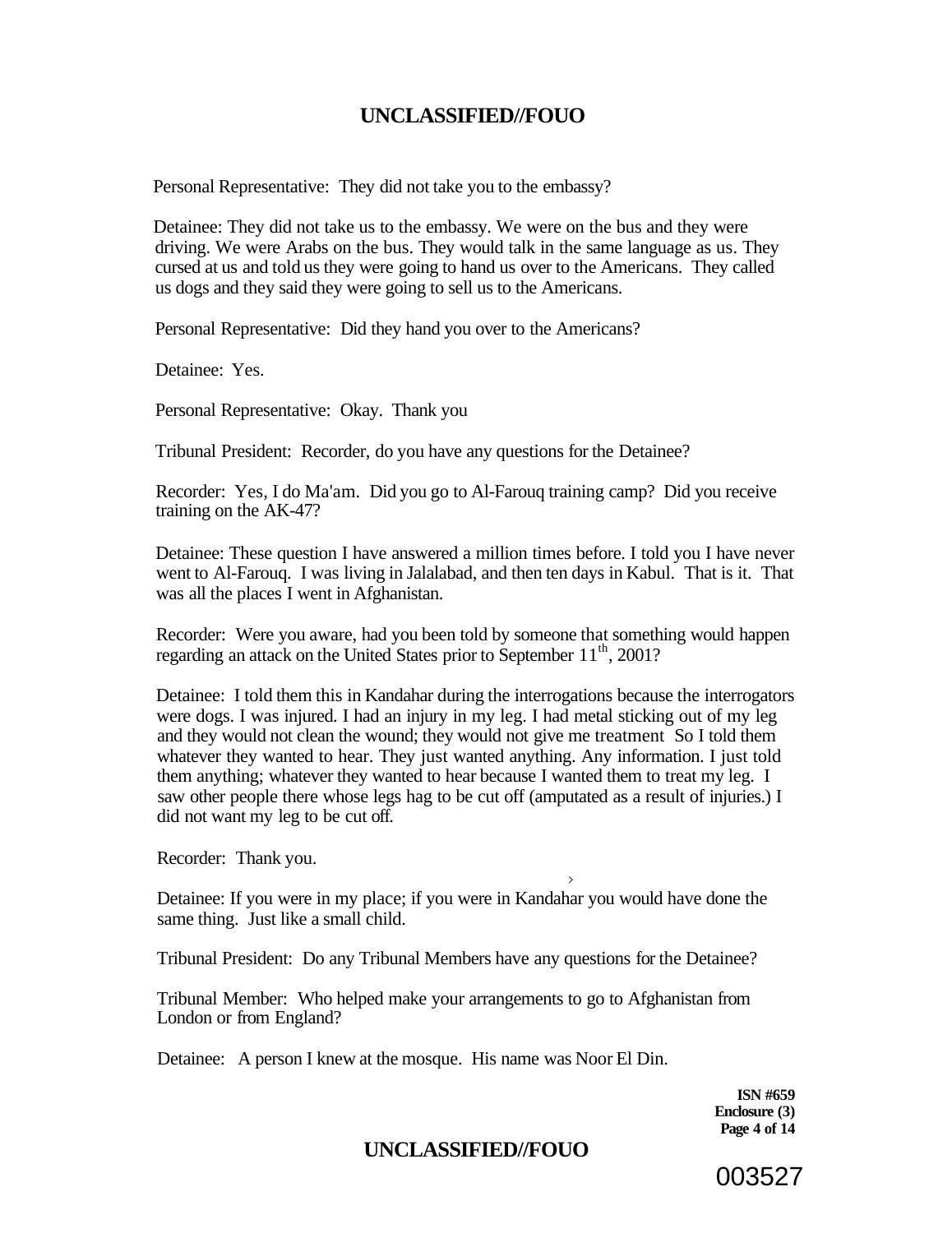Tribunal Member: How was your leg injured?

Detainee: After we escaped from the bus the Pakistanis shot me in the leg.

Tribunal Member: When you were in the Tora Bora region, was there any fighting going on?

Detainee: I was not in the area where the fighting was going on. I was up far away in the mountains where the snow and ice was. There were old men who could not go through the mountains with my group. We would go fetch them water from nearby villages.

Tribunal Member: Were you armed at any time while going through the mountains?

Detainee: I left my weapon at the house in Jalalabad when we left to help our women to escape. I forgot it there.

Tribunal Member: So you had an AK-47 in Jalalabad?

Detainee: It was not mine. It was the guesthouse's and they gave it to me.

Tribunal President: Abdenour, would you not play with your chains because the noise is interfering with the translations.

Detainee: Yes. I am just nervous that was why. I have never been in a courtroom. lam not a person who goes to court.

Tribunal President: This is not a courtroom, but I understand your being nervous.

Detainee: It is not a court to you, you are saying it is not a court. But to me it is a court

Tribunal President: I understand.

Tribunal Member: How long were you at the guesthouse?

Detainee: I told you I was there for about four months. About three months in the guesthouse; ten days in Kabul; and twenty days in the mountains. That's it

Tribunal Member: Did you go to Kabul first; and then to Kandahar?

Detainee: I never went into Kandahar.

Tribunal Member: I am sorry, I meant Jalalabad.

Detainee: First I went to Jalalabad and I was living in Jalalabad.

**(SN #659 Enclosure (3) Page 5 of 14** 

003528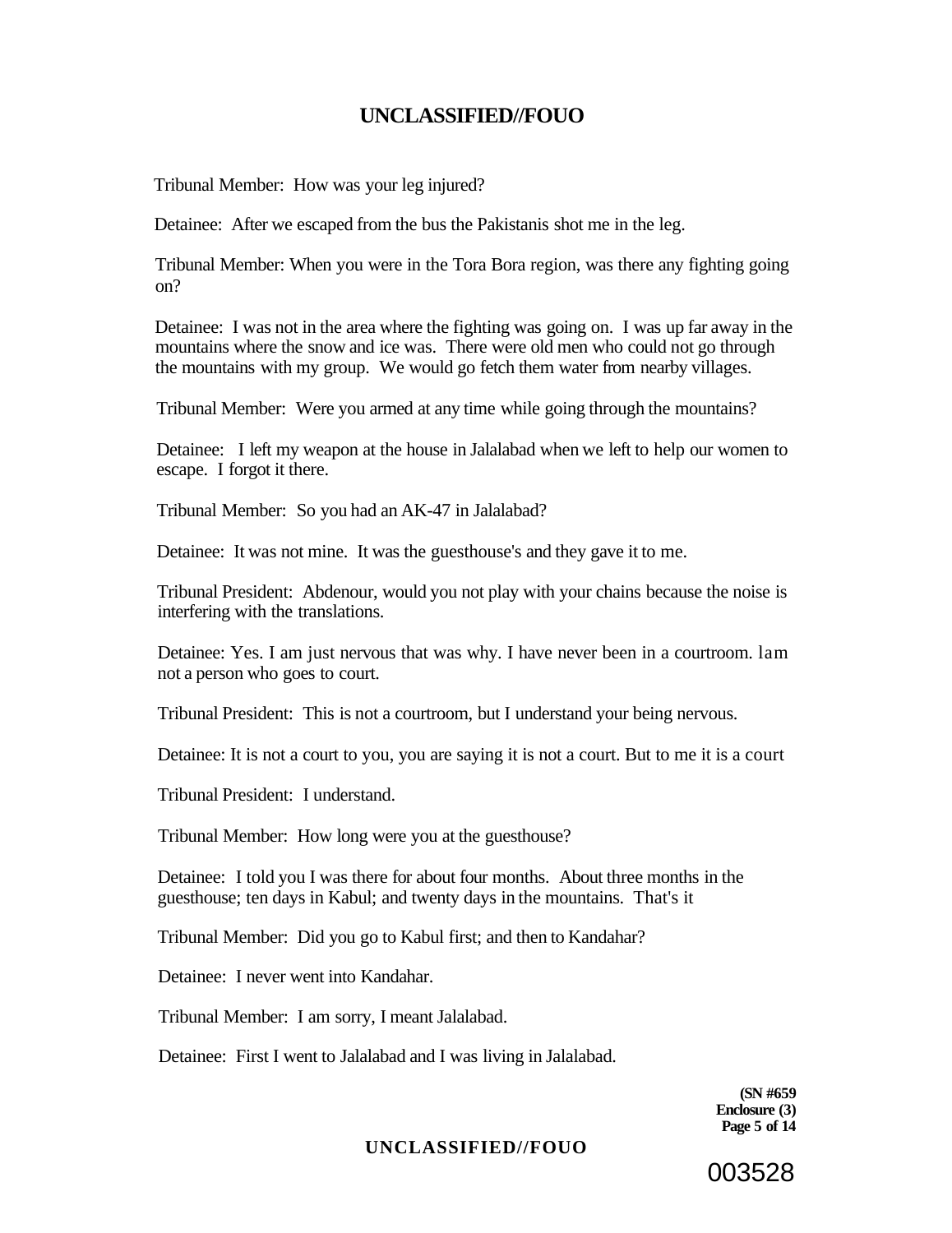Tribunal Member: What did you do while you were at the guesthouse? What did you do in Jalalabad?

Detainee: We would wake up in the morning. We would pray the morning prayers. Then we would walk across a very long river, about 300-400 meters. We would go and play soccer. After playing soccer in the morning we would come back and we would eat breakfast. Then we would have a session where we would read the Koran. After that everyone had something to do. Someone would go to the market; someone would clean the guesthouse; someone was in charge of cooking. Everyone had a certain thing to do.

Tribunal Member: Where did you get the money you needed to travel and also support yourself at the guesthouse?

Detainee: My older brother had a house. I helped him with his house. I used to paint and put wallpaper up. I worked in the garden. Then I told my brother I wanted to leave and go to another place. 1 was renting a room from a man named John-Michael. 1 told my brother I was going to leave. I did not tell him I was traveling. When I was doing the housework, I was not getting paid right away. John-Michael would always ask me where was my money for the rent. So I decided I wanted to leave. I told my brother to give me money so I could get my own place. I was also getting money from a Government organization in Britain mat gave people money to pay the rent. The Government made you very dependant on them. They take their time bringing you the money for the rent and they did not make you feel very good. So I wanted to have my own money to pay my own rent and I wanted to get out of that system.

Tribunal Member: That is what I am trying to get at Where did you get the money for die trip to Afghanistan? It sounds like you were not working in Afghanistan, so how did you support yourself?

Detainee: I got the money from my brother.

Tribunal Member: Did you receive any type of military training while you were in Afghanistan?

Detainee: It was not my intention to go training.

Tribunal Member: But did you train?

Detainee: No, I did not train.

Tribunal Member: Who were the other people staying in the guesthouse with you?

Detainee: NoorElDin. Another person named Abdel Hafiz, he was a cook. Then the person in charge of the guesthouse named Gaafer.

> **ISN#659 Enclosure (3) Page 6 of 14**

## **UNCLASSIFIED//FOUO**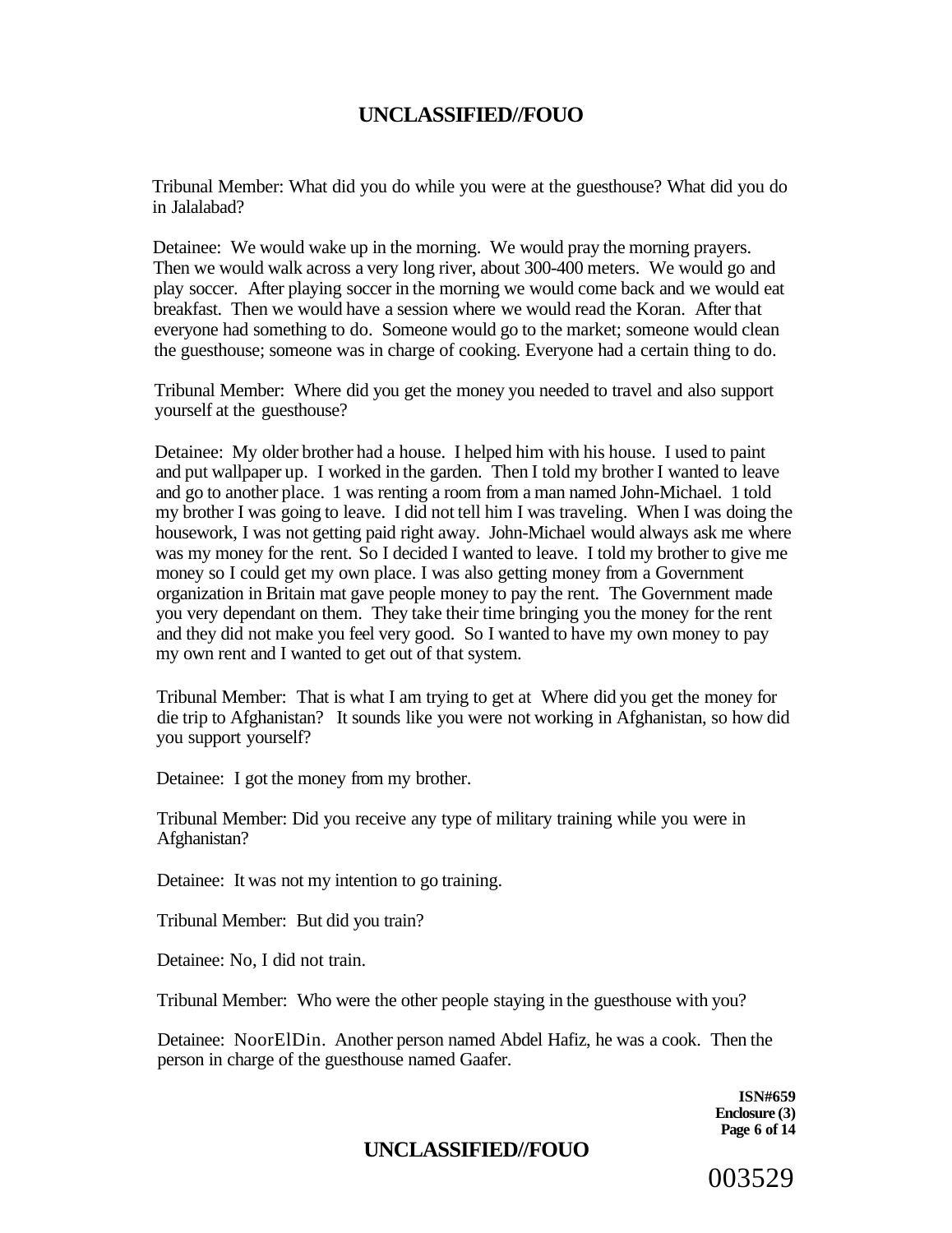Tribunal Member: Was this a Taliban guesthouse?

Detainee: Not Taliban, not Al-Qaeda. Nothing. It was just a guesthouse for Algerians.

Tribunal Member: If it was just a guesthouse, why did they have guns?

Detainee: How can you be in Afghanistan without a weapon? It is impossible to be in Afghanistan without a weapon.

Tribunal Member: Where did you learn to fire the AK-47?

Detainee: I was in the Army in Algeria. The Algerian dogs they taught me how to shoot the AK-47. We would go in the streets and kill innocent people, so I decided to leave the military or the Army.

Tribunal Member: In the unclassified evidence, it says that you support the Taliban ideology; is that still the case?

Detainee: Please clarify this question.

Tribunal Member: The unclassified evidence I have before says you are a supporter of the Taliban.

Detainee: Ideology? What ideology? I don't know the Taliban. I was living and staying with Algerians. What are the Taliban's ideas?

Tribunal Member: Well if you do not know the Taliban, then I would assume you do not support the Taliban ideology.

Detainee: What ideology are you talking about? Because Taliban has many people. They have the good people, the bad people, the hypocrites, and liars. Many kinds of people. So which ideas are you talking about?

Tribunal Member: The extreme Islam state.

Detainee: People who are in the Taliban that are good people, good Muslims who want to help and do good; like stop crime, drugs, stealing and so on. They have good ideas. Those are the people that I would help.

Tribunal President: Noor El Din is the person that helped you get to Afghanistan? Is that correct?

Detainee: Yes.

**ISN#659 Enclosure (3) Page 7 of 14** 

# **UNCLASSIFIED//FOUO**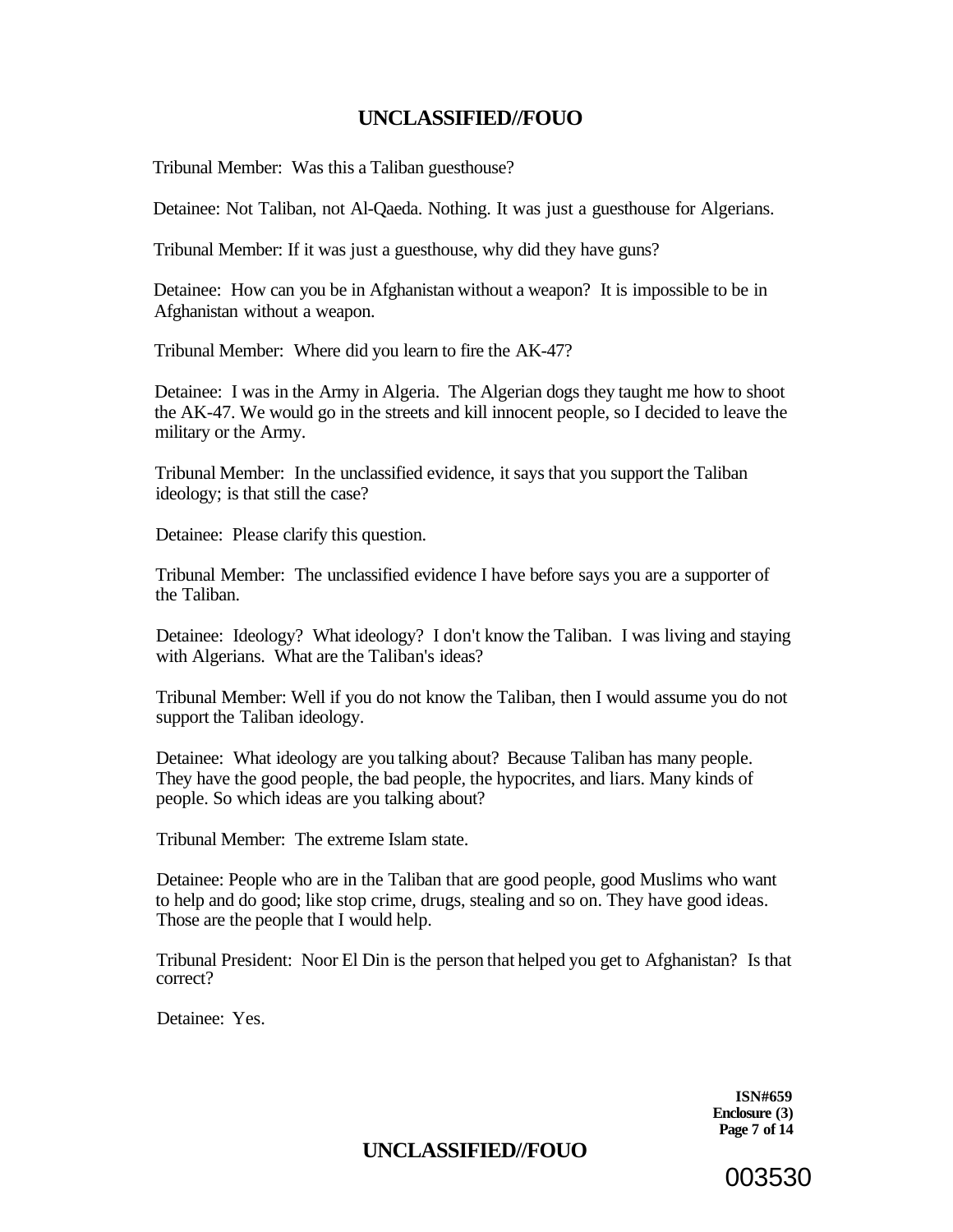Tribunal President: How did you know Noor El Din?

Detainee: I knew him at the mosque in Finsbury Park.

Tribunal President: Was he a friend of yours, an associate, or just someone that attended the mosque?

Detainee: No, I just knew him at the mosque only.

Tribunal President: Did Noor El Din travel with you to Afghanistan?

Detainee: No, I traveled by myself.

Tribunal President: Did he tell you where to go or who to meet in Afghanistan?

Detainee: In the beginning when we were there in Finsbury Park; it was a small place. It was a small video rental store. They sold things like small perfumes that Muslims use. I was renting tape about Chechnya and Bosnia and Afghanistan and Algeria. I met Noor El Din there.

Tribunal President: You met Noor El Din at the mosque and at the store?

Detainee: It's all in the mosque. When you come outside the prayer room where you actually pray, there was a little store that sold these tapes inside the mosque.

Tribunal President: I understand now. When did you leave for Afghanistan?

Detainee: The year 2001.

Tribunal President: What month?

Detainee: I don't remember the month. It was in the summer because the weather was hot.

Tribunal President: Can you repeat again, why did you go to Afghanistan?

Detainee: Noor El Din told me he would show me the tapes and talk to me about them. He told me that living in England among the infidels might lead to greater things like neglecting my prayers, sinning, drinking and it might lead to things I did not want to go. to. So it was better if I moved somewhere else, like Afghanistan. He told me to go there, live there and see if I would like it there. If I decided I could live there, then he said that he would help me figure out how to build a house there.

> **Enclosure (3) Page 8 of 14**

**ISN #659** 

# UNCLASSIFIED//FOUO nnqr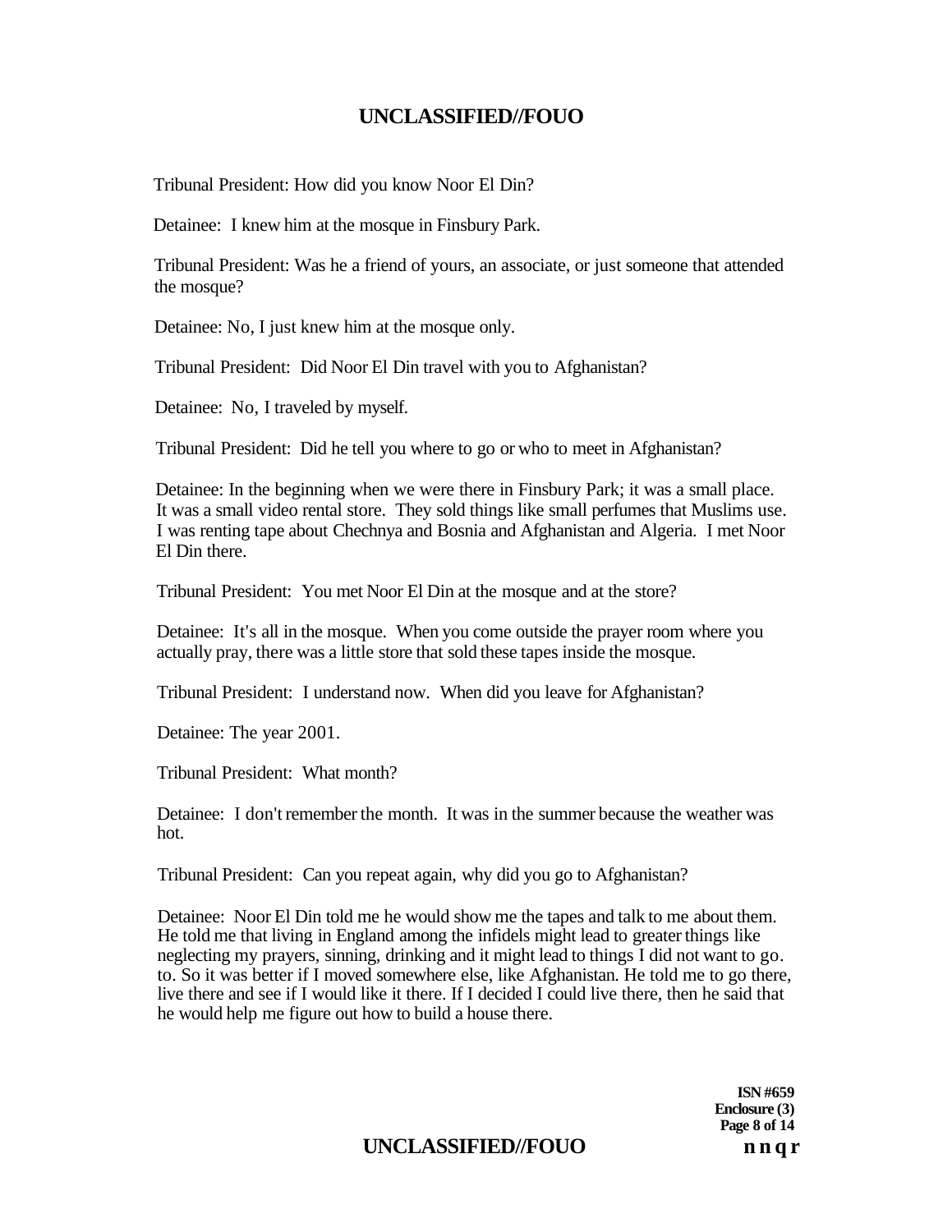Tribunal President: Who is the he you are referring to?

Detainee: Noor El Din.

Tribunal President: Did he tell you to meet with anybody in Afghanistan?

Detainee: Noor El Din told me when I got to Pakistan, leave the airport in a taxi headed to Islamabad. In Islamabad on the main road on the left hand side, mere would be an ice cream shop. Noor El Din told me to go there and wait there until the Afghan man would pick me up. Noor El Din gave me the phone number for this Afghan man and told me to call him when I got there.

Tribunal President: What was this Afghan man's name?

Detainee: Mohamed.

Tribunal President: Is there a last name?

Detainee: I did not know the family name. Mohamedjustpickedmeupandtookmeto Afghanistan. That was it

Tribunal President: So this man knew you? Did you know him? How did you identify who this man was?

Detainee: We did not know each other. I called him on the telephone and told him I was at the ice cream shop; and he came and got me. When he came to the ice cream shop, he recognized me because I did not look like a Pakistani. I looked like a foreigner and he knew who I was.

Tribunal President: How long were you in the Algerian Army?

Detainee: Six months and then I escaped.

Tribunal President: You spoke about some rented videotapes. Can you tell me what was on those tapes and what did you review?

Detainee: Did I rent them to people or did I rent them?

Tribunal President: The ones that you rented?

Detainee: Yes.

**ISN #659 Enclosure (3) Page 9 of 14** 

## **UNCLASSIFIED//FOUO**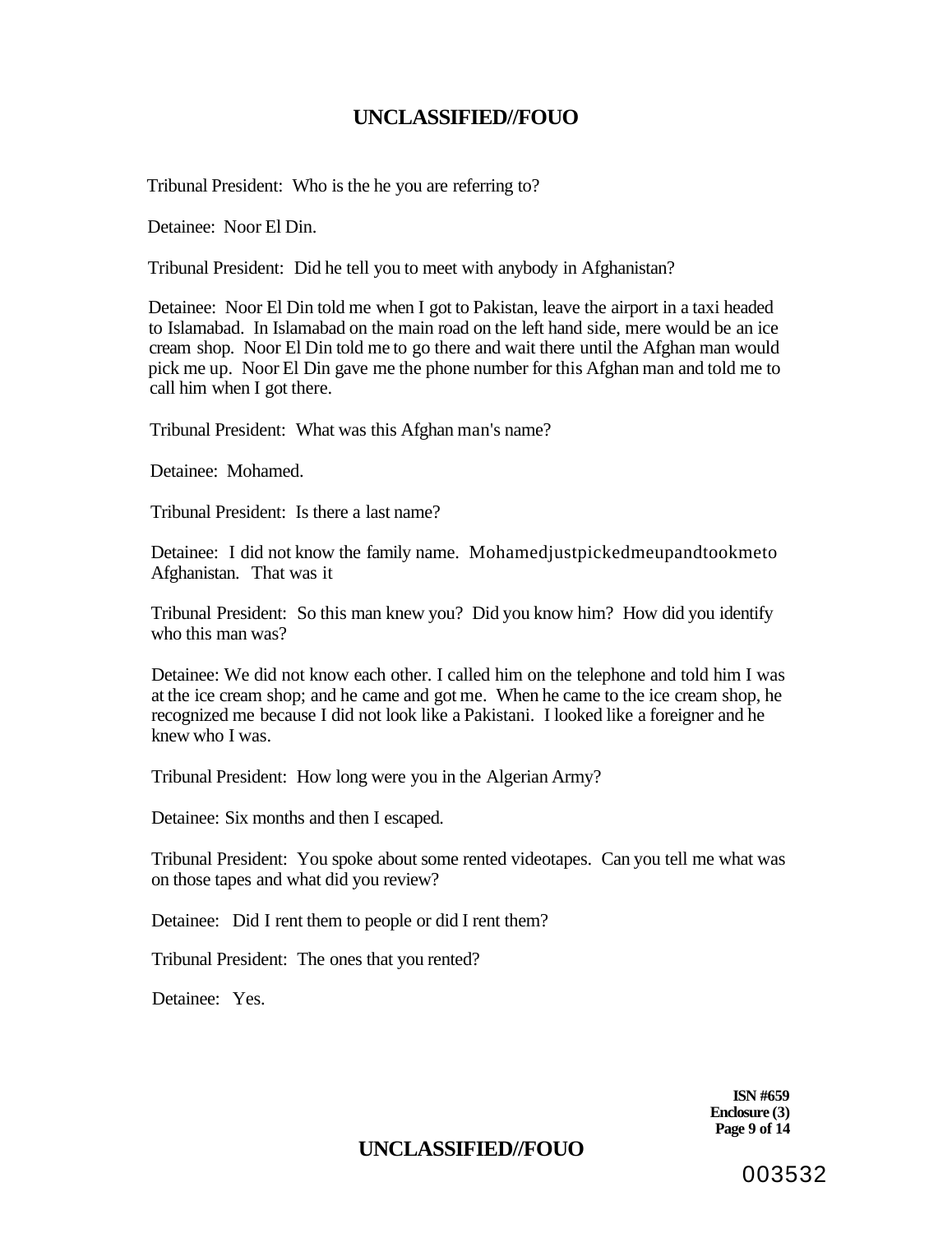Tribunal President: What were on the tapes?

Detainee: Fighting things. Like Bosnians going in on Muslims killing them; killing Muslim women; what they did to the women; killing children. Things like that. The tapes would also show you the reaction of the Muslims. How they went to these infidels and killed them and what they did. With the Chechnyan one, it was the same tiling. The Algerian tapes showed how forces loyal to the general in Algeria would go and kill innocent people. Kill Muslims. They showed you what they would do to those Muslims. They pretended they were civilians but they were mujahadin and they would go and kill innocent people. They would say to us, this is what they are doing to your brothers. They showed you how the mujahadin would react to that. How they went to these soldiers and killed them or fought them.

Tribunal President: How did this make you feel?

Detainee: I knew the truth before I left Algeria. I knew all these things.

Tribunal President: Help me to understand how did that make you feel inside? What did it make you want to do?

Detainee: I felt that these people were dogs, beasts, monsters.

Tribunal President: Do you have any other evidence or any other statements you would like to make?

Detainee: About what?

Tribunal President: Anything.

Detainee: I just want to say that I am innocent. You know that I am innocent. I was caught by the Pakistani dogs. I have been here for three years. I gave the interrogators my real name and my address. They know everything about me. In the three years I have been here, they have not been able to figure out if I am a criminal or not In three years. That is it. If I were a criminal or really a fighter, I would not have been caught alive. God willing. Ifl was really mujahadin, I would not have been caught alive. If they had caught me, I know what they would have done to me.

Tribunal President: Does that conclude your statement?

Detainee: This is a court. Do I give the answers or do you give the answers?

**ISN #659 Enclosure (3) Page 10 of 14**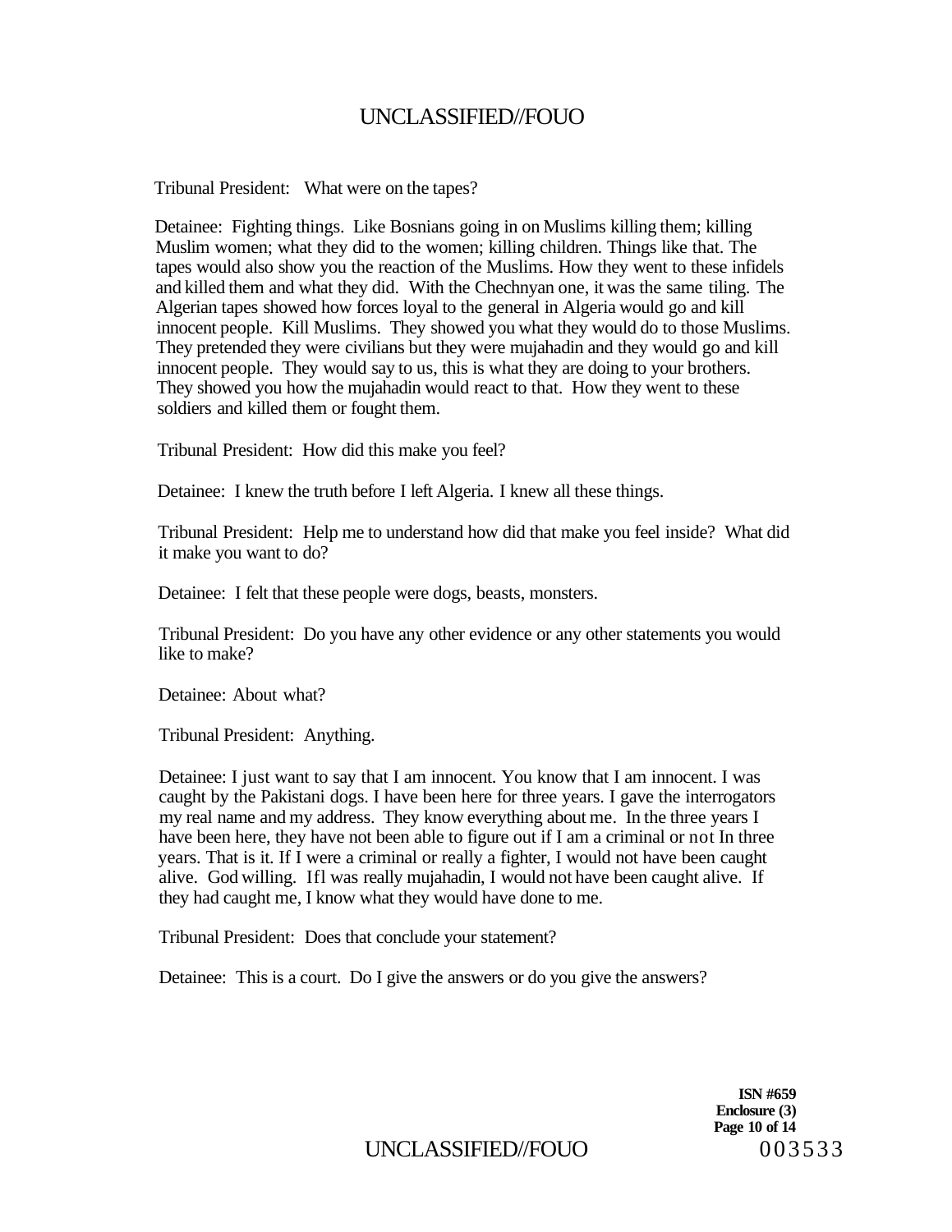Tribunal President: I asked you a question and I would like for you to give me an answer.

Detainee: What was the question?

Tribunal President: The question was does that conclude your statement?

Detainee: I don't have a statement. What do you mean by statement?

Tribunal President: The comments that you just made. Detainee: The accusations are not getting into my head. If I stay here for a million years I will not understand them because I am innocent.

Tribunal President: I understand. Does that conclude your statement?

Detainee: No, I don't have anything. Why am I here? If I am a criminal, they just try me and give me twenty years. Why am I here in Cuba being treated like an animal.

Tribunal President: I can't answer that question. I have to go through all of your documentation to find the answer to that question. I can only look at the evidence that is before me to determine whether you are an enemy combatant or not.

Detainee: Enemy combatant to whom? Whom am I an enemy combatant to?

Tribunal President: To the United States and its allies.

Detainee: The United States, The first time I ever saw an American was in a hospital in Pakistan. That was the first time I saw an American. So how can you tell me I am an enemy to the Americans or a combatant to the Americans. I never knew any Americans my whole life. How can you be an enemy to a person you have never seen?

Tribunal President: Is that a question you are asking me to answer?

Detainee: Yes.

Tribunal President: I am not able to answer that question at this time. My question to you is do you have anything else that you need to say?

Detainee: What do you want me to say? Do you want me to sing to you?

**ISN#659 Enclosure (3) Page II of 14**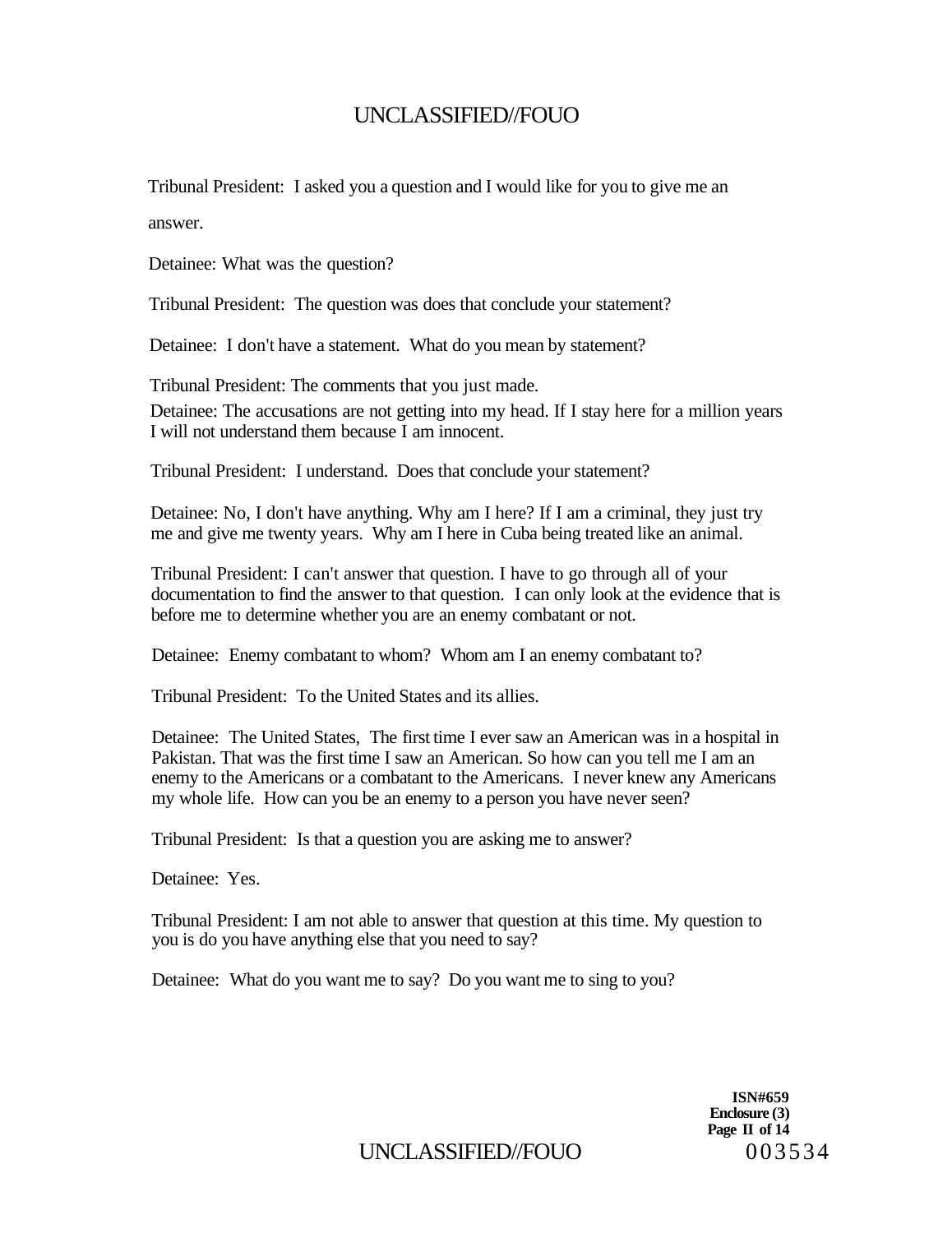Tribunal President: No. I would like for you to say yes or no if you have any more questions.

Detainee: I am not a combatant. If I wanted to fight, I would have fought in Algeria. I have friends who are fighters. Why would I not fight in Algeria? Why would I go all the way to England and fight?

Tribunal President: That is a statement and is that the end of your statement?

Detainee: I am not a combatant. I am not an enemy. I am not Taliban. I am not Al-Qaeda. I am not anything. I am just a Muslim with ideas of living in a Muslim country. Afghanistan was a Muslim country.

Tribunal President: Okay. Does that conclude your statement?

Detainee: I don't have anything. You have the questions. You are the ones who is deciding this.

Tribunal President: Personal Representative, do you have any other evidence or does the Detainee have any previously approved witnesses to present to this Tribunal?

Personal Representative: No, Ma'am. No previously approved witnesses, nor were any requested. I have no further evidence.

Detainee: Yes.

Tribunal President: All evidence having been provided to this Tribunal, this concludes this Tribunal session.

Detainee: What is the classified evidence?

Tribunal President: I said unclassified evidence.

Detainee: Okay.

Tribunal President: Abdenour, you shall be notified of the Tribunal decision upon completion of the review of these proceedings by the convening authority in Washington, D.C. If the Tribunal determines that you should not be classified as an enemy combatant, you will be released to your home county as soon arrangements can be made. If the Tribunal confirms your classification as an enemy combatant, you shall be eligible for an administrative review board hearing at a future date.

Detainee: If you decided that I am an enemy combatant then try me in court.

**ISN #659 Enclosure (3) Page 12 of 14** 

# **UNCLASSIFIED//FOUO**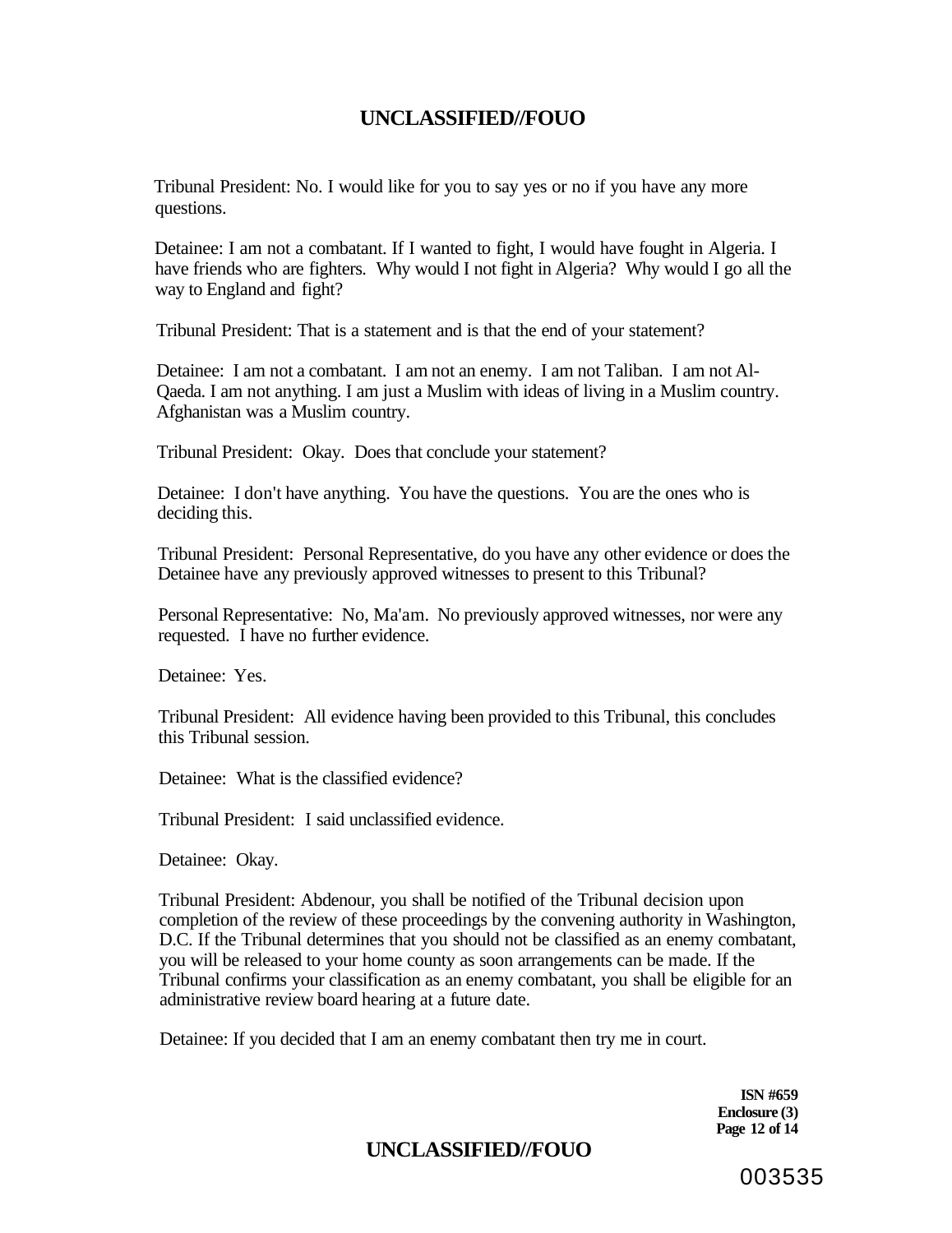Tribunal President: The Administrative Review board.... (Detainee started speaking and interrupted the Tribunal President as she was speaking). Abdenour, Abdenour.

Detainee: I am not going to talk in a hearing in a court

Tribunal President: Please let me finish Abdenour. I need to make sure that you understand the process. (Detainee started speaking and interrupted the Translator as she was speaking). Abdenour, you have become disorderly and I can have you removed from this Tribunal.

Detainee: I am listening to you.

Tribunal President: The Administrative Review Board will make an assessment of whether there is continued reason to believe that you pose a threat to the United States or its allies in the ongoing (Detainee started speaking and interrupted the Tribunal President as she was speaking). Abdenour, that's it. All rise.

### **The open session of the Tribunal paused and the Detainee was removed from the Tribunal proceedings for becoming disorderly.**

#### **The open session of the Tribunal continued without the Detainee's presence.**

Tribunal President: In view of the fact that we have removed the Detainee, we will not go over the instructions or information pertaining to the Administrative Review Board. We have just gone through the open session of the Tribunal and we will now go into the closed session of the Tribunal.

Reporter/Paralegal: Are we formally adjourned now, for the open session?

Tribunal President: Yes.

Reporter/Paralegal: I need you to say that Ma'am.

Tribunal President: The open session of this Tribunal hearing is adjourned.

Recorder: All rise.

**ISN #659 Enclosure (3) Page 13 of 14** 

003536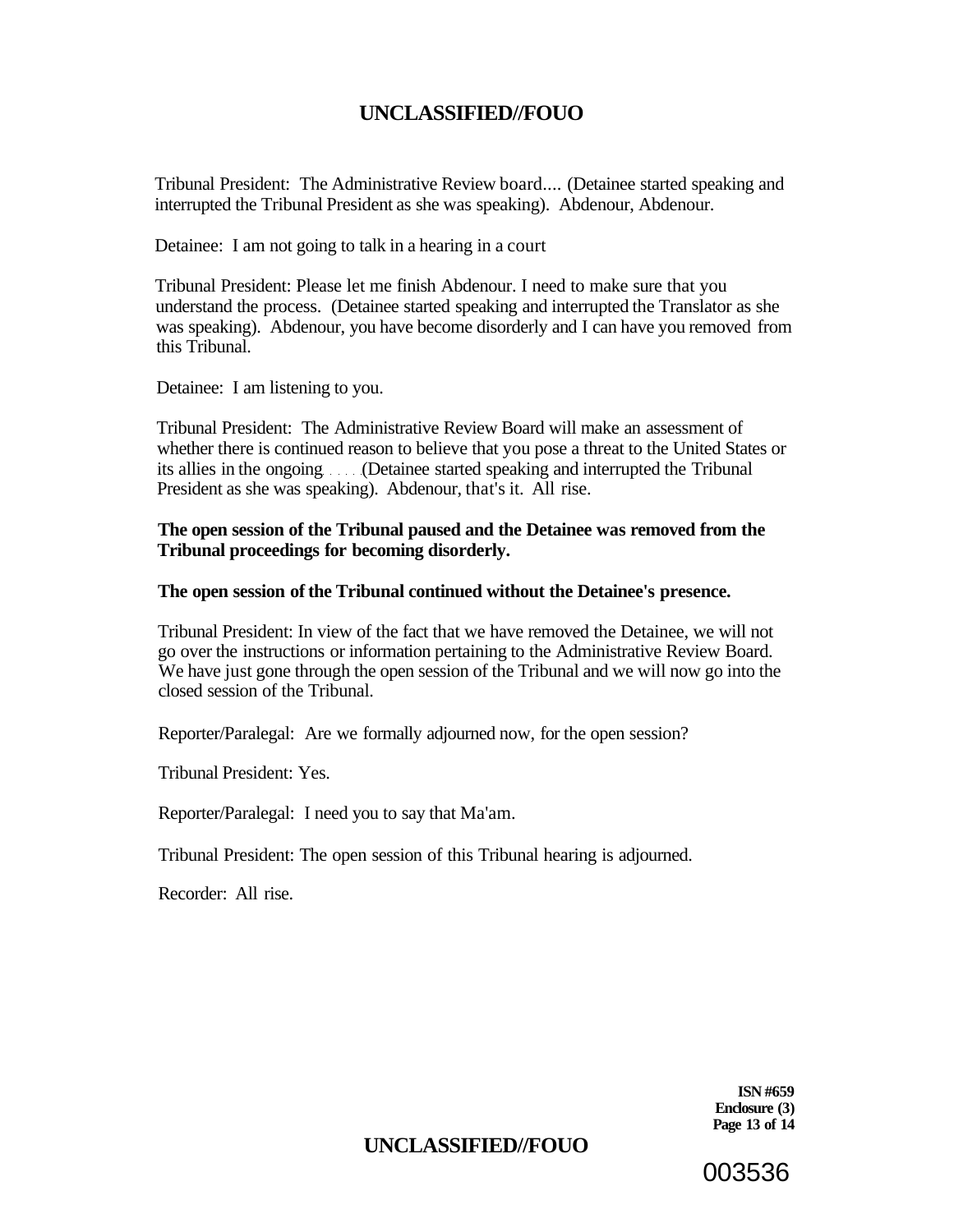## **AUTHENTICATION**

I certify the material contained in this transcript is a true and accurate summary of the testimony given during the proceedings.

Colonel, US Army Tribunal President

> **ISN #659 Enclosure (3) Page 14 of 14**

### **UNCLASSIFIED//FOUO**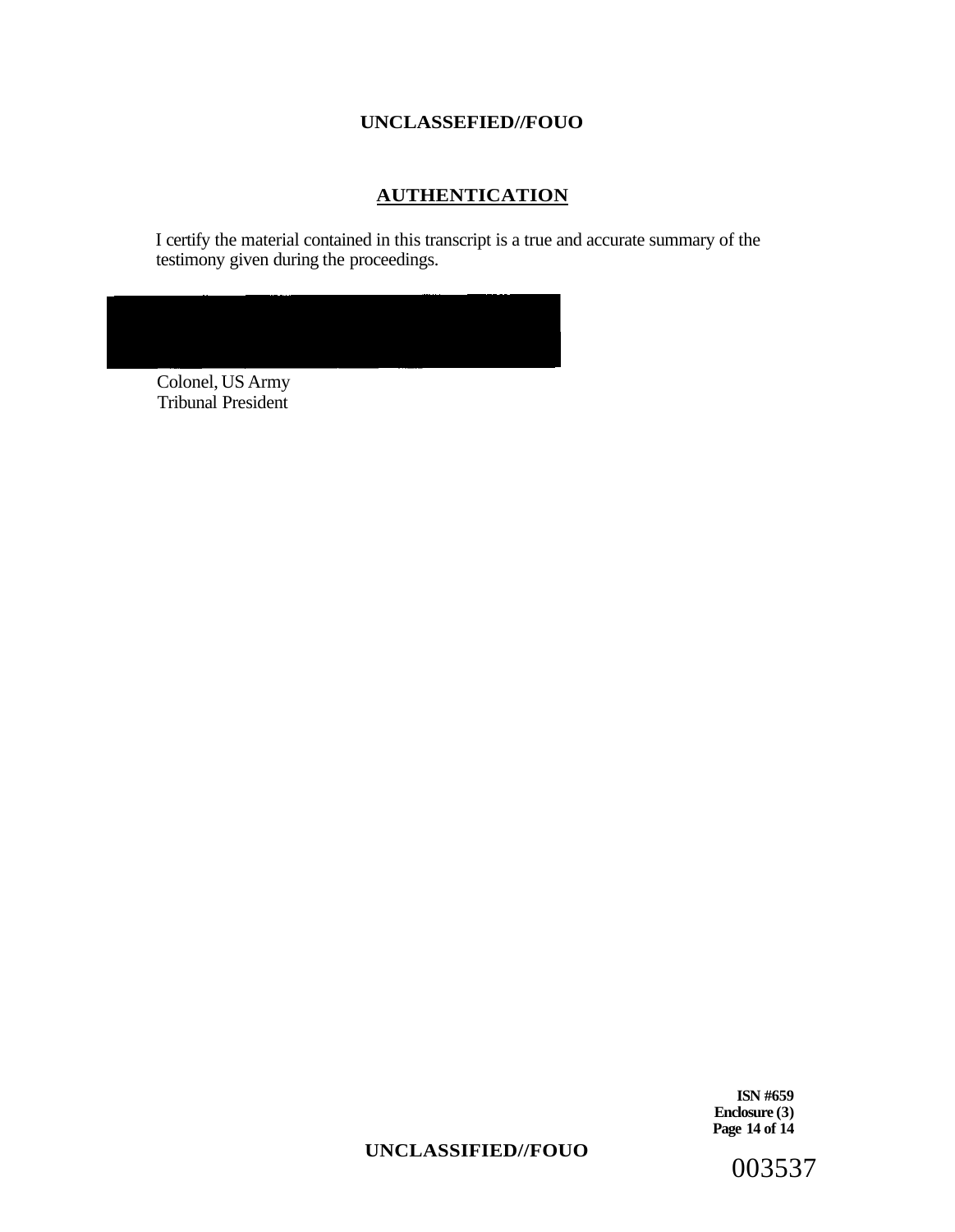#### **Summarized Detainee Statement**

**The following is a summarized transcript of the Detainee's testimony. Because the Detainee was confused regarding what exhibits he wanted offered into evidence, the transcript includes all of the sections pertaining to evidence requested or introduced by the Detainee.** 

Tribunal President: Salim, you requested from the Tribunal the list of Northern Alliance and Coalition partners.

Detainee: Yes.

Tribunal President: You also requested that your lawyer present a letter that you have written and you requested the lawyer present the letter.

Detainee: Would you say that again?

Tribunal President: You requested your lawyer present a letter that you have written in the past, and you requested the lawyer present the letter.

Detainee: To present the letter?

Tribunal President: Yes. The statement.

Detainee: I don't understand.

### **With the Tribunal President's permission, the Translator attempts to explain the Tribunal President's statement to the Detainee.**

Detainee: I didn't see the attorney.

Tribunal President: Let me answer, okay. That is correct, he did not see his attorney. He made a request through his Personal Representative to us.

Detainee: Yes.

Tribunal President: Yes. The Tribunal, this group, deemed your request as relevant and reasonable. Have you reviewed the list of Northern Alliance and Coalition partners?

Detainee: Yes, the representative showed it to me.

Tribunal President: Okay, I understand your lawyer was unable to appear before the Tribunal. However, he was able to send a written statement. Is that yes?

Detainee: Yes, the representative showed it to me.

**ISN #149 Enclosure (3) Page 1 of** *9* 

# **UNCLASSIFIED//FOUO** *nfx,*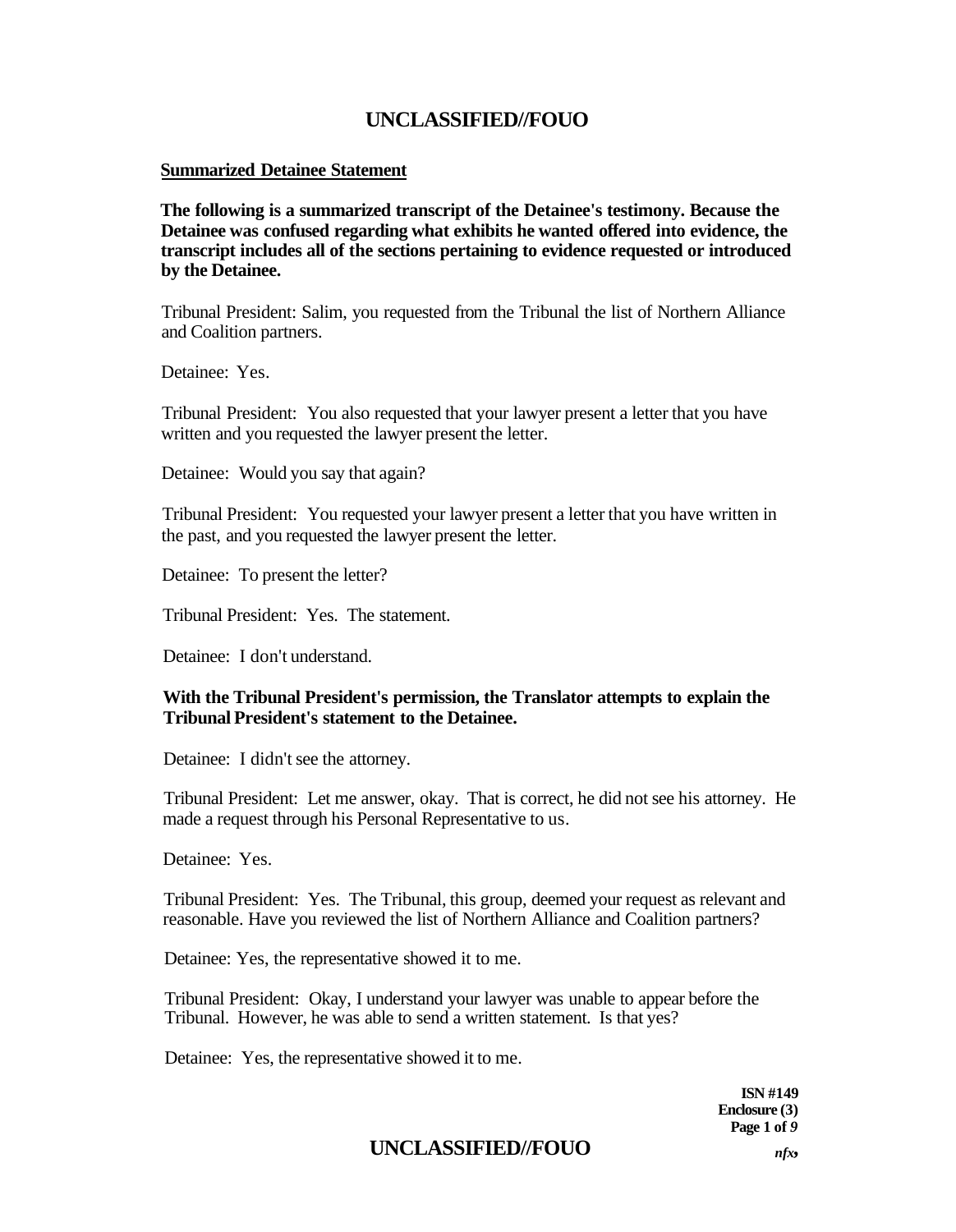Tribunal President: I just wanted to verify that you had an opportunity to review those documents.

Detainee: Yes, I did.

Tribunal President: Good. Salim, you may now present any evidence you have to the Tribunal and have the assistance of your Personal Representative in doing so. Do you want to present information to this Tribunal?

Detainee: Yes.

Tribunal President: Do you want the Personal Representative to present it for you?

Detainee: Yes.

Tribunal President: Personal Representative, would you please present the information that the Detainee has offered to you.

Personal Representative: Yes Ma'am. I have first an affidavit written by the detainee, Salim Ahmed Salim Hamdan, and he has signed it There's also an English translation, which is unsigned. And, both these documents were supplied by LCDR Charles Swift. And the translator reviewed them before this proceeding and verified that it is the same document in two different languages. 1 now present you these two documents labeled D-b.

Tribunal President: I have one question. I just want to verify this is Arabic, the language of the Detainee?

Detainee: Yes, it is.

Tribunal President: Thank you.

Personal Representative: Then I have another copy of the affidavit in Arabic. The words are the same as the previous exhibit, but the words are a different size. I present that as Exhibit D-B2.

Tribunal President: Let me verify that you are just saying that this is in a different font but it's the same language.

Personal Representative: Yes, Ma'am.

Detainee: Yes, it is.

ISN #149 Enclosure (3) Page  $2$  of  $\overline{9}$ 

## **UNCLASSIFIED//FOUO**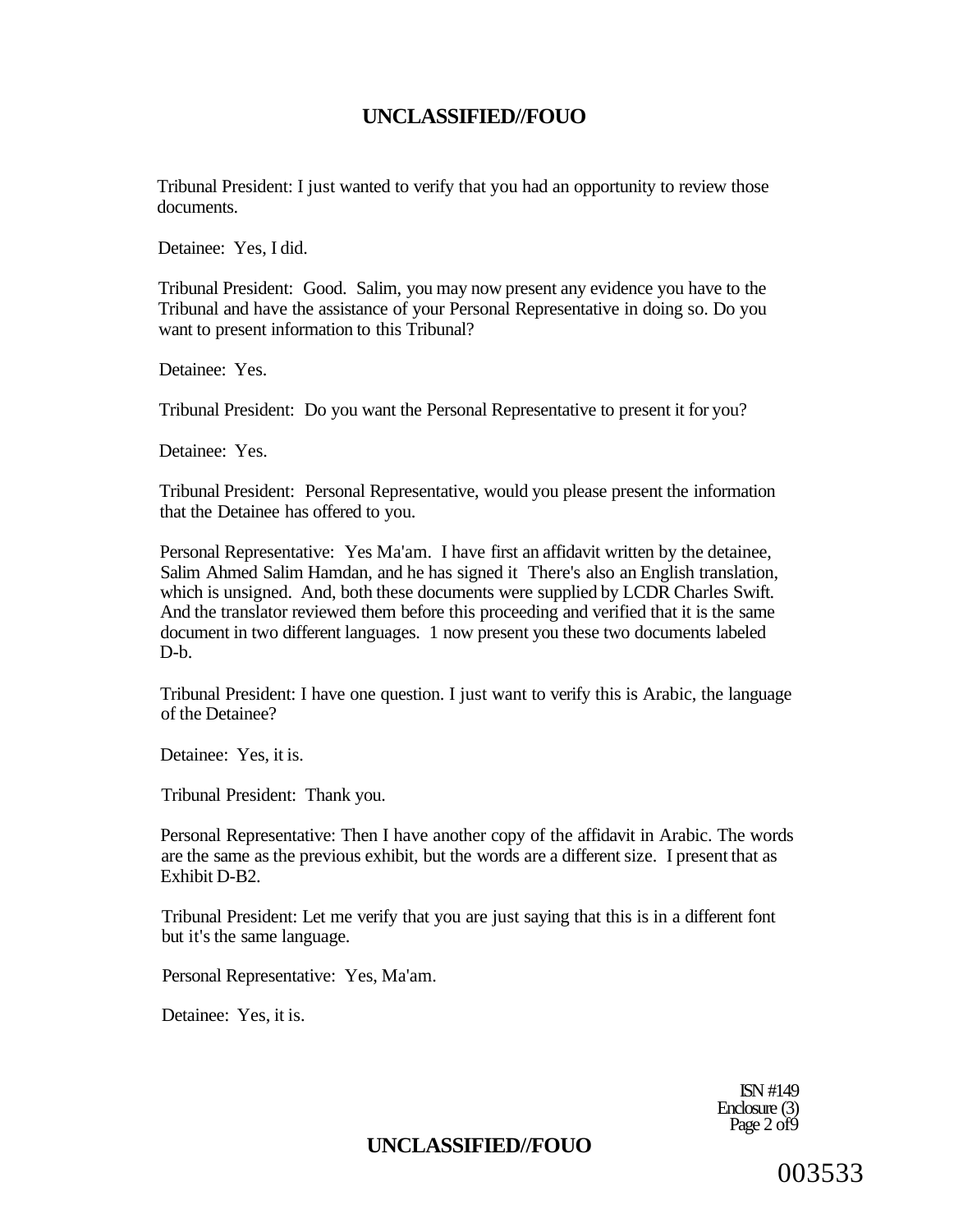Personal Representative: And then I have another document. This is a document written in English and it was supplied by LCDR Charles Swift.

Detainee: I gave you this one.

Personal Representative: Yes. Yes. And there is also another document attached to this. It is a letter dated 21 July 2004. And it is from LCDR Charles Swift to the United States Navy. I present you Exhibit D-C. [As noted below, this document is later re-labeled as Exhibit X.]

Tribunal President: Okay.

Personal Representative: The last document is a letter from LCDR Charles Swift to his client Mr. Hamdan, and it is in Arabic. And, Ma'am if you like, we can have the translator read it at this time.

Tribunal President: Yes, please.

#### **Translator reads LCDR Swift's letter into evidence in both Arabic and English.**

Tribunal President: Salim, do you understand the letter?

Detainee: Yes.

Tribunal President: And you are satisfied with what the letter says?

Detainee: There is nothing in that, umm...

Tribunal President: So then would you like to make a statement?

Detainee: No.

Tribunal President: Personal Representative, do you have any questions for the Detainee?

Personal Representative: Yes Ma'am. Did you want to request copies of all the papers?

Detainee: I would like to request copies of all the documents you see.

Tribunal President: The request is noted. Any other questions, Personal Representative?

Personal Representative: No, ma'am.

Tribunal President: I need to determine if Salim wanted the letter from his attorney read today.

> **ISN #149 Enclosure (3) Page 3 of9**

## **UNCLASSIFIED//FOUO n ( <sup>V</sup>**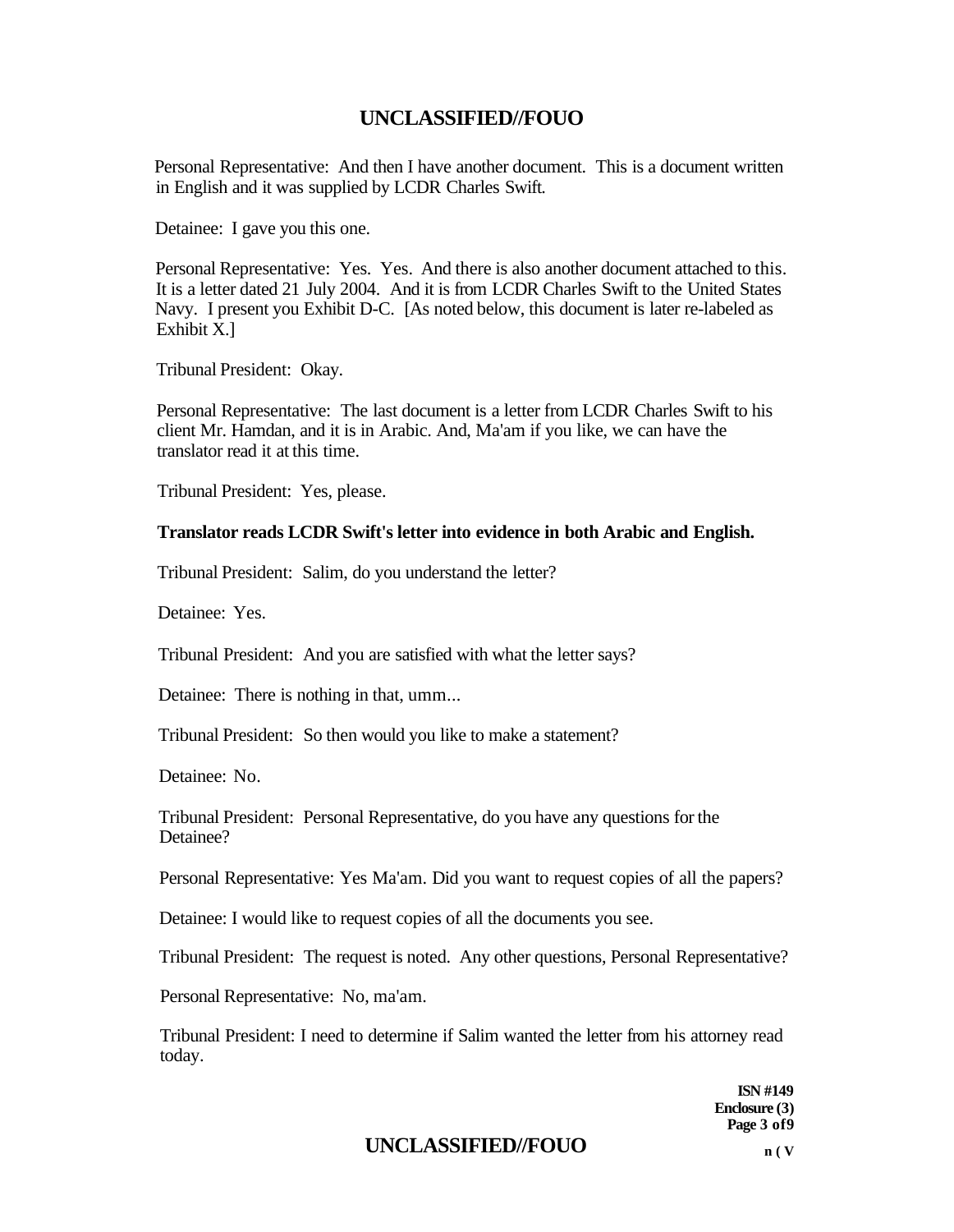Detainee: From this letter? (Referring to the letter the Translator just read.)

Tribunal President: Yes.

Detainee: I want copies of all the letters.

Tribunal President: No, he misunderstood. I want to clarify and this Tribunal wants to understand that he did want that letter read today. The reason I'm asking is the letter was addressed to Salim, and he is presenting that information to us. We want to make sure that he wants us to have that information.

Detainee: The paper was supposed to be for me, and that's between me and my lawyer.

Tribunal President: That's what I wanted to clarify. Earlier he said that we could have everything.

Detainee: The representative told me to submit everything.

Tribunal President: Tell him we will have to go a higher authority to find out what documents he can keep.

Detainee: That's okay.

Tribunal President: He understands. Recorder, do you have any questions for the Detainee?

Recorder: No ma'am.

Tribunal President: This Tribunal will take a brief recess to review the documents that have been presented. All rise. Oh, excuse me. You have a question?

Personal Representative: While I have no more questions for Mr. Hamdan, during our initial interview he mentioned that it was unfair that he was provided an attorney who told him not to talk, then I came along and asked for his story. And that was two different pieces of advice, but both people were sent by the same government. And that was confusing and unfair.

Tribunal President: Salim, you have the opportunity to respond or not to respond to anyone that asks you questions. It's up to you. It's your opportunity to tell your story at any time that you want to. You make the decision. You have the opportunity today to make a statement if you like. But I understand from me asking you the question earlier, that you did not want to make a statement.

Translator: He is confused.

**ISN #149 Enclosure (3) Page 4 of 9**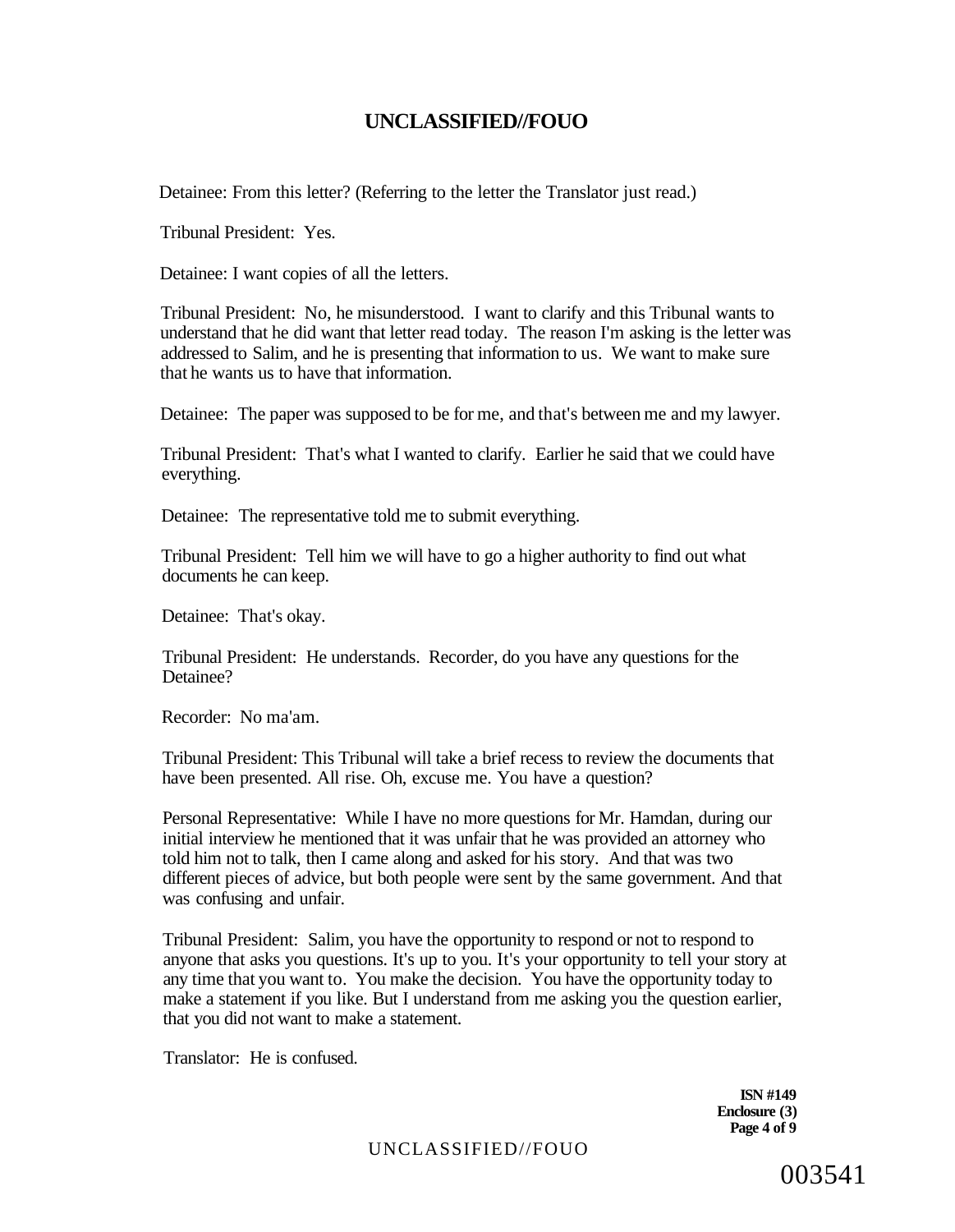## **UNCLASSEFTED//FOUO**

Tribunal President: I understand earlier that you did not want to make a statement. Is that still the case? Is that still the situation?

Detainee: All that I have to offer is all that you've got mere.

Tribunal President: Well, we will review. We will take a brief recess and review all the information that we have in front of us. All rise.

### **The Tribunal takes a short recess to review the unclassified evidence.**

Tribunal President: Having reviewed the Unclassified Summary and evidence, we may ask you some questions. I understand the Personal Representative has some comments you would like to make.

Personal Representative: Yes, Ma'am. During the break, Mr. Hamdan indicated that when he said that the letter from his attorney was between him and his attorney, he meant that he did not intend it for presentation to the Tribunal. There was some confusion between me telling him that I had to keep documents and could not let him take any back with him, and rather he could chose which documents to present to the Tribunal. And further that he wished that I could give him advice on what was good or bad to present. I informed him that only his attorney could advise him on good or bad, I could not give him advice - that my job was to explain the Tribunal and help him tell his story.

Tribunal President: Do you have a comment Salim?

Detainee: He told me that you read the letter, but I didn't know that I had the option to not to submit **the** letter. I didn't know that until you mentioned it If you give me the option, you want to do this or don't you want to do this. I'm given the option to just go ahead and read it or don't read it. I apologize for the misunderstanding.

Tribunal President: Salim, there clearly was a misunderstanding about what documents you wanted us to have and not have. Salim, we would like to give you another opportunity to look at **the** documents that have been presented to us, and you tell us which documents you want to present to us. All documents that you decide that are going to be presented to us we will keep. Those documents that you do not want us to keep, we'll return to the Personal Representative, and we won't consider those with the other evidence. So we'll take a brief recess and give what we have back to the Personal Representative. He will present those to you and you tell him which documents that you would like for us to keep. Is that okay with you Salim?

Detainee: Thank you.

Tribunal President: Recorder, would you come and get the documents and then present them to the Personal Representative, please?

> **ISN #149 Enclosure (3) Page 5 of9**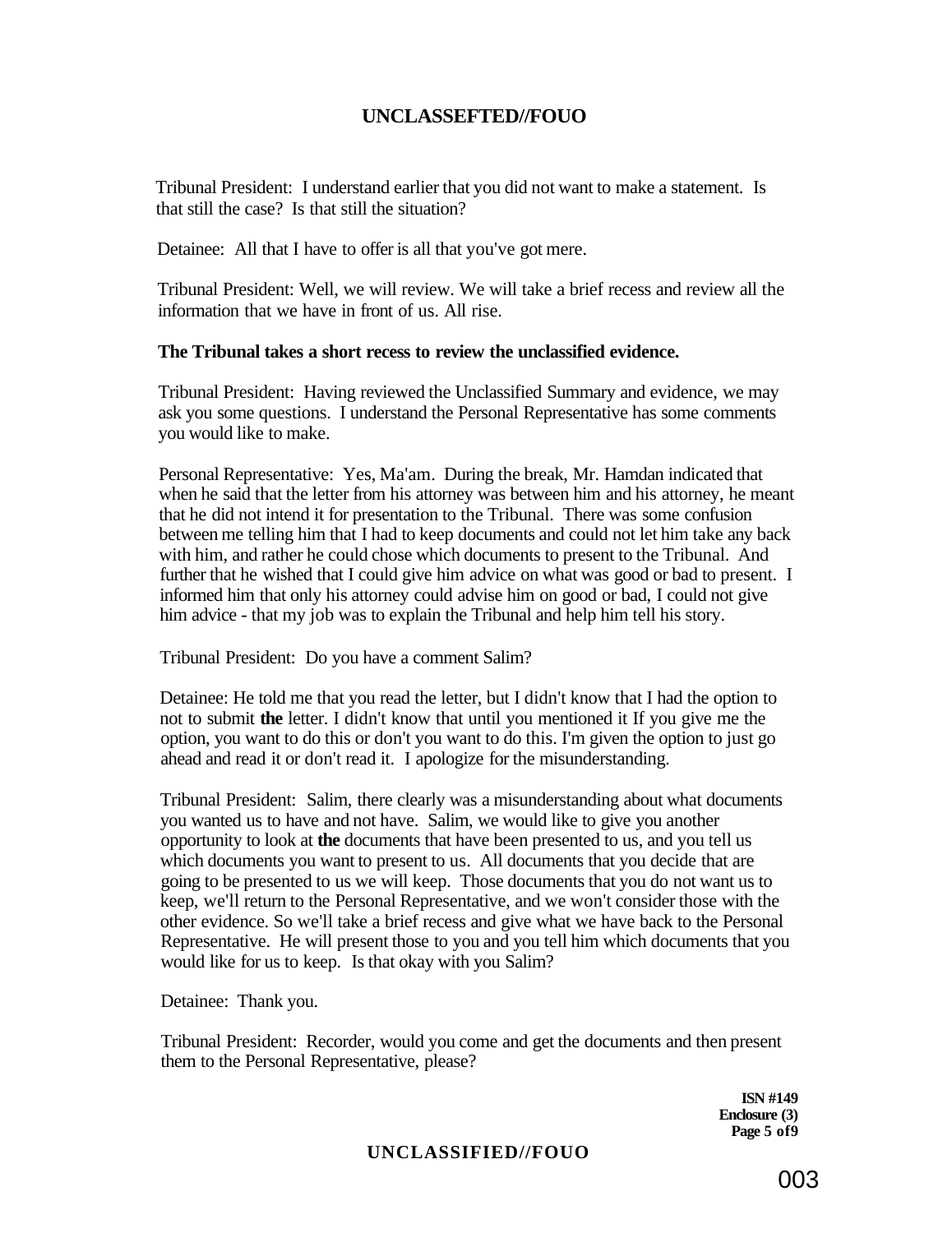Translator: May I give you this document, Ma'am (referring to LCDR Swift's letter to the Detainee)?

Tribunal President: Yes.

Tribunal President: Salim, I know that you would like to make a statement.

Detainee: I forgot.

Tribunal President: We're all very tired.

Detainee: Can I ask the Personal Representative to give me any advice?

Tribunal President: The Personal Representative is not your attorney. He cannot give you advice. What was your comment?

Detainee; It's not advice; it's his personal opinion.

Tribunal President: You can ask the Personal Representative any questions, but the Personal Representative is not obligated to give you any advice.

### **The Tribunal takes a short recess** to **permit the Detainee to reconsider which exhibits he would like to offer into evidence.**

Detainee: I apologize for all the miscommunication.

Tribunal President: Apology is accepted. Now before we took the recess, we gave you, Salim, the opportunity to give us the documents you would like for us to keep.

Detainee: Yes.

Tribunal President: Would you please tell us in your words which documents you want us to keep?

Detainee: I am submitting the one document from the Personal Representative.

Tribunal President: Would you show it to him to make sure, Recorder, that it's the document?

Detainee: Yes, it is.

Recorder: It's Exhibit D-B2, Ma'am.

Tribunal President: Thank you.

**ISN#149 Enclosure (3) Page 6 of9** 

# **UNCLASSIFIED//FOUO**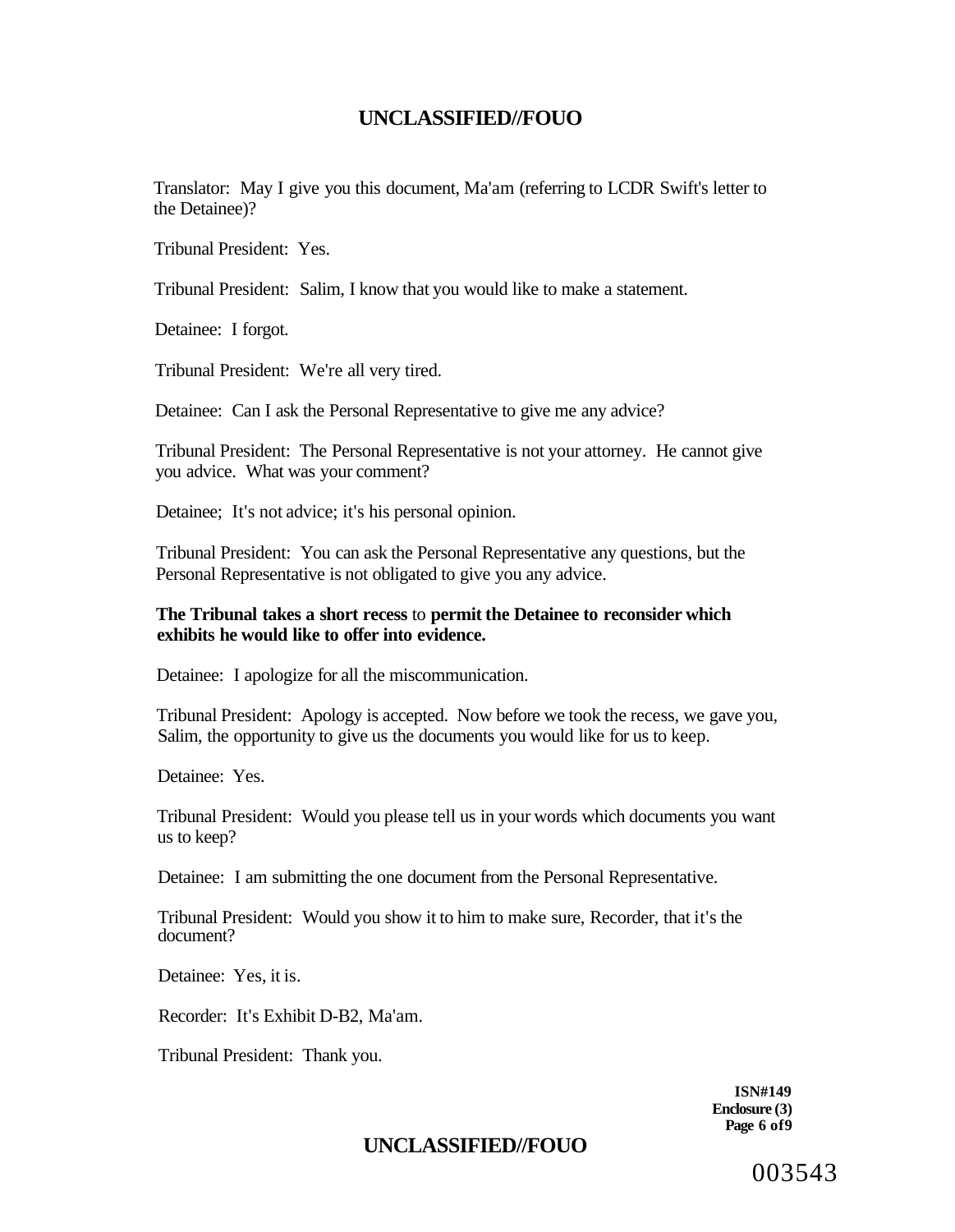Detainee: Yes, it is.

Recorder: Exhibit D-B, Ma'am.

Personal Representative: Ma'am it's a little confusing. This paper was previously stapled to another document. And the document on top had the Exhibit label. I am calling this Exhibit X.

Tribunal President: Is that a Detainee document, or is that...

Personal Representative: That is the letter from LCDR Charles Swift, U.S. Navy.

Tribunal President: Intended for whom?

Personal Representative: I'd have to let you judge that, Ma'am.

Tribunal President: Intended for whom? Repeat that to him [the Detainee].

Detainee: It's for the Tribunal.

Recorder: Exhibit - X, Ma'am.

Tribunal President: Okay.

Personal Representative: Then he also mentioned the writ that the Recorder had submitted to the Tribunal and I showed him a copy, and although I do not have the original marked as an exhibit, he indicated he wanted it included. This is a copy of what the Tribunal already has.

Recorder: Yes Ma'am. Should be Exhibit R-13. Here's the translation.

Tribunal President: I believe it's part of, translation of, R-12.

Recorder: Correct Yes, Ma'am. Paragraph 9. Excuse me. Page 9, paragraph 14, to page 14, paragraph 20.

Personal Representative: Is that 20 or 30, Ma'am?

Tribunal President: 30.

Tribunal President: Let the record show that the Tribunal has received Exhibit X, Exhibit D-B, Exhibit D-B2, and a translated version of R-12 [previously admitted as Exhibit R-13]. Let the record also show that the Tribunal confirmed that these documents are the

> **ISN #149 Enclosure (3) Page 7 of9**

## **UNCLASSIFIED//FOUO**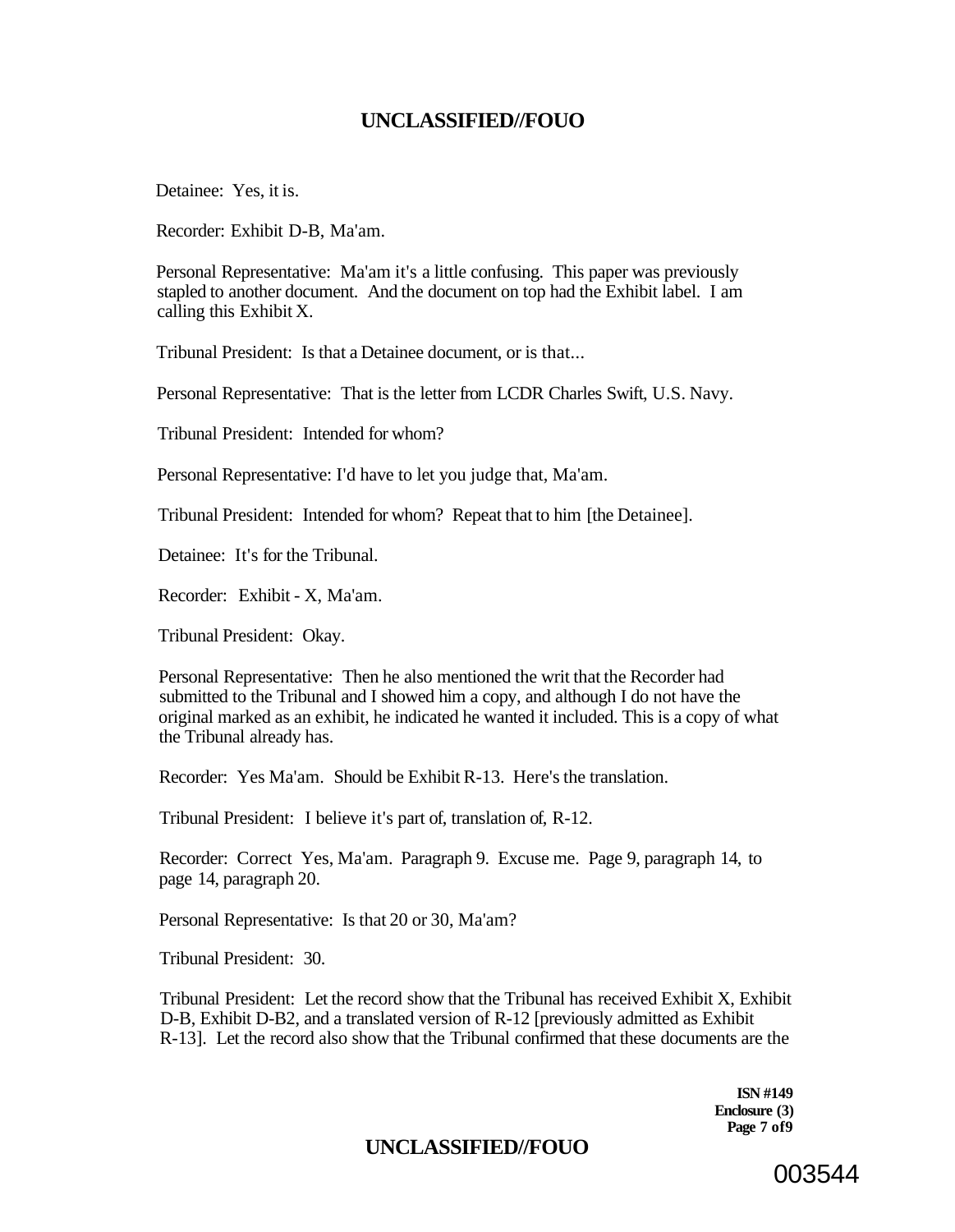ones to present, the Detainee wants to present to the Tribunal by showing each document to the Detainee. Are you satisfied now, Salim?

Detainee: Yes.

Tribunal President: Thank you. Do any members of the Tribunal have any questions for the Detainee? [Other Tribunal members indicate they do not.] I have one question. Now Salim, you do not have to answer any of these questions, or you have the opportunity to answer the questions. Would you like to answer questions?

Detainee: What is the question?

Tribunal President: I read in both documents, two documents, that you drove for Usama Bin Laden...

Detainee: Yes.

Tribunal President: .. . and I'd like to know how were you recruited?

Detainee: I gave you that.

Tribunal President: The two documents that I have, one is confusing. One says that a soldier encouraged you or forced you. And the other document says that you were hired by someone to drive for Usama Bin Laden.

Detainee: I don't understand what you are saying about the two documents.

Tribunal President: Okay. Exhibit D-B says that you were approached by a Muslim to work for or drive for Usama Bin Laden. In Exhibit R-12, this document said you were forced. And I'd like to clarify, if I can.

Detainee: The problem is in the translation, but as far as I'm concerned, they are the same. A word in the English language will have one meaning but when you are looking at the Arabic translation it has many meanings.

Tribunal President: That is true. But one says that you voluntarily decided to drive for Usama Bin Laden, and the other one says that you were forced.

Detainee: What is it that you want?

Tribunal President: I want to know if you were forced to drive for Usama Bin Laden or if you voluntarily drove for Usama Bin Laden.

Detainee: I was forced.

**ISN #149 Enclosure (3) Page 8 of9** 

UNCLASSIFIED//FOUO **n** *n n n n n*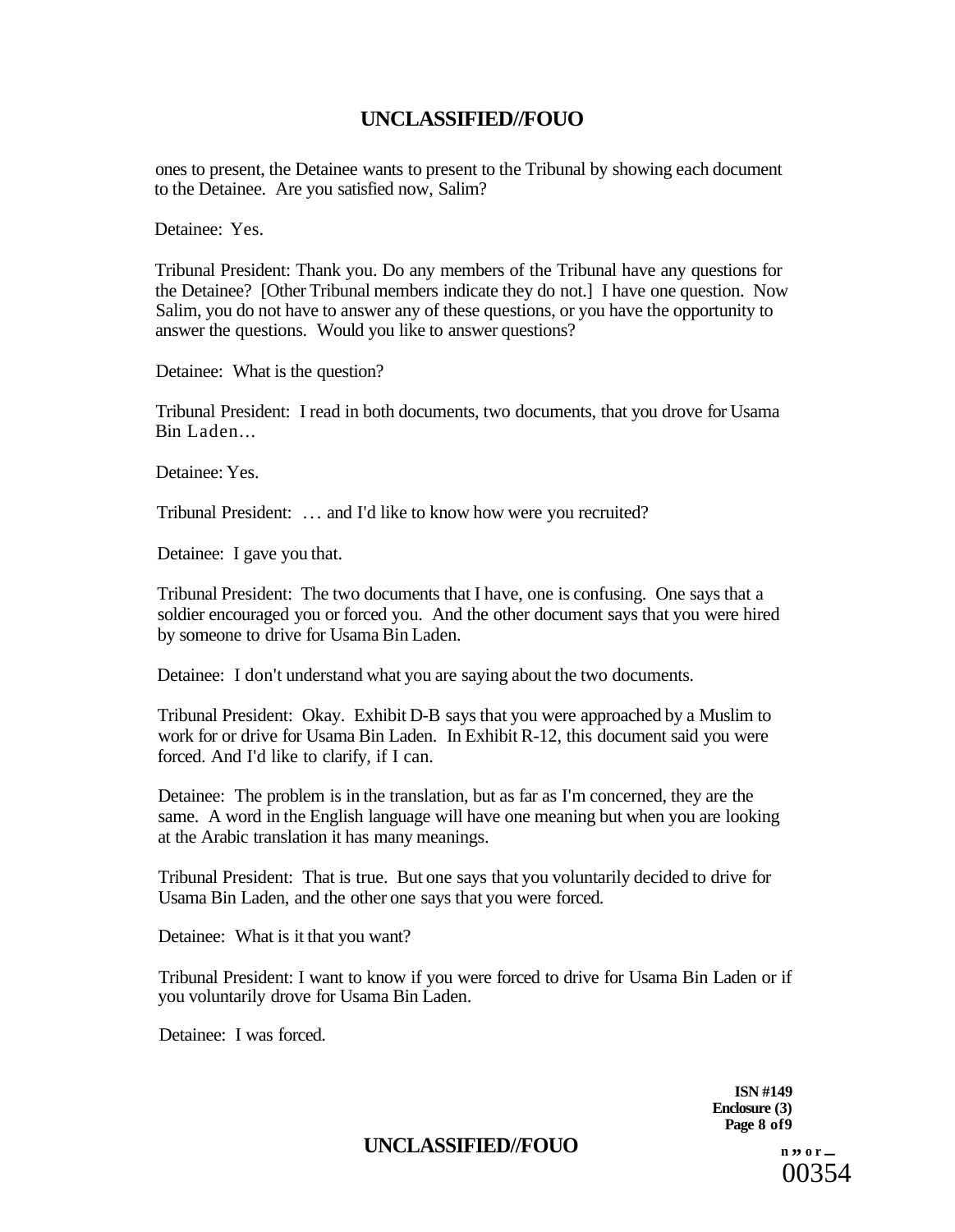Tribunal President: You were forced. Do you know why you were picked or forced to drive for Usama Bin Laden?

Detainee: All the evidence that you have, accusations, are all lies and I have no other things to say. I apologize that I don't have any other evidence besides the affidavit that I submitted to you. I have nothing else to say.

Tribunal President: I do appreciate you answering the questions and I understand that you do not want to answer any more questions. Salim, I just want to clarify that you do not have any more evidence that you want to present to the Tribunal.

Detainee: There is nothing.

Tribunal President: Personal Representative, do you have any other evidence or does the Detainee have any previously approved witnesses to present to the Tribunal?

Personal Representative: No, Ma'am.

Tribunal President: All Unclassified evidence having been provided to the Tribunal, this concludes the Tribunal session.

## **AUTHENTICATION**

**I** certify the material contained in this transcript is a true and accurate summary of the testimony given during the proceedings.

Colonel, U.S. Army Tribunal President

> ISN#149 Enclosure (3) Page 9 of9

UNCLASSIFIED//FOUO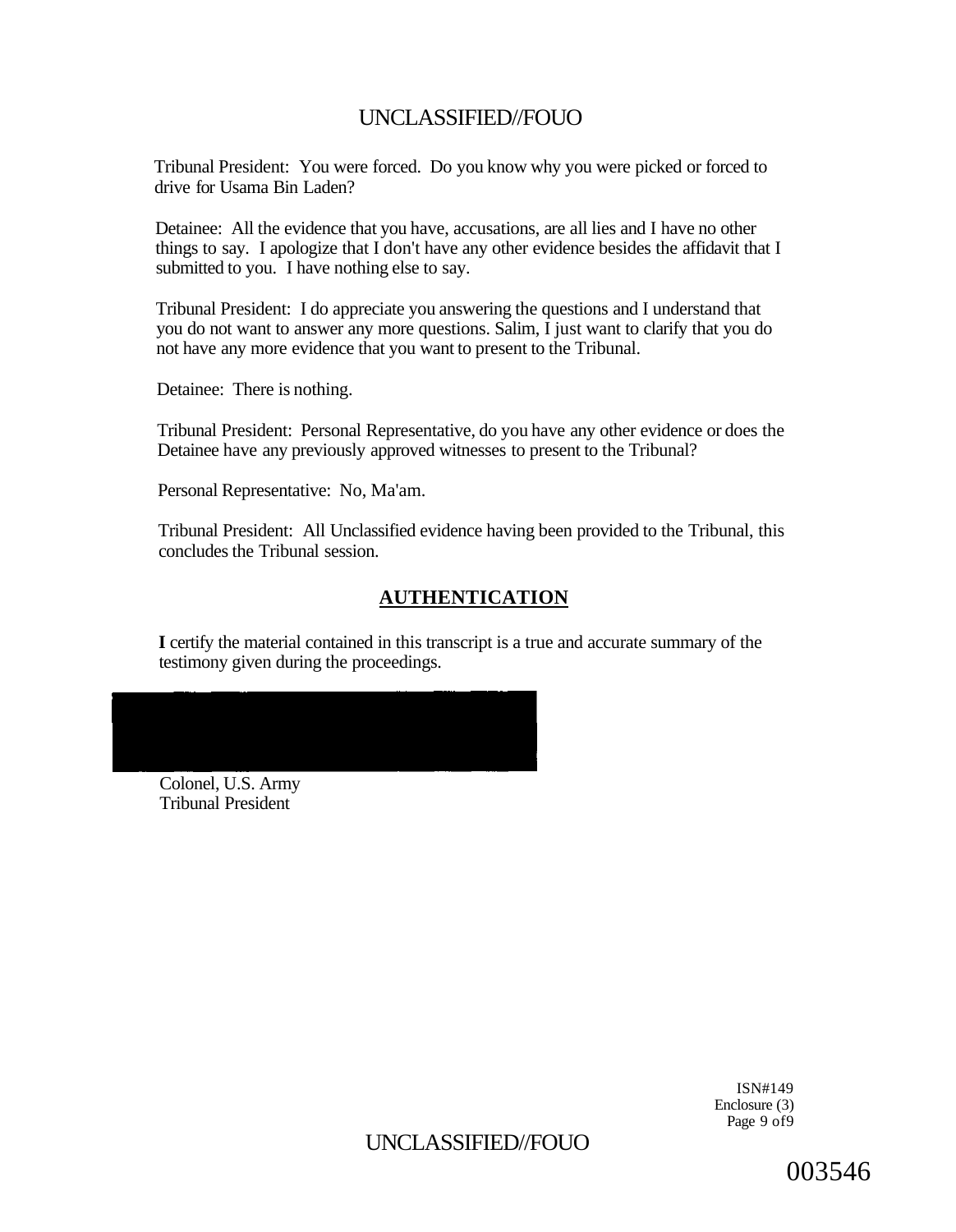#### **Summarized Sworn Detainee Statement**

*The Tribunal President read the Hearing Instructions to the Detainee, and confirmed that he understood the Tribunal process.* 

*The Recorder presented the Unclassified Summary of Evidence (Exhibit R-l), and Exhibit R-2 to the Tribunal* 

*The Recorder read in full the Unclassified Summary of Evidence (Exhibit R-l).* 

*The Tribunal President addressed the Detainee regarding the Detainee Election Form (Exhibit D-A).* 

*The Tribunal President then informed the Detainee he could present a statement to the Tribunal, along with the assistance of his Personal Representative. The Detainee was also advised that he could make his statement under oath or not under oath; the Detainee elected to take the Muslim oath.* 

*3-1. The Detainee admitted that he is familiar with trails around the area of Mar Naiza, which is near Tora Bora.* 

Detainee: [I know] this area because we had fought against the Taliban and al Qaida from there; [This is] a mountain area where our bases were.

*3-2. This is the area where Taliban and al Qaida forces were attempting to escape after the American heavy bombing campaign began.* 

Detainee: They all came from all areas and provinces to escape, and then went through Tora Bora; we came to the border, called Durham, and we captured this area first from the Taliban. When we captured Durham the first time, Haji GGhalib was my commander, and I stayed in the area to help control the city. Haji Ghalib took the bus with a friend or another soldier and went to Tora Bora, because the Taliban and al Qaida had come from all provinces into the Tora Bora mountains. From the sky, Americans bombarded them, and from the ground, Haji Ghalib fought them.

### *3-3. The Detainee was arrested during a joint Afghan/United States raid on his police station.*

Detainee: Yes; we were inside the compound or police station when the American and Afghan military came. We welcomed them, and they told us they want to see the inside of the compound and search it. I walked with them and helped them search the whole compound. When they finished, I invited them for food, drinks, and dinner; they said 'no, thank you', and told us they wanted us to join them to Jalalabad. I said yes, because I am a police officer, and we are all government officials, and I said I'd go anywhere they'd like me to go. We went from Jalalabad, to Bagram, then after Bagram, I ended up

> **ISN# 986 Enclosure (3)**  Page 1 of9

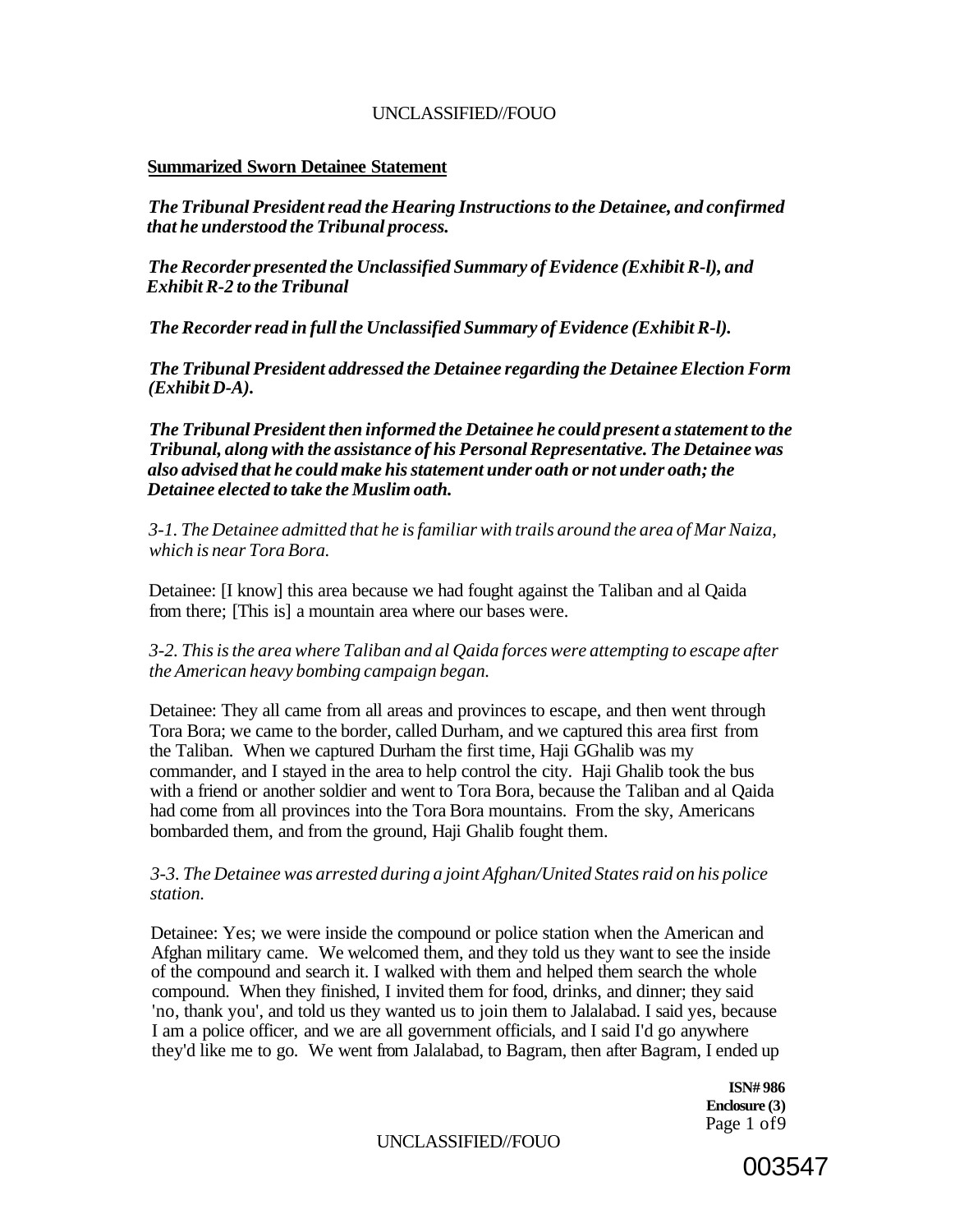on this island. Before we read more allegations, I'd like to talk about the weapons and explosives; they were in two different places. One was in the district manager's area which is out of our control, and one was in the compound of the police station. We were people of the government, and it belonged to the government. It was for the protection and security of the people and the police station.

### *3-4. Explosives were found in the police station during the raid*

Detainee: When the U.S. military came to the compound, I escorted them from room-toroom; I was responsible for this. I took them and showed them everything, and there were no explosives; why don't they show me this? This is a wrong allegation. I walked them all the way through the compound. Also, I'm only responsible for my area or compound. If I am responsible for cleaning one street, I cannot be responsible for cleaning the dirt on another street. There were no explosives in the compound; we only have one room for weapons, and they were government weapons in control of the government. If they found something, somewhere, somehow, I'm not responsible; Afghanistan is a large [country], and I'm only responsible for where I work.

### *3-5. There was also the equivalent of two truckloads ofZikoydk and DSHK ammunition in the compound.*

Detainee: We don't have these weapons in our depot; these were under the control of the district manager. He has these for his security force. We only have light weapons for our position, for our security and the people's, and these were weapons that belonged to the government.

Tribunal President: Is there anything else you'd like to add to your statement?

Detainee: The only thing is that my position was that of a policeman for security; if anybody, a civilian [for example] comes to the police station to resolve a dispute with another person over money or a farm or anything, the commander would give me their name or address, and I would go there with one or two other policemen to bring them to the police station, and ask them what happened. That was the only job I did.

Personal Representative Questions to Detainee

Q: Would you like to explain to the Tribunal about your family's lifestyle; the animals you have and why you might be familiar with the trails around your town?

A: I am Kochi; we move from place to place to eat. We have no permanent place, and I had 100-250 sheep. I also had 2 camels. This was my life; I would take my animals from place-to-place, wherever the green was. My family has tents; one time it's out there, and another time it is somewhere else.

Q: How do you know your Witness?

**ISN#986 Enclosure (3)**  Page 2 of 9

UNCLASSIFIED//FOUO  $n n n i$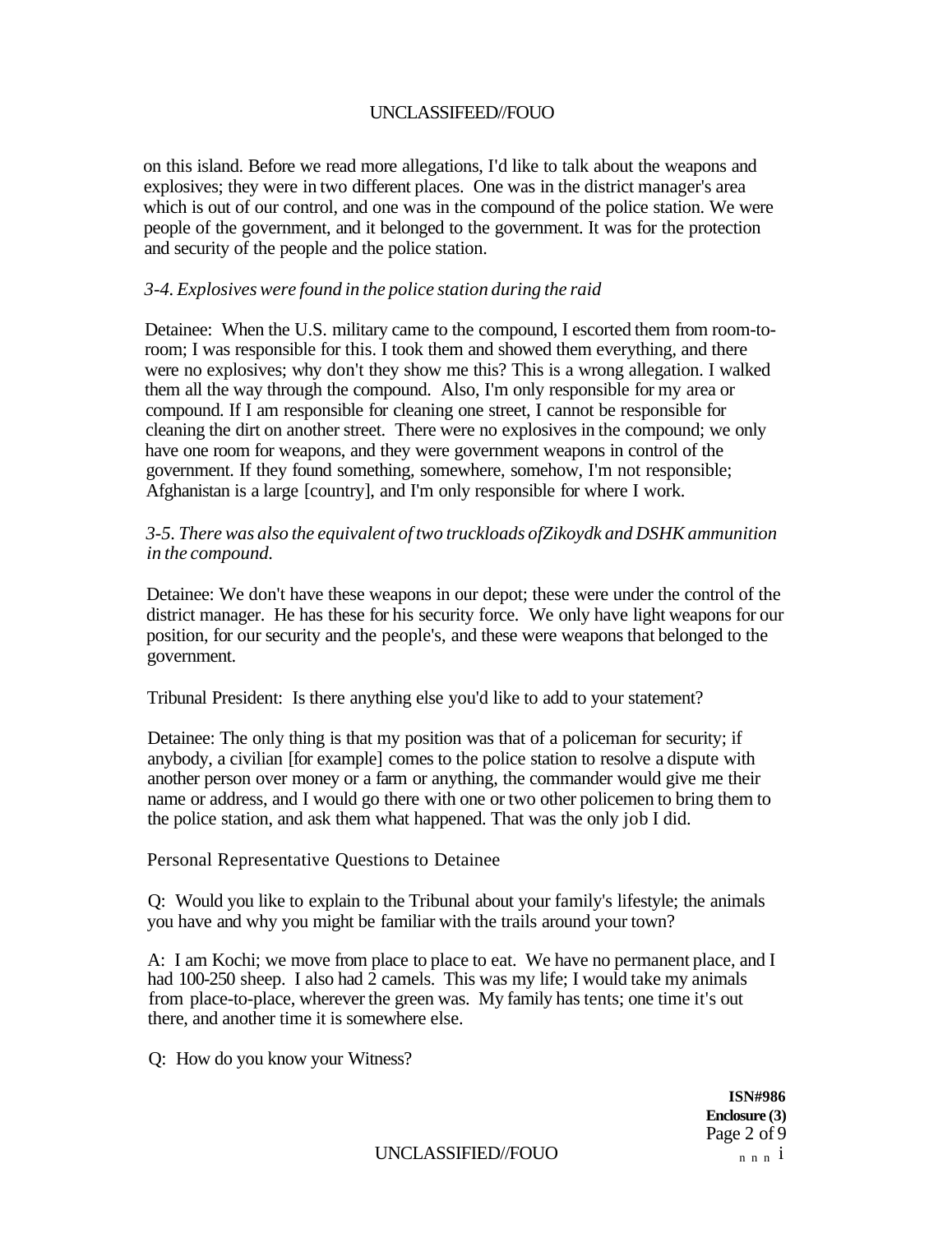A: We are from the same village and district, and we belong to the same tribe, called Hashanakhil (ph).

- Q: What was his job at the police station?
- A: He was the police commander in this district.
- Q: And what was your job there?
- A: A policeman.
- Q: And what kinds of police work did you do?

A: My job was to help [resolve] disputes in my district area. People would come to the police station; they would give written or verbal notice complaining about someone. They would make a file, and the district manager would come back and tell us to get more information, or to get the person and bring them to the police station.

Q: What was your involvement with the Taliban and al Qaida, if any?

A: I don't have any association with the Taliban or al Qaida. If I had any business with them, then why did I fight them? Why did we try to fight them in the Mar Naiza (ph) area, and why did we fight them in Tora Bora?

## **Tribunal IVkro^r Questions tft Detainee**

Q: Did you testify in your Witness' hearing?

- A: Yes.
- Q: I thought you looked familiar, and that I'd seen you before.
- A: You may have seen me here in Cuba; for a long time, I've been here.

Q: What is the usual quantity and type of ammunition you might have at your police station?

A: I don't know of any special weapons out there; we only have Kalashnikovs. That's all we have for the security and law and order. These weapons belonged to the government and people working for the new government.

Q: Did you ever fill in when your commander was not there? Was there a deputy? A: No; no deputy. If Haji was not there, then no one else worked, but the clerical people.

> **ISN# 986 Enclosure (3)**  Page 3 of9

UNCLASSIFIED//FOUO *n n n*<sup>r</sup> , *<sup>n</sup>*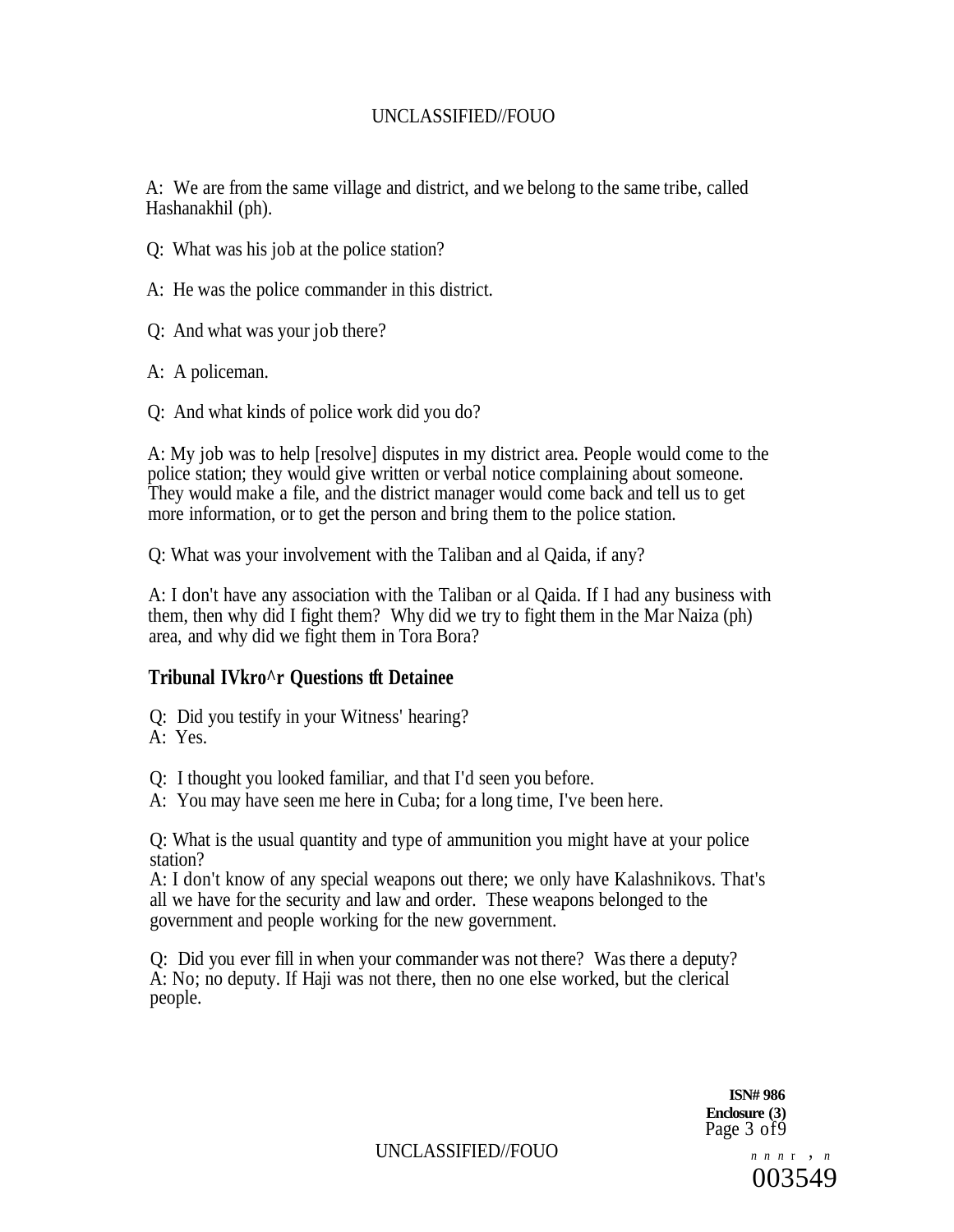Q: What is your education level?

A: I don't know about A or B; I don't have an education. I am sorry about this because they have classes here; there are about 400-500 people here, and only one person goes. Why don't they send me there to learn to read and write?

Q: Do you have any military training?

A: No; if one cannot read and write, how can you train?

Q: Did you have any police training?

A: No; there's no training. When people have disputes, I go to the other person's house and ask them to come to the police station.

Q: Were you told why you were arrested?

A: To my knowledge, my problem is the main, chief military commander of Jalalabad named Faheem; I think this is because of a dispute a long time ago when we fought the former Soviet Union. We had a dispute at that time, and maybe that's why we have this problem. Maybe when Haji Ghalib worked for him, there was a problem; Haji got a lot of rewards for fighting al Qaida and Taliban, and he may not want a person to compare with his position; maybe he just wants to run away from him and be alone to run the area.

Q: When did you start working for the police?

A: After the fall of the Taliban, when the new government came into power.

Q: Were you paid?

A: Yes.

Q: You mentioned you fought against al Qaida and the Taliban; were you a member of the Northern Alliance?

A: No, we were not a part of them; we had no business with them. Our chief commander was Haji Ghalib, and we had our own center to fight against al Qaida and the Taliban. When the Americans came and started bombing, we started fighting them on the ground; we tried to capture or kill them.

Q: The large amounts of weapons you claim were the responsibility of the district manager; what was the relationship with the district manager? Was he a friend, boss or family member?

A: I don't have any business or relationship with him; he's far, far away from us. He's from a different area. Ask Haji Ghalib what kind of relationship they have out there; he was a district manager, and I was just a little guy, a soldier.

Tribunal President Questions to Detainee

Q: You said the district manager was far away from you; did you mean that in the literal sense, distance-wise, or relationship-wise, not close to you?

> ISN# 986 Enclosure (3) Page  $\frac{4 \text{ of } 9}{0.03550}$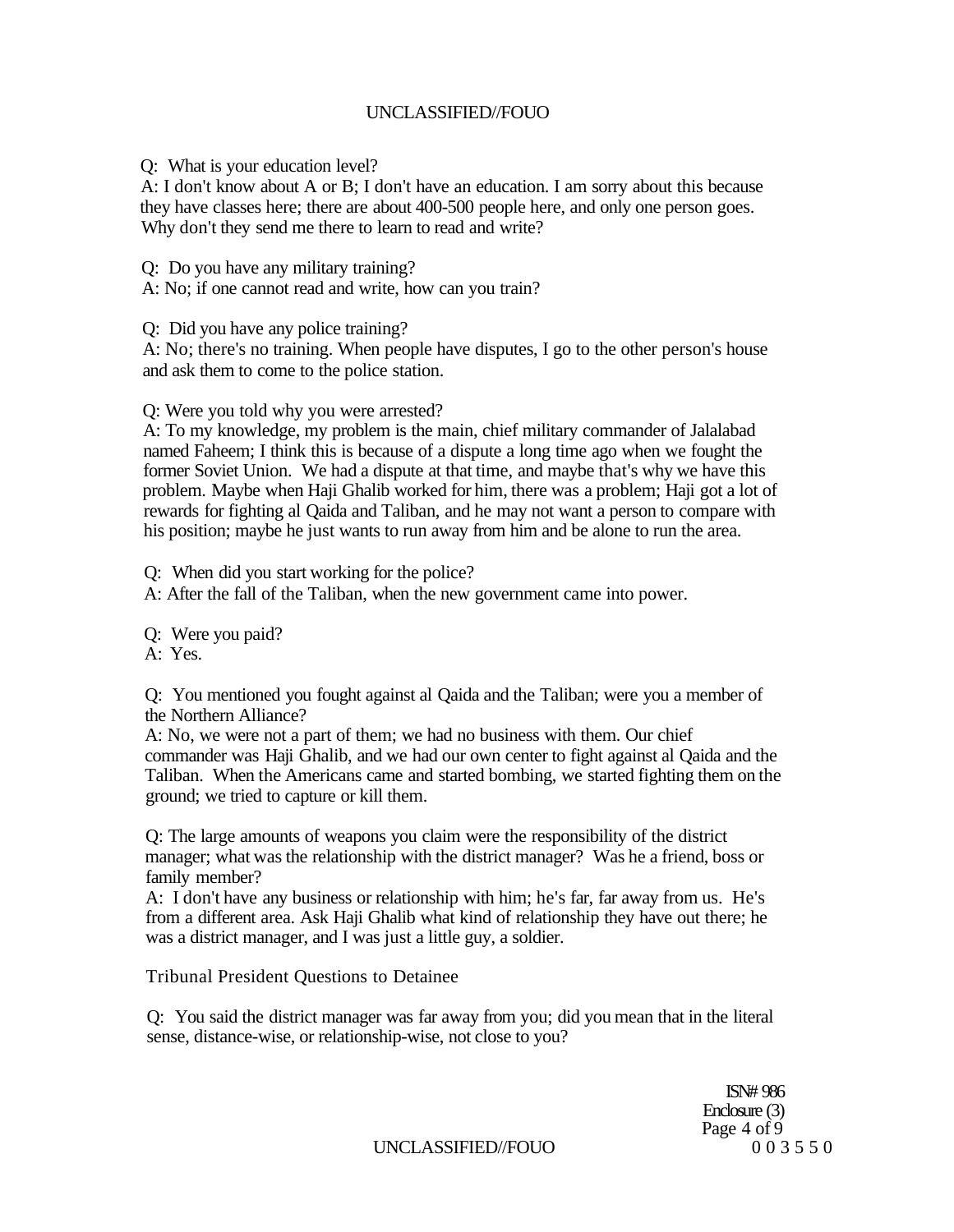A: Distance-wise. It is, for example, all the way from here to Camp 5.

Q: When you described where you thought they collected the weapons, was his compound near yours?

A: No, the weapons were inside the compound with the district manager with him.

Q: When you said earlier that he had his, and you had yours, do you know for a feet that U.S. forces also went through his compound?

A: Yes; after the search of our offices, they went to the district manager's compound, and I saw through the car window two or three trucks go inside, and take all the weapons from his compound.

Q; When you say you looked from the car, were you already under arrest? A: No; after checking our compound, they asked me to go to the district manager's compound. I said 'yes' because I was a member of the government, I would go with you. At that time, I was not under arrest. It was after that, I think, they arrested me.

Q: Did you have any responsibilities for guarding the district manager's compound? A: No; we each had responsibilities for our own compound; they had their own security. Their compound had their own people.

Q: How did the two departments get along?

A: The people, if they had any dispute, they would go first to the district manager for help; when the district manager saw the allegation, he would write to the police chief and give the paper to the clerk for filing, and then they'd give me a small piece of paper to go find the person and bring them in to ask them questions.

Q: Can you tell us approximately when you were arrested?

A: Almost 2 years ago; I don't remember exactly. I don't know, but when I was arrested, I had no gray hair, but now I have gray hair on my head. It was maybe a long time [ago].

Q: Is there anything else at this time you'd like to say to the Tribunal? A: No; I don't have anything [else],

### *At the Detainee's request, the Personal Representative then presented a letter, Exhibit D-B, to the Tribunal The Detainee added the following:*

Detainee: This letter shows we are clean and were a part of the government, and didn't break any law. If we were criminals, he would not send this letter; this letter is from someone very close to the Karzai government.

### *The Tribunal President then explained to the Detainee that the Witness he requested was available, and further explained that he would be provided the first opportunity to*

*ism* 986 Enclosure (3) Page 5 of9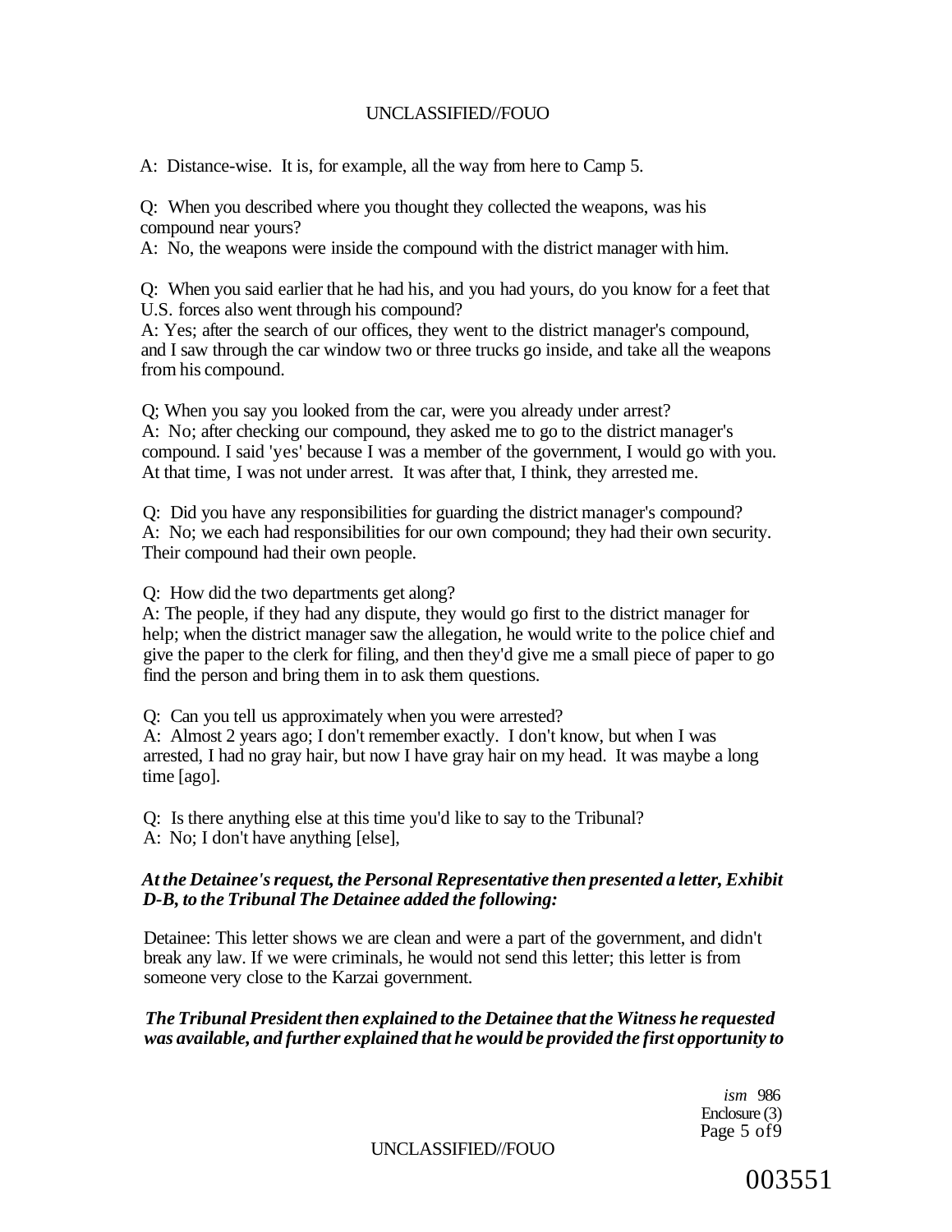### *ask questions. The Tribunal President confirmed the Detainee understood this process. Before a brief recess to bring in the Witness, the Detainee stated the following:*

Detainee: I have one question; I'm disappointed in the cell block with the Arabs, and they hate us because we worked for the Karzai government. They [Arabs] hate us. I hope you guys send me somewhere with other Afghans, where maybe I can learn to read and write. We are upset we're in the middle of Arabs; we don't get along. Last night I asked for the linguist to tell of this problem.

Tribunal President: I guess I will say we don't have much effect on that; we are not part of the camp, per se, but we can make sure that your concerns are noted for the record.

*The Tribunal President recessed briefly to permit the Witness to be brought in to the Hearing room. After the Witness was brought in and took the Muslim oath, the Detainee stated the following:* 

Detainee: (to the Witness) Did I fight against the Taliban or not?

Witness: I have known him (the Detainee), his father and his family for a long time. I known him when we fought against the Taliban and al Qaida; he fought with me side-byside. I have a lot of clear evidence showing I fought against the Taliban and al Qaida; the true evidence of fighting in Tora Bora with Americans on cassette and video, it's all there. Another Witness I have is that I have close contact with the American consulate in Pakistan, and his telephone number is in my notebook; this notebook is with you guys. You should ask him how much I helped him, and how much I gave my all for them. My third Witness is the letter from the chief of the Jalalabad province who has close ties with the new government; he is a high-ranking officer. If we were bad people or were breaking the law, why would he send us the letter. I can show we are pro-American, and pro for the new government and have nothing against them. I hope for your best knowledge and judgment in the future. Please, for both of us, I especially hope the truth of the evidence will show on him (the Detainee) why he was captured and why we are here; we want proof of the evidence.

Personal Representative Questions of Witness

Q: Can you explain the job that the Detainee had when he worked for you at the police station?

A: He was with me in the mountains the times we fought against the Taliban and al Qaida. After that, we came back to Jalalabad, and I became a police commander of the district, and he started working with me. His job was to bring people with disputes into the office.

Q: Could you explain to the Tribunal what your reasons were for fighting the Taliban and al Qaida?

> **ISN# 986 Enclosure (3)**  Page 6 of9

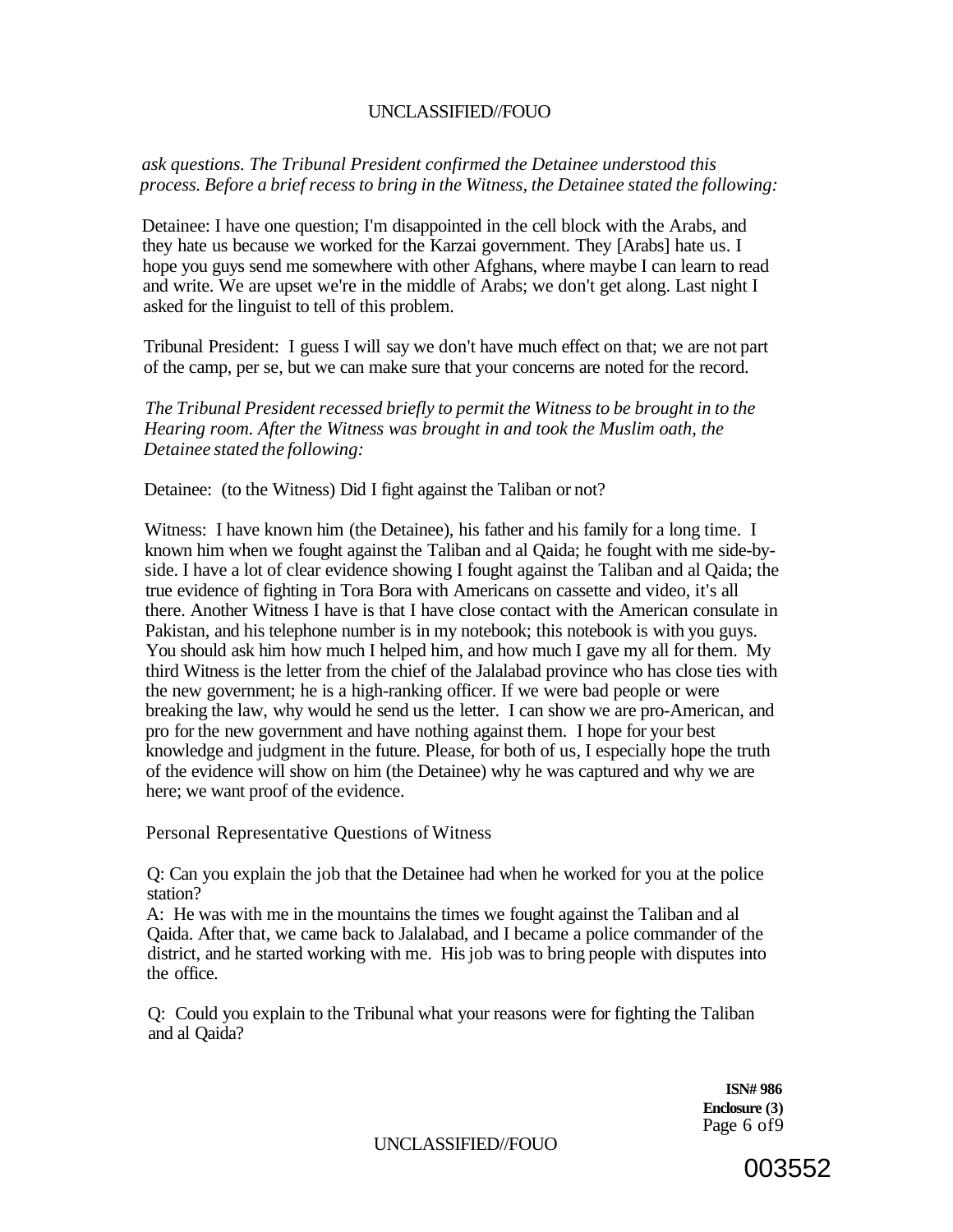A: Al Qaida and Taliban were bad people, and they brought people from Pakistan to occupy our land. They also wanted to make Afghanistan a center to start fire, or make problems for the whole world, from Afghanistan; we didn't want that We started fighting them to stop them from doing this to our country. It was not only a problem for Afghanistan, but for the whole world.

Q: Would you explain to the Tribunal the normal weapons that would be kept in your police station?

A: Our district was close to the border, and it is a large district, compared to a small one. The reason our district had all those weapons, aircraft weapons, rockets, was because of the border. We had Kalashnikovs, and a weapon with 4 guns together, and Kukhair (ph) for aircraft. All of the weapons belonged to the government, and we have to have the weapons there in the district. The weapons were in one room in the compound and were locked. The weapons were through the chief commander and governor who had the lists and all the serial numbers. We only bring them out if something happens by this list and signatures; otherwise, they remain locked in this room. The reason is my compound had these weapons by law under the new government. This district manager had more than what was required by law; he has 13 trucks, his name is Jabbar (ph). He is not allowed to have this, and it is against the law. My compound is with the rule of law; his is not. Why are we here, and he is not? We would like true judgment.

Tribunal Member Questions of Witness

Q: The evidence says explosives were found; do you know where these explosives were found?

A: This is totally false; 100% wrong. There were no explosives, no nothing out there. If there was any, why didn't they show us or tell us? We are not responsible for all of Afghanistan or other areas; we are only in charge of our area. Those explosives did not belong to us, and were not in our compound. Maybe they were in another compound, and they were in control of the compound, not us. They have their own boss, and they were not our boss.

Q: Do you know how to make a bomb?

A: No, I never did know, see and never needed to. Everybody has their own position and skill. My job was to lead the security of the people because I was a police commander. I'm upset; I wish they'd told us at mat time they arrested us; this is not lawful they brought us here. They should've asked us to help. Does this also happen in America all the time? Do they arrest the chief of the police in America?

Q: You said everyone has their special skill; do you know if the Detainee knew how to make bombs?

> **ISN# 986 Enclosure (3)**  Page 7 of 9<br>0 0 3 5 5 3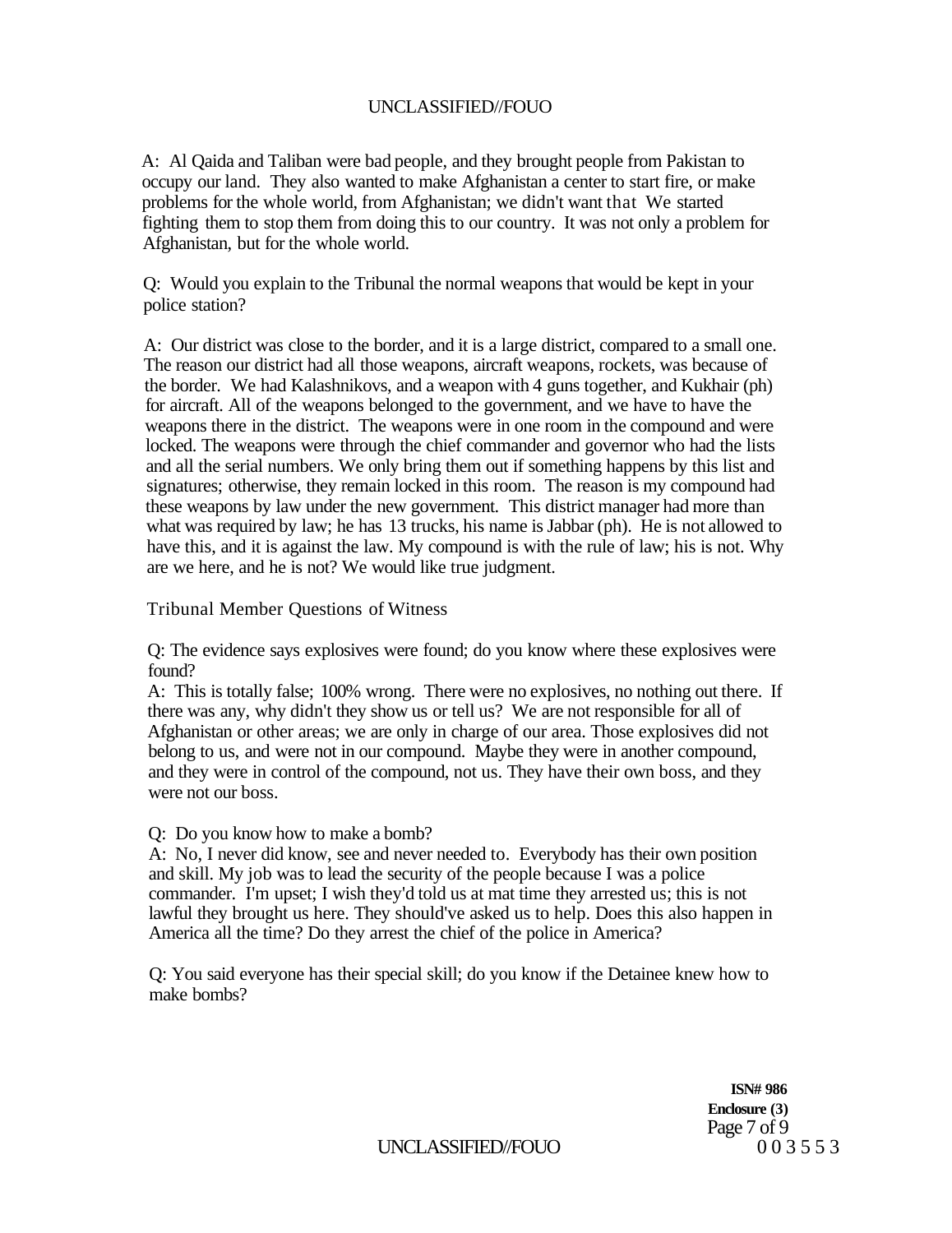A: No; not me or him, we don't know about bomb-making, and we are not interested. If there's true evidence against us, please provide it and we'll accept it. We are both sitting in front of you, and it would be great to show us the evidence we are here under.

Q: I'd like to clarify; you said you did fight al Qaida and the Taliban?

A: Yes; I have evidence, and you guys can ask the province governor and Mr. Karzai; you may also ask the son of the late Haji al Kadim (ph); ask them what I did and how I did it.

Q: Did the Detainee fight with you?

A: Yes; shoulder-to-shoulder.

Q: What kind of weapons did you use when you fought?

A: Kalashnikovs and rocket launchers. We would attack and escape [guerilla tactics].

Q: What did you do before you fought al Qaida and the Taliban?

A: Before, I was mujahidin fighting against the Russians. I also went with the Americans into Iraq during the first Gulf War; our political group is called Mahazamili (ph). It is a central political group that fought Saddam Hussein in the first Gulf War; I helped you there, too. Whether it is known to you or not, there were six political parties or groups at that time fighting against the Russians, and we were the only party with close ties to the Americans. We took Americans everywhere and they were helping them. We got a bad name among the other parties because we were helping the Americans, and made a movie or film with them. The leader was Said Ghalani (ph). That was the only reason we had disputes with other parties, because we helped Americans.

Q: Who appointed you the police commander?

A: Haji Abdul Khadid (ph), the former governor of the Jalalabad province; his reason was because I earned it; nobody gave me a gift. I was a hero in the fight against al Qaida and the Taliban in Tora Bora. I have evidence that I captured a lot of al Qaida, and turned them in to the Americans. I am very disappointed today, because I am here with those people, too.

Tribunal President Questions of Witness

Q: When the American forces came to your police station, how many of you were arrested?

A: I don't know. I only know that we [he and the Detainee] gave a warm welcome to the Americans and showed them all of our weapons. At the time I was in Jalalabad, I heard they arrested two more people, too.

Q: But as far as you know, they didn't arrest the district manager?

ISN# 986 Enclosure (3) Page 8 of9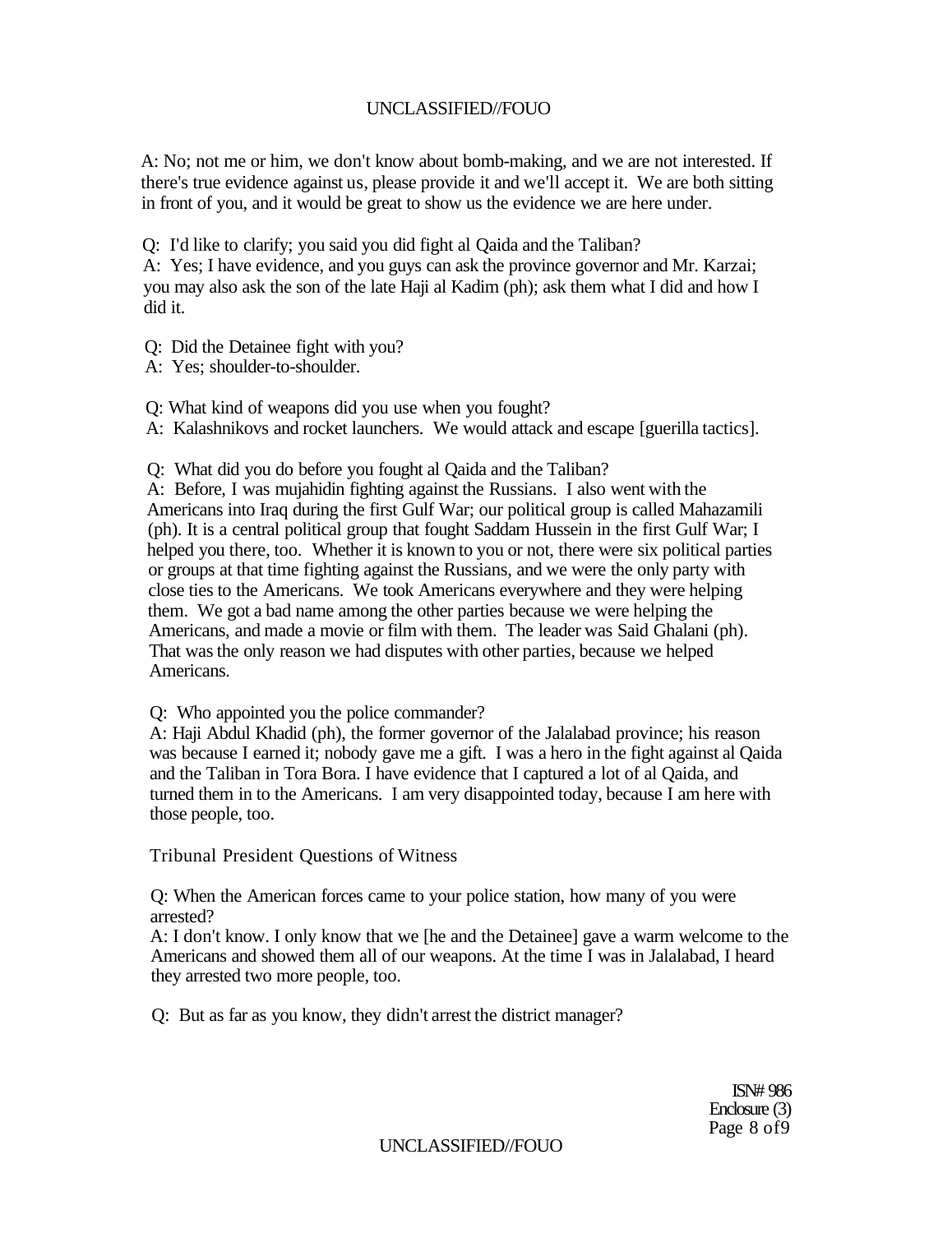A: Yes; my question is that he is the one with all the illegal weapons against the law. Why not arrest him because he was the boss; why did they arrest me and not him?

Q: How did you and Jabbar get along?

A: He had his own thing, and I had my own thing; in general, he was my boss. I worked under his control. I was not controlling him, and I was under his control.

Q: Did he give you most of his directions by writing them, or did he issue them to you verbally?

A: By paper; I was not able to do anything without his supervision or knowledge. He was the one who told me what to do. It is like this story: if there were sheep drinking water downstream, and a wolf was upstream telling the sheep not to make problems, who would really be creating the problem? He was the problem **and** he was the wolf, while I was the sheep. Now I am here and he is there. This was probably part of some backstabbing game or story that is now the reason I'm here.

### *The Tribunal President expressed appreciation for the participation of the Witness, and the Witness made one more statement before being escorted from the Hearing room.*

Witness: We (the Witness and Detainee) are in front of you; if you provide evidence, we'll accept it. It doesn't matter how long you keep us here; it would be OK. Otherwise, we will be disappointed. Look what we did for you, and what did we get for a reward?

### *The Tribunal President recessed briefly to permit the Witness to be escorted from the Hearing room.*

*The Tribunal President again thanked the Detainee for his testimony and participation, explained the remainder of the Tribunal process, and adjourned the open session.* 

## **AUTHENTICATION**

I certify the material contained in this transcript is a true and accurate summary of the testimony given during the proceedings.

Colonel, U.S. Army Tribunal President

> **ISN# 986 Enclosure (3)**  Page 9 of 9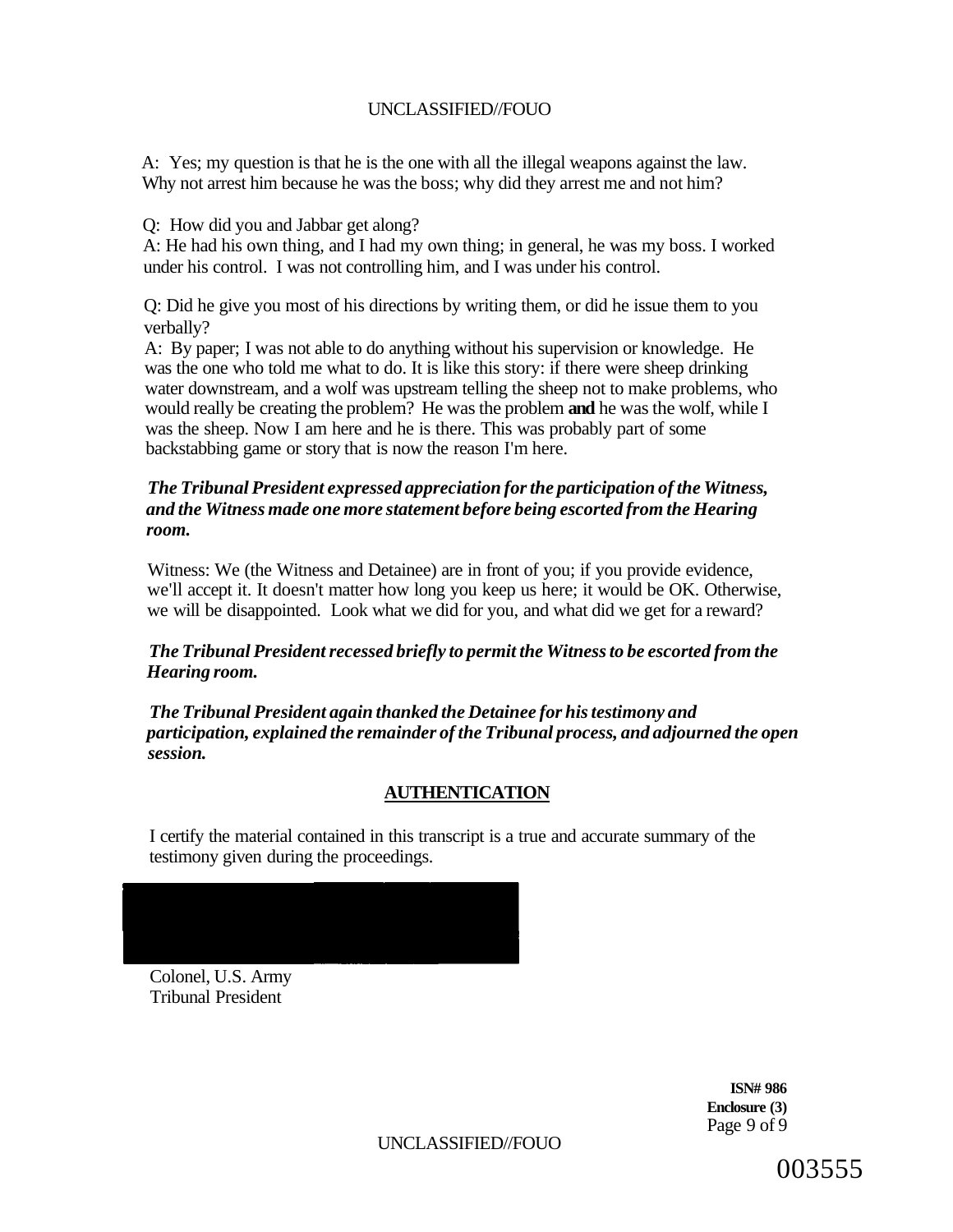| Type:                   | <b>INCOMING</b>                          | <b>Format:</b> | <b>ICRC</b>              |
|-------------------------|------------------------------------------|----------------|--------------------------|
| <b>Later Number:</b>    | GUAN2003I01193                           | <b>ISN:JJJ</b> | <b>IHG</b>               |
| <b>Date Translated:</b> | September 25,2003                        | Date on Mail:  | AUG 31,2003              |
| <b>Sender's Name:</b>   | Gul Karim (Chief of Police of Nangarhar) |                |                          |
| Addressee:              | <b>GTMO</b>                              |                |                          |
| Address:                |                                          |                |                          |
| $City/Zipcode$ :        |                                          | Country:       |                          |
| Language:               | Farsi/Dari/Pashto                        | <b>Family:</b> | Yes Linguist Code: PF 07 |

### **Text:**

Greetings to dear Haji Shib Ghalib I received your letter and became very happy. Be assured from the children I am doing my best. From Gul Karim Sign

### **Linguist Comments:**

- **(1)** Allah's peace and blessing on his messenger and prophet Mohammed.
- (2) Peace and Allah's mercy and blessing upon you/family.
- (3) I bear witness that there is no God but Allah, and Mohammed is his servant and messenger.
- (4) God willing.<br>(5) All praise du
- All praise due to Allah.
- $(6)$  God the great, and almighty.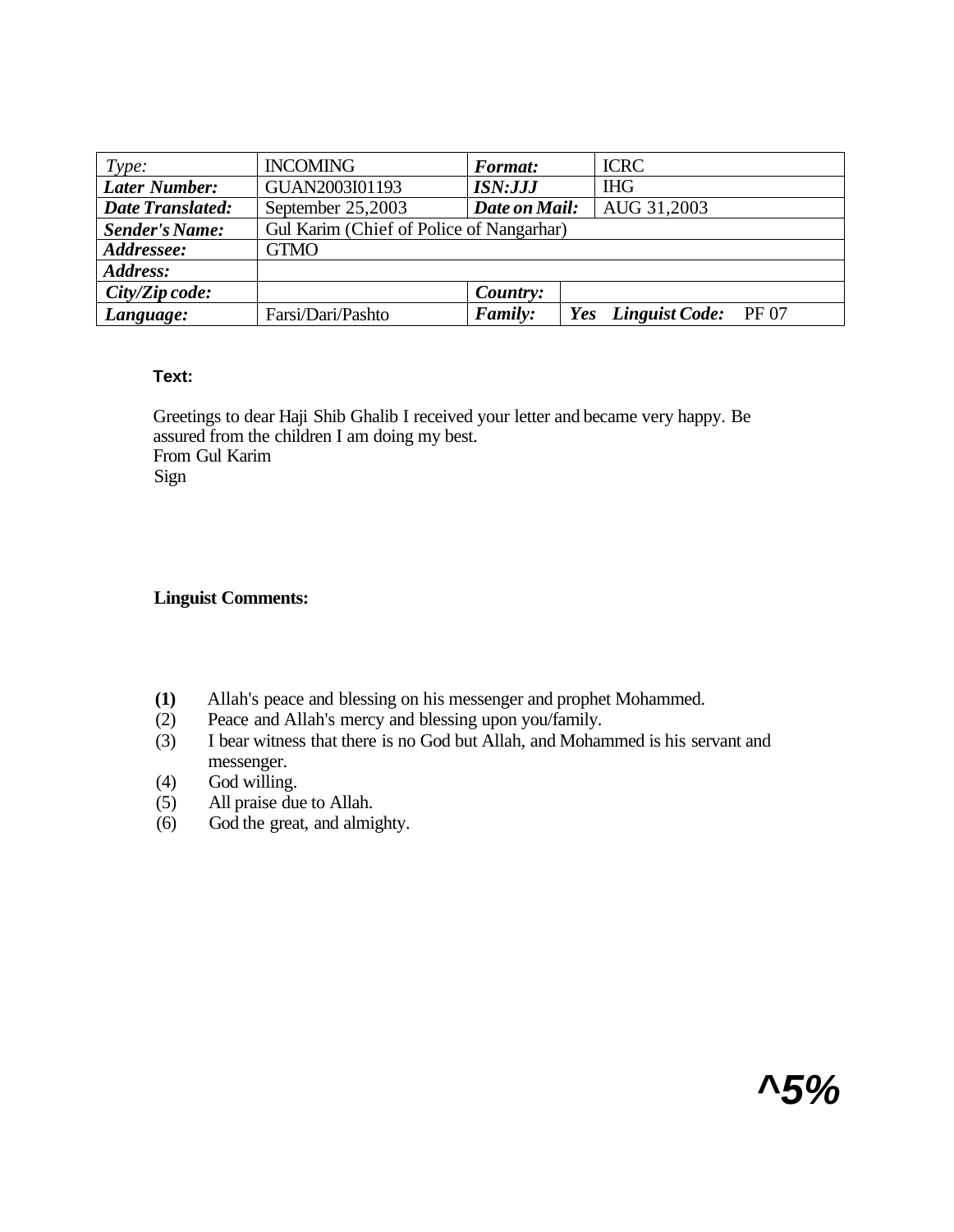|                                                                                                                                                                                                                                                                                                          | $ 6.0-\sqrt{8}$<br>$Aff$ Yssst                                                                                                |  |  |  |
|----------------------------------------------------------------------------------------------------------------------------------------------------------------------------------------------------------------------------------------------------------------------------------------------------------|-------------------------------------------------------------------------------------------------------------------------------|--|--|--|
| > ' ' 7. RED CROSS MESSAGE -J<br>-r- -r -5 $X$ $\overset{H}{\sim}$ & $Mjr^{\wedge}J^{\wedge}lr4^{\wedge} J \overset{*}{\sim} l^*$ f C ,<br>GUAN200Jtoi i 03 8. SENDER / J**AteVws-ji                                                                                                                     | $s$ = tf $\sqrt{i}$                                                                                                           |  |  |  |
| $\langle$ ^.ik . $_{\text{Tsr}}$<br><b>Full name</b><br><b>Father's name</b><br>Grand-father's name                                                                                                                                                                                                      | TV<br>$I$ ,/^.e-4^ii.-4^^r <sup>U</sup>                                                                                       |  |  |  |
| <b>Nationality</b>                                                                                                                                                                                                                                                                                       |                                                                                                                               |  |  |  |
| Date of birth.<br>$\cdot$ *rM (!j> I -y r*j<br>I village/j£*Ay> district/Ji^-Jj province/tOy,j countryAijs>/>iiif<br>Place of birth                                                                                                                                                                      |                                                                                                                               |  |  |  |
| Refugee camp/Dctcntion place                                                                                                                                                                                                                                                                             | $"$ : $rvt$                                                                                                                   |  |  |  |
| Street                                                                                                                                                                                                                                                                                                   |                                                                                                                               |  |  |  |
|                                                                                                                                                                                                                                                                                                          |                                                                                                                               |  |  |  |
| <b>Full name</b>                                                                                                                                                                                                                                                                                         | 9. ADDRESS SEE/^w^/wi/ $K2 > \%$ "¥                                                                                           |  |  |  |
| <b>Grand-father's name</b>                                                                                                                                                                                                                                                                               | $WT:\Lambda,V:$ $\qquad \qquad \Gamma \wedge " \wedge"$                                                                       |  |  |  |
| Mother's name                                                                                                                                                                                                                                                                                            | $/$ $\wedge$ " $f^{\text{u}}$                                                                                                 |  |  |  |
| Date of birth $\ldots$ $\wedge$ A $\wedge$ / $\wedge$ -j j u i !<br>Place" of birth $\int$ <sup>village/<math>J^*</math></sup> It} district/J <j-jj country*ij<math="" ijvj="" province="">\wedge/o<math>\wedge</math>e) <math>\int</math> <math>\cdots</math> <math>\int</math> <math>J^*</math></j-jj> |                                                                                                                               |  |  |  |
|                                                                                                                                                                                                                                                                                                          |                                                                                                                               |  |  |  |
| Street                                                                                                                                                                                                                                                                                                   | $\cdots$ $\cdots$ $\cdots$ $\cdots$ $\cdots$ $\cdots$ $\cdots$ $\cdots$ $\cdots$ $\cdots$ $\cdots$ $\cdots$                   |  |  |  |
| Village, District or $cy$ $l^{\wedge}q^{\wedge}C\text{-}U^{\wedge}$<br><b>Province/Country.</b>                                                                                                                                                                                                          |                                                                                                                               |  |  |  |
| 10. INTERNATIONAL COMMITTEE OF THE RED CROSS                                                                                                                                                                                                                                                             | $\cdots$ $\cdots$ $\cdots$ $\cdots$ $\cdots$ $\cdots$ $\cdots$ $\cdots$ $\cdots$ $\cdots$ $\cdots$ $\cdots$ $\cdots$ $\cdots$ |  |  |  |
|                                                                                                                                                                                                                                                                                                          |                                                                                                                               |  |  |  |
| $irs***''J\ll W$ -" $\cdot/$ - <sup>1</sup><br>19, av. de la Palx - 1202 Geneva, Switzerland                                                                                                                                                                                                             |                                                                                                                               |  |  |  |

**MOR/EN-DA-PU/1 O.OI/ACR** 

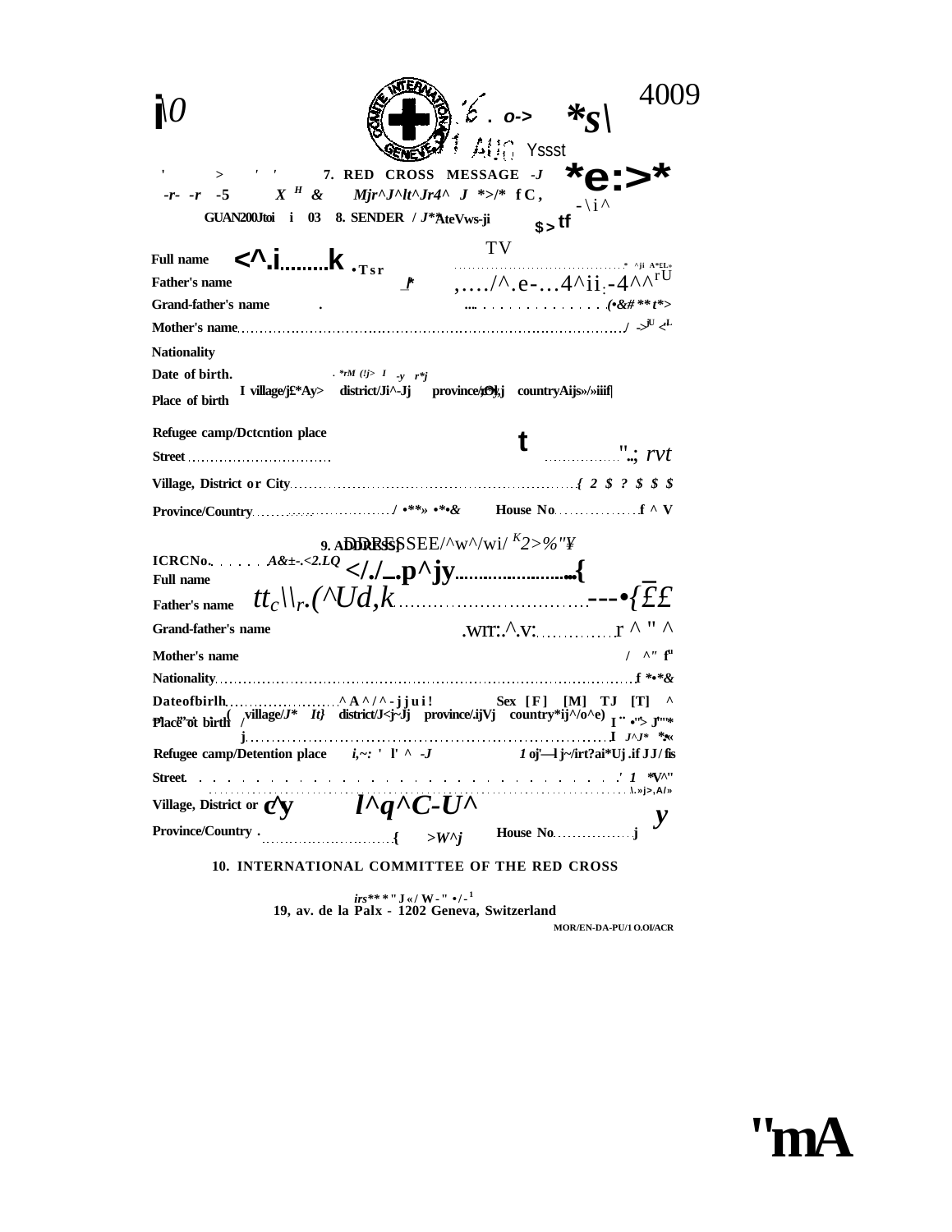CiUAN2003J01l93

# *~"* **II. KEPLY TO THE MESSAGE r4 CARED BY U.S. FORCES** *Family andjor private news only*

*•Z-ptf-f&f-* **;v...r^^^^.<sup>&</sup>lt; ^...cf-^--.>**  and the property of the contract of the contract of the contract of the contract of the contract of the contract of the contract of the contract of the contract of the contract of the contract of the contract of the contra  $c^{\wedge}/r$ ....*ej*^...*r*^s.. $\langle j^{**}$ ?....*r*'S:. *J\*\*..-* **<£** ... \_\_ \_\_ v. . *\*?£ss£>±* ^ ' **•f ^J-sf-^g\***  . . . . . . . . . . . . . . . . 

11 Signature •

Dato..**&£**\***\*\*** \$\*\* *f* i<sup>\*\*</sup>

The addressee is my ...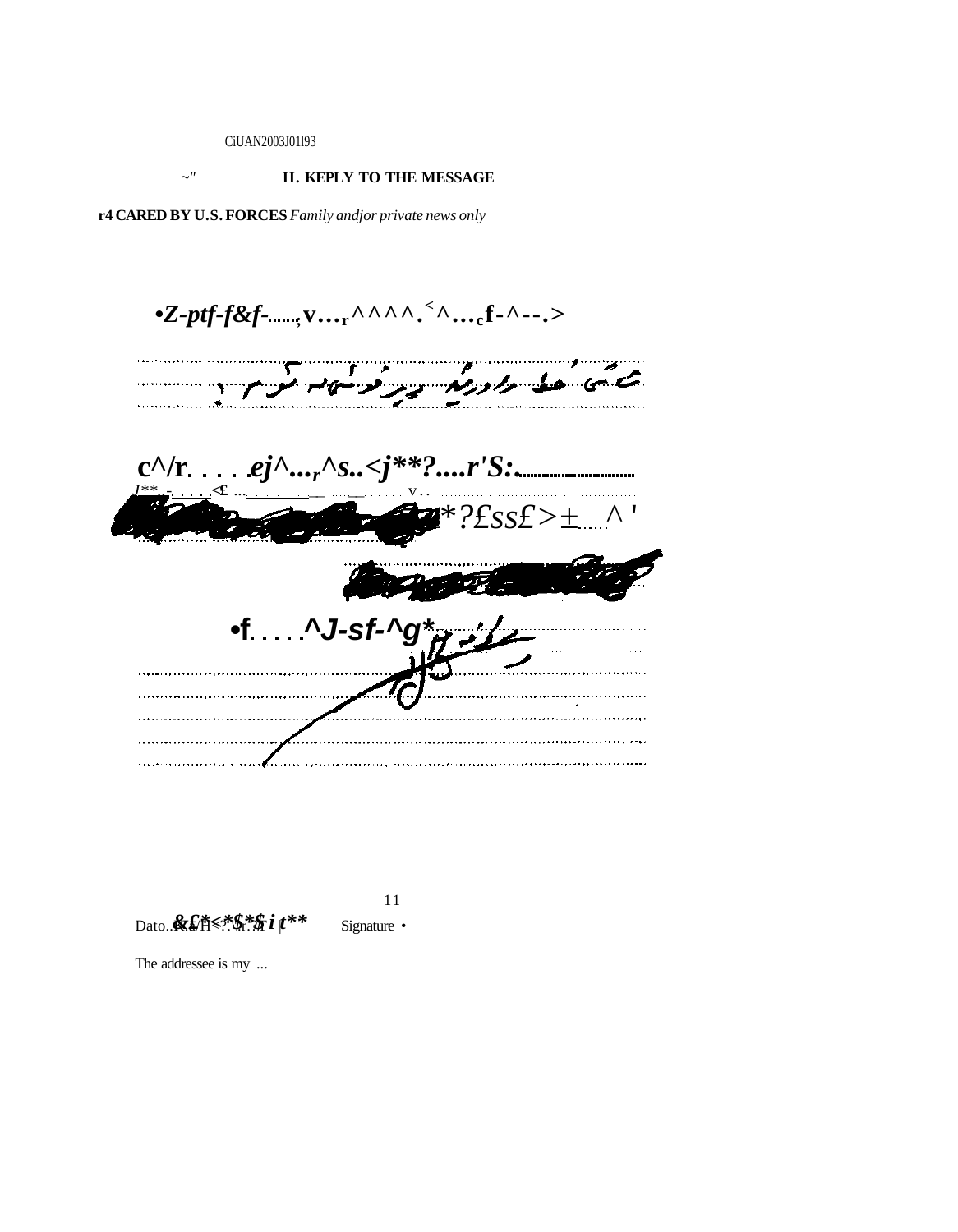#### **Summarized Sworn Detainee Statement**

*The Tribunal President read the Hearing Instructions to the Detainee, and confirmed that the Detainee understood and had no questions.* 

*Making reference to the Detainee Election form, the Tribunal President confirmed the Detainee's participation, and that he had requested one Witness that was readily available. Also indicated on the Detainee Election form was a written statement from the Detainee, Exhibit D-B.* 

*The Unclassified Summary of Evidence (Exhibit R-l) was read in full to the Tribunal by the Recorder. Also provided to the Tribunal by the Recorder was Unclassified Exhibit R-2.* 

*The Tribunal President then permitted the Detainee to present evidence, and advised him he had the assistance of his Personal Representative in doing so.* 

#### *The Detainee took the Muslim oath.*

Tribunal President: Personal Representative, would you read each allegation, and allow the Detainee to respond to each of the allegations?

Personal Representative: Madam President, the Detainee has prepared in writing a statement he'd like to read to the Tribunal that addresses all of the allegations.

Tribunal President: (to the Detainee) Would you prefer responding to the allegations, submitting your statement, or reading your statement?

Detainee: If there's no objection, I will read the statement.

Tribunal President: OK.

Personal Representative: I have a translated copy of Exhibit D-B, which is the statement he is going to read into the record.

#### **Detainee Statement (Exhibit D-Bl**

Before I begin defending myself, I would present my gratitude to all the members at this tribunal and to the personal representative and the translator and to everyone who helped in allowing me to defend myself; but unfortunately, I would like to let you know that we have heard, and several times, about this court, that it is merely a game presented against the detainees. As for the two words "Enemy Combatant", this is the verdict that has been presented to every detainee, for as I have understood, that the detainee, no matter what he did, this verdict will not be lifted for him even if he did the impossible. But, I said a game, not to mock anyone present now, but that is what I heard and I grew more sure that

> ISN#312 Enclosure (3) Pagelof21 0Q3557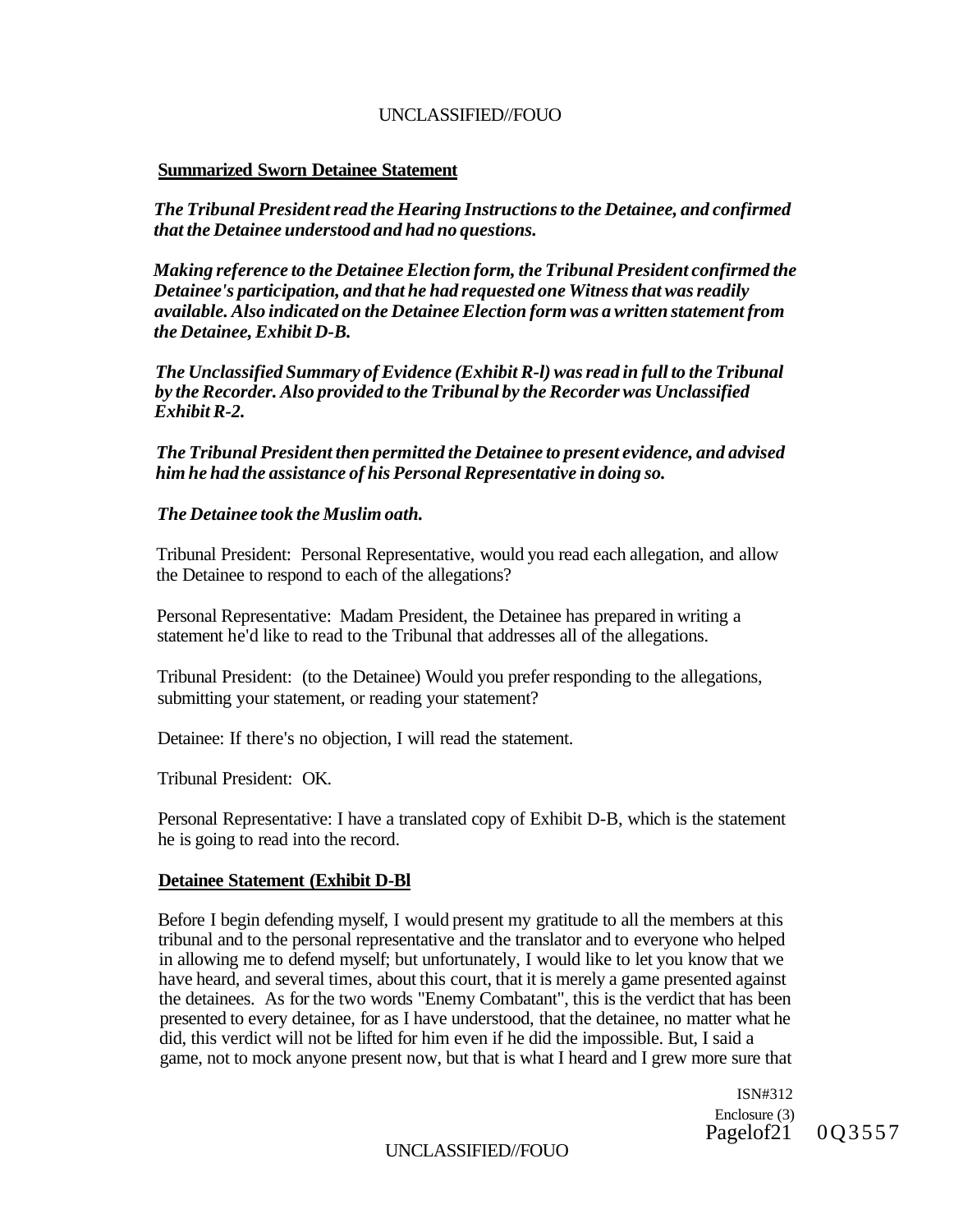it is a game when I heard that all the detainees are enemy combatants and I haven't heard of one who has left as innocent except for one person.

At the start of defending myself I will say that there are numerous and many issues mat you must look at, and among these issues is my story and I will say it in a moderate manner, neither long nor short and if you want details about every word then I will elaborate.

The story is; I am the detainee owner of the number 312. I left Syria in the year 2001, at the end of the sixth month, with members of my family. Their number comes to nine, and I am their tenth. Our departure, all of us, was with papers that were in order - visa, passport, necessary stamps - so we left Syria to Iran. When my father called to the hotel and said come to the Iranian-Afghan border, we went to him. After that, we went to Kabul and we stayed in it the whole time, three months, and yet close to two months and more after our stay in Kabul, my uncle's wife came and her kids and their arrival was only one week before the events, I mean the event of the eleventh of September. Our stay in Kabul was in a house that my father had rented. During our stay in Kabul, I did not leave the house except to go to the supermarket close by. I was always discussing with my father and asking to go back to Syria again to continue my studies, but he said to wait until he had collected his money and after that we will go to Saudi Arabia. After that, the events happened and America announced that there would be a war against Afghanistan, so we left immediately after America's announcement of the war. We left to Jalalabad so we could go to Pakistan to save ourselves from the war. We stayed in Jalalabad for a period of one month and after that we left with the family to a village so we could leave to Pakistan. At our arrival, and before our family got out, the residents of the village told my father that two of you should stay here and two should go with the family so my father chose me to remain with him and the family left to Pakistan. The reason that made the village's residents separate us is that highway robbers and thieves are abundant, so if they see you they might kill you and kill the children and take the women. After that, the village people took my father and me to another village and we stayed in it for a few days. After that village, we went to another village and we stayed in it for a few days as well. After that, the village people told my father that there was no means of getting to Pakistan except by walking in the mountains, so we walked in the mountains for three days, keeping in mind that we didn't know the name of those mountains or the name of the villages. Upon our arrival in the Pakistani village, we stayed in it for a few days and after that they took us to the prison; that was in the first day of EID, in the afternoon. Keep in mind that we had not done any crime or any illegal act

During our stay in Kabul, my father's job was in a restaurant. I did not see the restaurant, but I saw him, how he prepared the food in the house and then went in the morning to the market to sell it.

As for the members of my family, they were all with my family (sixteen individuals). Among them was my grandmother, aged 67, and an infant also, his age was eight months.

> **ISN#312 Enclosure (3)**  Page 2 of 21

UNCLASSEFIED//FOUO

003558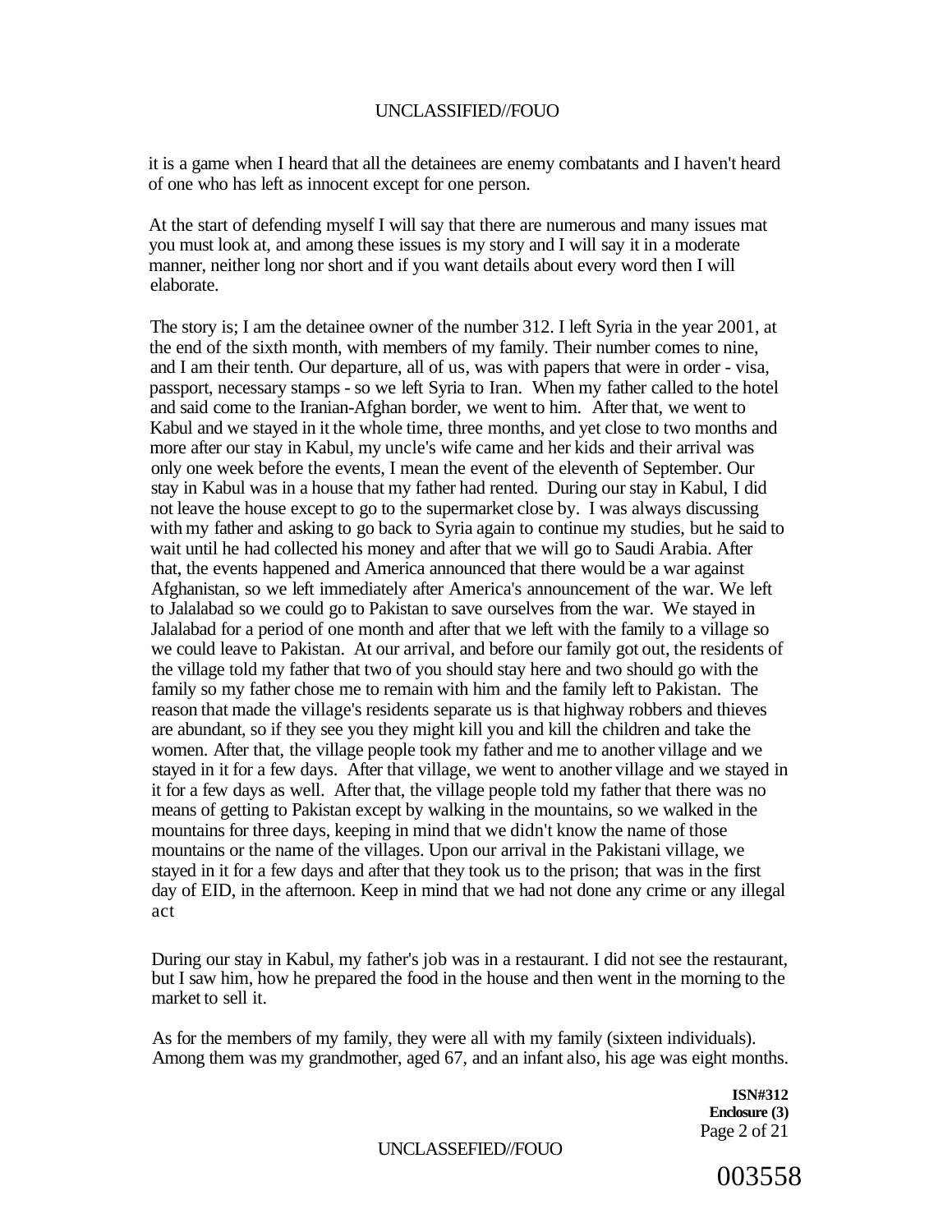As for the presence of these two people in this family, these two people did not have teeth, so that should clue you in and make clear to you my father's good intentions and the purpose for which he left. And his arrival with two people such as these should also make clear to you that he has no relationship with fighting or war or any groups or al Qaida or Taliban.

I will begin the defense of myself. I state that the truth and the facts of the story that I present to you now, so if you want the truth and the facts, then this is it If you want otherwise, you can take what you want. The personal representative has presented the accusations and the core accusation says that I am from the Taliban or al Qaida.

**First:** If you wish for me to swear that this item is incorrect, I am prepared and I have a witness to testify that I have no relationship with anyone from al Qaida or the Taliban or any other group.

Second: As for the two words Taliban and al Qaida and other words like Jihad and Mujahiden, I had not heard of all these words before, but I had heard them for the first time in the prison here when I was asked before by the interrogators. "Are you Taliban?" I would say no. "Are you Qaida?" I would say no. I say to you simply and easily that I am not from the Taliban or from al Qaida or even from any other group. In fact, I am against any person who commits hostile acts and violent acts. For my father and I, we wish for every person in the world to live with freedom and safety and peace and peace of mind whether that person was small or big, man or woman. And we said in the interrogation that when the events happened, I mean the 11th of September, we cried and we were greatly saddened and we said in the interrogation also that my grandmother, this old woman, cried and said '"what is the innocent people's fault, to be killed?" And me, ray whole life, I never left Syria and never left my city and this was the first time I had left my country and my age when I left was close to eighteen years. And you could know, from our stay here in this place, if we were combatants to you or non-combatants, for each one of you can go back to my behavior file and look for yourself. But despite that, I will mention to you many pieces of evidence that will show you that we have no relationship with any of the groups at all, neither my father nor me.

From these stories **and** pieces of evidence:

Several times my father and I saw a piece of metal that could have, as the soldier said about it, been used as a weapon and could have caused harm. When we saw these pieces, we took them immediately and turned them in to the soldiers. This happened approximately over 15 times and this is all recorded with the date and time. In the very recent past, on the 20th of November, I saw two pieces of metal in Interrogation Block 7 and I gave them to the soldier. Also, on the  $29<sup>th</sup>$  of November, I saw in the walkway of Kilo Block, a piece of metal 5 cm long and I gave it to the soldier immediately. On the 2<sup>nd</sup> of December, in Kilo Block, my father saw a piece of metal and gave it to the soldier. On the 4<sup>th</sup> of December, I saw a piece of metal and I gave it to the soldier and also on the 4<sup>th</sup> of December, at night, in Bravo Block a soldier gave me a mask to hang my Koran. This mask comes with a piece of metal, and the soldier forgot to take the piece of metal

> **ISN#312 Enclosure (3)**  Page 3 of 21

UNCLASSIFIED//FOUO

003559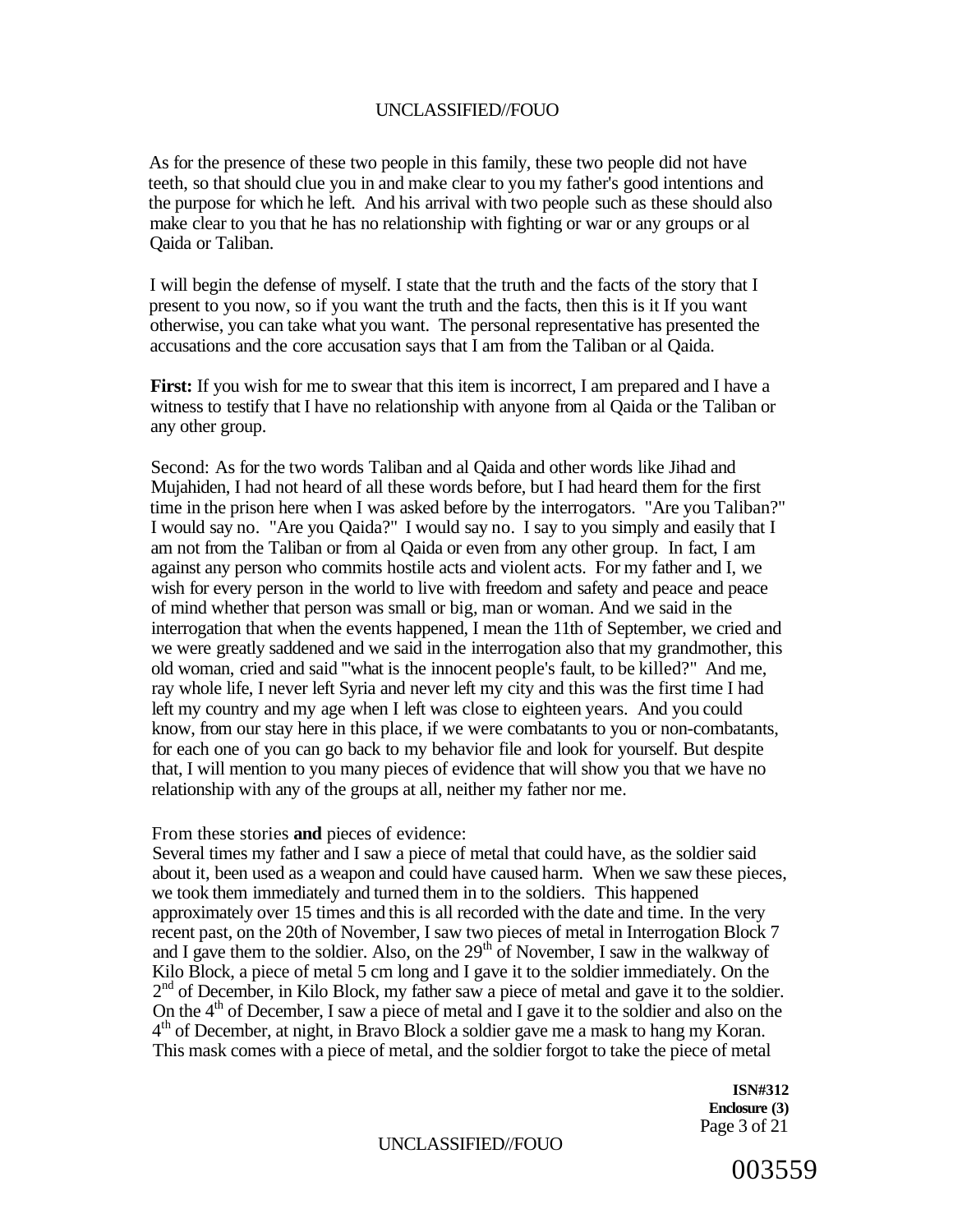from it before giving it to me. So, he gave it to me with the piece of metal in it. I took the metal and I gave it to the soldier and he thanked me and he wrote that on the computer.

And I have mentioned these stories first because I remember the date and the other stories are bigger and more dangerous that the first story. I have done very good deeds that show you my good intentions and ray honesty and my father's honesty. It does not make sense at all if I was an enemy combatant, that I would give back those things and the pieces of metal that could inflict harm. And another story: one time I was in the walkway in Echo Block and I saw a piece of metal 20 cm long, so I took it immediately and gave it to the soldiers. After this good deed one of the soldiers came and instead of thanking me, he proceeded to threaten to kill me. He said I will cut your head and your neck, without me doing anything to him. Look at how the reward was from this soldier, instead of thanking me for this deed he threatened to kill me. And the supervisors afterwards kicked him out of the Block and wrote a report about that and all the supervisors saw this that day.

And the other story in Delta Block, I also saw a piece of metal inside the room and that metal was the remains of welding, and I told the soldier about it.

And the other story happened in Echo Block in room 24,1 saw breakage in the fence and I notified the authorities about it. The room is still there and you can see it and the soldiers can all testify that my father and I have done this thing and they will also testify that we have no problems with any of the soldiers. We have maintained good behavior and fine manners in spite of all the pressures around us and in spite of the threats and the torture that we have been through. I will mention the stories where we have been through torture and threats, and I will mention where that was, and I will mention the reason also.

During our stay in the Pakistani prison, we were subjected to beatings and harsh torture. The torture led to my nose being broken; you can see it in front of you now. During the time we were being tortured, there were Americans present.

During our stay in the American prison in Kandahar, we were subjected to torture. The reason was that they wanted us to say that we were from al Qaida or the Taliban by force. My father's forehead was fractured and the Red Cross saw this and wrote a report. My left hand was fractured and I suffered many diseases as well and there were also other methods of psychological pressure and fatigue like sleep deprivation for long hours and not going to relieve yourself and that is among the necessities for humans. That prison was under the management of Americans.

During our stay in CAMP X-RAY, we were subjected to bad treatment and the reason was so that we could say, by force, that we were from al Qaida or the Taliban. In one of these stories, one of the interrogators brought two wires connected to electricity and said that if you do not say that you and your father are from al Qaida or Taliban, I will place

> ISN# 312 Enclosure (3) Page 4 of 21

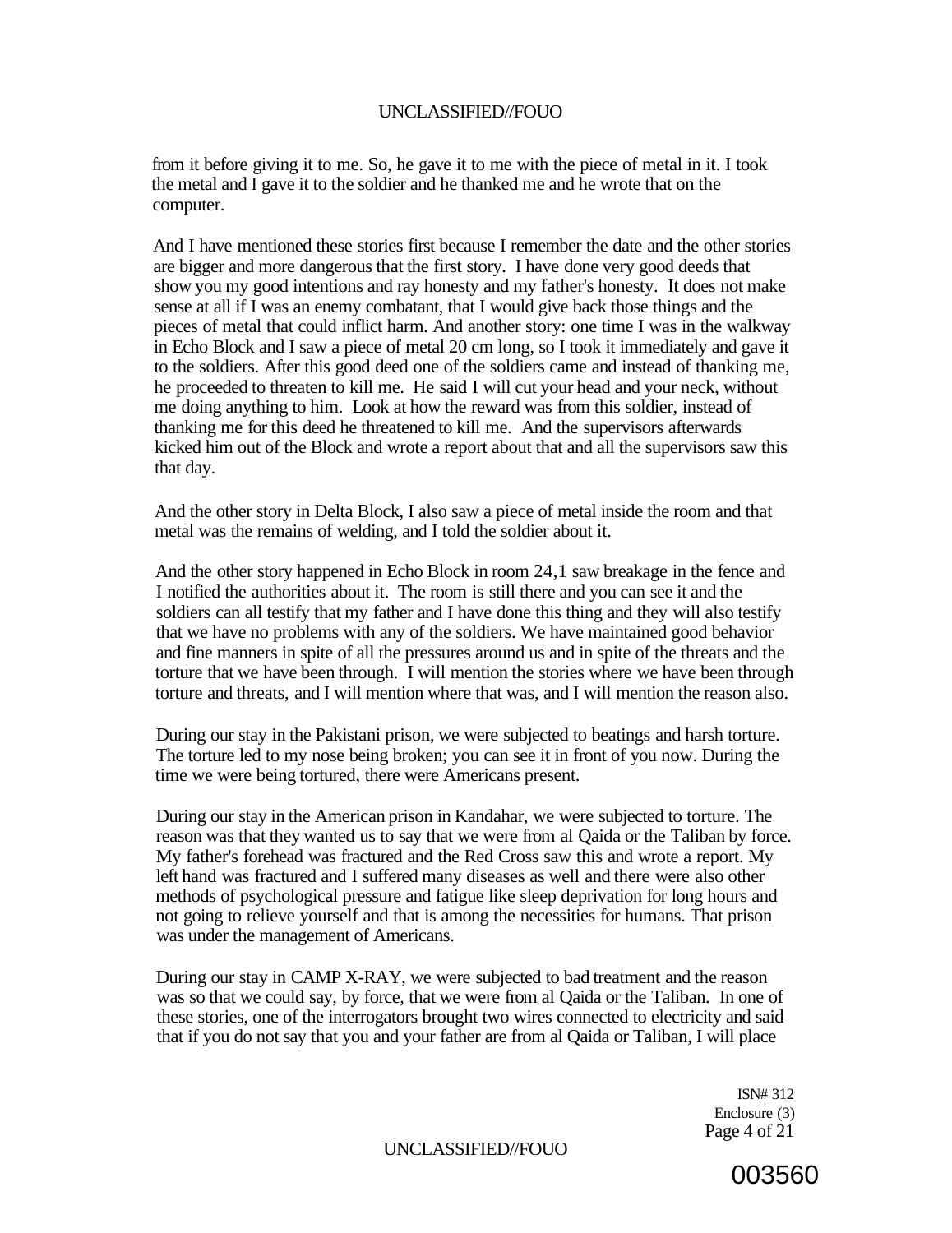these in your neck. Another time, he drew knives and said "if you don't say you are from al Qaida or Taliban, we will bring the knives and cut your hands and put salt in them."

Also, in that same place, one of the interrogators beat me in my face and at that time I was drinking water, so he hit the cup and hit me as well. The reason was that he wanted me to say by force that my father and I were from al Qaida or Taliban. Also, in CAMP X-RAY, the soldiers came and threatened us and told us "we killed your family."

During out stay in CAMP DELTA, we were exposed to death threats and threats of handing us over to other countries so they could torture us there, and after that they would bring us back here.

And I told you that one time after I gave the soldier the metal, which was 20 cm long, the soldier threatened to kill me.

Also, the soldiers in this place told us twice that they killed our family and they said we know that they are 14 individuals. After that, the interrogators tried pressuring and torturing us, to compel us by force to say that we were from al Qaida or the Taliban. When they failed at what they wanted, they came to us with temptation and enticement and they proposed to us that we lie about the detainees in this place in exchange for a car, a house, and American citizenship. They to said to us "lie about the detainees and we will give you these things"; we refused because we do not know anyone. I am sure that this method of temptation was followed with many of the detainees. I am sure that many of the detainees lied about other detainees without prior knowledge and all this false cooperation happened for the sake of personal advantage and for the sake of the implication of the detainees and for the sake of getting out of this place. So I ask of you to look into my case thoroughly. And finally, of this accusation I repeat again that we are not from al Qaida or the Taliban or any other group at all and we don't have any relationship with wars or fighting. My father will testify that I am not of any group at all, and my family will testify that I am not of any group at all. They will testify that my father also does not have any relationship with any group at all. One of the interrogators made a request of me and said to me "if you said that your father is from al Qaida or the Taliban we will take you out of this place and we will send you home." I told him that my father is not from any group at all and this is the truth, for my father is a food seller only and nothing else.

*The first accusation,* and it states that I traveled from Syria to Afghanistan in the year 2001. The answer is yes, I traveled from Syria to Afghanistan with papers that were in order and official and it is available to you. That was in the sixth month of the year 2001, in the end of the sixth month.

Syria, which is my original country, did not forbid any person from going to any place in the world except for one country, and that is Israel. It was written on the passport "travel to everywhere in the world is permitted except for Israel" and you can go back to the Syrian passport office and look into this piece of information.

> ISN#312 Enclosure (3) Page 5 of 21

UNCLASSIFIED//FOUO

003561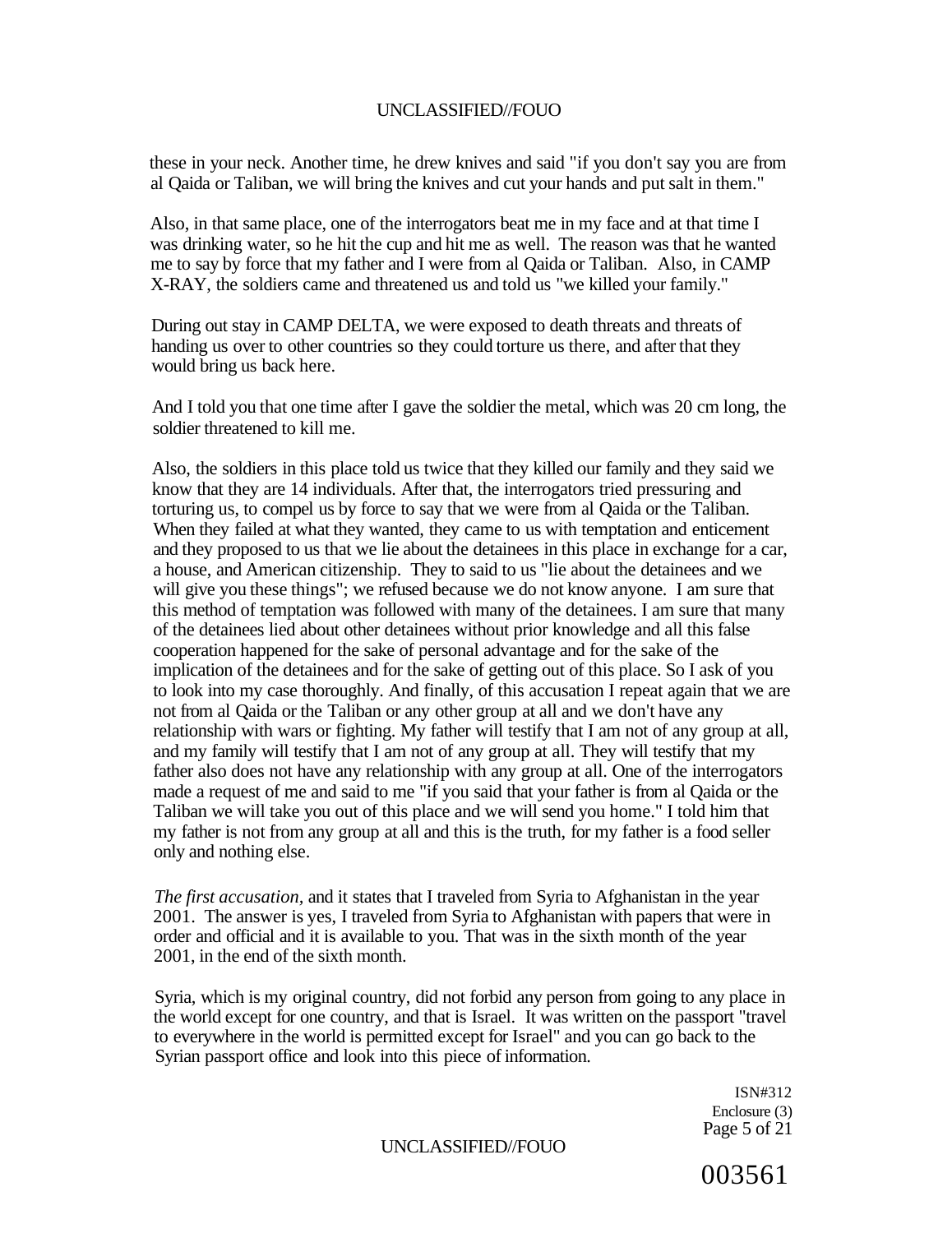Therefore, I don't see any problem in this accusation because I proceeded with papers that were in order and through legal means. And I did not commit anything illegal. Knowing that I entered before the events of the eleventh and before the war and in Afghanistan, I stayed at the house during my whole time and I did not leave it and my father can testify to that

The second accusation says that my father is a veteran mujahideen fighter. My father has defended himself against this accusation at his trial, but 1 will repeat again that my father does not have any relationship with al Qaida or the Taliban or any group at all. Neither does he know wars and he doesn't have any relationship with wars and he didn't leave Syria, except twice and both times were in the year 1999, once to Saudi Arabia and the other time to Afghanistan. So how can this accusation say that he is a veteran fighter, when in his entire life he's never left his country except for those two times? My father worked in a restaurant in Kabul and I haven't seen this restaurant, but I saw how he used to place the food in the house then go in the morning to the market to sell it I swear, if you wish, that my father is not a fighter and not al Qaida or Taliban and does not belong to any other group at all.

NOTE: The detainee skipped accusations 3,4 and 5 on the Unclassified Summary of evidence for reasons noted below.

The third accusation [Number 6 on the Unclassified Summary] says that the detainee admitted that he traveled through the mountains of Tora Bora in Afghanistan.

#### *At this time, the Detainee departed momentarily from his written statement and stated the following.*

Detainee: Would you permit me to ask a question?

Tribunal President: Yes.

Detainee: Regarding al Farouq, would you like me to respond to that or not?

Tribunal President: Do you want to complete your statement here first, then respond to that allegation?

Detainee: OK.

#### *The Detainee resumed reading aloud his written statement Exhibit D-B.*

I said in the interrogation, when I was asked how I got out of Jalalabad, I said that I got out of Jalalabad with my family to a village and after that we got separated from our family. My father and I were left, and the residents of the village took us to another village. We stayed in it for some days and after that we went to another village and we

> **ISN#312 Enclosure (3)**  Page 6 of 21

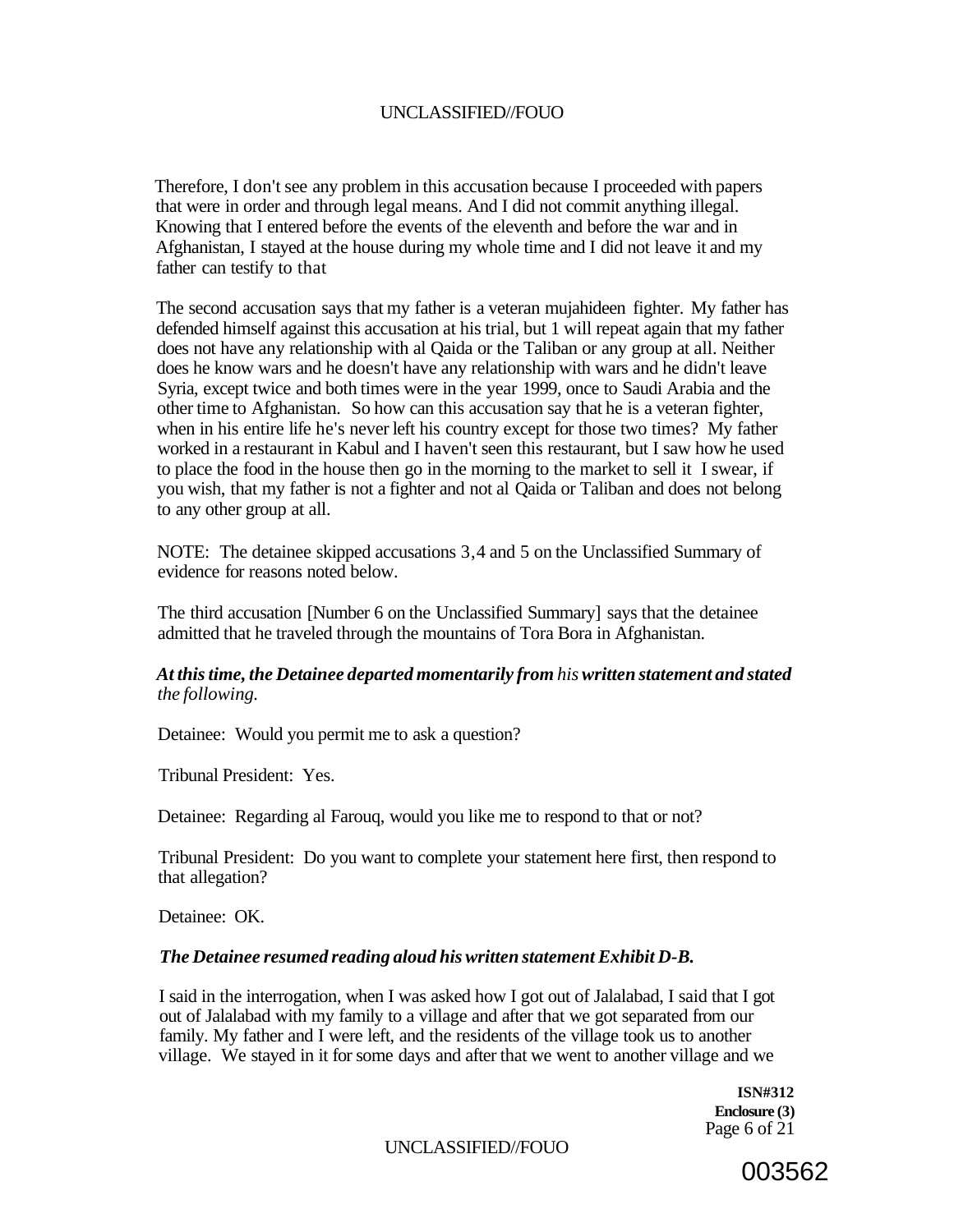stayed for some days as well. After that, the residents of the village said that there was no way to get to Pakistan except for walking in the mountains. So we walked in the mountains for three days, not knowing what the name of those mountains were, nor the names of the villages that we stayed in. That is all what I said in the interrogation and I did not say anything more.

*The fourth accusation* [Number 7 on the Unclassified Summary] says that the detainee was in Kabul when it was defeated.

#### *The Tribunal President briefly interrupted to make a correction as to the sequence of the allegations.*

Tribunal President: The third accusation [according to the Unclassified Summary] reads the Detainee trained at al Farouq training camp; just so we clarify this is not actually the third accusation you just read. If you don't mind, could you please explain or respond to the third accusation.

Detainee: Could I ask the Personal Representative a question?

Tribunal President: Yes.

#### *The Detainee spoke briefly with his Personal Representative*

Detainee: (addressing the Tribunal President) The other accusation talking about this place is the first I have heard of this place; I have never heard of this place before. I don't know where it is: is it in Turkey or Syria? I don't know where it is.

Tribunal President: What place?

Detainee: The al Farouq camp.

Tribunal President: So, if I understand you, you did not know where al Farouq was?

Detainee: No, not entirely.

Tribunal President: Then let me ask another question. Is the rest ofyour statement going to correspond to the Unclassified Summary?

Detainee: Yes, but according to the portions about al Farouq, I have told you and my Personal Representative that I have not heard of this place before.

Tribunal President: It might be helpful for us, when we put this into a transcript, that we identify which allegation you're answering and that you read it, so we know what the answer is; do you understand?

> **ISN#312 Enclosure (3)**  Page 7 of 21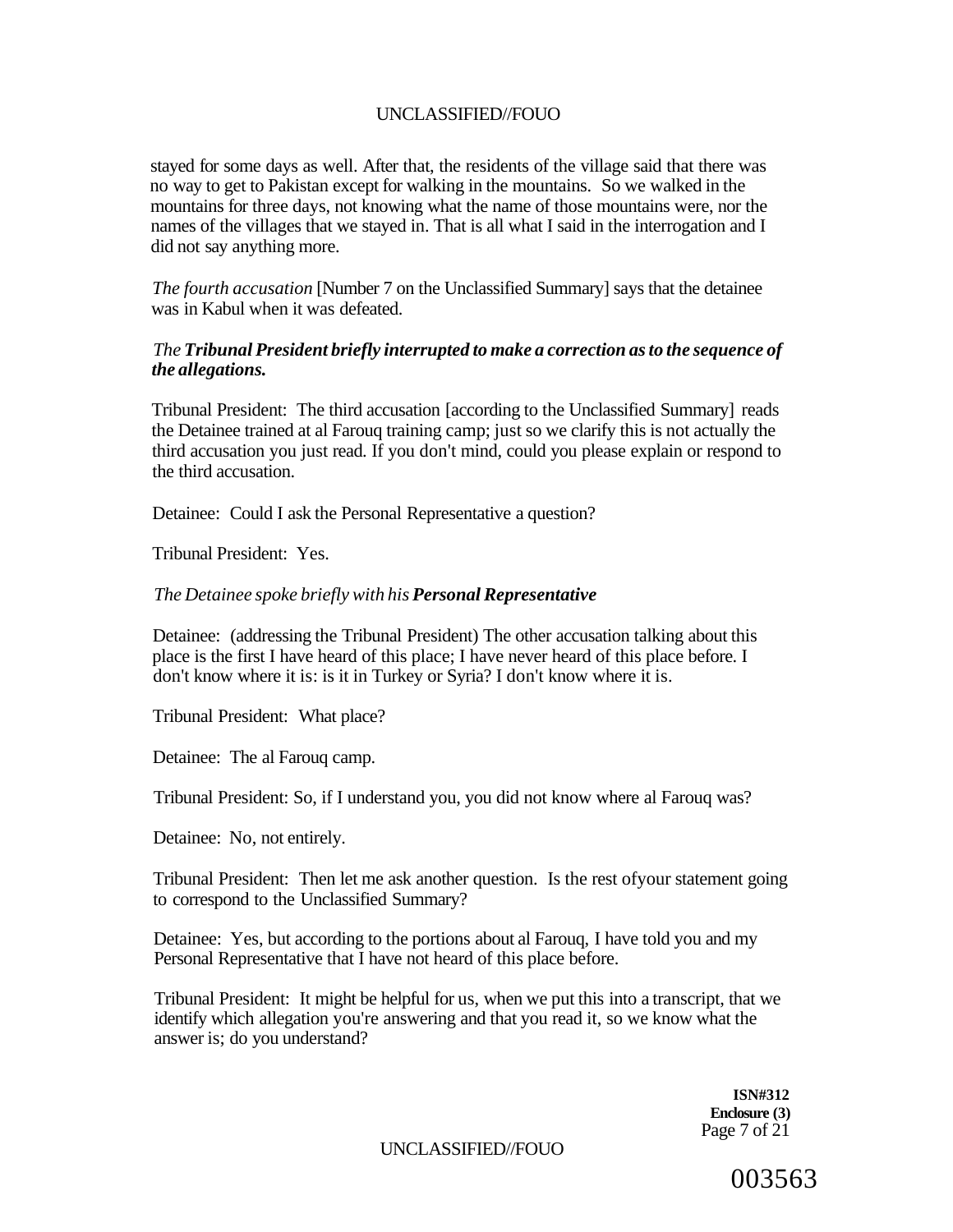Detainee: The third accusation [in Detainee written statement Exhibit D-B], is the sixth accusation written on the Unclassified Summary.

Tribunal President: That's the reason I wanted to clarify it, so when it's admitted into the record and someone else is reading it, they won't be contused when they look at your statement and it reads third or fourth allegation on the Unclassified Summary; do you understand?

Detainee: Yes. Very well. I wrote nothing about at all numbers three, four and five, because I know nothing about this place, and I don't know anything about these weapons.

Tribunal President: So does the fourth allegation in your statement correspond to the fourth allegation on the Unclassified Summary?

Detainee: No. Numbers three, four and five, I wrote nothing about at all because I wanted to answer them orally.

Tribunal President: I understand; I just wanted to make it a matter of record that they actually do not correspond to the Unclassified Summary.

Detainee: I erased three, four and five, and made number three about the mountains of Tora Bora. I'm talking about the fourth accusation, but you have the fourth as the seventh accusation. My fourth [from his statement] says that I was in Kabul when it was defeated.

#### *The Detainee resumed reading his statement at this time.*

The answer: I said in the interrogation that when I heard that America was going to start war against Afghanistan we left Kabul to Jalalabad. We didn't see the war; we didn't see the defeat of Kabul or even the defeat of Jalalabad. This accusation is incorrect and the date proves that to you and my father, if you ask him, will tell you when we left.

The fifth accusation [Number 8 on the Unclassified Summary]: says after the fall of Kabul the Detainee fled to Jalalabad and then to Pakistan where he was arrested.

#### *The Detainee stopped reading his written statement at this tune, and addressed the Tribunal President*

Detainee: Will you permit me to go and pray?

Tribunal President: We need to go ahead and try to complete this.

Detainee: The time is very specific, if you would allow it

Tribunal President: Yes, we will take a brief recess to allow you to pray

1SN#312 Enclosure (3) Page 8 of 21

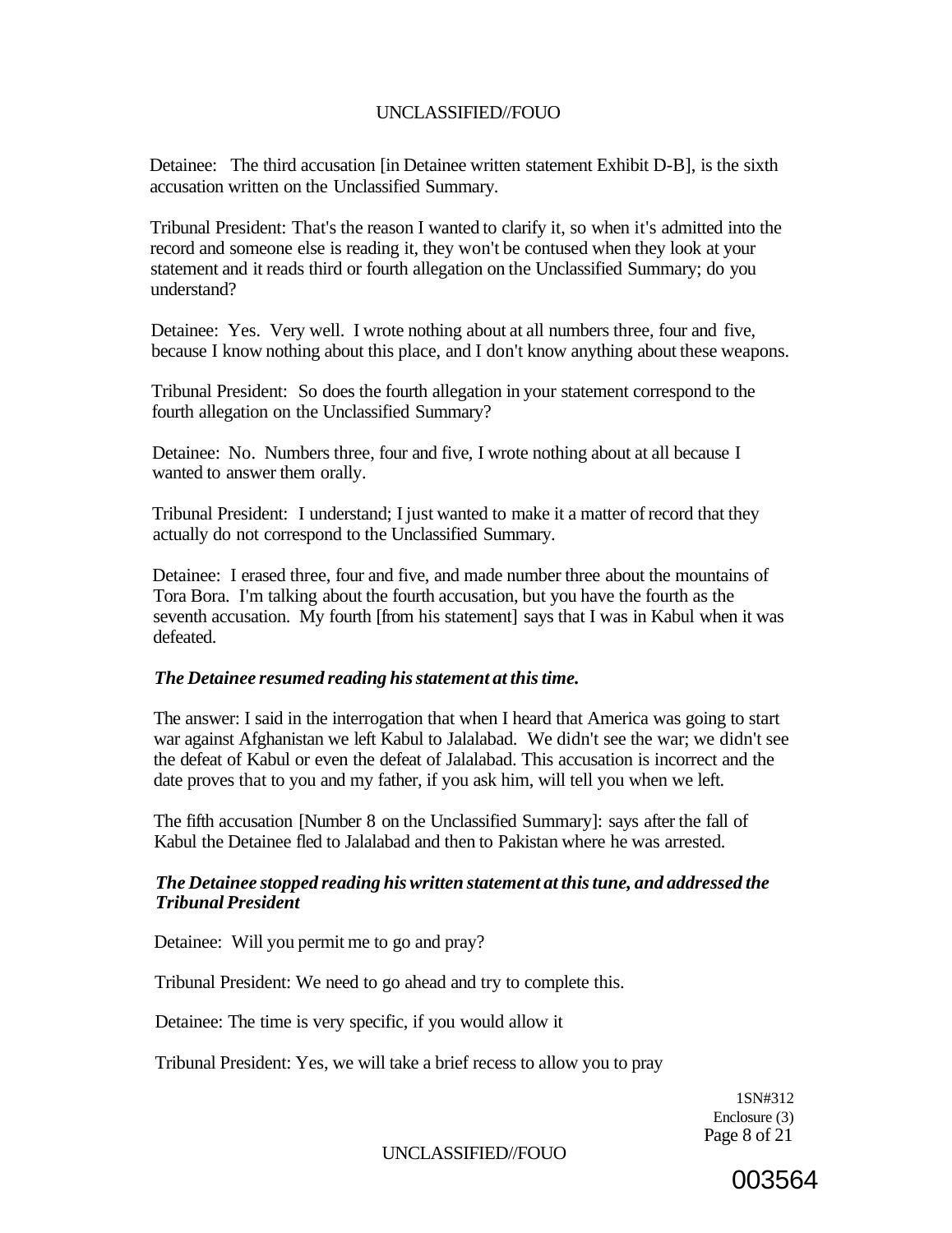Detainee: Thank you.

#### *The Tribunal President recessed the hearing briefly to permit the Detainee to pray, and reconvened shortly thereafter. The Tribunal President then allowed the Detainee to continue reading his written statement aloud to the Tribunal; note that the Detainee repeated the last accusation before continuing,*

The fifth accusation [Number 8 on the Unclassified Summary], says after the fall of Kabul the detainee fled to Jalalabad and then to Pakistan where he was arrested.

#### *The Detainee added the following (notfrom written statement)*

Detainee: Of course the fifth [from my statement] is the last accusation [# 8] on the Unclassified Summary.

#### *The Detainee continued reading his statement*

The answer, as I have mentioned to you, is that we left Kabul before the start of the war. So how can the accusation say that we left after the fall of Kabul? I do not know.

Regarding our departure from Jalalabad to Pakistan, this is true, for we left Jalalabad to save ourselves from death and that is the biggest proof that shows every rational person and every individual that we are not combatants and we are not fighters and we are not terrorists and we do not have any relationship with Al Qaida or the Taliban or any other group. This accusation shows you that we escaped from death to save ourselves, for the terrorist or the combatant, as you say, likes to die. But we are the opposite: we do not like death and the proof is that we left Jalalabad to Pakistan. If we liked death, we would not have left Afghanistan. For the person who has a mind knows that we have nothing to do with any of these wars or fighters and the accusation says he was arrested in Pakistan. It should say he was sold in Pakistan, for we ourselves were not arrested by anyone, but we ourselves entered the Pakistani village and the residents of the village handed us over to the Pakistani Authorities. We did not commit any crime or any illegal act.

Finally, this is our true story in front of your eyes and firstly and lastly I say to you that I have heard before that everyone in this place has been determined to be an enemy combatant before the trial starts and this verdict I am positive that no matter what I present in terms of evidence or witnesses or oath, I am sure that this verdict will not be lifted and thank you to everyone who is present in this hearing. The end.

### *This concluded the oral presentation/reading of the written statement by the Detainee.*

Detainee: Thank you for giving me the opportunity to pray.

**ISN#312 Enclosure (3)**  Page 9 of 21

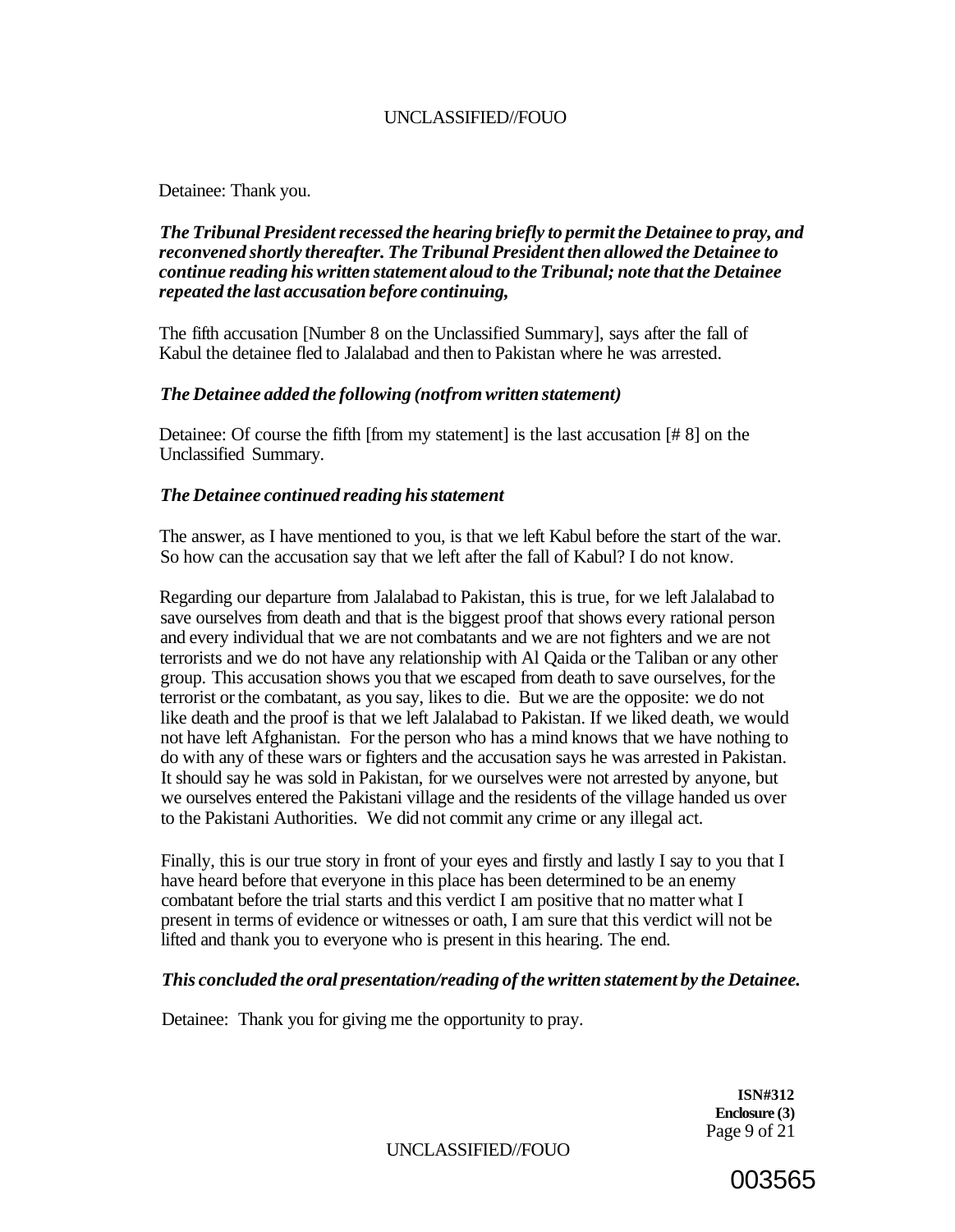Tribunal President: You're welcome. I have to clarify to you that this is not a court, and you are not on trial. It is the responsibility of this Tribunal to determine if you should remain an enemy combatant

Detainee: Very well.

Tribunal President: Does that conclude your statement; is there anything else you wish to add?

Detainee: No.

#### **Trihnnal Member Questions to Detainee**

Q: Where was your passport when you were arrested?

A: When they caught us in Pakistan, I had my father's, and mine. He didn't know I had it. Here [in Cuba] I told him I had it with me. The Pakistani police took them and said they'd give them to the Americans.

Q: You said your father told you you'd leave Afghanistan after he collected the money; what money was that?

A: The money he was working for; he would gather all his things and possessions and go.

Q: How long had your father been in Afghanistan before you arrived?

A: I don't remember the exact date, approximately a year and three or four months.

Q: Did your father pay for your travel and the rest of the family also? A: No, the money we used was our money from Syria. That's what I know, and I don't know if my father knows something different.

Q: When you and your father separated from the family, how many men were still left with the family?

A: I don't know. I didn't see them leave; I was a young man at the time and you could ask my father.

Q: Did you have any weapons with you when you were arrested? A: Neither when I was arrested, or before my arrest.

Q: Did your father have any weapons on him when he was arrested? A: No.

Q: What about the family, when they were in Afghanistan, did they have any weapons? A: In Kabul, we did not have weapons, but in Jalalabad when the problems started, my father had a small gun to defend himself, to defend the family in case anything happened. He didn't use it and no one else ever used it

> ISN#312 Enclosure (3) Page 10 of 21

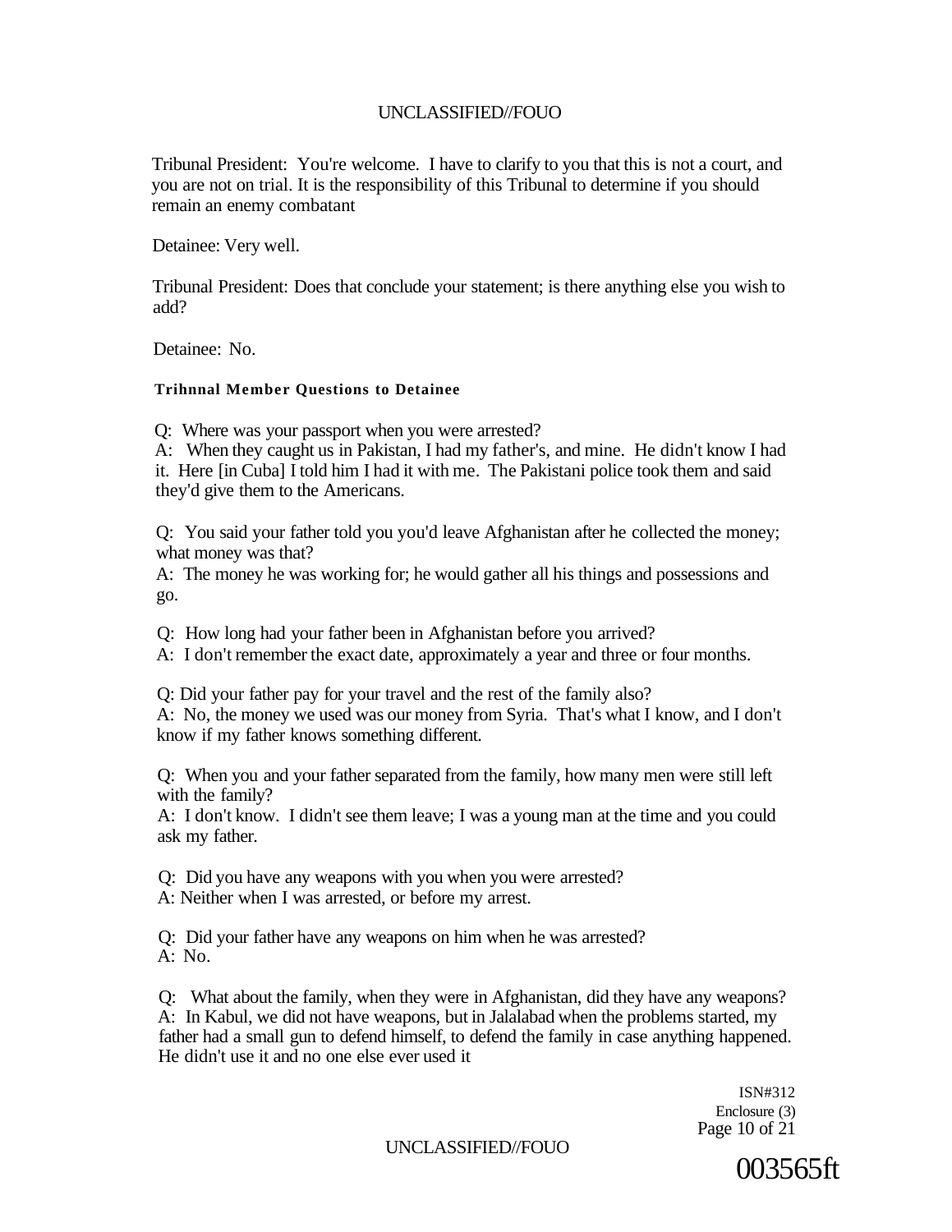- Q: How old are you?
- A: Approximately 21, now maybe 22; I was born in 1982.
- Q: You speak very well; what is your education?
- A: What do you mean, Arabic or English?

Q: What level of education?

A: High school; secondary education is the same as high school; I just wanted to clarify that for you.

Q: I would like to clarify something else; you've made allegations you've been abused. As you know, your father previously spoke before a Tribunal. At that time, the same issues were raised; we've already notified the appropriate authorities about what you told us.

A: You remember last time [when Detainee was a Witness for his father], when you looked at my nose, I think you remember.

Q: Could you tell me how you got from Syria to Afghanistan?

A: Of course, we left Syria by train, and it went from there to Iran. On the way between the two there is a lake, so we went by boat from the border of Turkey to Iran. After that, we went on an Iranian train to Tehran.

Q: And from there?

A: After that, by bus to Meshad, and then to a hotel. We left on Saturday, and my father called to see when we left. We got there after about four days. After getting to the hotel, we called my aunt in Syria, and told them we were there and gave her the address. My father called my aunt, and she told him where we were, so he called the hotel. He told us to come to the border. After the border, we went to Herat.

Q: What was the first city you went to in Afghanistan?

A: Herat.

Q: And how did you get from Herat to Kabul?

A: On a plane; after the plane we got to Kabul.

Q: What was the reason you simply didn't take a plane from Syria to Kabul?

A: I don't know; maybe it was cheaper. When I first left, I did not know I was going to Afghanistan. My father first said, come to Iran.

Q: You said you left Kabul before any fighting started; is that right? A: Yes.

Q: Why didn't you head back for the Iran border as opposed to the other direction?

A: I don't know; my father said we'd go to the Pakistani border and go out from there.

**ISN#312 Enclosure (3)**  Page II of 21<br>0 0 3 5 6 5 \$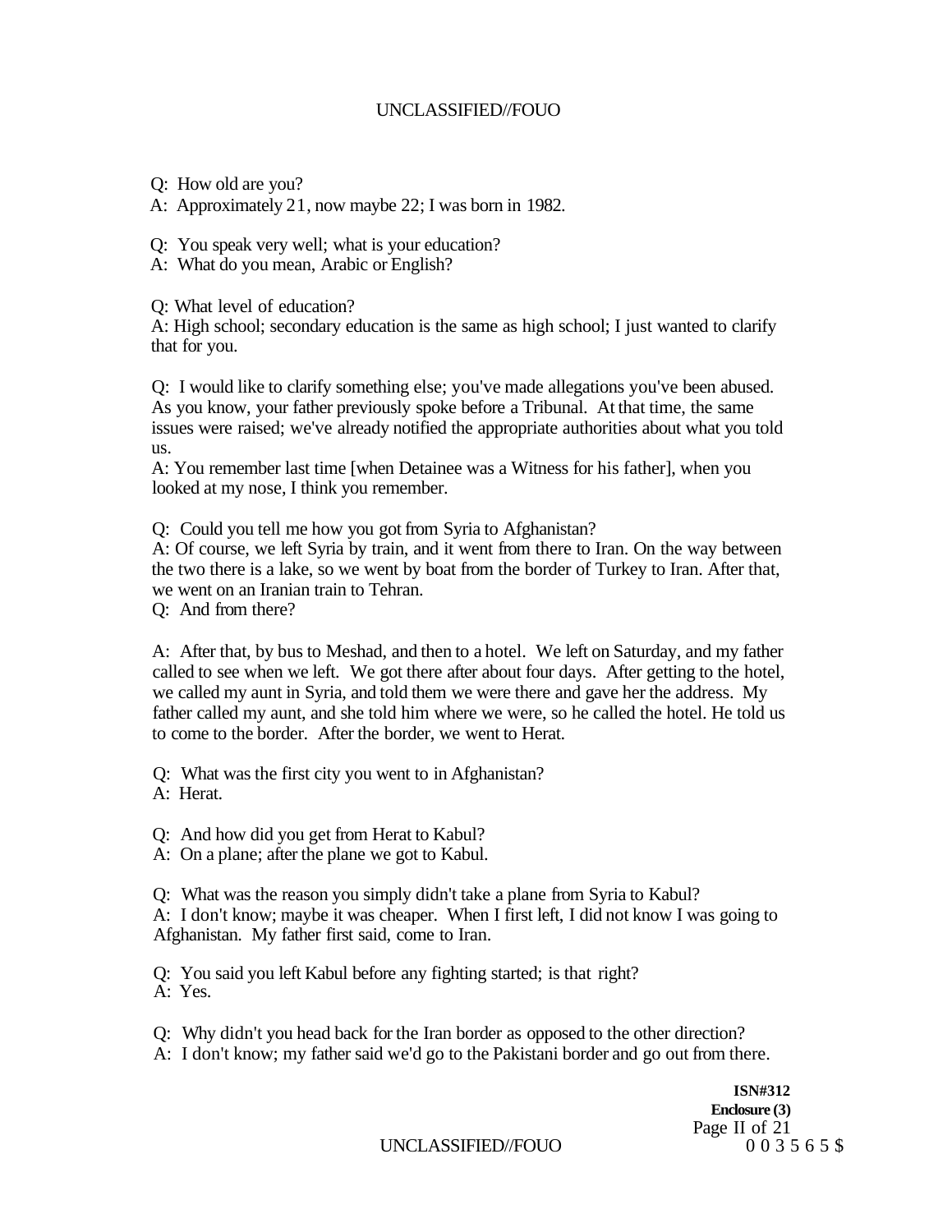#### UNCLASS1FIED//F0U0

Q: You didn't ask him why? A: No.

Q: What did you do in Syria?

A: I was a student.

Q: In high school?

A: Yes.

Q: You said you hadn't heard of the Taliban until you arrived here; is that right? A: In the American prison in Kandahar.

Q: In school, they never told you the government of Afghanistan was the Taliban? A; We do not study governments.

Q: And you'd never heard of Osama Bin Laden from the Russian-Afghan war? A: I'd like to tell you that in our house we don't even have a television.

Q: I don't understand why it is you broke up the family when you left Afghanistan. A: The residents of the village told us that since we have women and children; eight children and four women; they said if the highway robbers saw you, that you axe four men, and they might kill all of you and then take the women and children.

Q: Why was that more likely with four men than with two? I would think it would be just the opposite.

A: They might think we're combatants; they might think anything, do you know what I mean? If they saw only two men, they would think they're just going out and escorting them out. That's my opinion, I do not know.

Q: How many guides went with the rest of your family?

A: I don't know. If you ask my father, he might know, but I do not know.

Q: Were the guides male?

A: I don't know.

Q: You didn't see them leave?

A: I saw that they left, but I didn't see how many went with them. We had no news about them after that

Q: From Jalalabad, where did you go?

A: Ifyoujust take the whole story from my father, it would be better. I'll tell you we went by car to a village; after the village, they said separate them so they could go to Pakistan.

> ISN#312 Enclosure (3) Page 12 of 21

00356£C-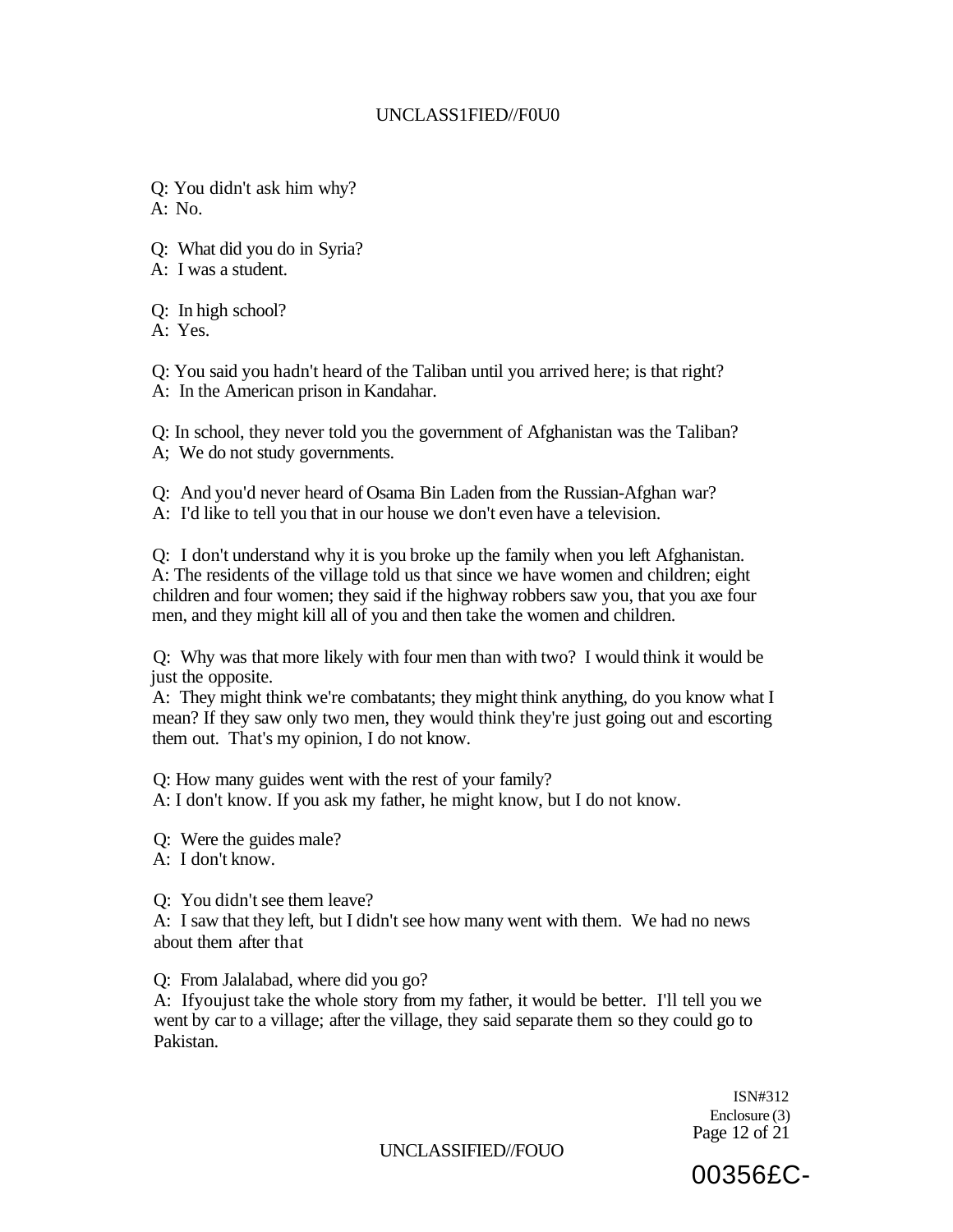Q: You don't know the name of the village?

A: No, I don't know. If I knew, I would've told you; I don't have a problem [with that],

Q: Where were you headed in Pakistan?

A: We went on the presumption the Pakistani residents would take us to an embassy or house or help us find a way to get out instead of to prison.

Q: Did you have a way to meet up with the rest of the family?

A: No; I don't know. I think my femily went home, and I don't know how they went or when they got there. They left going back to Syria, so I don't know.

Q: You never heard of a plan between your father and the family?

A: I didn't hear anything, rmsureifyouaskmy father, he'll tell you the story.

Q: You said that you didn't leave the house the entire time you were there in Kabul, except to go to the market; why?

A: Where would I go? I don't know the language, I don't know the people, I don't know the way or anything.

Q: You didn't want to sightsee or visit a mosque or anything?

- A: No, I was asking my father to go back to Syria.
- Q: Were there other Arabs there for you to talk to?
- A: I don't know, I didn't even talk to Afghans.
- Q: But you did go to the market?
- A: Yes, it was close by the house, just to buy stuff for the house.
- Q: But you didn't go to your father's restaurant? A: No.
- Q: Why didn't you help him with his business?
- A: I was asking him to return to Syria. This was his work, 1 don't know, I was a student.

Q: In Kabul, you still didn't see Taliban because you'd never heard of them? A: I didn't know anyone.

- Q: You never had any run-ins with the authorities?
- A: Neither in Syria or Afghanistan; I never had any run-ins with anyone.

Q: I get the impression you and your father didn't discuss your plans very much; is that correct?

A: What do you mean plans exactly?

ISN#312 Enclosure (3) Page 13 of 21

UNCLASSIFIED//FOUO fl H1 ^ fi TO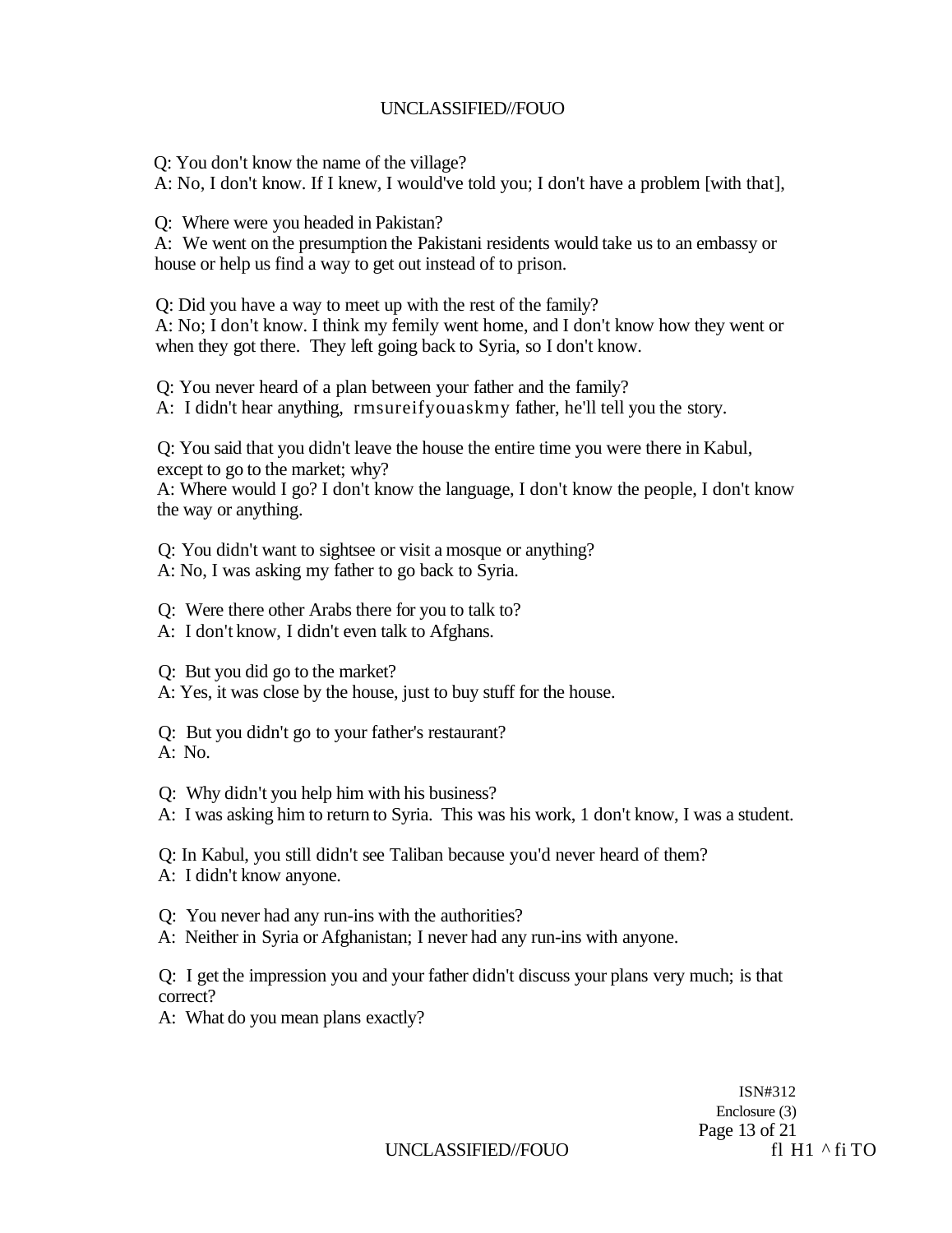Q: You don't seem to know of any of the plans or movement of the family; I'm wondering why that is.

A: I am a young person, it's none of my business. For me it was just come, come or go, go; do you understand?

Q: Yes, I do. My understanding is that you're the eldest son, is that correct?

A: I have a sister that's older than me.

Tribunal President Questions to Detainee

Q: Why did you and your family go to Afghanistan? Help me to understand why you left your home country for another country. A: We went to visit my father; that was all I knew.

Q: Do you know why your father went to Afghanistan?

A: He said he was leaving to work; he said he was working in Saudi Arabia.

Q: He said he was working in Saudi Arabia?

A: He said he would go to work in Saudi Arabia.

Q: Yet he ended up in Afghanistan?

A: I don't know; you can ask my father.

Q: I get the impression you didn't have an option of whether to stay in Syria or go to Afghanistan.

A: I got out to see my father.

Q: Were you going for a short visit or to live in Afghanistan?

A: I didn't know I was going in the first place; my father said come to Iran.

Q: So you didn't know why you were going to Iran, either.

A: I knew I was going to see my father in Iran, but I didn't know where he was.

Q: And you didn't know how long you were going to be gone? A: No.

Q: You didn't have the opportunity to complete your education? A: After Afghanistan? Of course not, I went to prison, so how could I continue my education?

Q: I didn't know if you had received any type of training in Afghanistan while you were there.

A: I told you I didn't leave from the house.

**ISN#312 Enclosure (3)**  Page 14 of 21

UNCLASSIFIED//FOUO *^^ ^* 

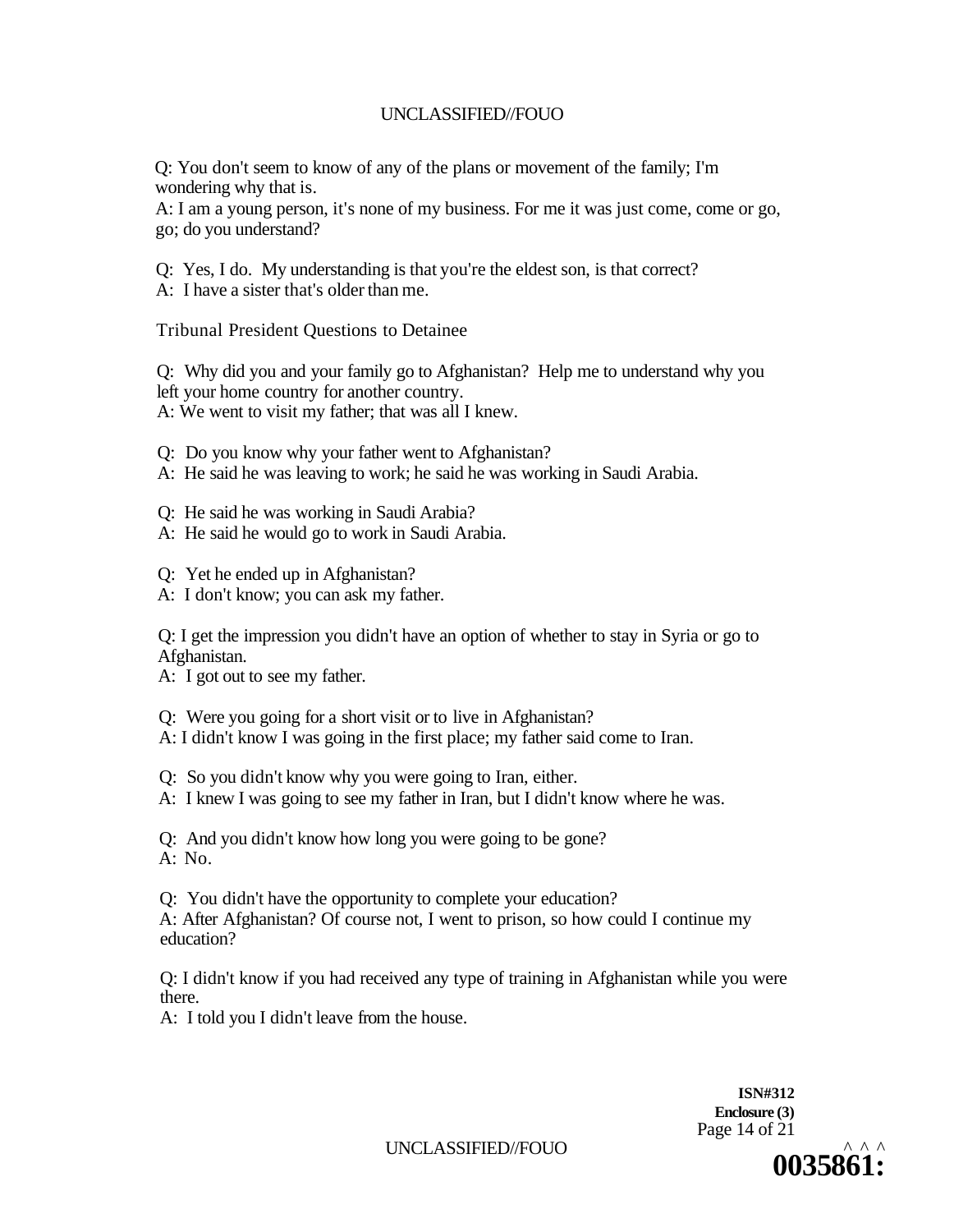Q: Do you know if your father was encouraged by anyone in his country to go to Afghanistan or Saudi Arabia?

A: No. I wish you could see how I looked when I first got captured; if you saw me you'd think I looked about fifteen years old.

Q: I need to verify your reasons for leaving Kabul.

A: After the problem occurred in America, we heard America was going to start a war against Afghanistan. We left in order to save ourselves, and our family.

Q: How did you get that information?

A: My father maybe heard it on the radio; I don't know.

Q: Was your father the only one working in your family in Afghanistan? A: Yes. The rest ofus all sat in the house, and wouldn't leave except to buy something, and come back.

Q: I guess that was really uncomfortable; you didn't know the language, everybody is there waiting for your father to bring **the** food; did the family help in the restaurant at all? A: He would prepare his things, and **the** rest of us just prepared food for us. We washed the clothes, the floor; we were busy all the time.

Q: You were in Kabul one month? A: Three months.

Q: Then you traveled to Jalalabad, right? A: Yes.

Q: How long were you in Jalalabad?

A: About a month.

Q: How did you travel from Kabul to Jalalabad? A: By car.

Q: Was that your car? A: No, we have no car.

Q: You rented it. A: No like a transportation service.

Q: Like a taxi? A: It fit the entire family; we were all in one car.

*At this time, the Tribunal President recessed briefly to bring in the Witness. The Detainee was informed he would have the opportunity to ask questions. The Witness was brought in, and given the Muslim oath by the Recorder.* 

> ISN#312 Enclosure (3) Page 15 of 21

UNCLASSIFIED//FOUO f i fi T S tftT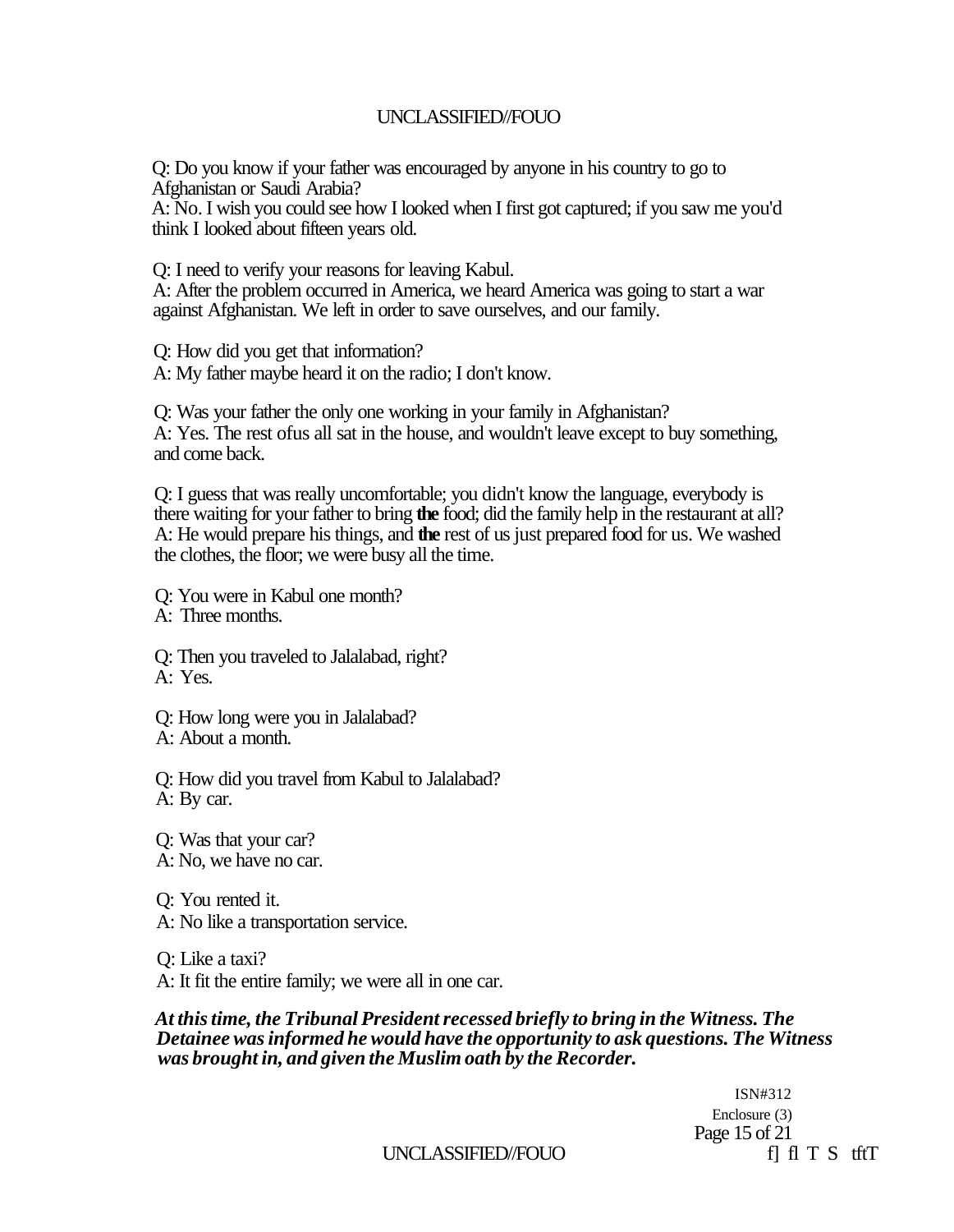#### UNCLASSIFffiD/ZFOUO

Tribunal Member Questions to Witness

Q: Is the Detainee your oldest son?

A: I have a daughter that is older than him.

Q: When [the Detainee] came to visit you, where did he think he was going to? A: For him to come to me, I told them to come to me. Truthfully, they knew I was in Saudi Arabia. I said come to Iran, and after I met them, I would call my sister's home to know where they were. I knew they were in Iran, and I called them at the hotel. I told them to come to the border of Afghanistan; from there at the border I received them; that's it.

Q: From Pakistan, how did they travel to Afghanistan?

- A: They did not enter Pakistan.
- Q: I'm sorry, Iran to Afghanistan?
- A: By land, of course, the whole way.

Q: Does your son know how to use weapons? A: No.

- Q: Who financed your family's travel?
- A: They had money.
- Q: Why is it they simply didn't fly to meet you in Kabul?
- A: They didn't know I was in Kabul or Afghanistan.
- Q: Why didn't you tell them?
- A: This is something personal; his mother knows I went to work in Saudi Arabia
- Q: Did you leave Kabul before the fighting started? A: Yes.
- Q: Why?
- A: To save ourselves, why else?
- Q: The fighting hadn't started yet; why did you feel the need to save yourself?
- A: When I heard America was going to start a war, I left.
- Q: Why didn't you go back through Iran?
- A: Jalalabad was closer to Pakistan.
- Q: Why did you go to Pakistan?
- A: To return to Saudi Arabia.

ISN#312 Enclosure (3) Page 16 of 21  $0 \t1 \t3 \t5 \tAA$ 

UNCLASSIFIED//FOUO *<sup>Q</sup>*<sup>f</sup> <sup>l</sup>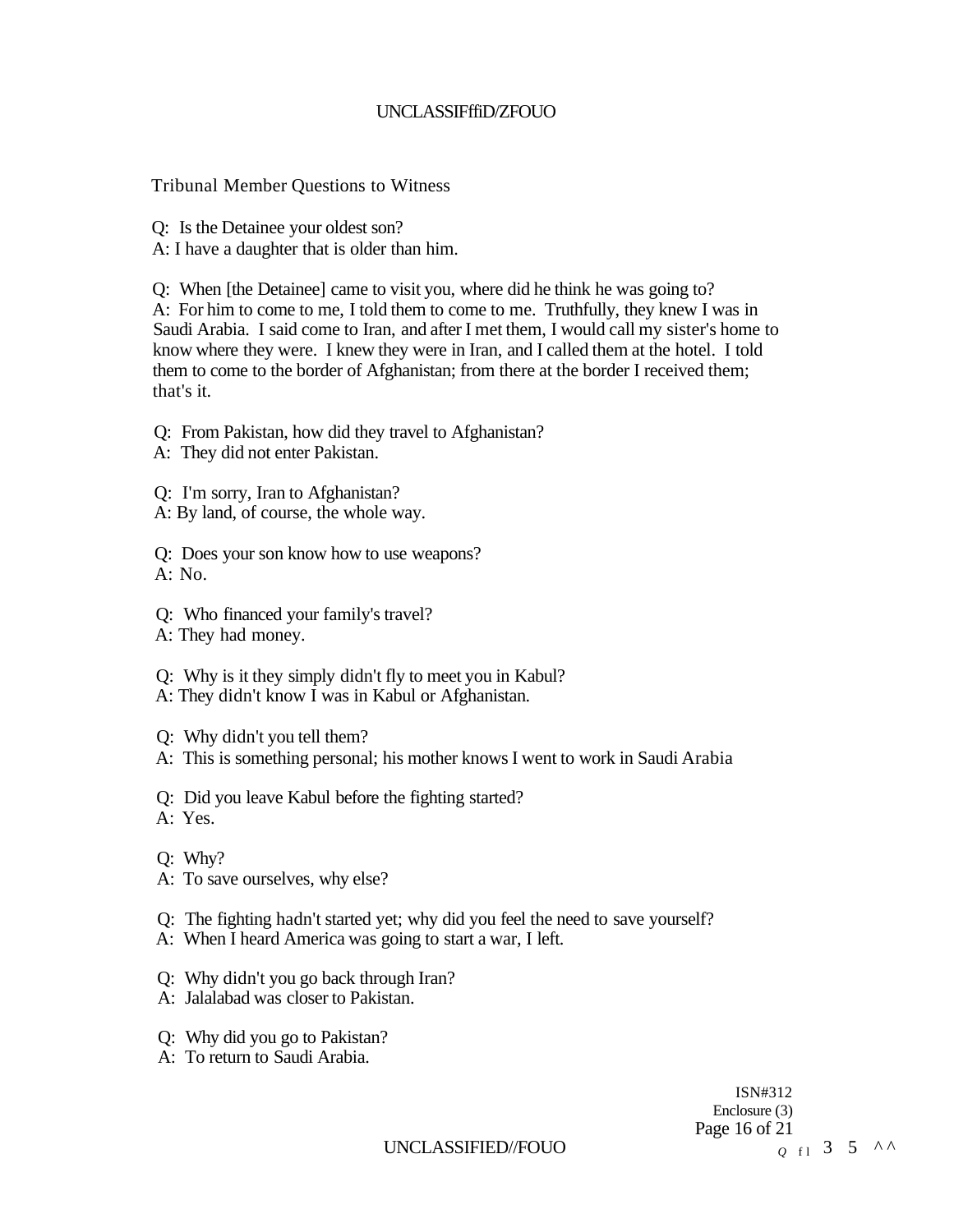- Q: To return to Saudi Arabia as opposed to Syria?
- A: It was my intention to go to Saudi Arabia, that's what I thought.
- Q: So when you entered Pakistan, what was your plan from there?
- A: When we entered my plan was to go to Saudi Arabia.
- Q: Right, but how?
- A: By way of travel.

Q: From my map, you were going the wrong direction; what was your plan to get from Pakistan to Saudi Arabia?

A: There are many ways available; from Pakistan to Iran, from Iran to Syria, and then Syria to Saudi Arabia.

Q: I understand your family was broken up just after you left Jalalabad, but before you entered Pakistan; is that correct?

A: Yes, that's correct.

Q: Where did you intend to meet them?

A: Really I told them to go to Syria; there they would make do, and me and my son would travel to Saudi Arabia. That's what I thought; it was all thoughts.

Q: My thinking is that you'd establish a meeting point inside Pakistan; obviously, you didn't do that, could you explain why?

A: No, we didn't agree on any meeting point.

Tribunal President Questions to Witness

Q: What did your son do me three months in Afghanistan? A: Sitting at home.

Q: Did he not help you with your business?

A: No; he was just at home; he didn't help.

Q: What was your reason for leaving Syria and going to Saudi Arabia, and then to Afghanistan?

A: To live free, and to work and make money.

Q: Were you not free in Syria?

A: In Syria, you are free, but don't have the money to open your own place to sell chicken and other types of food, you'd need a million or two million in Syrian currency to do that, close to 40,000 Syrian dollars. In Afghanistan, a small amount would enable you to open any business you want to open.

> **ISN#312 Enclosure (3)**  Page 17 of 21

UNCLASSIFIED//FOUO R m  $\wedge$  *ttfc*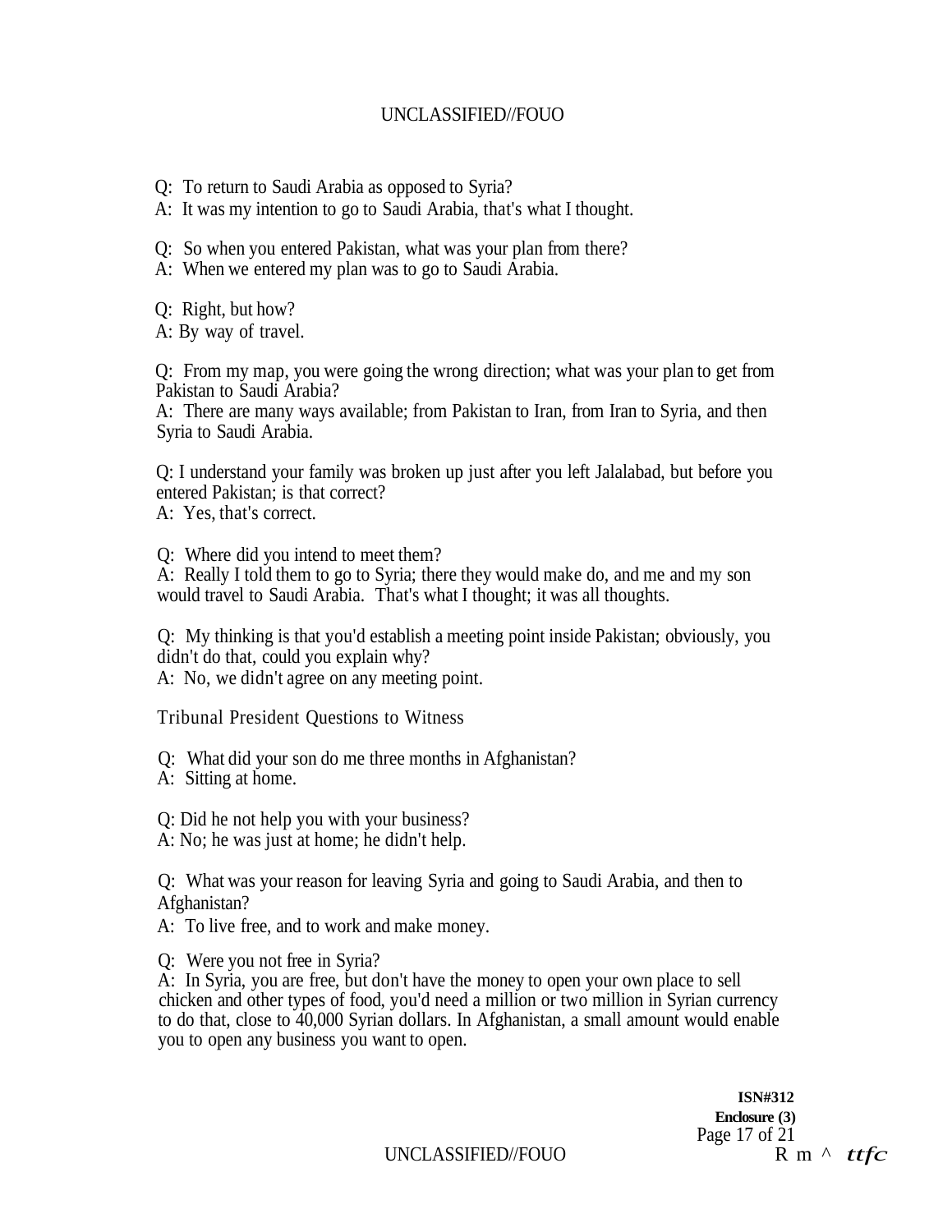Q: What was your business?

A: It was small, and then my family came; when they came, I wanted to open a larger venture, so I rented a place. I had just rented it and hadn't started to prepare it yet. When I rented it, all the problems started and all the hopes we had for this place were lost.

Q: When you say we, who is we?

A: My family.

**r** 

Q: But your son seems not to know what you're doing and why you went to Afghanistan?

A: We didn't know, but when they came, they knew.

Q: So the dreams and hopes with your family weren't there until your family got to Afghanistan?

A: The hopes and dreams someone would want to have in this world; what happened the currency and money was lost, and now we are here.

Q: Why did you move to Saudi Arabia?

A: I went to do the Hajj or Pilgrimage. The money I had was not enough to bring my family over; I didn't have the money for them to have a place to stay and transportation. That prevented me from living and staying in Saudi Arabia, because I wanted to live there but I wanted to live with my family.

Q: So why did you go to Afghanistan after leaving Saudi Arabia?

A: Because I heard you didn't need a visa or anything from the TV and media.

Q: So you were able to get into Afghanistan without a passport or visa?

A: I had the passport and it was in order, but you don't need a visa there like other places in the world.

Q: Like a work visa?

A: Residence visa, work visa, you don't need any of that stuff.

Q: Were you encouraged by anyone in Saudi Arabia or Syria to go to Afghanistan?

A: I don't know; I don't know anyone really.

Q: Did you know anyone in Afghanistan?

A: The person I stayed with, I didn't know. I stayed with him and the Taliban intelligence took me in. This person the Taliban intelligence introduced me to was Abdul Abdallah al Shami.

## *The Detainee interrupted the translator to clarify a statement from the Witness.*

Detainee: My father [Witness] stayed in the hotel, and from the hotel, the Taliban intelligence took him to meet the person he stayed with.

> **1SN#312 Enclosure (3) Page 18 of 21**  $\qquad$   $\qquad$   $\qquad$   $\qquad$   $\qquad$   $\qquad$   $\qquad$   $\qquad$   $\qquad$   $\qquad$   $\qquad$   $\qquad$   $\qquad$   $\qquad$   $\qquad$   $\qquad$   $\qquad$   $\qquad$   $\qquad$   $\qquad$   $\qquad$   $\qquad$   $\qquad$   $\qquad$   $\qquad$   $\qquad$   $\qquad$   $\qquad$   $\qquad$   $\qquad$   $\qquad$   $\qquad$   $\qquad$   $\qquad$

**QQ35JJTJ:** 

UNCLASSIFIED//FOUO \_ *n n*<sup>r</sup> *^* \_\_—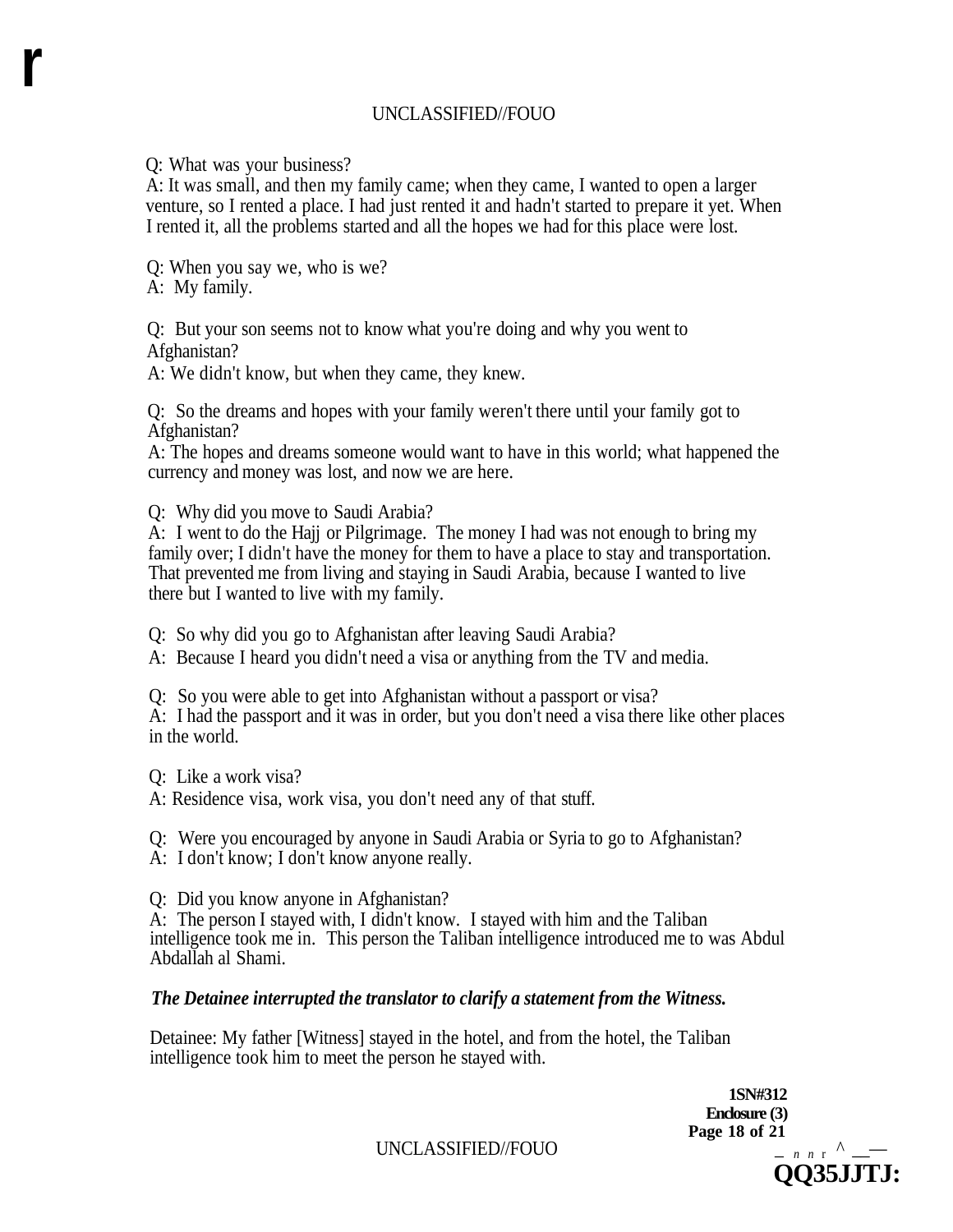#### *The Tribunal President then resumed questioning the Witness*

Q: Why did you stay with someone you didn't know anything about?

A: Because he helped me and was nice to me, and he would come with things from the market so we could work together. We worked together, me with my efforts and him bringing things from the market, and we'd prepare them together.

Q: So this was your partner?

A: No, but after I got to know him, he became my partner.

Q: Was he an Arab or Afghani?

A: An Arab.

*r* 

Q: Was he from Syria?

A: He said he was from Syria and his accent was from Syria, I don't know.

Q: Did Mohammed [the Detainee] receive any type of training when he was in Afghanistan?

A: No, it was quite the opposite. He was always saying, "Father, I want to return to continue my studies." I would tell him to wait a little; God willing I will work, and then we will go to Saudi Arabia and you can continue your studies. That is what I used to say.

Q: So it was not your intention to stay in Afghanistan with your business? A: If things were the way they were in the beginning, I would've collected the money and gone. You have to have a lot of money in the outside world, not just a little bit.

#### *The Tribunal President then asked if the Detainee wished to ask questions of the Witness {his father].*

Detainee: I would like to comment on the first question the official asked here. He said how did you get from Iran to the Afghan border. That was by car, but after that it was by plane. After we got to Afghanistan, we got on the plane. I would like to agree with what he said; from Iran to the border of Afghanistan was by car.

Tribunal Member (addressing the Witness): Do you agree with that, sir?

Witness: Yes, of course, and we discussed this in the last Tribunal; all travel was by land except in Afghanistan where they took a plane. And don't say it was a Taliban plane, it was a civilian plane; just so you have no doubts, and the company was called Ariana Afghanistan.

Tribunal Member: The Taliban came and met you at the hotel? How did they know you were at the hotel?

> **ISN#312 Enclosure (3)**  Page 19 of 21<br> $n \times n = \frac{\lambda}{n}$ UUoocoO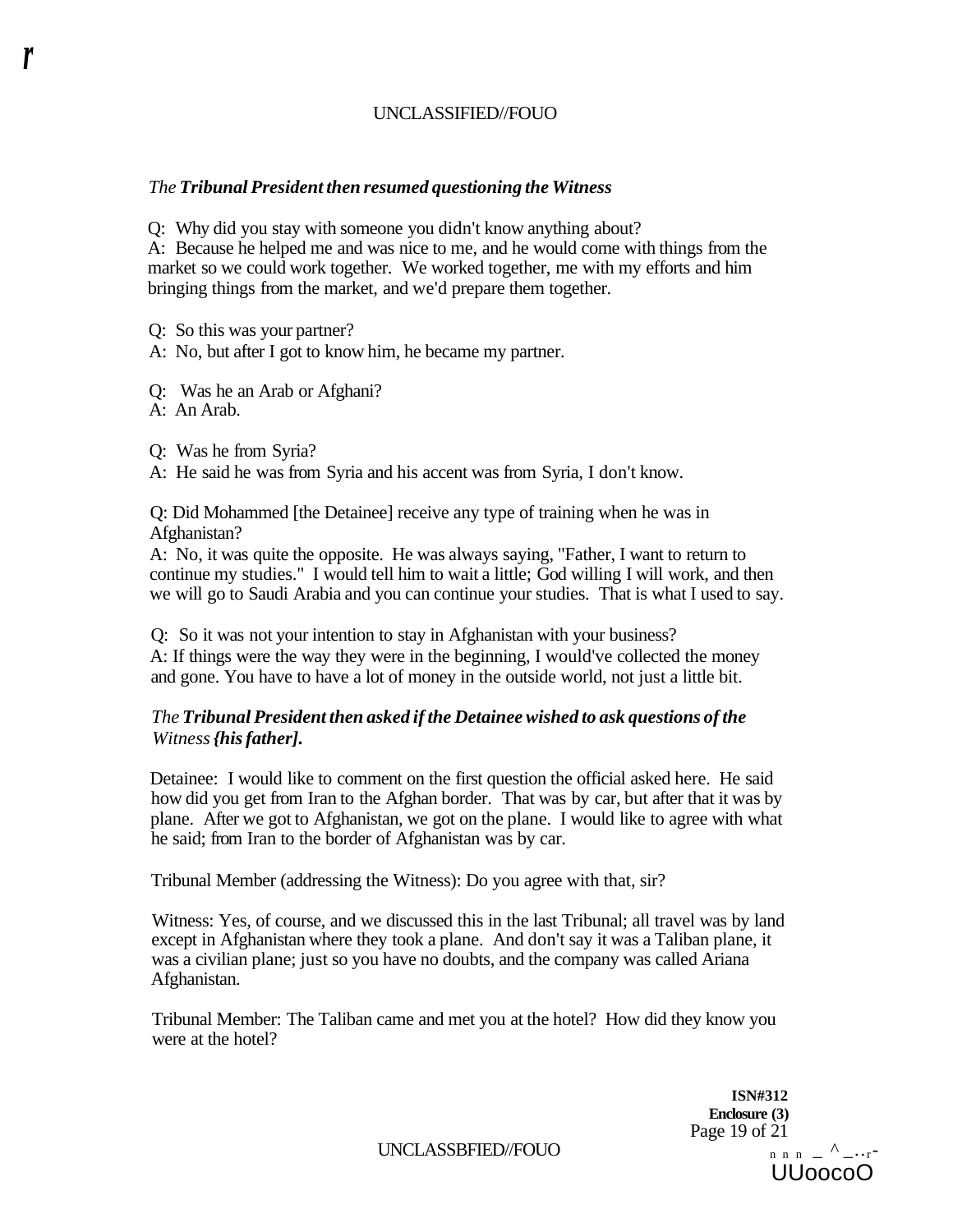Witness: Every government has its own intelligence, and they work with the hotels, and know who stays at the hotels. They knew about me from the owner of the hotel.

#### *The Tribunal President confirmed there were no more questions for the Witness, and recessed briefly to allow the Witness to be removed from the Tribunal*

*Upon reconvening, the Tribunal President asked observers and members of the press to remain quiet, reminding them that any talking could easily be picked up by the recording devices being utilized in the Tribunal* 

*The Tribunal President confirmed there were no additional questions or evidence to present, and began reading the remainder of the hearing instructions to the Detainee, Before the Hearing was adjourned, the Detainee interrupted to state the following:* 

Detainee: Miss, we do not want to return to our country; is that understood?

Tribunal President: You do not want to return to Syria?

Detainee: No.

Tribunal President: Do you have a preference of a country; we don't make that decision, but we will make it a part of the record.

Detainee: Any country my father and I can live, and we don't really have problems in Syria, but we heard about political asylum. We don't want to go to Syria because we heard if we return there, they would kill us. The reason is because for the first three years, you've been saying "terrorists, terrorists." If we return, whether we did something or not, there's no such thing as human rights; we will be killed immediately. You know this very well.

Tribunal President: We'll make that a part of the record.

Detainee: My father and I; is that OK?

Tribunal President: I understand.

Detainee: OK, thanks a lot.

**ISN#312 Enclosure (3)**  Page 20 of 21

UNCLASSIFMWOUO *<sup>m</sup>*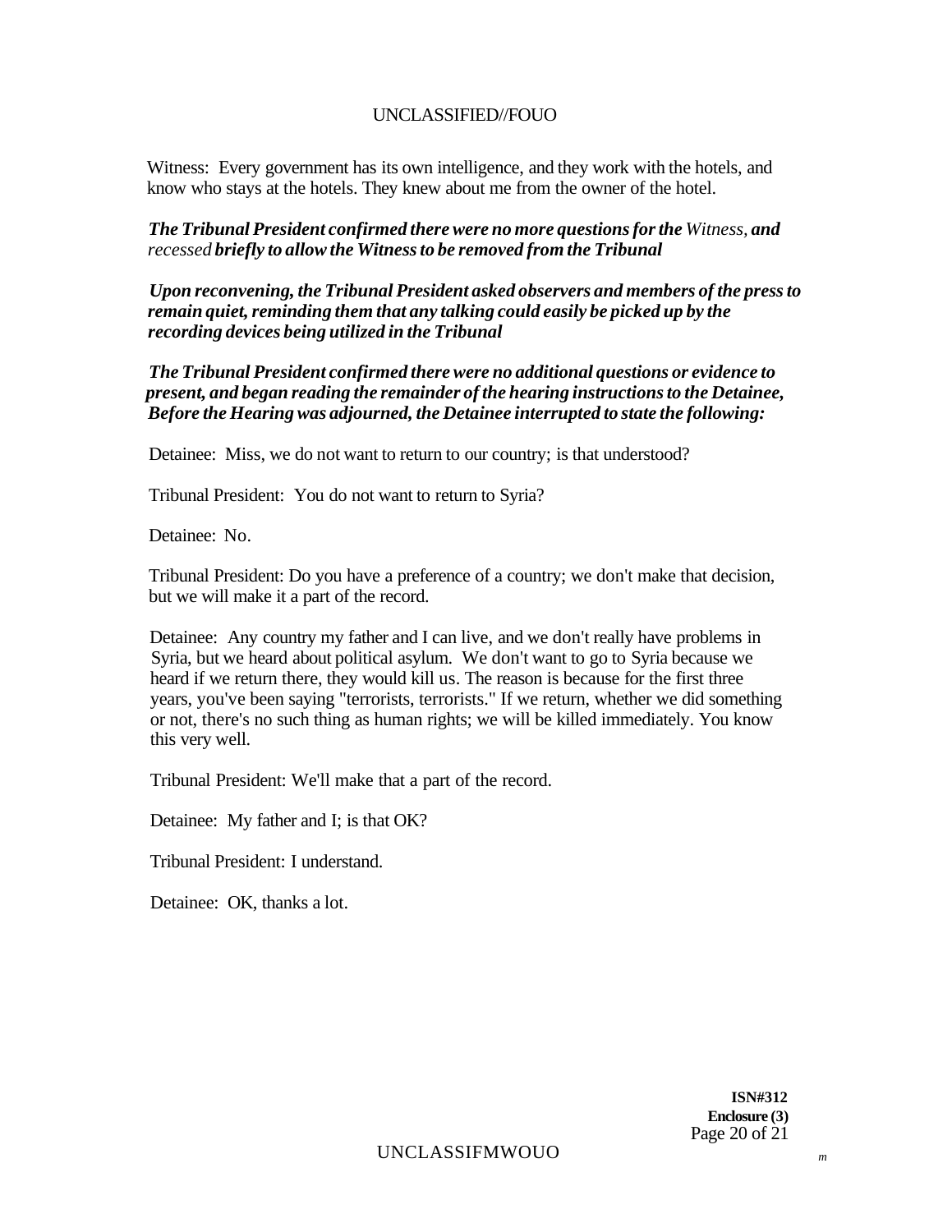#### Detainee Statement

Before I begin defending myself I would present my gratitude to all the members at this tribunal and to the personal representative and the translator and to everyone who helped in allowing me to defend myself but unfortunately I would like to let you know that we have heard, and several times, about this court, that it is merely a game presented against the detainees and as for the two words "Enemy Combatant", this is the verdict that has been presented to every detainee, for as I have understood, that the detainee, no matter what he did, this verdict will not be lifted for him even if he did the impossible, but I said a game not to mock anyone present now, but that is what I heard and I grew more sure that it is a game when I heard that all the detainees are enemy combatants and I haven't heard of one who has left as innocent except for one person.

At the start of defending myself I will say that there are numerous and many issues that you must look at and among these issues is my story and I will say it in a moderate manner, neither long nor short and if you want details about every word then I will elaborate.

The story is: I am the detainee owner of the number 312,1 left Syria in the year 2001 at the end of the sixth month with members of my family their number comes to nine and I am their tenth and our departure, all of us, was with papers that were in order-visapassport-necessary stamps- so we left Syria to Iran and when my father called to the hotel and said come to the Iranian-Afghan border we went to him and we went after that to Kabul and we stayed in it the whole time, three months, and yet close to two months and more after our stay in Kabul, my uncle's wife came and her kids and their arrival was only one week before the events, I mean the event of the eleventh of September and our stay in Kabul was in a house that my father had rented and during our stay in Kabul 1 did not leave the house except to go to the supermarket close by and I was always discussing with my father and asking to go back to Syria again to continue my studies but he said wait until I collect my money and after that we will go to Saudi Arabia. And after that the events happened and America announced that there would be a war against Afghanistan so we left immediately after America's announcement of the war, we left to Jalalabad so we could go to Pakistan to save ourselves from the war and we stayed in Jalalabad for a period of one month and after that we left with the family to a village so we could leave to Pakistan and at our arrival and before our family got out the residents of the village told my father that two of you should stay here and two should go with the family so my father chose me to remain with him and the family left to Pakistan [and the reason that made the village's residents separate us is that they said that highway robbers and thieves are abundant so if they see you they might kill you and kill the children and take the women] and after that the village people took me and my father to another village and we stayed in it for a few days and after that village to another village and we stayed in it for a few days as well and after that the village people told my father that there was no means of getting to Pakistan except by walking in the mountains so we walked in the mountains for three days, keeping in mind that we didn't know the name of those mountains or the name of the villages and upon our arrival to the Pakistani village we stayed in it for a few

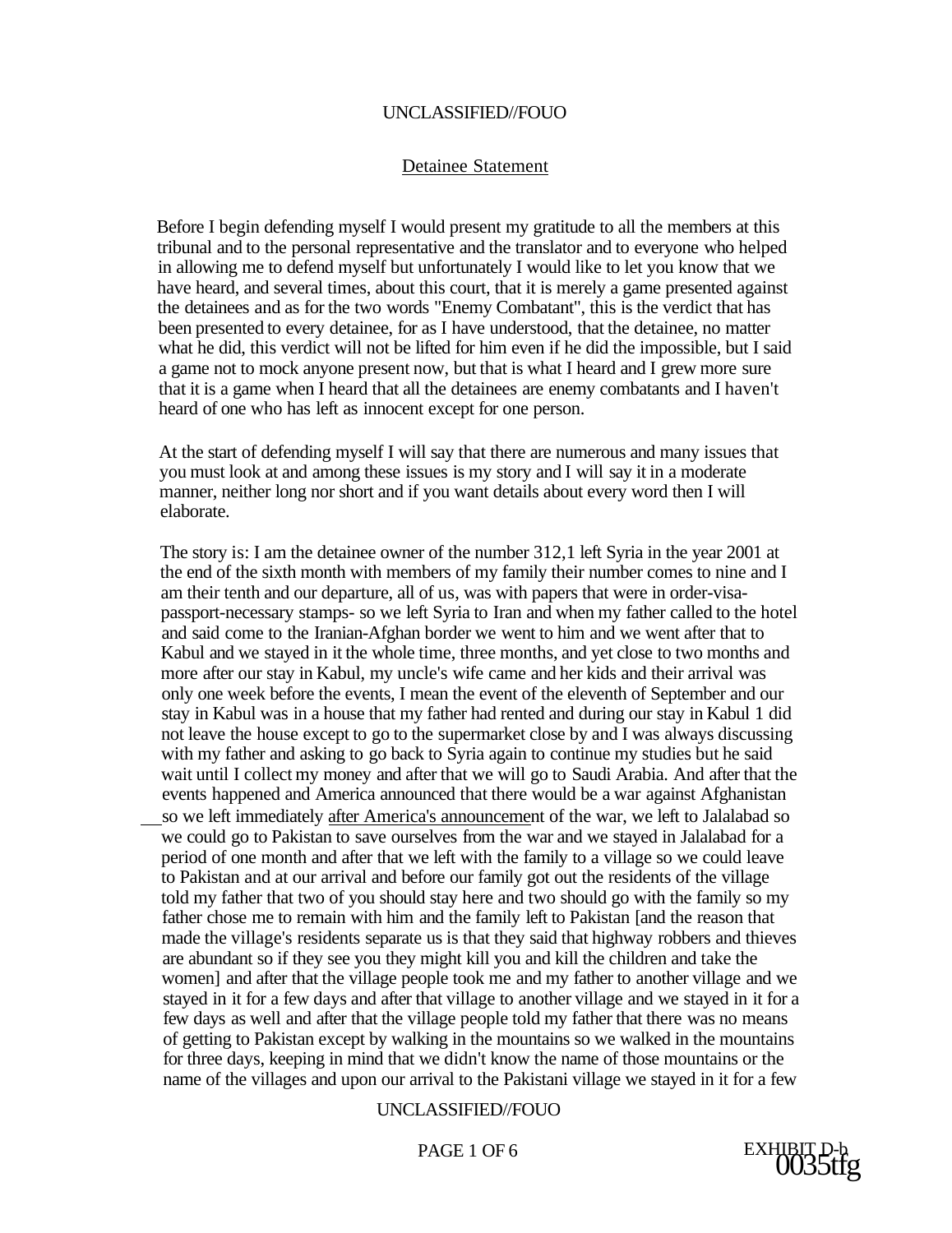days and after that they took us to the prison and that was in the first day of E1D in the afternoon. Keeping in mind that we had not done any crime or any illegal act

Note # 1: During our stay in Kabul my fathers job was in a restaurant, I did not see the restaurant but I saw him, how he prepared the food in the house then go in the morning to the market to sell it

Note  $\# 2$ : As for the members of my family they were all with my family [sixteen] individuals] among them my grandmother and her age was 67 and an infant also, his age was eight months. As for the presence of these two people in this family, these two people did not have teeth, so that should clue you in and make clear to you my father's good intentions and his purpose for which he left And his arrival with two people such as these should also make clear to you that he has no relationship with fighting or war or any groups or Qaeda or Taliban.

I will begin the defense of myself. I state that the truth and the facts is the story that I presented to you now, so if you want the truth and the facts, then this is it and if you want otherwise you can take what you want.

The personal representative has presented the accusations and the core accusation says that I am from the Taliban or Al-Qaeda.

First: If you wish for me to swear that this item is incorrect I am prepared and I have a witness to testify that I have no relationship with anyone from Al-Qaeda or the Taliban or any other group.

Second: As for the two words Taliban and Al-Qaeda and other words like Jihad-Mujahideen-I had not heard of all these words before but I had heard them for the first time in the prison here when I was asked before by the interrogators are you Taliban I would say no-are you Qaeda 1 would say no.... I say to you in a simply and easily that I am not from the Taliban or from Al-Qaeda or even from any other group, in fact I am against any person who commits hostile acts and violent acts. For my father and I, we wish for every person in the world to live with freedom and safety and peace and peace nf mind whether that person was small or hig<sub>r</sub> man or woman. And we said in the interrogation that when the events happened-I mean the eleventh of September-we cried and we were greatly saddened and we said in the interrogation also that my grandmother, this old woman, cried and said what is those innocent people's fault, to be killed? And me, my whole life I never left Syria and never left my city and this was the first time I had left my country and my age when I left was close to eighteen years. And you could know, from our stay here in this place, if we were combatants to you or non-combatants, for each one of you can go back to my behavior file and look for yourself. But despite that, I will mention to you many pieces of evidence that will show you that we have no relationship with any of the groups at all, neither my father nor me.

From these stories and pieces of evidence:

Several times my father and I saw a piece of metal that could have, as the soldier said about it, been used as a weapon and could have caused harm. When we saw these pieces

#### UNCLASSIFIED//FOUO

PAGE 2 OF 6 00358?

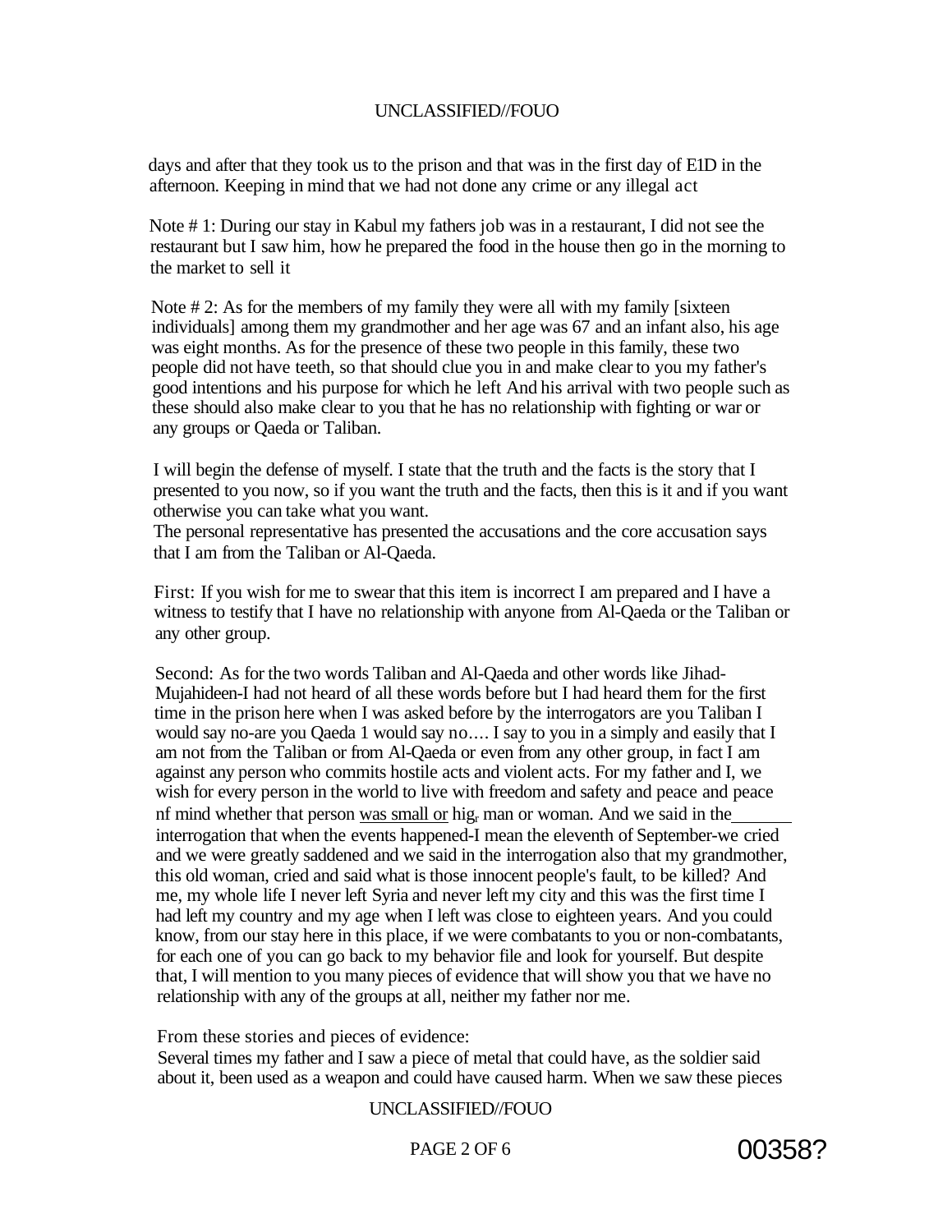we took them immediately and turned them in to the soldiers and this happened approximately over 15 times and this is all recorded with the date and time. In the very recent past on the 20\* of November, I saw two pieces of metal in Interrogation Block 7 and I gave them to the soldier and also on the  $29<sup>th</sup>$  of November I saw in the walkway of Kilo Block a piece of metal 5 cm long and I gave it to the soldier immediately and also on the  $2<sup>nd</sup>$  of December in Kilo Block by father saw a piece of metal and gave it to the soldier.

And also on the 4<sup>\*</sup> of December I saw a piece of metal and I gave it to the soldier and also on the  $4<sup>th</sup>$  of December at night in Bravo Block a soldier gave me a mask to bang my Quran on and usually this mask comes with a metal and the soldier forgot to take the piece of metal from it before giving it to me so he gave it to me with the piece of metal in it, so I took the metal and I gave it to the soldier and he thanked me and he wrote that on the computer.

And I have mentioned these stories first because I remember the date and the other stories are bigger and more dangerous that the first story. I have done very good deeds that show you my good intentions and my honesty and my father's honesty with you in all our words and it does not make sense at all if I was an enemy combatant that I would give back those things and the pieces of metal that could inflict harm. And the story is one time I was in the walkway in Echo Block and I saw a piece of metal 20 cm long so I took it immediately and gave it to the soldiers and after this good deed one of the soldiers came instead of thanking me him proceeded to threaten to kill me and he said I will cut your head and your neck without me doing anything to him. Look at how the reward was from this soldier, instead of thanking me for this deed he threatened to kill me. And the supervisors afterwards kicked him out of the Block and wrote a report about that and all the supervisors saw this that day.

And the other story in Delta Block, I also saw a piece of metal inside the room and that metal was the remains of welding, and I told the soldier about it.

And the other story happened in Echo Block in room 24,1 saw breakage in the fence and I notified the authorities about it And the room is still there and you can see it and the soldiers can all testify that my father and I have done this thing and they will also testify that we have no problems with any of he soldiers and we have maintained good behavior and fine manners in spite of all the pressures around us and in spite of the threats and the .torture that we have been through. And T will mention the stories where we have been through torture and threats and I will mention where that was and I will mention the reason as well.

The first story: During our stay in the Pakistani prison we were subjected to beatings and harsh torture until the torture led to my nose being broken and you can see it in front of you now, and during the time we were being tortured, there were Americans present.

The second storv: During our stay in the American prison in Kandahar we were subjected to torture and the reason was that they wanted us to say that we were from Al-Qaeda or the Taliban by force, my father's forehead was fractured and the Red Cross saw this and wrote a report and my left hand was fractured and I suffered many diseases as well and there were also other methods of psychological pressure and fatigue like sleep

## UNCLASSIFIED//FOUO



#### PAGE 3 OF 6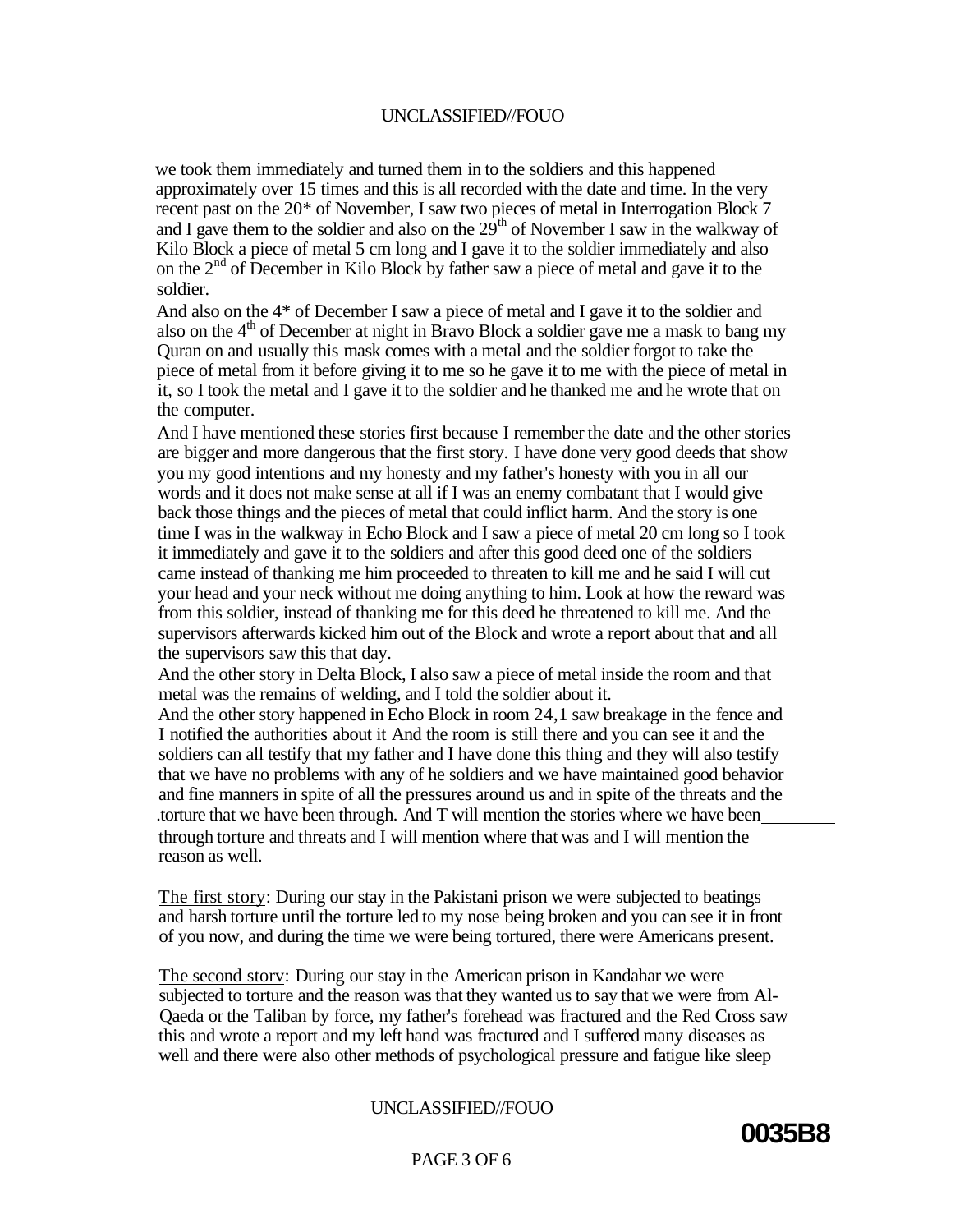deprivation for long hours and not going to relieve yourself and that is among the necessities for humans, and that prison was under the management of Americans.

The third story. During our stay in CAMP X-RAY we were subjected to bad treatment and the reason was so that we could say by force that we were from Al-Qaeda or the Taliban. In one of these stories one of the interrogators brought two wires connected to electricity and said that if you do not say that you and your father are from Al-Qaeda or Taliban I will place these in your neck and another time he drew knives and said if you don't say you are from Al-Qaeda or Taliban we will bring the knives and cut your hands and put salt in them.

And also in that same place one of the interrogators beat me in my face and at that time I was drinking water, so he hit the cup and hit me as well and the reason was that he wanted me to say by force that my father and I were from Al-Qaeda or Taliban. And also in CAMP X-RAY the soldiers came and threatened us and told us we killed your family.

The fourth story: During out stay in CAMP DELTA we were exposed to death threats and threats of handing us over to other countries so they could torture us there and after that they would bring us back here.

And 1 told you that one time after I gave the soldier the metal, which was 20 cm, long the soldier threatened to kill me.

And also the soldiers in this place told us twice, they said we killed your family and they said we know that they are 14 individuals and after the interrogators tried pressuring and torturing us to compel us by force to say that we were from Al-Qaeda or the Taliban, and when they failed at what they wanted, they came to us with temptation and enticement and they proposed to us that we lie about the detainees in this place in exchange for a cara house-and the American citizenship and they to said to us "lie about the detainees and we will give you these things", so we refused because we do not know anyone and I am sure that this method of temptation was followed with many of the detainees and I am sure that many of the detainees lied about the other detainees without prior knowledge and all this false cooperation happened for the sake of personal advantage and for the sake of the implication of the detainees and for the sake of getting out of this place. So I ask of you to look into my case thoroughly and finally, of this accusation I repeat again that we are not from Al-Qaeda or the Taliban or any other group at all and we don't have any relationship with wars or fighting and my father will testify that I am not of any group at all and my family will testify that I am not of any group at all and they will testify that mv father also does not have anv relationship with anv group at all One of the interrogators made a request of me and said to me, if you said that your father is from Al-Qaeda or the Taliban we will take you out of this place and we will send you home so I told him that my father is not from any group at all and this is the truth for my father is a food seller only and nothing else.

*The first accusation,* and it states that I traveled from Syria to Afghanistan in the year-2001 -the answer is yes I traveled from Syria to Afghanistan with papers that were in order and official and it is available with you and that was in the sixth month of the year -2001 - in the end of the sixth year

#### UNCLASSDFIED//FOUO

PAGE 4 OF 6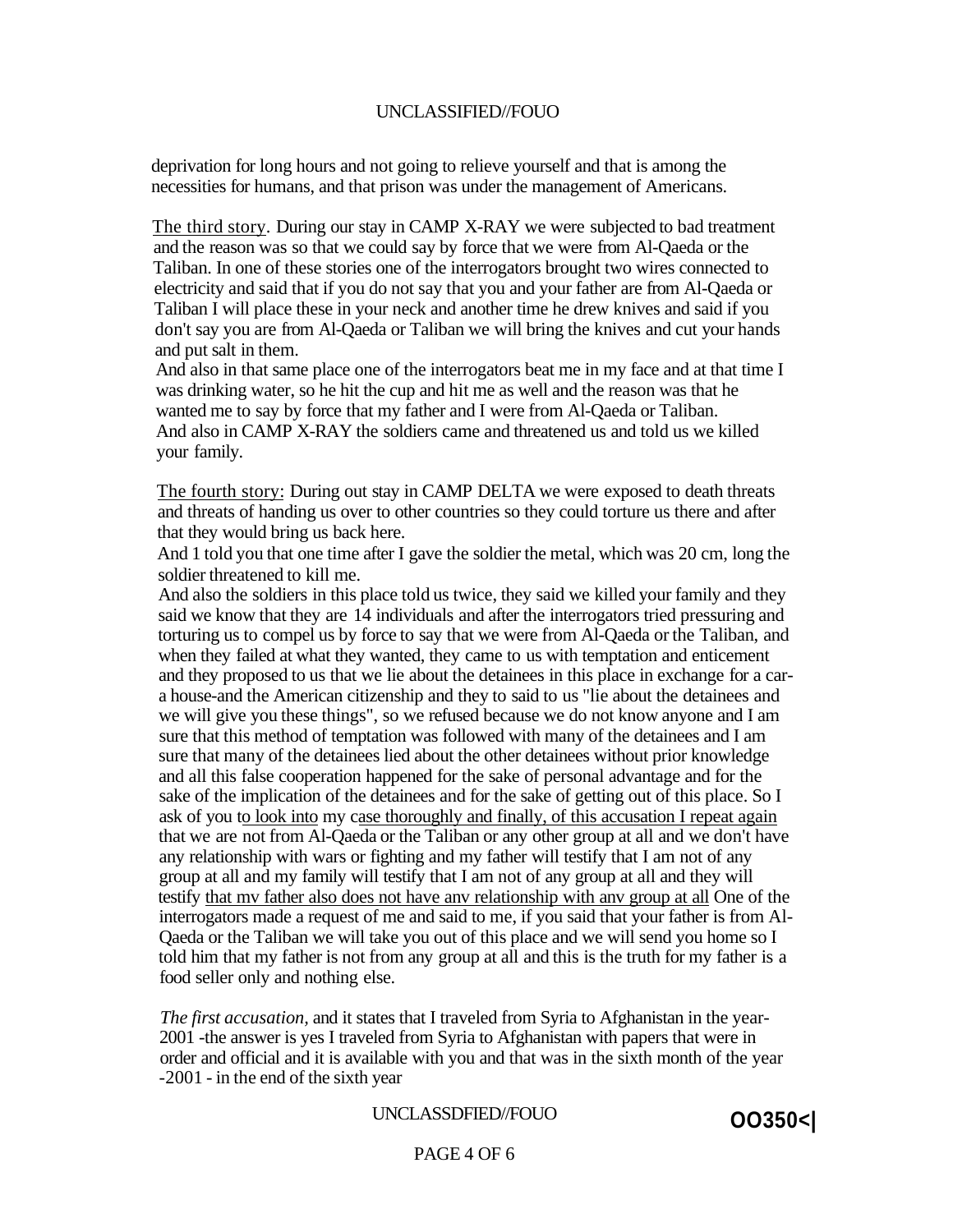Syria, which is my original country did not forbid any person from going to any place in the world except for one country and that is Israel, it was written on the passport "travel to everywhere in the world is permitted except for Israel" and you can go back to the Syrian passport office and look into this piece of information.

Therefore I don't see any problem in this accusation because I proceeded with papers that were in order and through legal means. And I did not commit anything illegal. Knowing that I entered before the events of the eleventh and before the war and in Afghanistan 1 stayed at the house during my whole time and I did not leave it and my father can testify to that

*The second accusation* and it says that my father is a veteran Mujahideen fighter My father has defended himself against this accusation at his trial, but I will repeat again that my father does not have any relationship with Al-Qaeda or the Taliban or any group at all neither does he know wars and he doesn't have any relationship with wars and he didn't leave Syria except twice and both times were in the year 1999-once to Saudi Arabia and the other time to Afghanistan, so how can this accusation say that he is a veteran fighter when in his entire life he's never left his country except for those two times. My father worked in a restaurant in Kabul and I haven't seen this restaurant but I saw how he used to place the food in the house then go in the morning to the market to sell it and I swear if you wish that my father is not a fighter and not Al-Qaeda or Taliban and does not belong to any other group at all.

*The third accusation* says that the detainee admitted that he traveled through the mountains of Tora Bora in Afghanistan.

The answer: I said in the intenogation when I was asked how I got out of Jalalabad, I said exactly that I got out of Jalalabad with mv family to a village and after that we got separated from our family and me and my father were left and the residents of the village took us to another village and we stayed in it for some days and after that we went to another village and we stayed for some days as well and after that the resident of the village said that there was no way to get to Pakistan except for walking in the mountains so we walked in the mountains for three days not knowing what the name of those mountains were nor the names of the villages that we stayed in. That is all what I said in \_the interrogation and I did not say anyttung more,.,,.

*The fourth accusation* says that the detainee was in Kabul when it was defeated. The answer: I said in the interrogation that when I heard that America was going to start war against Afghanistan we left Kabul to Jalalabad and we didn't see the war in the first place and we didn't see the defeat of Kabul or even the defeat of Jalalabad, so this accusation is incorrect and the date proves that to you and my father if you asked him will tell you when we left.

*The fifth accusation:* says after the fall of Kabul the detainee fled to Jalalabad and then to Pakistan where he was arrested.

The answer as I have mentioned to you is that we left Kabul before the start of the war so how the accusation can say that we left after the fall of Kabul I do not know.

## UNCLASSIFIED//FOUO  $0.035 *^0$

PAGE 5 OF 6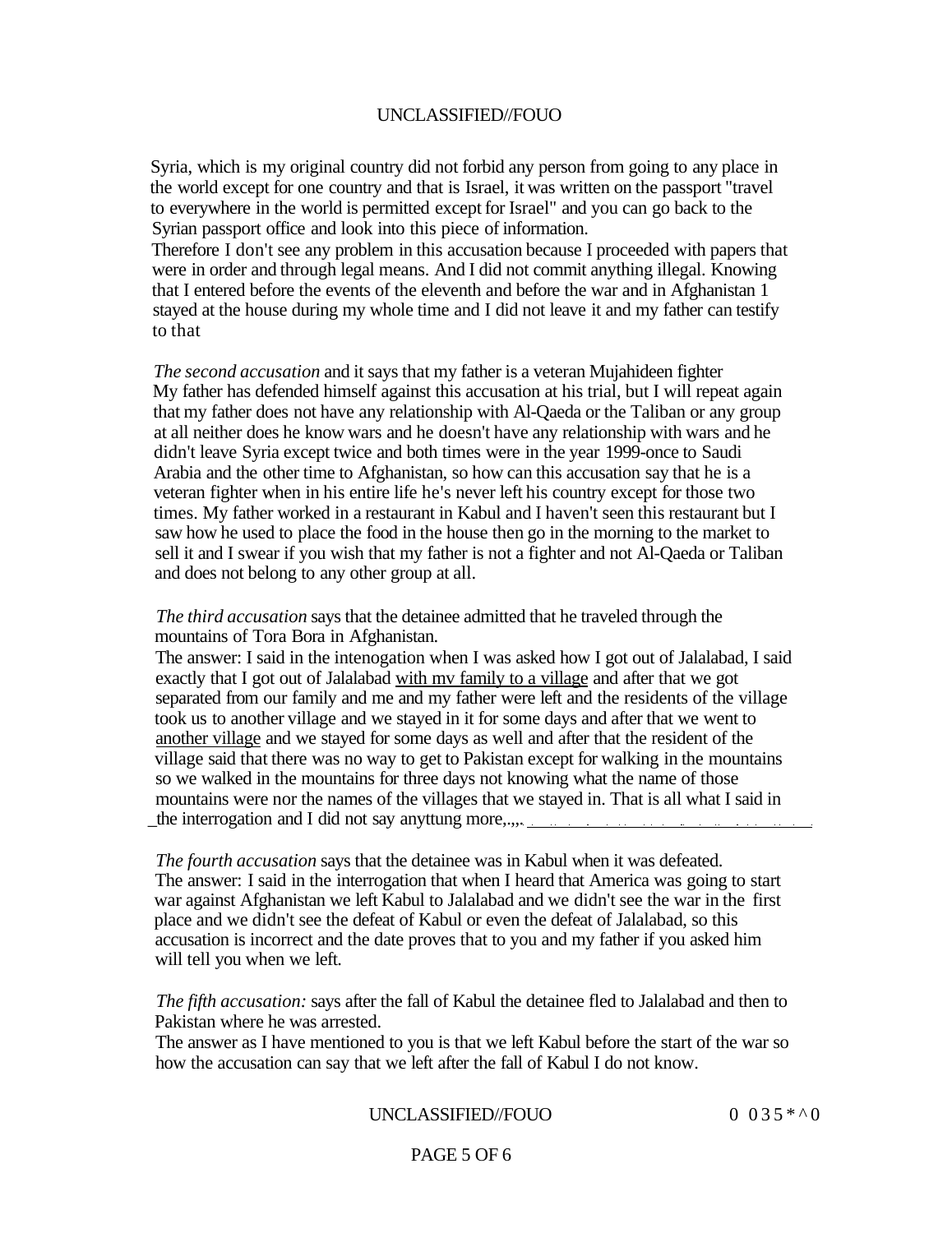Regarding our departure from Jalalabad to Pakistan, this is true, for we left Jalalabad to save ourselves from death and that is the biggest proof that shows every rational person and every individual that we are not combatants and we are not fighters and we are not terrorists and we do not have any relationship with Al-Qaeda or the Taliban or any other group, for this accusation shows you that we escaped from death to save ourselves, for the terrorist or the combatant as you say likes to die, but we are the opposite completely we do not like death and the proof is that we left Jalalabad to Pakistan and if we liked death we would not have left Afghanistan, neither us nor our family, for the person who has a mind knows that we have nothing to do with any of these wars or fighters and the accusation says he was arrested in Pakistan, but is should say he was sold in Pakistan for we ourselves were not arrested by anyone, but we ourselves entered the Pakistani village and the residents of the village handed us over to the Pakistani Authorities when we did not commit any crime or any illegal act.

Finally, this is our true story in front of your eyes and firstly and lastly I say to you that I have heard before that everyone in this place has been determined to be an enemy combatant before the trial starts and this verdict I am positive that no matter what I present in terms of evidence or witnesses or oath, I am sure that this verdict will not be lifted and thank you to everyone who is present in this hearing. The end.

12/2/2001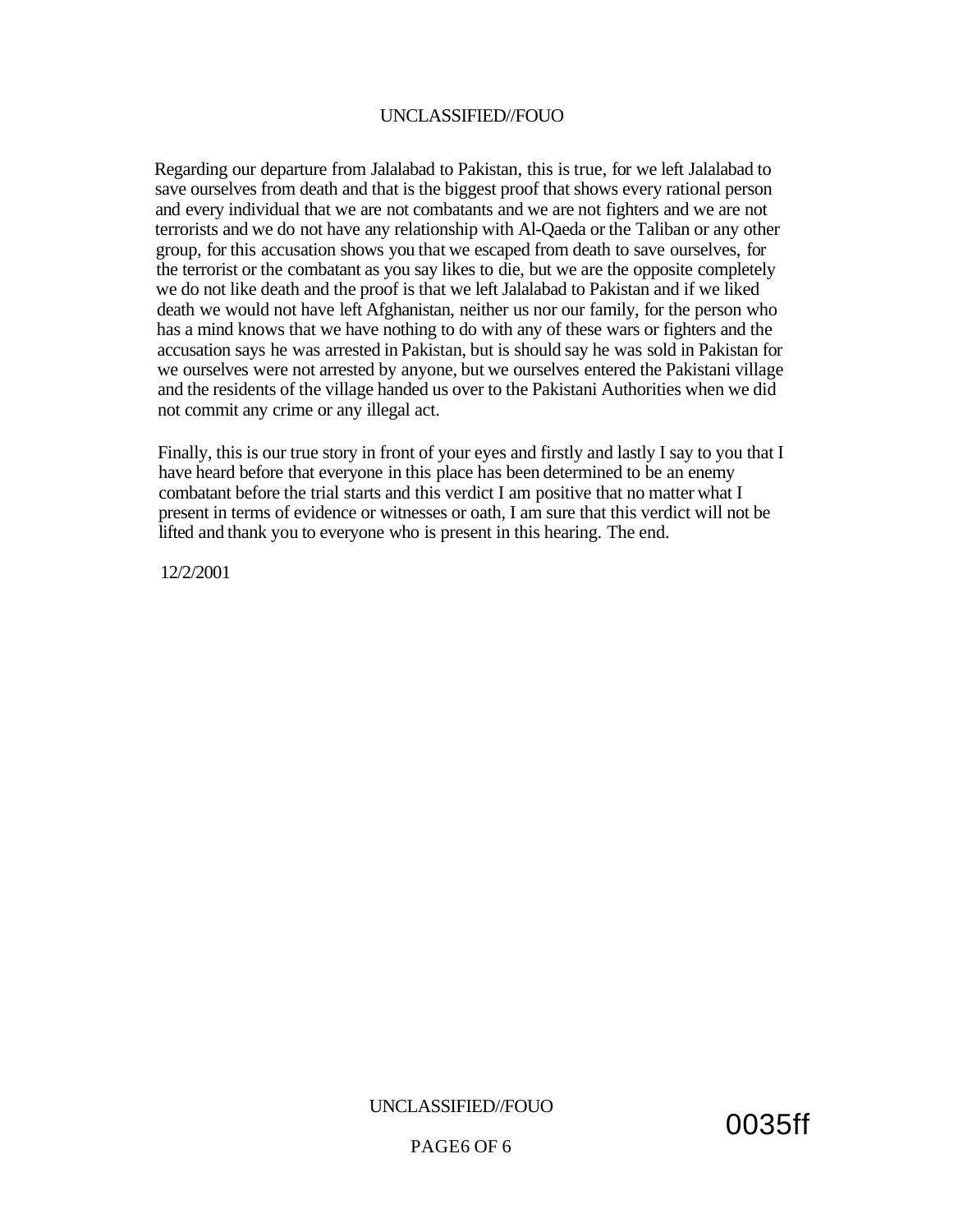#### **Summarized Detainee Sworn Statement**

*The Tribunal President read the Hearing Instructions to the Detainee and confirmed that the Detainee understood and the Detainee had questions.* 

Detainee: Yes I have a question.

Tribunal President: What question might that be?

Detainee: I'm a poor man, very disabled; I am a farmer and I have very small kids. I don't know what's happened to them. I have been here for two years in detention. I want you to take care of me.

Tribunal President: I understand. That's why we're here today, to focus on your situation.

Detainee: Okay.

Tribunal President: Do you have any other questions at this time?

Detainee: My other question is they captured me in my house.

Tribunal President: We will give you an opportunity to give us a testimony and identify information that pertains to your story as well as letting you address the unclassified summary of information at a later time.

Detainee: Okay.

Tribunal President: I just want to be sure now that you have an understanding of what we are here today for.

Detainee: Yes, that you're reviewing my case.

Tribunal President: Exactly. We will review your information, the unclassified evidence, and the classified information along with your testimony and determine whether you have been properly classified as an Enemy Combatant. Keep in mind we haven't seen any information about you. We have come here today with an open mind and we have not seen your file. As you have observed we took an oath signifying and verifying the fact that we will provide a fair and just decision.

Detainee: Okay.

#### *The Personal Representative presented the Detainee Election Form (Exhibit D-a) to the Tribunal*

*The Recorder presented the Unclassified Summary of Evidence (Exhibit R-J) to the Tribunal* 

UNCLASSIFIED//FOUO ISN#958

**Enclosure (3) Page 1 of8** 

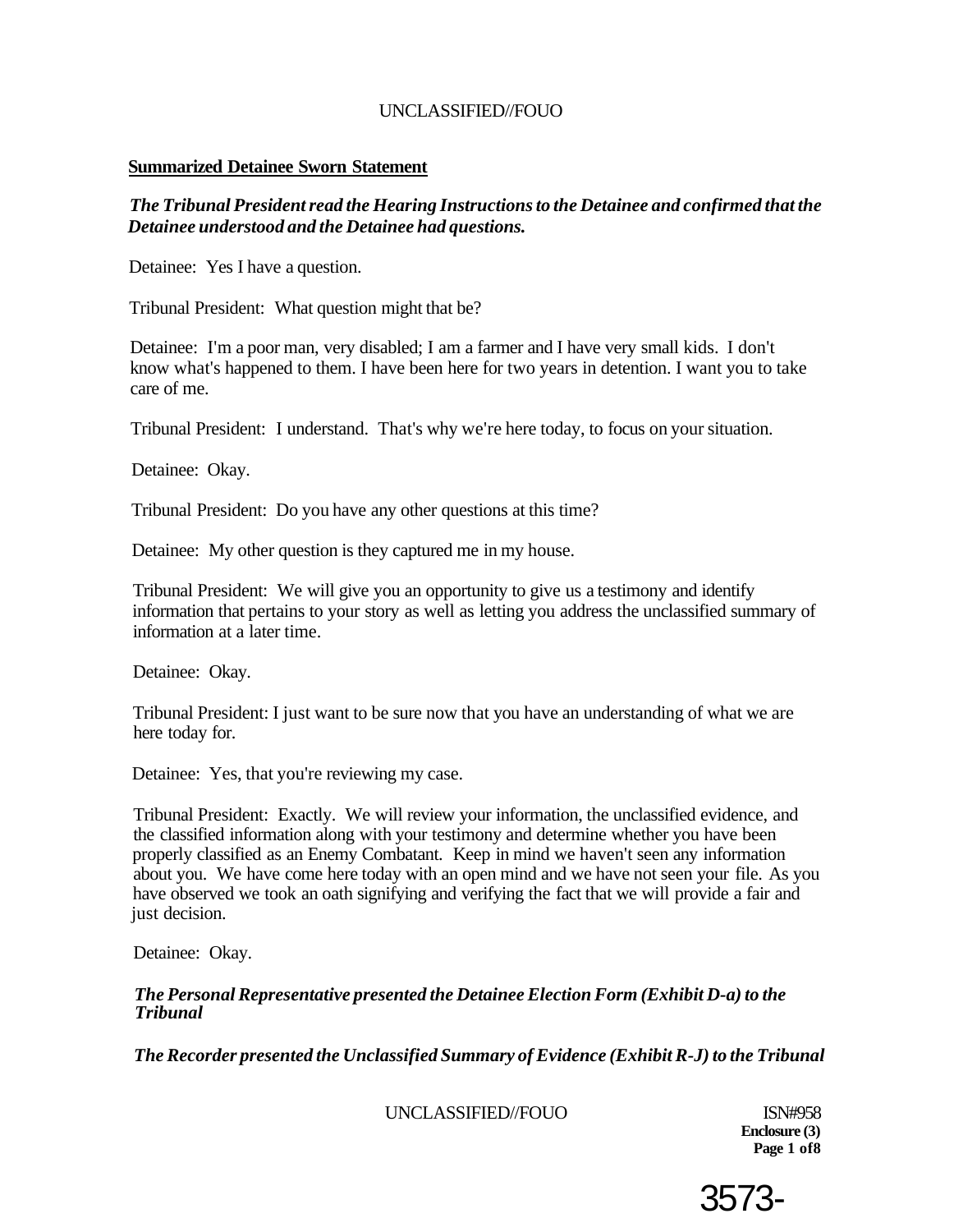## *The Recorder presented Exhibits R-2 into evidence and gave a brief description of the contents of the Unclassified Summary of Evidence (Exhibit R-l).*

## *The Recorder confirmed that he had no further unclassified evidence or witnesses and requested a dosed Tribunal session to present classified evidence.*

## *The Tribunal President, referring to the Detainee Election Form, made the following statement:*

Tribunal President: At this time I'm making reference to the Detainee Election Form. This indicates that the detainee has chosen to participate in this Tribunal, which is also evident because of your presence here today. You did request two off-island witnesses and unfortunately we have to determine that those witnesses that the detainee requested are not reasonably available. This is due to the reason that the Afghanistan government has not replied to the State Department's inquiries to date. The request was relayed to the United States State Department and subsequently to the Afghanistan Foreign Embassy. This was done on the 29<sup>th</sup> of December 2004 with a second and third request sent for an update through the state department to the Afghanistan Foreign Embassy on the  $10<sup>th</sup>$  of January. With the  $12<sup>th</sup>$  of January being the suspense date that was identified and having past, we will continue to proceed with the Tribunal as scheduled for today the  $13<sup>th</sup>$  of January 2005. I want to be sure that the detainee understands that although those witnesses could not be here today to testify on his behalf we will not hold that against him. You also have requested that a Red Cross letter be produced as documentary evidence. Those documents have been identified and made available and your Personal Representative will be presenting those to this Tribunal on your behalf. Keep in mind we are not here to punish you today. We are here to make a determination of whether or not you have been properly classified as an Enemy Combatant. We will make that decision only after we have reviewed all of the evidence; classified, unclassified and also your information that you wish to provide us today. Mohammed Nasim you may now present any evidence or information you have to this Tribunal and you have the assistance of your Personal Representative in doing so. Do you still wish to present information to this Tribunal?

Detainee: Yes. I want to present something. The allegations that you kindly presented, none of them are true. I wasn't a commander, I haven't seen Kabul yet and the weapons you named here I don't even know these weapons.

Tribunal President: Before we continue, you may wish to make you statements under oath. Would you like to take an oath?

Detainee; You were talking about an oath. I was saying that I wasn't a commander, I haven't seen Kabul, and I was just a farmer working on my land. I am a hard worker.

Tribunal President: We have a Muslim oath available that the Recorder can administer if you would like to make your statement under oath.

Detainee: In our culture, for us it is very hard to do the oath because we have to first get ready for prayer, pray, wash up and then we do the oath. It is very hard.

UNCLASSIFIED//FOUO ISN# 958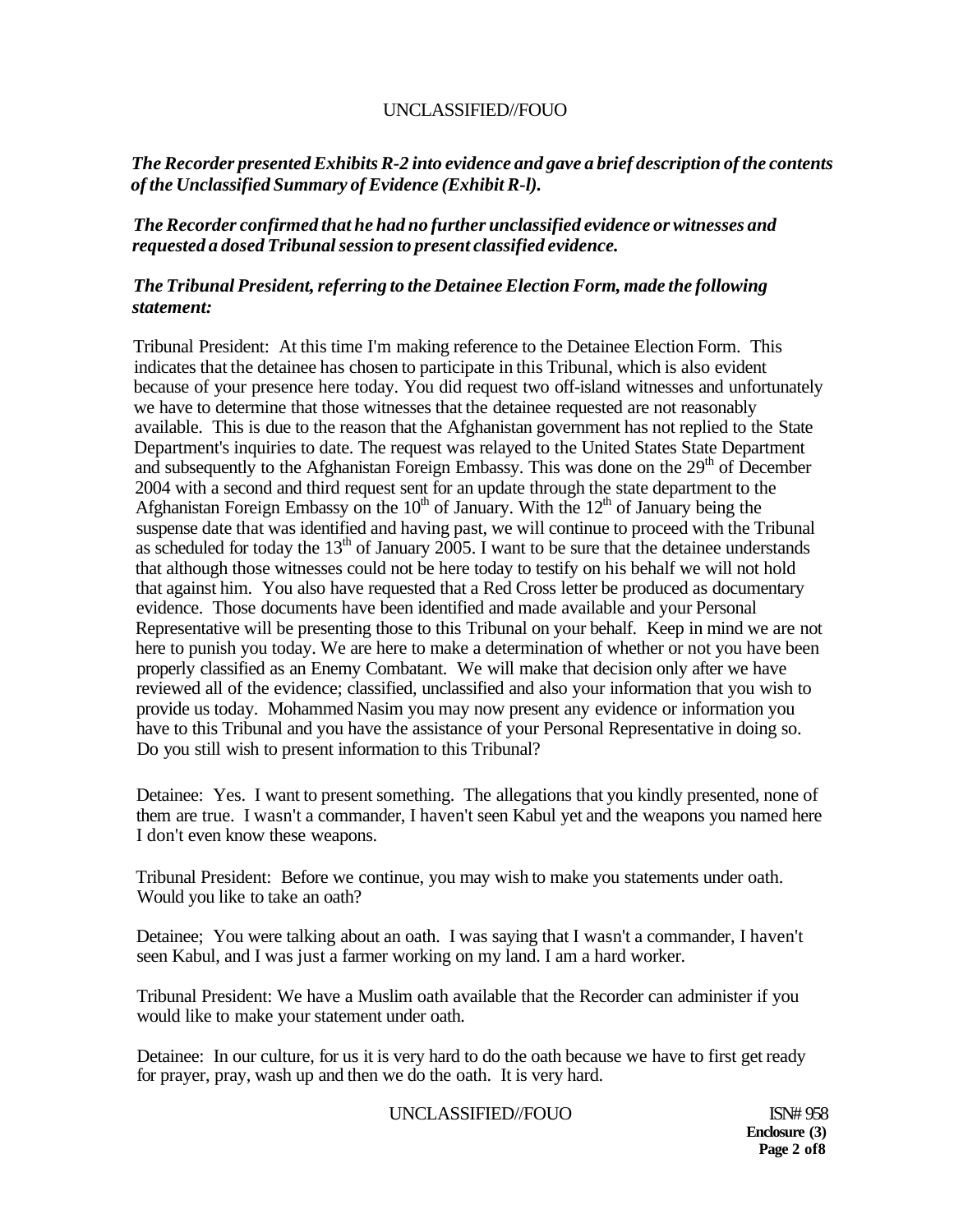Tribunal President: This will be your choice. You can either take the Muslim oath or make your statement without taking the oath.

Detainee: It's up to you. Whatever you say I will do it.

Tribunal President: As long as it doesn't offend you and if you're willing to we will administer the Muslim oath. Keep in mind it is just **a** promise to tell the truth.

Detainee: In the name of Allah, I swear that what I say will be the truth. I'm saying the truth. I swear I was not a commander. I was at my house. The eight days of the holiday, we were butchering and getting the meat ready. Somebody called me and said come here.

Tribunal President: Very well. We will accept that as taking the oath. Ifyou are comfortable, in that manner, that is certainly fine with this Tribunal. At this time with the assistance of your Personal Representative you may begin with your testimony.

## *The Tribunal President opened the Tribunal to the Detainee to make his statement*

*3.a.l. The detainee commanded a squad of Mujahadin fighters for a Kabul commander.* 

Detainee: I was never been a commander. I never saw Kabul. I was always in my area, in my place, in my home farming. I was a farmer.

*3, a. 2. The detainee '\$ squad consisted of twenty-five Mujahidin armed with twenty-three AK-47s, one RPK LMG and one RPG-7.* 

Detainee: I swear 1 don't know about the any of these weapons.

*3. a. 3. The detainee's name was referenced in intercepted radio transmissions regarding Northern Alliance troop movement.* 

Detainee: If they captured me in Shahmali (ph) in Northern Afghanistan that would be okay. I've never been in Shahmali (ph). I was at my brother's house. They captured me at my brother's house; I didn't have anything in my possession. I was just at my brother's house.

#### *3.a.4. The detainee is alleged to have acted as a sentry to report troop movement to the Taliban.*

Detainee: Actually it was the day after Eid and it was a holiday. In Afghanistan culture, we go first to the older people's house for respect and for greeting. I was going to my brother's house because he was older man me and he was very respectful for me. When I went there they had butchered a cow because that is the culture. I told my brother after we do all of the visits to people's houses we will go to our father's grave to give respect The soldiers came and called me. My brother and I got into the vehicle with them. After I saw that they were handcuffing me and covering my eyes I said for God's sake what is going on, why are you doing this, what did I do? My hands had a lot of cramps from working so hard on my farm. They took me somewhere

#### UNCLASSDFIED//FOUO ISN#958

**Enclosure (3) Page 3 of8** 

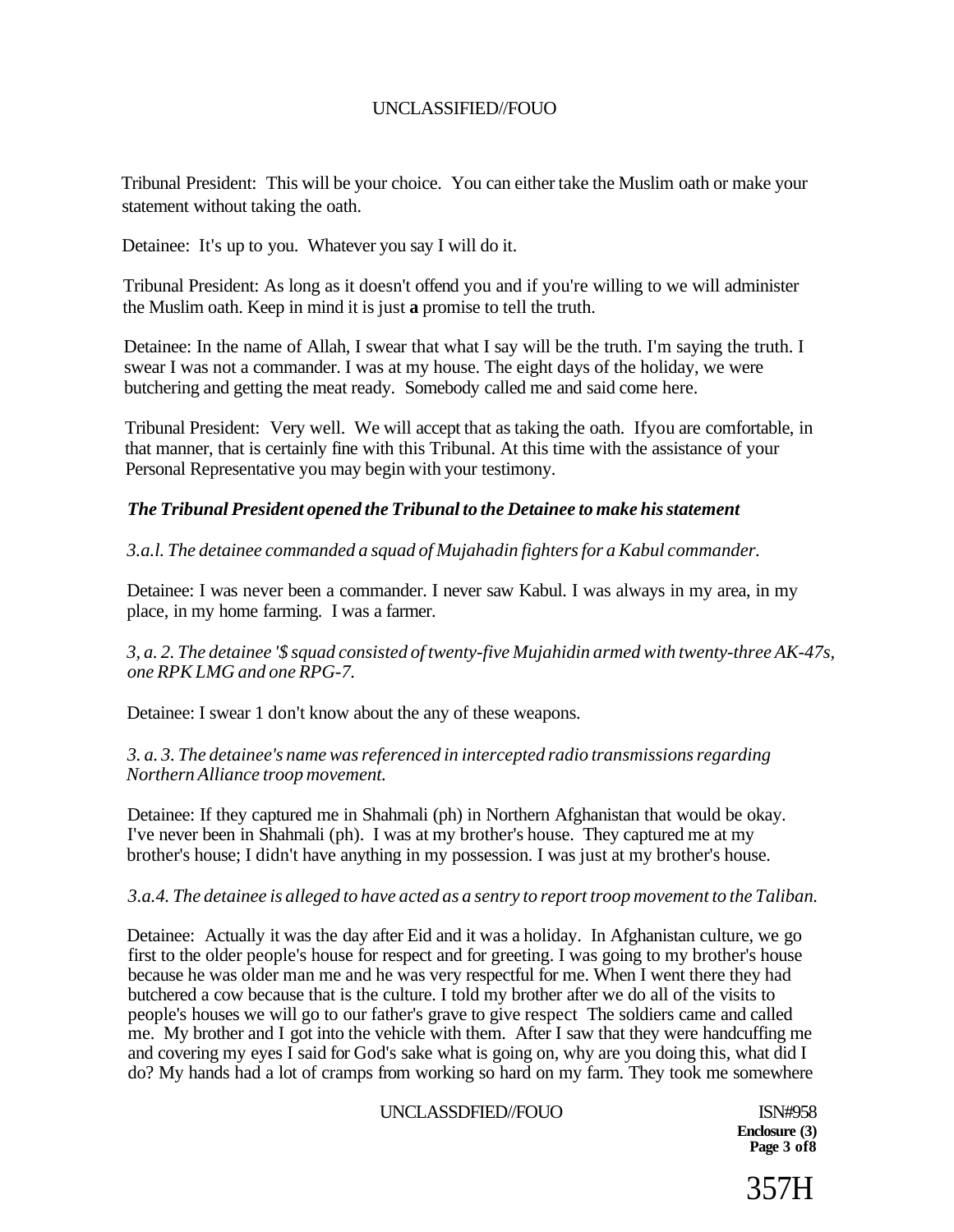for two nights. Then after that they threw me in a plane and brought me somewhere else. I asked what is this place. They brought me to Kandahar and they said this is Kandahar. After six to seven days in Kandahar they threw us in a plane again and brought me to Bagram. I asked in Bagram why did they capture me, what is my crime, do you have any proof, do you have any documentation on me, did you capture something in my possession?

## *3.a. 5. The detainee was reported to be part of an early warning system.*

Detainee: I swear I didn't report any movement. I am not a member of any system. I don't know what an Enemy Combatant is. I swear I am none of them.

## *3.a. 6. The detainee was captured on 11 February 2003, by United States forces in Afghanistan as a suspected Taliban.*

Detainee: I don't know about any of the allegations you mentioned, none of them. I am not any of these allegations. 1 don't know about them either.

Tribunal President: We may have some questions for you. Does this complete your statement?

Detainee: This is all of my statement. I am a poor man. I swear to God I wasn't a commander. I don't know any of this you are talking about. I don't know what any of this stuff is. This is all of my statement.

Tribunal President: Very well we want to thank you for your testimony today. Personal Representative do you have any questions for the detainee?

#### Personal Representative's questions

- Q. Mohammed Nasim, on the day you were captured were there any other people arrested at the same time you were?
- A. There were two other people that were captured on the same day. There was one boy and one guy and they were sitting next to me. When they covered my eyes I do not know if they were still there or gone or what have you.
- Q. You do not know what happened to these people, or do you know what happened?
- A. I don't know what happened to them. After they blinded my eyes, I don't know.
- Q. What is the name of your village?
- A. Warzai.
- Q. Have you ever traveled in Afghanistan or outside of Afghanistan?
- A. Since I knew my left and right hands I never went out of my village.
- Q. Have you ever had a problem of being contused with someone else because of your name?

UNCLASSIFED//FOUO ISN#958

**Enclosure (3) Page 4 of8** 

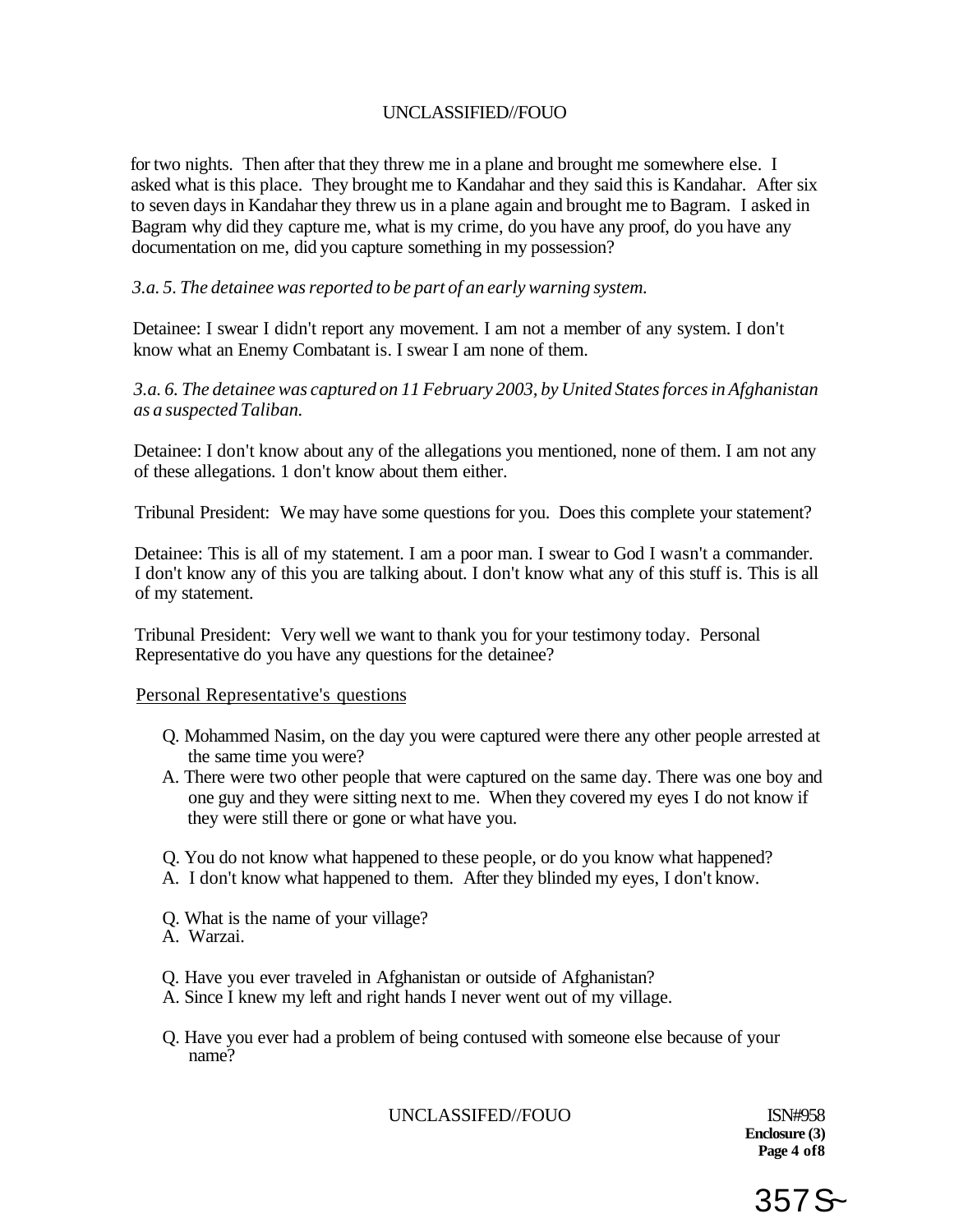- A. My name is Mohammed Nasim I am not a Mullah. The letter you received is to Mohammed Nasim.
- Q. Clarify that, what he just said. There was a letter from his father and his name is similar.
- A. My name is Mohammed Nasim and my father is Salu.
- Q. The answer to his question is that he has not been confused with people previously?
- A. I don't know, I just know that my name is Mohammed Nasim. You probably know about that.
- Q. When you were captured, did you resist during the capture? Did you struggle or fight with your captors?
- A. No.
- Q. It was mentioned that when you were captured, scraps of paper were in your pocket. Can you explain to the Tribunal what was written on the scraps of paper?
- A. When I got captured 1 had nail clippers for my nails, comb for brushing my hair, a toothbrush, three small rocks and three Tariz (ph), which are verses of the Koran. It (Tariz) is for someone who is scared, or for love or protection. A lot of people in Afghanistan keep this on them.

Personal Representative: That's all the questions that I have.

Tribunal President: Thank you. Recorder do you have questions for the detainee?

Recorder: No sir, I do not

Tribunal President: Do any of the Tribunal members have any questions for the detainee?

## **Tribunal Team's Questions**

- Q. Good afternoon. I want to try to follow on to a question that the Personal Representative asked you earlier. Are you aware of anyone else in your area where you are from with the same name as you or similar name as you?
- A. I don't know about that.
- Q. That's fine. Have you ever seen American forces in your area prior to the day you that were captured?
- A. No I did not see any American forces prior to the day I got captured. I just saw them that day.
- Q. Do you own any weapons? Including weapons to protect your home.
- A. In my house I have none. I have nothing.
- Q. Do you have a pair of binoculars?
- A. What are binoculars? I swear I don't have this equipment

## UNCLASSIFIED//FOUO ISN#958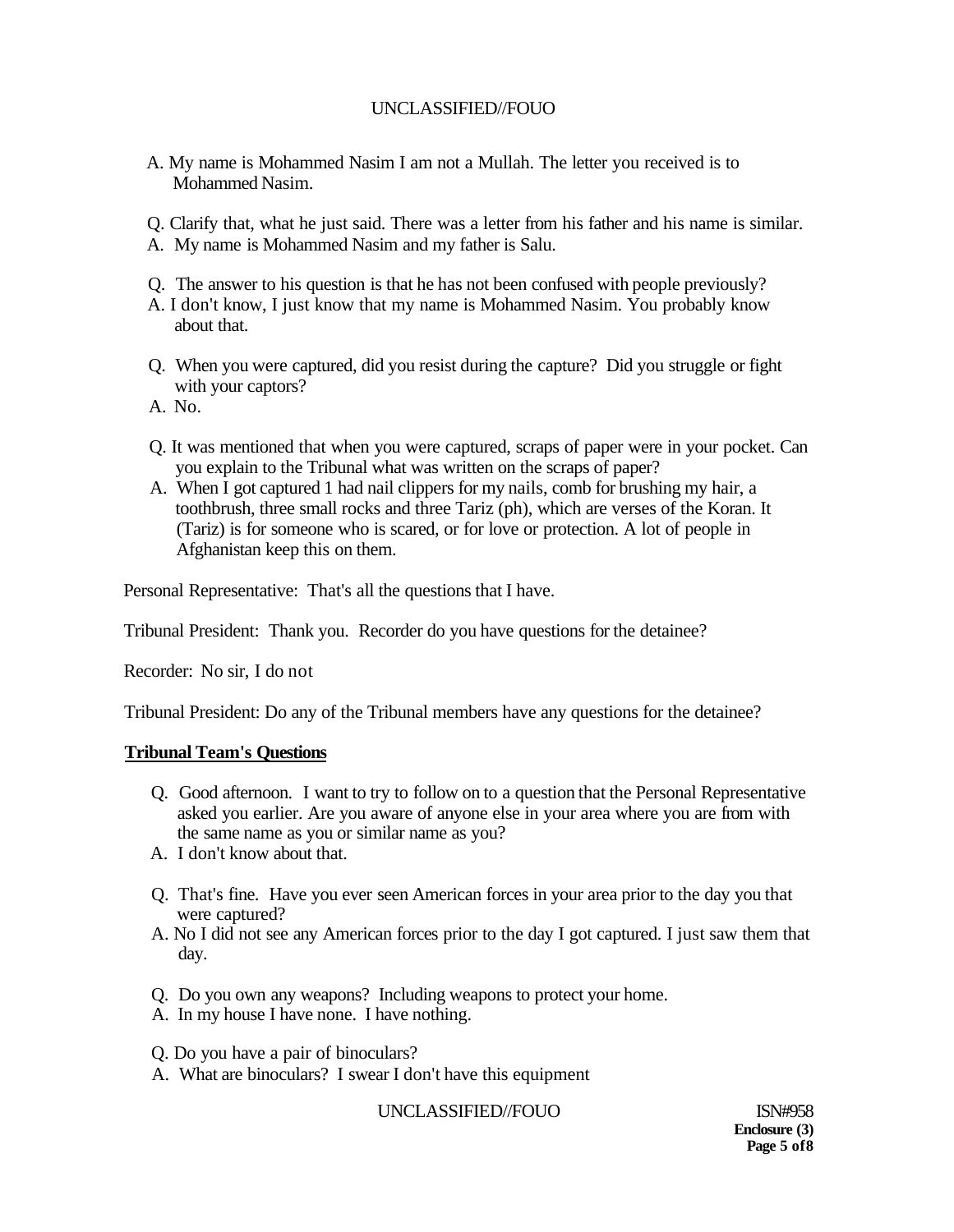- Q. Have you ever owned or operated a radio before?
- A. No I swear to God I don't have a radio and I don't know how to operate a radio either.
- Q. During the time of the Taliban government was there a local Taliban official in your village?
- A. I don't want to lie to you. I haven't seen any of them. I was just doing my farming.
- Q. On the Detainee Election Form it says you are from Warzai in the district of Baghran, in the province of Helmand. Is that accurate?
- A. Yes.
- Q. Are you familiar with the capital of Helmand, Lashkar Gah?
- A. I'm not familiar with Lashkar Gah. I just know our district is Baghran and our province is Helmand and our village is Warzai.
- Q. I'm just trying to figure out whether Warzai is in the north part of Helmand or the south part of Helmand.
- A. I don't know which way is north and which way is south.
- Q. Pakistan would be south. Were you close to Pakistan or not?
- A. We are far away from Pakistan. We are kind of south. I can't tell if it the north side or the south but Pakistan is a way from our village.
- Q. Thank you. How many people live in your village?
- A. There is a lot of people, maybe ten people. I had no close relationships with any of them. I was just busy working as a farmer.
- Q. How much land do you work?
- A. Three to four yards. I was receiving the products for five to six Harwar.
- Q. How old are you?
- A. I'm 55, maybe older but no younger than 55.
- Q. Did you fight against the Soviet Union when they invaded Afghanistan?
- A. No. Ineverdidjihadinmylife.
- Q. Did you ever have any military training?
- A. None.

#### **Tribunal President's questions**

- Q. You had indicated that you were you at your brother's house when you were captured? Is that correct?
- A. Yes. It was the day after Eid. I went to my brother's house to say a blessing, eat and a greeting. It is our culture in Afghanistan, it is common when you have uncles from your

UNCLASSIFIED//FOUO ISN#958

Enclosure (3) Page 6 of8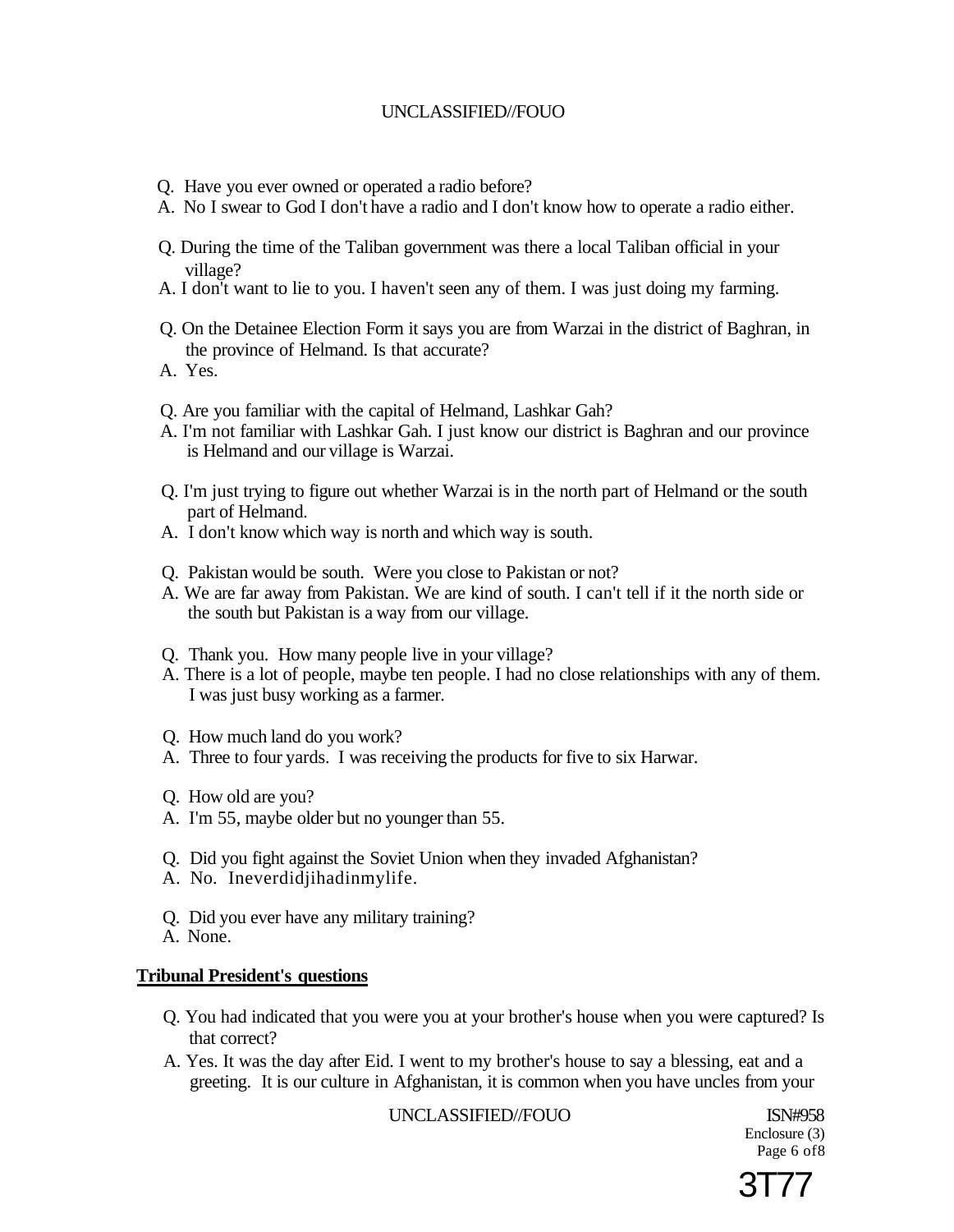mother's or father's side, or you have a brother that is older than you, you go to say a blessing or eat with them.

- Q. Was there a large gathering of family at your brother's house?
- A. No just me and one other person, someone younger than us. We were cutting the cow, the meat, and my brother said let's finish the meat and you take some to your house and I will keep some for my house. After that we were going to our father's grave.
- Q. What is your brother's occupation?
- A. He is older than me. He is a farmer.
- Q. Has he always been a farmer?
- A. All his life he has been a farmer or sometimes he brings wood to people for money, for his labor,
- Q. At the time of your arrest, did they arrest anyone else; did they arrest your brother?
- A. My brother came too; he sat with me too. My brother is very old. He is much older than me. They brought someone else, another young boy. After a couple minutes they covered my eyes.
- Q. They let your brother go?
- A. Of course they probably let him go, because he's not here. Maybe they let him go. He was very old.
- Q. As far as you know, there was no one other than you when you were arrested brought here to Guantanamo Bay?
- A. How am I the only person? Yes, I am alone in here.
- Q. The allegations on the unclassified summary, why do you think you were identified with this information?
- A. I'm surprised and amazed too! I don't know anything about any of these allegations. I am not involved with any of these allegations,
- Q. Is there a possibility that you had some enemies that falsely accused you of any of these?
- A. Only God knows if deep down I had someone as an enemy. I didn't have any enemies as far as I know.
- Q. When the Taliban was in control of Afghanistan, did they ever come to your farm and require you to provide them support in any way?
- A. No.
- Q. Did you ever have any encounters with the Taliban or al Qaida forces?
- A. I swear I don't even know the Taliban's history. I don't know the history of the Taliban or al Qaida. I wasn't involved.

UNCLASSIFIED//FOUO ISN#958

**Enclosure (3) Page 7 of8** 

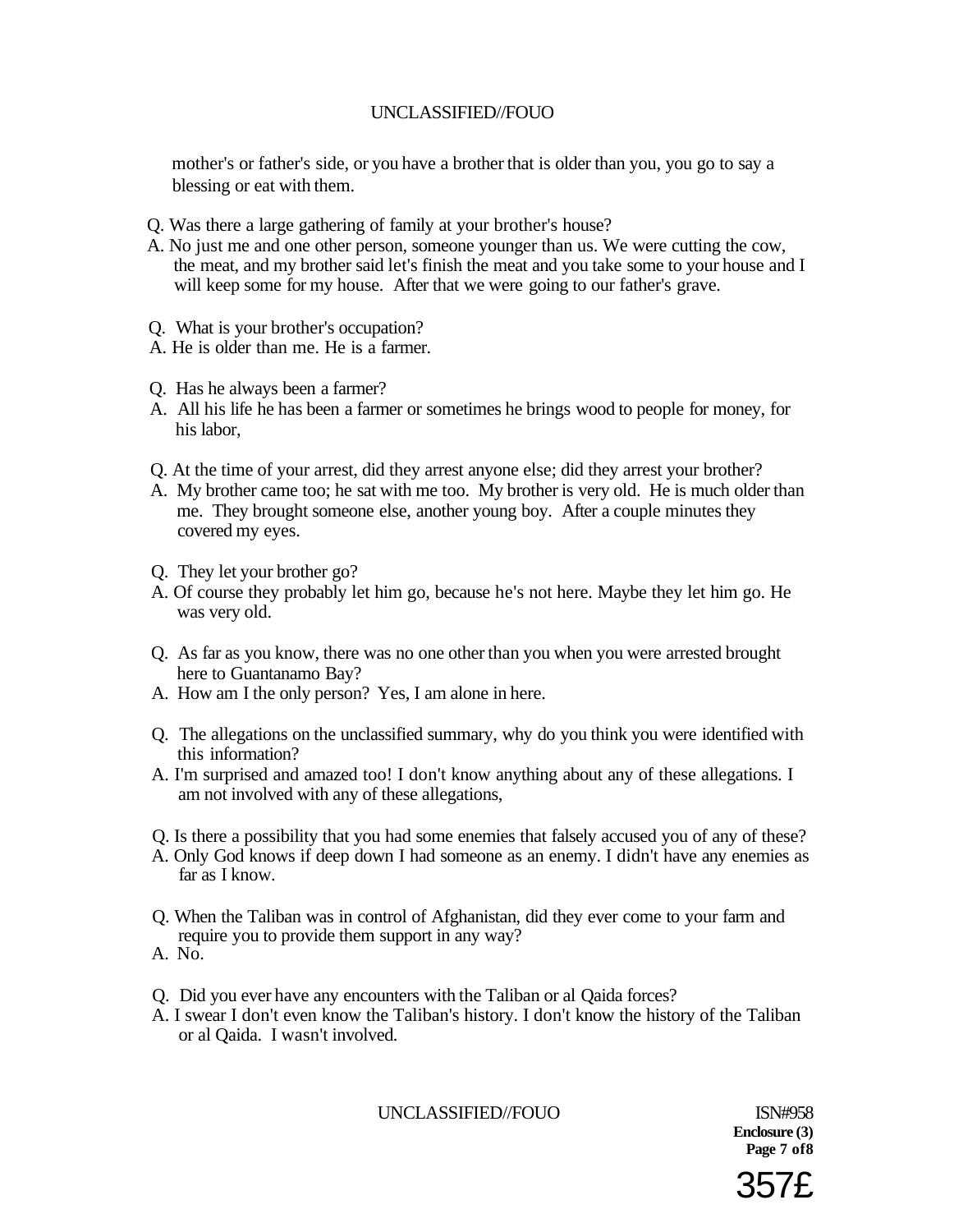- Q. The two witnesses that you requested, one I believe is your uncle and one is your brother; as I indicated earlier they are not reasonably available to testify on your behalf today. Had they been available what would they have said? What information would they have provided to this Tribunal?
- A. They would probably say that none of these allegations about me are true. These are all false allegations. They will tell you I was a fanner. It was the day of the Eid when they came to our house and captured me.

Tribunal President: Again, I thank you for your testimony today. Are there any other questions? Mohammed Nasim, do you have any other information or evidence that you would like to present to this Tribunal or any other information that you feel is important that we should be aware of?

Detainee: I want to tell you one more thing about myself. I was poor that I borrowed a lot of money when I needed it. My income was not enough. Before I got captured 1 had maybe ten pounds of flour in my house and my daughter got burned on her hands and her feet a little bit I didn't even have money to get her treatment. I am that unable and a poor person.

## *The Tribunal President confirmed with the Personal Representative that he has further evidence to submit during the unclassified portion of the Tribunal and that the Detainee had no previously approved witnesses to present to the Tribunal*

Personal Representative: Yes sir I have two personal letters to Mohammed Nasim from his family. I would like to enter them to the Tribunal as Exhibit D-b and D-c.

*The Tribunal President explained the remainder of the Tribunal process to the Detainee and adjourned the open session.* 

## **AUTHENTICATION**

I certify the material contained in this transcript is a true and accurate summary of the testimony given during the proceedings.

Tribunal President

UNCLASSIFIED//FOUO ISN#958

Enclosure (3) Page 8 of 8

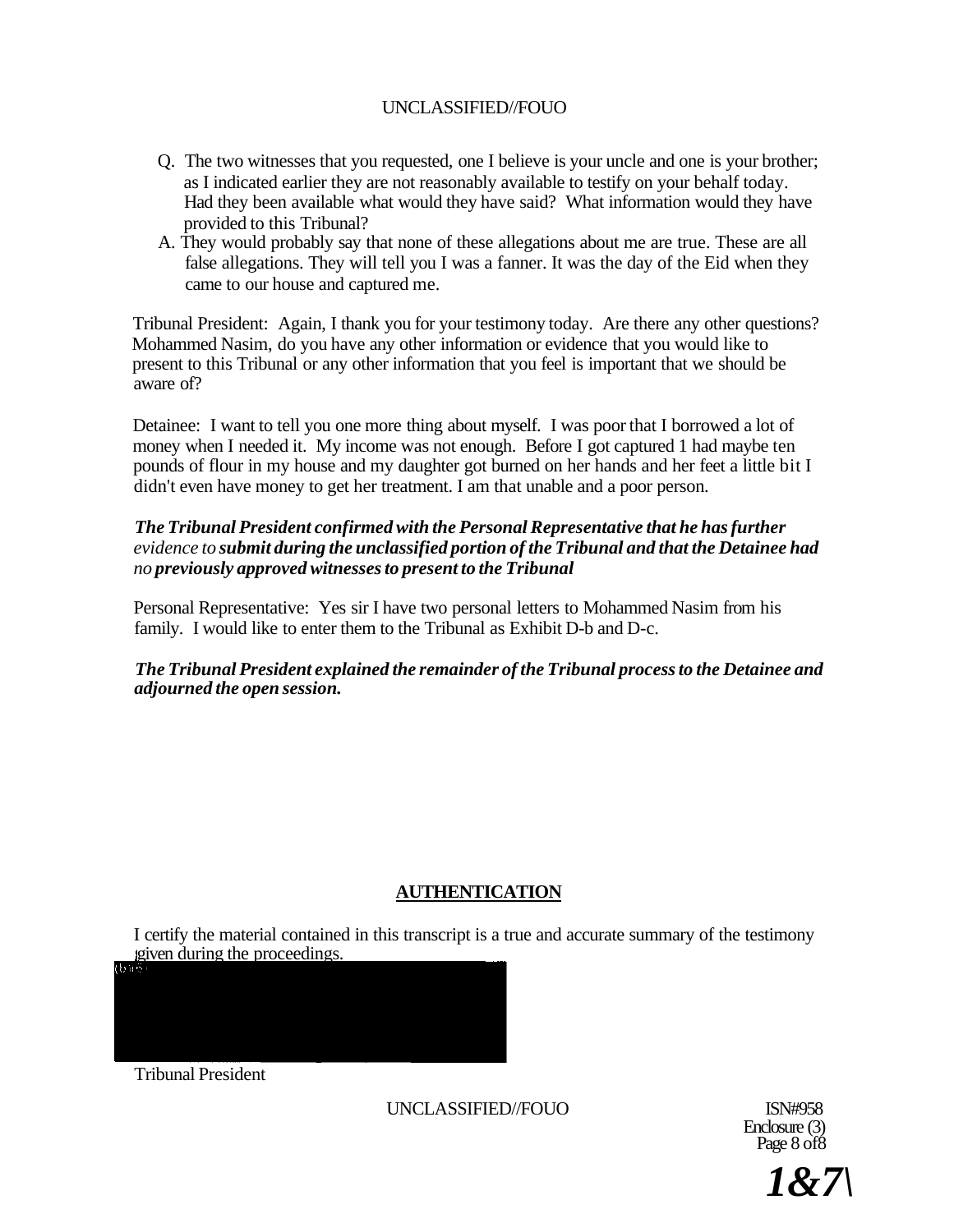*q4i* 

| Type:                   | <b>INCOMING</b>         | <b>Format:</b> | <b>ICRC</b>                           |  |
|-------------------------|-------------------------|----------------|---------------------------------------|--|
| Letter Number:          | GUAN2003I00257          | ISN: JJJ       | <b>IEH</b>                            |  |
| <b>Date Translated:</b> | 20AUG03                 | Date on Mail:  | 19JUN03                               |  |
| <b>Sender's Name:</b>   | MOHAMMAD NAIM SALO      |                |                                       |  |
| Addressee:              | MOHAMMAD NASIM SALO AKA |                |                                       |  |
| Address:                | <b>GTOM</b>             |                |                                       |  |
| City/Zip code:          |                         | Country:       | <b>CUBA</b>                           |  |
| Language:               | <b>PASHTO</b>           | <b>Family:</b> | PV <sub>3</sub><br>Yes Linguist Code: |  |

**In the Name of Allah the Compassionate the Merciful** 

**Text: Greeting from FazI, Mohammad Nairn, Walli Jan, Saat Malook and other relatives to my dear brother Mohammad Nasim to study at your good time. We were so happy to receive your letter. At home thanks God every thing is ok. All the family members will pray for you. We pray that you be released and return home.**  For your assurance I give you a reminder that at the Eid days(Muslim Holly days) you and I we went to our brothers home and I climbed up on the Padio and you told me that do not go there because it is not solid. I told you that you do not go because you did not made it solid.. Further I put you at the grace of God.

Linguist Comments:

- (1) Allah's peace and blessing on his messenger and prophet Mohammed.
- (2) Peace and Allah's mercy and blessing upon you/family.
- (3) I bear witness that there is no God but Allah, and Mohammed is his servant and messenger.
- (4) God willing.
- (5) All praise due to Allah.
- (6) God the great, and almighty.

## *&A/&-+ I>-* **-A**  35\*0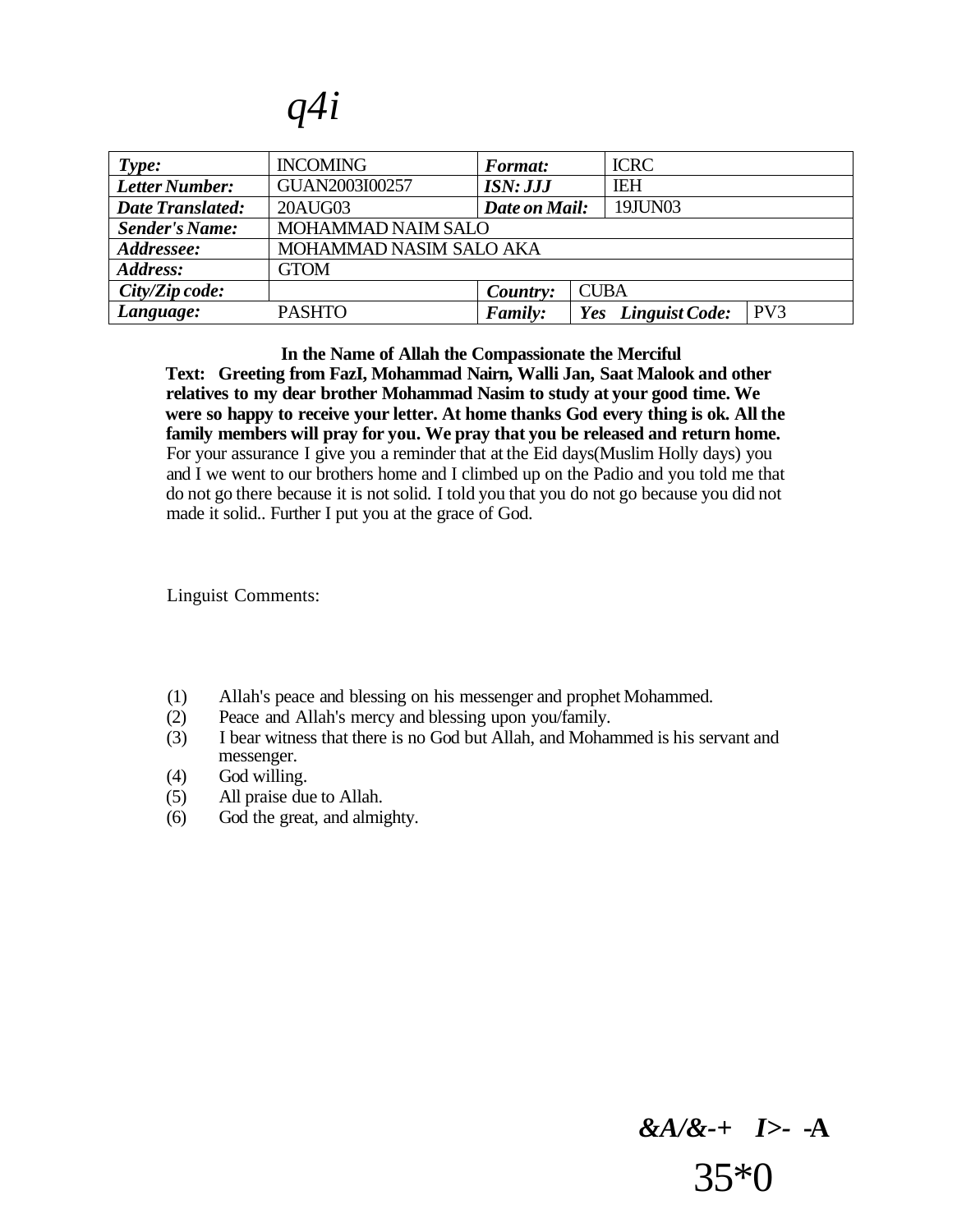| Type;            | <b>INCOMING</b>  | Format:       |     | <b>ICRC</b>    |      |
|------------------|------------------|---------------|-----|----------------|------|
| Letter Number;   | GUAN2004I01152   | ISN: JJJ      |     | <b>IEH</b>     |      |
| Date Translated; | 29 MAR 04        | Date on Mail: |     | 20 JAN 04      |      |
| Sender's Name:   | <b>FAZEL AKA</b> |               |     |                |      |
| Addressee:       | MOHAMMAD NSEEM   |               |     |                |      |
| Address:         |                  |               |     |                |      |
| City/Zip code:   | <b>GTMO</b>      | Country;      |     |                |      |
| Language:        | <b>PASHTO</b>    | Family:       | ves | Linguist Code: | PV03 |
| Phone:           |                  | Cellular:     |     |                |      |

# **Text: In the Name of Allah the Compassionate the Merciful**

Greetings from Fazel Aka, Juma Khan, Mohammad Naseem , Walijan, and all relatives and friends to Mohammad Naseem t o reach him in a good time. With the grace of God we and all relatives and friends are in good health and pray for you to be the same. We always pray for you. The marriage ceremony of Wali Khan was done and we congratulate you for that. In closing at home all condition is normal and we put you at the grace of God.

## **Linguist Comments:**

- **(1)** Allah's peace and blessing on his messenger and prophet Mohammed.
- (2) Peace and Allah's mercy and blessing upon you/family.
- (3) I bear witness that there is no God but Allah, and Mohammed is his servant and messenger.
- (4) God willing.
- (5) All praise due to Allah.
- (6) God the great and almighty.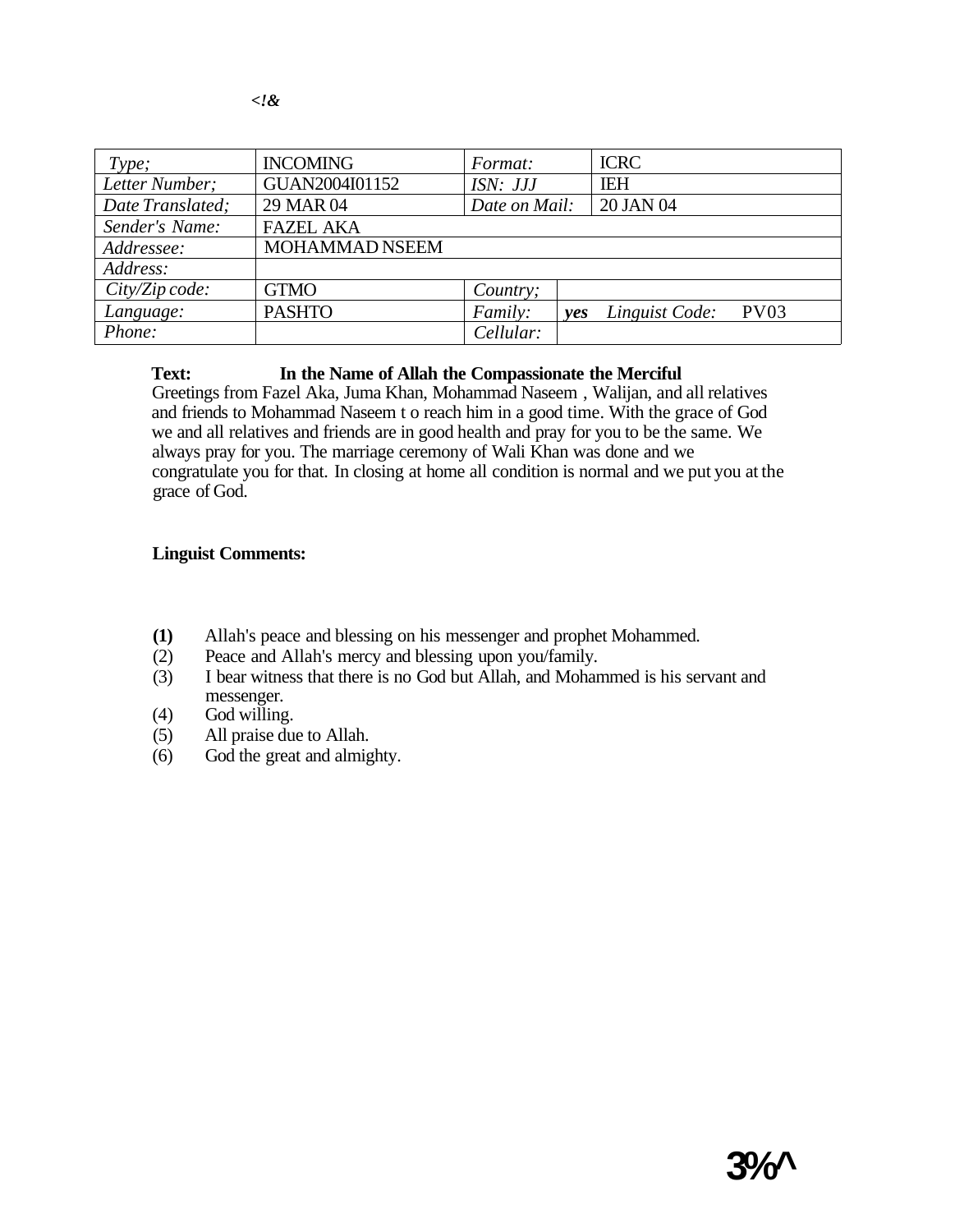#### Summarized Unsworn Detainee Statement

#### *The Tribunal President read the hearing instructions to the detainee. The detainee confirmed that he understood the process but had a question concerning his witnesses.*

Detainee: I have a couple of more witnesses from the camp. They are willing to come here and testify. Can I bring those witnesses some another day? One witness is going to come today, but I have a couple of other witnesses that are willing to come and testify.

Tribunal President: No. You have identified the witnesses that you would like to be called. We will not continue to add to the list. We have made an effort to produce those witnesses, and I'll explain that later.

Detainee: That's fine.

Tribunal President: Do you have any other questions concerning the process?

Detainee: No.

## *The Recorder presented Exhibits R-l, R-2 andR-3 into evidence and gave a brief description of the contents of the Unclassified Summary of Evidence (Exhibit R-l).*

*The Recorder confirmed that he had no further unclassified evidence or witnesses and requested a closed Tribunal session to present classified evidence.* 

*Tribunal President stated that the detainee wants to participate and has requested several witnesses. Six of the eight witnesses are off island witnesses. Three are from Iran and three are from Afghanistan. In addition to that, he requested 2 witnesses from the camp. All witnesses have been determined relevant On 20 December 2004, a request was sent out to the foreign embassy. There was difficulty processing the request through the Iranian government because the United States does not have diplomatic relations established with Iran. Efforts were still made to contact these witnesses. The request was unsuccessful, and the witnesses had been deemed not reasonably available. For the witnesses from Afghanistan, the first witness request was sent to the Department of State on 20 December 2004, the second on 3 January 2005 and a third request was sent on JO January 2005, all contacting the Afghanistan embassy. As of this date, 15 January 2005, we have not received a response from the embassy on the status of these witnesses. The witnesses \* have been deemed not reasonably available. The request for the two in camp witnesses was processed. One witness will be providing an affidavit and the other will be testifying at this hearing on the behalf of the detainee. The Tribunal President reassured the Detainee that this would not be held against him for any reason.* 

Detainee: The witness that was going to give the witness statement, he was the most important witness for me. I would've preferred to directly ask him questions. I believe that would've helped my case a lot.

> **ISN#1I54 Enclosure (3)**  Page 1 of 25

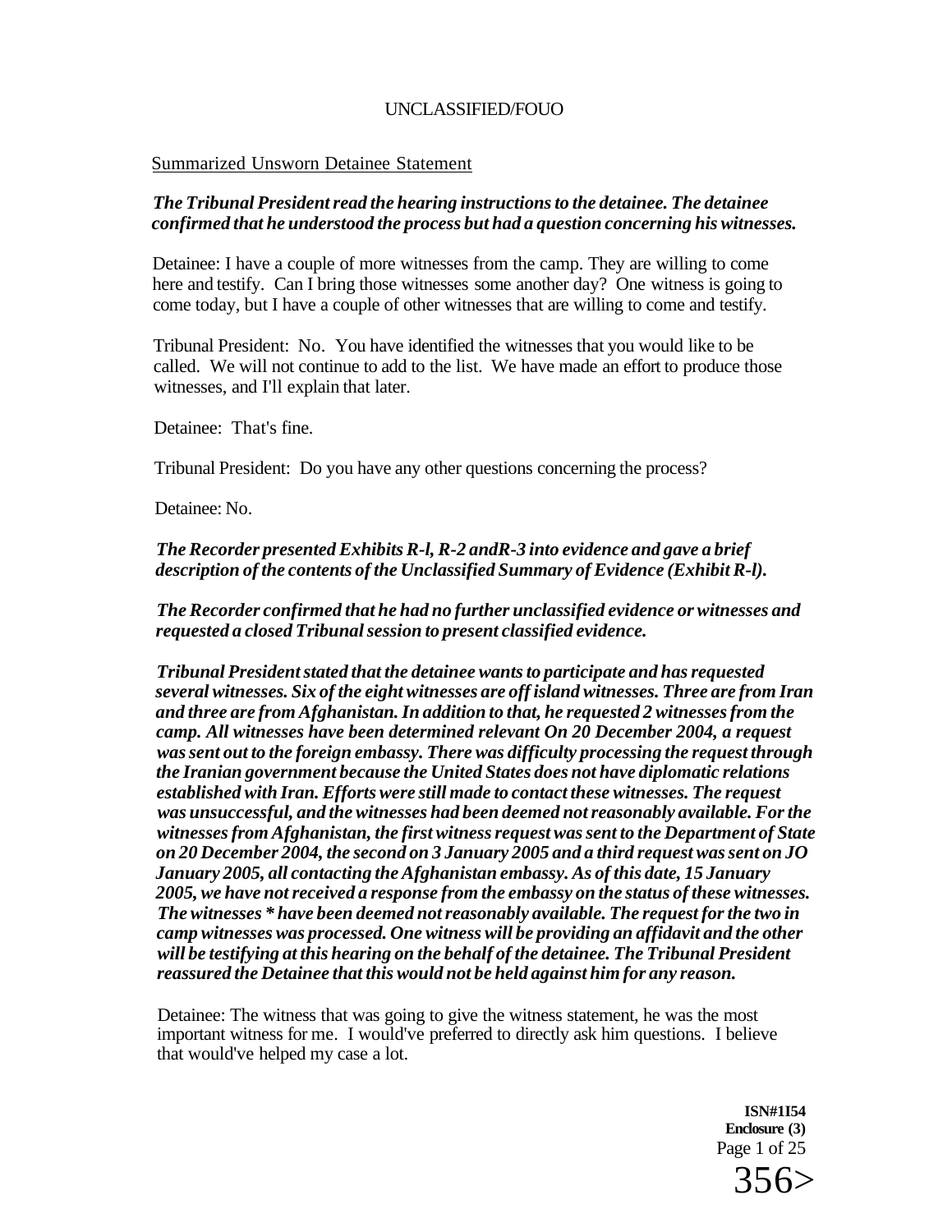Tribunal President: 1 understand. It's their choice: whether they chose to participate and in what manner.

Personal Representative: This is one of the cases where the JDOG has said that he can't attend since it's a cross camp witness. Therefore, we had to take a statement

Tribunal Representative: JDOG, for the record, stands for Joint Detention Operations Group.

Detainee: Since he was the security commander of the province of Paktia, so he knows about my case very well, and the security part of the evidence, he could've helped me a lot

Tribunal President: I understand though, we do have an affidavit from him.

Detainee: My point is, please consider his written statement when you read it, and please take it seriously.

Tribunal President: So that you understand too, we will take everything with great seriousness and give everything due process. Understand that we will take all the evidence, the testimony that we will hear from the witness in person, as well as the affidavit, and your testimony as well as all the other evidence.

Detainee: Thank you very much.

Tribunal President: Today, we've come here today with an open mind, we haven't seen any thing in your file, up to this point. As you have observed, we have taken an oath to ensure that we make our decision, in a fair and just manner. We will not make any predetermined decisions, we will only come to our decision after we have reviewed all of the evidence and heard all of the testimony today. Understand too, that since the witnesses that you requested were unable to be produced we will not hold that against you in any way.

Detainee: Thank you.

Tribunal President: A final thing from the detainee election form is that the detainee has requested no documentary evidence to be produced, is that correct?

Personal Representative: Actually, Sir, that has changed. In my follow up with the detainee two days ago he requested two items from his wallet Unfortunately, detainee property has not been available the last two days; I have not been able to contact them on that. I think he can speak to the significance of those items at some point in time.

Tribunal President: So that he is aware of it, as we deliberate his case, if we feel those documents would be of significance in our decision, then we will continue with the attempt to obtain those documents.

> **ISN#1154 Enclosure (3)**  Page 2 of 25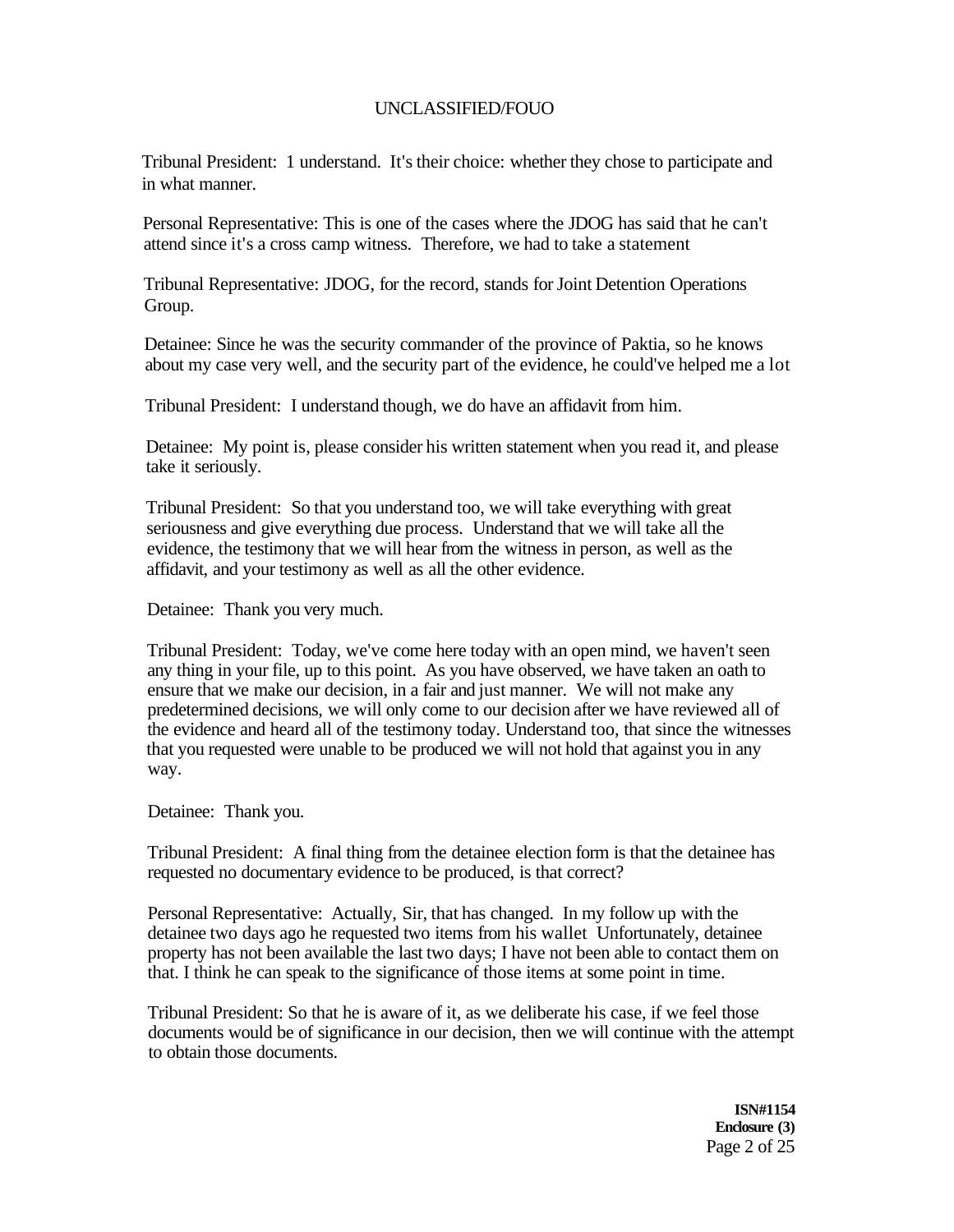## UNCLASSIFffiD/FOUO

Detainee: That's excellent Sir, thank you.

#### *The Recorder administers the Muslim oath to the detainee.*

Detainee: In the name of Allah, the most compassionate, the most merciful.

## *The Personal Representative read the accusations to the detainee so that he could respond to the allegations. The allegations appear in italics, below.*

Detainee: Mr. President and respectable tribunal members, with all respect to all of you, delighted, that after approximately one and half years for the first time witnessing a Tribunal, which apparently looks like a court system.

Mr. President, I am detained here under very hard conditions and away from all opportunities. I am a physician specialist, who was born in the city of Gardez Province of Paktia in Afghanistan in 1959. I am a Farsi speaking Shiite who belongs to an educated family. I am married and have 2 sons and 1 daughter.

I would like to add one thing, when I'm talking about dates and years, we have different calendars, so I tried to be precise but it might be approximate dates.

In 1979 during the communist and Russian occupation I left the Kabul University and immigrated and until 1990 to 1991 fought against Russians with Afghan Mujahedins. I gave them medical help. Then I continued my education and after the withdrawal of the Russians I quit political and military activities. I finished my education and became a doctor in 1997-98, which was unfortunately the time of fascistic regime of Taliban. I have spent that time of my life in immigration and adversity. In order to make a living I had to work very low paying jobs below my qualification. After the fall of Taliban and establishment of democracy and the end of April 2002,1 went to Gardez. In May of the same year I participated in the election of the Loya Jirga (commission of tribal leaders). At the beginning of that process, I had been elected by local people and then by the people of Gardez. The Loya Jirga process was under United Nations observation. I have the membership card of that Loya Jirga, that I would like my Personal Representative to see to give him a chance so he can go and find it and add it to my file. That's my proof of me being the people's representative in Loya Jirga. Please, keep that in my file.

When the meetings of the Loya Jirga finished and some of the problems in Gardez like appointing the governor been solved, I left the country and went to Iran for the purpose of bringing my family from immigration, and there in Iran using the share of Afghan refugees I and my brother doctor Said Ishmael went to Hajj (a Muslim holiday of sacrifice) in February 2003. In the month of August of the same year, along with my brother and cousin Dr. Reza, with the advice of some specialist and the help of our people and participation in election in the Loya Jirga, I returned back to my country. Our people welcomed me. After spending 2 days in Gardez in my father's guesthouse, 1 was arrested without knowing my destiny and have been detained ever since.

> ISNM154 Enclosure (3) Page 3 of 25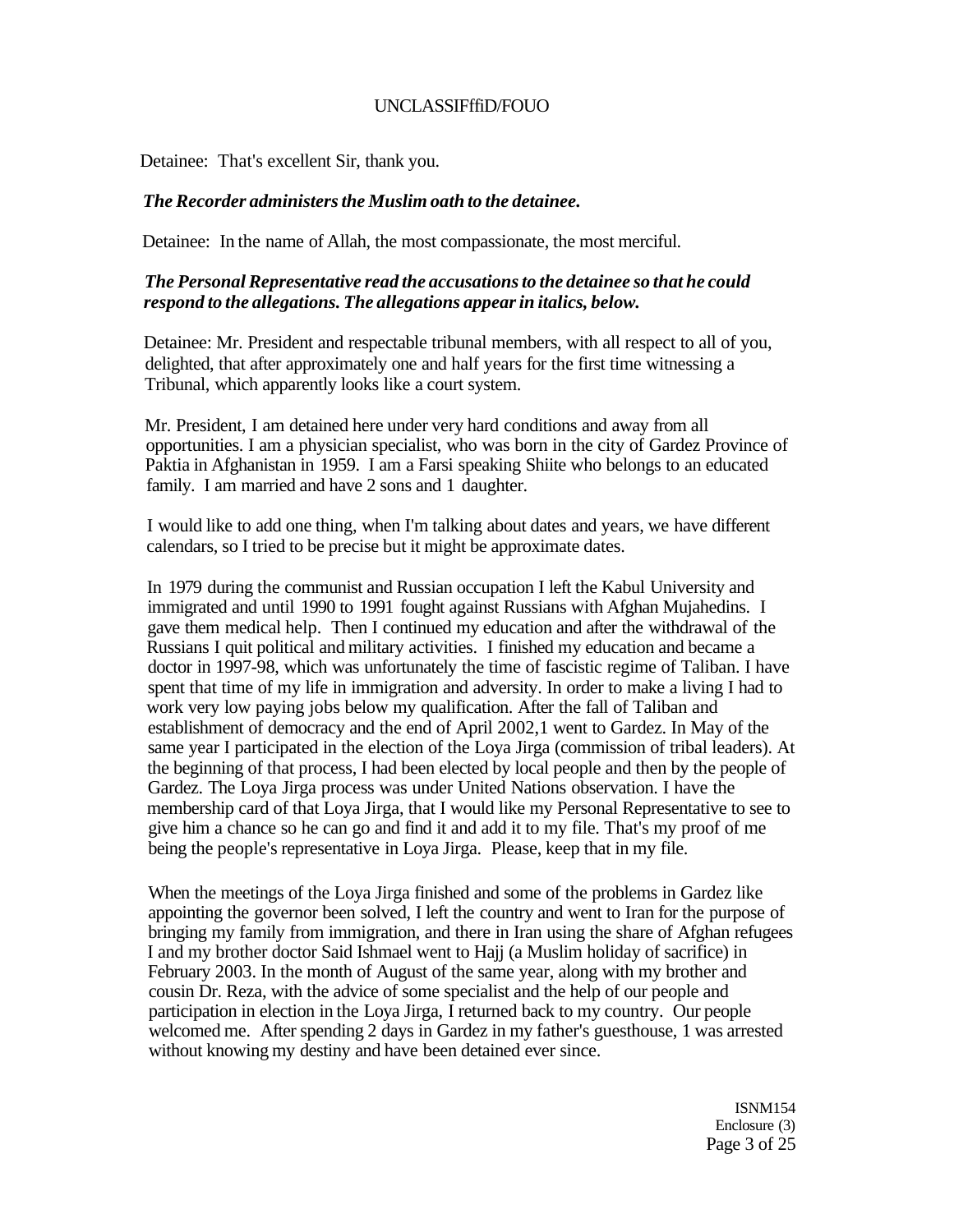Mr. President, now I would like to present my statement Do you want to read the evidence, and I answer?

Tribunal President: The Personal Representative can read each one and you answer.

#### *3. a. The detainee is associated with the Taliban and/or al Qaida.*

Detainee: Mr. President, not only do I not have anything in common with the radical Taliban and extremist Al Qaida, I am totally against their ideology, thought and concept. How come during their power I lived a terrible life as a refugee, spent the best period of my life - after the completion of my education - with the lowest paying jobs and never used their power? If I had any ties with them, I would have had the best position in their government or at least returned to my country. Why I would show the effort to reestablish their power? Try to help them? With which motive? Its well known to everyone, including my family, my brothers and government that I have never been with Taliban, never associated with them and was against their ideology.

These are the following reasons why I am not with Taliban:

- 1. I never been a Talib and I have been an educated man. Taliban are the people who mostly study religion. Usually the Taliban are against the educated people.
- 2. They are Sunni and fanatic and I am Shiite and don't have any problems with any group. As you know, in Islam there are two branches, Shiite, and Sunnis.
- 3. They are Pashtuns and I am Farsi speaker. They had an animosity against Farsi speakers.
- 4. They are narrow-minded radical and I am a Muslim who considers all Muslims like my brothers.
- 5. They are against education and learning especially for women, and in our family everyone is educated, including all women.
- 6. They are full of anger and with no logic and I am peace loving with the wisdom and logic of seeing all the goods in peace.
- 7. They were strong and powerful and I was homeless and straggly.
- *8.* The most important, they looked at Shiites as infidels and enemies. According to them, helping Shiites was a sin and illegal thing to do. I mean Taliban and al Qaida, not all Sunnis.
- 9. Now, how could I show the effort to bring those in power, who once being in power showed the worst cruelty to me to my tribe and the Shiites? How could I show my resistance and opposition to democracy, while I and my relatives who returned from the refugee life have found our social and political identity as peoples' representative, participated in determination of our fate. You know that during the Taliban regime no Shiite had the right to express their opinion, while during the democracy Shiites had candidates in the presidential election. Why and with which motivation do you think I would oppose the democratic government and associate with the Taliban and their like-minded people, what for? What did I have during the Taliban regime that I would lose with democracy? Power, money, position, political motive religious motive? What did the Taliban have that would have attracted me? In attention to this introduction, I am expecting you to accept

ISN#1154 Enclosure (3) Page 4 of 25 003585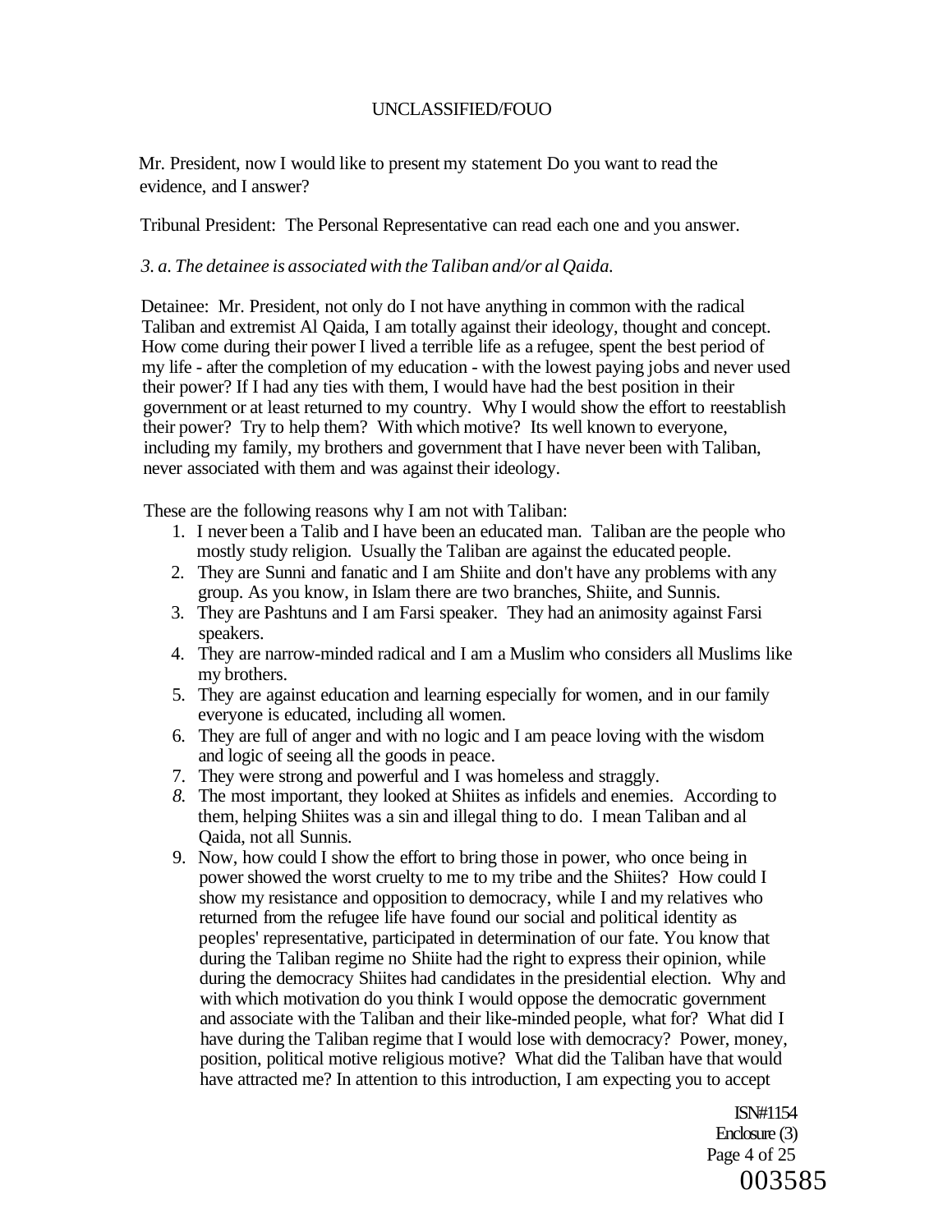my defense and statement as truth. 1 will put God as a witness to your judgment and action, because God is my only help. I have to add that my detention is result of a plot and conspiracy. They pointed the sensitive points that are important to Americans in order to make a legitimate and acceptable case against me. They got their money but accusations against me are false and not true.

Mr. President, I'm going to answer all the accusations right now.

*3.a. 1. The detainee was captured with AK-47's, a submarine gun, carbines, 21 hand grenades, and* 7.*62 mm ammo at detainee's compound.* 

Detainee: Mr. President! You know that I was an immigrant. I want to clear something. When I was an immigrant, I was an immigrant during democracy. I was immigrant in the time of Russian occupation.

You know that I was an immigrant and during this travel I was staying b my father's general guesthouse and was arrested with my brothers and cousins. In the guesthouse there were lots of cousins and relatives and I was not armed at that time. I did not have any need of weapons. Therefore, on this accusation, only the part that says that the detainee was captured in his own house is true. Now, if they found any weapons from the compound or the Guesthouse, that has nothing to do with me. My father and his six brothers built that guesthouse 40 years ago. Now it is occupied by 18 families with different occupations.

I drew the map of the guesthouse and my personal representative has it. That is the compound of my father, and this is the part of the guesthouse.

*Personal Representative enters exhibit D-b, sketch of father's compound drawn by the detainee.* 

Tribunal President: We can identify the guesthouse on here, as he indicated.

Detainee: As I mentioned, that compound is occupied byl 8 families with different occupations.

Having a weapon in Paktia and Gardez is a normal thing and every house has it, even if it were mine I would have following explanations for it.

I had only been in Gardez for two days, so I didn't have any time to become armed or get any weapons from anyone.

- 1) The conditions in Paktia after the fall of Taliban, especially after the Pacha Khan's attack on Gardez, were unusual and everybody needed to have a weapon for their own protection and the government encouraged people to acquire weapons for personal safety.
- 2) Government agencies including military and security forces didn't have weapons issued by the government, so anyone who is working for one of these organizations

**ISN#1154 Enclosure (3)**  Page 5 of 25

00358B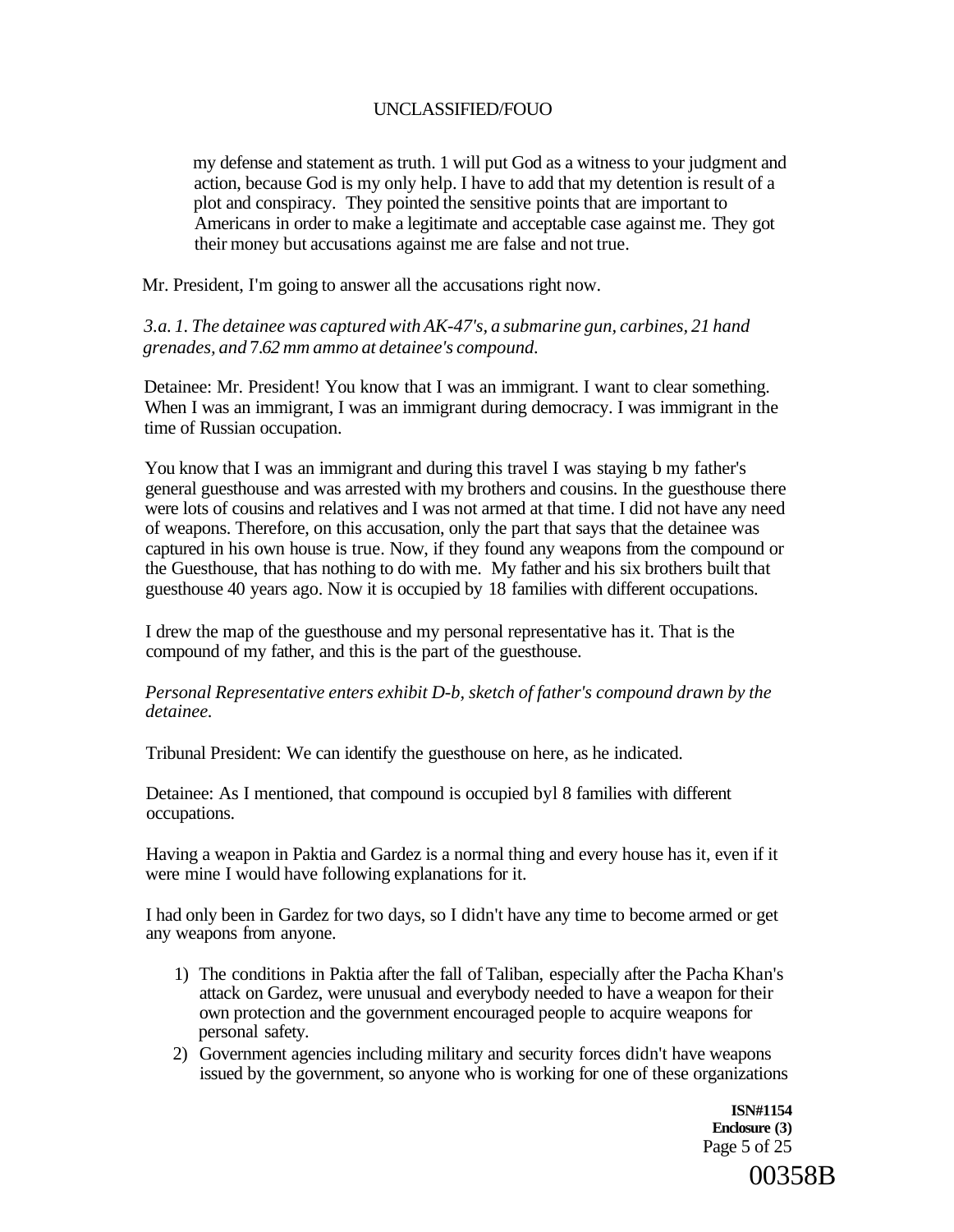or even in American camps had to have weapons. A few people who live in this compound or guesthouse are military or government workers. So, they had to have those weapons,

- 3) The communist government used to give people weapons and people have kept those weapons while they were waiting for current the transitional government to disarm the tribes; AK-47 and carbine are common among those weapons.
- 4) People of Paktia have been armed ever since the independence of Afghanistan and they are dismissed from military service. Having a weapon is not a crime in this province, and yet Paktia province has not been disarmed. Lately its been announced in Gardez that armed people can't walk only inside the city limits, therefore I want you to judge this. One in his own guesthouse and in front of his guests would be armed with guns and hand grenades? If this were not my house I would have not denied it, because it is not a crime to have a gun. Most of the people in Gardez are armed, for mis reason it's not a big deal in Afghanistan. I only found out about these weapons accusations in this court. It was unimportant and they did not asked me about it during my interrogations. If I were going to stay in Gardez for a long period of time, I would have definitely acquired a gun personally or would have gotten one from the government for my own protection. And if it were necessary I would have gotten a permit for it too.
- 5) If you pay attention to the FBI's report, it says that the weapons were found from the compound and not personally from me. Not even from the house where my belongings or my brothers were in. My interrogators showed me the FBI report, if my Personal Representative has that evidence, I would like him to give it to the tribunal.

Tribunal President: It may be in the classified evidence that may be presented later.

# *3.a. 2. The detainee entered Afghanistan from Iran in August 2003, carrying funds to be distributed to Anti-Coalition Militants (ACM) on behalf of Saifullah Rahman Mans our.*

Detainee: This is not my first trip as it was mentioned in April 2002 in order to visit relatives and to attend the National Assembly to participate in the Grand Assembly in Paktia and the election of the Governor and helping the government In this trip I was there for three months and few days.

In this trip I did not secretly enter Afghanistan and Gardez. My cousins, brothers and I openly entered Gardez and raced incomparable welcome from the people. Ten cars traveled many kilometers to greet us. As a result, these false reports of jealous people were made against me.

I had on me 350 US Dollars, a few thousand Afghanis, and some Kaldars, which was my travel money. Is this the money that I brought from somebody else? In the accusations it is mentioned that I brought money, which means existence of this money has been proved. Please tell me which money? How much? In where? Who saw it? Who did I give it to? This is imaginary, invisible and psychic money. I am asking the reporter to answer this question.

> **1SN#1154 Enclosure (3)**  Page 6 of 25 003587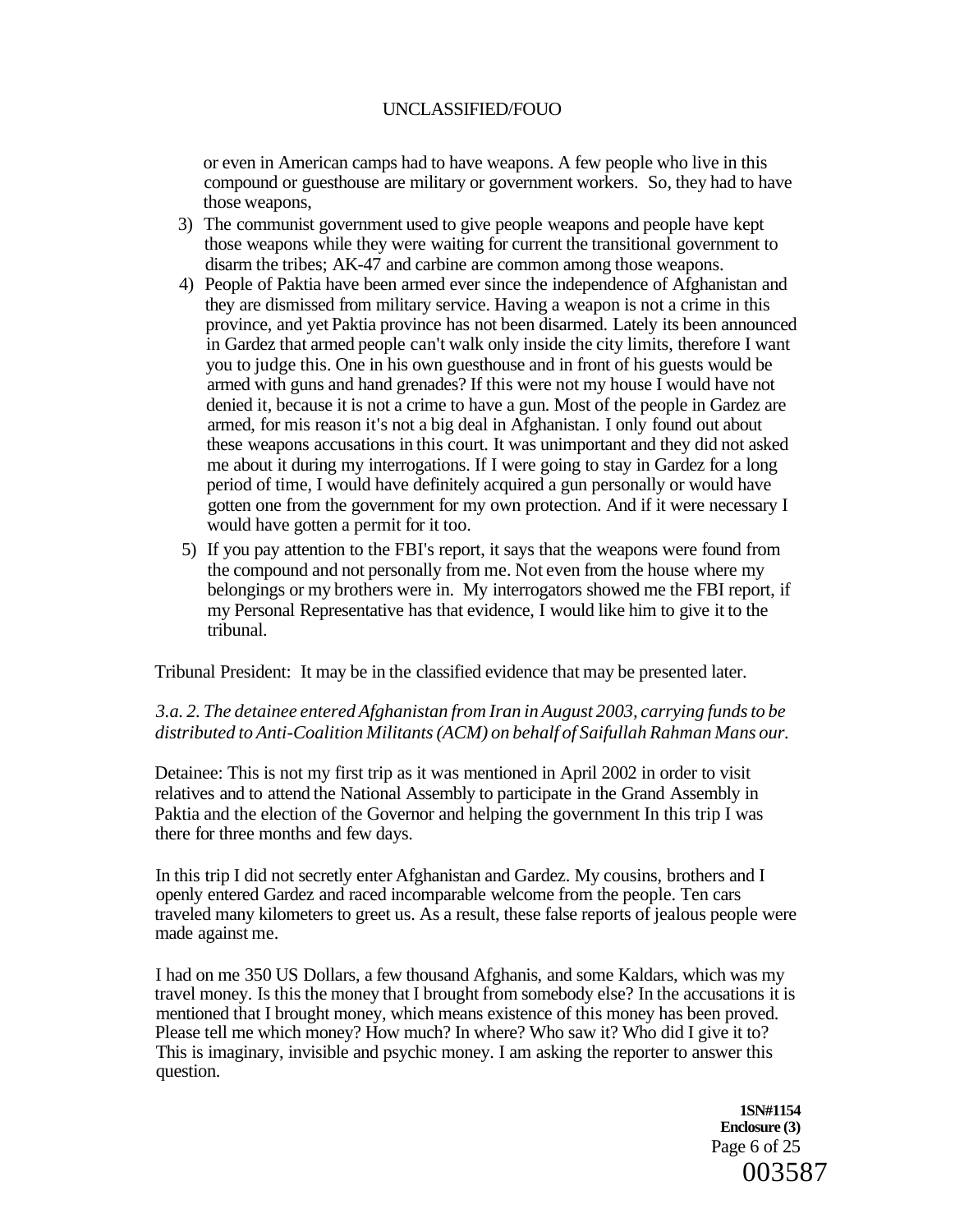Tribunal President: She will not be able to answer that. That will be contained in the classified information.

Detainee: That's fine.

Tribunal President: Please continue.

Detainee: Is it possible that one's mind could accept the fact that an educated, dignified, social well known with other dignified people will carry money with him without the consideration of lack of security, theft of the government, would not be scared and only do the transportation of the money?

If you only see my personal life or ask, you would know that I don't have extra money and I don't even know the way of making easy money. On the other hand I only spent two days in Gardez, so what happened with the money? At the time of my welcoming ceremony and during my first two days, I was with government officials and with them was the former security commander of Gardez, Mr. Saeed-ul Hague was present More important, there are no insurgents against America and there are no operations against the coalition forces in Gardez, because the people of Gardez can live under the shadow of democracy and not fighting. I don't know anybody who is against democracy or who gives money for that purpose. I don't know where Mansour is and I don't have any ties with them. I don't know any insurgent or any group that is acting against the coalition forces. 1 passed the polygraph about this issue twice. The result of my polygraph test should be in there and I'm asking my Personal Representative to add that to my file also.

Tribunal President: It may very well be in the classified information.

Detainee: Therefore this is unrealistic, imaginary and it is a plot and conspiracy that the collation forces have in Afghanistan. This is a false report that is made in Gardez and was given to Americans to capture me.

*(The detainee requested that the following three allegations be read together. The translator had an outdated version of the unclassified summary of evidence and the third allegation that she had was not on the updated summary. In turn, only two of the allegations were answered together, and the detainee was briefed on this.)* 

> **ISNM154 Enclosure (3)**  Page 7 of 25 003588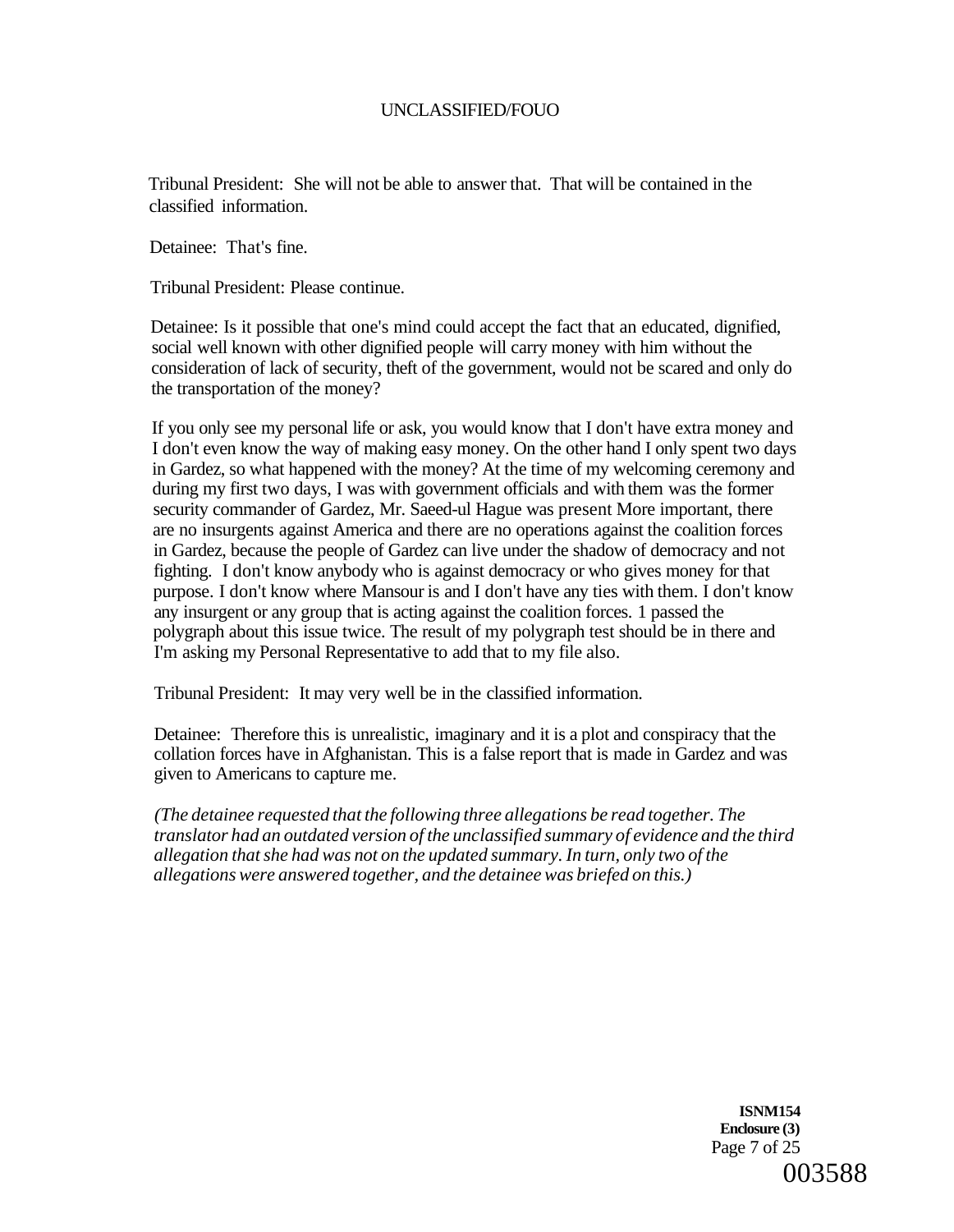*3. a. 3. Saifullah Mansour is the son ofMuIavi Monsourfor whom the detainee served as a Mujahedin fighter during the Afghan-Soviet jihad. 3.a.4. The detainee acted as Saifullah Mansour's representative in Iran.* 

Detainee: Before I start reading again, I want to explain to you that 1 did do the Jihad, and I did participate in Jihad during Afghan-Russian time. I want you to understand that and if I knew somebody's father then, and that is that Mulavi Monsour was killed thirteen years ago, it doesn't mean that I have ties to Monsour. It doesn't mean that I have ties with his son. They are accusing me of being Monsour's representative. Grammatically, you need to explain to me what do you mean that I was? I was during Afghan-Russian Jihad? I was during Taliban or I was during Mujahedin power? You need to explain that time period. This is an imaginary accusation, if you don't know what that was, for me, then...

Tribunal President: Based on the information we have only from the unclassified summary, we can't tell yet either. We don't know what that time frame was either. So, this is your opportunity to provide us the details to that, if you like.

Detainee: The reason I'm asking these questions, it doesn't mean that I will answer them, I just want you to think about these details, because there is four past grammatically or recent past and when you say was, please think about this.

Tribunal President: I understand what you are saying, and we do take serious consideration to the time element, and when these acts or allegations would have occurred.

Detainee: That's excellent.

Tribunal President: Please continue.

Detainee: Since I knew Haji Abdul Qadir during the time of Jihad, I was with Islamic Revolutionary movement I was one of the commanders of that Islamic Revolutionary Movement. He was our teacher and he is from the city of Gardez. Since I know him personally, I helped him. If he were with any different group I would have helped him in Jihad against Russians. Among the others the Islamic Revolutionary Movement was a moderate minded Afghani group. When it got ramified, Haji Abdul Qadir got close to Nasrulah Mansour because Nasrulah had control of the area, I have heard of his name before but I did not know him, and I did not know the goal of concept of Revolutionary Movement. I was not a member of that group because one of the conditions to be part of that group is to be a Hanafi Sunni Muslim, and I'm a Shiite. In Afghanistan during Jihad the membership of the parties has fundamental differences with the political parties in the western world. In Afghanistan, every Afghan joined the party according to their regional, personal and tribal recognition and the feeling of defending the country and even military obligation, they joined political parties and they fought along with Mujahedin in order to defend their country. Saifullah Rahman was then a little kid and probably going to school. Even if he was in the frontline, it was not in our area. This was mentioned in the evidence. I have not seen him after the withdrawal of the Russians. I continued with my education and put aside all my political and military activities especially after the killing of Nasrullah

> **ISN#1154 Enclosure (3)**  Page 8 of 25

> > 003589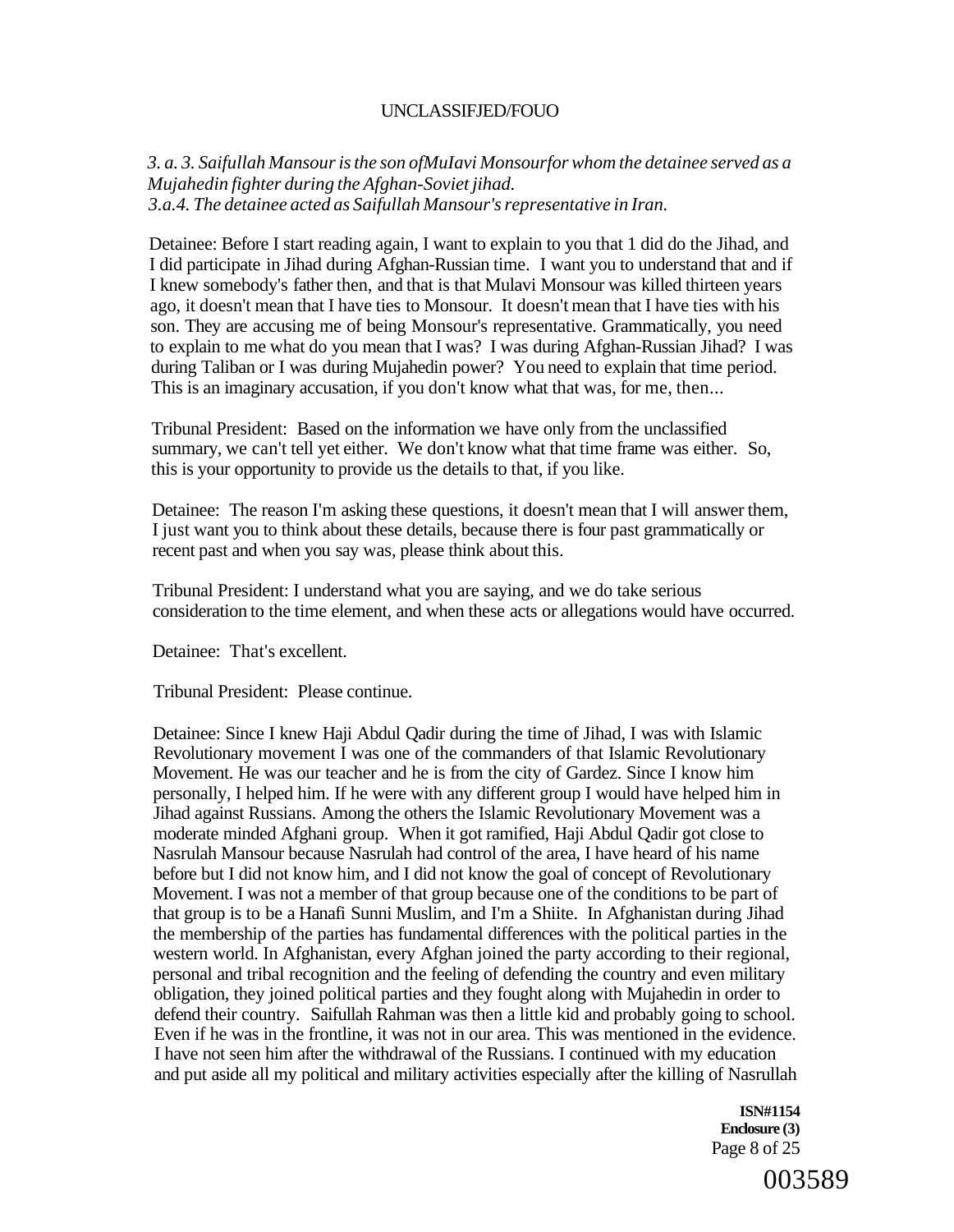Mansour, the father of Saifullah Monsour, in 1993.1 had no connection with any of his family members. Mansour also closed his office after the victory of Mujahedin. His representative and his manager Khado Badshahi-e-Roohani and Qazi Saleem these two parties got together with Molvi Mohammed Nabi and their parties merged again. After Mansour's assassination that was the governor of Paktia, people of Paktia got together and they chose his nephew Latif Mansour as the governor of Paktia. Saifullah Rahman and others like him who were during the victory of Mujahedin were not well known. Even during the Taliban regime he was not in a famous position. He was obscured and had a fake personality. After the fell of Taliban and during the fighting of Shahe Kot, (Shahe Kot is a mountainous area and is south of Gardez.) It was announced through the radio that he was responsible for fighting against the international coalition forces, so his presence was finished in Afghanistan or maybe he was in hiding and when I went to Gardez, his activities were forgotten. Therefore, I don't know anything about his activities and movement.

He was not a political, social or intellectual individual to have a representative and I am not his representative.

Because of their National interest and international defense especially after the killing of Iranian diplomat in Afghanistan during the time of Taliban, Iran was a biggest enemy of Taliban. Taliban never had a representative in Iran. Especially a low level Taliban. Where in the world is such a custom for a group to have a representative in another country? Even if there were any, they would have faced a strong resistance from the government of Afghanistan and the refugees in Iran.

Is a healthy mind going to accept the fact that an unknown individual who found his name from anti peace activities would have a representative in foreign countries? Can logic accept that? A person like me, who is known as an intellectual, political and a social figure by the people of Gardez could be an enemy against peace and democracy?

#### *3. a. 5. The detainee aided the transportation of Saifullah Monsour's family from Afghanistan to Iran to avoid capture by U.S. coalition forces.*

Detainee: About the transfer of Mansour's family, since I haven't had any connection with them during the fall of Taliban and presence of international forces and Shahe Kot's fighting I was in Iran. So I don't know where is his family. I heard from my interrogator in Bagram about Mansour's family being in Iran. It was shocking news to me. Actually, on the first accusation, it was Latif Mansour and I said, "They are in Iran? No way." I have passed the polygraph test here during my interrogation about this question too. I am certain that they and none of Mansour's family live in Iran, because they are very religious and fanatic and they want to raise their children according to the Hanafi faith, which is a school of thought in Islam. They want their children to go to Sunni religious school and their teachers to be Sunni faith too. This can only be done in Afghanistan or in Pakistan. They don't need to go to Iran. And on the other hand, in addition to religious difficulties, they would have a language problem in Iran, too. Because of political and international reasons, they prefer to live in tribal areas, and they are afraid of being captured. Even if

> ISN#1154 Enclosure (3) Page 9 of 25

> > 003590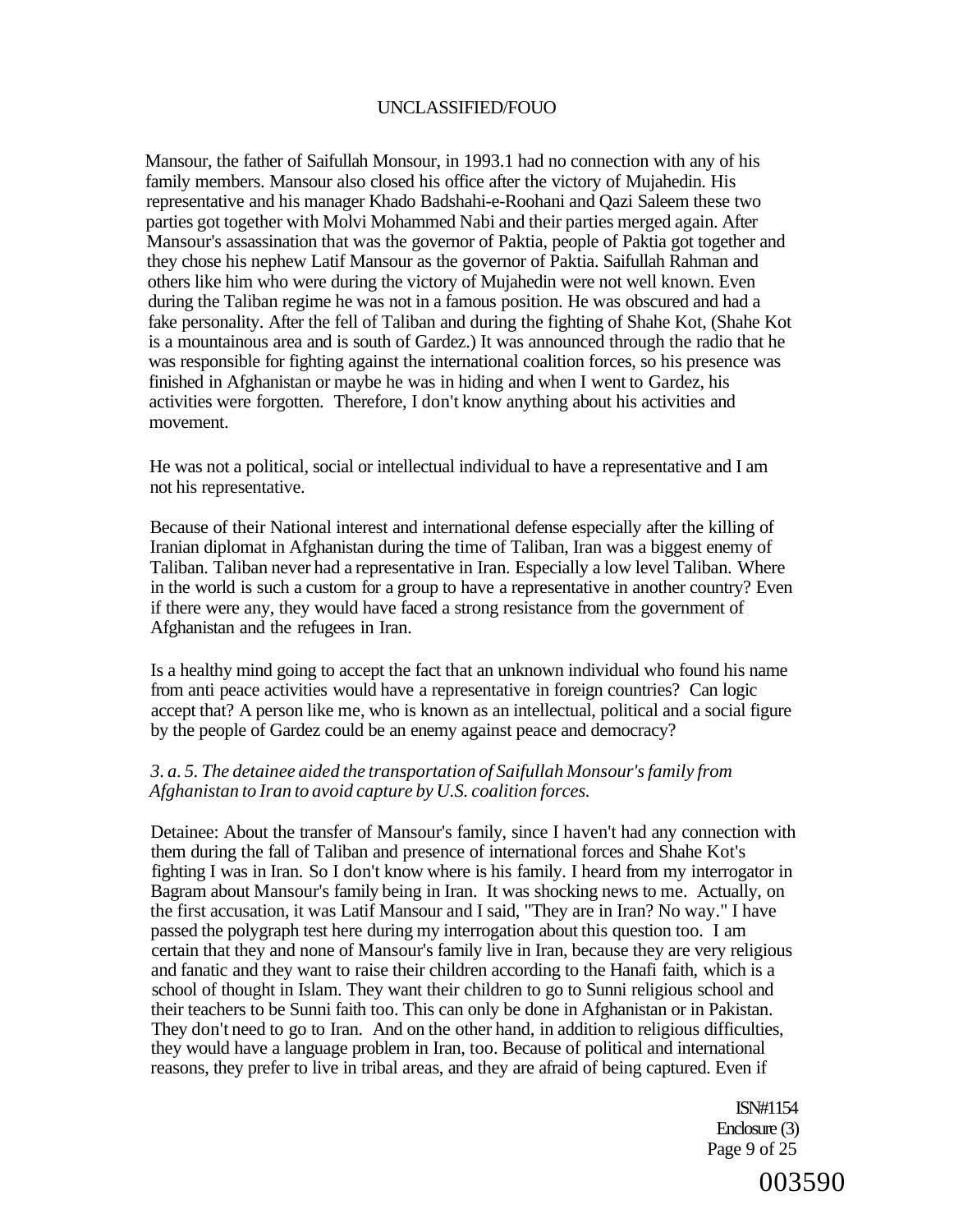## UNCLASSIF1ED/F0U0

they are in Iran, I swear to God in front of this tribunal with honesty that I don't know anything about their family, Mansour, Saiful Rahman, or any others from Taliban. Even in Iran this rumor does not exist, that them and their family are in Iran and in Gardez also this news and rumor does not exist, I don't know how did your reporter came up with this lie and how have you Americans accepted it? At the same time, I stayed in Tehran during my entire time and refugees were not allowed to travel within the cities, and I never made any trip to these border cities or Afghanistan or Pakistan during this time. Also, due to difference of our opinions about how they operated, I never had any relations with them and 1 am also not a smuggler and I do not have relations with smugglers. I personally made it to Iran with difficulties. After coming with an Ariana Airline ticket and with that I came up with a visa, and above all when the coalition forces entered I was a refugee in Iran and I was not in Gardez, so how could I transfer their family over there? Did their family commit any crime for the coalition forces to harm them? They are from Zurmat. They might still be there, and I was not even in Gardez let alone Zurmat. I don't know anything about it

#### *3. b. The detainee supported hostilities against the United States and its coalition forces,*

Detainee: Mr. President and respected members of the Tribunal! As I have mentioned before, I was a refugee and even after I completed my education due to the control of Taliban, I was earning salary by attending different professions, such as tailoring, driving, personal tutoring etc. But I never became available for the fascist government of Taliban. I always preferred a refugee life over a great position in their government. Upon the fell of Taliban, I decided to return to my country. In April 2002,1 came to Gardez and by the support of majority of the people of Gardez I made my way to the Grand Assembly. By joining this national movement, I paid my dues to my people and after the completion of all meetings and gatherings of the Grand Assembly and eliminating some of the province's problems I went to Iran then from there I went to perform Hajj. During my last trip, American forces captured me with my brothers and nephew. If all of these accusations were legitimate, a lot of individuals and political oppositions would have brought this up.

#### *3.b. 1. The detainee distributed money and food to al Qaida fighters preparing to fight U.S. coalition forces.*

Detainee: These accusations are around winter, 2003, which is around February 2003. 2002,1 made a mistake, in writing these, all these happened in 2002, winter. The Shahe Kot's fighting was happening in 2002, all these accusations are around this time, 2002. In February 2002,1 was in Iran. I participated in different conferences, preliminary conference in Tokyo, WAICO Economical Conference, etc. I was not in Afghanistan, how was I be able to give them money and food? If I went there then every one knows, and if I went there unlawfully (illegally), how does the reporter know all of this? Where did I get the money? I already talked about my financial status. So that means I was neither in Gardez nor gave money to anyone.

> **ISN#1154 Enclosure (3)**  Page 10 of 25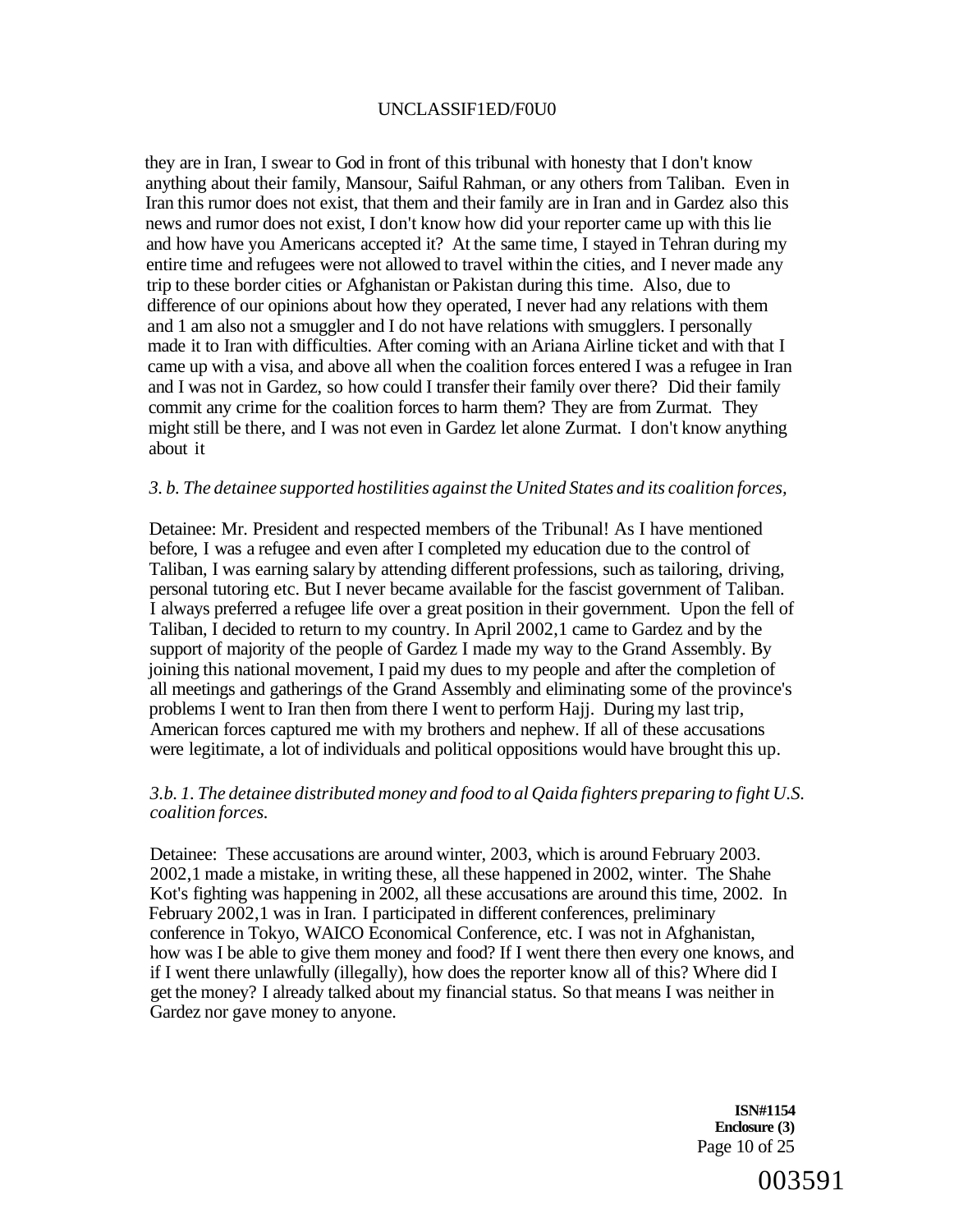*3.b.2. The detainee met with Taliban officials and military commanders in the February 2002 timeframe, to discuss transferring money to support al Qaida operatives preparing to fight U.S. coalition forces.* 

Detainee: The earlier translations that were given to me are not clear to me. I thought they are talking about current governments. That's why; whatever is written on my statement I will make changes and the tribunal will have to do the changes later in the translation. I meant the translation wasn't accurate. (The previous statement is from the translator)

Tribunal President: Very well, he can provide the information that is appropriate at this time.

Detainee: In 2002, in addition to that I was there, the existence of Taliban Commanders was in fact impossible, how could this be possible to meet with them and also with governmental authorities at the same time. With which member of the government have I met and where? And how did I get to know the Taliban commanders while in their time, in the time of their power, I was an immigrant. I wasn't even there. So, I don't know any of their commanders. I was a refugee during the entire control of Taliban, and hated them and did not participate in their power. How could I help them after their fall, so they can take control again? I answer to this question in polygraph and passed.

## *3. b. 3. The detainee distributed Kalashnikov's to be used in the Afghan- U.S. Jihad.*

Detainee: I want to say something before I start reading again. How can somebody distribute, or give anything to anybody while that person is not there. I want to give you an example. If somebody tells me that in 2005 you did something in Afghanistan, I would have the explanation that I was not there in 2005,1 was here in Cuba. I have already answered this question and accusation by stating that in fact I was not even in Afghanistan during that time. You know that Kalashnikov is not something invisible and if somebody distributes that, people will see that. So where and to when did I give a Kalashnikov to? An amazing imaginary weapon has been put, defined by your reporter and given to you.

Interpreter: So that you understand, reporter, I think he means the people who did the conspiracy and made a plot against him.

Tribunal President: Yes, we understand.

Detainee: To make it short, therefore, I did not have any relations with Mansour and his family and I had no role in transferring his family and absolutely do not know where are they. I did not have any relation with any group that was against national security or against Afghanistan national interest or against coalition forces and I do not know them.

I have never paid any money to anyone who has operated against national security or to groups who were against government or against coalition forces, nor will I now.

> **ISN#1154 Enclosure (3)**  Page 11 of 25

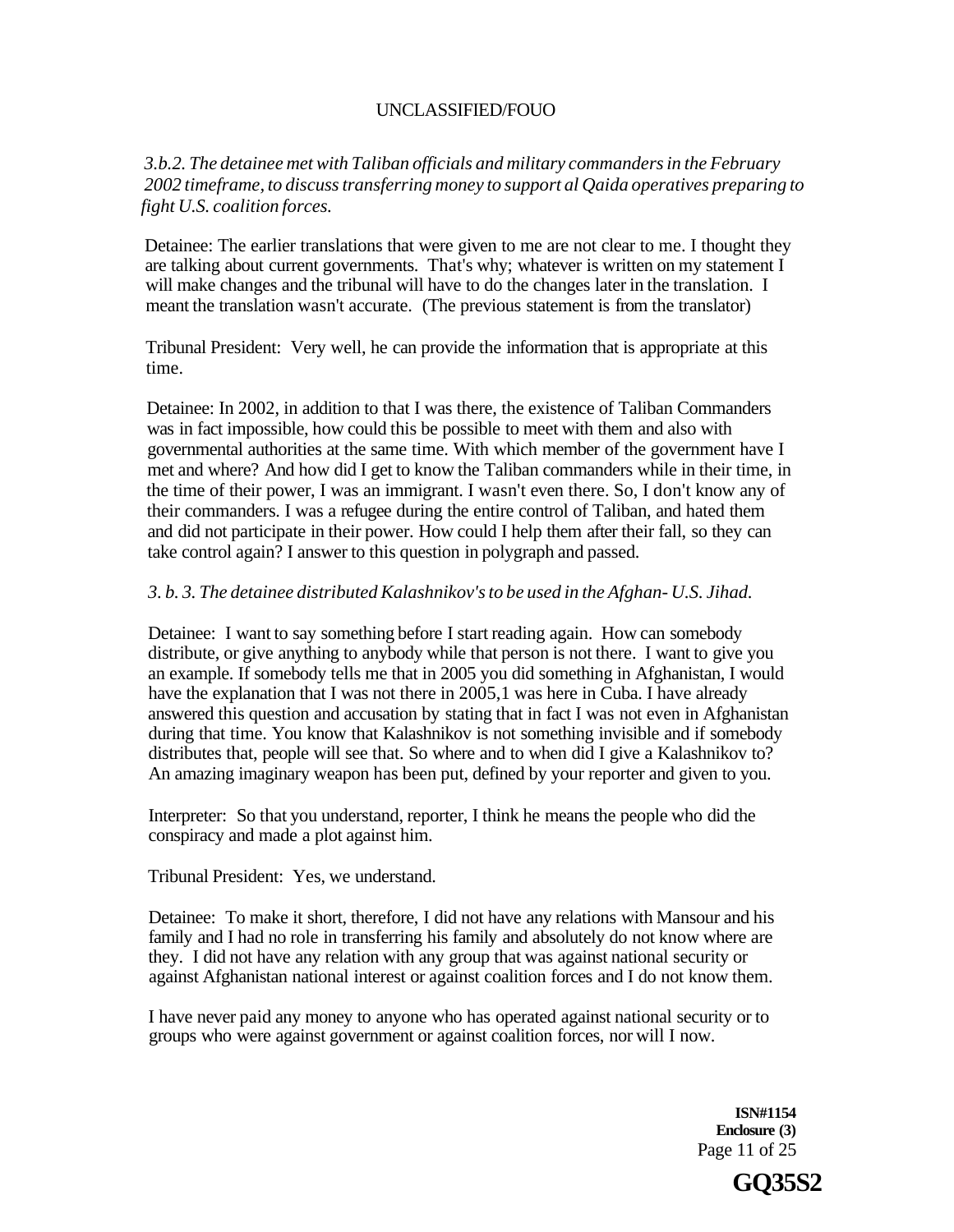So far, everything that 1 told you, god is my witness and I'm honest and that everything I am telling you is the truth.

If have repeatedly mentioned that all reports have been falsely registered, so the reporter can receive some cash and achieve his goal which is how to eliminate the opponents and gain trust of international coalition forces. I am positive this conspiracy is the work of experienced individuals and several groups have put their hands together and have taken advantage of the American sensitiveness. The following groups and motives have played a major role in this conspiracy:

- 1) Powerful communist member of Gardez who run an active campaign within Khad intelligence bureau and media (information system in Afghanistan). In Khad, those intelligence services, the same people who use to work for communist government they are running this intelligence services in Afghanistan now too.
- 2) Personal political opponents (rivals) and enemies they got together with these communists to make this plot against me.

American sensitiveness towards the security of their troops (forces), the situation in Afghanistan and sensing the danger from enemies. I want to draw a detailed picture of this conspiracy. My return to Afghanistan and amazingly being greeted by the people, the Americans apparently have acquired immediate information about us from their spies. When we arrived, lots of people welcomed us, and we were well known and well noticed there. My cousin paid lots of poor people, and it drew the attention of the Americans to who we were. They asked questions about it That's part of the culture: every time somebody goes to Hajj, and when they return back, people will come to meet them and talk to them. As for the four people, it was me, my brother, and my cousins. When the communist supporters noticed this sensitivity, by plotting a conspiracy, they created imagination for the Americans that a dangerous person has arrived. And by false reports, they have injected worries in the American minds. And they have mixed imaginary and confusing relations with the facts and the dangers that were facing the Americans. And they were simply worried about their money. They have actually forgotten that I was a refugee during the Shahe Kot war. Even if I were there and had minimal activities against coalition forces, they should have reported it during the Loya Jirga (Grand Assembly). At that time, the United Nations was getting information about everyone. At the same time my friends and relatives were side by side with the government and coalition forces. Among the top, my cousin was the commander of security for the city of Gardez. Money loving reporters simply have created these reports because the Americans were in sensitive situations, and they drew wrong meanings from my jihad and being a refugee in Iran and injected them into Americans mind. Otherwise, everyone knows that I did not only work for Taliban and I am not for them even now. I also had fundamental differences, difference in beliefs and different schools of thoughts with them and never participated in their power and had no ties with any of their members, not with Saiful Rahman Mansour or anybody else. I want democracy for myself, my relatives and entire people of Afghanistan.

I thank you for listening to my statement. I don't have much to add, but I just want to show you three letters, from my families that I have received here. They might help me

> ISN#1154 Enclosure (3) Page 12 of 25 003593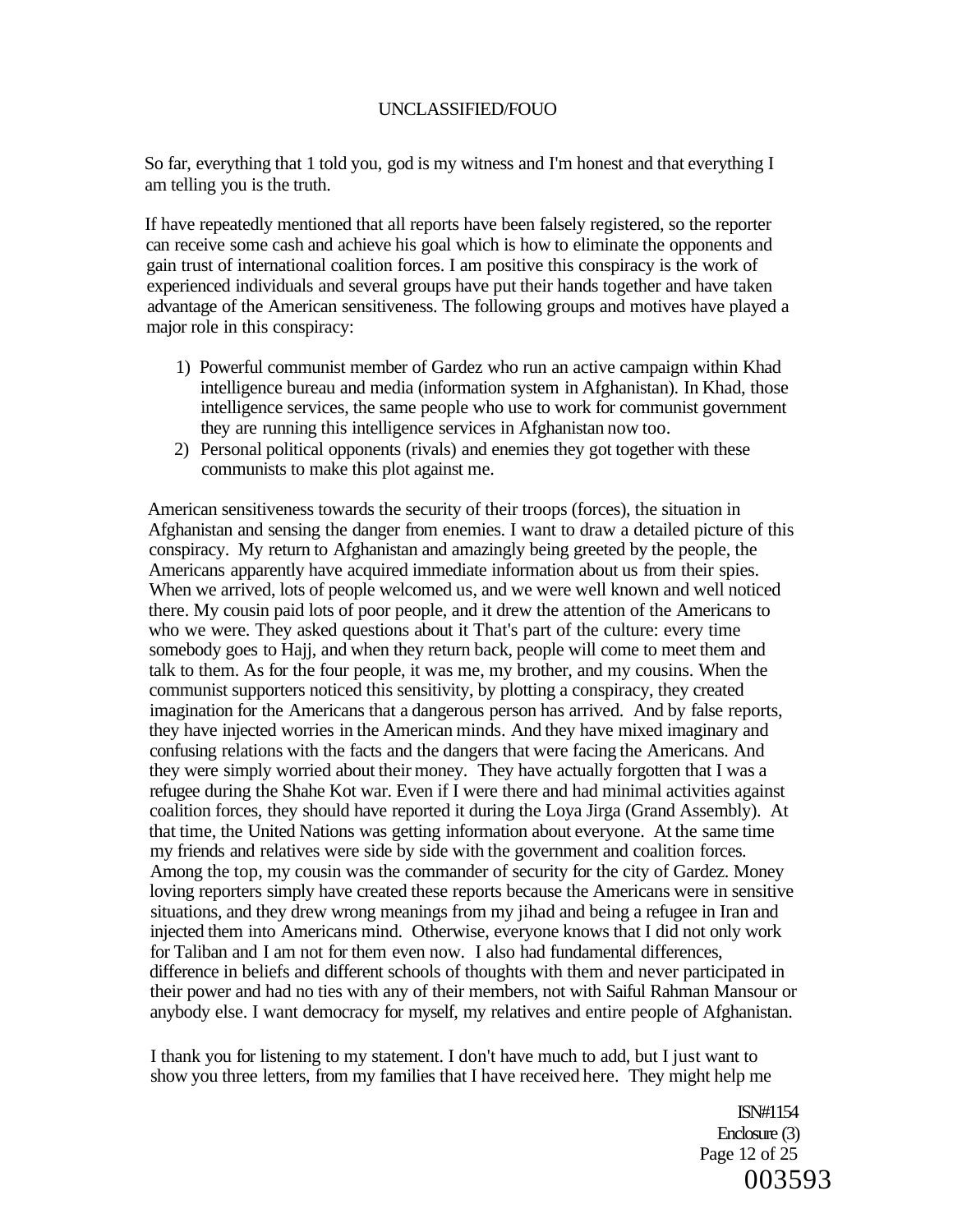with my case to show that I'm an innocent person. I want to prove three things with these letters. First of all, I want to prove that my family, we have nothing against the United States, and the way we think, the way we look at things, is almost the same as Americans. Then, the way we look at women, and how much we respect women. My wife is an educated woman. My family, I have three nieces that right now are going to college. My daughter is attending school, too. The third thing that I want to prove that on these letters, my brother's letter that they were shocked that I was captured, and that I'm innocent. Do you want me to read it, these letters for you?

Tribunal President: I'm going to ask the Personal Representative, do we have those letters marked as exhibits, turned in yet?

Personal Representative: No, Sir. We can make copies.

Tribunal President: Yes, let's see if we can do that. Make copies of these letters and then they can be turned in to us as exhibits on your behalf.

Detainee: I have mentioned about these letters in my follow up, two days ago, to my representative and said that I can just bring them today to my tribunal.

Tribunal President: That will be fine. But, once we take those, we will keep them, and then they will become a record as part of this tribunal and you won't get those back. So, we will make copies, so you can keep the originals.

Detainee: Thank god I have received a new letter yesterday. So, that's an extra proof. I got my son's pictures too. I'm very happy to see their picture.

Tribunal President: I'm certain you would be, it's always good to receive mail no matter what situation.

Detainee: Do you want me to read my last closing statements now, or after when we talk to the witness?

Tribunal President: We will provide you an opportunity for a closing statement after we bring the witness in. But, we may have some questions. Of course we will want to bring the witness in, to allow him to testify on your behalf. Is this the conclusion of your statement at this point?

Detainee: I have a lot to say Sir yet

Tribunal President: Do you want to say this before we hear the witness? We will give you an opportunity after the witness has testified.

Detainee: Can I read half now and half later?

Tribunal President: If you would like, certainly.

**ISN#1154 Enclosure (3)**  Page 13 of 25 003594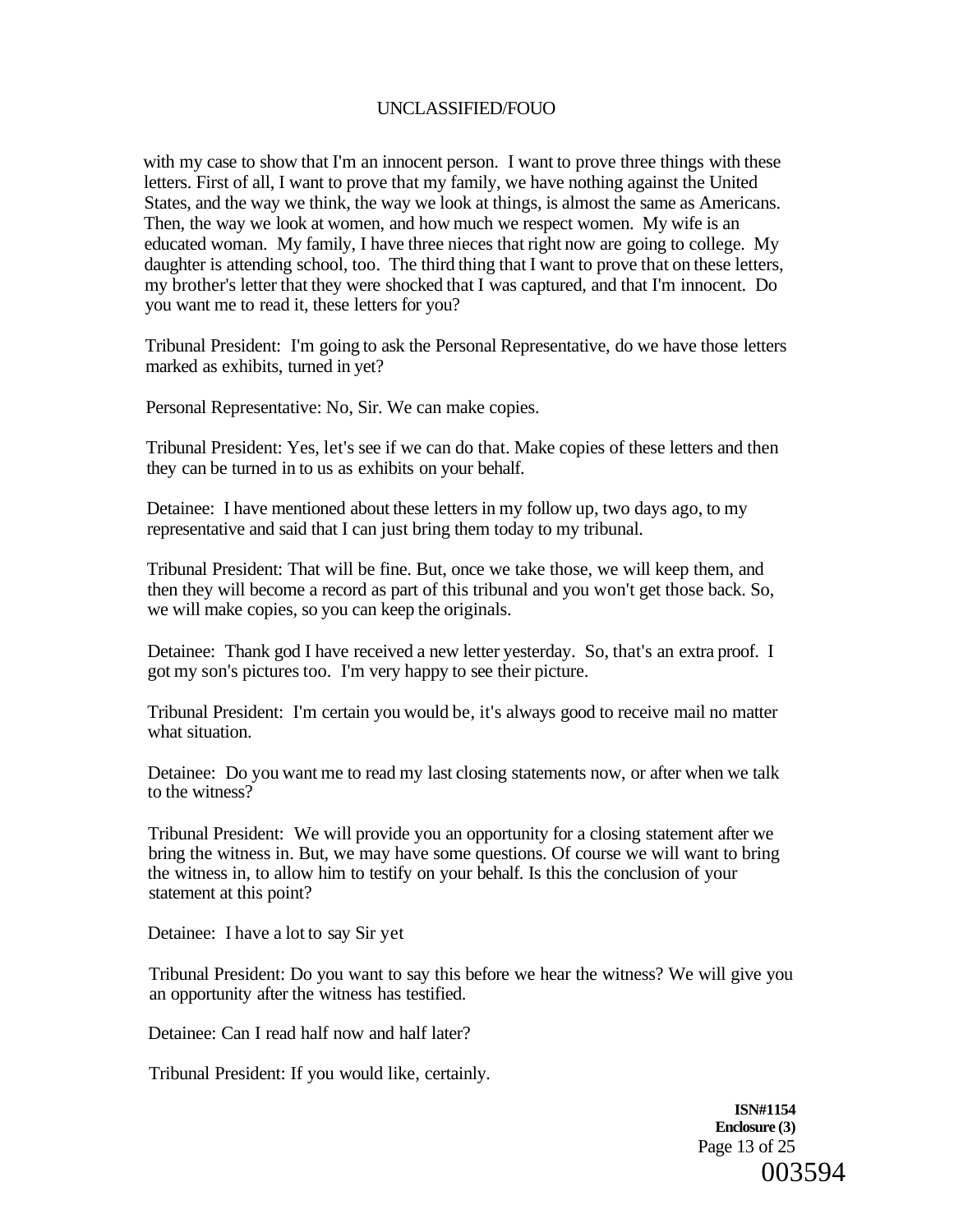Detainee: You're lucky I'm not a lawyer. I didn't go to law school, and I went to medical school. You would've been in real trouble if I'd gone to law school. I don't have anything to provide, other than my verbal, whatever I say. 1 don't have any evidence. This is the only way that I can prove my honesty and'my innocence.

Tribunal President: We understand.

Detainee: Right now, there is an establishment of democracy in Afghanistan. I'm an educated man and my brothers are too. My wife is an educated woman; she has studied economics. Her biggest wish was always to work in Afghanistan. Our wish is, the way we look at things, and our family, everything can be achieved only by peace and democracy. Not by fighting, we understand that. We believe in our current government and democracy and we understand that we can have a comfortable life and we can achieve our goals and wishes only with this government. This is the kind of government that we always had hoped for, desire to have this type of government. That's why after eighteen years of being a refugee, we decided to return to our countries and now two of my brothers they returned to Afghanistan. You know that educated people, they become immigrants from their countries, only when they have some problems with their governments. We have problems during the Taliban regime. That's why we left the country. Now, we are returning back to the country, that's logically been proved that we have the problems with them, and not the current government. During the Taliban regime, even to collect our stuff from our house, we didn't bother to go back to our country, because a lot of our things in our house were looted, by people and the Taliban. There's a question of why I was captured, and now detained. This is a question that I would like to answer. In Afghanistan, in Paktia, there is a lot of jealousy. During the jihad, from the jihad time, until now. There is an animosity between communists and Mujahedin, Pashto and Farsi speakers, between Shiites and Sunni's. Between educated and non-educated people. Between the radical and educated people. Also, when we left our country during the Taliban regime, we have some properties, shops, and other properties that people just took over, and they know it We go back, the government will give our property back to us. The goal and aim of those reporters who reported me and made a case against me and gave it to the Americans, they have a few goals that I'm going to tell you. They draw a picture; a very good picture and they wanted to get rid of their political opponent, which was me. Those people, those communists, everybody hated them in Afghanistan. They didn't have a good reputation since then. Now, they have opportunities to act like American friends, and they act like current government friends. Also, it's very common that whoever gives any kind of report to the Americans they immediately pay them money. Those communists, you need to know, they haven't forgotten their animosity with the western world. So, what they are doing, what they are trying to use and they are trying to use the petition of people who are trusted by local people. That way they will do some more damage to the coalition forces. They want to take their personal revenge because during the communist regime, we were fighting against the communism, and they couldn't kill us, they couldn't get rid of us then. So, sometimes, they tell us that they will send us to Cuba, they want to take their revenge of that time, now. They always threatened the Mujahedin and their political opponents

> **ISN#U54 Enclosure (3)**  Page 14 of 25 003595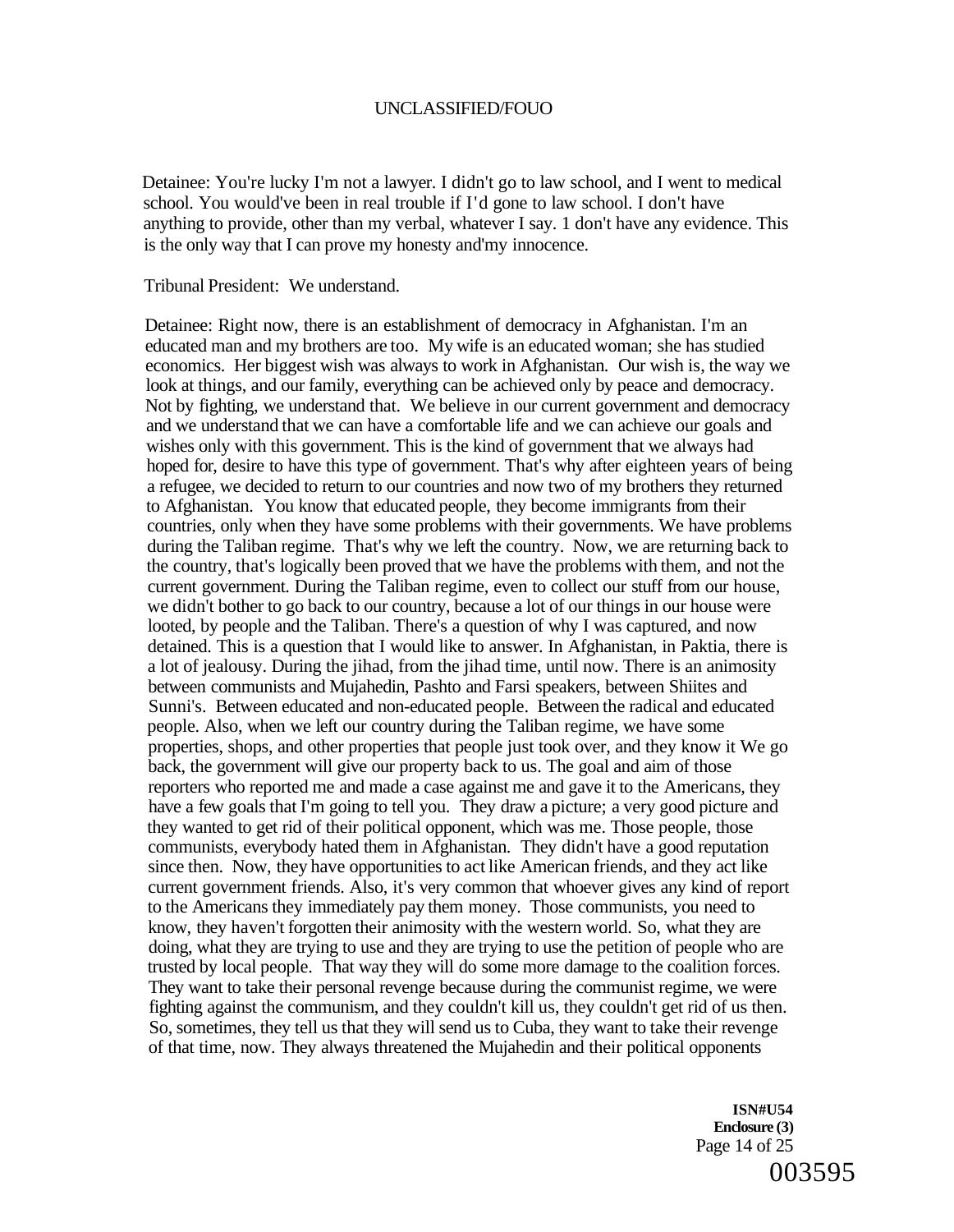very clearly that we wilt do something to send you to Cuba. The rest of this stuff, I will talk to you after the witness.

Tribunal President: Very welt, thank you for your testimony. It was very well structured and made a lot of sense, and was in great detail. Thank you. We may have some questions for you, and then we will call the witness in.

Detainee: I'm ready to answer all your questions.

## *The Personal Representative and the Recorder had no further questions.*

## Tribunal Members' questions

Q. In your own opinion, whom do you define as members of the Taliban? A. Talib is a religious school student, who studies religion in school. The Taliban is different than Talib. In my personal opinion, in my belief, the Taliban's were hired by foreign countries just to put more damage into our national interest. They did not know anything in how to run a government, they didn't know how to treat or deal with people. They were very narrow-minded people. The most important thing, that they could not see the real Islam. They couldn't see me inside, real meaning of Islam. Unfortunately, they introduced Islamic as cruel religion to the world, and that's how they damaged the reputation of all Muslims all over the world. On top of all this, they were kind of fascist regime, who loved their own language and only their own people. Except themselves, they didn't like anyone else to live; they would say that other people, and other nationalities or religions that they have no right to live.

Q. How would you tell if someone was Taliban or not?

A. From their beliefs, thoughts, and their practical activities, whatever they do.

Q. You were elected to represent a group from Gardez?

A. Yes.

Q. This is when you came back from Iran to Gardez in 2002, is this correct?

A. Yes, it was in April when I was a candidate myself. In May, I was elected, and it was in June of that year the National Assembly was in Kabul.

Q. Clearly you had communication with people back in Gardez, while you were still in Iran so they knew who you were when you ran for this office, is that correct? A. Actually, people knew my family, myself, they knew the history of our jihad against the Russians. They remembered us as anti-Taliban. They trusted us, because of our past history of our family. I wasn't the only one who came from a foreign country who elected himself. There are people who came from Germany, it was a national process, and they candidate themselves along with me. So, it was a national process.

Q. The name of the city you lived in Iran, or did you live in more than one place? A. Taron.

> **ISN#1154 Enclosure (3)**  Page 15 of 25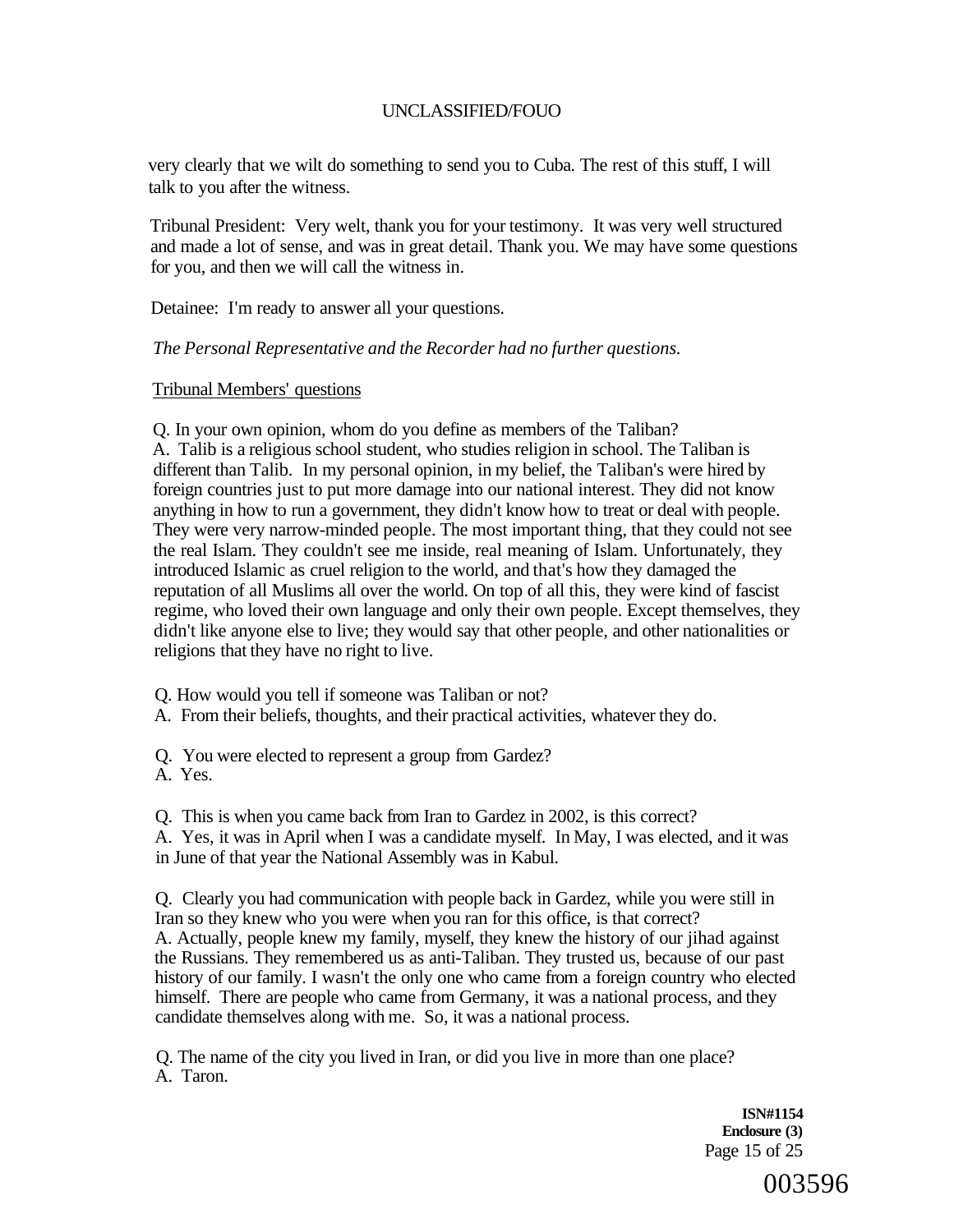Q. Which medical school did you study in?

A. Taron medical school.

Tribunal President's questions.

Q. You had mentioned that when you were captured you were arrested with brothers and nephews?

A. My cousins. Yes.

Q. Were they further detained like you or were they released?

A. They were released immediately in the city of Gardez. One ofmy brothers is an American citizen, so they released him immediately. I wish I were an American citizen; they would've released me then too. I'm an Afghan, that's why I'm detained here with out any...

Q. When did you start medical school in Teheran?

A. 1969 of our calendar, there will be twenty.... so, I finished in 1997-1998.

Q. Between 1997-1998, until you entered Afghanistan in April of 2002, did you go back to Afghanistan during that time?

A. No, I never went there during the Taliban regime.

Tribunal President: At this time, let me explain to you how the witness process occurs. We will have the witness brought in, and I'll ask him to state his name for the record. The Recorder will administer the oath. At that time, then you will be allowed the first opportunity to ask him questions to get him to present information that you think is relevant to your case. Then the Personal Representative, the Recorder, and the Tribunal Members will be able to ask questions. Please keep in mind everything needs to be translated, and please allow time for that as you are asking questions. Do you have any questions?

## *The Tribunal President does not call for a brief recess while the witness is brought into the room.*

Detainee: Yes, I want to ask you a favour that there are a few points that I want you to listen in this tribunal. (He asks the interpreter to interpret a few main points of the letters)

Tribunal President: Yes, of course.

## *The detainee and witness exchange greetings.*

Tribunal President: You are here to testify on behalf of Said Mohammed Ali Shah. Please identify yourself.

Witness: My name is Mohammed Aman son of Haji Rahamdan (ph)

**ISN#1154 Enclosure (3)**  Page 16 of 25 003597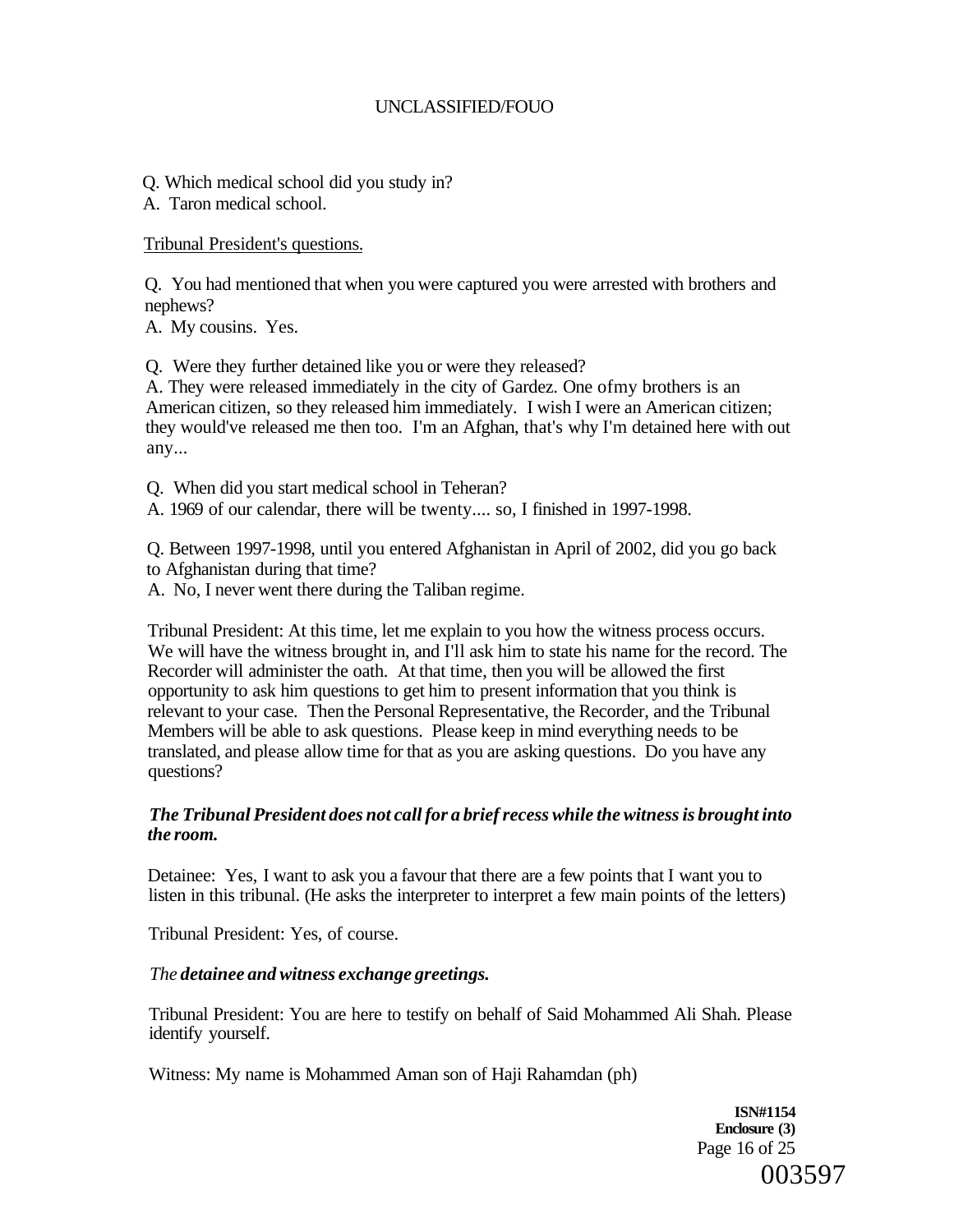Tribunal President: Said Mohammed Ali Shah, is this the witness that you requested?

Witness: Yes.

Tribunal President: Very well, thank you. We have a prepared Muslim oath for you to take.

Witness: That's fine.

*The recorder administered the oath to the witness.* 

Tribunal President: You may ask the witness any questions that you might have.

Detainee: When I and my family were immigrants in Iran, when was that? Was it during the democracy, during the Mujahedra, during the Taliban, when was that? Witness: It was a long time ago. You and your family you were immigrants in Iran in the time of Russian occupation and Jihad against Russians.

Detainee: When did you see me in Afghanistan, after Jihad or after immigration? Witness: After fall of the Taliban regime, I saw you in the time of election and Loya Jirga national assembly.

Detainee: When I came to Afghanistan in 1981, and then after fall of the Taliban, did you see me ever in Afghanistan or Gardez when the time of Taliban and the gap between these two years, these two periods?

Witness: No, I haven't seen you there.

Detainee: Have you seen me in the time of Shahe Kot war in Gardez approximately February 2002, or have you heard of me being there during that time, during that war, have you seen me giving food or weapons to anybody, or have you heard that I have been giving food or giving weapons?

Witness: No. In the time of Shahe Kot war, I haven't seen you at all, in that area at all. I never heard you being against current government or coalition forces.

Detainee: Have you seen me or have you heard that during that time I was seeing Taliban's commander, I had meetings with them, or I was distributing Kalashnikovs, AK-47 to the people. Have you seen me or have you heard me do this? Witness: There weren't any Taliban commanders. The new government had control of that area and there weren't any Taliban commanders and I never heard, never saw you distributing AK-47's to anybody.

Detainee: Have you seen me or do you at least think or have you heard that I was helping Monsour's family in their transition to another country? Witness: I've never heard of that.

> **ISN#1154 Enclosure (3)**  Page 17 of 25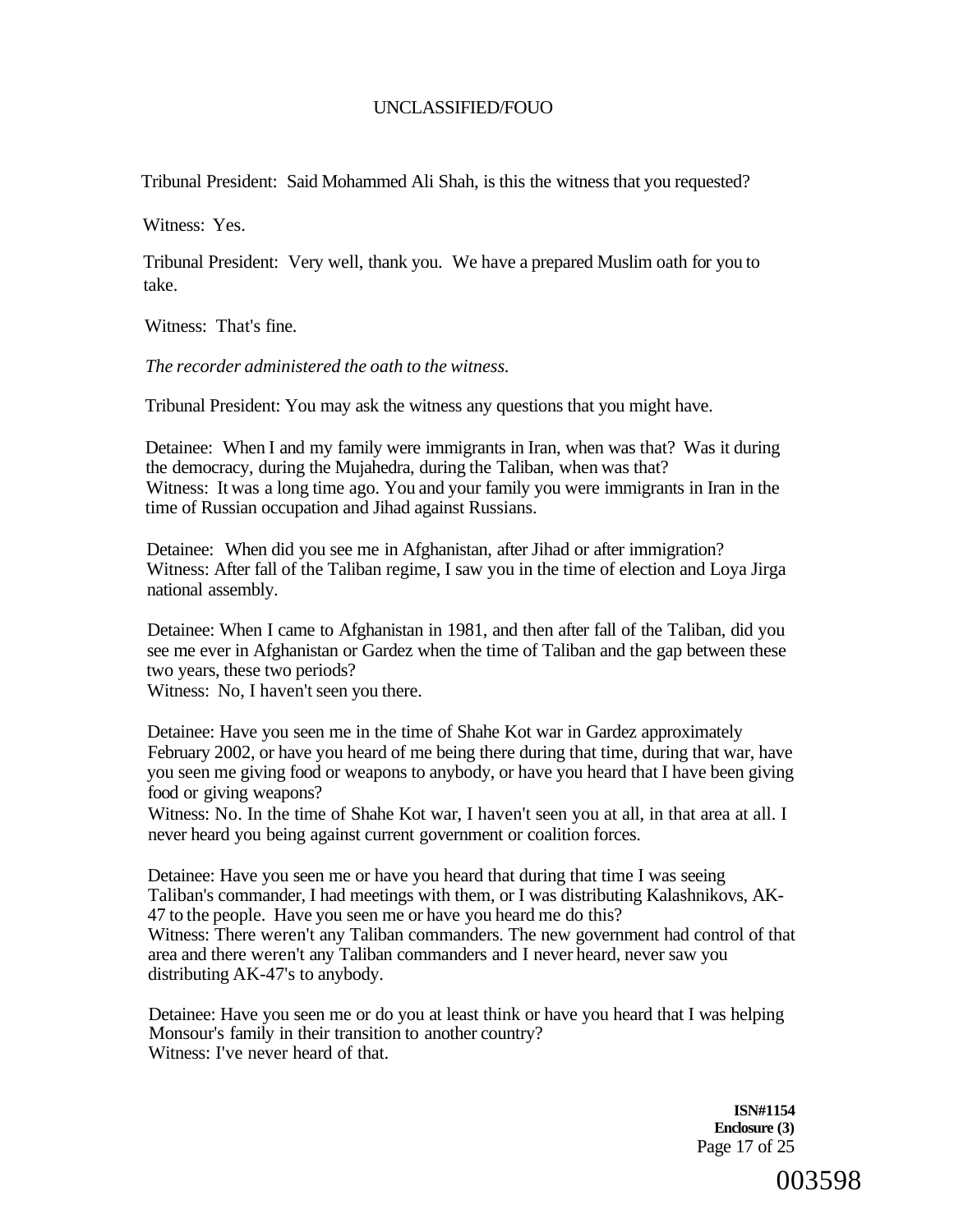Detainee: In the compound where we lived, was I living by myself or did I live with my cousin?

Witness: In the city of Gardez, the Province of Paktia, nobody has their own private houses. Usually ten families live together in one place, and that's the same case with them. He used to live with all of his family and cousins together.

Detainee: Have the people of Gardez, the Province of Paktia, have they been disarmed by the current government yet, or having their weapon, is having a weapon a crime in that area?

Witness: In the city of Gardez, province of Paktia that is from long, long, time ago having weapons is normal; it's a cultural thing. It's very normal for everyone to have weapons, especially now, becoming the communist regime, then the Taliban. AU this fighting some people sell their cows and their animals for weapons for their safety and security.

Detainee: Does the current government and security, military organization, do they have enough weapons? How about the people who work for them? How about them, where should they get their weapons?

Witness: After the fall of the Taliban, we had a tribal assembly, and every tribe had to defend themselves. Every tribe had to introduce their security officer to their current government, the transitional government Every tribe had to provide their own weapons for their own safety to the government.

Detainee: I'm asking you clearly again. The people who go to work for governments, or for the American campaign, do they have to get their own weapons and go there? Witness: I already told you, yes. Everybody had to have their own personal weapons in order to work for the security forces or the government.

Detainee: Was I the people's representative and Loya Jirga Grand assembly? Witness: Yes you were.

Detainee: Thank you.

Tribunal President: Personal Representative, do you have any questions for the witness?

Personal Representative: Just one clarification. I just want to make sure, when he was a refugee; he was a refugee during the Taliban also?

Witness: Before the Taliban, before Mujahedin, in time of Communist. Yes, during the time of Taliban regime he was a refugee.

Tribunal President: Recorder, do you have any questions for the witness?

Recorder: Yes Sir. Could you please explain how you know the detainee? What relationship do you have with him?

Witness: We both are from city of Gardez and province of Paktia. We both went to school and we have seen each other and we live close together. In the time of songs and

> **ISN#1154 Enclosure (3)**  Page 18 of 25

> > 003599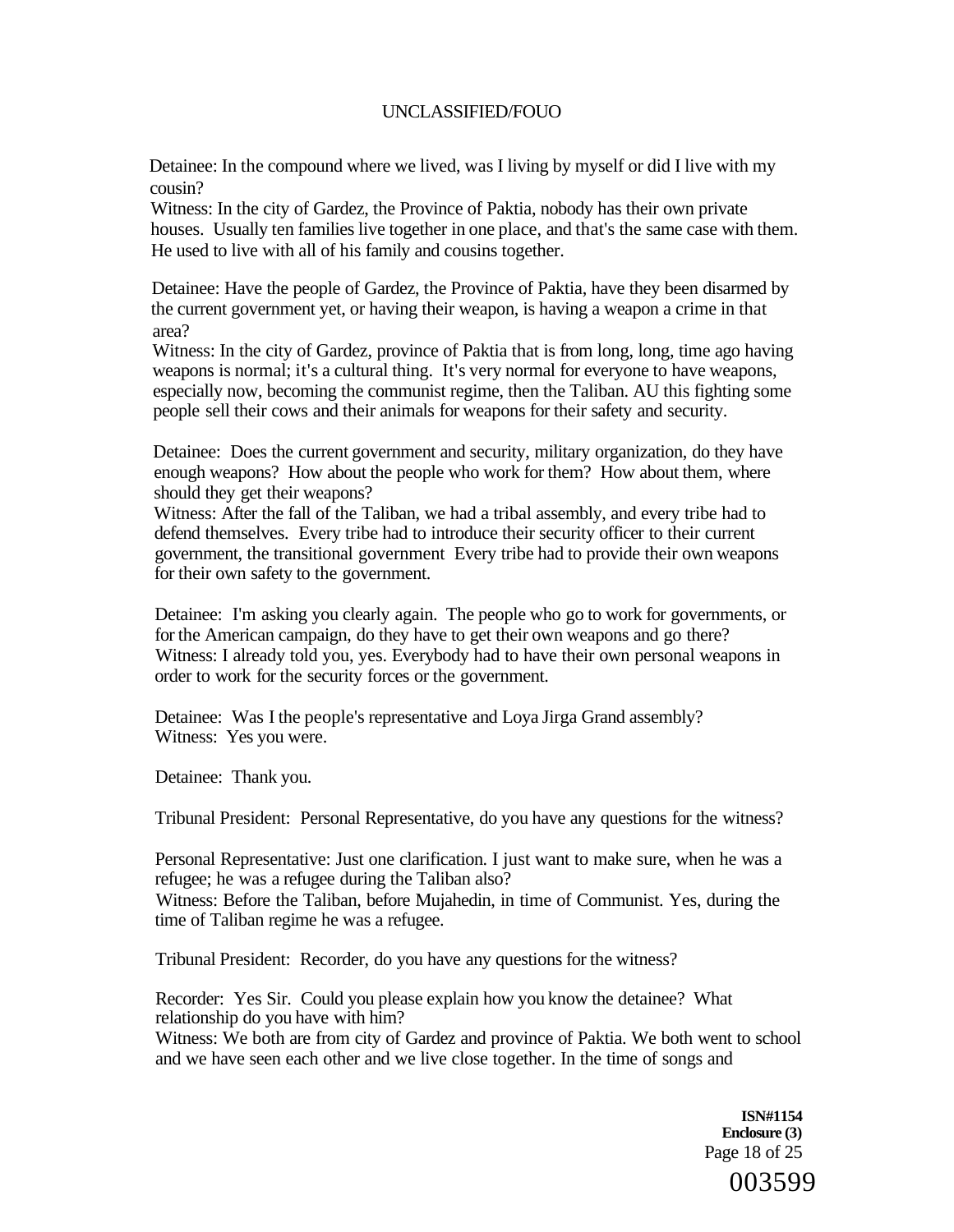happiness are families are together. Our villages are separate, my village is separate from his village, he is Shiite and I'm Sunni.

Recorder: This is for the record, when and where were you captured? Witness: I don't remember the time; it was long before he was captured. That was 19

months, less than 2 years. 19 months since I've been here.

## *The Personal Representative and the Recorder had no further questions.*

## *The Tribunal President nor the Tribunal members had no further questions.*

Tribunal President: I don't think we have any further questions. Therefore, I'd like to thank the witness for participating today.

Witness: Thank you for having me.

Tribunal President: At this time, the witness is excused.

## *Tribunal is recessed until after witness is removed from the room.*

## *Tribunal is reconvened with out the witness in the room.*

Tribunal President: Said Mohammed AH Shah, do you have any other information or evidence that you would like to present to this tribunal?

Detainee: Yes Sir. First of all, I want my Personal Representative to provide the tribunal the written statement of one of my witnesses and then I have some other stuff to tell you.

Tribunal President: Very well.

Detainee: But, first of all I'd like to introduce my witnesses. So, the members of this Tribunal would have an idea why they are related to me, and why did I choose them as my witnesses. Mohammed Amar, he had finished his education and he was training at school, and he used to work as a Captain for the communist government. Then he became an immigrant during the time of Taliban. When Mujahedin came to power, I mean during the time of Abani government, he returned back to Gardez. He is a very respectable person in the city of Gardez, and he is known for his honesty - a man with dignity. That's why he was a representative for his own people in the city level assembly in Gardez. During the Taliban regime, he was in Gardez. If I were gone to Afghanistan, in Gardez, during the time of Taliban, he would've seen me there, because he was there. About my second witness, my Personal Representative will provide the written statement. He was the security commander for the province of Paktia during current democratic government. This witness fought along with the coalition forces against the insurgents. In time of jihad against the Russians, he was fighting against the Russians as a foot soldier. The security commander of Paktia, they are responsible for all the branches, whether it's intelligence, or punishment, and the other branches that are used for security reasons. If I or anybody else

> **ISN#1154 Enclosure (3)**  Page 19 of 25 003600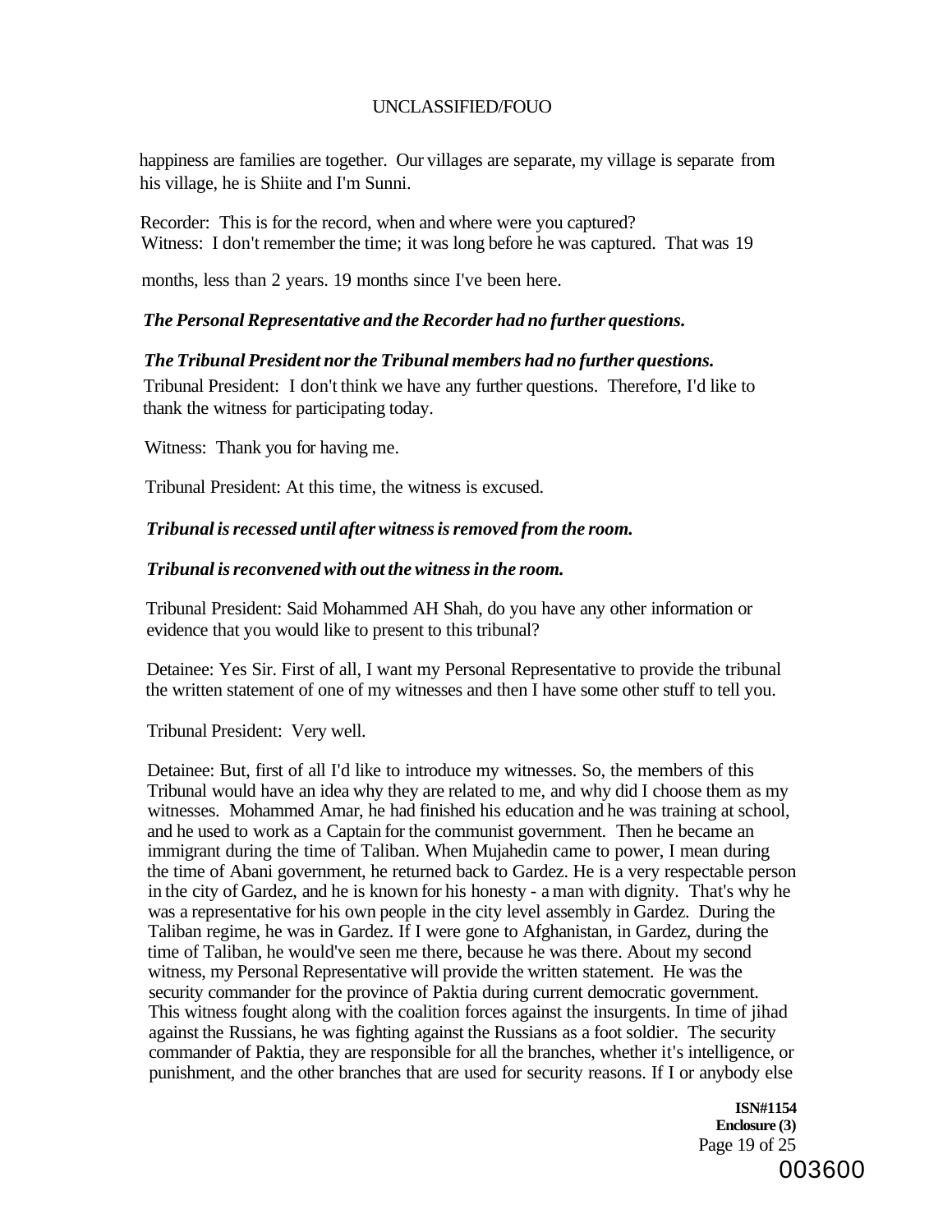#### UNCLASS1FIED/F0U0

would've done anything that would be related to security, that witness would've known about it. With all respect, I'm asking my Personal Representative to provide the tribunal with the statement.

Tribunal President: Very well, at this time, if the Personal Representative if you have any other evidence for the detainee, or on behalf of the detainee you may present it now.

*The Personal Representative enters Exhibit D-b, statement of detainee ISN1100.* 

Detainee: That's fine.

Personal Representative: I do have further exhibits.

Tribunal President: We are ready to receive those additional exhibits.

#### *The Personal Representative enters Exhibit D-c, Internet article concerning the elections in Afghanistan in 2002 pertaining to the detainee's timeline. Also entered at this time is Exhibit D-e, letters from Detainee's family.*

Tribunal President: Very well, thank you. Now, for the record, I acknowledge the receipt of Exhibits D-a through D-e, submitted on behalf of the detainee. In reference in Exhibit to D-e, the letters that the detainee made reference to. At this time, if he would still like to he can identify excerpts from those family letters.

Detainee: The first letter is from my brother that I introduced as a witness from Iran. After saying hello and stuff like that, he's writing that the only problem that we have is that you are far away from us. He is reading something from Koran there, that means, the jest, that you're away from us, that's the only problem. The meaning of that is that after every tough time, there will come an easy time. Since you were detained, without any reason, just because somebody said something about you, god will make it easy for you later. Then, my brother wrote things about my family and some information and the end he's writing this. My brother, I know that you have great patience. That brother is actually my older brother. That is why my older brother is writing to me to be patient and I know that you are a very patient man. Have faith, and I have faith that since you are innocent, with the help of Allah, you will be released. This is a letter from my older brother, and I thought these two parts were important to tell you.

This is a letter from my brother. The one, Dr. [Ish.mil \(](http://Ish.mil)ph), as I mentioned earlier, he was with me in Iran, he went with me to Hajj, he came back, he was captured and arrested with me then he was released and he went back to Iran and brought his family back to Afghanistan. This letter, he wrote this letter while he was Iran. I have some other letters from him that he wrote from Afghanistan. We didn't have many worries about you, because you are in a place where there is no cruelty when there is no pressure on you, and there is justice for you. I'm certain that they will treat you according to the law and according to the justice. Since I know that you are innocent, I'm one hundred percent sure that they are going to release you and I'll have the chance to see you again. It's a

> **ISN#1154 Enclosure (3)**  Page 20 of 25

# 003601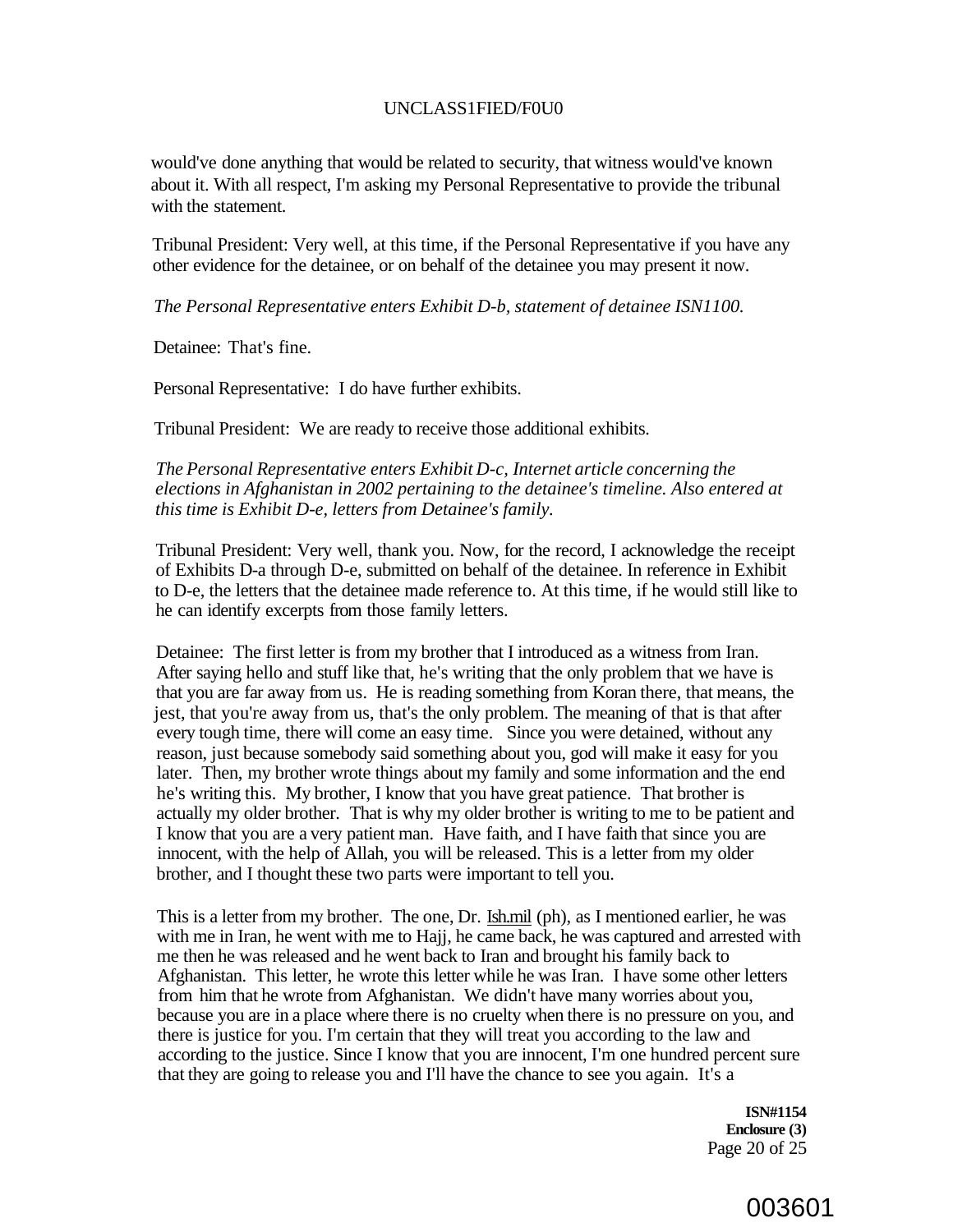misunderstanding, it's a big misunderstanding and with the help of Allah, it will be solved. We all get together in Gardez, because praying to Allah; we have a government that is in control. We don't have any worries, there is a part that has been crossed out, so I don't' know what is written here. We are all ready to serve our people and the government.

The other letter is from the same brother Dr. Ishmil  $\langle$ ph) but the letter that he sent to me was from Iran. My brother, we are sure that you are fine, because you are in a place that is safe and secure. You are with peace loving and democratic people. We don't have any tensions about you at all. We know that they are not going to help people without any reasons. The only thing is that bothers us is that you are far away from us and we can see you, with the help of Allah one day, we have the opportunity to meet each other again.

I'm providing you with these two letters, using like a witness that I am innocent man, and my family knows and they have faith. The other letters show how our family and we think about the western world and the Americans and our current government. We don't have any wonies about you because you are in a safe place you're in the hand of people who are justice and they are not cruel, they didn't commit any cruelty to anybody. Again, that's from my doctor brother.

This letter is from Iran, and my brother indicates that with the help of god, I will return back to my country. Thanks to our friends and the coalition forces, there is peace and security in Afghanistan. There is work, and there's opportunity for us to serve. So, we all could participate in rebuilding our country. With the help of Allah, we are going to help and serve our good people.

My brother sent this letter from Gardez that says this is Dr. Ishmil (ph) with the help of god and of our Islamic government and with the help of the coalition forces we are all security and we don't have any worries about you because we are certain that you are in safety and there's no cruelty or torture for you. They again scratched out something very important that I can't read. One day, we are going to sit together. Also, in the end, he writes that me and my family and Olagoh (ph) is my older brother and his family we all return to our country and currently we are in good days, and we opened that drug store and a clinic and I hope that before you receive this letter I hope we will see you back in Afghanistan. The reason we all three are doctors we returned back to our country me, ray brother and my cousins, it is our dream to open our own clinic.

This is my wife's letter, which shows that my wife is an educated woman. The other one is my niece, my niece's letter, please read that for me. Also my niece is writing that my sisters Falajon (ph) and Wahelajon (ph) they are busy with their schooling and studying. God willing, I'm going to go to college next year. The rest of the girls, they already finished one class and everybody is now going to a higher class. This letter shows that all the women are educated in our family. This is from my niece, Hadeezah (ph).

This letter is from my cousin, who is my son-in-law too. My cousin wrote to me. Don't worry about Hajajon (ph). Hajajon (ph) is my daughter. She is going to the third grade of school. My dear brother, Olagol (ph) and Dr. Ishmil (ph) with their families they returned

> **ISN#1154 Enclosure (3)**  Page 21 of 25

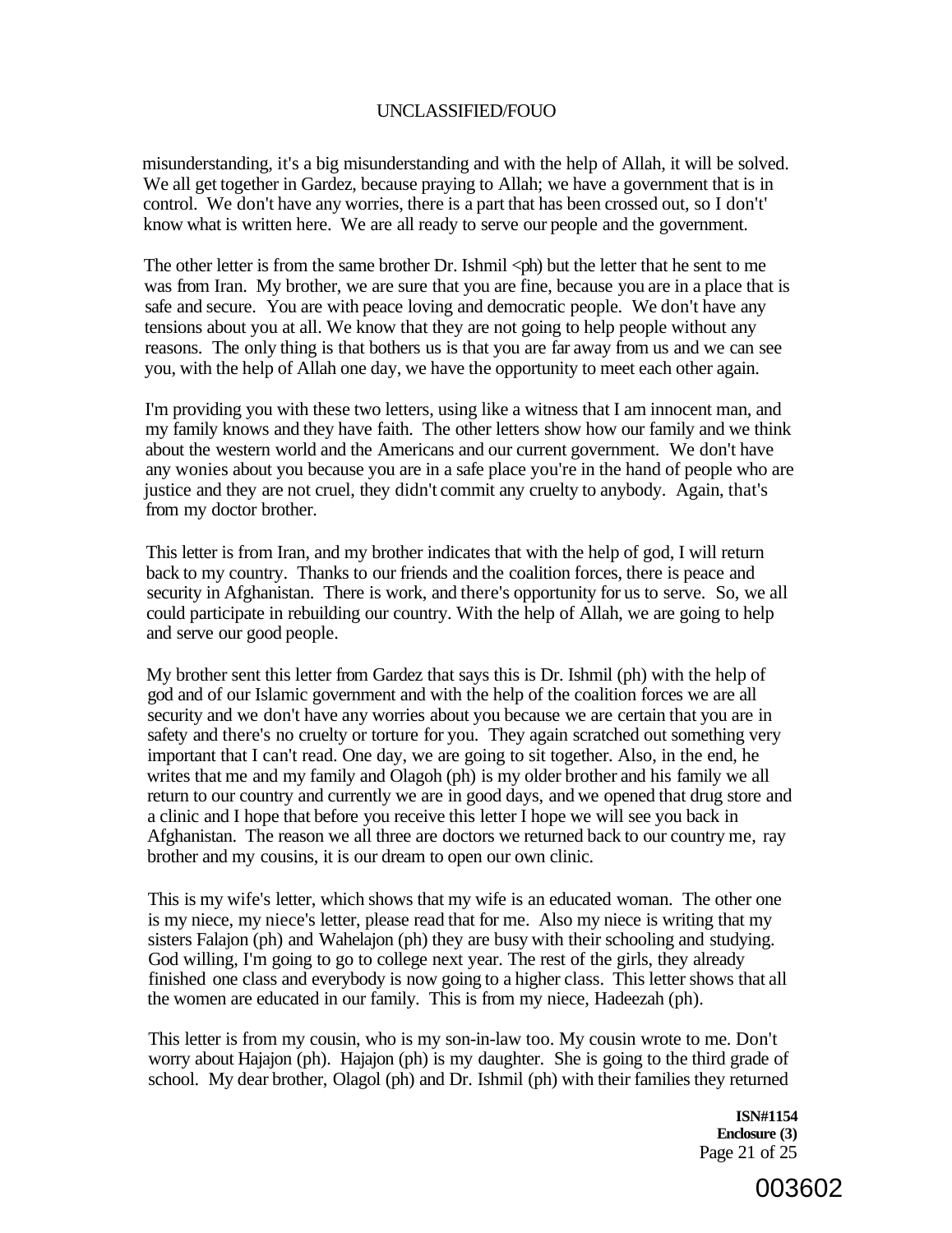back to Gardez and they are very happy and satisfied there. Syad Shah (ph) the one that earlier I read the letter, Cozwene (ph) which is a city, is busy with his work. Me, myself, since you are not here, you're family problems, I have to take care of your family, I haven't made the decision to leave. Not until you arrive back.

These letters clearly show how me and my family think about the current government and about people. I had some more witnesses, that unfortunately I can't reach.

The United Nations and the other responsible authorities in that election time, they chose me, the United Nations chose me, to talk to the people, to encourage people to participate in the process of the election. I have the videotape of that, I have it with me back home, and also the United Nations and the authority will have the videotape too. My speech, on that video tape on top of thanking an addition to the coalition forces and their existence in Afghanistan and in encouraging the people I told my people that it was my dream for the past 40 years to come and vote in my country and my dream actually came true today. Even the United Nations authorities they were telling me, the way you handled the elections in the city of Gardez we haven't seen that in any other city.

Mr. President, I want to thank you for being so patient in listening to my statement and I apologize for making you tired, but, in the end, I want to tell you the details of my capture.

The accusations that were against me, and they were very general and very controversial. These kinds of accusations are good for the media and for the television for those purposes. The reporters who gave these reports against me they actually should have gone to the radio station or T. V. station to give mat report, the way mat they did it. Those reports are not good enough for a powerful organization, intelligence organization like the United States where they are powerful judiciary, court system that you have. These reports should not be good enough for you to just capture somebody and detain. My personal opinion is that one of the reasons that I was captured is because the level of knowledge of those Americans in Afghanistan, or the information is so low that they didn't know many things about our country. Or they have the wrong pictures and the wrong information about our political and social life and situations in Afghanistan. The most important point is money. They always give money to those who bring any kind of reports. People take advantage to that, and people are use to that Anybody who wants to make money, they will run to the Americans and say something about someone. People of Afghanistan, they know about this weak point about Americans. They are using it big time. The personal enemies, what they do, they would give money to a third party and make the third party go and complain to the Americans or give some reports about their enemy. I still don't know, and it's not clear for me, what is my accusations against me, what was my fault, why for 1 *Vi* years I was kept away from serving my country from participating in second Loya Jirga that grand assembly, from being away from the election that was going on in my country. Is it my fault, or is it my sin, that I fought against the Russians and I saved the world from Communists? It's a question that I don't the answer for it, I'm just asking you. What is my fault, was it that I didn't participate in the civil war that was going on between the Mujahedin group? I quit all military activities, and instead I went and continued with my education so later on I could become somebody and serve my country. In the time of

> **ISN&1154 Enclosure (3)**  Page 22 of 25

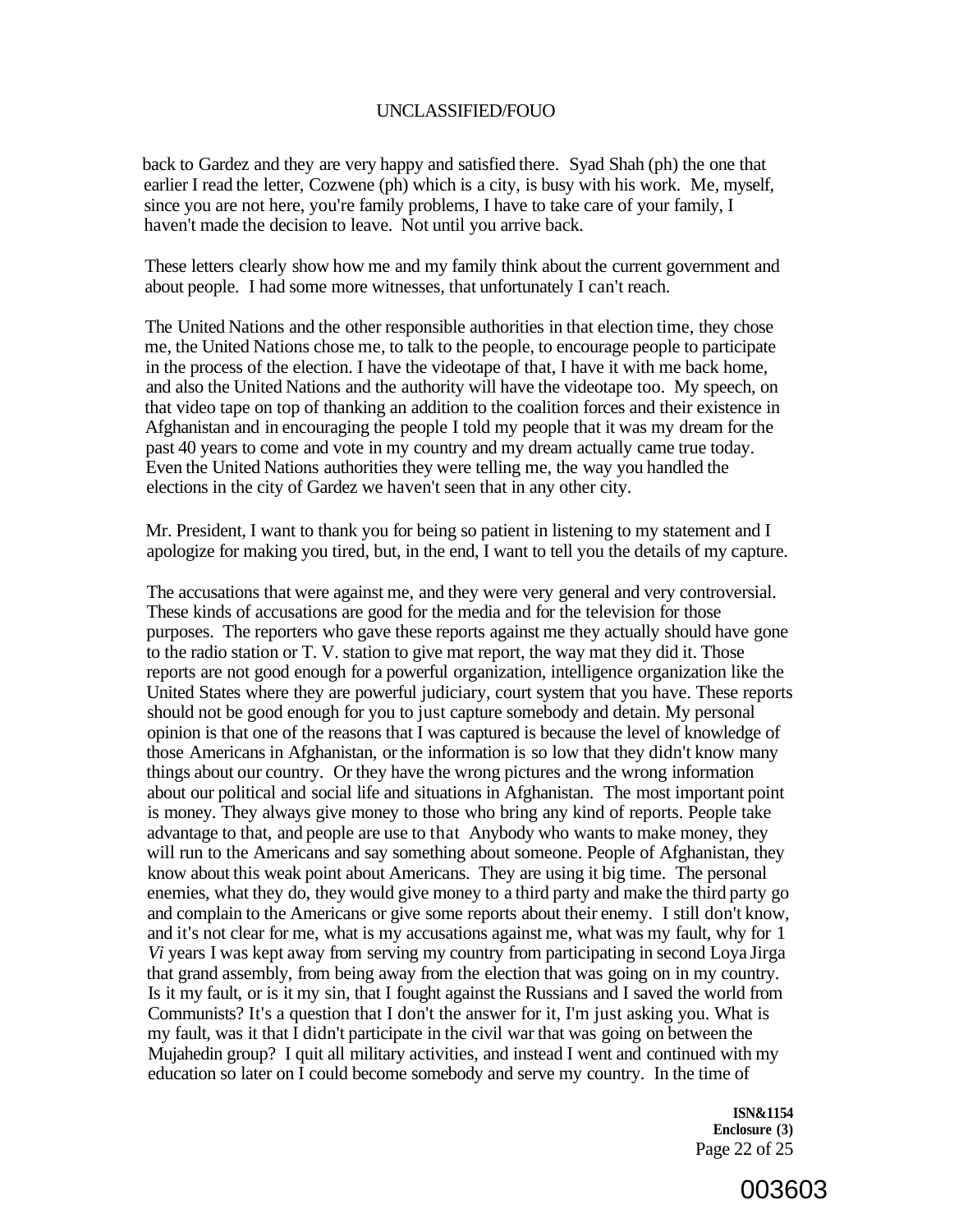Mujahedin's power there was lots of fighting between the different warlords. Or maybe, this is my sin that I didn't associate with the Taliban, or that I didn't work for the Taliban in the time of their power. Or maybe this is my fault that after the establishment of democracy I returned back to my country, to serve my people and help my people and our national security with the process of the Loya Jerga that Grand National assembly. Or maybe it's my fault because my people love me and they think of me as a good servant or maybe because I'm an educated man and I belong to an educated family, or maybe because I was a refugee in Iran? A refugee in Iran who preferred to work very low level jobs instead of working high level jobs for the Taliban. Or maybe I'm here because I returned to my country for the second Loya Jirga, Grand National assembly which was about our constitution and carrying all other educated people and especially I was trying so hard to work in the organization of the other second Loya Jirga. The other two people the other people, including my brother and my cousin, Dr Ishmil and Dr. Risah, they came with me and they are still there in Gardez. Or maybe it's my fault I've never been a traitor to my country. I've never stolen anything from our National Treasury and I've been a good servant to my people. The people accepted me and accepted this fact and that's why they chose me as their representative. So, these jealous, harmful and money loving people, these spies, they created a fear for you. They created a fear through that plot. In your country is it normal, to keep someone for 1 *V%* years just because somebody gave a report against them, without having any evidence? Or, it is just us, the Afghans, that everybody should come and beat us up. From our friends, we have to get punishment from our friends, and from our enemies. Because the bullet, the Russian bullet still exists in my neck. That's a gift from the Russians, and I consider Russia our enemy. These handcuffs and this uniform is a gift from our friends, from you. We have a subject in school called logic. Methodology. They would make a wrong and true story and at the end they would get a conclusion how logically how true it would be. That subject, as an example, what they will do, they would give a very good beginning and then a small controversial story, and in the end they would get a wrong result. For example, they would say that there are some rats inside the wall. The rats got ears, so the conclusion is that the wall has ears. The tree is tall, Ahmed, is the name of a person, is also tall. So, Ahmed equals tree. Ahmed can be a tree. This is the logical point of my capture. I lived in Iran, and Iran is an American enemy, so I'm an American enemy according to that logic. I was with Nasurallah Mansour in the time of Jihad, and now, Saifullah Mansour is the son of Nasurallah Mansour. They are now accusing me of having ties with the son of that Nasurallah Mansour. I was in Iran, and Mansour's family was in Iran, so maybe I transferred them to Iran. That is how logically you are getting wrong this conclusion. Maybe Mansour had a representative in Iran. Since I was in Iran, the conclusion is that I must've been his representative. Maybe they found some weapons in that compound where I was captured. Since I was captured, now they are accusing me now of owning those weapons. I don't have anything else to say other than... We have example when you say to somebody that a dog bit your ear and took your ear away, and that person gets panicked. Instead of checking his ear, he just runs after the dog. Somebody said something about me and before any investigation they just run after me and just arrested me. I've been only 2 days in Gardez. Only 2 days. I don't have anything else to say, and I'm sorry that I made you so tired.

> ISN#1154 Enclosure (3) Page 23 of 25 003604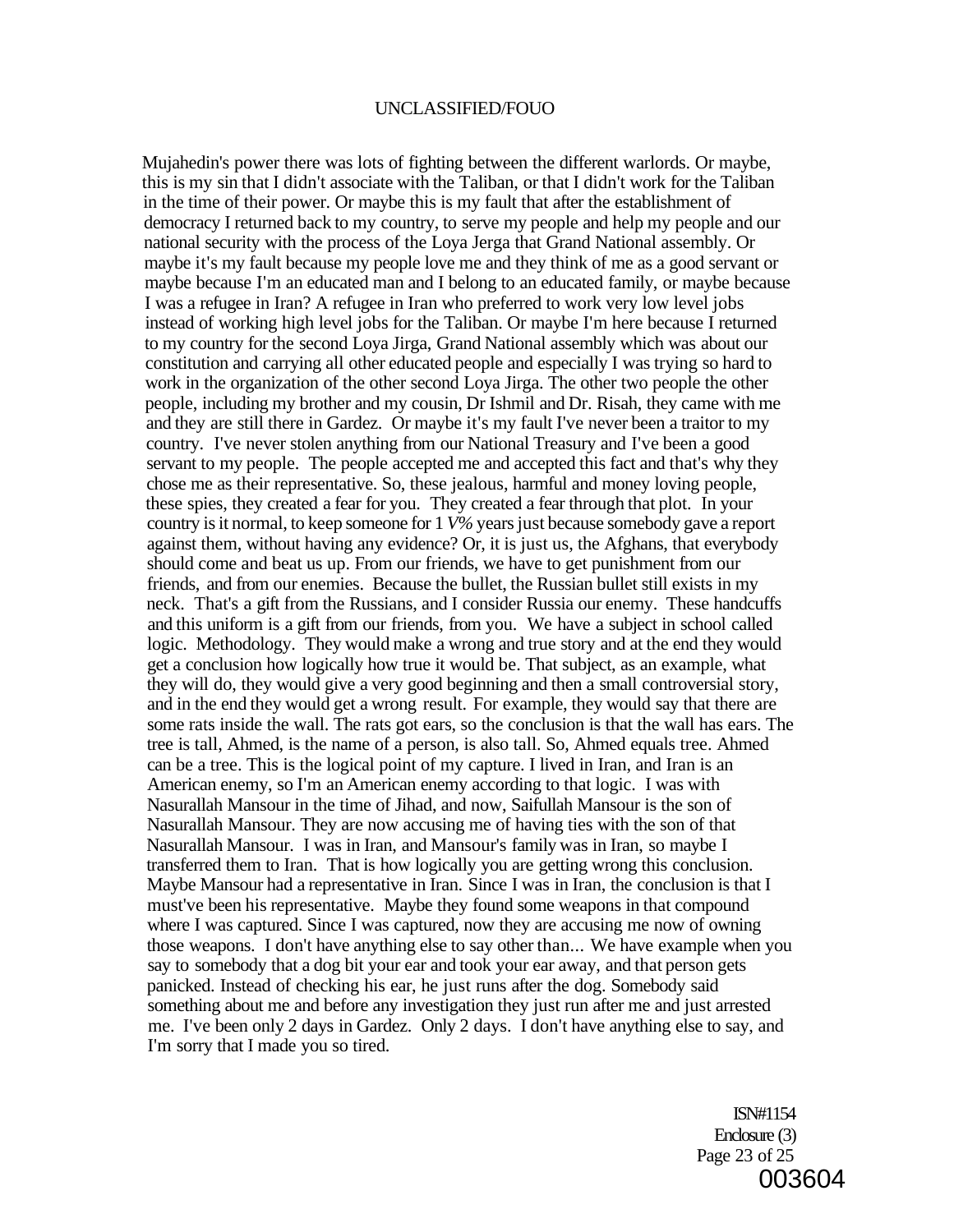Tribunal President: No need to apologize. We were here this afternoon for you.

Detainee: Thank you Mr. President, thank you Personal Representative, and you, Miss translator, and your co-workers.

*The Tribunal President confirms that the detainee had no further evidence or witnesses to present to the Tribunal.* 

Detainee: The only contact that we have through our family is our letters that the Red Cross delivers to us.

Tribunal President: The International Committee of the Red Cross.

Detainee: Even if there was something important they just cross it, and we can't even read it. How are we going to contact our families?

Tribunal President: The military officer who would be assigned at that time will assist you in that respect

Detainee: I just want to ask you a question. What is your personal opinion, I'm not asking about your decision at the end of mis Tribunal, but what is your personal opinion about my case?

Tribunal President: I can answer your question in this way. We have taken an oath to be fair and just. I indicated earlier we have come in here without any preconceived notions and with a clear mind. We have not seen your file, prior to coming in today. All the information that we are aware of at this time is what has been presented to us, so far. We will take this information, evidence, your testimony, and any classified information that is available and only then, after we have reviewed it very closely and have discussed it among the members of this tribunal, then we will make a decision. We will prepare a final report that we will send up to the convening authority for his review and within 30, no more than 60 days, you will be notified of the decision after the convening authority has reviewed our report.

Detainee: That's all I wanted to know. I'm certain the way you took the oath and the honesty you do your job, I have faith in god, and I've been honest and I told you everything, the truth and we believe in the same god and my hope is this tribunal, my hope this tribunal that hopefully you will make the decision to release me.

Tribunal President: I thank you again for your testimony. I appreciate it very much. I want to personally thank you for your courteous and kind participation today.

Detainee: I'm always courteous to everybody especially, since I have a lot of respect to people who believe injustice. I was planning to stand up in order to show my honor to you, but since Miss translator told me not to do that I was sitting all the time.

> ISN#1154 Enclosure (3) Page 24 of 25 D03605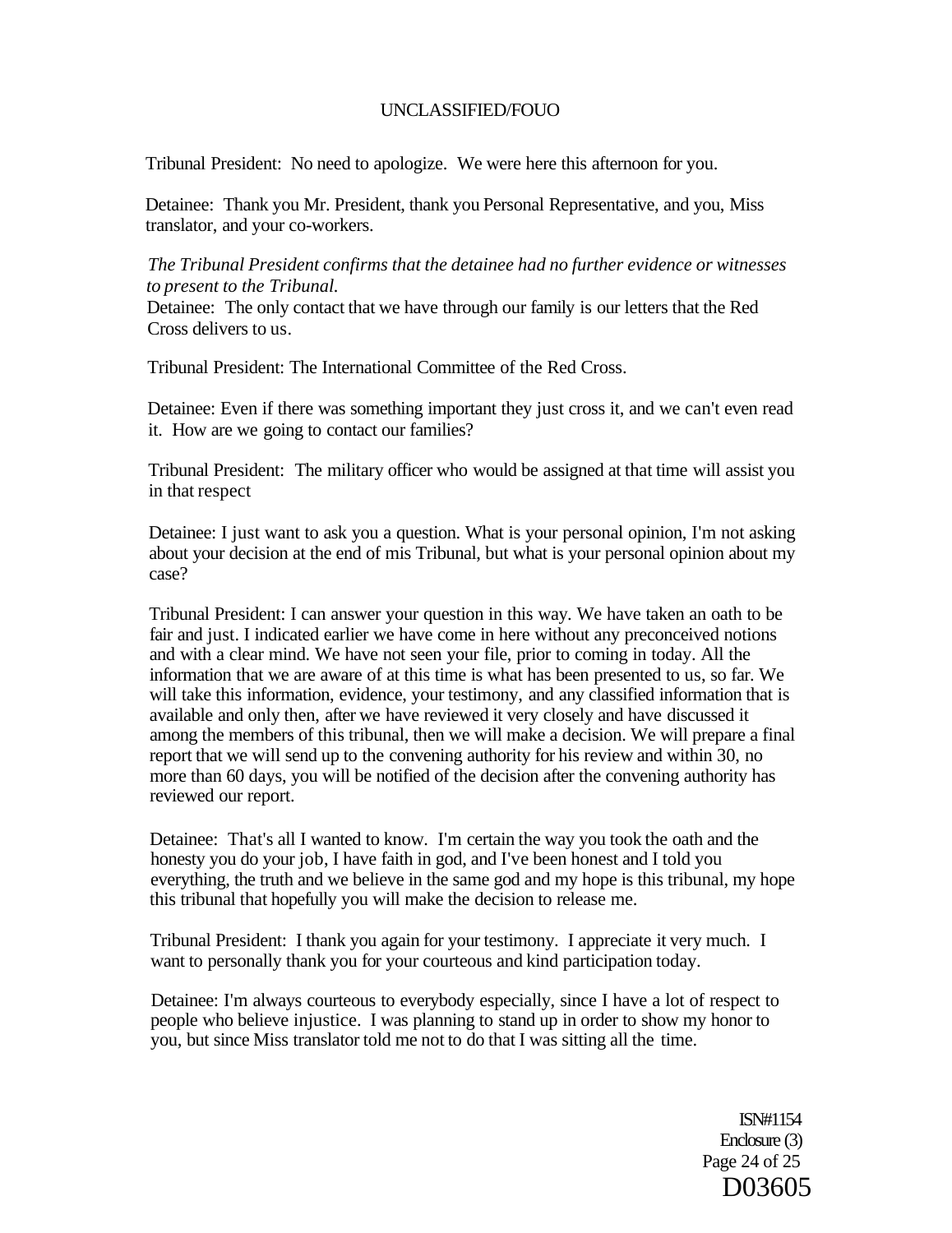## UNCLASSIFffiD/FOUO

Tribunal President: Thank you, I understand, and I did notice that, but we don't require the detainees to stand.

Detainee: Thank you all Tribunal members, again my respects to everyone here.

## *The Tribunal President explains the remainder of the Tribunal process to the detainee and adjourns the Tribunal*

# **AUTHENTICATION**

I certify the material contained in this transcript is a true and accurate summary of the testimony given during the proceedings.



**ISN#1154 Enclosure (3)**  Page 25 of 25 003606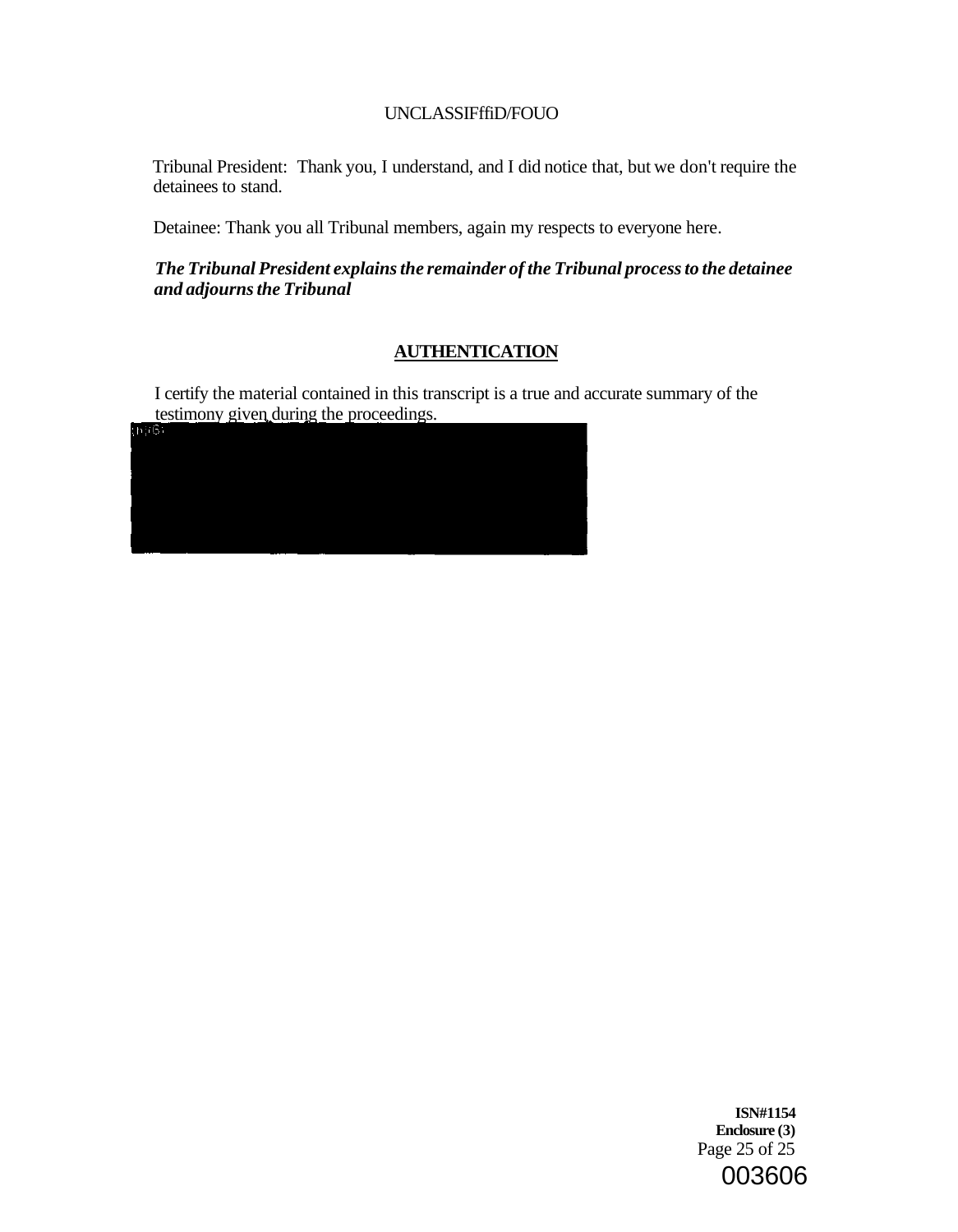#### Detainee 1100 statement on behalf of Detainee 1154

Regarding the allegation that he is associated with the al Qaida or Taliban. We both fought against the Russians during that time. He was there for a year or two and was a leader of a small group. We were both in different groups, my group leader was Abdul Samay. We knew each other, but not in a big way, he was a leader and I was a foot soldier. When the Russians left Afghanistan, about 1 to 1 54 years later he went to Iran, When we asked people about him, they said that he was a doctor and had gone to Iran to continue his education. During the Taliban time, he was not in Afghanistan. When the National Assembly was met to elect Karzi, he came back to Afghanistan to be the peoples representative from Gardez. The election was in June of 2002. I did see him once or twice about 1 to 1 *Vz* months prior to the election. I can testify that he was not Taliban or al Qaida, I fought the Taliban and knew he did not support them. Because of his selection as the people's representative, he made enemies and that is why he is here now. He told me that he came back to Afghanistan to open a clinic or pharmacy.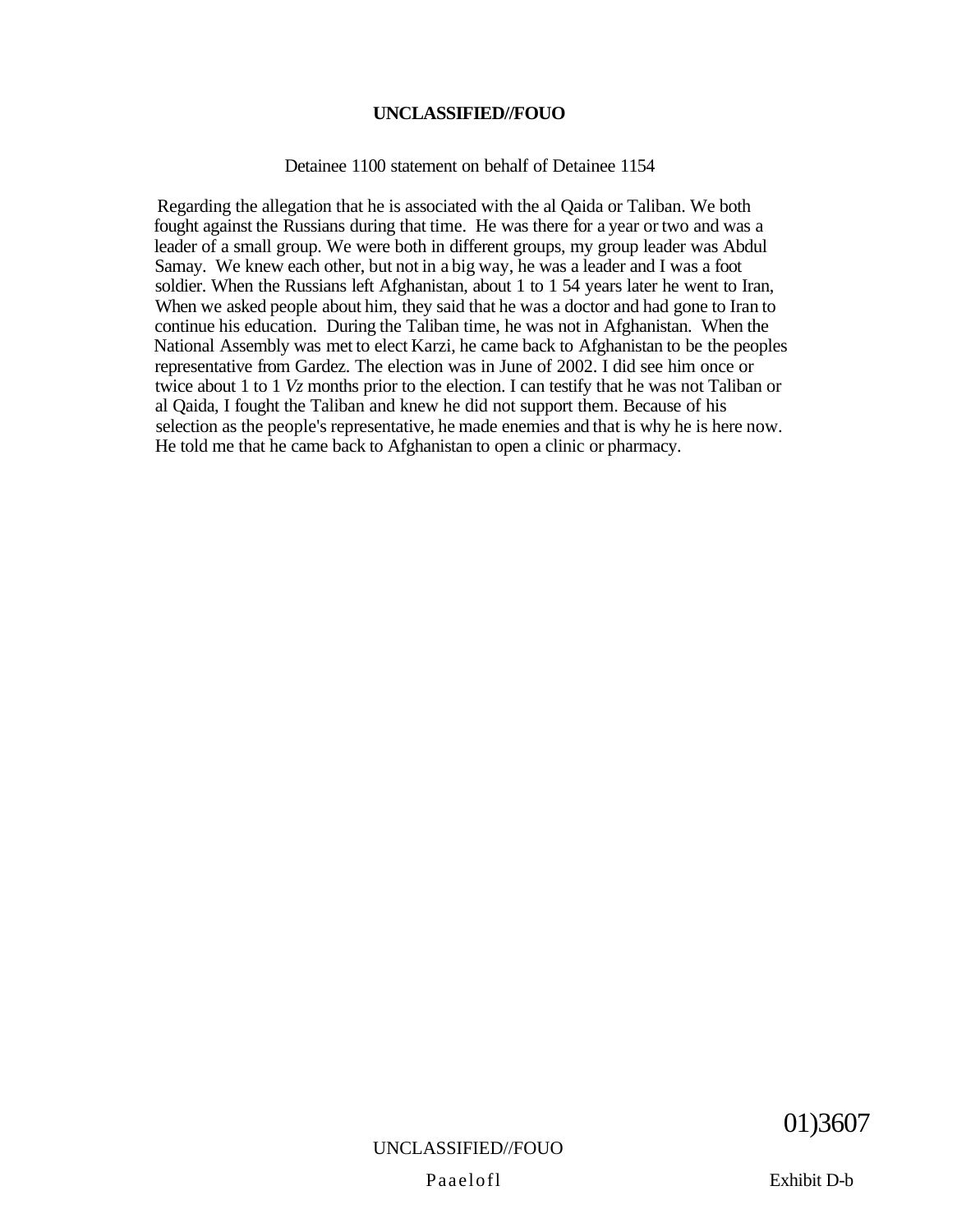#### **Summarized Unsworn Detainee Statement**

## *The Tribunal President read the hearing instructions to the detainee. The detainee confirmed that he understood the process and had no questions.*

Tribunal President: Oibek, do you understand this process?

Detainee: Yes, I do.

Tribunal President: Could you please speak up, so we can hear you.

Detainee: I speak in Farsi, and you wouldn't understand anyways.

Tribunal President: It doesn't matter, we want to make sure that we recognize that you are answering the questions.

Detainee: That's fine.

*The Recorder presented Exhibits R-l, R-2 andR-3 into evidence and gave a brief description of the contents of the Unclassified Summary of Evidence (Exhibit R-l).* 

*The Tribunal President stated that the detainee wants to participate and that the detainee has a written statement to submit* 

# *The Recorder confirmed that he had no further unclassified evidence or witnesses and requested a closed Tribunal session to present classified evidence.*

Tribunal President: Oibek, you may now present any evidence you have to the tribunal or you may respond to any of the allegations on the unclassified summary. You have the assistance of your Personal Representative in doing so.

Detainee: I would like him to read my statement.

## *The Detainee did take the Muslim oath.*

Tribunal President: Oibek, **will** the statement respond to the allegations on the unclassified summary?

Detainee: You mean, the allegations that she (the recorder) wrote, that she read?

Tribunal President: That she read, and that you were presented during your initial interview.

Detainee: These allegations are not true.

Personal Representative: May I?

**ISN#452 Enclosure (3)**  Page loflO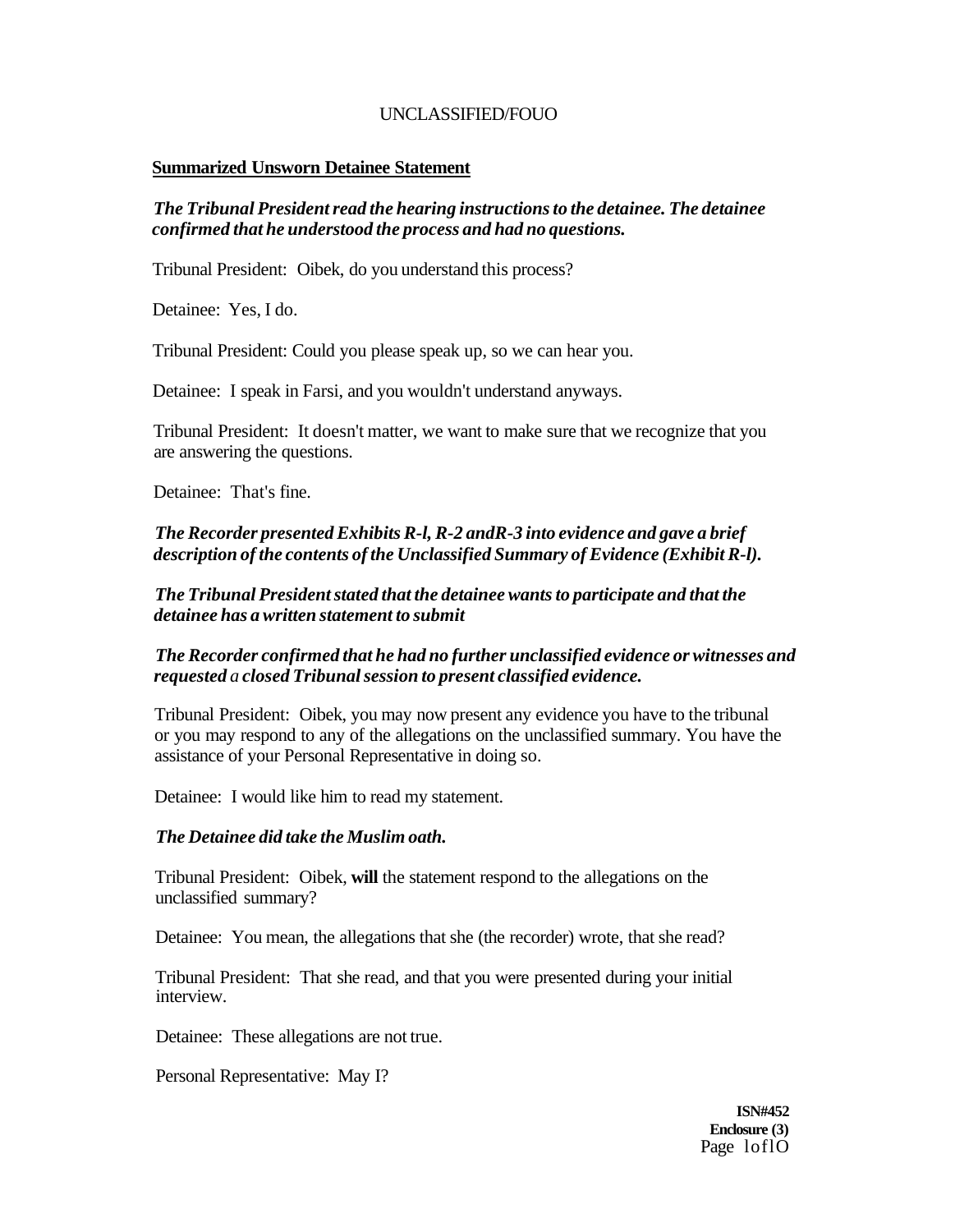Tribunal President: Yes.

Personal Representative: What I recommend we do is that I will provide the tribunal your story, as we discussed I can read to you each allegation and you can provide a short response, true, not true, to support the facts.

Detainee: That's fine.

## *The Personal Representative submits the detainee's statement as exhibit D-b.*

# *The Personal Representative read the allegations to the detainee so that he could respond to the allegations. The allegations appear in italics, below.*

*3.a. The detainee has supported the Taliban and al Qaida.* 

*3.a. 1. The detainee admitted that he was a member of the Islamic Movement of Uzbekistan (IMU).* 

Detainee: Should I answer now? I never admitted to this, 1 have never been part of this.

*3.a. 2. The IMU appears in the United States Department of Homeland Security, "Terrorist Organization Reference Guide."* 

Detainee: Should I answer? Yes, I served in the national army of Uzbekistan; and I've been fighting against this IMU and these Islamic terrorist organizations. I agree that the IMU is a terrorist organization, but I have nothing to do with them. As a soldier in Uzbekistan, I have been fighting against these groups. I took the oath and I swear it, that I will fight these groups, as a soldier, I took the oath.

## *3.a.3. The detainee admitted to attending IMU terrorist training camps.*

Detainee: No, I never did that; I never did any of it in Afghanistan or Tajikistan. I never did any training. I received my training from the Uzbekistan National Army, while serving as a soldier. That's the law of Uzbekistan.

*3.a.4. While in Afghanistan, the detainee stayed in a safe house owned by the Libyan Islamic Fighting Group (LIFG).* 

Detainee: No, I have seen Arabs here, in Cuba, I have never seen Arabs before in my life. In twenty-five years of my life, when I was twenty-five years old, before they brought me here, I never seen Arabs before in my life.

> **ISN#452 Enclosure (3)**  Page 2 of 10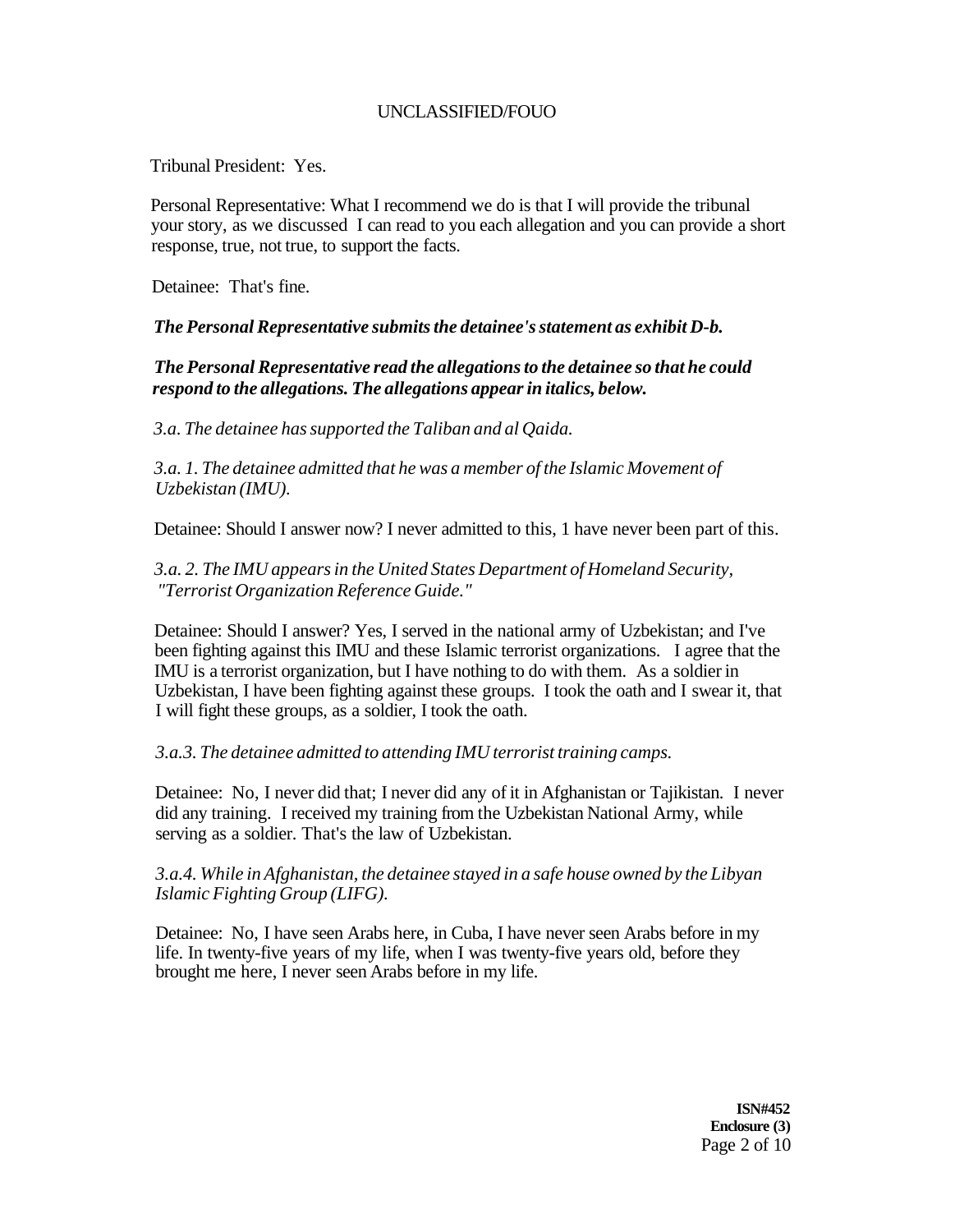*3.a.5. The Libyan Islamic Fighting Group (L1FG) appears in the United States Department of Homeland Security, "Terrorist Organization Reference Guide."* 

Detainee: I have heard about this group here. Two days ago, my P.R. told me about it. Before that, I never knew such a thing existed, the Libyan Islamic Fighting Group.

*3.a. 6. The Libyan Islamic Fighting Group, a listed terrorist organization with black market contacts, reportedly is used by al Qaida to obtain travel documents.* 

Detainee: Which group was that? I just heard about it from you. I didn't know what you are talking about.

*3.b. The detainee participated in military operations against the United States and its coalition partners.* 

*3.b.l. The detainee made a conscious decision to fight with the Taliban.* 

Detainee: That's not true. I never made that decision. I never supported the Taliban and I'm against their laws and rules.

*3.b.2. The detainee participated infighting between the Taliban and the Northern Alliance.* 

Detainee: I am 26 years old, and so far I haven't seen any war. I never picked up or touched a gun. I never have been hurt by gun or by war.

Detainee: Is she a judge? Are you a judge? (Directing this question to the Tribunal President)

Tribunal President: No, I'm a Tribunal Military Officer. This is not a court

Detainee: I have a question for this Major.... (Referring to the Recorder)

Tribunal President: You will present all of your questions to this Tribunal team.

Detainee: That's fine. (Still facing the Recorder)

Tribunal President: That question still needs to come to us.

Detainee: This young lady, with five or six accusations, I would like to ask you, where did she get all this information? Does she have any proof?

Tribunal President: The Government is presenting this information to this Tribunal.

Detainee: At least ifoneofthese had evidence, if it was true, people could read. What she said, I have been in Afghanistan for approximately one year and seven months. I had

> ISN#452 Enclosure (3) Page 3 of 10

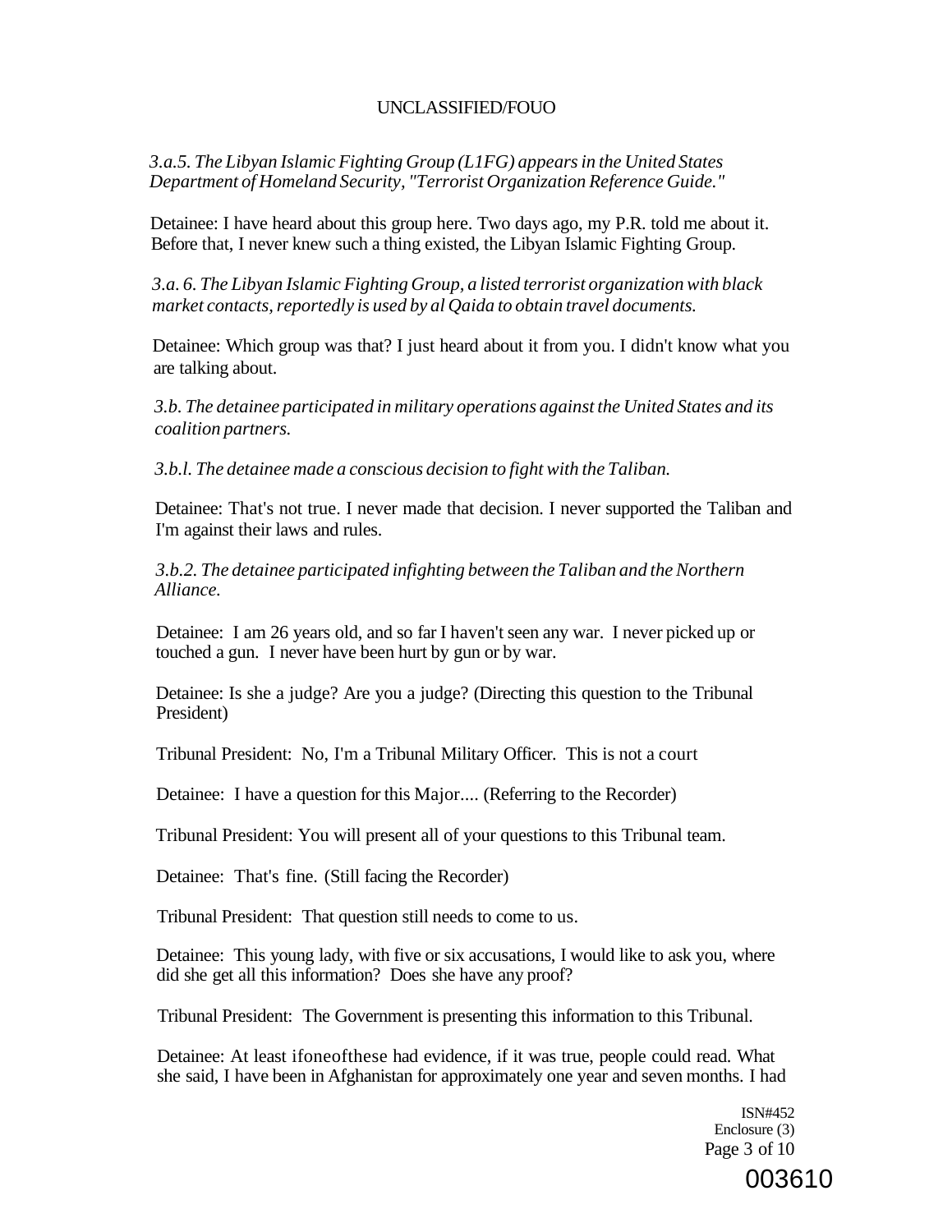a wife, I had a mother, I had two kids to support, and you're telling me that I did all these findings, and I was supporting and cooperating with all these groups. I mean, who would give the time? Who will get the time to take care of his family and fight? I have to work there to support my family. These things are kind of funny because if at least one of them were true then somebody could believe in them. I still don't know where you got that information. How would I have divided my time? To work, support my family, and at the same time, get military training, terrorist training, and go to war; logically, it's impossible. It wasn't up to me to go to Afghanistan. I don't take any responsibility for going there. I know that Afghanistan is a horrible place. While I was there, I was busy selling and buying sheep and chickens that would support my family. I'm not guilty of going to Afghanistan. The government of Uzbekistan lied to us. They are responsible for us, and they kicked us out of Uzbekistan and sent us to Afghanistan. They forced us to go.

Tribunal President: Does this complete your statement?

Detainee: At this point, yes, but, I would like to talk more about these allegations.

Tribunal President: We will ask you some questions.

#### *The Personal Representative and the Recorder had no further questions.*

Tribunal Members' questions

Q. When you were in Afghanistan, what was your job?

A. While I was in Afghanistan, I was buying and selling sheep, chickens and goats in the city of Sheberghan, in the provinces of Meymaneh, and Aqchan. Between these cities and provinces I would bring my trading business. I also went to two more places, Mazar-E-Sharif and Kondoz.

Q. Did you live around other people from Uzbekistan? A. No.

Q. Did you associate with anybody that was a member of the IMU? (Islamic Movement of Uzbekistan?)

A. No.

Q. In reading your statement, I see that part of your trip was made by helicopter. Were there any soldiers on that helicopter?

A. Yes. There was a Russian general, with security guards, and Russian soldiers that were working on the border. They were there also.

Q. Why do you think you were sent to Afghanistan?

A. They didn't tell us in the beginning. In the beginning, they told us that the Foreign Minister of Uzbekistan had said that we can come back to our country and that they aren't going to put us in jail. There will be some work for us and we thought what they

> **ISN#452 Enclosure (3)**  Page 4 of 10 003611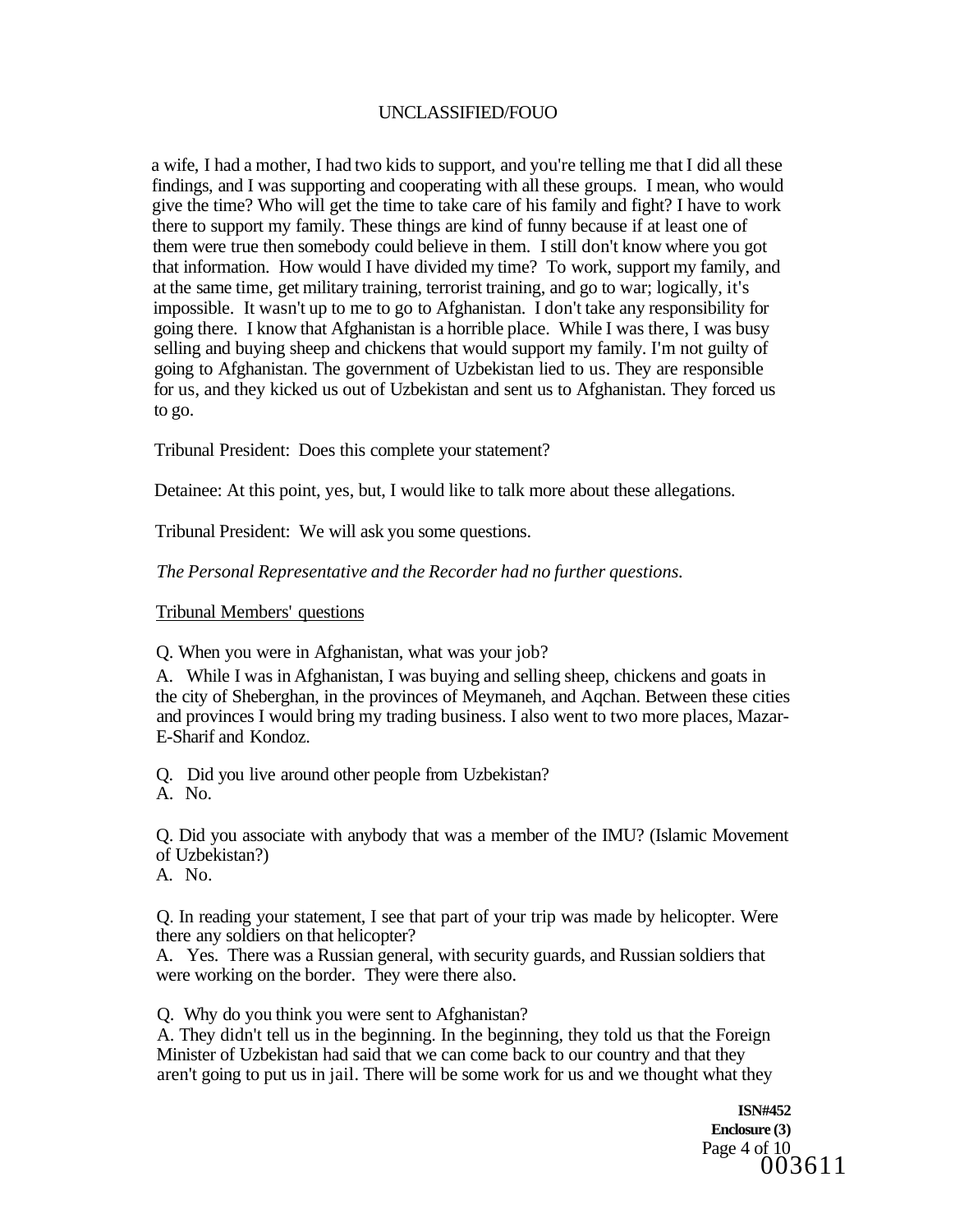said was true. But, instead of taking us to Uzbekistan, they just brought us to Afghanistan. They fooled us.

Q. Did they force you to get on the helicopter?

A. Yes. Nobody can complain over there. It was like a desert. At the border, it was like a desert. There was a military building, and Russian soldiers. We didn't have much of a choice because if somebody complained, there were soldiers there that could've killed us.

Q. Is Uzbekistan a Muslim country?

A. Yes.

Q. How would you describe the government of Uzbekistan?

A. Uzbekistan used to be under Russian control. After the communist government fell apart, Uzbekistan became a separate country. Now it's an independent country.

Q. I'm trying to figure out why he says his brother was jailed once for growing his beard long and going to a mosque. Why would he go to jail for growing his beard long, and going to a mosque?

A. I was in the military service at that time. I did not witness this. My cousin came to meet us there. After my cousin told me that my brother was in prison for growing his beard and going to a mosque, they freed him. He was in jail for one week. They just questioned him and then they released him. The government asked him why did he grow his beard and go to the mosque. They punished him a little, and then they let him go.

Q. Does the government dislike Muslims?

A. Twenty-four million of the population in Uzbekistan is Muslim.

Q. You said you went to Tajikistan; you left Uzbekistan to go to Tajikistan?

A. I didn't leave Uzbekistan; I went with my brother to Tajikistan and I lost my passport over there, I have no way of returning back home.

Q. Why didn't you go to the Uzbekistan Embassy and get it replaced?

A. Well, actually, in Tajikistan, the area where we were, there wasn't an embassy. It's very hard to go contact the embassy and get a passport. Usually they don't give passports to anybody. In Tajikistan, every city or province is located like in the mountains. I had no way of going to the embassy and replacing my passport. I was packing in Tajikistan about four months and the United Nations hospital. Without a passport, being there in the hospital, you can't travel, and you can't travel anywhere in Tajikistan. I wanted to go back to Uzbekistan, but I couldn't without a passport.

Q. Ok, I read this to say that someone, an Uzbekistan official, somehow conveyed to you that it was okay for you to return back to Uzbekistan, is that right? A. That's true. I heard it over the radio, television and the President of Uzbekistan advertised it and told all the refugees. He invited all Uzbek refugees back from Tajikistan because they couldn't cross the border without a passport He promised us that he's not going to put us in jail, and he was going to provide us some jobs.

> ISN#452 Enclosure (3) Page 5 of 10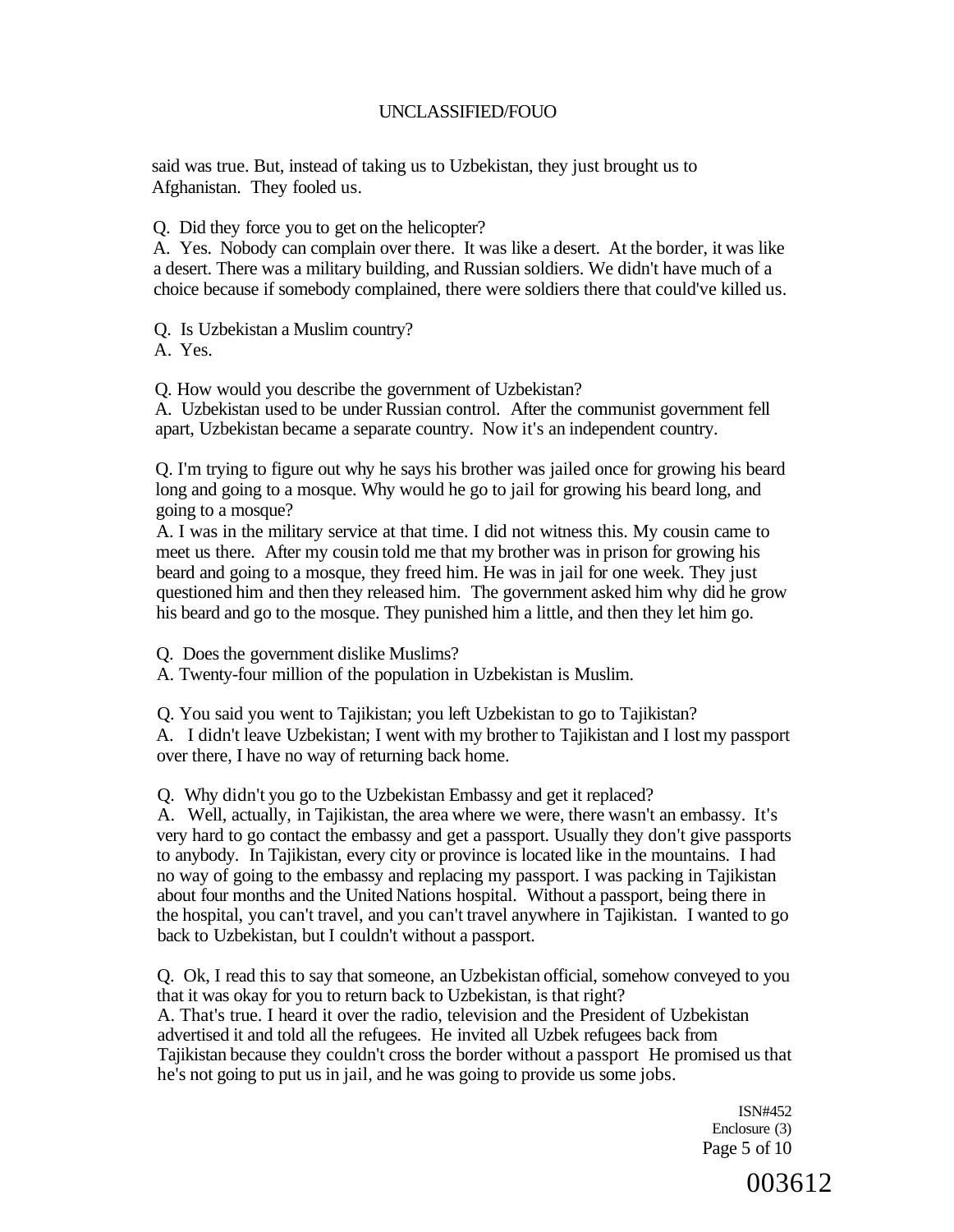Q. But when you tried to go back to Uzbekistan, the Uzbekistan government caused you to be sent to Afghanistan?

A. That was the government of Tajikistan who sent us to Afghanistan. This is how it was. When I was in Tajikistan, somebody, some official from Tajikistan government, came and told us that Abdul Aziz Kamilov, the foreign minister of Uzbekistan, promised that if you guys go back to your country they aren't going to put you in jail. Abdul Aziz Kamilov didn't say that to us, an official from Tajikistan told us that the foreign minister of Uzbekistan, Abdul Aziz Kamilov, told our government to send all refugees. Send all Uzbekistan refugees back to Uzbekistan, and we aren't going to put them in jail. That person lied to us, and we believed him.

Q. Why do you suppose that Tajikistan wanted to send you to Afghanistan rather than send you home?

A. This is a big headache for myself. I still don't know why they did that, and I still don't know why they told us they are going to send us back home. Instead, they send us to Afghanistan. Its bothering me a lot too.

Q. Where did they first leave you in Afghanistan? A. It was in the desert, the other side of the border. There wasn't any houses, or anything; I don't know the name of that area.

Q. Did you think about trying, once you got in Afghanistan, to go back to Uzbekistan? A. I tried twice.

Q. What happened?

A. Once, while I was in Sheberghan, I asked the Afghan Uzbeks over there, is there any way for me to go back to my country, Uzbekistan? They told me there's only one way to go from Afghanistan to Uzbekistan. From that city of Sheberghan, through the country of Turkmenistan. But you need to have a passport to cross through immigration. I didn't have a passport, and nobody would give me an Afghan passport because I was from Uzbekistan, and nobody would give me a Turkmenistan passport. So, I was stuck there.

Tribunal President's questions.

Q. I'm still not clear as to the reason you left Uzbekistan?

A. My brother is four years older than me, OlegBek. I was at my home with my brother, when Olegbek called me. I was in my village called Manangegan. He asked me what I was doing and have I gotten married. I said no. I finished my service in the Army and I'm planning on getting married. He asked me to come to Tashkent, the capital of Uzbekistan, to meet him over there. There was a big bazaar, called World Market; he called me to come over there. He told me to come over there; he was going to give me some money so I can get married, and buy a car. Six hundred dollars, that's what he told me he was going to give me.

> ISN#452 Enclosure (3) Page 6 of 10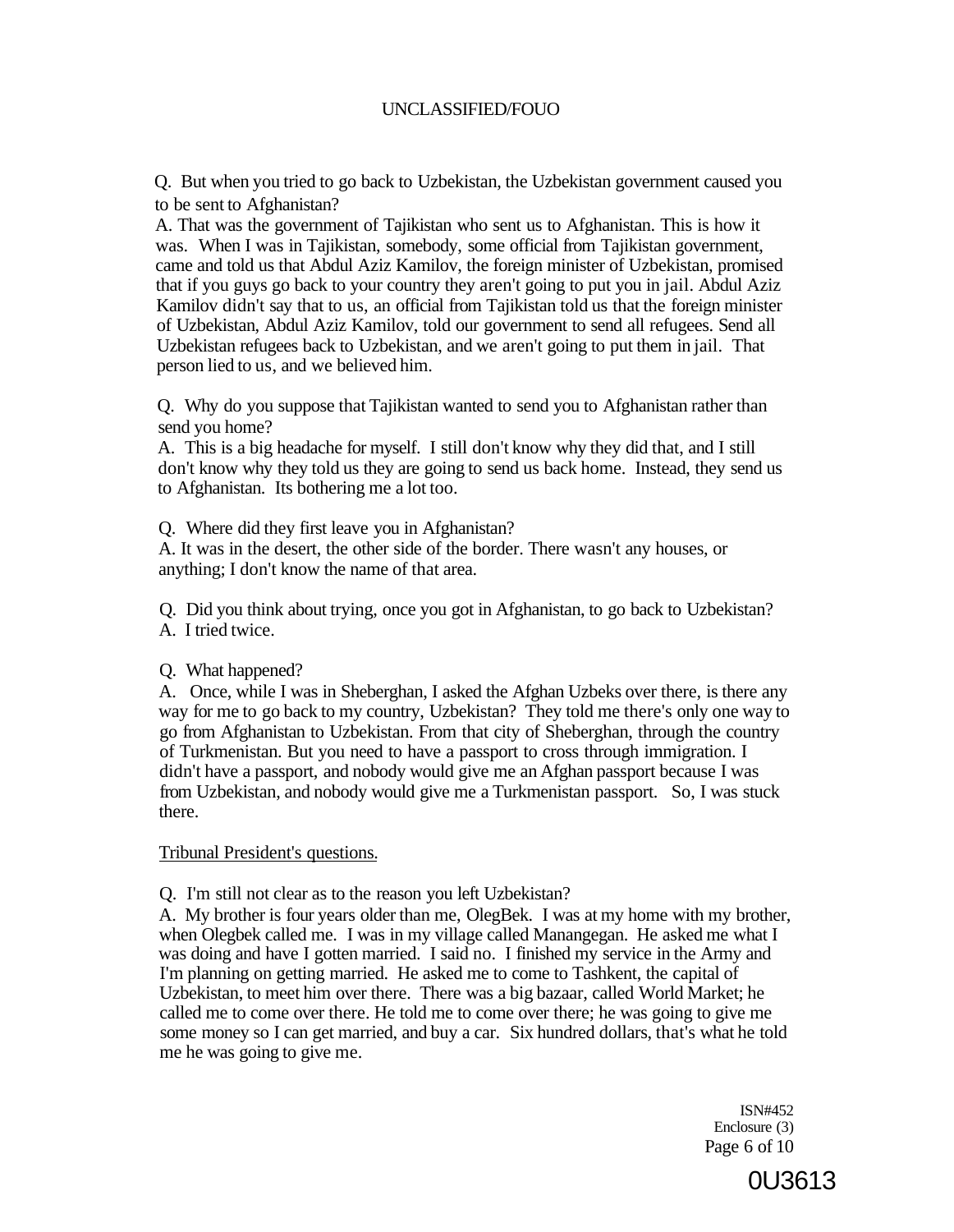Q. So you went to Tashkent, and then what happened?

A. He told me in the city of Tashkent that we got to take some products and go to Tajikistan to make some money. The Tajikistan guards have some very nice apples. We are going to buy some apples from Tajikistan and go to Russia and sell them over there. In order to make the money, he took me with him to Tajikistan. He said he must meet some of his business friends over there in Tajikistan, and there is where I lost my passport. I didn't know ifmy brother took it, or somebody else stole it from me. I was sleeping and I woke up in the morning I couldn't find my passport. 1 had three documents with me. I had my military identification card, I had a regular identification card, and I had my passport.

Q. Are all of those lost?

A. Yes, somebody took it during the night At least if I had one of these I.D's from one of these three documents that I had with me, I could go back to Uzbekistan. But, they took all of them from me.

Q. How did you get into Afghanistan without a passport?

A. Our trip had been arranged by the Tajikistan government. They brought a bus; they asked us to get on it. We believed in that, and I don't know how they are going to send us over there.

Q. So, when you got to the Afghanistan border, they didn't stop the bus and ask everybody to show some type of I.D. or a passport?

A. Actually, the Tajikistan Government was happy to get rid of all the refugees because of all these hungry refugees used to come to Tajikistan. They were trying to clean Tajikistan. There are policemen there, they were all happy that we were leaving their country. They gave us food; they were so happy that we had to go to Afghanistan. They provided us food and they were very nice to us.

Q. But, that's not answering my question. Why would Afghanistan allow you to come in to that country without passport or identification?

A. In Afghanistan, the government doesn't have any control over the borders. There's nobody there. It's deserted. There's no trees, no people, and there are no houses. There wasn't even a bird there, nothing.

Q. And you said you arrived in Afghanistan in 1999?

- A. November.
- Q. November 1999?
- A. Approximately.
- Q. Okay. So, you'd spent two years, when were you captured?
- A. No, one year and seven months. Approximately.
- Q. When were you captured?
- A. It was 2001. I'm not sure.

ISN#452 Enclosure (3) Page 7 of 10 003614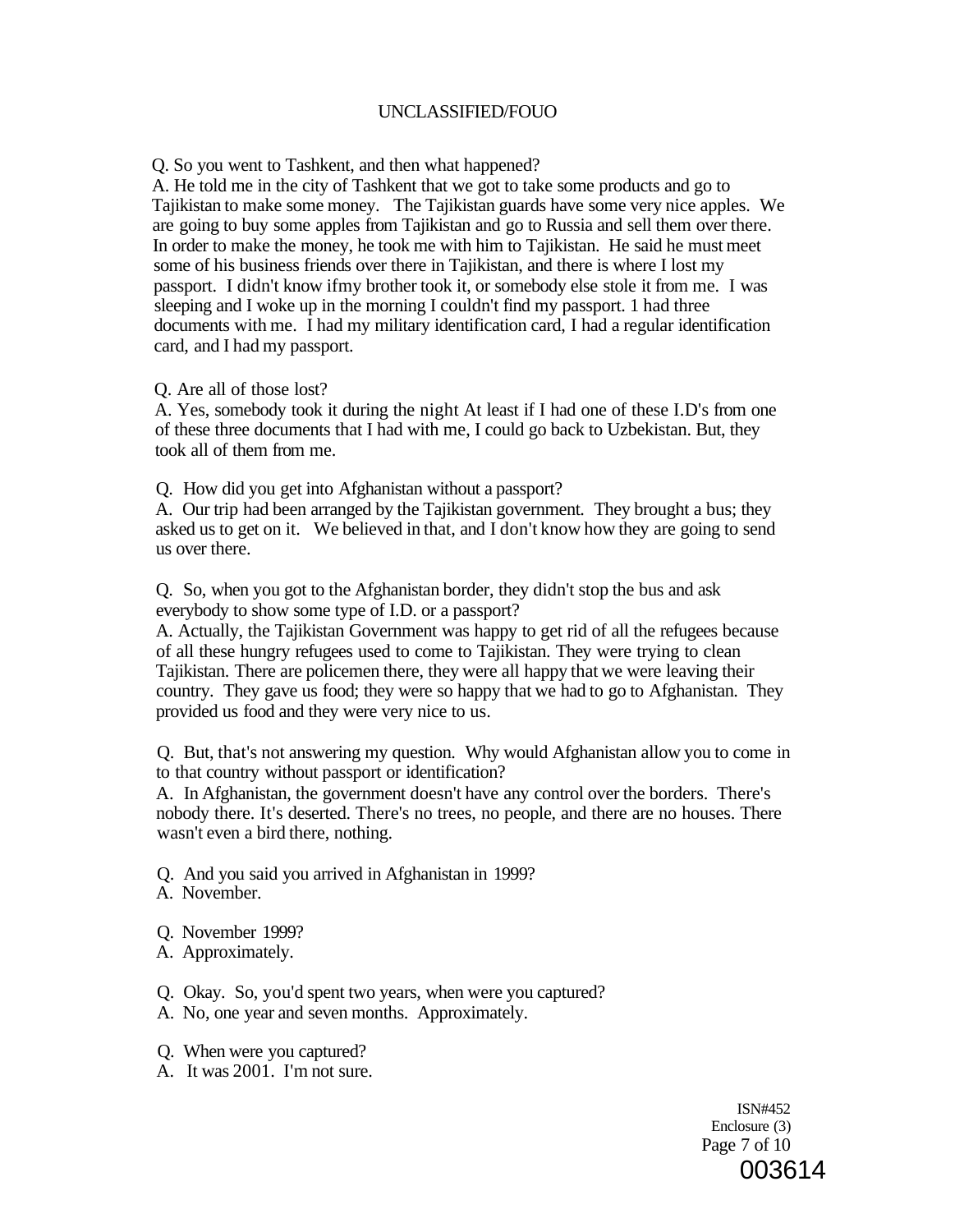- Q. Was it cold or warm, summer, spring?
- A. October, I think. October 25th.

Q. Where were you captured?

A. 1 was given to the Americans in Bagram AB. That's what they told me, it was Bagram.

Q. Where you in the city of Bagram? Where exactly were you captured?

A. Nobody captured me. I voluntarily came to Bagram AB. There was a soldier there, Astad Atha. These people brought me to Bagram AB.

## Q. Why?

A. Those people told me that we are going to take you to General Fahim. They told us, there's a new government in Afghanistan, the government of Karzai. Since you are immigrants from Tajikistan, the new government will give you a new identification card. They told me they were going to take us somewhere in Kabul or close to there. Once we arrived at Bagram AB, they told me where I was, and they told us to get out of the car. There, I saw American soldiers. They just took me inside, they questioned me, and they kept me for a few days. I've been detained since then.

Q. You indicated at one point that you were in the hospital, why were you in the hospital?

A. I have a liver disease. Hepatitis C. I have Hepatitis C. (The detainee answers this question in clear English.)

Tribunal President: You speak English?

Detainee: Yes.

Tribunal President: A little bit? Hepatitis C?

Detainee: Because of that disease, I was in U.N. hospital in Tajikistan.

Q. Had any of the fighting begun by the time you volunteered and turned yourself in? A. There wasn't any fighting. All the fighting was over by then. The government of Karzai was established by that time. It was a new government.

Q. The U.S. had not started bombing in the Kabul area?

A. That was over, and everything was in American control then.

Q. You indicated, when you were answering the allegations in the unclassified summary, that you were fighting against the IMU. Why were you fighting them?

A. I wasn't fighting. I was serving in our national army of Uzbekistan. In our country, as a soldier, when you take the oath, you have to serve your army, serve your country and government. I was part of that army that was fighting the IMU. I was serving in the

> **ISN#452 Enclosure (3)**  Page 8 of 10 003615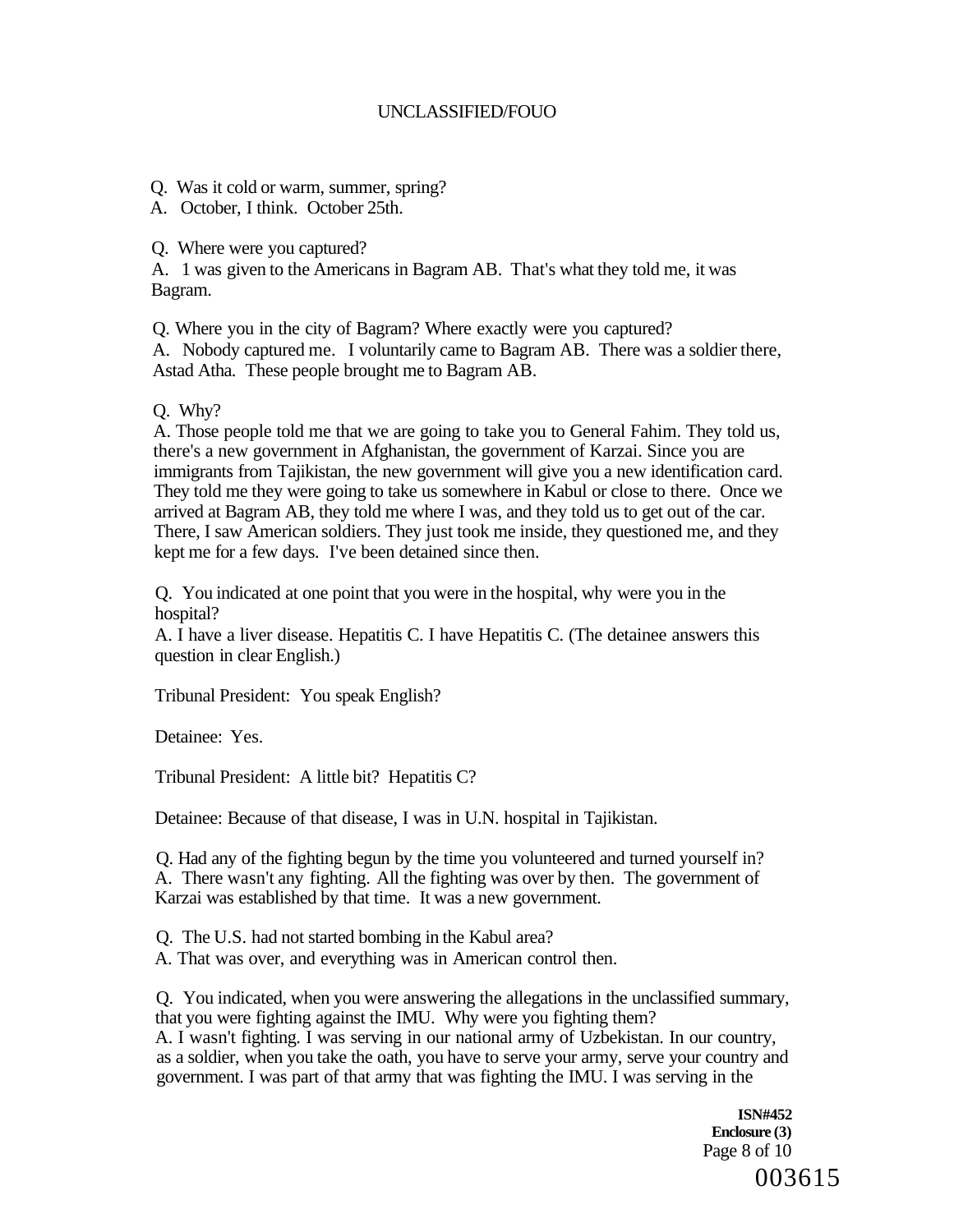border of Uzbekistan and Afghanistan. I was protecting the borders of Uzbekistan. We have commanders, they taught us, and I heard of IMU over there. They taught us that there's a group over there, they might attack us, and my job as a soldier was to protect Uzbekistan's borders. I was doing my job. I served approximately for six months in the borders of Uzbekistan and Afghanistan. We have been told there are some bad Uzbeks over there. After that, they transferred me to Tashkent, Uzbekistan, and I was serving there in the airport, a civilian airport.

Tribunal President: That's all the questions I have, does anyone else have any more questions?

Detainee: I have one question, that you haven't answered. Again, I would like to know where the Recorder got her evidence of all those accusations. They are not true.

Tribunal President: The government provided the information to the Recorder, and the Recorder is just presenting it for the government. We don't know exactly where it came from at this point. If you remember earlier, the Recorder indicated that she had classified information for us. It's our responsibility to consider your information, your comments, your statements, as well as the government's information.

Detainee: I'm a little person, of course, it's your job and you will make the decision. But, I'm just wondering about these five or six allegations. At least, if one of them were true, it wouldn't have been so funny. But, all of them are so wrong. Practically nobody will have the time to run the family and do whatever you're telling me that I did.

Tribunal President: Do you have any other comments?

Tribunal President: Personal Representative, do you have questions?

Personal Representative: Yes, **a** point of clarification is Gorham in Tajikistan or Uzbekistan?

Detainee: Tajikistan.

Personal Representative: That needs to be corrected on the detainee's statement.

Tribunal President: I see. Okay, thank you.

*The Tribunal President confirms that the detainee had no further evidence or witnesses to present to the Tribunal. The detainee has a question about the process.* 

Detainee: Where are going to send me, exactly?

Tribunal President: Is Uzbekistan your country?

**ISN#452 Enclosure (3)**  Page 9 of 10 003616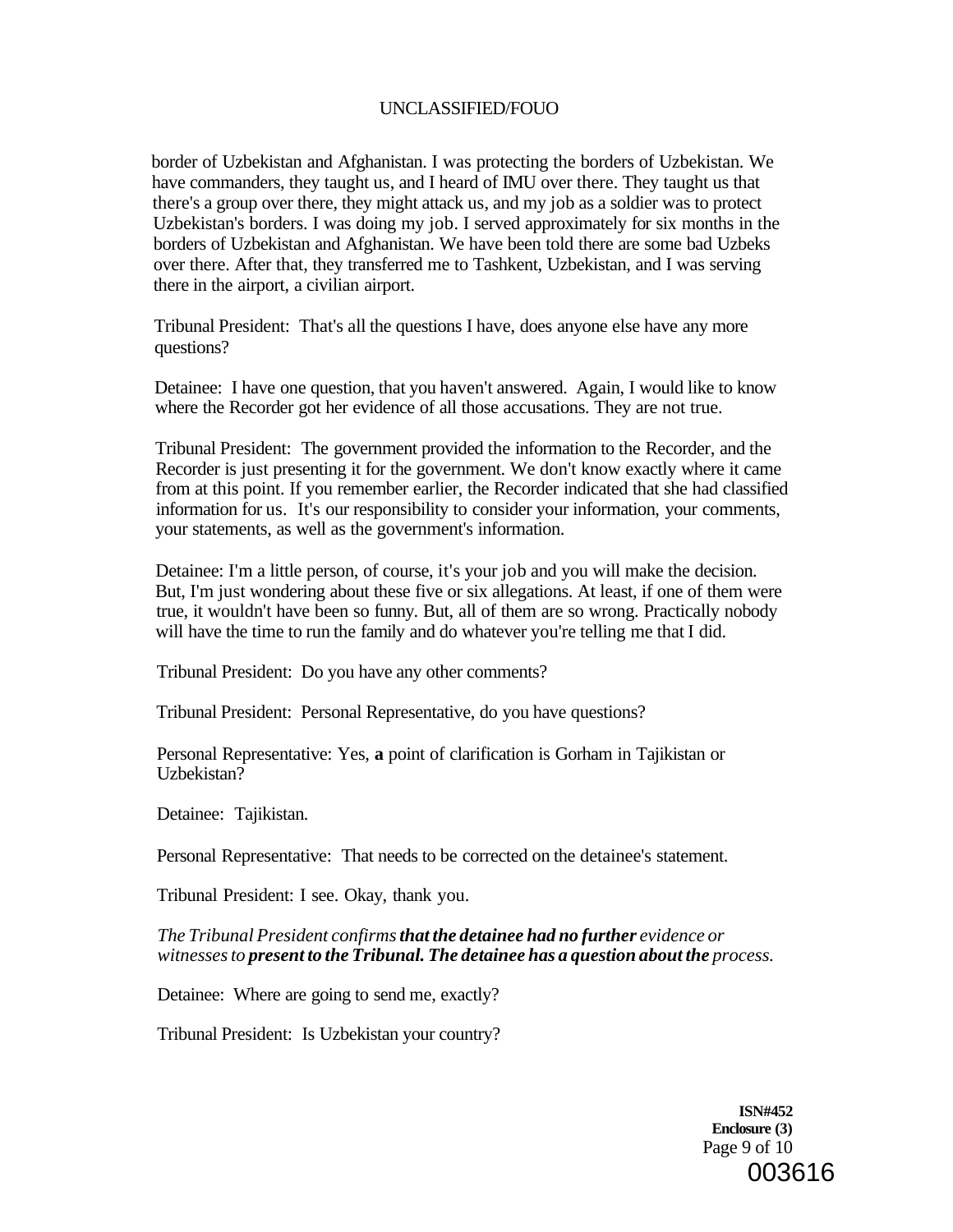Detainee: But my mother, my wife, and my two kids they are not in Uzbekistan. They are somewhere else.

Tribunal President: Where are they?

Detainee: They are in Saudi.

Tribunal President: Ok, we'll take note of that We don't make the decision of where you need to go, the government makes that decision, but we will take note. If I understand you correctly, you're requesting to go to Saudi Arabia?

Detainee: No, I don't want to go to Saudi.

Tribunal President: Where do you want to go?

Detainee: I want to go to the United States. First, I want to go to the United States, that's my first wish. But, if the United States won't let me go there, then I would like to go back to my country, Uzbekistan.

### *The Tribunal President explains the remainder of the Tribunal process to the detainee and adjourns the Tribunal*

# *AUTHENTICATION*

I certify the material contained in this transcript is a true and accurate summary of the testimony given during the proceedings.

**ISN#452 Enclosure (3)**  Page 10 of 10 003617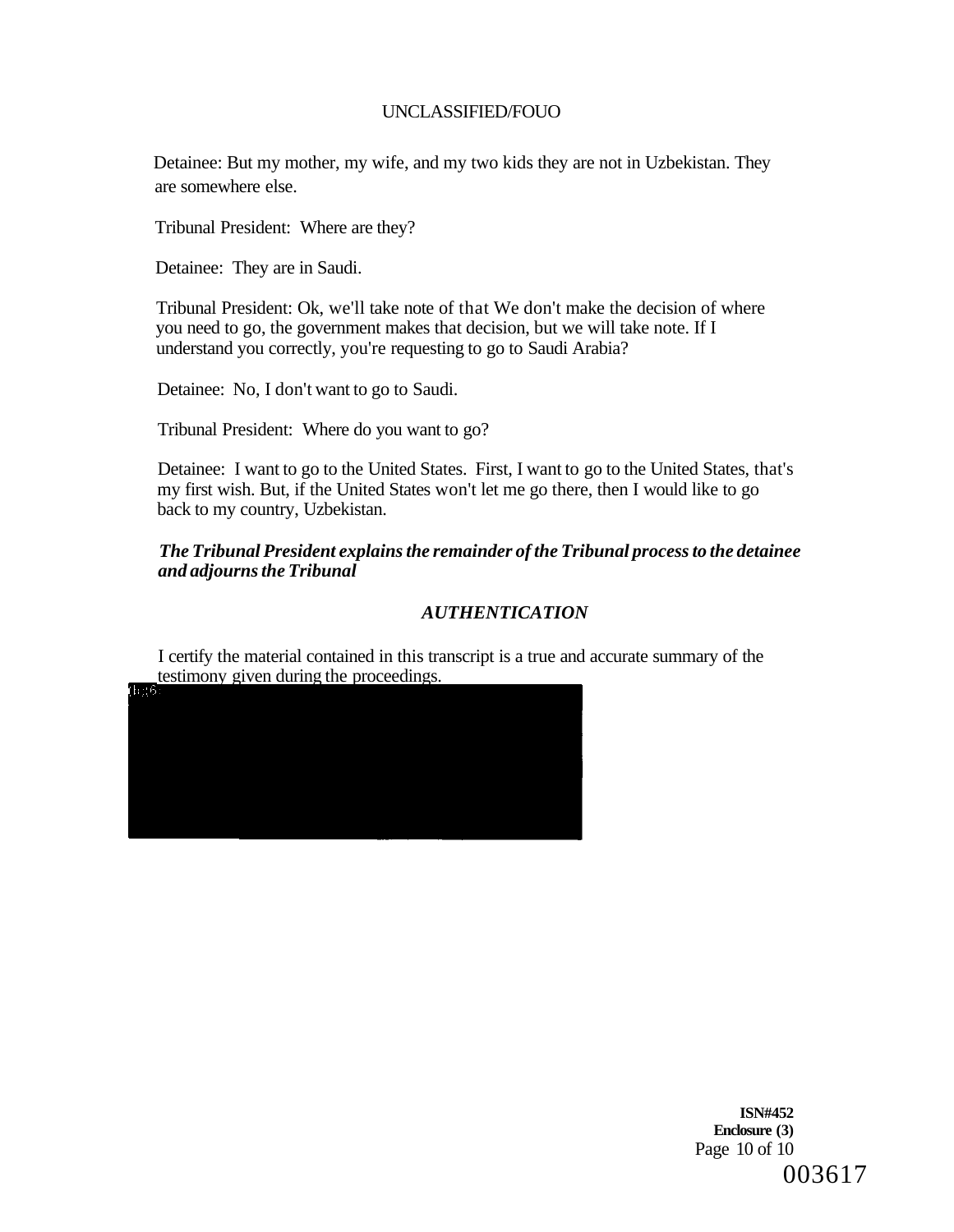#### **ZSN (•^••Bl52D P Statement**

**I was In the Uzbekistan Army for two years. After I left the Army I told my brother, who was a businessman, that I wanted to marry. He said he would give me \$600 US to get married and buy a car. He said that he needed to go to Tajikistan for business and to collect money and that I should go with him. I left Uzbekistan with my brother to sell some Uzbekistan products In Tajikistan but X was tricked. My brother was running from Uzbekistan and took my passport so that X could not return to. Uzbekistan. He didn't want the Uzbek government to arrest me as a hostage to get my brother to return to Uzbekistan and face arrest My brother was Jailed once before in Uzbekistan for growing his beard long and going to a mosque.** 

**Around 19991 immigrated to Afghanistan from TajiklstajLalpngwpabout 200 Uzbek families. A "big boss" came to where X lived In Gharum, &&\$l8sl££fifa car from Dushanba, the capitol of Tajikistan. He said that the Foreign Minister of Uzbekistan, Abdul Aziz Kameluf, would not jail them if they returned to Uzbekistan. X believed him so my wife, mother and X went with him in his car. He took us to another place in Gharum where there were about 200 other Uzbek families. Then we were transported by bus 1 yi to 2 days to a Russian military compound In the desert near the border where a high-ranking Russian general was waiting. Using a boat and later a helicopter when the boat broke down they transported ail 200 families across the River of Amu. At that time we thought we were going into Uzbekistan but when we all got on the other side of the river the Tajik person said we were now in Afghanistan and were on our own because Tajikistan was cleaning house of Uzbek immigrants. Many argued with him because we did not want to be left there. The man threatened to kill us if we didn't stop complaining. We had no weapons. I think we were In Ahmed Shaw Masoud's area of Afghanistan.** 

**Two days later a Tur Kmanl man found us and warned us to get away from the border and head into the villages for safety because of the Afghan war. They did and after a day walking we reached the nearest village, Tur Kmans. We stayed there five days and cars from Afghan Uzbeks came and took us to the city of Kundoz where we got lots of support from their hospitality. There was an older man In our group called Saimudin who made the decision to move to Mazar-e-Sharif because there are lots of Uzbeks there. Once there, we were allowed to stay In some vacant houses in the Said Abad area of Mazar-e-Sharif. We were told we had to conform to certain rules- let our beards grow, go to mosque five times a day - or we would be punished. X missed a few morning prayers and was punished. I argued with Saimudin about their rules and refused to follow them. He said that if X did not follow the rules X would go to jail or have to leave. I chose to leave. X left my wife and mother and went to Shebergam because of the number of Uzbek people there to set up a place to live and find work. Shebergam Is the headquarters of General Dostum, an Afghan/Uzbek warlord who fought against the Taliban. I got some money from the Uzbeks and X started buying and selling sheep to earn money.** 

**I inquired about going back to Uzbekistan but had to travel through Turkmenistan and X needed a passport. X went back to Mazar-e-Sharif to visit my wife and was confronted by Saimudin who wanted to know why X came back. I gave my wife some money and went back to Shebergam. Six months later I had a place and went back to Mazar-e-Sharif to get my wife but all the immigrants were gone. X heard they were taken to Kabul so I went there, X spent two months looking for them In Kabul and eventually heard they were taken toLugar. I went there and found them but wasnt allowed Into the camp. X explained that my wife and mother were there so they let me in but X had to leave by 12 o'clock. X didn't and Saimudin confronted me again, suspecting me of being a spy. X believe the XMU was supporting the immigrant camp at Lugar. Saimudin told me to take my wife and mother and leave. We started the journey back to Mazar-e-Sharff because it was now under the control of General Dostum [Northern Alliance,] But my wife was seven months pregnant so she could not complete the journey. X left her with my mother In Kabul and I continued on toward Mazar-e-Sharif to get established and would later come back and get them. Because** 

UNCLASSIFIED/FOUO **003618** 

£vfei\*«xfi)-b hf2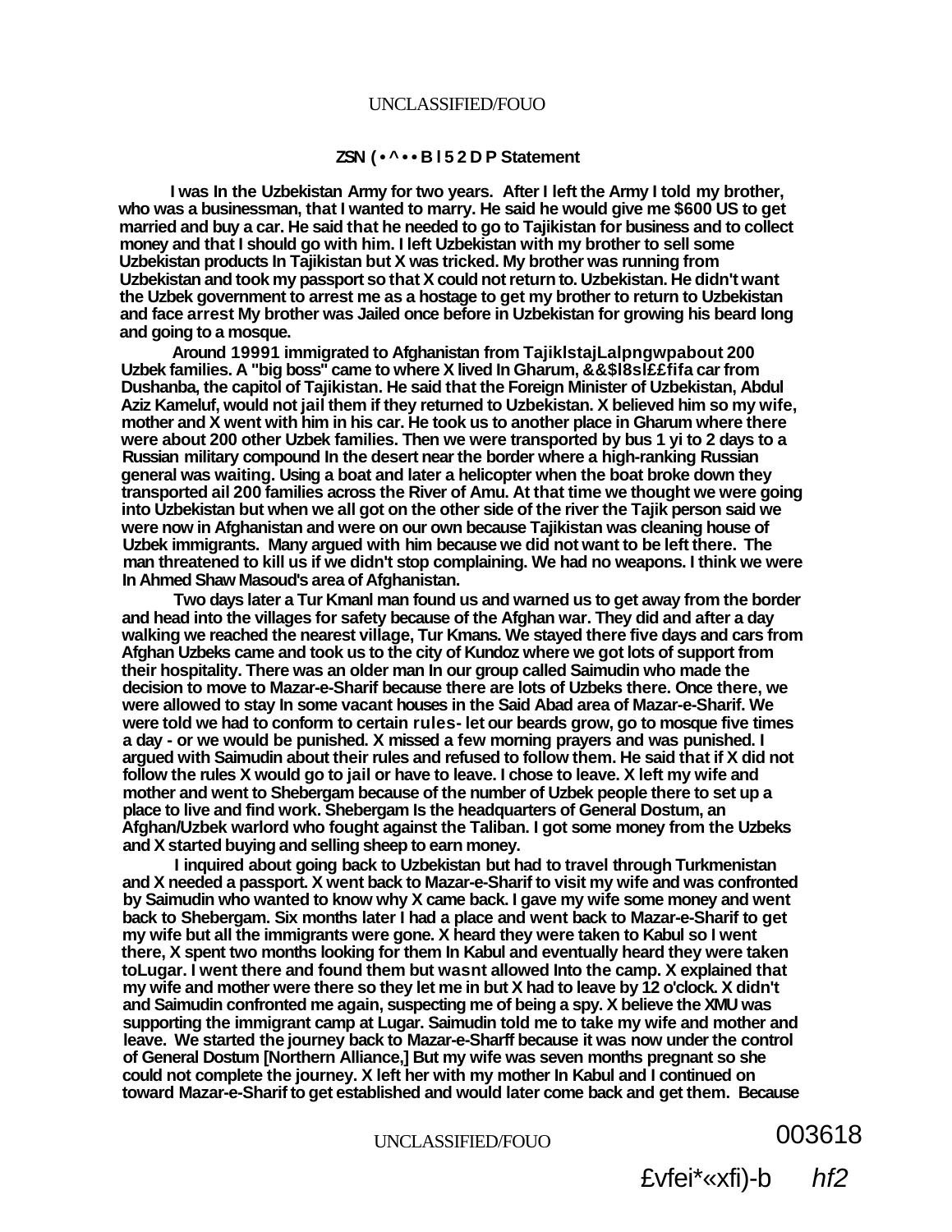**of fighting X wasn't able to get through to Mazar-e-Sharif. X stayed in a hotel for 1-2 months waiting for the fighting to stop so that X could get through. One of Dostum's generals came to the motel and questioned me. I told him X wanted to see Dostum In Mazar-e-Sharif but X was told he Is too Important now and could not see me - he was in Kabul. Instead he would take me to the new governor of Mazar-e-Sharif. X got into a military car but instead of going to Mazar-e-Sharif the car turned; toward Baghram Air Base and took me to Gen Fahim. At the Air Base U.S. forces surrounded the car. I was interrogated and detained and have been since.** 

# **UNCLASSIFIED/FOUO**

£Upb?fT>-fc> 2oPZ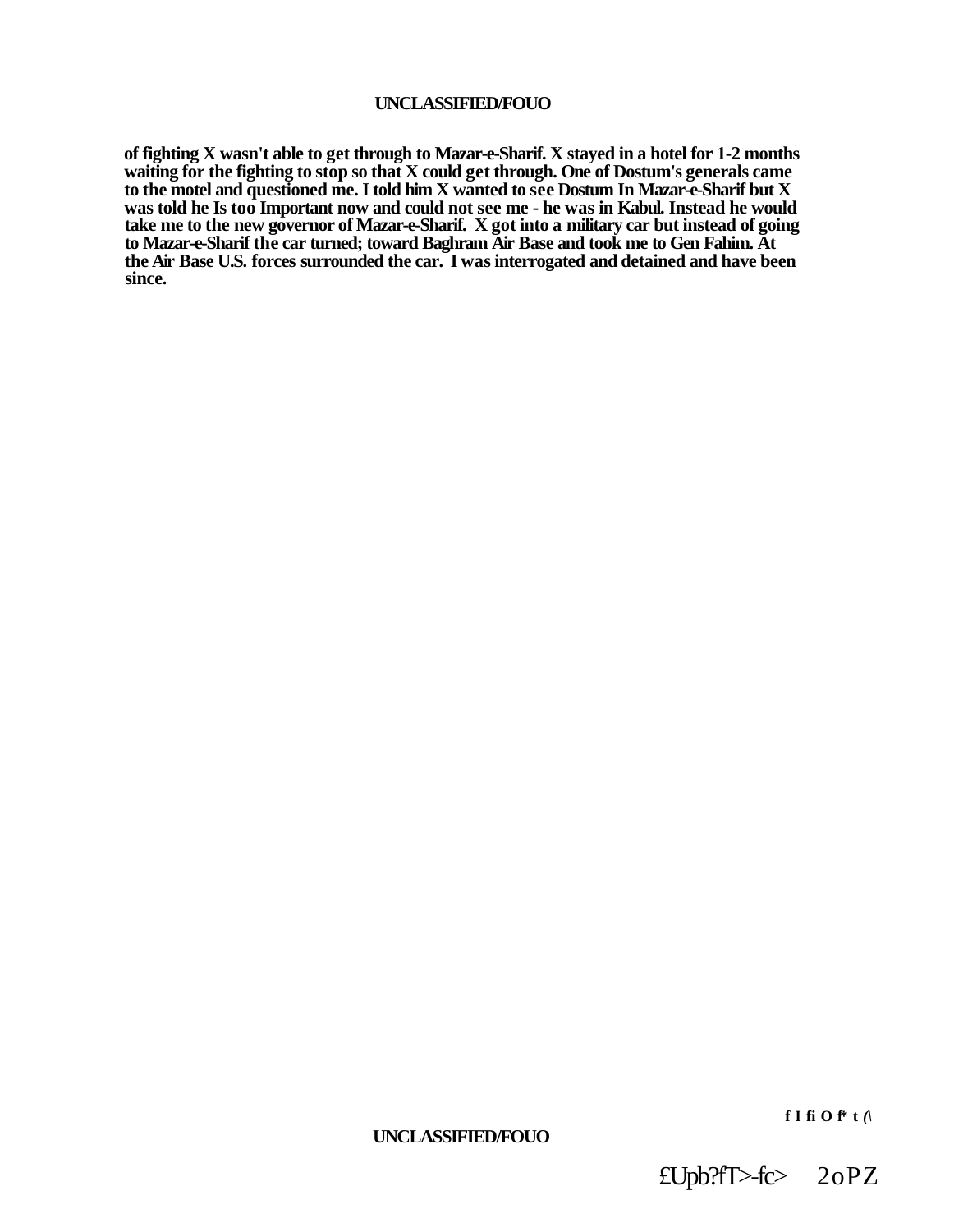### **Summarized Unsworn Detainee Statement**

### *The Tribunal President read the hearing instructions to the Detainee. The Detainee confirmed that he understood the process and had a comment and a question.*

Detainee: Sir, I'm not a combatant. If I can tell you guys my story, I hope you guys listen too. Let me tell you my entire story; please give that time.

Tribunal President: Certainly. We are here to hear your story and your statement as it applies to the evidence against you. And we will give you an opportunity for you to make your statement here in a few minutes.

# *The Recorder presented Exhibits R-l and R-2 into evidence and gave a brief description of the contents of the Unclassified Summary of Evidence (Exhibit R-l).*

*The Recorder confirmed that he had no further unclassified evidence or witnesses and requested a closed Tribunal session to present classified evidence.* 

*The Tribunal President stated that the Detainee wants to participate and that he wUl make an oral statement and that he has requested one document from the International Committee of the Red Cross. The Tribunal President has ruled this document relevant The document has been produced and will be submitted and received as evidence on the Detainee's behalf later on in the Tribunal session.* 

#### *The Detainee did want to take the Muslim oath.*

Detainee: How would you want me to start, with my story?

Tribunal President: The Personal Representative might be able to assist you to make comments in regard to the unclassified summary.

Detainee: That's fine.

Tribunal President: After that, you can add whatever you would like.

Detainee: Thank you very much.

#### *The Personal Representative read the accusations to the Detainee so that he could respond to the allegations. The allegations appear in italics, below.*

#### *3.a. The Detainee is a member of al Qaida.*

*3.a. 1. The Detainee claims Syrian citizenship.* 

Detainee: Yes.

JSN#489 Enclosure (3) Page 1 of 14 oosto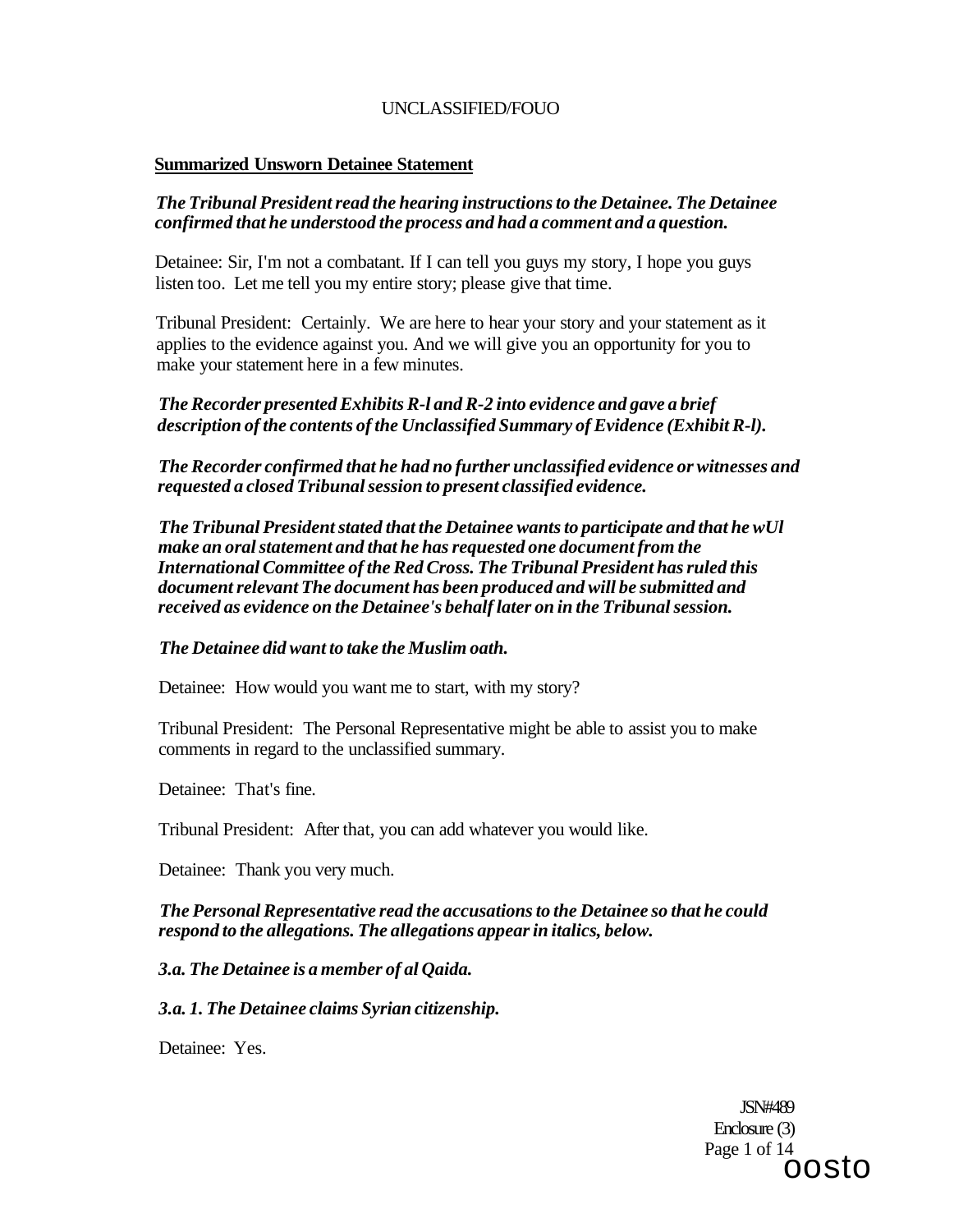*3.a.2. The Detainee lived in the United Arab Emirates and traveled to Afghanistan.* 

Detainee: Yes.

*3.a.3. The Detainee traveled to Afghanistan in January 2000.* 

Detainee: Yes.

*3. a. 4. The Detainee traveled to Afghanistan for the Jihad.* 

Detainee: No.

*3. a. 5. The Detainee is a member of al Qaida.* 

Detainee: No.

*3. a. 6. The Detainee trained with the al Qaida terrorist organization.* 

Detainee: No.

*3. a. 7, The Detainee trained at al Farouq training camp in Afghanistan, January 2000.* 

Detainee: Yes, that happened.

*3.a.8, While at al Farouq, the Detainee received training on small arms, mountain tactics, topography, and jungle/guerilla type warfare.* 

Detainee: No. It was just small weapon training, that's all. Not all of it, just 18 days.

3.a.9. *The Detainee volunteered to be a suicide martyr.* 

Detainee: No.

3.a.l0. *The Detainee is associated with an al Qaida weapons specialist, who possessed his own poisons and explosives training camp.* 

Detainee: No. We were in prison together. They accused us of being American spies. I didn't have any money in prison. He threatened me one day that he was going to kill me. He told me he was an expert, an explosives/poisons expert. Because of him, I am in prison. He said that I knew him. There's nothing between us.

Tribunal President: Is there anything else you would like to add or expand on? You are welcome to do so at mis time7

# 003621

TSN#489 Enclosure (3) Page 2 of 14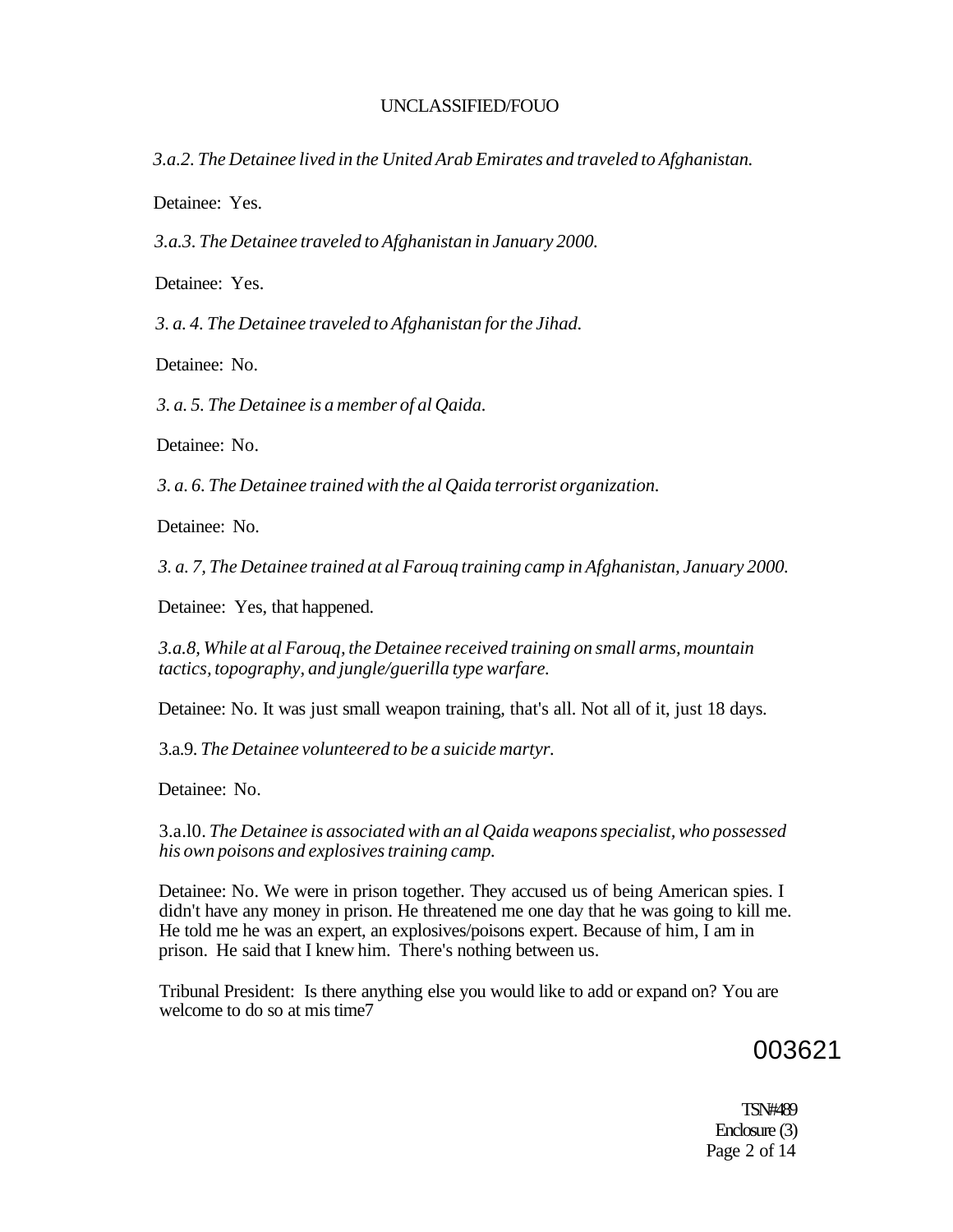Detainee: Sir, I was a prisoner of Taliban and al Qaida. They accused me of being a spy, because I used to be with them. In Bagram, fighting, because 1 went to administer, I just turned and ran away from my father. But, they caught me in a border city and they put me in prison. And if you get tagged as Taliban, they forced me, tortured me to say I'm an American spy, or spy for any intelligence service. So, if the interrogation people said that, that's proof of a lie. The testimony is that I'm not al Qaida, that I'm not a murderer, or Jihad for others. I must be a coward. I must pray for those people in this world. (Very inaudible and broken.) I'm not al Qaida.

They tortured me, and I lost my fingers. Now my hand, my right hand, it's numb, you know, I lost my hand because of them. Because of them (Taliban), they tortured me for three months. How long would I be with them? Does this mean I'm with them? That doesn't mean if I'm with them, or their brother as they said, brother Abdul. I'm not going to be tortured for three months. They then took me to a prison, and told me I'm going to be a prisoner for twenty-five years, at least. If I'm their brother or member, they aren't going to put me in prison like that I mean they accused me of being a spy. And here, you guys accuse me of being al Qaida. No mercy. Who am I? From you, I want tribunal justice to say either al Qaida or a spy; I want to know who I am. Seriously, I was in a Taliban prison forever and they told me I would be a prisoner for twenty-five years. So, even if you say al Qaida, or no al Qaida, or accuse me of whatever you accuse me of, I'm going to be in prison forever for something that happened in the past You take me from that prison and nothing changed in my life, I was taken from prison to prison. I ask the tribunal to please be merciful on me, and please be just and be fair. Please, sir, please.

Tribunal President: That is our intention, certainly, and we will take everything into consideration as we make a determination of whether you have been properly classified as an enemy combatant.

Detainee: Thank you very much.

Tribunal President: Now, understand that we have not seen your file, and we only know what is before us now, about you.

Detainee: Sir, this information, is this just for you guys, or interrogation people? I have been cooperative for what now, it has been for two or three years. All the detainees, most of the detainees, they're being uncooperative, being mean, stubborn, being very mean to the other detainees, the interrogation people are mean too. I did run away from my block, to another block. I now stay in the psych ward. I stay in the psych block because of the people here. They're accusing me of being an American spy. So, I warn you guys, take this in consideration, please. I don't know how to explain this to you guys. Please be merciful on me, please. I'm not an enemy combatant; I had American friends in United Arab Emirates. I loved my friends. If you would like being an enemy against Americans, against Christians, they would be killed with us. I invited them many times to my house to have dinner with me. We would eat together and they know my father. If I were a murderer, I would poison them and I would kill them. I know a guy, his name is Richard

> **ISN#489 Enclosure (3)**  Page 3 of 14 003622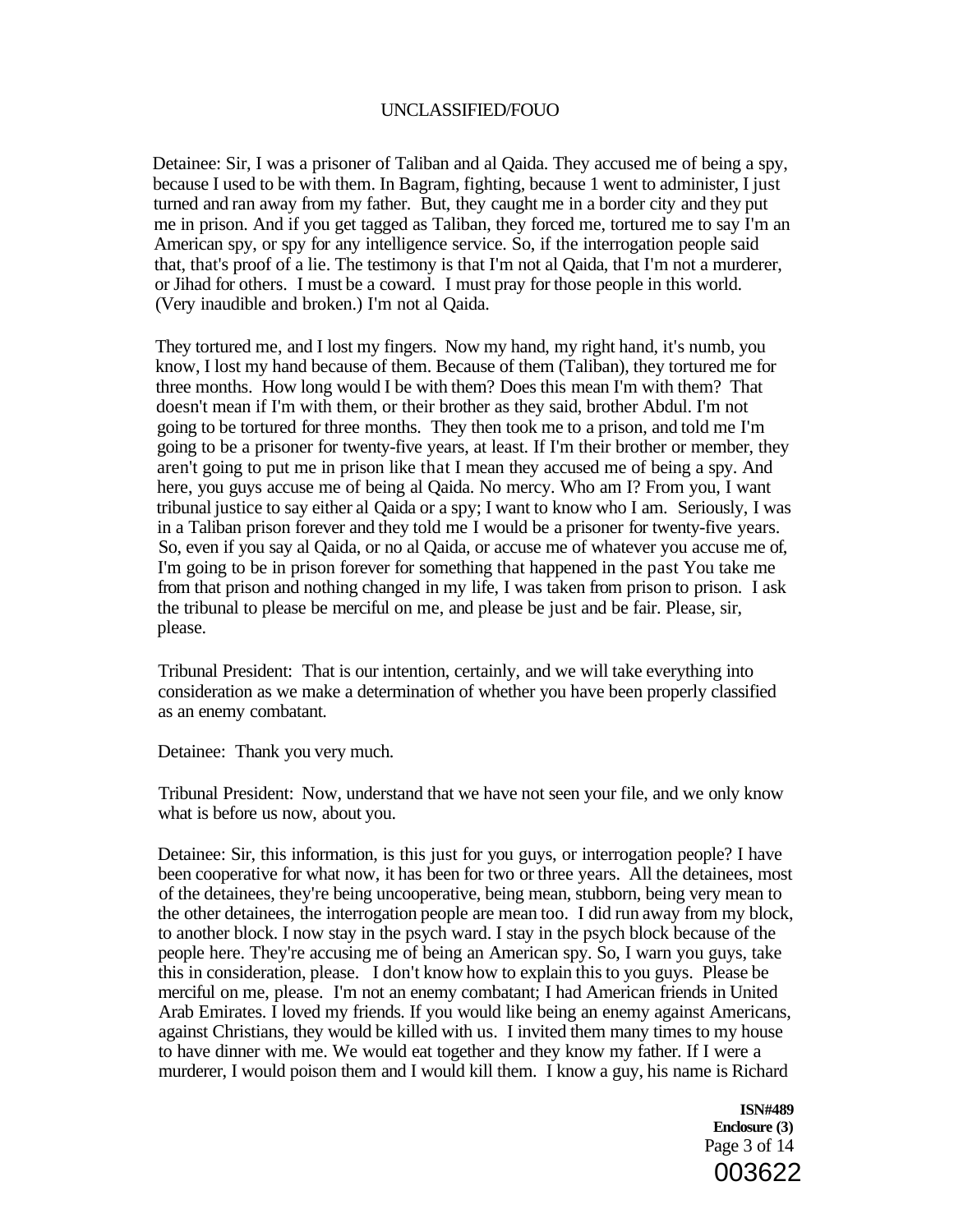and he's an American. I know another guy, hisnameisChristopher and he's an American, I know another guy, his name is H M H H 1  $a^{TM*}$  he's British. I k n<sup>ow alot</sup> of people there. All the people in my block who I'm talking to, MP's or to the staff, the psych staff, brothers, sisters, they are like that, and they don't have a problem with anybody. I'm a guy of the mind, I started college and I don't think that every Christian or every American, I'm a victim, between crusaders and mujahadins. Mujahadins or Christian crusaders. Sir, I'm not a mujahadin, I'm not a crusader, and I'm just a victim between them. I've been in prison for three years; this will be (starting) my fifth year. In Taliban years, two years, a year and a half, I lost my life. My father disowned me; he said you're not my son anymore, because he thought I was a spy. Time magazine, they even advertised that about me, that I'm al Qaida. So, who am I, seriously? I don't know who I am. I don't know what I said to you guys. I just want you to be just, and to be fair and look. I don't how to express my contrition. Just, whatever, from you guys I want you to listen to my story, I want enough time. I don't want anyone to stop me from telling my story. I want to tell all of it. I thank all of you. All of you, 1 want to thank, first from the president, to the staff here, to my presenter from the interviews. Thanks, everybody.

Tribunal President: We understand, and we want you to know that we're not here to punish you. We have come here also with an open mind and we will make a just and fair decision.

Detainee: So, who will make a decision here? You guys, or Washington D.C.?

Tribunal President: The three of us will decide on whether or not you have been properly classified as an enemy combatant, but only after we had heard your statement and have reviewed all the evidence and information. We will forward our decision to the convening authority in Washington D.C. After he reviews the proceedings of this tribunal, you will be notified of the results.

Detainee: How long will that take?

Tribunal President: Thirty- to- sixty days, probably, but it will be done as soon as possible. And if we determine that you have not been properly classified as an enemy combatant then you will be released to your home country as soon as arrangements can be made. If we determine that you have been properly classified as an enemy combatant or confirmed your enemy combatant status, you would be eligible then for an administrative review board hearing at a future date. After awhile, before we close out this session today, I'll explain more of what the process will be.

Detainee: Okay.

Tribunal President: But, right now, we're here to listen to whatever you feel is important and what you want to make known to this tribunal.

Detainee: Sir, do you want me now to tell my story?

**ISN#489 Enclosure (3)**  Page 4 of 14 003623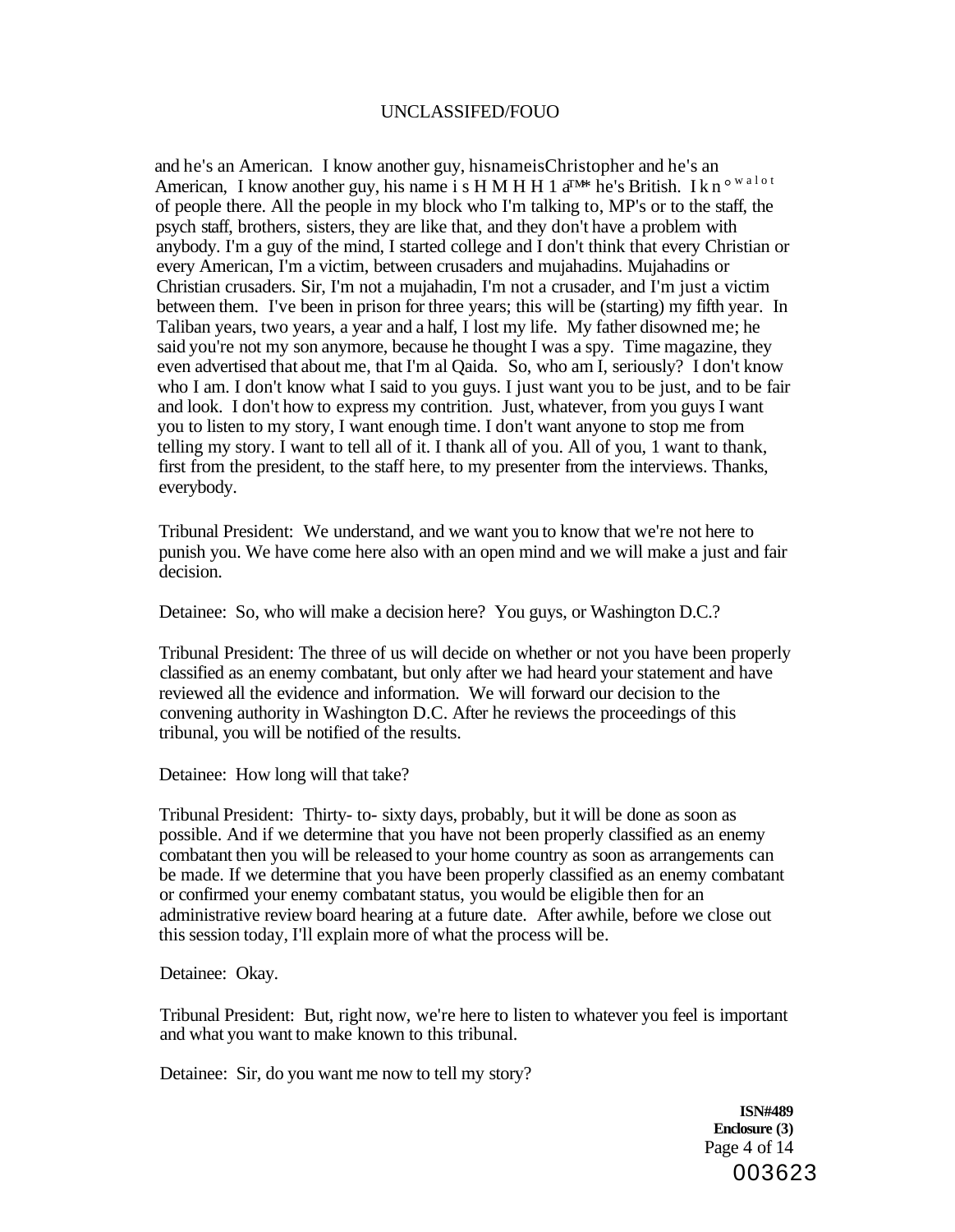Tribunal President: If you would like, we're ready to receive it

Detainee: Yes, please. Sir, I have a father, he was very difficult, very extreme, a very religious man. He would beat us up, my brothers and me. But, I was the only who had emotional problems. I had a seizures caused by epilepsy. I used to take the medication for it. I still take medication for it, here in the psych ward, here in Cuba. I couldn't handle my father anymore. What I did is run away from home. That happened after I borrowed money from.. .(the Detainee turns to the Personal Representative and asks for her to continue the story for him.)

Detainee: (As read by the Personal Representative from notes taken from interview with Detainee) OK, we'll continue on. He was a college student at the University of Al-Imam Mohammad bin Saud. He got money from a friend and was able to leave the U. A.E. (United Arab Emirates).

(The translator at this time asks the Detainee if he wants him to translate as she read, and he said yes, to translate every word.)

Detainee: (As read by the Personal Representative from notes taken from interview with Detainee) His brother found out and went to his father. At that time, his father dishonored him. He said to his father that he would show him. He fled from his brother's house and went to Abu Dhabi, the capital of U.A.E. Here he had the phone number for the Syrian embassy and the United Nations Community of Human Rights. He tried to get another passport. He went to the Afghanistan Embassy, and had a friend who was a secretary there, but he wasn't able to get a passport But, he would be able to deport him to Afghanistan, from there (he could go) to Syria, then to Europe, and to any other country. So, he goes to the police and tells them that he is Afghani. At that time, he spoke broken Arabic. He went to Al-Rashida (ph.) police station and was deported (to Afghanistan).

He then went to the Taliban; they used him as an interpreter. (At this point, the Detainee speaks up and corrects the statement).

Detainee: No, no, I went to the Taliban. They called in the interpreter between the Syrian and myself. When the interpreter came, he spoke to me, asking me where did I come from, who do I work for, what do I need? I told them I ran away from my father. I told them all what was going on with me. I told them this, and they said, no, you aren't going anywhere, you are coming with us. I said, "Who are you?" They answered, "My brothers, and we belong to a certain brotherhood." So, I told them no, I said I'm not here to come with you. I have addresses here with me; I came to go to these addresses here. I come here to live in Afghanistan, or if I can't live in Afghanistan, then I'll go to Syria, or Europe, or whatever to be able to get refugee status in Afghanistan. As a Syrian, I'm a Syrian, and in Afghanistan, you can go to the United Nations to get the refugee status. But, he told me no, you have to go to Kabul, the capital of Afghanistan. You have to go there with our other brothers. If you don't come with us, go back where you came from.

> ISN#489 Enclosure (3) Page 5 of 14 003624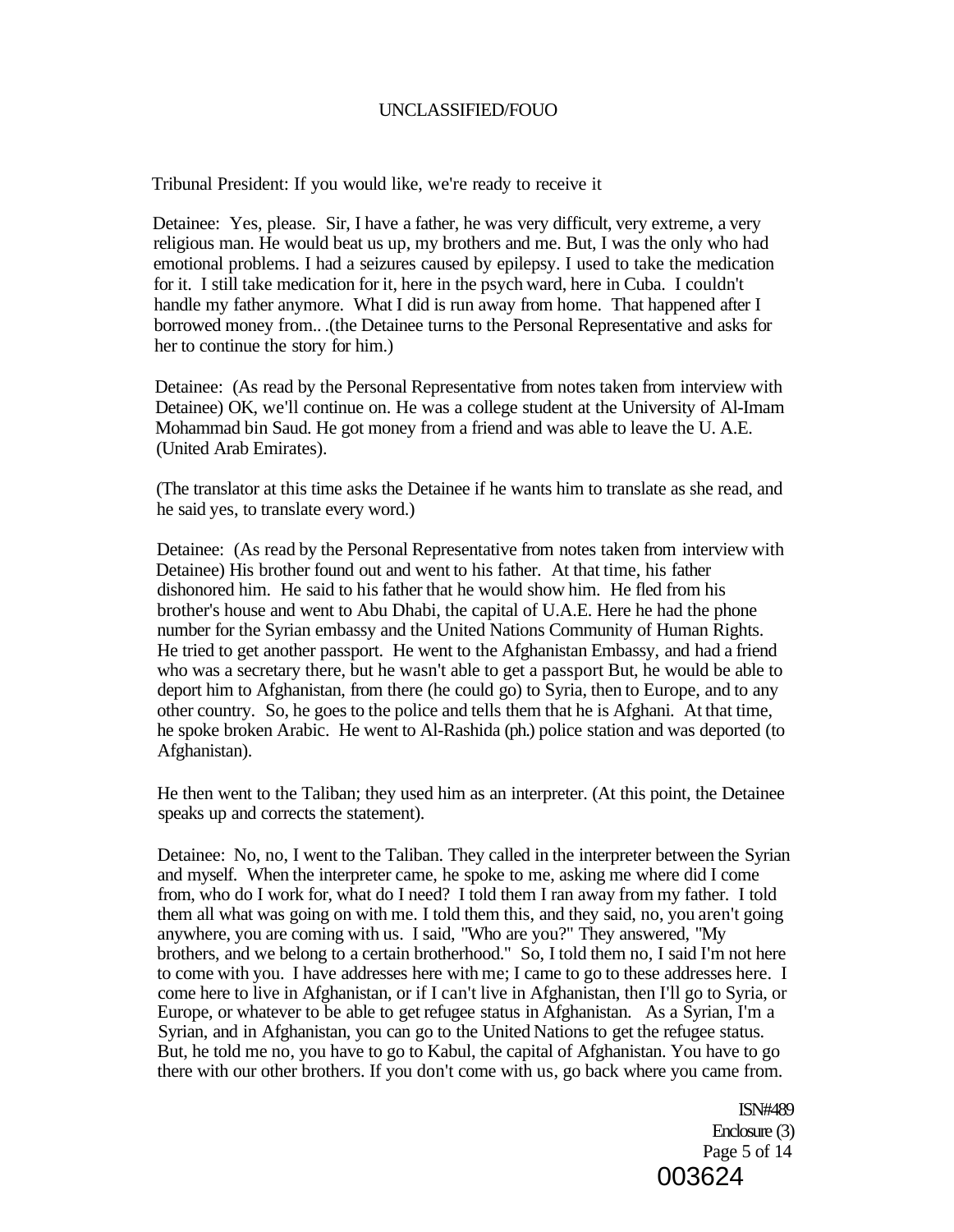I told them, okay, I don't have any money, and 1 don't have anything. Home is where I come from; can you help me to go back mere again, or at least get to Pakistan? Pakistan is a border country. He said no, he won't give me any money and said you have to go with us, or go back to where you came from. I told him no. If you feed me, give me clothes to wear, help me, I'll come with you, but I can't do anything. He took me to the guesthouse, they changed my name to Dejarmin (ph.) and he told me that I had to go to al Farouq camp. I couldn't say that I'm not going there. If I don't go to that camp, they can do whatever they want to me, kill me; I'm already scared that they are going to kill me. They sent me to the camp; there were tactical, jungle, topography camps, all of it. But, first, basic training with light weapons. I saw that when they finished with light weapons, they would send them to tactical training, and then to the fighter lines/weapon lines. When they told me that, I cowered. I told them please, I want to go home, and to see my family, my friends, please let me go, and see them, please let me go back to U.A.E. I feel bad that I ran away from home. What they said was OK, now that you got all this information from us, you looked at our camps, you must be a spy. You must work for the American Embassy in the U.A.E. They told me I had to go with them to Kabul. They took me to Kabul again and then to Kandahar. There they started beating and torturing me. They used electric shock on me to get information from me. They started to torture me a lot. I lost the use of my right hand because of that. They then sent me to the prison. The prison was called (inaudible). They kept me there. They said they were going to keep me there for twenty-five years, at least, if not forever. I then stayed in the prison until the United States, until September 11\* happened. The United States then came to Afghanistan. They started bombing. I was in prison at that time, and then September happened. My friend and I, we were both in prison together. He left, he went to Russia, he was Russian. We said we would be witnesses against the Taliban and al Qaida, They sent us to the U.S. Forces, to the detention camp in Kandahar. So, the interpreters, the reporters, news reporters, they came to us, we told them, one of them, he was from Time magazine. His name was Mike; we told him that we wanted to be witnesses against al Qaida and Taliban. We want to go to the Americans. So, after two days, there were FBI members, and Special Forces members there. They came to us, and they told us to come with them for a few days, and then they will release us to go home. We went to the camp, and they interrogated us that first day. They said, we are sorry, but you are going to have to go to Cuba. So, we had to go to Cuba, and when they are done with you, you will be separated from the other detainees. I was separated from other detainees, other Taliban members, while I was in Kandahar, but I still had to go to Cuba.

My friends and I were very cooperative. When they transferred us here, we met with the ICRC for three days, but from three days, it's now three years. Nobody has accused me while I've been here for three years. All they ask me about is other people, other detainees here, about whom I know, about who tortured me, who put me in prison. What I don't understand is, nobody accused me with all these accusations until now. (Inaudible) I don't know who this is; I didn't get to see the report from the recorder, I'm sorry. I don't know where he gets these accusations from, you know. I was put in prison, I was there, and they tortured me. Even if you say I'm one of them, after two years in Taliban prison, they tortured me for three months; do you think I'm going to be with them? I lost fifty pounds while in the Taliban prison. I had gotten sick with tuberculosis.

> **ISN#489 Enclosure (3)**  Page 6 of 14

• 003625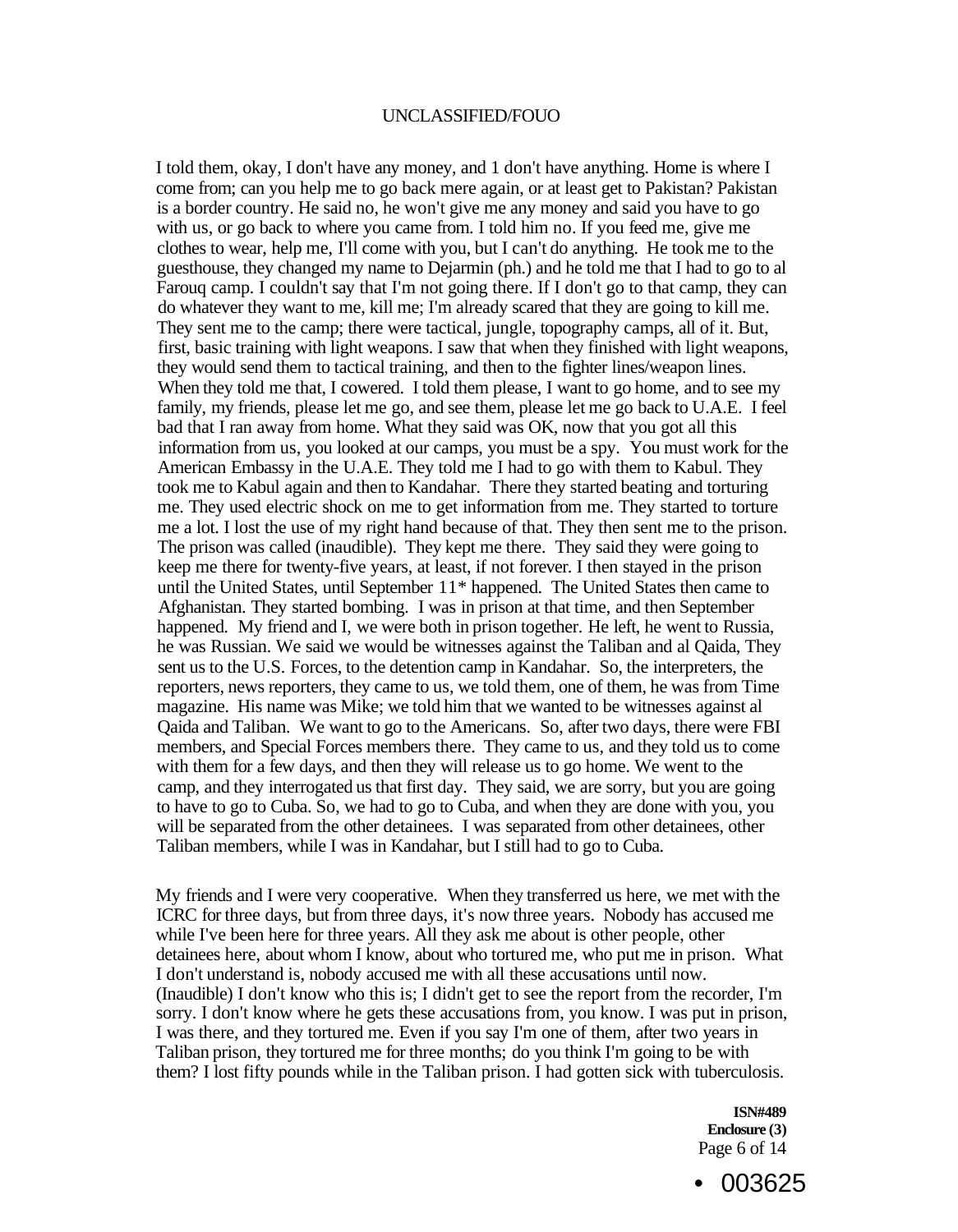I had emotional problems, I was stressed out, and I got lung problems. All those, I got from them. Do you think I'm going to be one of them, even if I were one of them? God knows, I'm not one of them, I never been with them as a member. I'm not going to be a martyr; I'm not that lucky of a guy to be a martyr. A martyr is a very holy thing. I'm not a martyr. My English isn't very well, I'm sorry about that,

Tribunal President: You are doing well. You're fine.

Detainee; So, my friends who were with me in the Taliban prison, two of them are here, #493 and #491. They are still here. And #490 and #491,1 mean #492, sorry, they are the ones that left. One British and one Russian. They had gotten transferred to their home countries to be judged in their home countries. But me, because I'm Syrian, I'm with the other two here, Saudis. Nobody asked about our citizenship or us. Because (inaudible) I'm a Syrian, and there's no government official from Syria. The interrogators come from all over the world to interview with their detainees. But, me, a Syrian, the government, no U.A.E government, nobody came to ask where Fra from or what is happening with me, or ask if any Americans asked about me, so that they can let me back in my country, so I can be judged in ray country. Nobody wants me and everybody is accusing me, I really don't know who I am. That's all I have to say, Sir. Thank you, all of you for listening to me. Thank you very much.

Tribunal President: You're very welcome. We may have some questions but does this conclude your statement?

Detainee: Yes.

Tribunal President: Thank you for your testimony.

Detainee: You're welcome.

Tribunal President: Personal Representative, do you have any further questions for the Detainee?

Personal Representative: Just some additional information. While he was in prison, he was in a Taliban prison. It was from January 2000 to May...

Detainee: No, from May 2000 to January 2002.

Personal Representative: And, I will be giving you Exhibit D-b, on that information. In addition to that, the Detainee spoke about having epilepsy. He is taking medication at this time. The medications at this time include Depakote, Zoloft, and Zyprexa. Sir, in addition to that, all I have is my next exhibit. (Note: the Personal Representative, who happens to be a nurse, advised that the medications are for the following purposes: Depakote - used for the treatment of seizures, bipolar disorder and prevention of migraines; Zoloft - used to treat depression, obsessive-compulsive disorder, panic disorder, post-traumatic stress disorder, and for treating social anxiety disorder;

> **ISN#489 Enclosure (3)**  Page 7 of 14

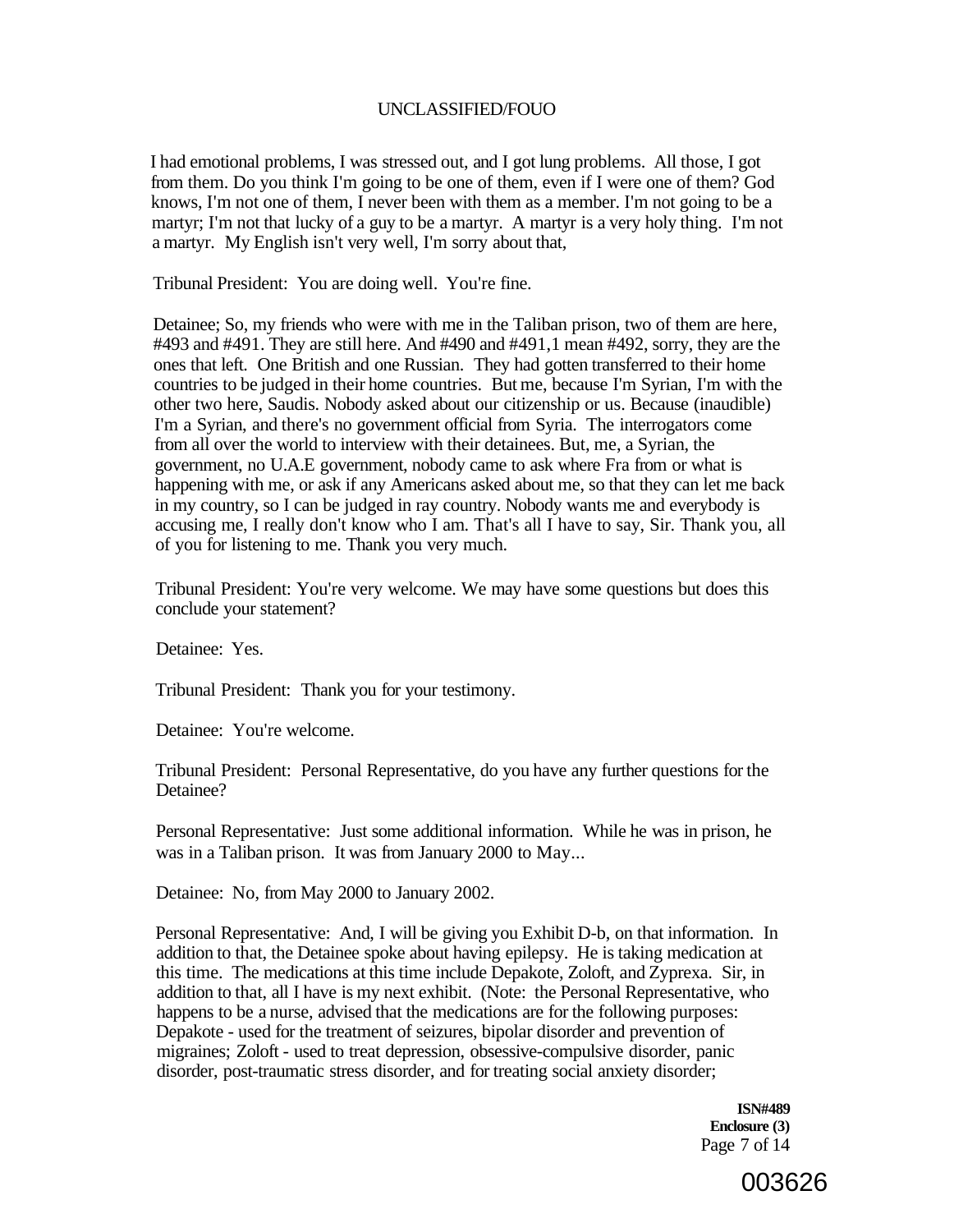Zyprexa - used for treating patients with schizophrenia and manic episodes associated with bipolar I disorder. It also is used as maintenance therapy for bipolar disorder.

Tribunal President: Would that be D-b?

Personal Representative: Yes Sir.

Tribunal President: I will give you the opportunity to present that here shortly. Recorder, do you have any questions for the Detainee?

Recorder: I have two questions, Sir, concerning a few of his statements. You mentioned the videotape. You say the Intel people here have that videotape?

Detainee: Yes.

Recorder: And the news reporter, you said his name was Mike from Time magazine. Can you tell me the date that you remember seeing him?

Detainee: He's Australian. The date?

Recorder: Try to remember, get as close to a date as possible...

Detainee: January 2002. Excuse me Sir, about the videotape, I did a polygraph test and I passed it twice.

Tribunal President: We understand.

Detainee: I passed it twice, you know. I was cooperative with them. I told them I wanted to take the polygraph test. People are scaredofAepolvgraph test. So, I asked them to give it to me. My interrogator, his name  $\mathbf{i} \times \mathbf{H}$   $\sim \mathbf{H}^{\text{he was never}}$  for one year, two years, and I think he left. That's all Sir.

Tribunal President: Thank you.

# *The Personal Representative and the Recorder had no further questions.*

#### Tribunal Members' questions

Q. Thank you for coming to speak with us today. I just want to make sure I understand all the pieces of the story that you gave us. The reason why your father was upset with you was because you were trying to leave the U. A.E. and he did not want you to leave?

A. No, no. The reason was because I borrowed money from some of my friends. He made a big deal of it. So, he denounced me, you are no longer my son, he had told me. This is why I traveled out of there. I want to add more information. That I've been in U.A.E., I was there since 1992 to 2000, and my father kicked me out I want to go back

> **ISN#489 Enclosure (3)**  Page 8 of 14

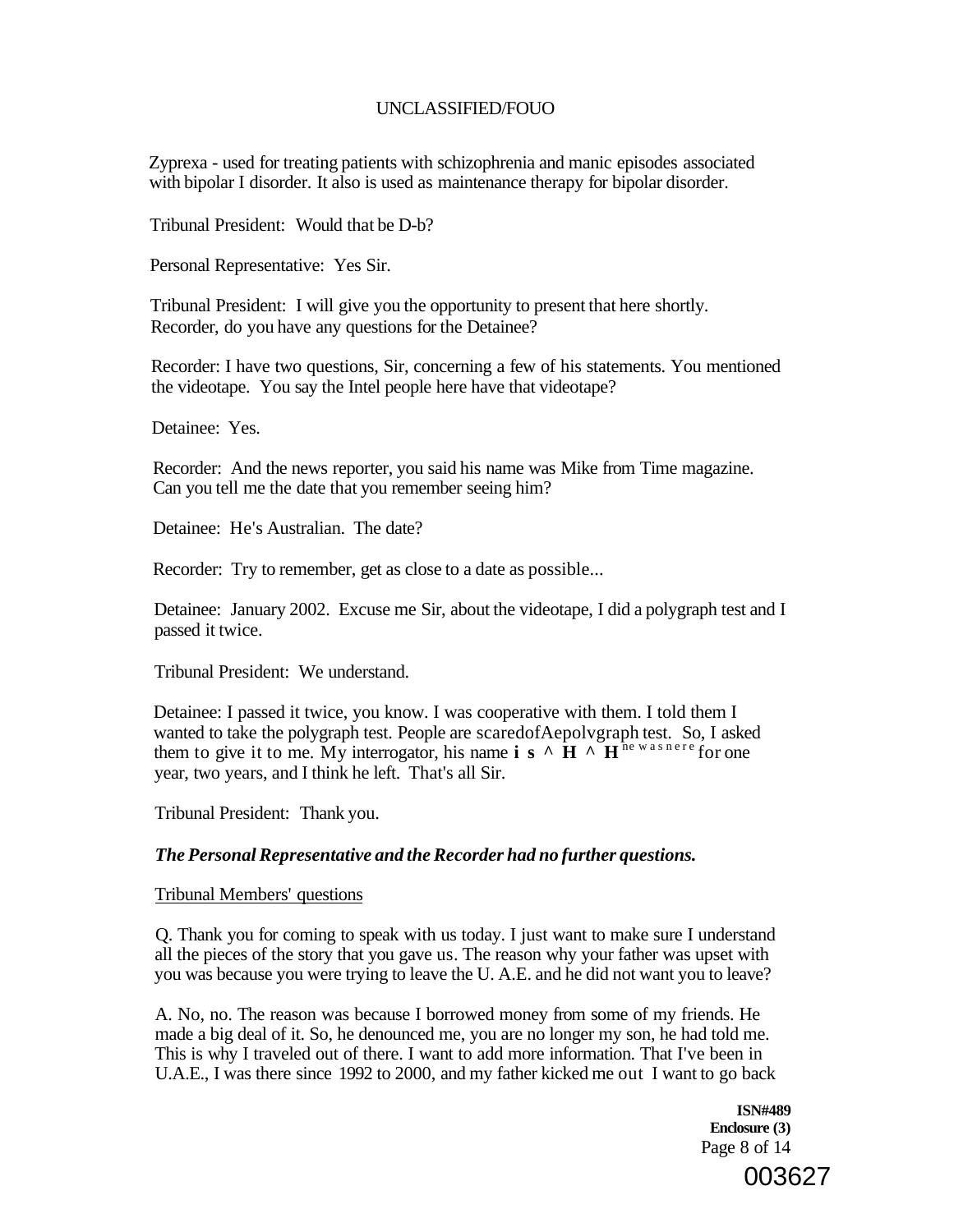to Syria, I miss my family, and I miss my relatives. Because he was a poor guy, he didn't want my brothers and me to go, because he didn't have the money, it cost money that he didn't have. So, that's one of the reasons, another reason was that I wanted to go to Syria.

Q. For what purpose did you borrow the money from your friend?

A. We had a school trip; I was in charge of this trip. We came out in the negative. I came out owing money to people. I borrowed money from my friend to give to the other people who were going on the trip.

Q. He was upset that you had to borrow money at all?

A. Yes. I swear, it's like that, I swear to God, if you want me to swear by the Bible, by Koran, by whatever you want me to, I'll swear, I'm going to swear. You can ask my father. You can ask him personally. (Inaudible) I'm going to show you. My father, he's an old man, but he beat me, and I can't do anything to him, because he's my father. And, you know, he touched me, but I can't do anything. We don't have rules, like they do in America. Where the parents treat their children, they don't hurt them. He used to bloody my mother, beat her, everything. My little brother, when he was two years old, my father would beat him. He was an extreme man.

Q. So, when you had your argument with him, you decided that you wanted to get away from U.A.E.

A. Yes.

Q. Out of all the places you could've chosen, Afghanistan was your only real choice? A. I couldn't go to anywhere else. I had to have a passport, a Syrian passport. I told my friend, at the embassy, at the Syrian embassy. They said no, you have your own passport. My passport was with my father. I called my embassy to get another passport, they said you have one already, we can't give you another one. They told me no. I went to the American embassy, to get to America. They said you have to pay \$10,000.00 dollars or you have to wait until October (it was January at mis time) for the lottery. I couldn't do anything. I then went to Canadian embassy; they used to have Kurdish people who would go to Canada. I ask them for immigration, they said, here's our address in London and you can write to them, and explain your problem, and they will give you a guide of how to immigrate to Canada. I told them I couldn't wait a month. Where am I going to go? The police wouldn't help me; they would send me back to my father. I didn't have anything to do, so I went to the Afghani embassy. I went to them; I said, give me a passport, and they said, we can't give you a passport but we can deport you from U.A.E. to Afghanistan, and from there, you can go wherever you want. Do you understand me Sir?

Tribunal Member: Yes I do.

Q. If you had asked your father for your passport, would he have not given it to you?

**ISN#489 Enclosure (3)**  Page 9 of 14

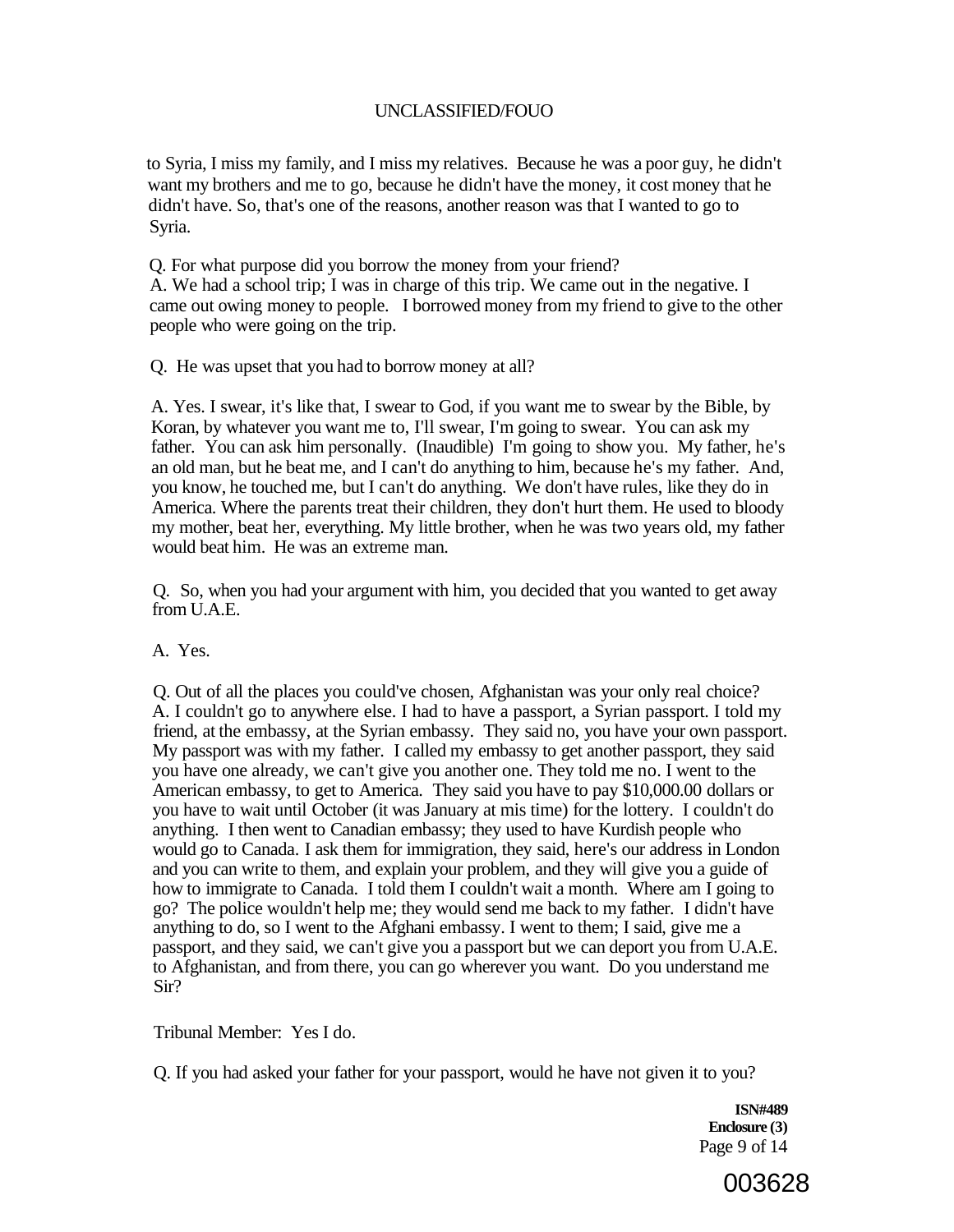#### A. No. No.

Q. He would never allowed you to leave?

A. No. No. He threatened me before. When I was in my last year in high school, I got mad at my brothers and I told them I'm going to run away. My father said, okay, if you run away, wherever you go, I'm going to get you. He had my passport in a box and closed the door.

Q. So, you finally made it to Afghanistan, and you said that you had addresses of places that you originally wanted to go?

A. Yes, because the guy who deported me, he had a seat in the Taliban embassy, Afghan embassy, it was the Taliban's embassy because there wasn't another embassy in Afghanistan. That guy, he gave me some addresses because where would I go, I go to Afghanistan, I'm going to get lost, where can I go? He gave me these addresses to help me. So I stay there until I get out of Afghanistan.

Q. You weren't planning on staying in Afghanistan for a long time? A. No. Just to go there until I find the United Nations Office or find another embassy or organizations to help me to get out of the Middle East. Because in Afghanistan, you know, Uzbekistan or Kazakhstan, from these places you can get to Europe easier.

Q. Which happened first, them taking you to the training camp, or when they put you in jail because you wouldn't fight with them afterward?

A. Yes, because they told me you have to fight against Mazar-E-Sharif, the Northern Alliance. I said I'm not going to fight to **kill** Muslims, Muslim to Muslim. Like the prophet Mohammed said if a Muslim kills a Muslim, both of them go to the fire. And, my brother, he's Muslim like me, how am I going to kill him? I'm going to fight in the Jihad against... if there is Jihad against the infidels, not against Muslims. If I'm to be a martyr against the Muslims, then it's not real. What they told me was that they use music, instead of prayer call, blah blah blah, and I was like no, mostly the first reason, you must fight, and the second reason is because I speak English. They captured another detainee prisoner three months before me, and he was from U.A.E. and they said I came to complete what he came for.

Q. Someone has said that you had volunteered to be a suicide martyr; do you know anybody who would say that?

A. They told me about it, they told me about the videotape, when they made the videotape. At the end of the videotape, they told me to say something like that, because they said I had to say that, in a way of granting repentance, redemption, and forgiveness. They told me I had to say that, the videotape was made by Abu Dhabi TV; they put it on all the TV in the U.A.E., the capital of U.A.E.

> 1SN#489 Enclosure (3) Page 10 of 14 003629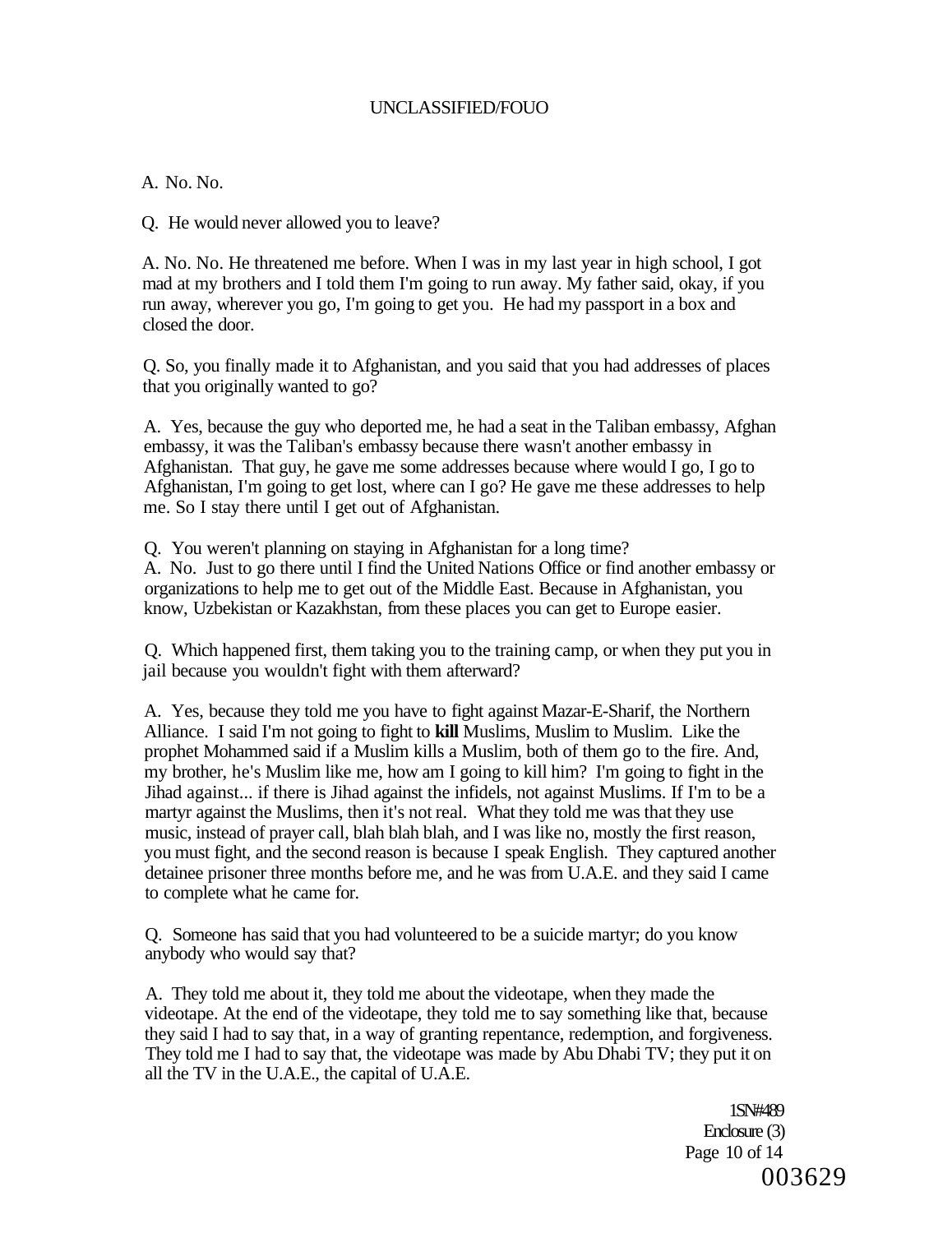Q. So it was the Taliban prison people who forced you to do this?

A. Yes, I did a polygraph for this about the videotape, about being in the (inaudible), myself, that's in the polygraph tape.

Q. The fellow with the poisons and explosives training camp, he is here?

A. Yes, he's here.

Q. You say he's here, in Cuba?

A. Yup, he's still in Cuba.

Q. Okay.

A. His I.D., his ISN number #653. We were in Taliban prison all the time. Since May 2000 to January 2002.

Q. You said he made threats against you? Why did he do that?

A. Yup, because he was upset, because I told the Taliban that he forced me, and then he beat me up. I will tell you everything. He had a camp but before I got to Afghanistan. In that time, before that, the Arabs controlled all the camps. There weren't any more private camps, so they took his camp from him and they accused him of being a spy. When they took me, they told me that he was a spy for America. They beat me and tortured me I couldn't handle it, and that I told them he's with me, that we are both American spies. Now he's mad at me, and he used to threaten me, and that time he threatened to kill me. He said the next I get my hands on poison, I'm a poisons/explosives expert; I'm going to poison you. And he did try to poison someone in prison, before.

Q. So, he really is an expert in poisons?

A. Yes. Yes, Sir.

Q. Did they torture him too then, in the Taliban prison?

A. I don't know about him, we were separate.

Q. So that's why he's upset with you, because you...?

A. He's still upset with me Sir, forever. He's just mad because he is here. You can ask any detainee here in this camp. They all know in camp 4, camp 3, camp 2, and camp 1. Forever, you can ask any detainee about him and me, about our story on being American spies. They kill us, they can kill us, I swear. This last hour, between the detainees and me, they say that Janko's power is now generally in the U.S. Army. Motherfuckers, I wasn't doing anything, sorry, my language, I cursed. I'm here, why would I be, look, if

> **1SN#489 Enclosure (3)**  Page 11 of 14 003630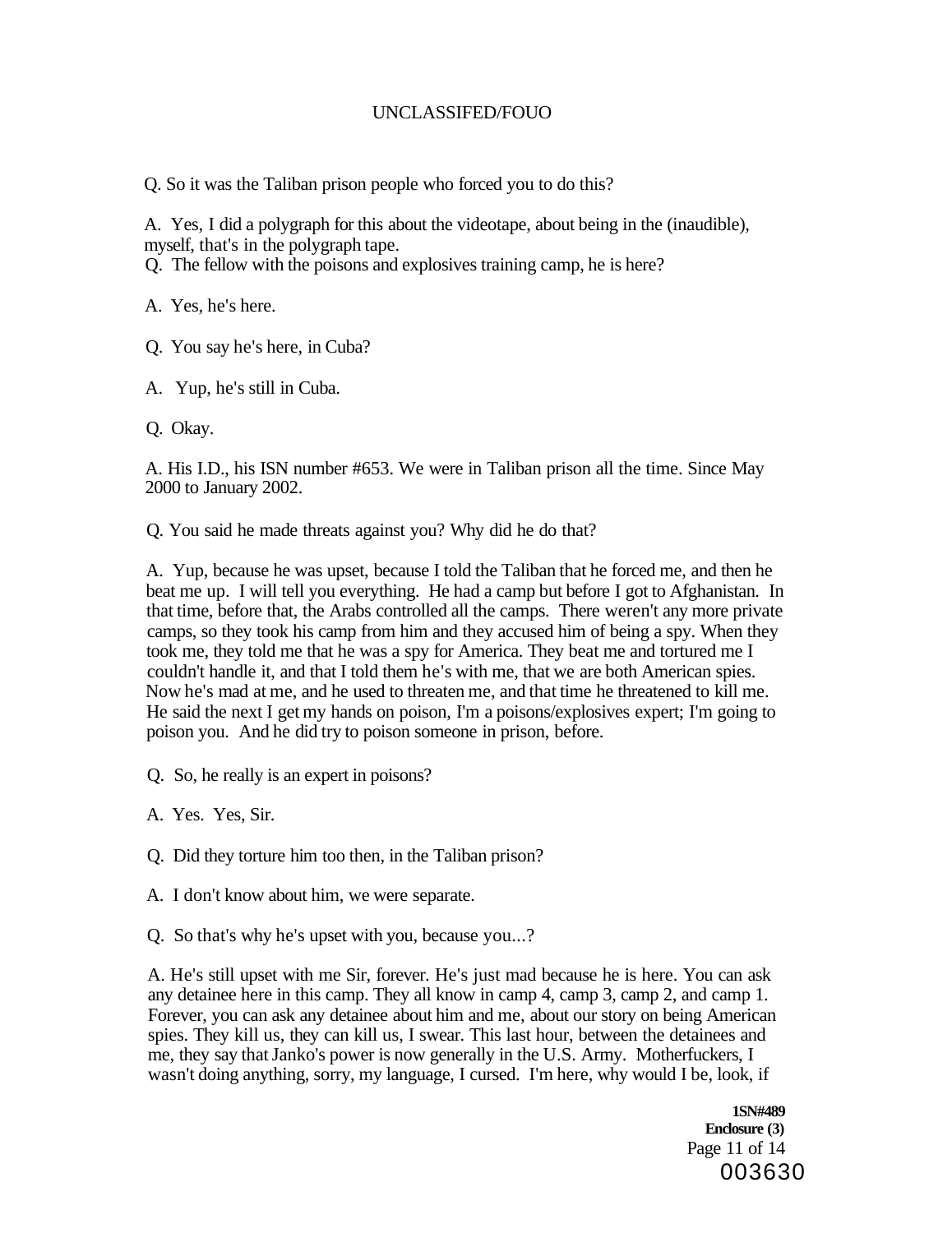my father in-law is a general in his army, would I be in this? I'm going to be in shackles and cuffs? Originally, I'm going to be Cuba. They kept telling me, spies, spies, spies. My issues got worse, I had to go to the psych ward, because of that. Because they keep telling me that, I've been in all of the camps, Camp 1, Camp 2, from block to whatever, they used to throw piss and shit on me because they think I'm a spy. They think I'm still spying on them.

Q. If you were to be released, where would you want to go?

A. To Jordan, sir.

Q. To where?

A. Jordan.

Q. Jordan? Why Jordan?

A. Because I can't go to Syria, they are going to say I'm a spy. I saw on Syrian TV, they showed me on TV, they put me on the Internet, Afghanistan news 2000. You can get the pictures from the Internet. Me and (inaudible).

Q. I thought you said before you wanted to get away from the Islamic world all together?

A. Sir, but no, I miss home, and Jordan is the closest place to my parents, to my relatives, you know. Anytime that I can see them they can come to me, in two hours, they can be with me in Jordan. Not that far away. It is still away from home, but it is the closest point to my home country, you know.

Tribunal member: Thank you very much.

Detainee: You're welcome.

Q. You seem extremely cooperative; I just wonder why you are still wearing an orange uniform as oppose to a tan or white one?

A. I was in psyche ward, so, because of my psych problems, I used to hurt myself, cut myself, and bang my head. So, it's been like this for the last two or three months now. They dropped the levels. The Level 2 they wear orange. In level one, they give them the ten or white colors. And now, I'm level 2, and hopefully in eighteen days I will be level 1, so I'm going to change it.

Tribunal member: Okay, you've answered my question. Thank you.

Detainee: You're welcome, Sir.

Tribunal President's questions.

**ISN#489 Enclosure (3)**  Pa8eI2of<sub>'1</sub>)03631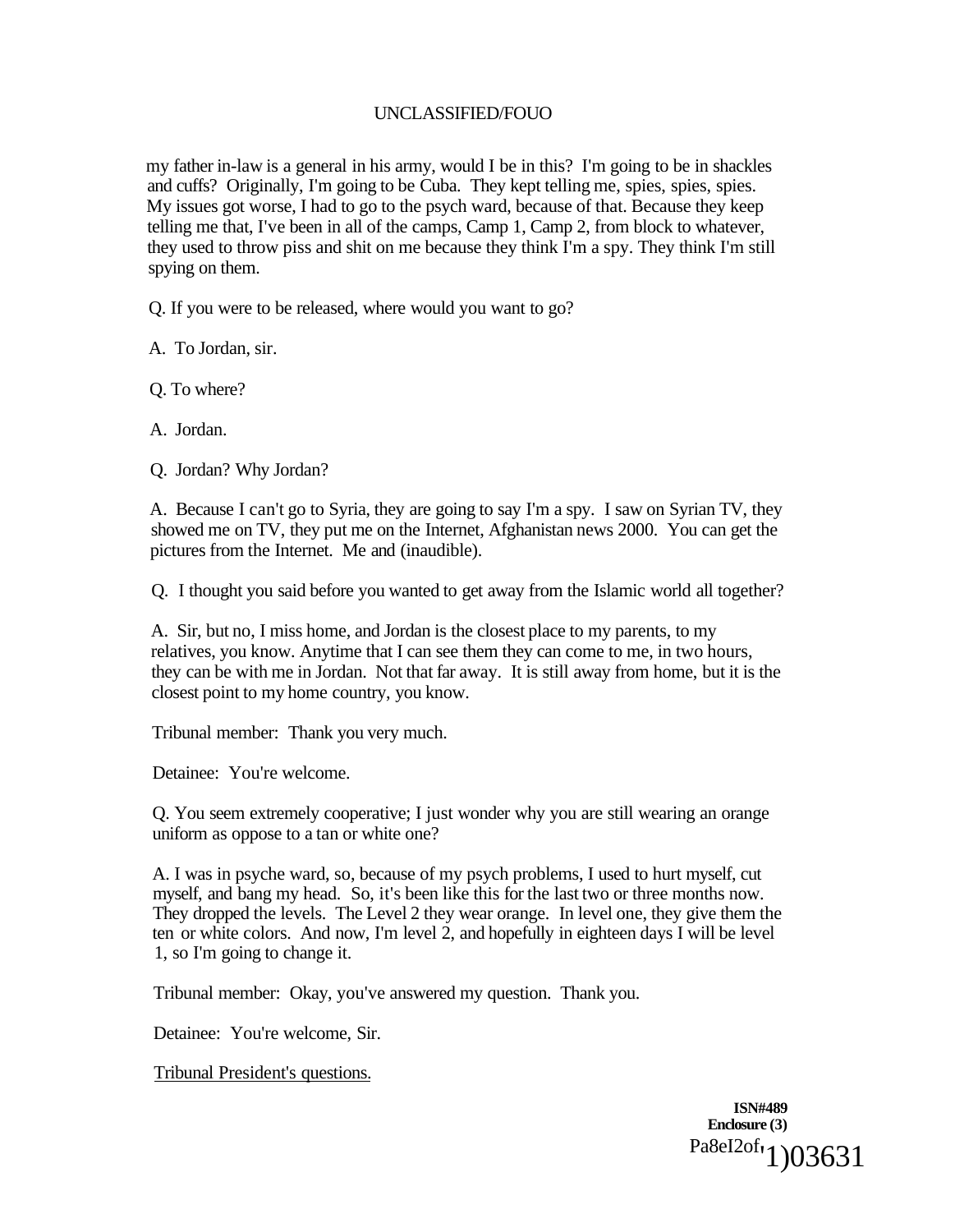Q. The treatment that you're receiving, is it helping you?

A. Yes, Sir.

Q. Do you feel well today?

A. Yes Sir.

Tribunal President: I hope you continue to do well.

Detainee: Thank you, Sir.

Tribunal President: Is there anything else, any other information that you feel is important, that you would like for us to be aware of?

Detainee: Sir, you can ask any Detainee, here, about Janko, #489, Syrian, they are going to say, oh, he's a spy. And, my friends, who use to be with me in prison, I hope you talk to them, or ask for mem, #491 and #493. They are my witnesses that I was in prison. I had a British friend, he went back to Britain, he's gone, and I had a Russian friend, he's also gone, so, basically, I'm lonely now. I hope that you listen to my situation. That's it.

Tribunal President: Very well. Thank you. Does anyone else have any more questions?

Tribunal Member: Yes, one. Is there anything that you have said since you've been here in Cuba, during interrogations, that you would wish you could change, maybe something that you said, that you said, oh, I wish I would not have said that?

Detainee: No, said, I'm positive of what I said.

Tribunal Member: Okay.

Detainee: I'm positive, there's nothing wrong. In the beginning in Afghanistan, they pushed me, they kept pushing me, they beat and tortured me, and they usually let me have outside exercise, that kind of torture. Military intelligence, they told me to say I'm al Qaida, so, I told them, ok, I'm al Qaida. How I told the Taliban I'm a spy, now I tell you guys I'm al Qaida. But when I came here to Cuba, nobody tortured me or forced me to. I want to change and say that I'm not al Qaida, I'm innocent, Sir, that's all, since I've come to Cuba, everything is correct and everything is good. Everything is true.

Tribunal Member: Okay. Thank you.

Detainee: You're welcome Sir.

Tribunal President: Thank you for your testimony.

Detainee: You're welcome Sir.

**ISN#489 Enclosure (3)**  Page 13 of 14 003632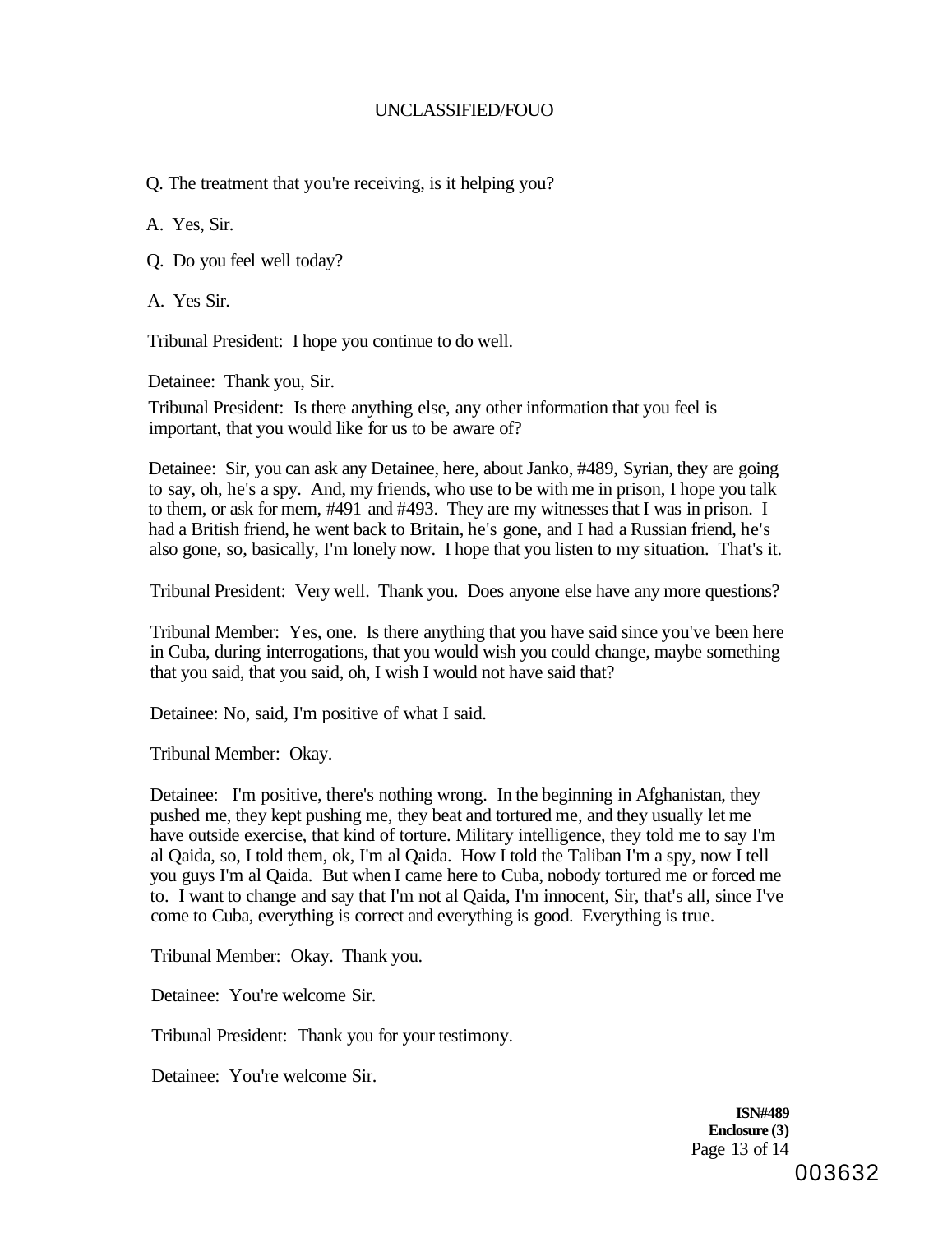# *The Tribunal President confirms that the Detainee does have further evidence to present to the Tribunal. The Personal Representative enters Exhibit D-b, the letter from the International Committee of the Red Cross. The Detainee has an oral statement concerning this letter.*

Detainee: They mentioned that I had told them that my name was Kawa Omar Karbash in the Taliban prison. It's true; I forgot to tell my representative that last time. My name in the Taliban prison was Kawa Omar Karbash. This name I made up just because there were a lot of people, they could do anything to me in the Taliban, so I gave them the wrong number, the wrong name just like that. I want you guys to know my name was Kawa Omar Karbash, my home address P.O. Box 446 and the phone number is, the country code 0097167436030.

Tribunal President: Very well, that is what this explains here as well.

Detainee: Thank you.

*The Tribunal President explains the remainder of the Tribunal process to the Detainee and adjourns the Tribunal* 

# **AUTHENTICATION**

I certify the material contained in this transcript is a true and accurate summary of the testimony given during the proceedin **»stimnnv crivcn Hirrincr the nrrv-fieHinos** 

Colonel, United States Marine Corps Tribunal President

> ISN#489 Enclosure (3) Page 14 of 14

> > 003633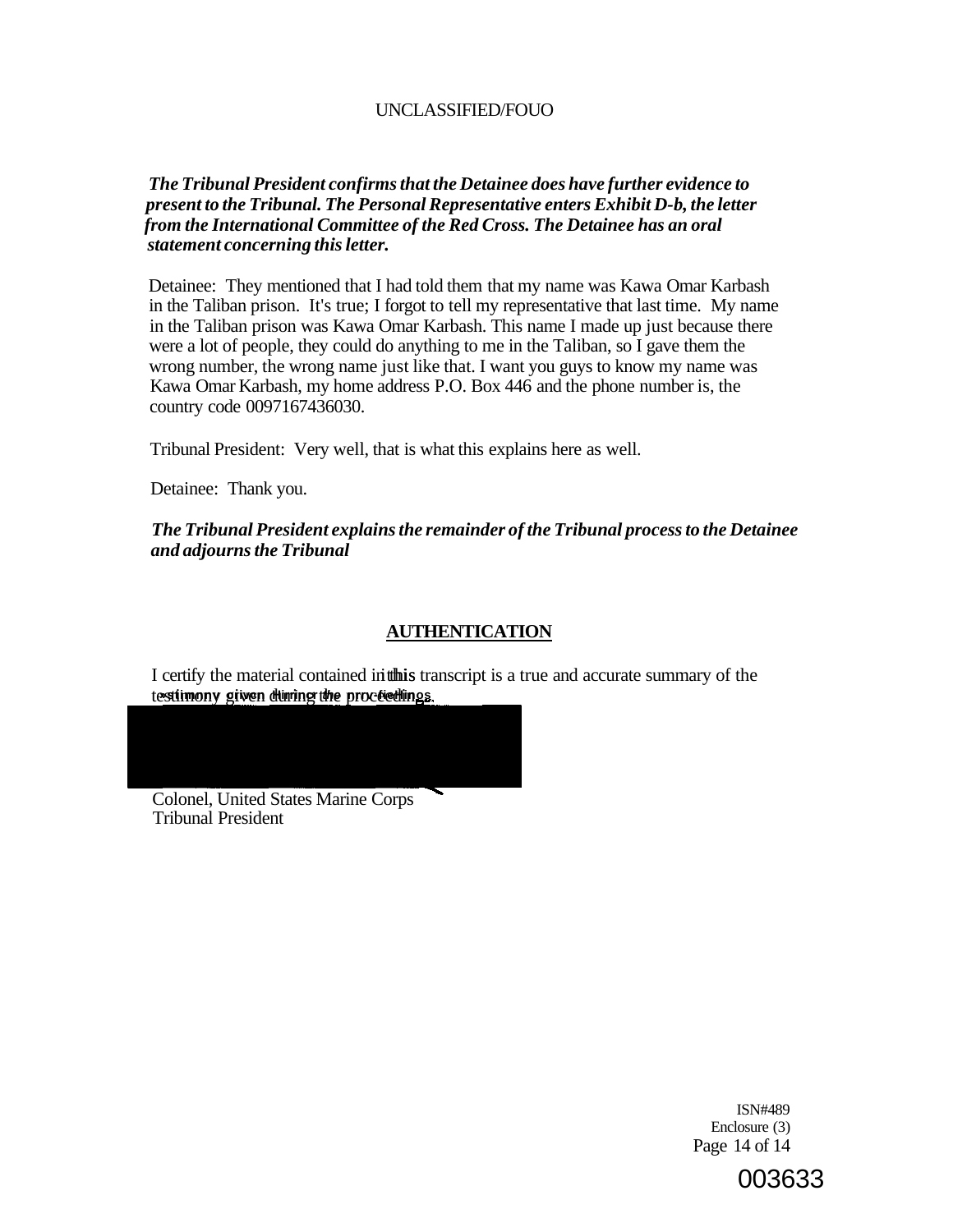### **Summarized Sworn Detainee Statement**

*The Tribunal President read the hearing instructions to the detainee. The detainee confirmed that he understood the process and had no questions.* 

*The Recorder presented Exhibit R-l into evidence and gave a brief description of the contents of the Unclassified Summary of Evidence (Exhibit R-l).* 

*The Recorder confirmed that he had no further unclassified evidence or witnesses and requested a closed Tribunal session to present classified evidence.* 

*The Detainee took the Muslim oath.* 

*The detainee submitted a written statement with answers in regards to the accusations; it was translated into English for the tribunal The detainee entered this document as Exhibit D-B.* 

*The Tribunal President stated a short recess would be necessary so that the tribunal panel can read the detainee's statement Exhibit D-B. Then the tribunal members will ask the detainee questions in regards to his statement* 

#### *Recorders' Questions*

- Q. What type of airline or flight did you fly your family on to get to Afghanistan?
- A. I didn't use the airliner.
- Q. How did your family get to Afghanistan?
- A. I contacted them at my sisters' house, and then they came by vehicle.
- Q. Your family did not fly to Afghanistan?
- A. No.

Q. How many people in your family traveled to Afghanistan?

A. My mother, wife, youngest son, the son that is here with me, and then my brother and his wife and children came down. They came to Afghanistan this way.

Recorder: Thank You.

# *Tribunal Members' Questions*

Q. You arrived in Afghanistan in 1999, is that right? A. Yes.

Q. When did your family join you in Afghanistan?

A. I personally don't know the time frame, my son told me it was in 2001. I don't know how to count the months.

> **ISN#307 Enclosure (3)**  Page 1 of 10 • 003634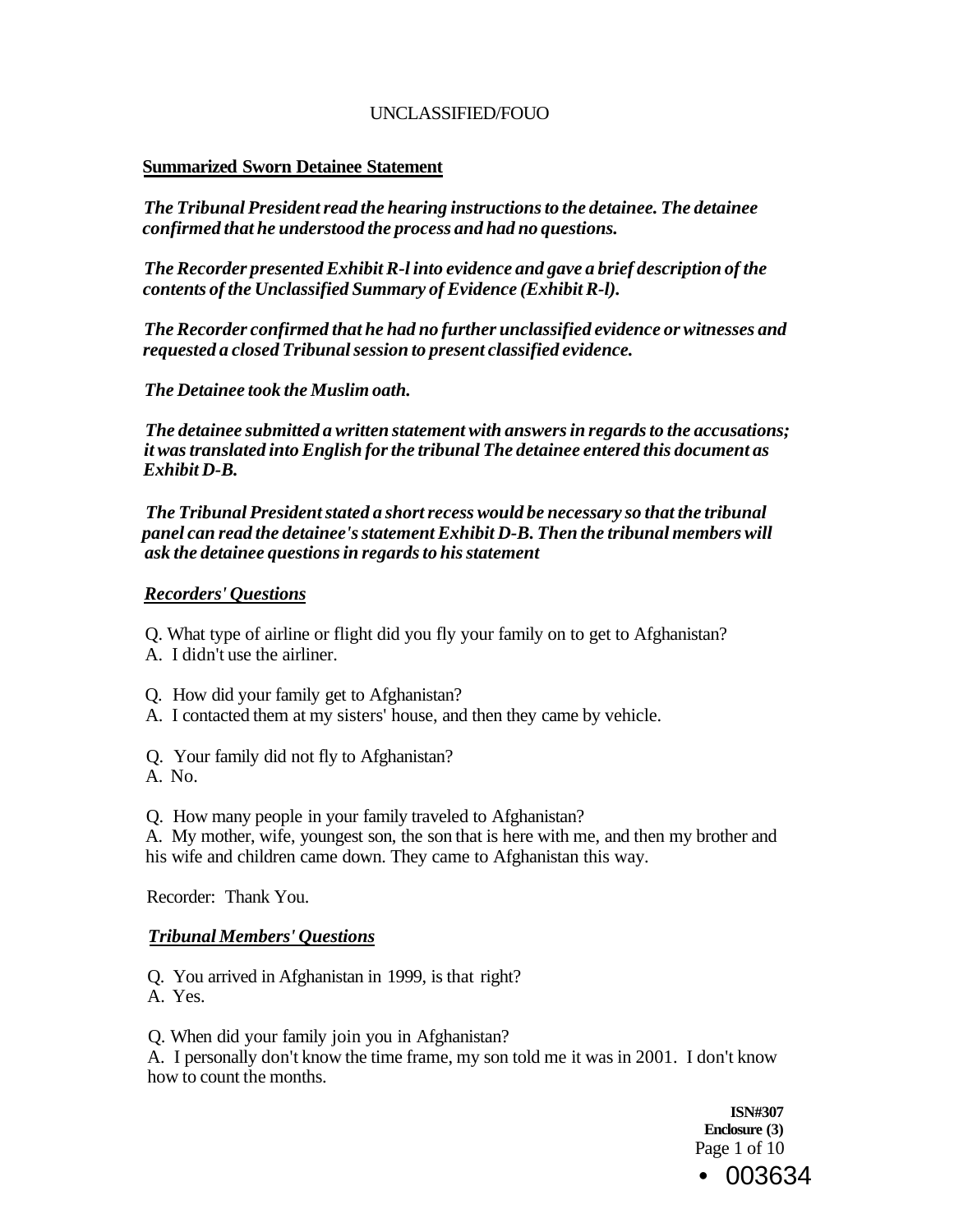Q. Do you know if that was before or after September 11? A. Before.

Q. You were staying in Kabul?

A. Yes.

Q. When did you leave Kabul?

A. We heard about the problems that happened in America, and we wanted to leave Afghanistan.

Q. Before the bombing started in Kabul?

A. Before everything. We wanted to save our lives, and that's why we wanted to leave before it started.

Q. When did you get separated from your family?

A. I don't know exactly, it might have been the first of Ramadan or the second of Ramadan.

Q. How did that happen?

A. The guide that was helping us to leave told us to leave. He came and said we have to leave quickly because things are getting worse.

Q. How did the family get separated?

A. When we were all together, the guide told us we had to leave from Jalalabad to the village. The family and I stayed there for two days. The guide came to this village and said we cannot take all of you; we cannot take the men.

Detainee: The guide said that we have to choose two men; two men\vill have to stay here. We can manage to take all the women and the children. I then watched my family get into the car, after that my son and I stood there. Everyone else left I am not sure which way they went.

Q. There are statements in here that you have been tortured and abused. Have you been tortured or abused by any United States personnel?

A. I don't know if they were Americans or not. They did not torture us personally or physically, but the Pakistan authorities were torturing us really hard, and they were looking and standing right there. The Americans were present. I am sure about that because they were the one who interrogated us.

# *Tribunal President's Questions.*

Q. You indicated in your statement that your family was very poor. How did you pay for your trip from your country to Afghanistan?

A. I didn't say that my family was really poor; I said we have economic problems and poverty problems in Syria.

> **ISN#307 Enclosure (3)**  Page 2 of 10 003635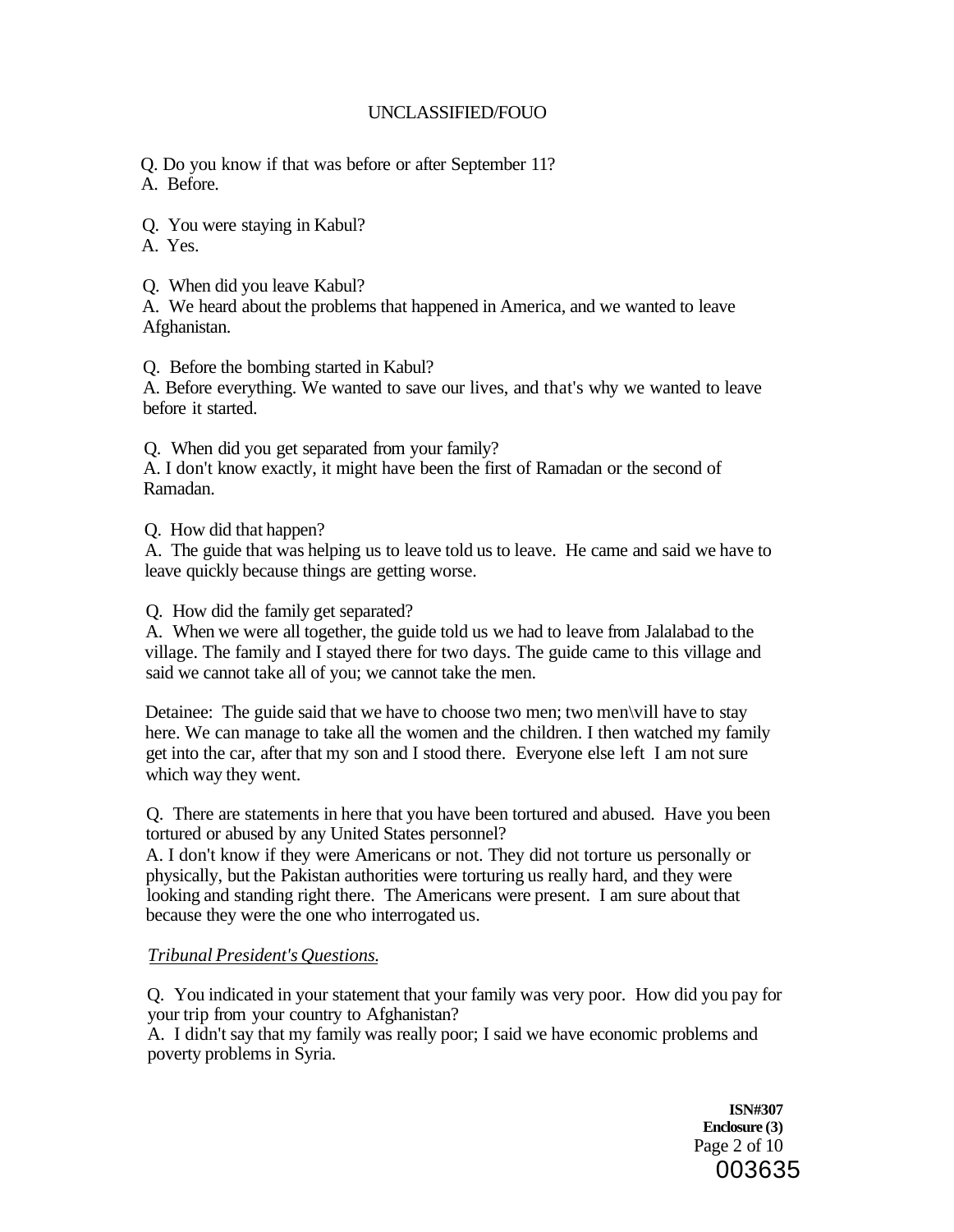# UNCLASSIFffiD/FOUO

Q. So you traveled by land in a car, bus or taxi?

A. I used mainly the big bus; like Greyhound.

Q. When you left Syria, did you go to any other country before going to Afghanistan? A. I went through Turkey, Iran, then Afghanistan.

Q. At any time when you were in Afghanistan, did you or your family have to have weapons to protect yourself?

A. No, I didn't have to have a weapon to protect my family. The city was usually very peaceful and you didn't need protection. I never had any problems.

Q. Did you need any financial support from anybody in Afghanistan while you there? When you first got there? A. No.

Q. Where did you stay when you first arrived in Afghanistan?

A. You mean which region in Afghanistan?

Q. The city or village?

A. Kabul.

Q. You spent the entire time you were there in Kabul?

A. Yes.

- Q. Why did you pick Kabul?
- A. There is economic activity, which means work.

Q. While you were in Kabul, did you see any fighters or soldiers in and around the city or the place you were staying?

A. No.

Q. When you first arrived in Kabul, did you stay in an apartment, hotel, or guesthouse? A. When I first arrived I stayed in a hotel. After that, four of the Afghani intelligence came at night to talk to me in Arabic. They said there is an Arabic man here, and they took me to that man the following morning. They introduced me to this man, gave me his name, and said you are going to stay with me. That is how I stayed with him for free.

Q. Do you know the name of this man?

A. Abu Abdullah Al-Shami.

Q. You identified him in your document?

A. Yes.

Q. Did you have to pay him to stay at his place?

A. No.

ISN#307 Enclosure (3) Page 3 of 10

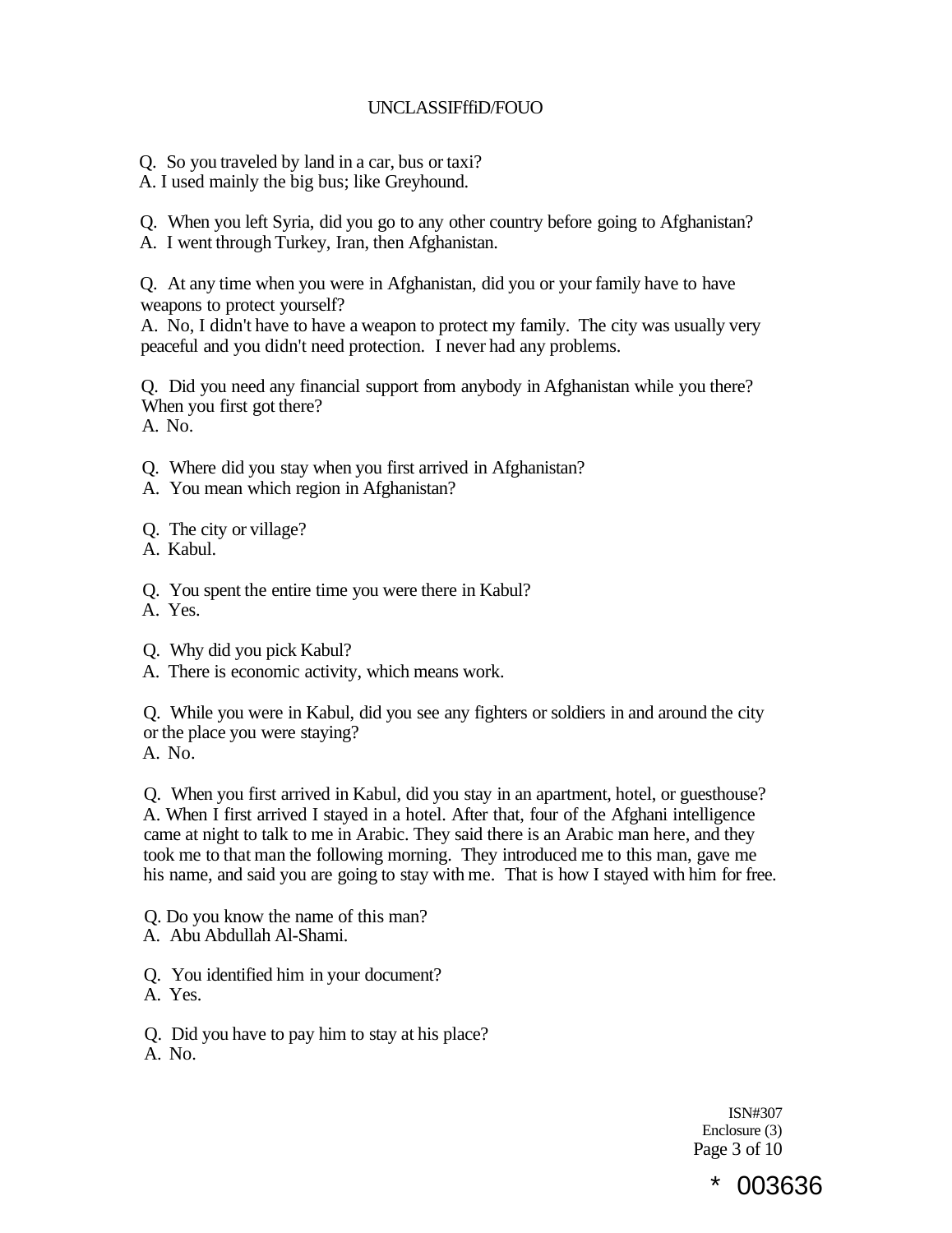Q. Did you have to perform any duties or responsibilities while you were there?

A. No. I used to prepare my food and sometimes they ate what I cooked.

Q. Was this place a hotel, guesthouse or the house of your friend?

A. It was just his house. I stayed for nine months with him and I never saw anyone at his house.

Q. He was there all alone? It was just you two?

A. He had a family.

Q. Once your family arrived, you moved into your own place?

A. Yes, I went to get us a place. Also, once my family arrived, I saw less and less of the man.

Q. You had your passport when you left Syria?

A. Yes. My passport was legal; it had all the stamps in it.

Q. When you were captured, you had your passport?

A. Yes, it was in my son's jacket

Q. Your son told you he had your passport?

A. Yes.

# *Personal Representative Questions*

Q. You sent for your family in July 2001 then arrived in Kabul, Afghanistan, via Taliban airline plane?

A. This was a civilian plane, for everybody. It is not Taliban plane.

Q. When we first met, you said you contacted your family, you waited for them in Herat, men they traveled on Ariana Airlines, a civilian airline. Is this true?

A. When I contacted my family, they came to a border area called Harivat, a border city. I was there at the reception area.

Q. Did your family arrive on Ariana Airlines, a civilian airline?

A. I told you they traveled by land.

Q. Were you ever actually on the transport vehicle that was overpowered by the prisoners?

A. No. I did go into details in my statement about all of this. We were in prison, my son and I, and the Pakistanis tortured us to the point that we admitted we were on the bus. They said to be careful. If we changed just one word in what you say to the Americans, they were going to bring us back kill us. So, we were told not to change a word. You are looking for the truth right?

Tribunal President: Yes.

**ISN#307 Enclosure (3)**  Page 4 of 10

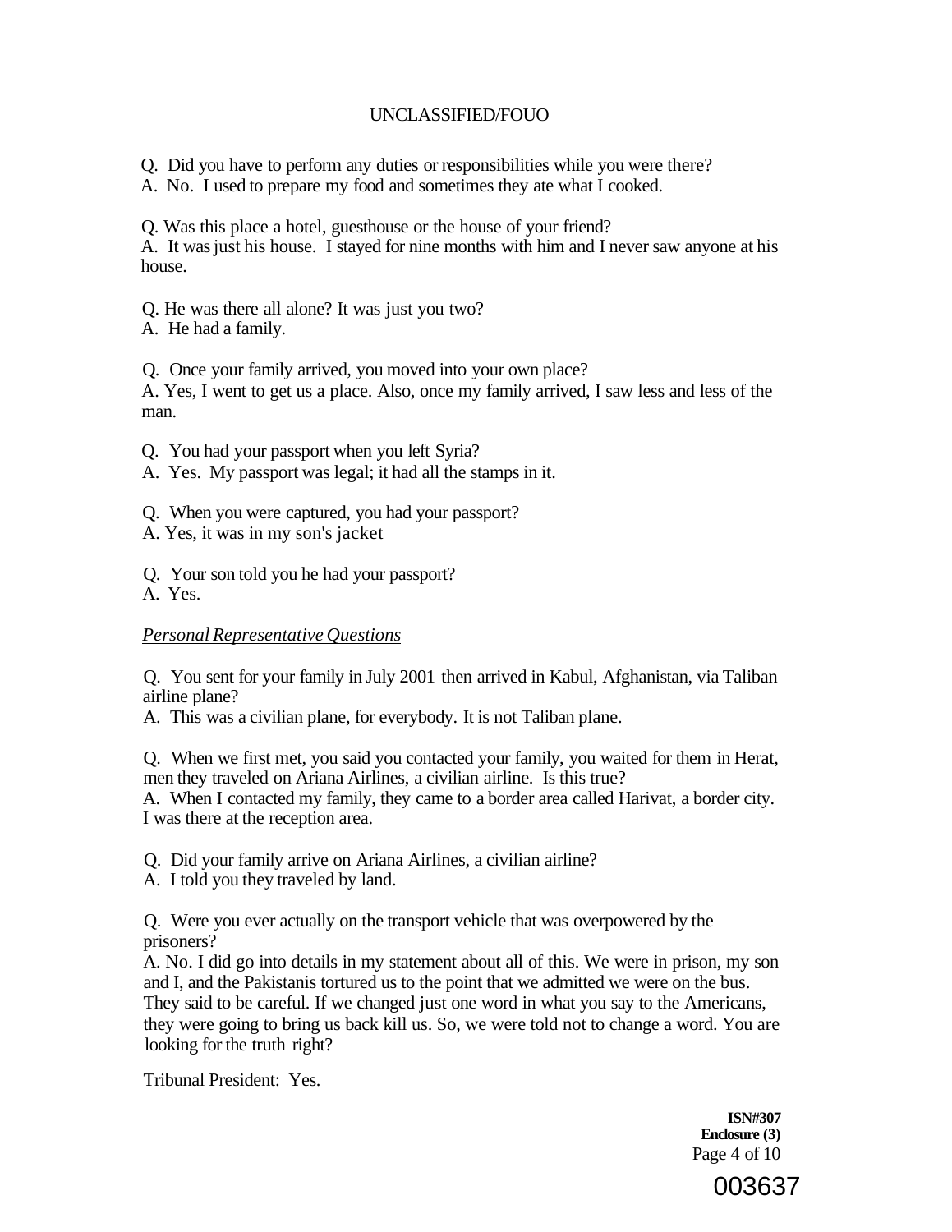Detainee: As 1 said, the land trip was from Turkey to Iran to Afghanistan. Our trip was legal; we had our documents with our passports. I did mention that I brought my brother's wife just one week before the incident that happened in America. Do you think if I knew these things were going to happen that I would take my family and my brother's family there? My mom is 70 years old. I have grand kids; the baby is 8 months old. By looking at that, you will see I am not a terrorist. Let me ask you, would you take your family there if you knew that has happening? It is up to you, just be fair and just. I was looking for happiness for my family and look at me now. You can go to Afghanistan without any papers and I have all my families' passports. Before I went to Afghanistan, I first went to Saudi Arabia just to see the cost of living. It was too expensive though. This white hair that you see is proof I have worked hard. My father died when I was really young. When he died, I had to support my family. My younger sister was only one year old. Since I was 9 years old, I have had many hard jobs.

Tribunal Member: How did you get your family from Herat to Kabul?

Detainee: By plane.

Tribunal Member: What type of plane?

Detainee: Ariana. It is the only normal, civilian airline. They are well known; you can look them up if you like.

*The Tribunal President stated a recess is necessary to bring in the witness.* 

# *The witness was brought in to testify on behalf of his father (the detainee).*

Tribunal President: What is your name?

Witness: Muhammad Khantumant.

Tribunal President: Muhammad I want you to understand you are a witness for your fathers' tribunal. The tribunal will ask you questions to clarify some issues on the unclassified summary that your father made. Then your father will ask you some questions. This is not your tribunal.

#### *The witness took the Muslim Oath.*

Personal Representative: Why did only you and your father travel to Pakistan, and not your whole family?

Witness: When we arrived at the village, we were **all** together. The guide told my father that there robbers in the roads. Of course, we had women and children with us. There were about 14 to 16 people: 4 women, 8 children, and us. The guide said it was dangerous for us if people see us traveling with women and children and men. They might kill the men and keep the women.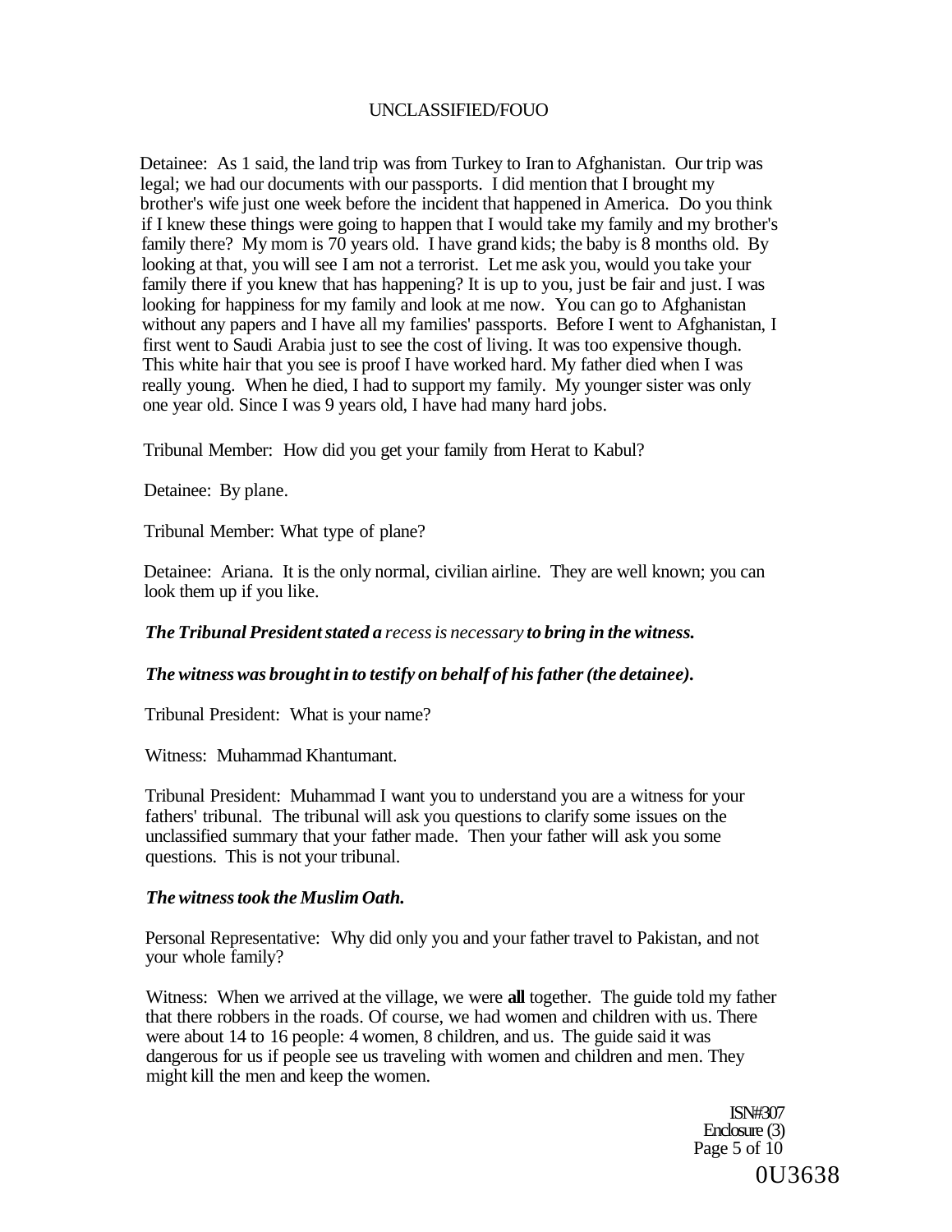They told us that we had to choose: leave two men here and we'll will take two of the men with us. So, my uncle and my brother in law went with the family, and my father and I stayed there. After that, we went to Pakistan in separate directions. We heard that they were killed. 1 was even told here 3 times that the Americans killed our family. The soldiers here even threatened to kill me. If you don't believe me go, back to my file and look on the computer and you will find that information. At that time, I even did something really good. I found a piece of metal about 26cm long, and I gave it to the soldier right away. After that, he brought me back to my cell. He wanted me to wash up. Then he started threatening me. He said "I will cut off your head." After that, some other people that were in charge came in and threw that soldier out. They took my father to the emergency room because he was really sick and in bad shape cause he was upset at that time. Just now, I found another piece of metal and the guard came in the room to get it.

#### *Tribunal Members' Questions*

Q. Why did your father go to Afghanistan?

A. The only thing I knew was that he was going to Saudi Arabia. Why he went there, I don't know. He first told the family he was going to Saudi Arabia to work. That is all.

Q. Once he arrived to Afghanistan, did he call or write letters to let you know he was in Afghanistan?

A. We don't have a phone at home. But he did call my aunt and told her to tell us to come and join him. Then we first went to Iran. He called my aunt's house after 4 days to ask where we were at, and she told him we had just left. We got to the hotel in Iran and called our aunt to tell her what hotel we were at Then he called my aunt and she gave him the information about us. Then he called the hotel. After that, we came to join him.

- Q. You all had passports and visa's with all the stamps?
- A. Yes, everybody did.
- Q. Were you arrested with your father? Captured with your father?
- A. Yes.
- Q. Where were your two passports when you were captured?
- A. They were with me.
- Q. Both of them?
- A. Yes. He didn't know his passport was with me.
- Q. Were both passports picked up when you were captured?
- A. Yes, they were taken by the Pakistani authorities.

**ISN#307 Enclosure (3)**  Page 6 of 10 003639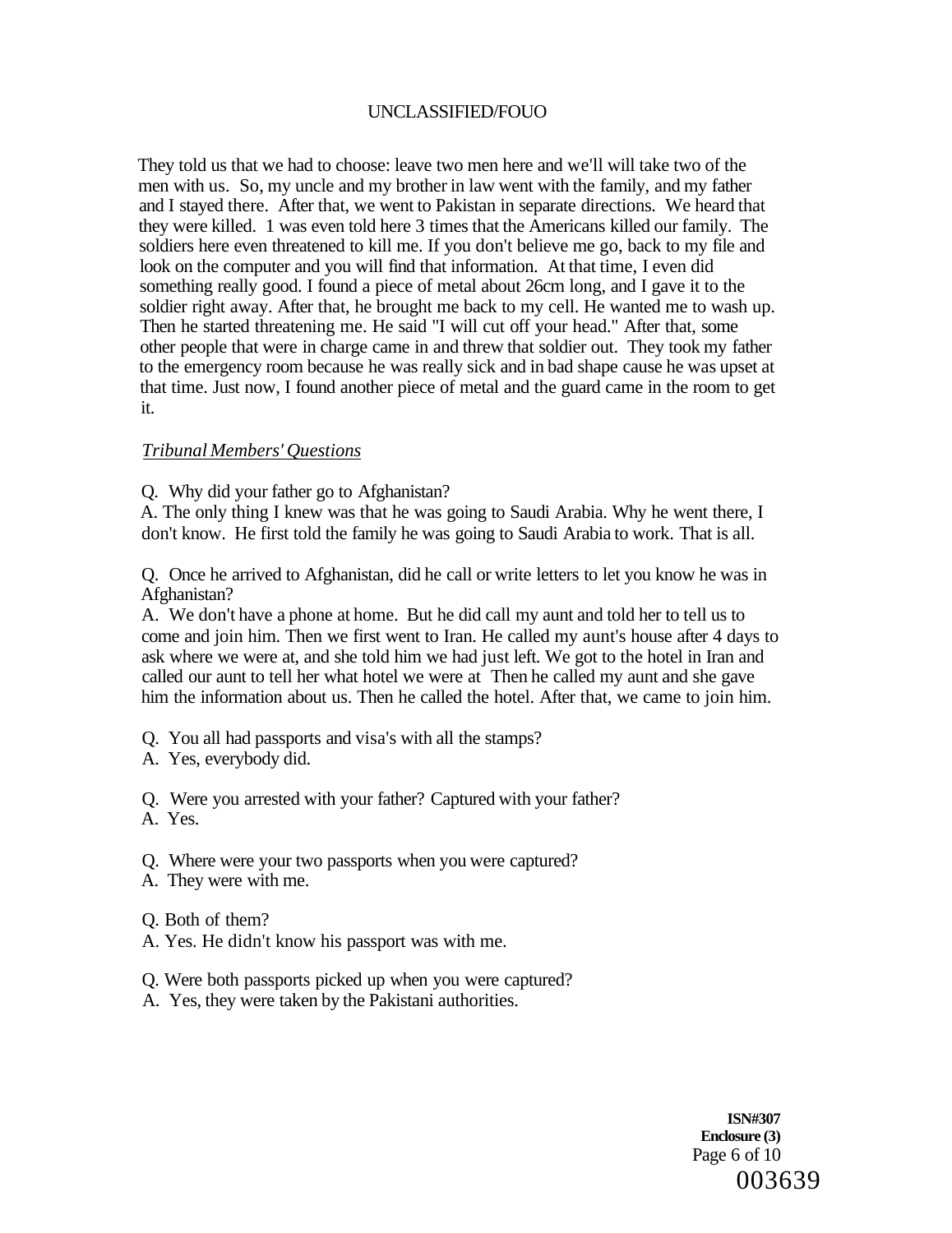Q. After you were captured, were you ever involved in an escape?

A. The interrogators talked about this incident with us so many times. Ifyoulookatmy nose, you can see it is broken. They took us to the first prison were we stayed for five days. Then, we went to the second prison where there were a lot of people. Then, we were sent to the third prison. After that, they asked us who was in the bus. We didn't know anything about a bus. I don't know why they took me and they separated us. They tortured me a lot. I know that you can see that by looking at my nose and see that it was broken.

Q, Was that done by a Pakistani or an American?

A. Pakistani. It was an unfortunate thing that Americans were present and they could see that they were torturing us. All that torture was just for us to say we were on the bus. We didn't know anything about this bus. We tried to say no, no, no, but they just keep torturing us. Then they broke my nose and I said I was on the bus. After they tortured us, the Pakistanis said we were going to America for two days. They said if we changed what we said, they would come and kill you, definitely for sure.

Q. How old are you?

A. I think about 22 years old.

Q. What did you do in Syria before you went to Kabul?

A. I was a student.

Q. What did you do in Kabul?

A. I came to visit my father, with my family.

Q. You went to Kabul to stay permanently, didn't you?

A. I didn't know in the beginning were I was going. All that I knew when I left Syria was that we were going to Iran, and from Iran to Saudi Arabia. At that time I was only 17. At that age, it was not my place to ask where we are going.

Q. Was life in Kabul better than life in Syria?

A. I didn't go anywhere. I went to the store and then went right back. I had some problems with my dad, because I really wanted to go back and finish school.

Q. Do you know Abu Abdullah Al-Shami? A. No.

Q. You never met him? A. No.

> ISN#307 Enclosure (3) Page 7 of 10 003640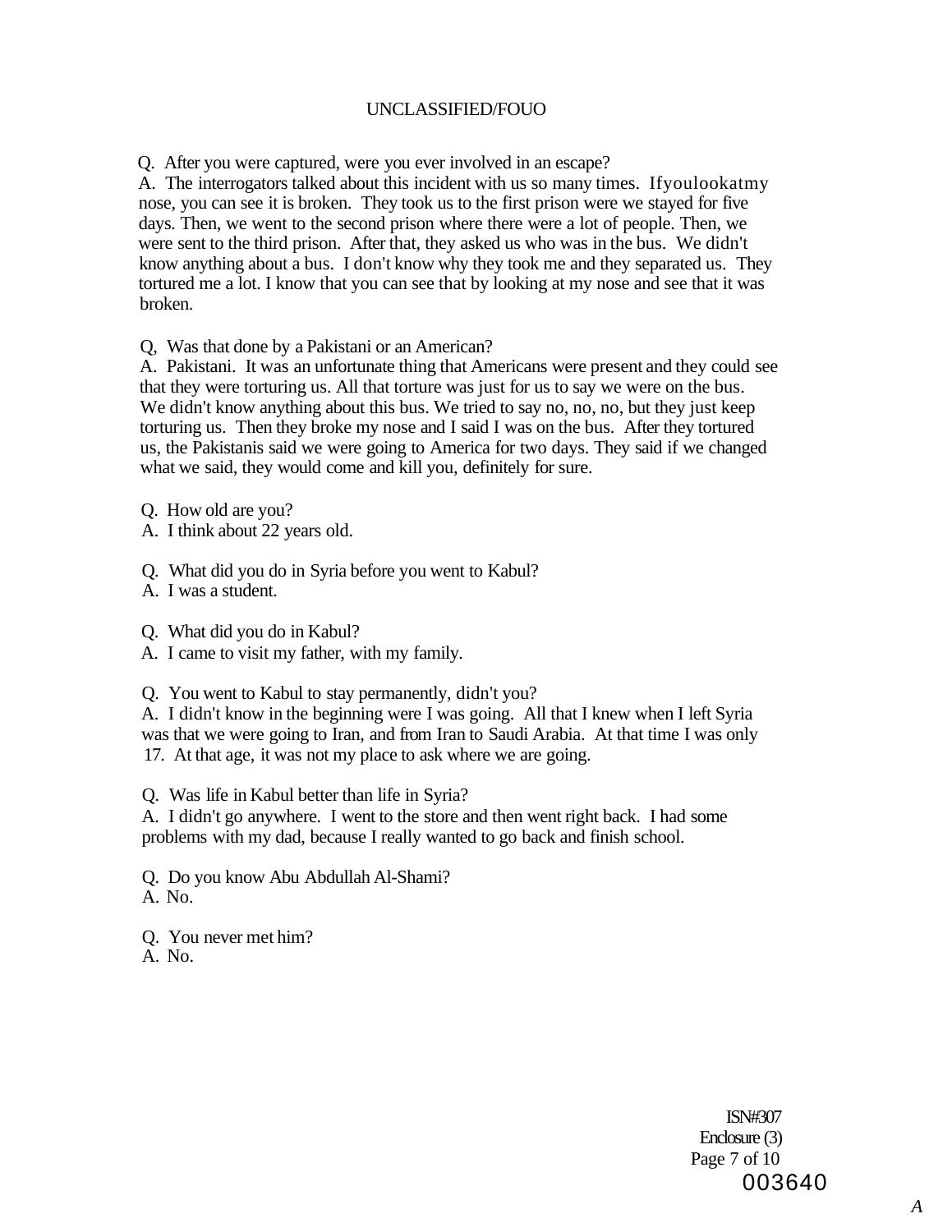Q. Have you ever used a weapon?

A. No.

*Tribunal President's Questions.* 

Q. What was your father's business in Afghanistan?

A. He was preparing food for a restaurant. I've never seen or been to the restaurant.

Q. The place that you lived, was it a house or a hotel?

A. It was my father's house; we were renting it.

Q. Do you remember seeing any people coming and going from your house? Renting a room?

A. To begin with, the house was really small. There were 16 people living in that house.

Q. Is that a yes or no?

A. No. Sorry, I meant to answer the question.

Q. Were there any weapons in the house? Any weapons for protection?

A. When we were in Jalalabad, there was a gentleman who used to walk with my father who had given a small pistol to my dad for protection.

Q. Did you ever have to use the pistol? A. No.

Q. Did anyone in your family have to use the pistol?

A. No, we never used it at all.

Q. When you were leaving Jalalabad, did you have to flee or escape to the mountains? A. Yes, after we went to the first village and the second village, there was no other way and there were no roads open. So, we had to go to the mountains.

Q. Did you have to stay in the mountains?

A. Yes, when we rested at night.

Q. How long did it take you to get through the mountains?

A. I really don't know. But I think it was 3 days.

Q. Did you have assistance leaving the country? Did you have a guide?

A. Yes, we were forced to have someone guide us since we didn't know the area. Whenever we got to the village, people would help us to the next village. Then we got to the road leading into the mountains. We had two guides help us since we didn't know where to go.

> **ISN#307 Enclosure (3)**  Page 8 of 10